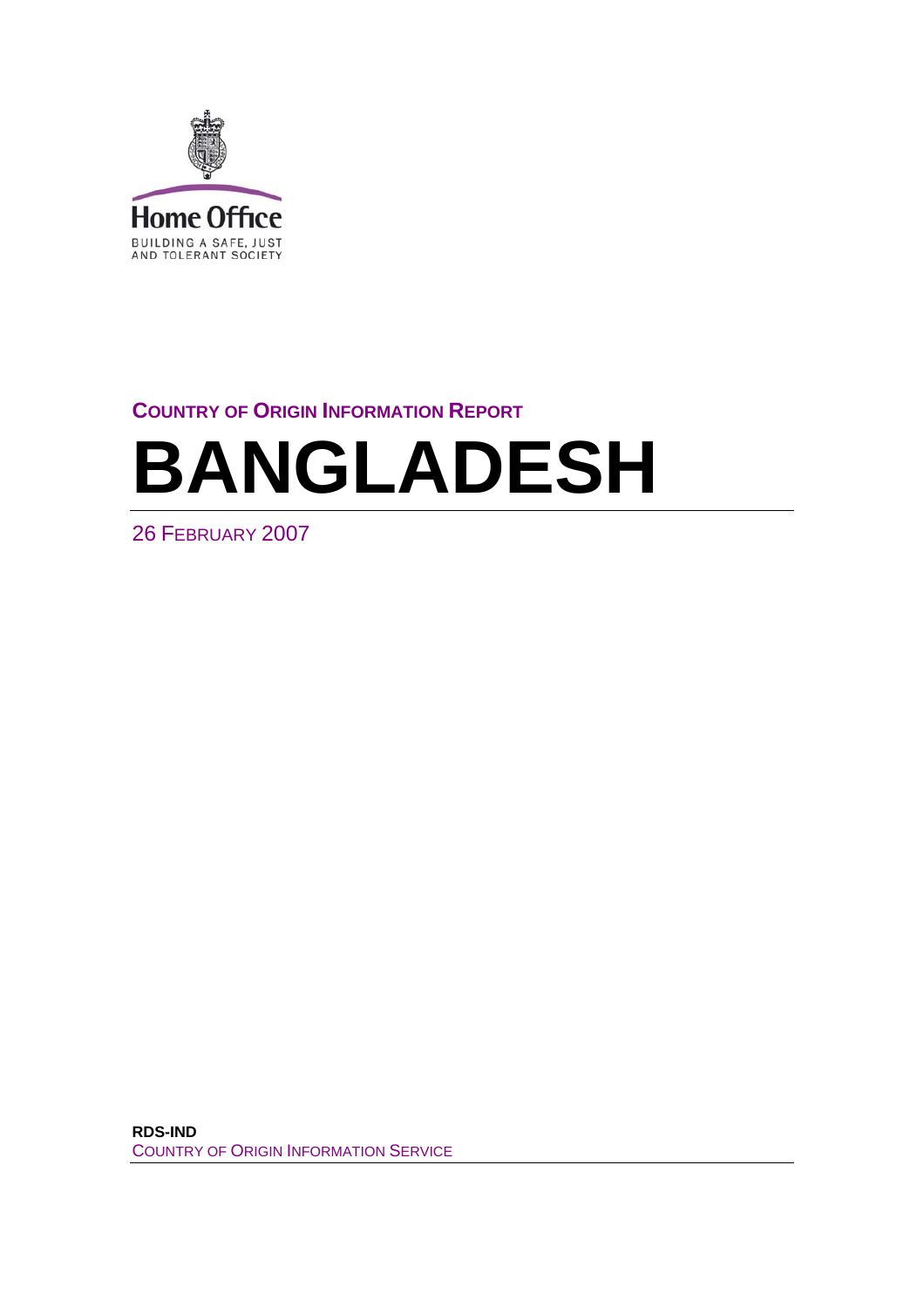# **Contents**

# **[Preface](#page-4-0)**

# **[Latest News](#page-7-0)**

**[EVENTS IN](#page-7-0) BANGLADESH, 1 FEBRUARY TO 26 FEBRUARY 2007 [REPORTS ON](#page-9-0) BANGLADESH PUBLISHED OR FIRST ACCESSED SINCE 1 FEBRUARY 2007** 

# **[Background Information](#page-10-0)**

### **Paragraphs**

# **[Human Rights](#page-36-0)**

| $\mathbf{7}_{-}$                                               |  |
|----------------------------------------------------------------|--|
| 8.                                                             |  |
| 9.                                                             |  |
|                                                                |  |
|                                                                |  |
|                                                                |  |
|                                                                |  |
|                                                                |  |
|                                                                |  |
|                                                                |  |
|                                                                |  |
|                                                                |  |
|                                                                |  |
|                                                                |  |
|                                                                |  |
|                                                                |  |
|                                                                |  |
|                                                                |  |
|                                                                |  |
|                                                                |  |
| Informal systems of justice: Village Courts and Shalish  13.13 |  |
|                                                                |  |
|                                                                |  |
|                                                                |  |
|                                                                |  |
| Preventive detention and its legislative framework 14.02       |  |
|                                                                |  |
|                                                                |  |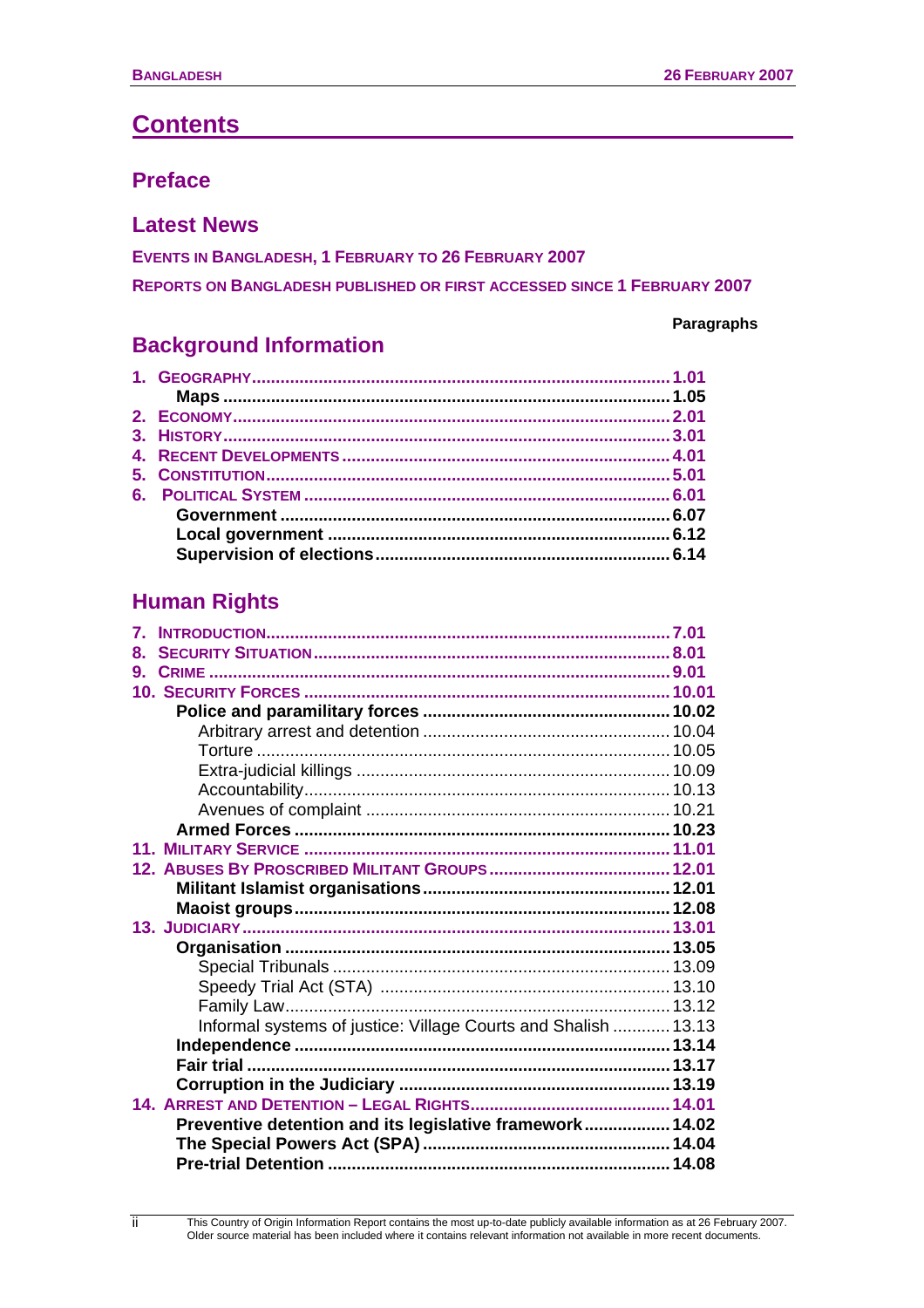| 19. HUMAN RIGHTS INSTITUTIONS, ORGANISATIONS AND ACTIVISTS 19.01 |  |
|------------------------------------------------------------------|--|
|                                                                  |  |
|                                                                  |  |
|                                                                  |  |
|                                                                  |  |
|                                                                  |  |
|                                                                  |  |
|                                                                  |  |
|                                                                  |  |
| Ahmadis (Ahmadiyya/Kadiyanis/Qadianis) 21.24                     |  |
|                                                                  |  |
|                                                                  |  |
| The Jumma Peoples of the Chittagong Hill Tracts 22.01            |  |
|                                                                  |  |
| 23. LESBIAN, GAY, BISEXUAL AND TRANSGENDER PERSONS 23.01         |  |
|                                                                  |  |
|                                                                  |  |
|                                                                  |  |
|                                                                  |  |
|                                                                  |  |
|                                                                  |  |
|                                                                  |  |
|                                                                  |  |
|                                                                  |  |
|                                                                  |  |
|                                                                  |  |
|                                                                  |  |
|                                                                  |  |
|                                                                  |  |
|                                                                  |  |
|                                                                  |  |
|                                                                  |  |
|                                                                  |  |
|                                                                  |  |
| Overview of availability of medical treatment and drugs  28.01   |  |
|                                                                  |  |
|                                                                  |  |
|                                                                  |  |
|                                                                  |  |
|                                                                  |  |
|                                                                  |  |
|                                                                  |  |
|                                                                  |  |
|                                                                  |  |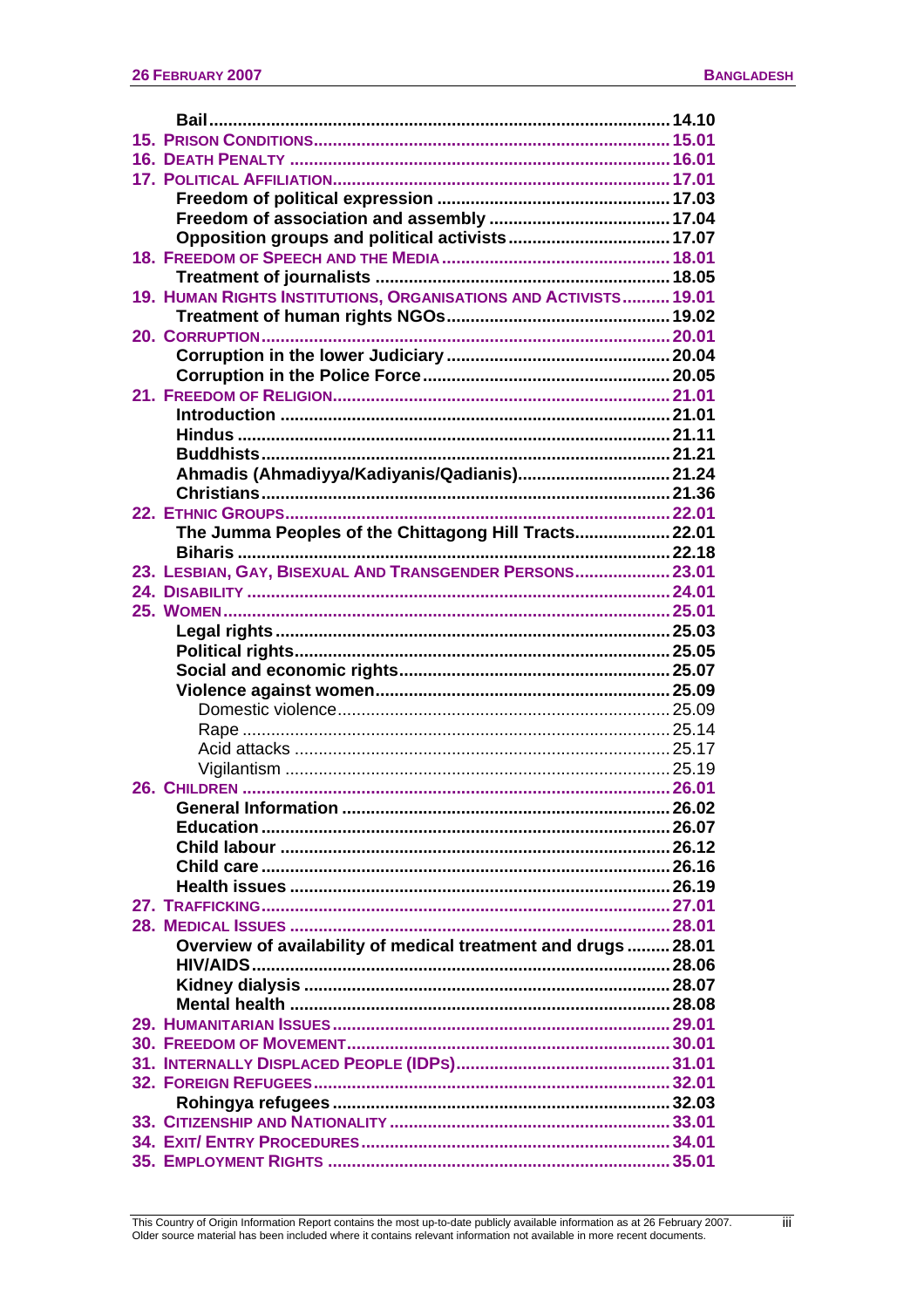### **[Annexes](#page-0-0)**

**[Annex A – Chronology of Major Events](#page-122-0)  [Annex B – Political Organisations](#page-126-0)  [Annex C – Prominent People](#page-131-0)  [Annex D – List of Abbreviations](#page-132-0)  [Annex E – References to Source Material](#page-133-0)** 

 This Country of Origin Information Report contains the most up-to-date publicly available information as at 26 February 2007. Older source material has been included where it contains relevant information not available in more recent documents.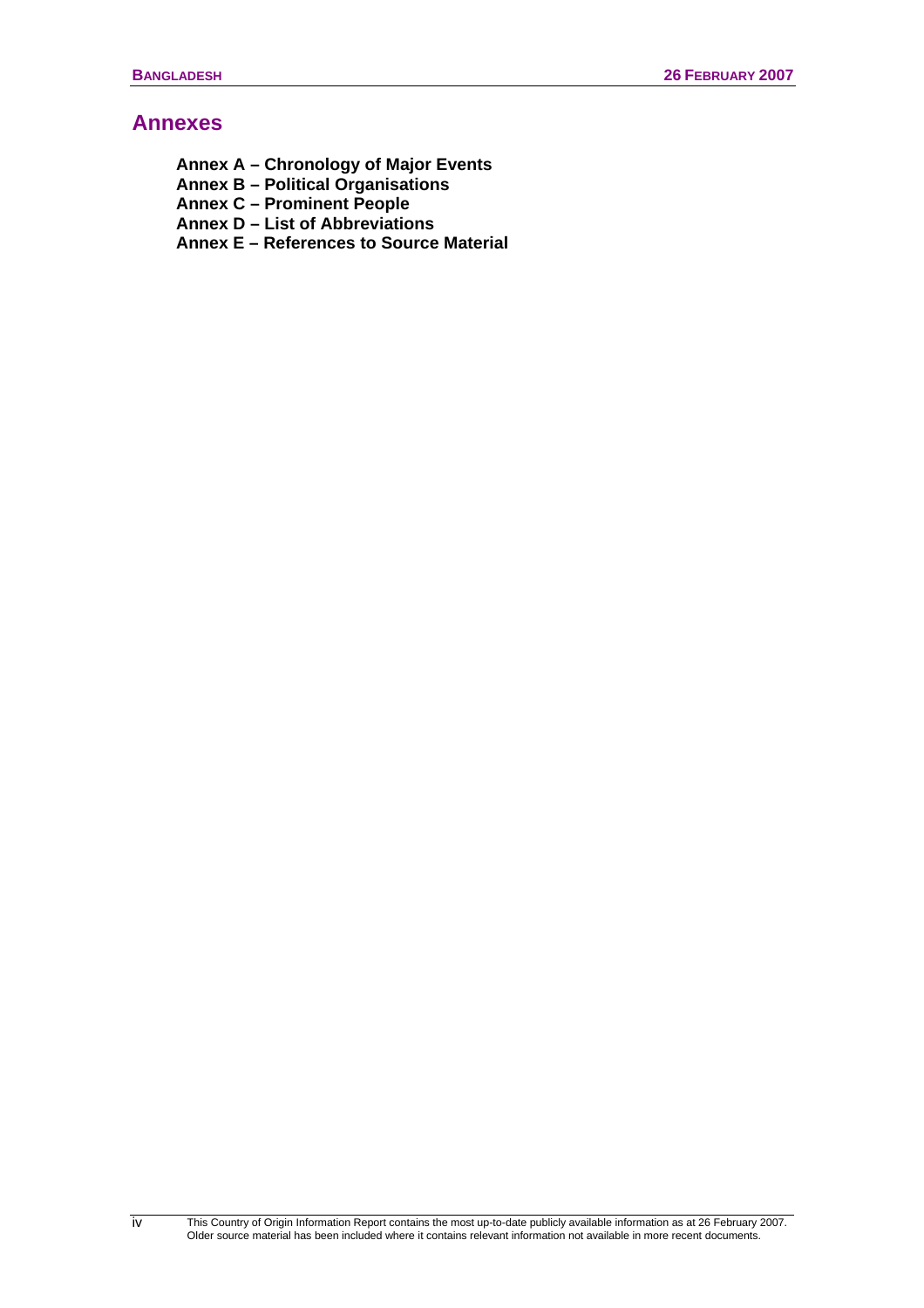# <span id="page-4-0"></span>**Preface**

- i This Country of Origin Information Report (COI Report) has been produced by Research, Development and Statistics (RDS), Home Office, for use by officials involved in the asylum/human rights determination process. The Report provides general background information about the issues most commonly raised in asylum/human rights claims made in the United Kingdom. The main body of the report includes information available up to 31 January 2007. The 'Latest News' section contains further brief information on events and reports accessed from 1 February 2007 to 26 February 2007.
- ii The Report is compiled wholly from material produced by a wide range of recognised external information sources and does not contain any Home Office opinion or policy. All information in the Report is attributed, throughout the text, to the original source material, which is made available to those working in the asylum/human rights determination process.
- iii The Report aims to provide a brief summary of the source material identified, focusing on the main issues raised in asylum and human rights applications. It is not intended to be a detailed or comprehensive survey. For a more detailed account, the relevant source documents should be examined directly.
- iv The structure and format of the COI Report reflects the way it is used by Home Office caseworkers and appeals presenting officers, who require quick electronic access to information on specific issues and use the contents page to go directly to the subject required. Key issues are usually covered in some depth within a dedicated section, but may also be referred to briefly in several other sections. Some repetition is therefore inherent in the structure of the Report.
- v The information included in this COI Report is limited to that which can be identified from source documents. While every effort is made to cover all relevant aspects of a particular topic, it is not always possible to obtain the information concerned. For this reason, it is important to note that information included in the Report should not be taken to imply anything beyond what is actually stated. For example, if it is stated that a particular law has been passed, this should not be taken to imply that it has been effectively implemented unless stated.
- vi As noted above, the Report is a collation of material produced by a number of reliable information sources. In compiling the Report, no attempt has been made to resolve discrepancies between information provided in different source documents. For example, different source documents often contain different versions of names and spellings of individuals, places and political parties etc. COI Reports do not aim to bring consistency of spelling, but to reflect faithfully the spellings used in the original source documents. Similarly, figures given in different source documents sometimes vary and these are simply quoted as per the original text. The term 'sic' has been used in this document only to denote incorrect spellings or typographical errors in quoted text; its use is not intended to imply any comment on the content of the material.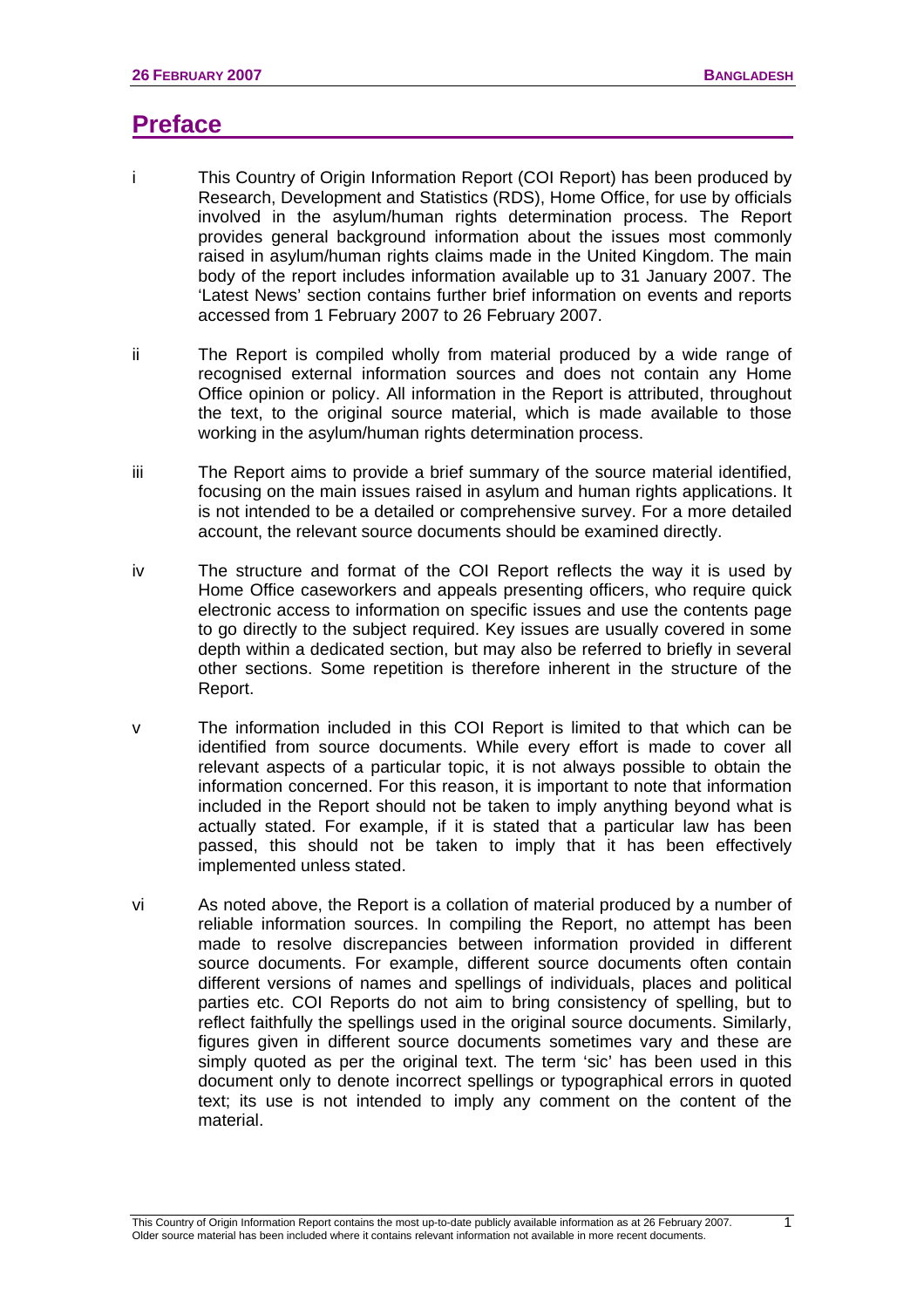- vii The Report is based substantially upon source documents issued during the previous two years. However, some older source documents may have been included because they contain relevant information not available in more recent documents. All sources contain information considered relevant at the time this Report was issued.
- viii This COI Report and the accompanying source material are public documents. All COI Reports are published on the RDS section of the Home Office website and the great majority of the source material for the Report is readily available in the public domain. Where the source documents identified in the Report are available in electronic form, the relevant web link has been included, together with the date that the link was accessed. Copies of less accessible source documents, such as those provided by government offices or subscription services, are available from the Home Office upon request.
- ix COI Reports are published regularly on the top 20 asylum intake countries. COI Bulletins are produced on lower asylum intake countries according to operational need. Home Office officials also have constant access to an information request service for specific enquiries.
- x In producing this COI Report, the Home Office has sought to provide an accurate, balanced summary of the available source material. Any comments regarding this Report or suggestions for additional source material are very welcome and should be submitted to the Home Office as below.

Country of Origin Information Service **Home Office**  Apollo House 36 Wellesley Road Croydon CR9 3RR United Kingdom

**Email:** [cois@homeoffice.gsi.gov.uk](mailto:cois@homeoffice.gsi.gov.uk) **Website:** [http://www.homeoffice.gov.uk/rds/country\\_reports.html](http://www.homeoffice.gov.uk/rds/country_reports.html)

### **ADVISORY PANEL ON COUNTRY INFORMATION**

- xi The independent Advisory Panel on Country Information was established under the Nationality, Immigration and Asylum Act 2002 to make recommendations to the Home Secretary about the content of the Home Office's country of origin information material. The Advisory Panel welcomes all feedback on the Home Office's COI Reports and other country of origin information material. Information about the Panel's work can be found on its website at www.apci.org.uk.
- xii It is not the function of the Advisory Panel to endorse any Home Office material or procedures. In the course of its work, the Advisory Panel directly reviews the content of selected individual Home Office COI Reports, but neither the fact that such a review has been undertaken, nor any comments made, should be taken to imply endorsement of the material. Some of the material examined by the Panel relates to countries designated or proposed for designation for the Non-Suspensive Appeals (NSA) list. In such cases, the Panel's work should not be taken to imply any endorsement of the decision or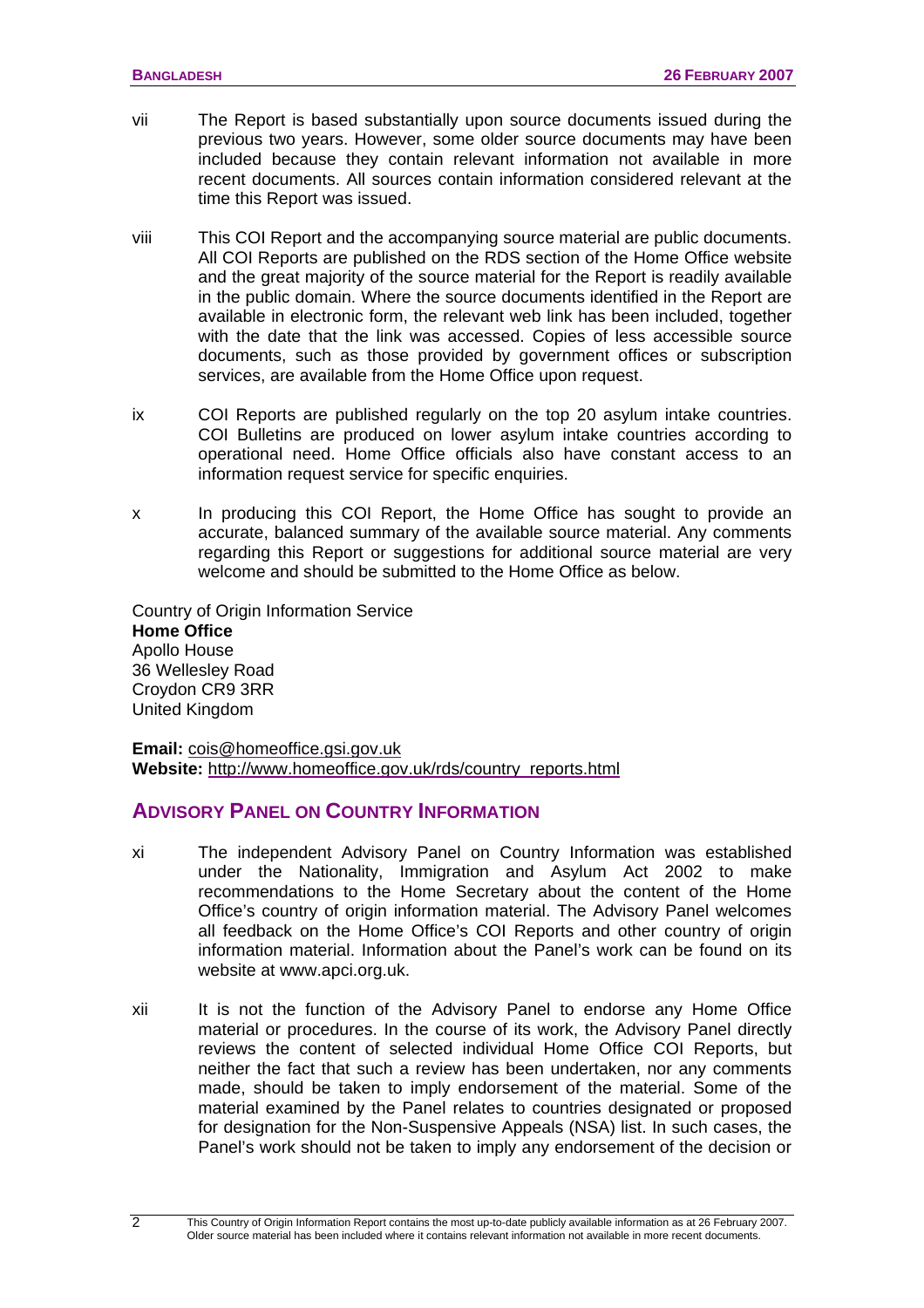proposal to designate a particular country for NSA, nor of the NSA process itself.

### **Advisory Panel on Country Information**

PO Box 1539 Croydon CR9 3WR United Kingdom

**Email:** [apci@homeoffice.gsi.gov.uk](mailto:apci@homeoffice.gsi.gov.uk) **Website:** [www.apci.org.uk](http://www.apci.org.uk/)

**[Return to contents](#page-0-0)**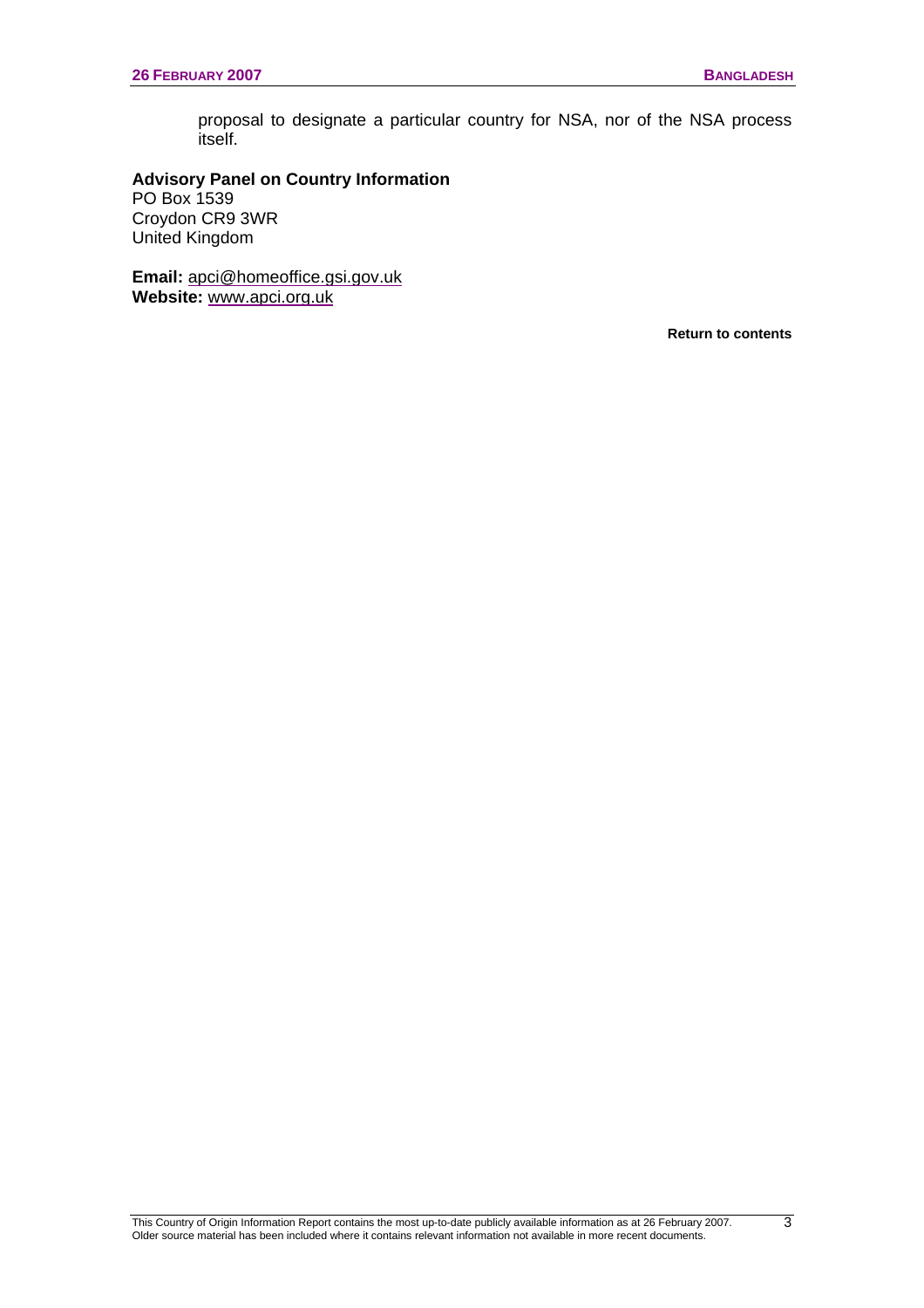# <span id="page-7-0"></span>**Latest News**

### **EVENTS IN BANGLADESH, FROM 1 FEBRUARY TO 26 FEBRUARY 2007**

- 1 February The Acting Chief Election Commissioner and four other commissioners announced their resignations, clearing the way for the reconstitution of the Election Commission. *Daily Star:* Acting CEC quits with commissioners: 1 February 2007 <http://www.thedailystar.net/2007/02/01/d7020101011.htm>
- 4-6 February Joint security forces detained nine former government ministers, as well as several other high-profile politicians and businessmen, for questioning in connection with allegations of corruption (graft). Those arrested subsequently had their bail petitions turned down and were remanded in custody. They included members of both main political parties. The Chief Advisor of the Caretaker Government had warned in a speech on 21 January that tough action would soon be taken in a methodical way to curb corruption, which he said had 'pushed the economy, society and politics into a disastrous state'. *Daily Star.* Midnight crackdown on 'corrupt' politicians: 5 February 2007 <http://www.thedailystar.net/2007/02/05/d7020501011.htm> *Daily Star:* Caught political bigwigs detained, sent to jail: 6 February 2007 <http://www.thedailystar.net/2007/02/06/d7020601011.htm> BBC News: Bangladesh politicians questioned: 5 February 2007 [http://news.bbc.co.uk/1/hi/world/south\\_asia/6333117.stm](http://news.bbc.co.uk/1/hi/world/south_asia/6333117.stm)  BBC News: Bangladesh ex-minister arrested: 6 February 2007 [http://news.bbc.co.uk/1/hi/world/south\\_asia/6333993.stm](http://news.bbc.co.uk/1/hi/world/south_asia/6333993.stm)
- 7 February The Chairman and two commissioners of the Anti-Corruption Commission (AAC) announced their resignations, following a discussion with the President. The AAC had been largely ineffective since its establishment in November 2004. The Caretaker Government had expressed its intention to reconstitute and strengthen the AAC.

*Daily Star:* AAC bigwigs decide to step down: 7 February 2007 <http://www.thedailystar.net/2007/02/07/d7020701044.htm>

11 February The police authorities gave notice that the selection of 757 subinspectors and sergeants would be annulled; it had become apparent that their recruitment, in 2006, had been subject to gross irregularities including bribery, political influence and nepotism. This announcement followed a major reshuffle in the senior ranks of the police force in late January 2007, when the Caretaker Government replaced the Inspector General of the Bangladesh Police, the Commissioner of the Dhaka Metropolitan Police and 20 other highranking officers.

*Daily Star:* Selection of 757 cops to be cancelled today: 11 February 2007 <http://www.thedailystar.net/2007/02/11/d7021101033.htm> *Daily Star:* Major shakeup in police admin: 30 January 2006 <http://www.thedailystar.net/2007/01/30/d7013001085.htm>

18 February The Anti-Corruption Commission (AAC) published a list of 50 persons, which included 12 former government ministers and senior members of all of the main political parties. The 50 were required to submit statements of their wealth to the AAC within 72 hours, or risk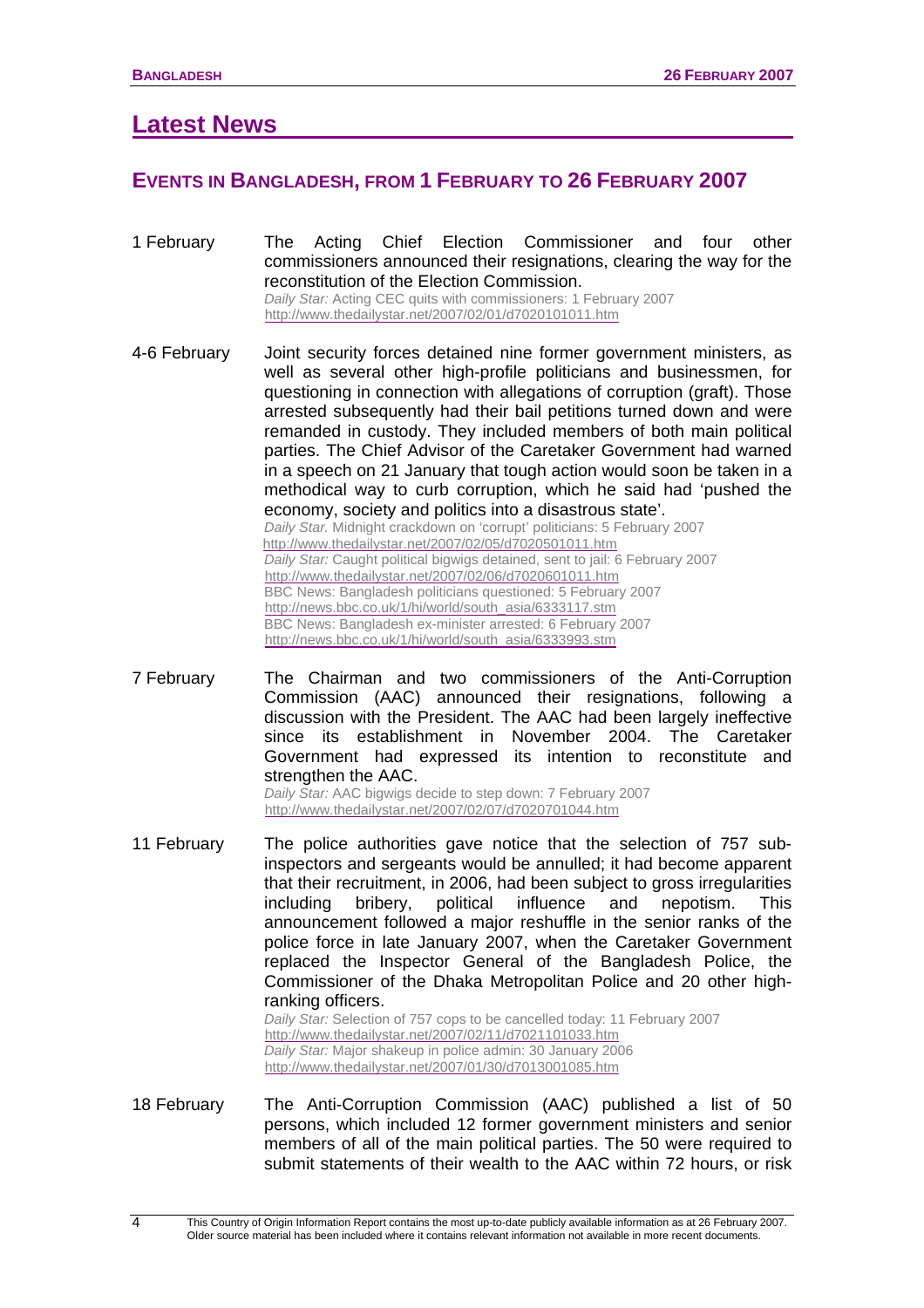the temporary attachment of their movable and immovable properties. Of the 50, 22 had been detained earlier in the month.

*Daily Star:* 50 given 72 hours to submit wealth report:: 19 February 2007 <http://www.thedailystar.net/2007/02/19/d7021901011.htm>

19 February Dr Muhammad Yunus, founder of micro-credit lender Grameen Bank, announced his intention to form a new political party which would be known as *Nagarik Shakti* (Citizens Power). He said the party would aim to present a "fresh democratic culture" to the nation, and he planned to have a candidate standing in every constituency in the forthcoming general election. Dr Yunus and Grameen Bank were jointly awarded the 2006 Nobel Peace Prize. BBC News: Nobel laureate to enter politics: 19 February 2007

[http://news.bbc.co.uk/1/hi/world/south\\_asia/6375655.stm](http://news.bbc.co.uk/1/hi/world/south_asia/6375655.stm)

**[Return to contents](#page-0-0)**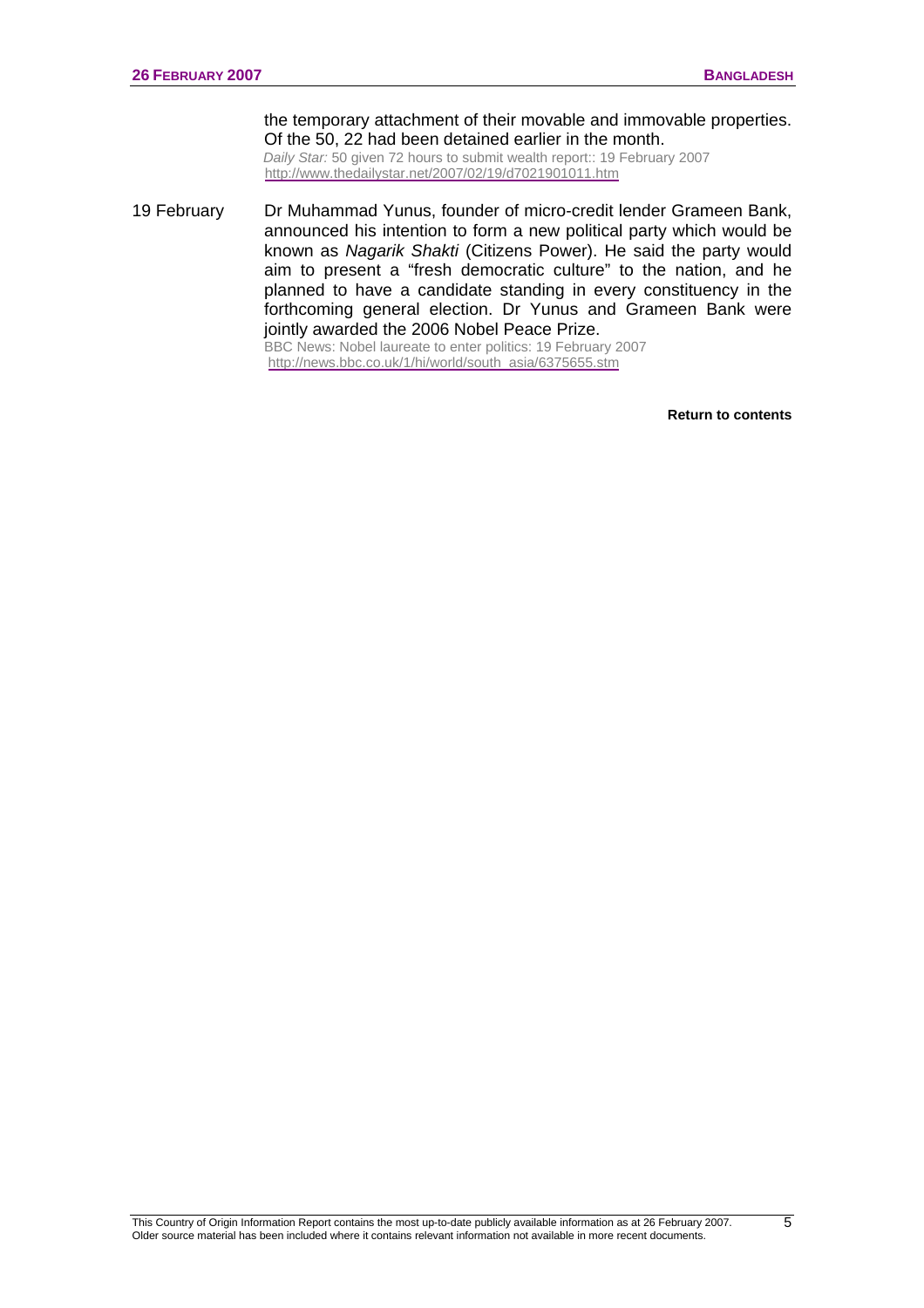# <span id="page-9-0"></span>**REPORTS ON BANGLADESH PUBLISHED OR FIRST ACCESSED SINCE 1 FEBRUARY 2007**

### **Reporters sans frontières (Reporters without Borders)**

[http://www.rsf.org/rubrique.php3?id\\_rubrique=50](http://www.rsf.org/rubrique.php3?id_rubrique=50) 'Bangladesh – Annual report 2007' Published 1 February 2007 [http://www.rsf.org/rubrique.php3?id\\_rubrique=659](http://www.rsf.org/rubrique.php3?id_rubrique=659) **Date accessed 1 February 2007** 

### **Committee to Protect Journalists**

[http://www.cpj.org](http://www.cpj.org/) 'Attacks on the Press in 2006: Bangladesh' Published February 2007 <http://www.cpj.org/attacks06/asia06/bang06.html>**Date accessed 25 February 2007** 

**[Return to contents](#page-0-0)**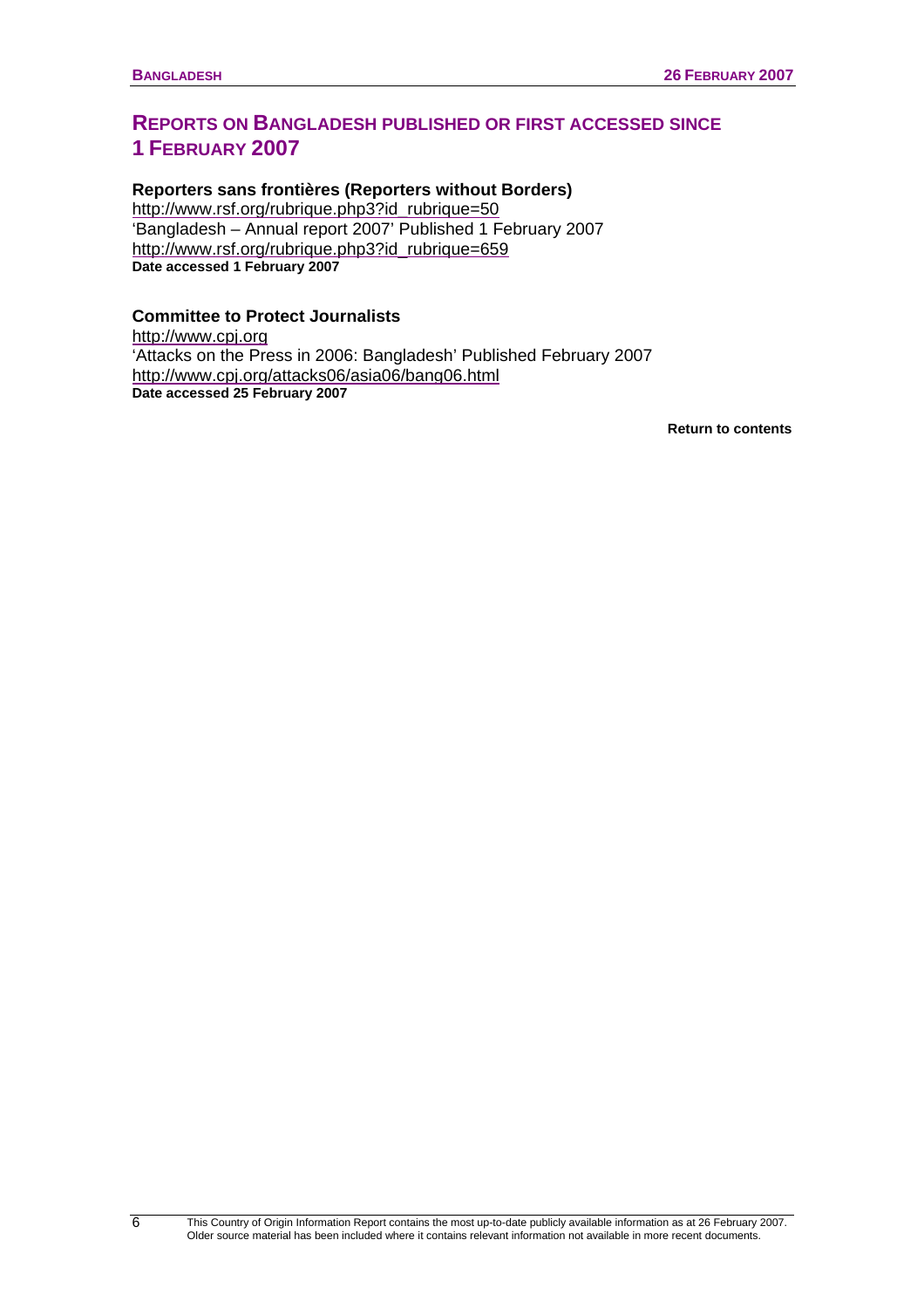# <span id="page-10-0"></span>**Background information**

### **1. GEOGRAPHY**

- 1.01 The People's Republic of Bangladesh is located in south Asia and is bordered almost entirely by India, except for a small frontier in the southeast with Burma and a coastline along the Bay of Bengal in the south. The capital is Dhaka. The country covers an area of almost 57,000 square miles. (Europa Regional Surveys of the World: South Asia 2005) **[1b] (p88)**
- 1.02 The country is administratively divided into 6 Divisions, 64 Districts (*Zila*), 507 sub-districts (*Thana* or *Upazila*) and 4,484 *Wards*/*Unions*. There are over 87,000 villages in Bangladesh, notes the Ministry of Foreign Affairs website. **[77a]** A particular name might refer to more than one geographical entity; for example, the city of Chittagong is situated in the district of Chittagong, which is in Chittagong Division. The 'Chittagong Hill Tracts' (CHT) area, referred to later in this report, comprises three of the districts within Chittagong Division. **[25]**
- 1.03 The Preliminary Report of the 2001 Population Census, published in August 2001 by the Bangladesh Bureau of Statistics, gave the total population of Bangladesh as 129.2 million (statistically adjusted). **[43a] (p4)** The CIA World Fact Book, updated 10 January 2006, estimated the population to have reached 144.3 million by July 2005. **[62]** The 2001 census showed that 76 per cent of the population resided in rural areas. The metropolitan area of Dhaka, in 2001, had a population of 9.9 million; the populations of the other principal cities (as 'statistical metropolitan areas') were as follows in 2001: Chittagong 6.2 million, Khulna 2.6 million, and Rajshahi 1.3 million. **[43a] (p6)** Apart from territories comprising less than 1,200 sq. km in area, Bangladesh is the most densely populated country in the world. (Europa Regional Surveys of the World: South Asia 2005) **[1b] (p88)** The 1991 census, as summarised in "Bangladesh: Census Result at a Glance" by the Bangladesh Bureau of Statistics, classified 93.9 million people (88.2 per cent of the total 1991 population) as Muslim, 11.2 million as Hindu, 0.6 million as Buddhist and the remainder as Christian or 'other'. **[43b]**
- 1.04 The state language is Bangla (Bengali) and is spoken by about 95 per cent of the population. (Europa World Year Book 2004) **[1a] (p635)** A Canadian IRB report of June 1990 stated that Biharis generally speak Urdu, and the tribal populations (Jumma peoples) of the Chittagong Hill Tracts use a variety of dialects. English is also used in commerce and administration. **[3a]**

**[Return to contents](#page-0-0)  [Go to list of sources](#page-133-0)** 

### **MAPS**

1.05 On the following page is a map showing the main cities and towns, and the Divisions of Bangladesh. (United Nations Cartographic Section: Map no. 3711 ref.2, dated January 2004.)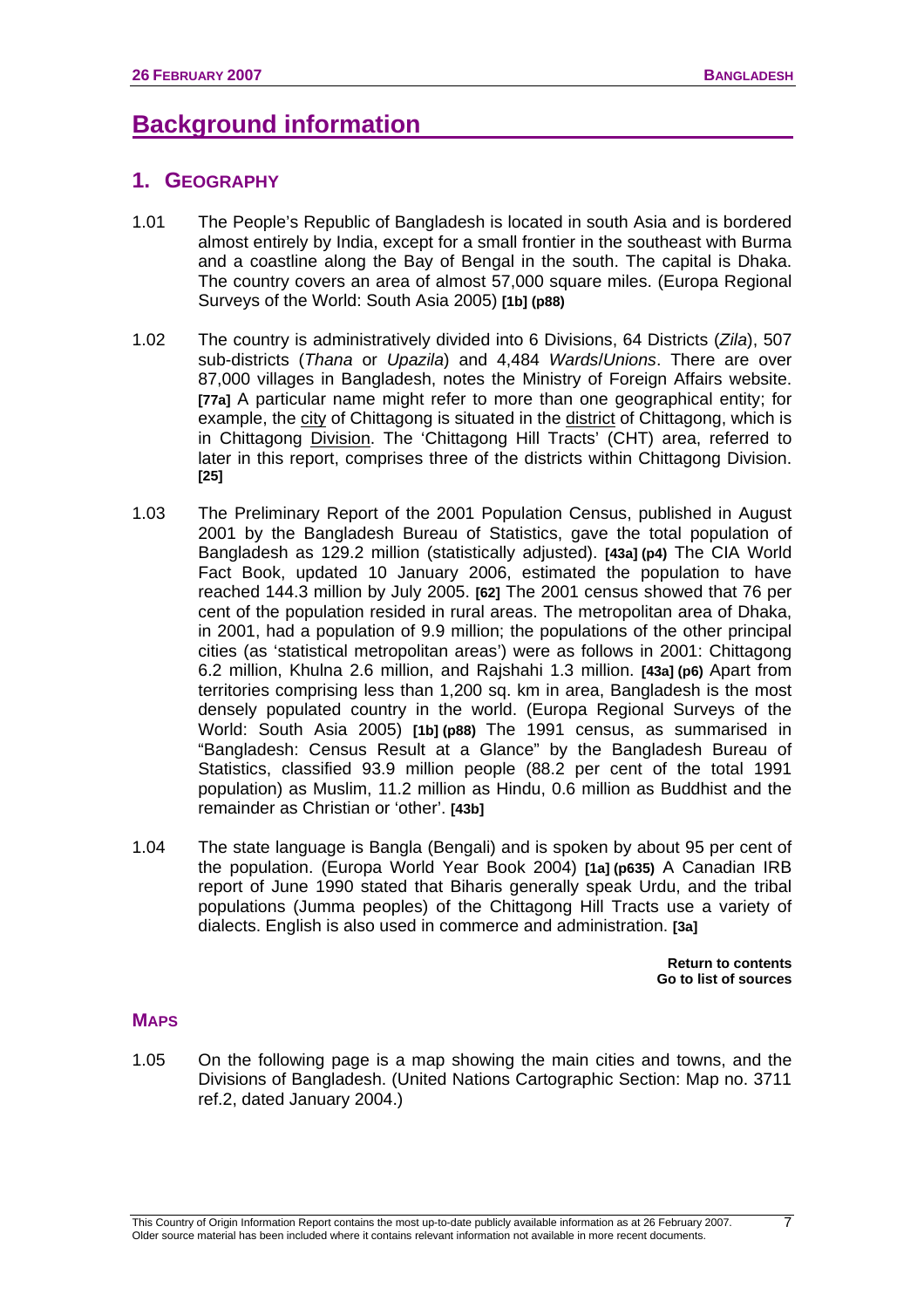

Department of Peacekeeping Operations<br>Cartographic Section

### **Other Maps of Bangladesh**

The Bangladesh Government website has links to various national and regional maps of the country: <http://www.bangladesh.gov.bd/> (Click on 'Maps')

### **Chittagong Hill Tracts (CHT)**

On the website of Bangladesh-GIS are maps showing the distribution of the Jumma populations and overall population density within the CHT: [http://www.bangladesh](http://www.bangladesh-gis.net/LGED_myasp/map_catalogue/Bangladesh/Chittagong%20Hill%20Tracts/population/bigs/Cht_popdensity.jpg)[gis.net/LGED\\_myasp/map\\_catalogue/Bangladesh/Chittagong%20Hill%20Tracts/popul](http://www.bangladesh-gis.net/LGED_myasp/map_catalogue/Bangladesh/Chittagong%20Hill%20Tracts/population/bigs/Cht_popdensity.jpg) [ation/bigs/Cht\\_popdensity.jpg](http://www.bangladesh-gis.net/LGED_myasp/map_catalogue/Bangladesh/Chittagong%20Hill%20Tracts/population/bigs/Cht_popdensity.jpg)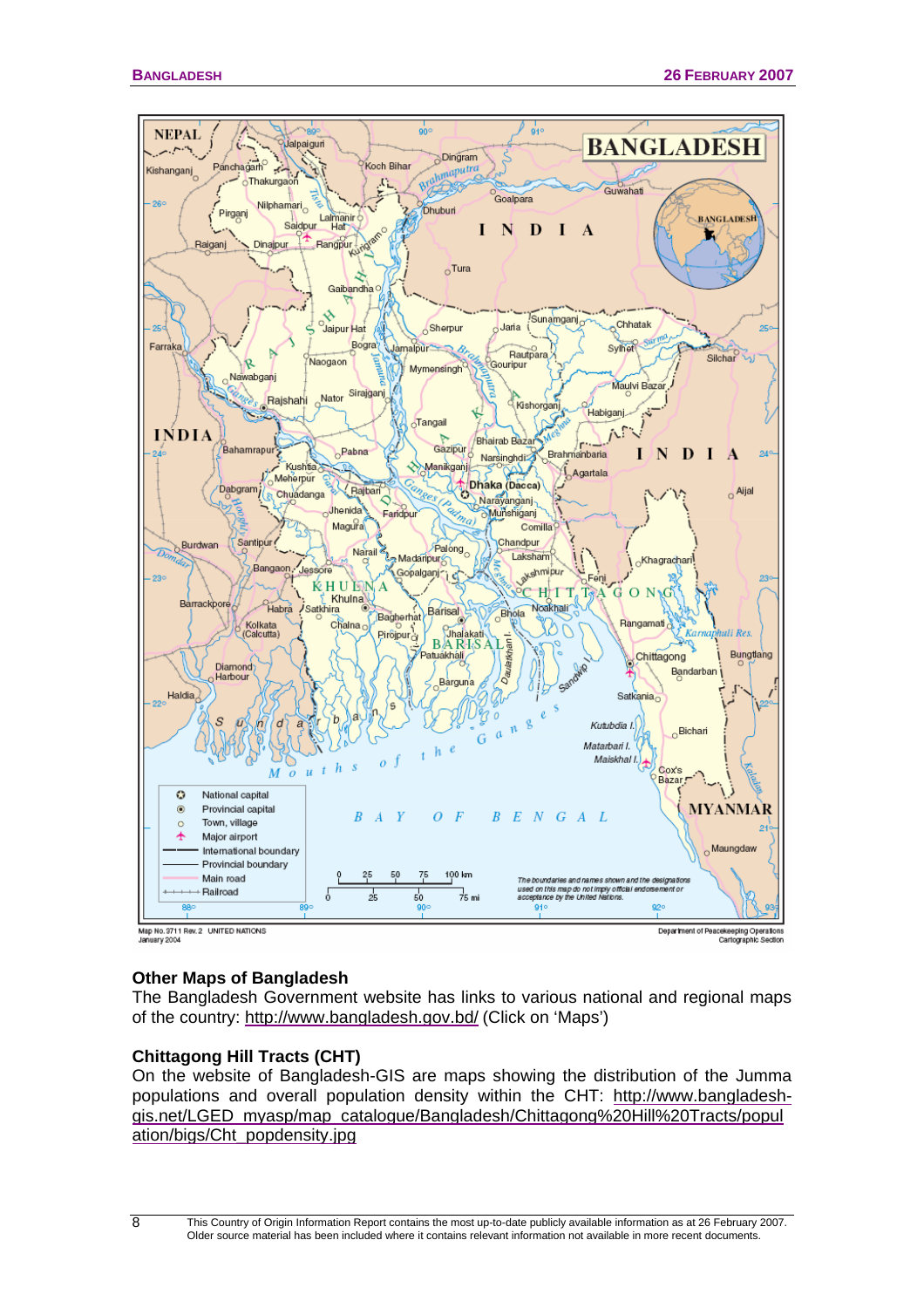# <span id="page-12-0"></span>**2. ECONOMY**

- 2.01 The Economist Intelligence Unit, in its Bangladesh Country Profile of 2006 (EIU Country Profile 2006), estimated GDP per head in 2005 to have been US\$423, compared with \$728 for India, \$708 for Pakistan and \$1,149 for Sri Lanka. A household income and expenditure survey showed that 44.3 per cent of the population lived below the poverty line in 2000 compared with 58.8 per cent in 1991. (The poverty line is here defined as being able to afford to buy food providing a daily intake of 2,122 calories.) **[40a] (p24)** During the 1990s, real GDP increased at an average annual rate of 4.9 per cent; GDP growth for the 2005/2006 fiscal year was a record 6.7 per cent, according to the EIU Country Report of January 2007; this was driven by strong industrial output and a sustained recovery in the agricultural sector. **[40a] (p25) [40h]**
- 2.02 Agriculture (including fisheries) employed more than half of the labour force and contributed around 21 per cent of GDP in 2005/2006, noted the EIU Country Profile 2006. Bangladesh has virtually achieved food self-sufficiency; rice production, in particular, has risen by about 150 per cent since the mid-1970s. Bangladesh is the world's largest exporter of jute; other agricultural exports include tea and frozen foods. The share of manufactured goods in the country's exports has increased since the 1980s as ready-made garments have emerged as the leading export commodity. **[40a] (p24-36)** A BBC News article of 6 January 2005 had cautioned that the future volume of the country's garment exports had become more uncertain with the final phasing out at the end of 2004 of international export quotas under the Multi-fibre Arrangement (MFA). The article noted that garments accounted for three-quarters of Bangladesh's exports. About 1.8 million people, mainly women, worked in clothing factories and another 15 million jobs depended indirectly on garment manufacturing. **[20ar]** However, according to the EIU Country Report for January 2006, the knitwear sector of the garment industry continued to show strong growth during the 2004/2005 fiscal year, although the woven garment sector suffered a downturn in the same period. **[40d] (p20)** The EIU Report for July 2006 has subsequently confirmed "The ready-made garment sector continues to grow rapidly, despite earlier concerns about the adverse effects of the expiry of the Agreement on Textiles and Clothing at end-2004." This industry was still contributing about 75 per cent of export earnings by 2006. **[40e] (p20 and 22)**
- 2.03 Bangladesh is a world pioneer in micro-credit financing, having first implemented pilot lending projects in the late 1970s. Micro-credit lending has since expanded rapidly and has proved effective in helping to alleviate poverty and empower women. In June 2003, 17 institutions reported that they had disbursed over US\$8 million in micro-credit loans and had a total of 15.1 million outstanding borrowers. (Bangladesh Ministry of Foreign Affairs, 2005) **[77b]** Grameen Bank – one of the leading loan providers – reported in February 2006 that it had, to date, advanced micro-credit loans to 5.8 million borrowers, 96 per cent of whom are women. The Bank has 1,861 branches and its staff work in 62,089 villages. Total loan disbursement since the Bank's founding in 1976 had reached US\$5.34 billion by February 2006, of which \$4.73 billion had been repaid. Although Grameen Bank does not require any collateral against its micro-credit loans or even require its borrowers to sign a legal instrument, the loan recovery rate is 98.45 per cent. **[76a]** Other major microcredit providers include the Palli Karma-Sahayak Foundation (established by the Government), PDBF, Bangladesh Krishi Bank, Agrani Bank and Sonali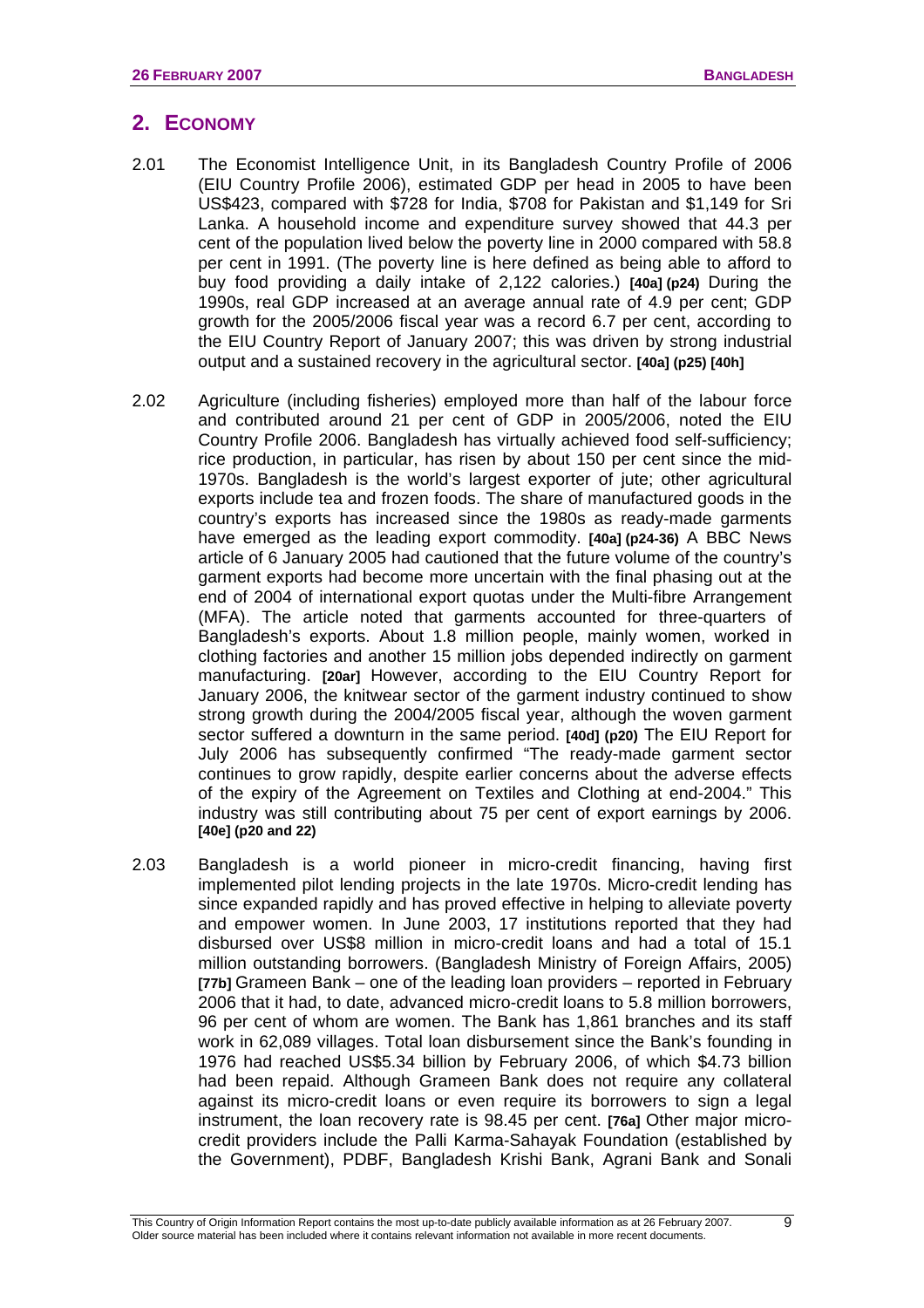Bank, as well as the NGOs BRAC, ASA and Proshika and the Bangladesh Rural Development Board. **[77b]** 

<span id="page-13-0"></span>2.04 The EIU Country Profile 2006 observed:

"The number of Bangladeshis working abroad and remittances from those employed abroad have been increasing since the mid-1980s. Whereas only 70,000 skilled and unskilled persons obtained employment abroad in 1985/86, more than 250,000 Bangladeshis now do so each year, bringing the total number working abroad in 2005 to around 3m. Annual remittances from those abroad amounted to US \$4.8billion in 2005/06, according to statistics released by the Bangladesh Bank (the central bank). The importance of remittance inflows to the economy is likely to be far greater than reflected in official data, as large sums of money are thought to enter the country through unofficial channels." **[40a] (p15)**

2.05 The unit of currency in Bangladesh is the 'Taka' (BDT), which is divided into 100 poisha/paisa, notes the Europa World Year Book 2004. **[1a] (p644)** The approximate rate of exchange on 15 September 2006 was £1 sterling =  $122$ Bangladesh taka (xe.com Universal Currency Converter). **[22]** 

> **[Return to contents](#page-0-0)  [Go to list of sources](#page-133-0)**

# **3. HISTORY**

### **PRE-INDEPENDENCE: 1947 – 1971**

- 3.01 The Europa World Year Book 2004 (Europa 2004) records that present-day Bangladesh was originally one of the five provinces of Pakistan, created following the partition of the Indian sub-continent in August 1947. Known then as East Pakistan, the province comprised the former Indian province of East Bengal and the Sylhet district of Assam. **[1a] (p635)**
- 3.02 East Pakistan became dissatisfied with the distant central government in West Pakistan, in spite of concessions such as the approval of Bengali as a joint official language with Urdu and the division of the country into two parts (East and West) with equal parliamentary representation. A secessionist movement led by Sheikh Mujibur Rahman and the Awami League (AL) gained increasing support. (EIU Country Profile 2006) **[40a] (p4)**
- 3.03 A general election in December 1970 gave the Awami League an overwhelming victory in East Pakistan; the AL demanded a loose federation of the two parts of Pakistan. **[40a] (p4)** On 26 March 1971, Sheikh Mujib proclaimed the independence of the People's Republic of Bangladesh ('Bengal Nation') and a full scale civil war broke out. (Europa 2004) **[1a] (p635)**
- 3.04 Resistance continued from the Liberation Army of East Bengal (the Mukti Bahini), a group of irregular fighters, who launched a major offensive in November 1971. An estimated 9.5 million refugees crossed into India. On 4 December 1971, Indian forces intervened on the side of the Mukti Bahini. Pakistan surrendered to the combined forces on 16 December 1971 and Bangladesh achieved its independence, quickly achieving international recognition. (Europa 2004) **[1a]**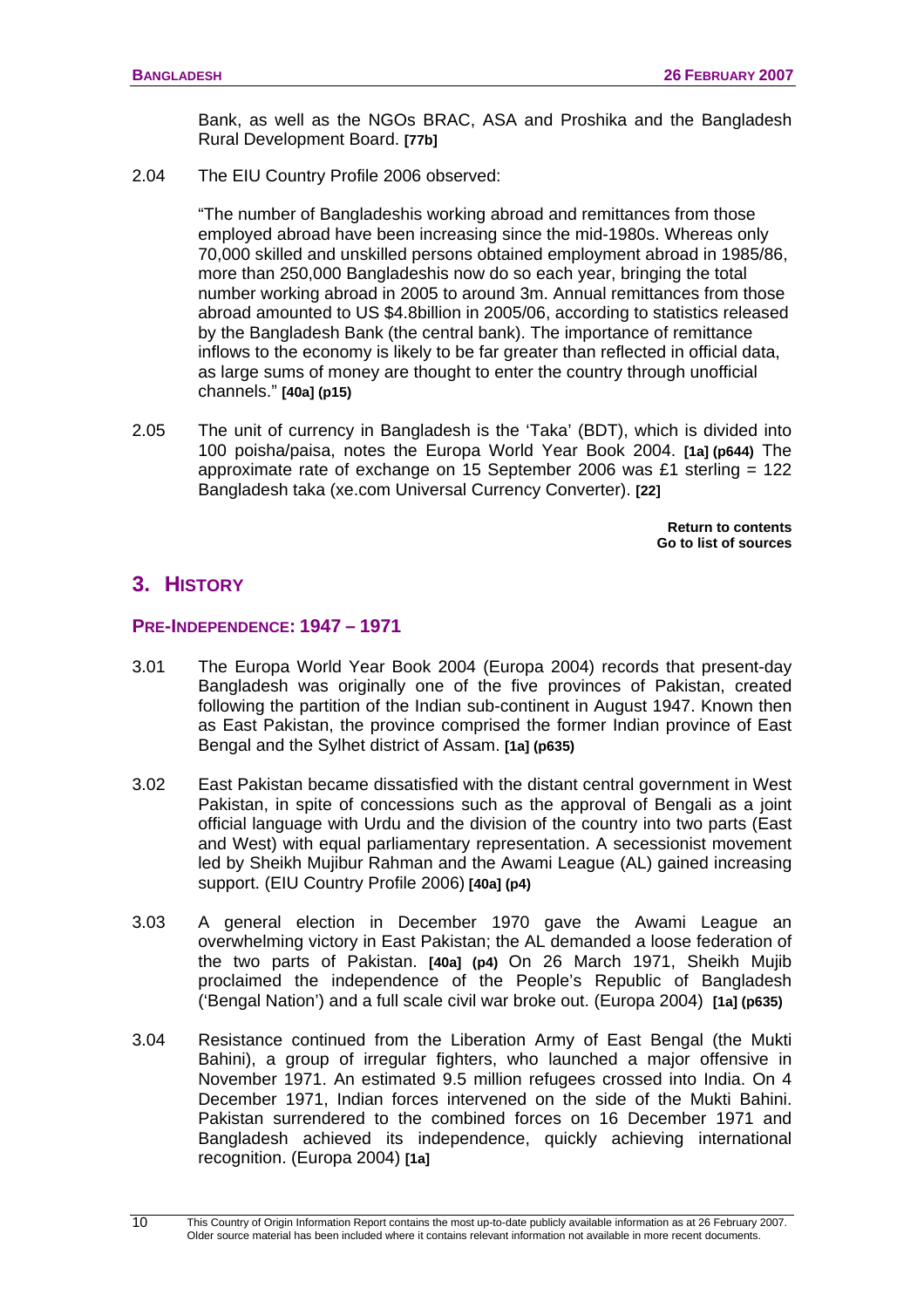### **1972 – 1982**

- 3.05 The Europa World Year Book 2004 records that Sheikh Mujibur became Bangladesh's first Prime Minister in January 1972. A general election for the country's first parliament ('Jatiya Sangsad') was held in March 1973; the AL won 292 of the 300 directly elective seats. Internal stability was, however threatened by opposition groups resorting to terrorism. **[1a] (p635)** The economic and political situation deteriorated rapidly. (EIU Profile) **[40a] (p4)**
- 3.06 Sheikh Mujibur declared a state of emergency in late 1974 and in early 1975 he became President, assuming dictatorial powers through one-party rule. (EIU Profile) **[40a] (p4)** In August 1975 Mujibur and members of his family were assassinated in a coup (led by Islamist army officers). Martial law was then declared and political parties banned. A subsequent counter-coup on 3 November 1975 brought Khalid Musharaf, a pro-Indian commander of the Dhaka garrison, to power. This proved to be extremely short-lived, as a third coup on 7 November 1975 overthrew Musharaf and power was assumed under a neutral non-party government, with Major General Ziaur Rahman (General Zia) taking precedence. (Europa 2004) **[1a] (p635)**
- 3.07 Political parties were again legalised in July 1976. General Zia assumed the presidency in April 1977. In the parliamentary elections of February 1979, Zia's Bangladesh Nationalist Party (BNP) won 207 of the 300 directly elective seats in the Jatiya Sangsad. A new Prime Minister was appointed in April 1979, and martial law repealed. The state of emergency was revoked in November 1979. (Europa 2004) **[1a] (p635)**
- 3.08 Europa 2004 records that Zia was assassinated on 30 May 1981, during an attempted military coup. Political instability ensued and Vice President Abdus Sattar was nominated President. Sattar (finding it difficult to retain civilian control) formed a National Security Council in January 1982, led by Chief of the Army Staff, Lieutenant-General Hossain Mohammad Ershad. On 24 March 1982 Ershad seized power in a bloodless coup. Martial law was again declared, with Ershad as Chief Martial Law Administrator (in October 1982 Ershad changed his title to Prime Minister), aided by a military Council of Advisers. **[1a] (p635)**

### **1983 – 1990**

3.09 The Europa World Year Book 2004 notes that, although the Government's economic policies achieved some success, there were increasing demands for a return to democracy during 1983. The two principal opposition groups that emerged were an eight-party alliance, headed by a faction of the Awami League under Sheikh Hasina (daughter of the late Sheikh Mujibur) and a seven-party group, led by a faction of the Bangladesh Nationalist Party (BNP) under former President Sattar and Begum Khaleda Zia (widow of General Zia). In September 1983 the two groups formed an alliance: the Movement for the Restoration of Democracy. In November 1983, permission was given for the resumption of political activity and a new political party, the Jana Dal (People's Party) was formed to support Ershad as a presidential candidate. Ershad declared himself President on 11 December 1983. **[1a] (p636)**

11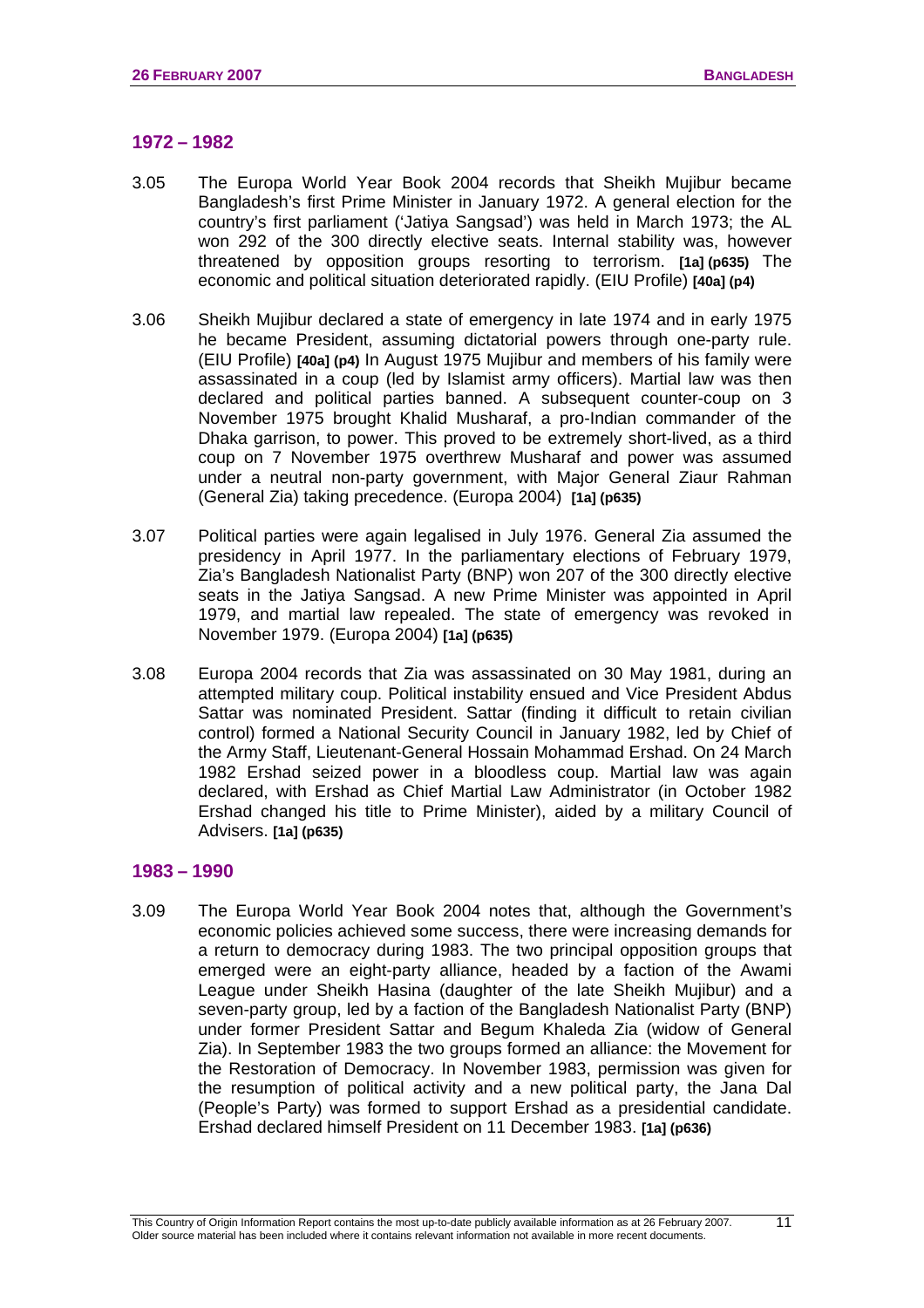- 3.10 In January 1985 a new Council of Ministers was formed, composed almost entirely of military officers and excluding all members of the Jana Dal (in response to the opposition parties' demands for a neutral government during the pre-election). However, President Ershad refused to relinquish power to an interim government. The National Front (NF), a new five-party political alliance, comprising the Jana Dal, the United People's Party, the Gonotantrik Party, the Bangladesh Muslim League and a breakaway section of the BNP, was established in September 1985. (Europa 2004) **[1a] (p636)**
- 3.11 Europa 2004 relates that the ten-month ban on political activity was lifted in January 1986, and the NF formally became a single pro-government entity, the Jatiya Party (National Party). Although smaller opposition parties participated in the parliamentary elections in May 1986 the elections were boycotted by the BNP. The Jatiya Party won 153 of the 300 directly elective seats in the Jatiya Sangsad. Mizanur Rahman Chowdhury, the former General-Secretary of the Jatiya Party, was appointed Prime Minister in July 1986. **[1a] (p636)**
- 3.12 Ershad joined the Jatiya Party in September 1986, being elected as Chairman of the party. In the presidential election of October 1986 (which was boycotted by both the BNP and AL) Ershad received 22 million votes. In November 1986, the Jatiya Sangsad approved indemnity legislation (legalising the military regime's actions since March 1982). Ershad then repealed martial law and formed a new Council of Ministers, which included four MPs from the AL. (Europa 2004) **[1a] (p636)**
- 3.13 Europa 2004 records that dissension from the opposition continued throughout 1987 and President Ershad declared a state of emergency on 27 November of that year. In December 1987, after 12 opposition members had resigned and the 73 AL members had agreed to do likewise, Ershad dissolved the Jatiya Sangsad. The Jatiya Party won a large majority of seats in the parliamentary elections of 3 March 1988. Ershad repealed the state of emergency in April 1988. **[1a] (p636)**
- 3.14 Violence, anti-government demonstrations and strikes occurred throughout the country during 1989 and 1990 in response to Ershad's autocratic rule. Ershad re-proclaimed a state of emergency on 27 November 1990 and proceeded to arrest opposition activists. In December 1990 Ershad relinquished power to a neutral caretaker government, which organised a general election to be held on 27 February 1991, thereby re-establishing democracy in Bangladesh. In the week following his resignation, Ershad was placed under house arrest. (Europa 2004) **[1a] (p637)** (EIU Profile) **[40a] (p5)**

### **1991 – 1999**

- 3.15 The Europa World Year Book 2004 records that the parliamentary election of February 1991 was won by the Bangladesh Nationalist Party (BNP); Begum Khaleda Zia assumed office as Prime Minister. Abdur Rahman Biswas was elected as the new President on 8 October 1991. **[1a] (p637)**
- 3.16 All opposition members of the Jatiya Sangsad resigned en masse in December 1994. Nonetheless the Prime Minister, with her party's parliamentary majority, pledged to maintain constitutional government. On 24 November 1995, the Prime Minister requested that the Jatiya Sangsad be

This Country of Origin Information Report contains the most up-to-date publicly available information as at 26 February 2007. Older source material has been included where it contains relevant information not available in more recent documents.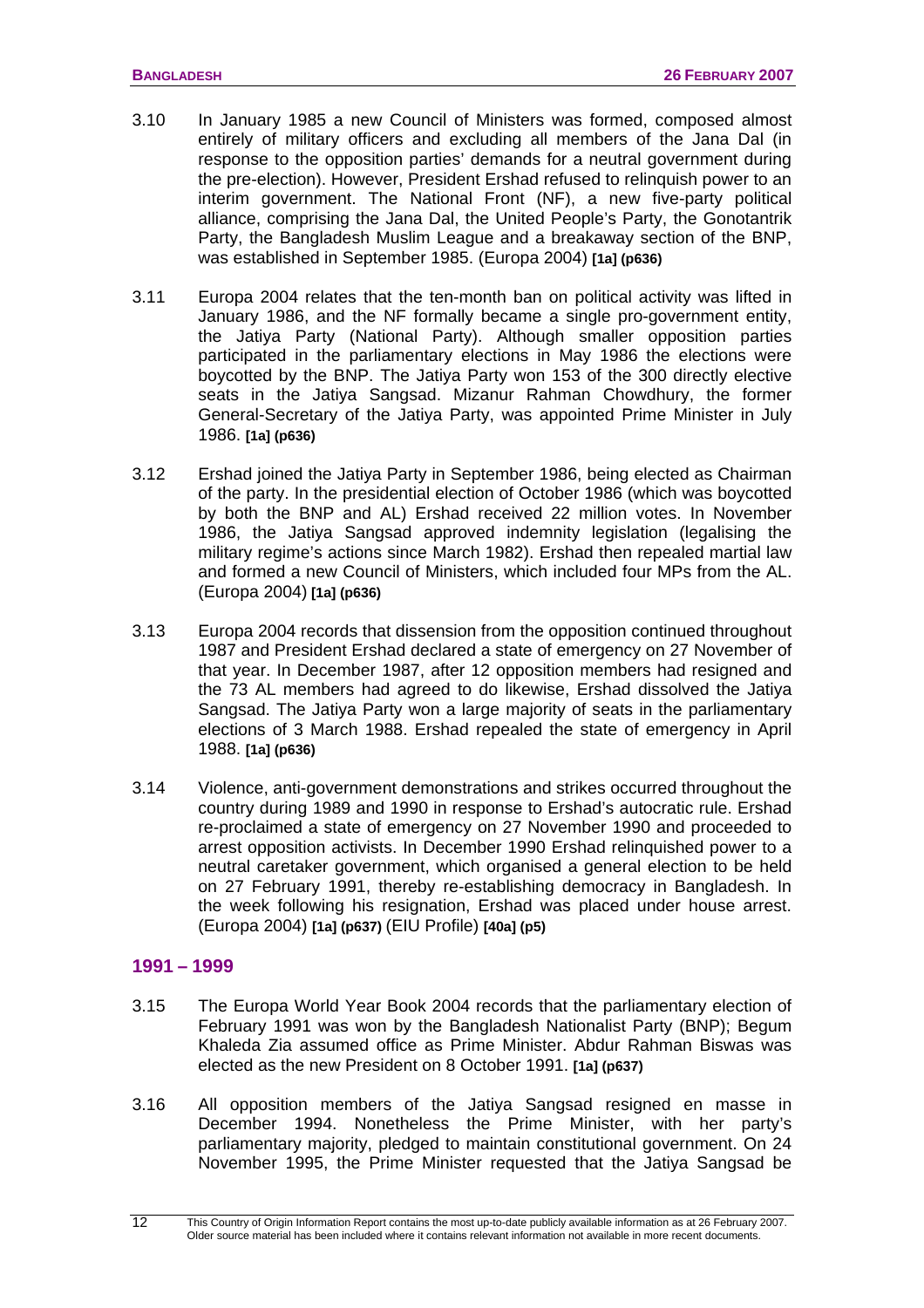dissolved pending the outcome of the next general election. (Europa 2004) **[1a] (p637)**

- 3.17 Europa 2004 records that the general election, postponed until 15 February 1996, was boycotted by all of the main opposition parties. Consequently, the BNP won 205 of the 207 legislative seats declared. However, the opposition refused to recognise the legitimacy of the polls and announced the launch of a non co-operation movement against the Government. Finally, the Prime Minister agreed to hold fresh elections under neutral auspices. **[1a] (637)**
- 3.18 Begum Khaleda Zia and her government resigned from their posts on 30 March 1996 after making the 13th amendment to the Constitution, which provides that a non-party caretaker government takes control during the period leading up to a general election. Notwithstanding an unsuccessful military coup on 20 May 1996, a general election was held on 12 June 1996: the Awami League won 146 of the 300 elective seats in the Jatiya Sangsad. (Europa 2004) **[1a] (p637)**. Sheikh Hasina formed a government with support from the Jatiya Party. (EIU Profile) **[40a] (p5)** The AL government repealed the Indemnity Ordinance, passed in 1975 to protect the assassins of Sheikh Mujibur, and the trial of 20 people accused of involvement in the assassination began in January 1997. In November 1998, 15 former soldiers were sentenced to death, most of them in absentia. (EIU Profile) **[40a] (p5)**
- 3.19 In December 1997 the AL government signed an historic peace accord to end the insurgency in the Chittagong Hill Tracts. The treaty was opposed by the Bangladesh Nationalist Party. (Europa 2004) **[1a] (p638)** On 10 February 1998 the Shanti Bahini guerrillas formally surrendered their arms to the Government, marking an end to the 25-year insurgency. (Reuters) **[4e]**
- 3.20 The ruling coalition split on 15 March 1998 when the minority Jatiya Party announced that it was leaving the 'national consensus' Government. (Keesing's, March 1998) **[5b] (p42133)** The BNP walked out of the Jatiya Sangsad on 12 April 1998, in protest against four bills concerning the December 1997 Chittagong Hill Tracts Peace Accord. In December 1998 a new anti-government alliance was formed, comprising Begum Khaleda Zia's BNP, Jamaat-e-Islami and the Jatiya Party under Gen. Ershad. (Europa 2004) **[1a] (p698) [5c] (p42198)**
- 3.21 Keesing's, March 1999, related that two bombs had exploded at a music and culture festival in the town of Jessore on 6 March 1999, killing at least eight people and injuring some 150 others. The festival organisers blamed the bombing on Islamic fundamentalists. **[5h] (p42837)** BBC News reported on 19 July 2000 that 24 people had been charged with the bombing, including a former opposition MP. **[20d]**
- 3.22 The Europa South Asia 2005 Regional Survey records that political instability and unrest escalated through 1999; in mid-1999 the BNP and other opposition parties began a boycott of parliamentary proceedings. Opposition-led strikes took place in October and December 1999 and January 2000, leading to serious economic disruption. In July 2000 an attempt to assassinate Sheikh Hasina was foiled. **[1b] (p93)**

### **2000 – MARCH 2006**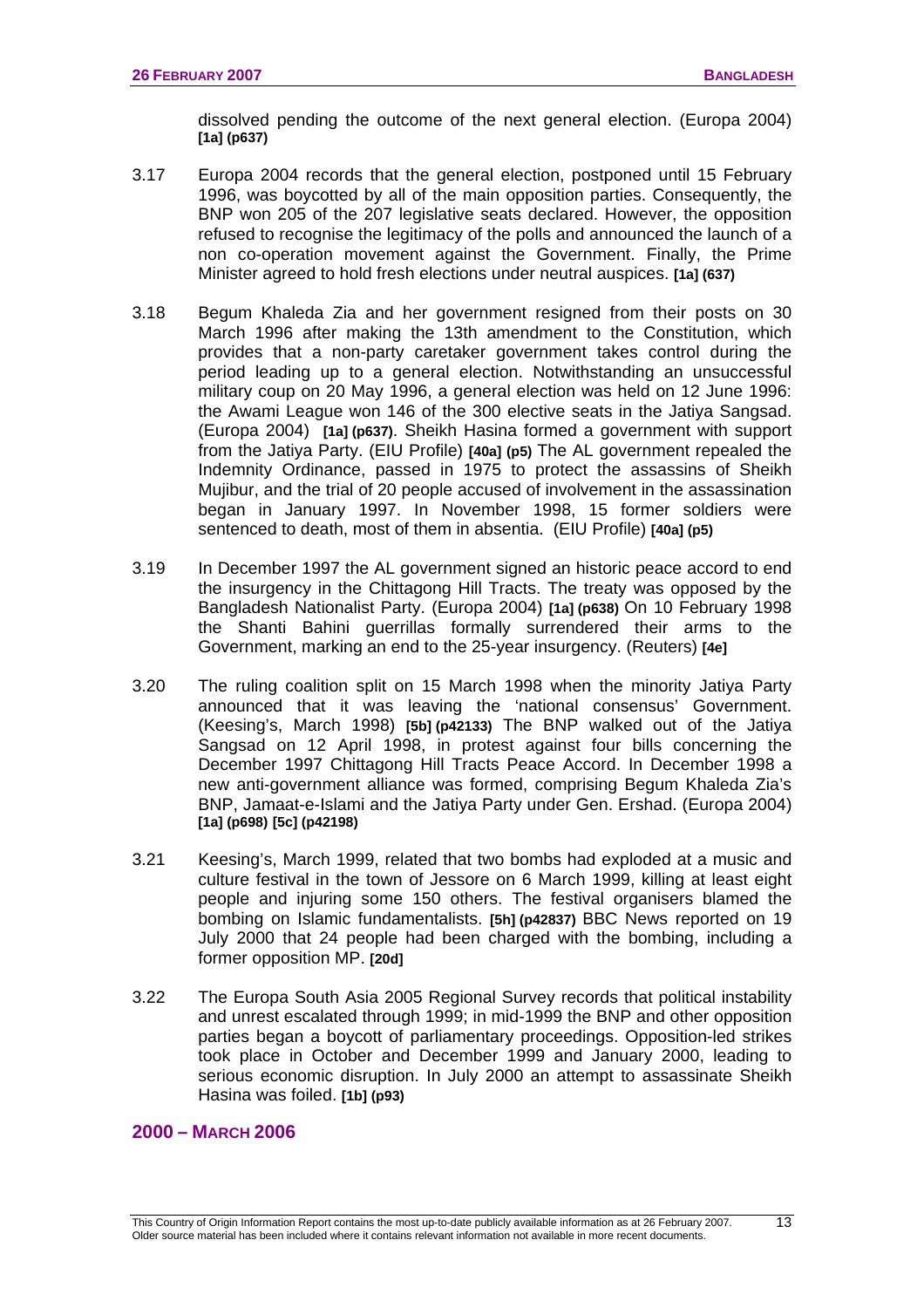- 3.23 The Europa South Asia 2005 Regional Survey relates that, in July 2001, Sheikh Hasina and her Government resigned. On 15 July 2001 a caretaker government was sworn in to organise new elections, following a violent twoday transition in which twelve people were killed. **[1b] (p93)**
- 3.24 BBC News reported on 26 September 2001 that a bomb blast in Dhaka had killed at least eight members of the Awami League (AL) as the hostile atmosphere in the run-up to the general election heightened. In response to the escalating tension the caretaker government deployed more than 50,000 troops to quell the violence. **[20h]**
- 3.25 The Europa 2004 World Year Book records that the general election went ahead on 1 October 2001, although voting was suspended in several constituencies owing to violence. **[1a] (p639)** According to Keesing's, October 2001, at least 140 people were killed in feuding between Awami League (AL) and Bangladesh Nationalist Party (BNP) supporters during the run-up to the election. **[5f]**
- 3.26 The U.S. Department of State Report on Human Rights Practices for 2005 [USSD 2005] noted that domestic and international observers deemed the general election of October 2001 to be generally free and fair. **[2f] (introduction)**  The initial results of the general election, as recorded by the Bangladesh Election Commission, were as follows:

|                                                  | <b>Seats won</b> | <b>Total votes obtained</b> |
|--------------------------------------------------|------------------|-----------------------------|
| Bangladesh Nationalist Party (BNP)**             | $*193$           | 22,833,978                  |
| Bangladesh Awami League                          | 62               | 22,365,516                  |
| Jamaat-e-Islami**                                | 17               | 2,385,361                   |
| Jatiya Party (Ershad) / Islami Jatio Oikya Front | 14               | 4,038,453                   |
| Bangladesh Jatiya Party (N-F/Naziur)**           | 4                | 621,772                     |
| Islamic Oikkya Jote (IOJ) <sup>**</sup>          | 2                | 376,343                     |
| Jatiya Party (Manju)                             | 1                | 243,617                     |
| Krishak Sramik Janata League                     | 1                | 261,344                     |
| Independents                                     | 6                | 2,262,073                   |
| Other                                            |                  | 348,168                     |
|                                                  | 300              | 55,736,625                  |

**[16a]** 

\* following by-elections to fill two undecided seats

\*\* The governing coalition (the Four-party Alliance), with control of over twothirds of the seats in parliament, comprises the BNP, Jamaat-e-Islami (which propagates transition to the rule of Islamic law), Bangladesh Jatiya Party N-F (not a religious party) and the Islamic Oikkya Jote (an alliance of seven Islamist groups). **[1a] [7k]** 

A round of by-elections was held in on 12 November 2001, mainly necessitated by the fact that certain candidates – including the main party leaders – had stood and won seats in more than one constituency on 1st October. **[39ab]**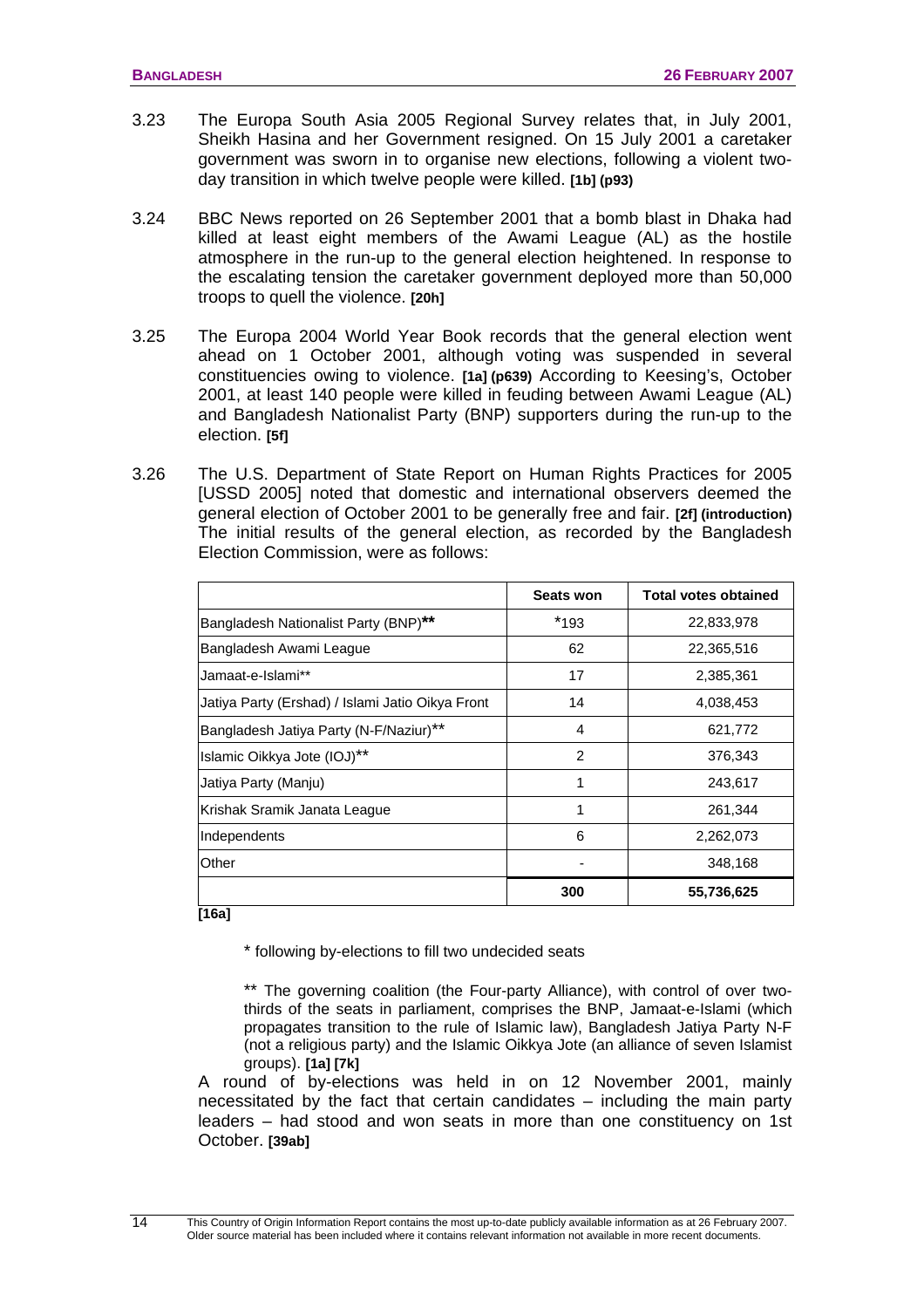The Bangladesh Election Commission recorded the number of seats held by each party, following these by-elections, as follows:

|                                                  | Seats held |  |
|--------------------------------------------------|------------|--|
| Governing coalition ('Four-party Alliance'):     |            |  |
| Bangladesh Nationalist Party (BNP)               | 195        |  |
| Bangladesh Jatiya Party (N-F/Naziur)             | 4          |  |
| Jamaat-e-Islami                                  | 17         |  |
| Islamic Oikkya Jote (IOJ)                        | 3          |  |
| Awami League                                     | 58         |  |
| Jatiya Party (Ershad) / Islami Jatio Oikya Front | 14         |  |
| Jatiya Party (Manju)                             | 1          |  |
| Krishak Sramik Janata League                     | 1          |  |
| Independents                                     | 7          |  |
|                                                  | 300        |  |
| [16b]                                            |            |  |

- 3.27 Begum Khaleda Zia was sworn in as Prime Minister on 10 October 2001. At the end of October 2001, the newly elected members of parliament representing the opposition Awami League took the oath of office, but refused to join the opening session of the Jatiya Sangsad (the unicameral legislature) in continuing protest against what they considered a rigged election. (Europa 2004) **[1a] (p639)**
- 3.28 Keesing's, June 2002, records that on 21 June 2002, President Bardruddoza Chowdhury, who had been elected President on 14 November 2001, resigned under pressure from the ruling BNP after he had failed to visit the grave of Maj-Gen Ziaur Rahman on the anniversary of the latter's assassination in 1981. **[5a] (p44843)** BBC News reported on 5 September 2002 that Iajuddin Ahmed, a retired professor from Dhaka University, had been elected President. **[20s]**
- 3.29 The Government of Prime Minister Khaleda Zia, facing criticism for the rising wave of crime and deteriorating law and order in the country, launched "Operation Clean Heart" on 17 October 2002, records an Amnesty International report, "Accountability needed in Operation Clean Heart", dated 23 October 2002. **[7e]** It was reported in BBC News and *International Herald Tribune* articles of October 2002, January 2003 and March 2003 that Operation Clean Heart involved the deployment of nearly 40,000 soldiers, in all the major cities, to help the authorities restore law and order, arrest "listed criminals" and recover illegal firearms. Several members of the ruling Bangladesh Nationalist Party and the opposition Awami League were detained for their alleged links with criminals. **[20w] [20x] [20y] [21c]** On 11 January 2003, BBC News reported that Bangladeshi authorities had ordered a partial pull-out of soldiers and ordered the troops to return to their barracks. **[20z]** The army was redeployed in six divisional headquarters the following month, but BBC News reported on 18 February 2003 that the operation, this time, was on a smaller scale and the army had been instructed not to arrest any suspects but to hand the criminals over to the police. **[20ab]**

15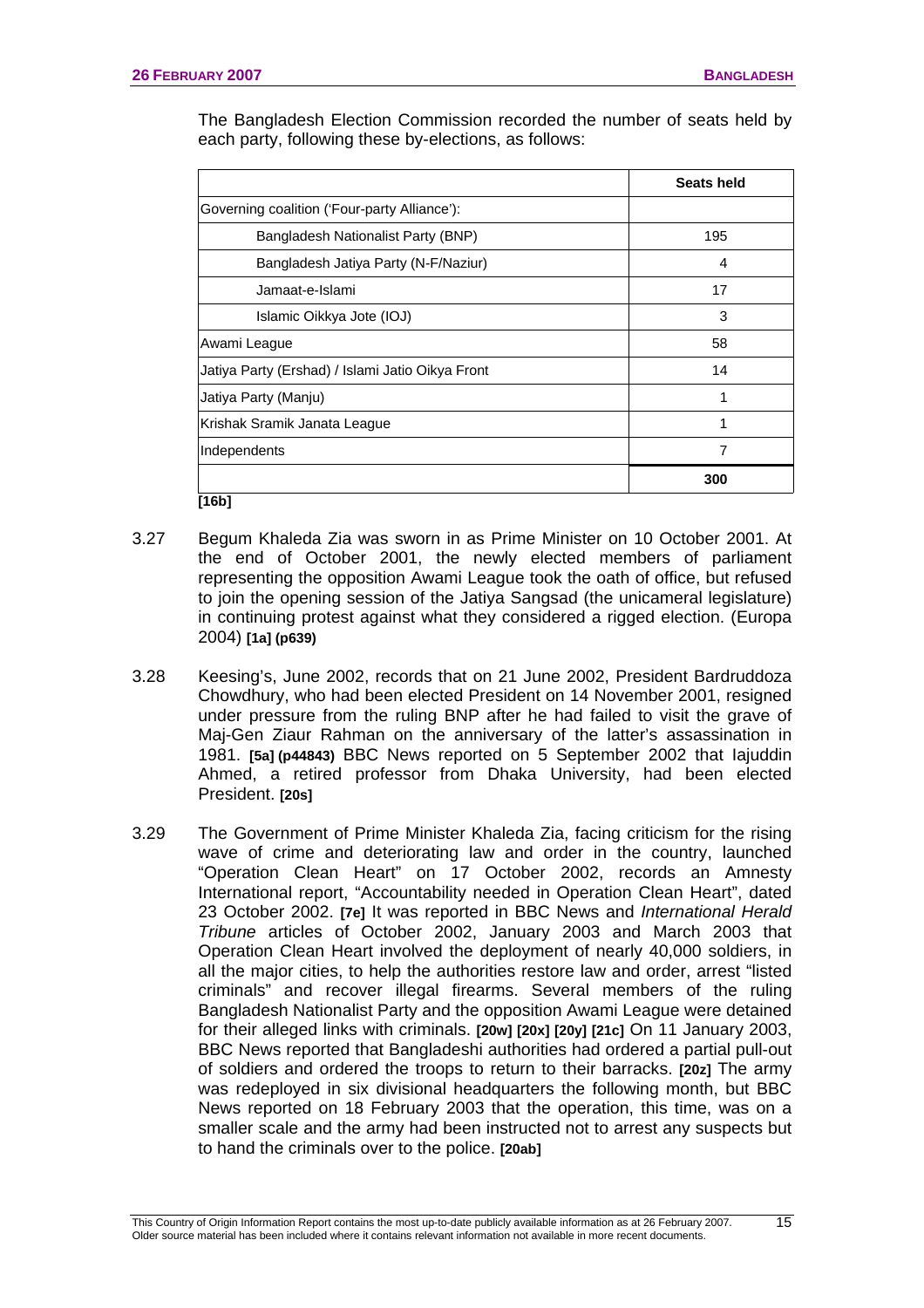- 3.30 BBC News articles published in January and February 2003 indicate that more than 11,000 people were arrested during Operation Clean Heart, including 2,500 listed criminals and members of Prime Minister Khaleda Zia's BNP and the opposition, hundreds of weapons were seized, and 40 people died after soldiers detained them. **[20z] [20y] [20ab]** On 9 January 2003 it was reported that President Iajuddin Ahmed had signed an order granting the soldiers legal immunity with immediate effect. The President said the Government regretted the deaths, but had no alternative to rewarding the soldiers who had helped the authorities restore law and order. (BBC News, 9 January 2003) **[20x] [20y]** Amid angry protests by the opposition, in February 2003, the Bangladesh Parliament passed the controversial indemnity bill entitled "Joint Drive Force Indemnity Ordinance 2003" to give legal protection to the army-led antiterrorism operation. The Law Minister Mr Ahmed announced that the indemnity would protect the members of the armed forces from facing the civil justice system. At the same time, they would remain under the purview of their own laws. (Financial Times Information, 27 February 2003) **[21b]**
- 3.31 Local elections to 4,267 councils took place from late January to 16 March 2003. The elections were officially held on a non-party basis, but political parties indirectly nominated candidates to ensure a foothold at grass roots level. A total of 198,704 candidates contested the local council seats, including 42,250 women vying for 2,684 seats reserved for them. **[15]**
- 3.32 BBC News reported a number of attacks on Awami League officials in August and September 2003. On 25 August 2003, the president of the AL in the city of Khulna was shot dead; the Janajuddha faction of the banned Purba Banglar Communist Party apparently claimed responsibility. **[20n]**
- 3.33 A BBC News report on 13 January 2004 stated that Bangladesh police were holding 24 people for questioning following a bomb attack at the Hazrat Shahjalal shrine in the city of Sylhet the previous day, that killed three people and injured about thirty. No one had had admitted responsibility for the bombing. **[20e]**
- 3.34 It was reported in the *Daily Star* on 20, 23 and 27 April 2004 that the Awami League had organised a campaign of public demonstrations during April 2004 in an apparent attempt to force the Government to resign by 30 April. Between 18 and 27 April the police arrested more than 15,000 people, mainly supporters of the Awami League and the NGO *Proshika*, in an attempt to contain the protests. On 27 April the Government called on the police to stop mass arrests and "not to harass the innocent". **[38g] [38h] [38i]**
- 3.35 On 7 May 2004 a senior Awami League MP, Ahsan Ullah Master, was assassinated by an unknown gunman, reported BBC News. **[20ap]**
- 3.36 BBC News announced on 16 May 2004 that Parliament had approved a Constitutional amendment to increase the number of seats in the Jatiya Sangsad from 300 to 345 for a period of ten years, with the additional 45 seats being reserved for women. The additional women MPs would initially be selected in proportion to each party's support at the 2001 general election. **[20ae]** See section 25: [Women.](#page-97-0)

16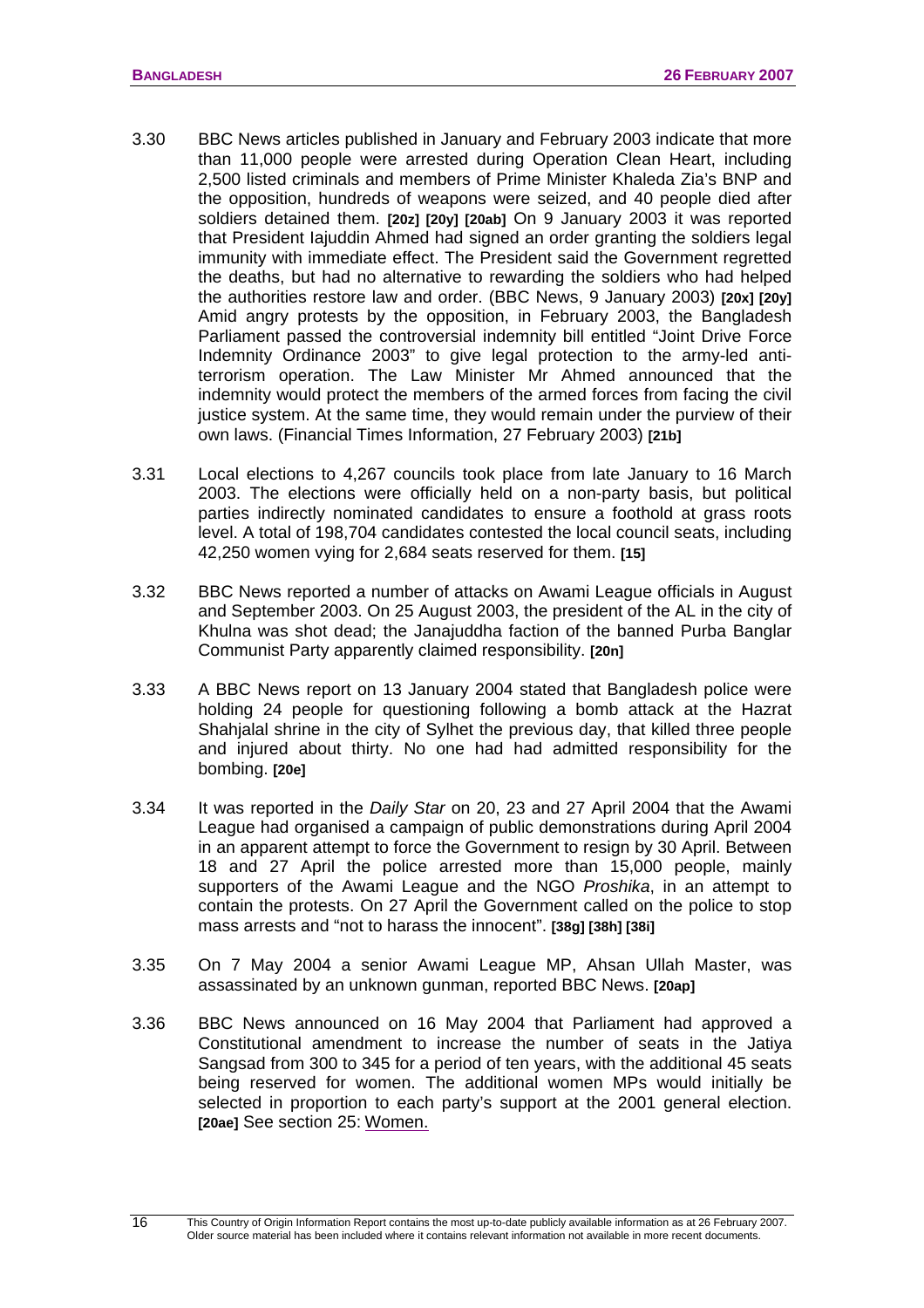- 3.37 Two people were killed and at least 25 injured in a second bomb attack at the Muslim Hazrat Shahjalal shrine in Sylhet on 21 May 2004. No parties claimed responsibility. The British High Commissioner to Bangladesh was one of those hurt. (BBC News, 21 May 2004) **[20ah]** The *Daily Star*, on 24 May 2004, gave the total number injured as seventy. **[38e]**
- 3.38 In June 2004 Awami League Members of Parliament returned to their seats; almost a year earlier they had declared they would boycott parliamentary sessions on the grounds that they had not been allowed to criticise the Government, according to a BBC News article of 15 June 2004. **[20ag]** The Economist Intelligence Unit's Bangladesh Country Report of January 2005 (EIU January 2005) noted that AL members did not resume their participation in parliamentary standing committees until mid-October 2004. **[40b] (p13)**
- 3.39 In July 2004 Bangladesh was hit by devastating floods. A BBC News report of 3 August 2004 stated that about 60 per cent of the country had been under water at one stage and that some 600 people had been killed and at least 30 million displaced or stranded. **[20af]** The BBC News 'Timeline: Bangladesh', accessed on 26 April 2005, put the final death toll at "nearly 800" and observed that the floods had also left an estimated 20 million people in need of food aid. **[20o]**
- 3.40 On Saturday 21 August 2004, at least 19 people were killed in a grenade attack at an opposition Awami League party rally in Dhaka which was addressed by former Prime Minister and opposition leader Sheikh Hasina, reported BBC News on 21 and 22 August. There were about 20,000 people in the crowd and 200 were injured in the explosions and the chaos that ensued. **[20ai] [20aj] [20ak]** The Economist Intelligence Unit, in its Bangladesh Country Report of January 2005, gave the final death toll as 23. **[40b] (p16)**) The *Asian Tribune* confirmed on 22 August 2004 that the casualties included a number of AL party leaders. **[44a]** BBC News reported subsequent rioting across the country, during which the police arrested more than 200 protesters. The Awami League called a general strike on 24 and 25 August 2004 in protest. A further strike took place on 30 August 2004. There had been a rising trend in bomb attacks in Bangladesh over the previous five years in which more than 140 people had died; the targets had been varied, including a cinema, a Muslim shrine and newspaper editors and journalists. **[20i] [20aj] [20ak] [20al]** An Agence France-Presse article of 31 August 2004 stated that agents from the United States FBI and from Interpol had, at the request of the Bangladesh Government, arrived in the country to assist with investigations. **[23g]**
- 3.41 The *Daily Star* reported on 30 September 2004 that the police had been carrying out "blanket arrests" ahead of an Awami League mass rally planned for 3 October. The newspaper estimated that over 5,000 people, mostly AL supporters, had been arrested between 22 and 30 September 2004, primarily under Section 86 of the Dhaka Metropolitan Police (DMP) Ordinance. The authorities claimed, however, that the arrests were part of a routine anti-crime drive. On 29 September the High Court issued an injunction forbidding any arrests under Section 86 until 3 October 2004; the *Daily Star* observed, however, that the police were able to make arrests under other sections of the DMP. **[38n]** The *Daily Star* reported on 4 October 2004 that the previous day's rally, attended by "tens of thousands", had proceeded largely peacefully. **[38d]** On 10 October 2004, noted the *Daily Star* of 11 October, the AL and other opposition parties called a *hartal* (general strike) to mark the coalition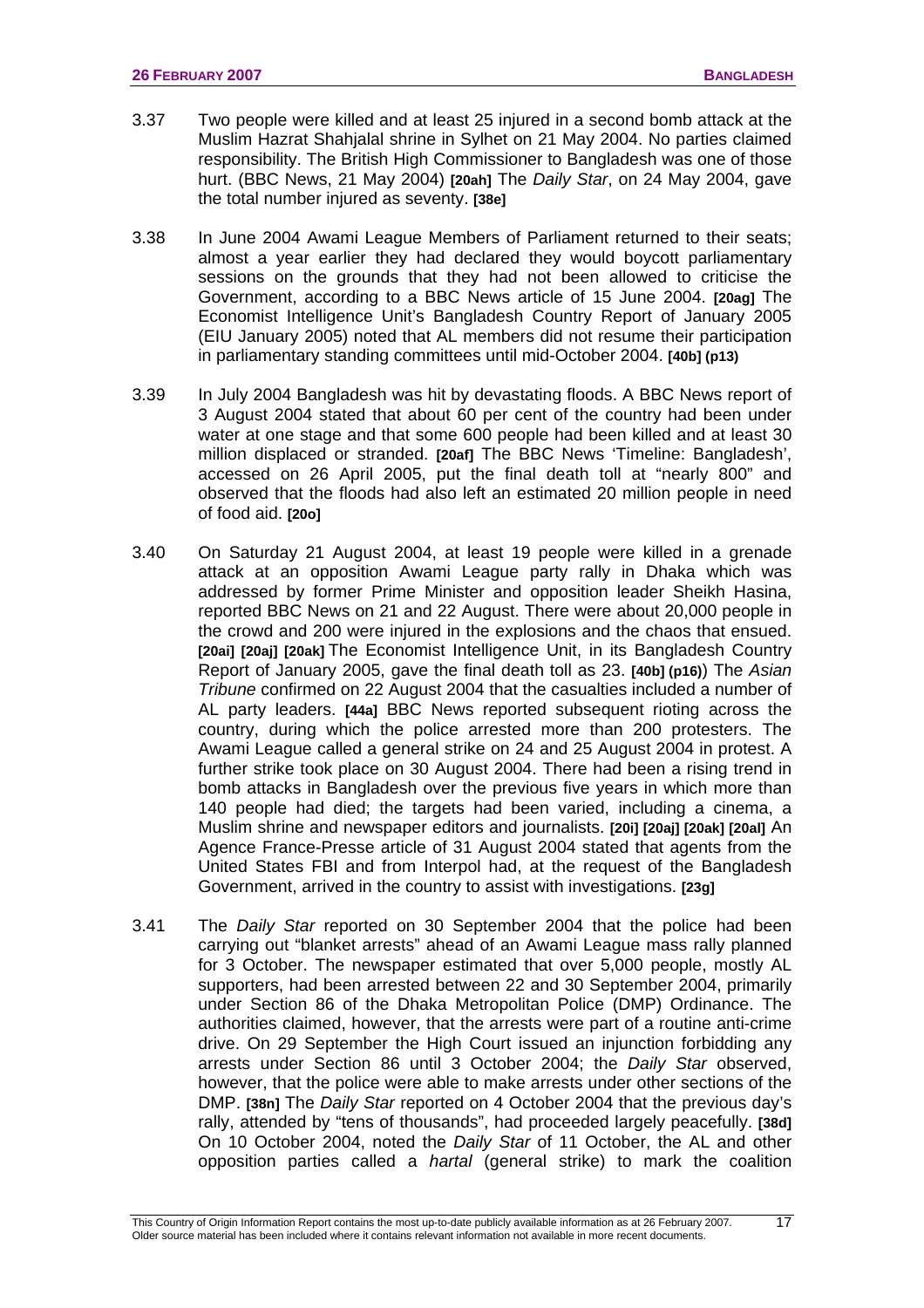government's three years in office; there were pitched battles between the police and demonstrators in Dhaka and certain other centres; hundreds of protesters were arrested for short periods. **[38af]**

- 3.42 Associated Press reported on 20 October 2004 that a Dhaka court had sentenced three former army officers to death in absentia for their roles in the murder of four Awami League leaders in Dhaka Central Jail on 3 November 1975. The killings had taken place soon after the assassination of Sheikh Mujibur Rahman and the overthrow of his government in a military coup in August 1975. Twelve other people were sentenced to life imprisonment and five were acquitted. The Economist Intelligence Unit's Country Report of January 2005 (EIU January 2005) noted that the case was originally filed in 1975, but could not be heard because of an indemnity ordinance issued by the military government that succeeded Sheikh Mujibur's Government. **[61a]**
- 3.43 In mid-November 2004, noted EIU January 2005, the Awami League together with 11 'left-leaning' opposition parties, Jatiya Samajtantrik Dal (JSD), National Awami Party (NAP) and the Jatiya Janata Party – launched a united movement with the aim of bringing to an end the rule of the BNP-led coalition Government. On 18 November 2004 this AL-led alliance released a list of nine demands, including calls for the immediate resignation of the Government and a general election under a reformed caretaker government. **[40b] (p12)**
- 3.44 The AL-led opposition alliance organised two successive nation-wide 'human chains' in December 2004 as an expression of no confidence in the BNP-led Government. On 11 December the alliance organised a one-hour 1000-km human chain connecting the country's southern tip (in Cox's Bazar) and northern tip (in Dinajpur) and running through 18 districts, including the cities of Chittagong and Dhaka. On 30 December another human chain was formed, stretching 800-km across Bangladesh from west to east. The demonstrations were largely peaceful. (EIU January 2005) **[40b] (p12-13)**
- 3.45 The *Daily Star* reported on 28 January 2005 that former Finance Minister Shah AMS Kibria and four other people had been killed in a grenade attack on an Awami League rally at Boidder Bazar in Habiganj district the previous evening. About 70 others were injured. No party or group was reported at the time to have claimed responsibility. Protests immediately erupted in different parts of the country and the AL called a 60-hour general strike commencing on 29 January 2005, maintaining that the BNP and Jamaat-e-Islami were responsible. **[38o]** The *Daily Star*, on 31 January 2005, recorded that there had been violent clashes between protesters and the police, as well as damage to property, in various parts of the country. At least 150 demonstrators, including a number of AL politicians, had been injured, many of them in baton charges. **[38p]** BBC News reported renewed anti-government demonstrations and a general strike on 3 February 2005 in protest at the Habiganj grenade attack. **[20as]** The *Daily Star* announced on 21 March 2005 that ten persons had been formally charged for their role in the murder of Shah AMS Kibria and others in the 27 January grenade attack. Eight of the accused were in custody, while the other two were charged in absentia. According to the *Daily Star*, all ten had connections with the ruling Bangladesh Nationalist Party (BNP); some of them were local BNP party leaders. **[38y]** A BBC News article of 21 March 2005, however, quoted police as saying that eight of the ten accused had links with the BNP. **[20be]**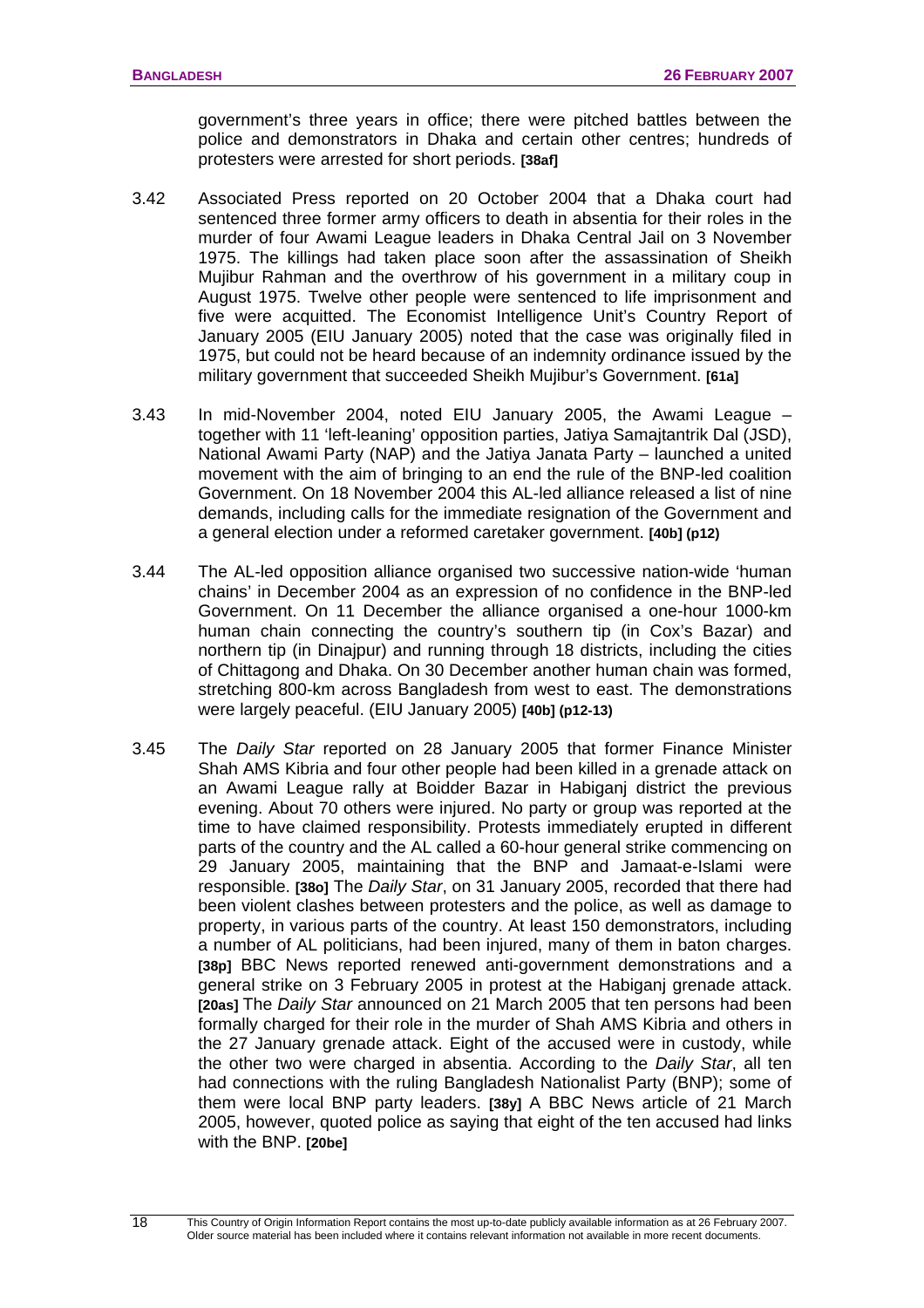- 3.46 The Bangladesh *Daily Star* of 25 January 2005 reported that at least 50 people, including eight policemen, had been injured in clashes between the security forces and Jagrata Muslim Janata Bangladesh (JMJB) militants in Bagmara on 24 January, where a large number of JMJB supporters had been protesting the lynching, a few days earlier, of three JMJB cadres by a mob of villagers. **[38r] [20av]** The *Daily Star*, on 4 February 2005, quoted a police spokesman as warning that JMJB planned to continue bombing cinemas, theatres and *jatra* folk theatres, having deemed these activities to be "un-Islamic". NGOs were also to be targets. **[38w]**
- 3.47 Associated Press and Agence France-Presse announced on 23 February 2005 that the Government had officially banned Jama'tul Mujahedin Bangladesh (JMB or JM) and Jagrata Muslim Janata Bangladesh (JMJB) – both militant Islamic groups – blaming them for a recent spate of murders, bombings and related terrorist activities across the country. Police arrested a number of suspected JMB members and said they were intensifying their efforts to find and detain JMJB operations commander Siddiqul Islam, also known as 'Bangla Bhai'. Jumatul Mujahedin had been accused of bomb attacks at musical concerts, religious shrines and the offices of certain NGOs. **[61b] [23j]** JMJB were believed to have been involved in several recent bombings and vigilante killings, including a bomb attack on a *jatra* folk theatre show in Shahjahanpur on 14 January 2005 in which two people were killed and about 70 wounded. **[38t]** Police, on 23 February 2005, also arrested Dr Muhammad Asadullah al-Galib (al-Ghalib) – Professor of Arabic at Rajshahi University and head of the Islamist organisation, Ahle Hadith Andolon Bangladesh (AHAB) – as well as three other AHAB officials. **[61b] [23j]**
- 3.48 On 28 February 2005 BBC News reported that 15 "suspected leaders of radical Islamic groups", including Asadullah al-Galib, had been charged with sedition. Court officials stated that the persons charged were accused of carrying out bomb attacks on rallies and buildings in attempts to destabilise the country. The same BBC News article noted that more than 70 suspected militants had been arrested since the 'crackdown' began the previous week (i.e. since 23 February). **[20ba]** United News of Bangladesh reported on 25 June 2005 that charges against Dr Galib for involvement in the bombings of two offices of BRAC, an NGO, had been dropped, but that he was still facing charges in at least nine other cases. **[39t]**
- 3.49 BBC News announced on 16 April 2005 that 22 people had been sentenced to death for the murder of an Awami League MP, Ahsan Ullah Master, and another man at a political function near Dhaka on 7 May 2004. This was the highest number ever sentenced to death in a single case in Bangladesh. Six others were given life sentences. The judge described the killing as an act of "political vengeance". **[20bg]**
- 3.50 On 18 July 2005 the *Daily Star* reported that the law enforcement agencies including the police, the Rapid Action Battalion, special police units 'Cobra' and 'Cheetah' and various joint forces – had killed 378 people in so-called "crossfire" incidents since June 2004. **[38aa]**

See Section 10: [Police – Extra-judicial killings](#page-44-0)

3.51 United News of Bangladesh, in an article dated 22 July 2005, noted that the Awami League-led 14-party opposition alliance had prepared a number of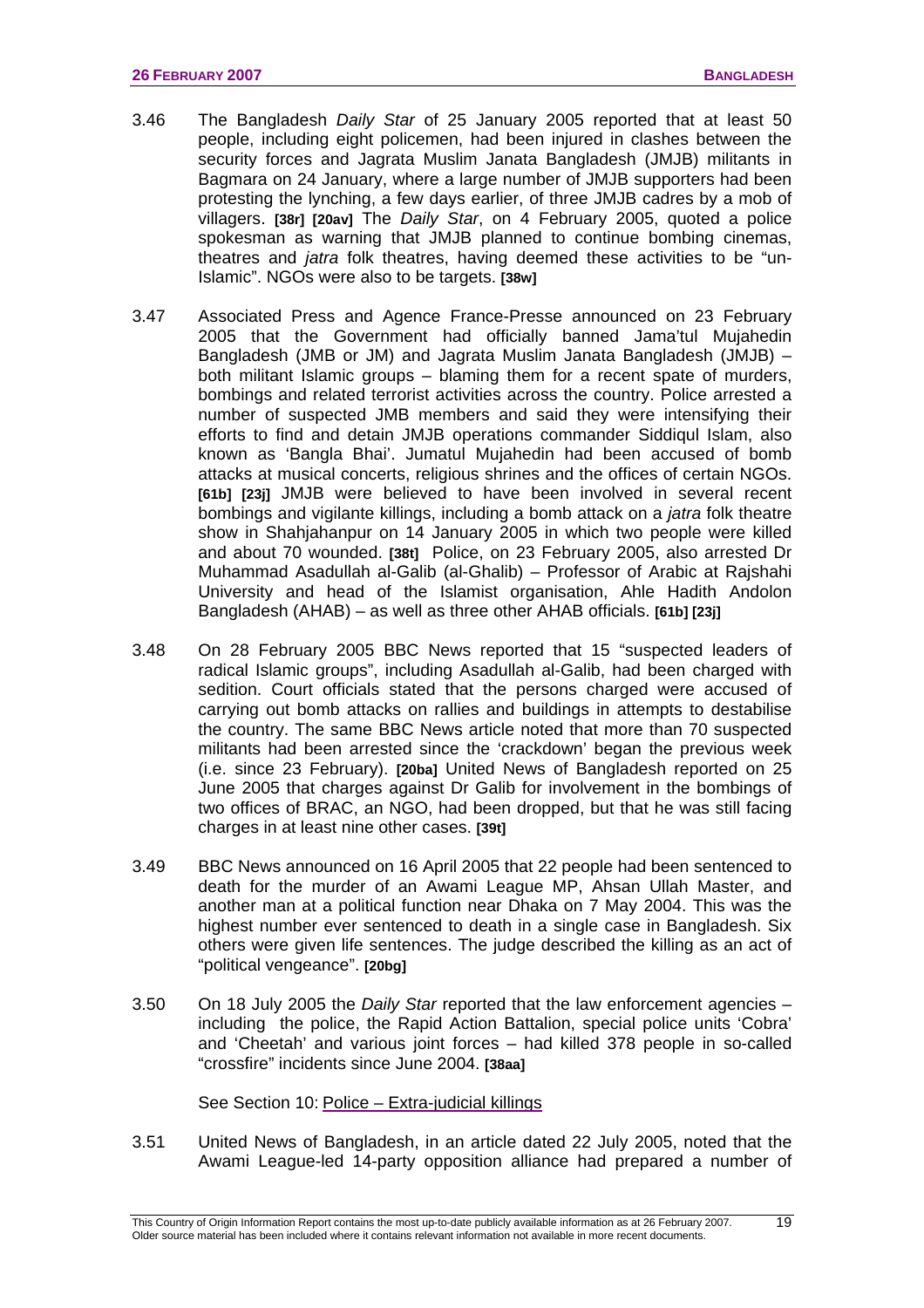proposals for reforming both the Election Commission and the leadership and functions of the Caretaker Government which takes office during the period immediately preceding a general election **(see paragraph 5.11)**. This had followed several months of public debate in which the opposition parties argued that such reforms were necessary for these two institutions to be seen as neutral and effective in ensuring the credibility of general elections; in particular, a Government decision to extend the retirement age of judges from 65 to 67 was seen by opposition parties as a move by the Government to ensure that Chief Justice KM Hassan, a former BNP activist, would become the head (Chief Advisor) of the next Caretaker Government. **[39v]** The Economist Intelligence Unit's (EIU's) Country Report of July 2005 recorded that the Awami League had threatened to boycott the forthcoming general election unless the electoral system and Caretaker Government were reformed; Sheikh Hasina, the Awami League leader, had repeatedly accused the last Caretaker Government of siding with the BNP in the 2001 general election, in which her party was defeated. The EIU report further noted that, under the Constitution, the existing Government would have to hand over power to a Caretaker Government by October 2006. **[40c] (p12-13)** On 5 August 2005, United News of Bangladesh quoted the Minister of Law, Justice and Parliamentary Affairs as saying there was "no scope" for reforming the Caretaker Government. He indicated, however, that the Government was willing to discuss reforms to the Election Commission, provided that such a debate took place in Parliament. **[39w]**

- 3.52 BBC News reported on 13 August 2005 that one person had been killed and some 50 others injured in an attack on a Muslim shrine in eastern Bangladesh the previous night (12 August). Several homemade bombs had been thrown during a religious festival at the Hazrat Shah Syed Ahammad shrine at Akhaura, about 100 kilometres from Dhaka. **[20bb]** According to an Associated Press article of 14 August 2005, two suspects had been arrested in connection with the attack; however, no group had claimed responsibility and police said that the motive for the attack was still unclear. **[61d]**
- 3.53 BBC News announced on 17 August 2005 that more than 300 bomb explosions had occurred almost simultaneously in cities and towns across the country that day. Most of the bombs were small, rudimentary devices that were set to go off between 10.30 and 11.30 local time. Many of the bombs were set off in the vicinity of government offices, judicial buildings and journalists' clubs. Jamatul Mujahedin Bangladesh (JMB), one of two militant Islamic groups that were banned on 23 February 2005 (see above), were believed to have been responsible. Leaflets bearing JMB's name were found at some of the bombsites; the leaflets called for the implementation of Islamic Law and warned "Bush and Blair" to get out of Muslim countries. **[20bc]** An Agence France-Presse article of 26 August 2005 provided more specific information on the events of 17 August: 434 small bombs had exploded in 63 of the 64 districts of the country; two people had been killed and more than 100 injured. On 26 August 2005 a Bangladesh court charged (in absentia) the JMB leader, Abdur Rahman, with 'criminal conspiracy' and 'exploding a bomb'. **[23l]**
- 3.54 In a judgment delivered on 29 August 2005, the High Court found that the country's military takeover in 1975 had been illegal. The Court apparently struck down the fifth amendment to the Constitution which legitimised martial law under former President Ziaur Rahman. The present Government –led by

This Country of Origin Information Report contains the most up-to-date publicly available information as at 26 February 2007. Older source material has been included where it contains relevant information not available in more recent documents.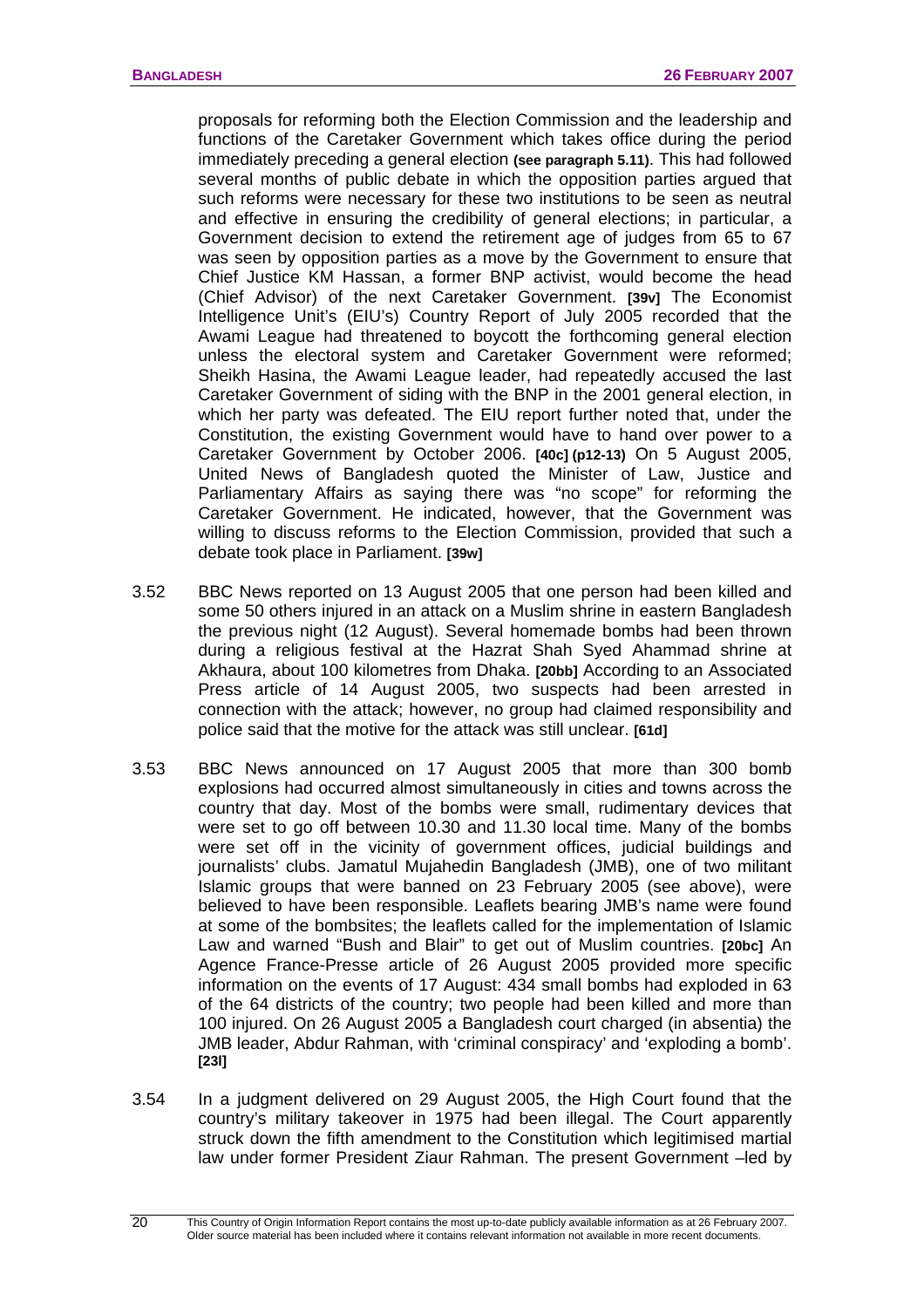Ziaur Rahman's widow, Prime Minister Khaleda Zia – declared its intention to appeal the High Court's decision. (BBC News, 31 August 2005) **[20bd]** 

- 3.55 BBC News reported on 17 October 2005 that the Government had banned the Islamic group Harkat-ul-Jihad-al-Islami (better known as 'HuJI'), describing it as a terrorist organisation. **[20bk]**
- 3.56 On 4 October 2005, the *Daily Star* reported a number of bomb attacks inside law court buildings the previous day, in three different districts. In Laxmipur two people were killed and 30 injured, including the judge, in a bomb attack in the Joint District and Sessions court; in Chandpur a bomb went off in the courtroom of the Judge's Court; in Chittagong a bomb was thrown into a Joint District courtroom, but failed to explode; another attack took place at a magistrate's court in Chittagong, causing injuries. A number of suspects were arrested at the three locations, some of whom apparently identified themselves as activists of Jama'tul Mujahedin Bangladesh (JMB). Handwritten leaflets found after the Chandpur incident reportedly bore the words "Establish Islamic rule", followed by "Jama'tul Mujahedin Bangladesh". **[38ae]** On 18 October, a judge in Sylhet division escaped an assassination attempt unhurt, recorded the Asian Centre for Human Rights (ACHR) on 23 November 2005. **[53c] (p4)** On 24 October 2005 BBC News reported that a leading member of the BNP in Khulna, Mizanur Rahman, had been killed in a bomb attack; no one claimed responsibility. **[20br]**
- 3.57 Two judges were killed in a bomb attack in the southern district of Jhalakathi, reported by BBC News on 14 November 2005. Four people were injured, including the suspected bomber. **[20bl]** According to the ACHR report of 23 November 2005, the police recovered hand-written leaflets of JMB at the site of the attack which read "Ban man-made laws and establish Qur'anic laws". **[53c] (p4)** The ACHR report of 23 November gives details of death threats made against several other judges during October and November 2005, apparently by members of JMB and other Islamist groups. **[53c] (p4-6)**
- 3.58 On 29 November 2005, BBC News reported that at least nine people had been killed and over 40 injured in two separate attacks – a suicide bombing inside the law court building in Gazipur, a town 30 km north of Dhaka, and a bomb blast in the city of Chittagong. **[20bm]** The EIU Report of January 2006 recorded that the death toll from the two bombings on 29 November had risen to at least 14; the report noted that suicide bombings marked a new phase in the campaign of terrorist violence and that these attacks were designed to kill as many people as possible; the police believed Jama'tul Mujahedin Bangladesh (JMB) to be responsible. **[40d]** Another bomb blast in Gazipur, on 1 December 2005, killed one person and injured at least 27, according to a BBC News article of that date. **[20bn]** On 8 December 2005 at least seven people were killed in a bombing in the northern town of Netrokona. (EIU Country Report of January 2006) **[40d]**
- 3.59 The 14-party opposition alliance, dominated by the Awami League, held a mass rally in Dhaka on 23 November 2005 and announced a 23-point common minimum national programme which, in effect, may constitute the opposition's manifesto for the general election due to be held in late-2006 or at the beginning of 2007, relates EIU January 2006. **[40d]** The 14-party opposition alliance held another mass rally in Dhaka on Sunday 5 February 2006; at least 40,000 opposition supporters converged at the Paltan Maidan after a three-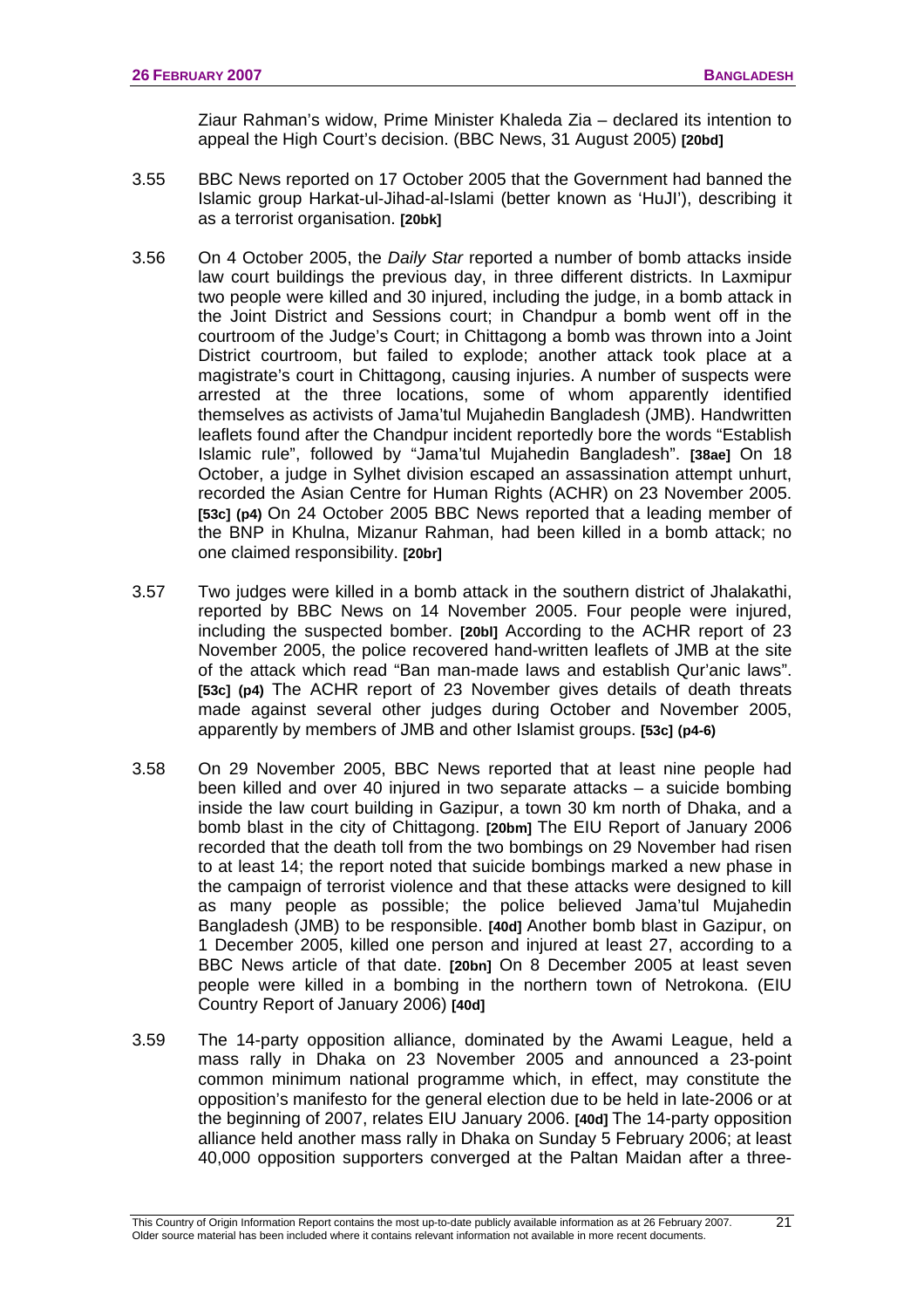day 'Long March' from different parts of the country, reported Agence France-Presse and ATN Television. **[23o] [21g]** A large number of opposition activists were arrested during the three-day protest march. National police chief Abdul Kaiyum said that the authorities had taken the "highest security steps to prevent any act of violence". He specified that 4,500 people had been arrested during the three day period, but asserted that many of those arrests were for reasons not linked to the protest. Awami League leader Sheikh Hasina was quoted as saying that at least 10,000 activists and leaders had been rounded up since the previous Thursday. An opposition spokesman accused the Government of resorting to mass arrests and of preventing people from all over the country from joining the 'Long March'. **[23o]** Sheikh Hasina announced at the rally that her party would return to parliament after a boycott of over a year. **[23o] [21g]** BBC News quoted Hasina as saying that the party's return to parliament was only to table some key proposals to ensure free and fair elections, but that the opposition would continue with anti-government demonstrations. **[20bs]** She called for a dawn-to-dusk general strike on 15 February, according to ATN. **[21g]** It was announced on 20 February 2006 that a leader of the Awami League in the city of Khulna was in a critical condition after two bombs were thrown at him. No one had claimed responsibility for the attack, according to BBC News. **[20bp]** 

- 3.60 According to the EIU Report of January 2006, police arrested over 800 people between 30 November 2005 and early January 2006 on suspicion of being involved in terrorist activity. The police were said to be hunting a 2,000-strong 'suicide squad' drawn from members of Jama'tul Mujahedin Bangladesh (JMB) and other militant Islamist groups. On 5 January 2006 the cabinet approved a bill extending the Government's power to tap telephones. **[40d]**  BBC News announced on 9 February 2006 that three men had been convicted in a Barisal court for the assassination of the two judges on 14 November 2005. Two of the men received 30-year prison sentences; the would-be suicide bomber, who was injured and arrested at the scene of the attack, is to serve a 40-year sentence. **[20bo]** On 20 February 2006 the special court in Barisal sentenced four other individuals, in absentia, to prison terms of 40 years each for their roles in the killing of the two judges on 14 November; they included JMB leaders Sheikh Abdur Rahman and Siddiqul Islam, alias 'Bangla Bhai' (see paragraphs 4.56 and 4.72). The four fugitives were sentenced under the Explosive Substances Act, but were still liable to murder charges for the same incident. **[20bt]** On 28 February 2006, a court in Jhenidah district sentenced 21 men to death – three of them in absentia – for their part in the co-ordinated detonation of over 400 bombs throughout the country on 17 August 2005. All 21 were reported to be members of JMB. (Agence France-Presse) **[23p]**
- 3.61 On 2 March 2006 Shaikh Abdur Rahman, the leader of Jama'tul Mujahedin Bangladesh (JMB), surrendered to police in the district of Sylhet after a 30 hour siege (BBC News). **[20bq]** On 6 March 2006, United News of Bangladesh (UNB) reported that Siddiqul Islam, alias 'Bangla Bhai', had also been arrested following an encounter with the Rapid Action Battalion at his hideout in Mymensingh district. The UNB article described 'Bangla Bhai' as "chieftain of the vigilante group Jagrata Muslim Janata Bangladesh (JMJB) and Majlish-e-Shura member of Jama'tul Mujahedin Bangladesh (JMB)". **[39ac]**
- 3.62 Keesing's recorded that, on 29 May 2006, a court in the southern town of Jhalakathi convicted and sentenced to death Abdur Rahman and Siddiqul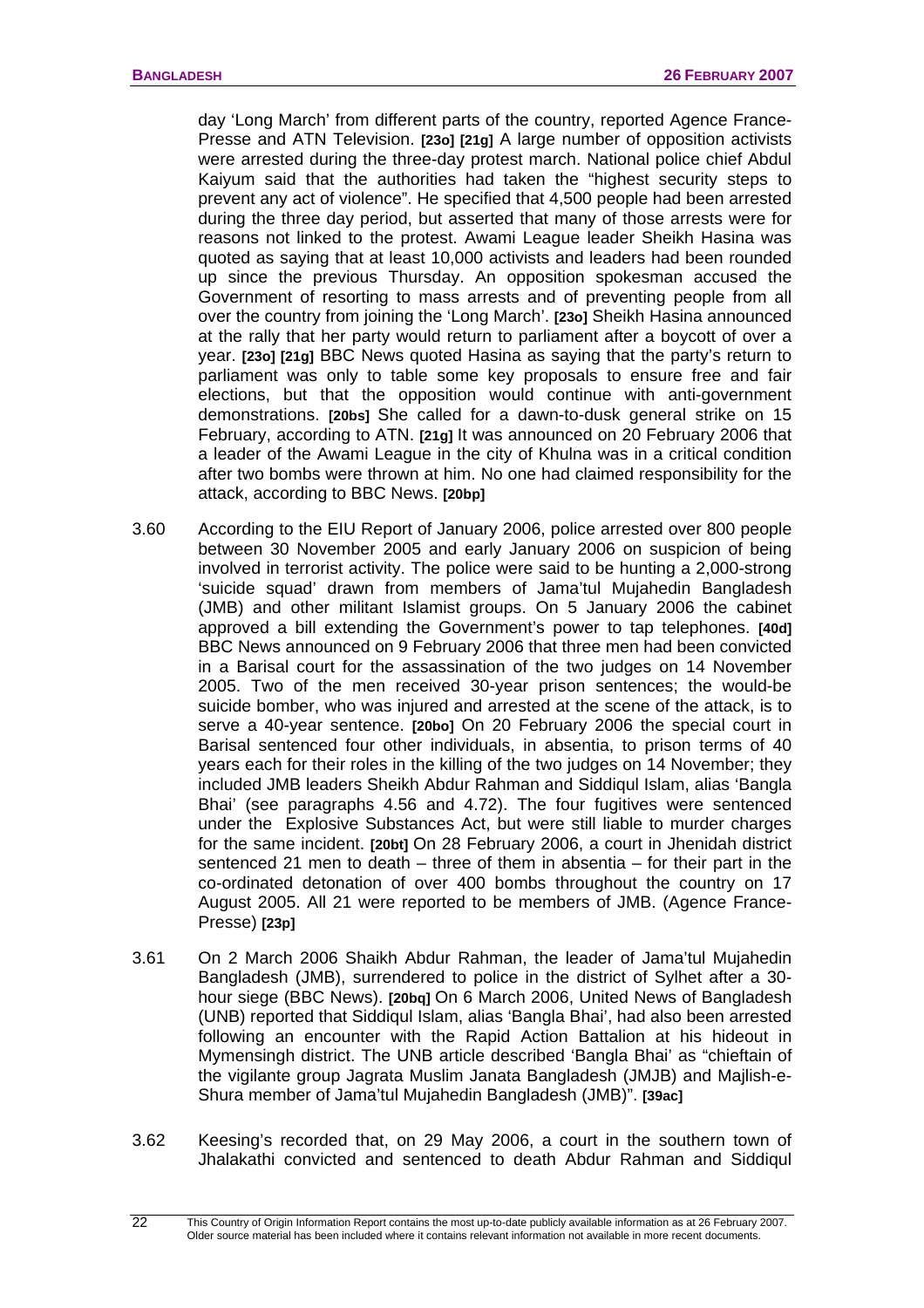Islam (also known as 'Bangla Bhai'), the leader and second-in-command of Jama'tul Mujahedin Bangladesh (JMB), for the murder by bombing of two judges in November 2005. 'Bangla Bhai' has also been identified as a principle leader of Jagrata Muslim Janata Bangladesh (JMJB) (see paragraph 3.57). Five other JMB militants were also sentenced to death for the crime, including three members of the group's ruling council, the Majlish-e-Shura. Rahman and 'Bangla Bhai', who were captured in March 2006, had already been sentenced in absentia to life imprisonment under the Explosive Substances Act for abetting the bombing (see paragraphs 3.60 and 3.61). Keesing's notes that, in furtherance of its aim of establishing an Islamic state with a *Sharia* legal system, JMB had been conducting a bombing campaign targeting judges, court buildings, and government offices. A court in the northern district of Rajshahi, on 15 May 2006, sentenced ten JMB militants to life imprisonment for their role in organising part of the country-wide chain of bombings on 17 August 2005 (see paragraph 3.53). Three others were sentenced to 20-year prison terms for seven bombings in the town of Joypurhat. (Keesing's May 2006) **[5j]** Amnesty International (AI) noted in a statement of 28 September 2006 that the High Court, on 31 August 2006, had rejected the appeals of the JMB leaders sentenced to death on 29 May. According to Amnesty International, the Law Minister told journalists that the government wished to carry out these death sentences before it handed over power to a caretaker government in late-October 2006; AI notes, however, that there is usually a period of four to five years before a condemned prisoner is executed and that there are rights of appeal to higher courts and then to the President. **[7p]**

- 3.63 Labour unrest on an unprecedented scale took place in the garment sector in May and June 2006, recorded Keesings. A dispute over dismissals in a single factory in Dhaka led to widespread strikes and riots by garment workers on 20-23 May, citing low pay and long hours. Some 250 factories were damaged, one demonstrator died and over 100 people were injured before police and troops intervened. The Government announced on 25 May that it would establish a commission to set a minimum wage in the garment industry. **[5i]** On 4 June, some 3000 garment workers in and around Dhaka renewed protests against low wages, poor working conditions and lack of union rights. On 17 June, several thousand workers demonstrated following the indefinite closure of some factories. Police used tear gas and baton charges to disperse the workers. (Keesing's, June 2006) **[5k]**
- 3.64 The Economist Intelligence Unit (EIU) Country Report of July 2006 observed that the domestic political scene during the second quarter of 2006 had been dominated by a legal dispute over the voter list for the next general election, due to be held in January 2007 at the latest. The opposition parties, led by the Awami League, accused the BNP-led government of manipulating the voter list to its own advantage, and threatened to boycott the general election unless the head of the Election Commission resigned. The dispute over the system for appointing the Caretaker Government also continued; the AL called for an impartial person, acceptable to all parties, to be appointed to head the interim government, contending that the current eligible candidate (former Chief Justice KM Hasan) has strong links with the BNP - see paragraph 3.51 **[40e] (p12)** BBC News reported that a 36-hour general strike (*hartal*), called by the Awami League to demand electoral reforms, commenced on 13 June 2006; there were violent clashes in Dhaka between the police and protesters. **[20bx]**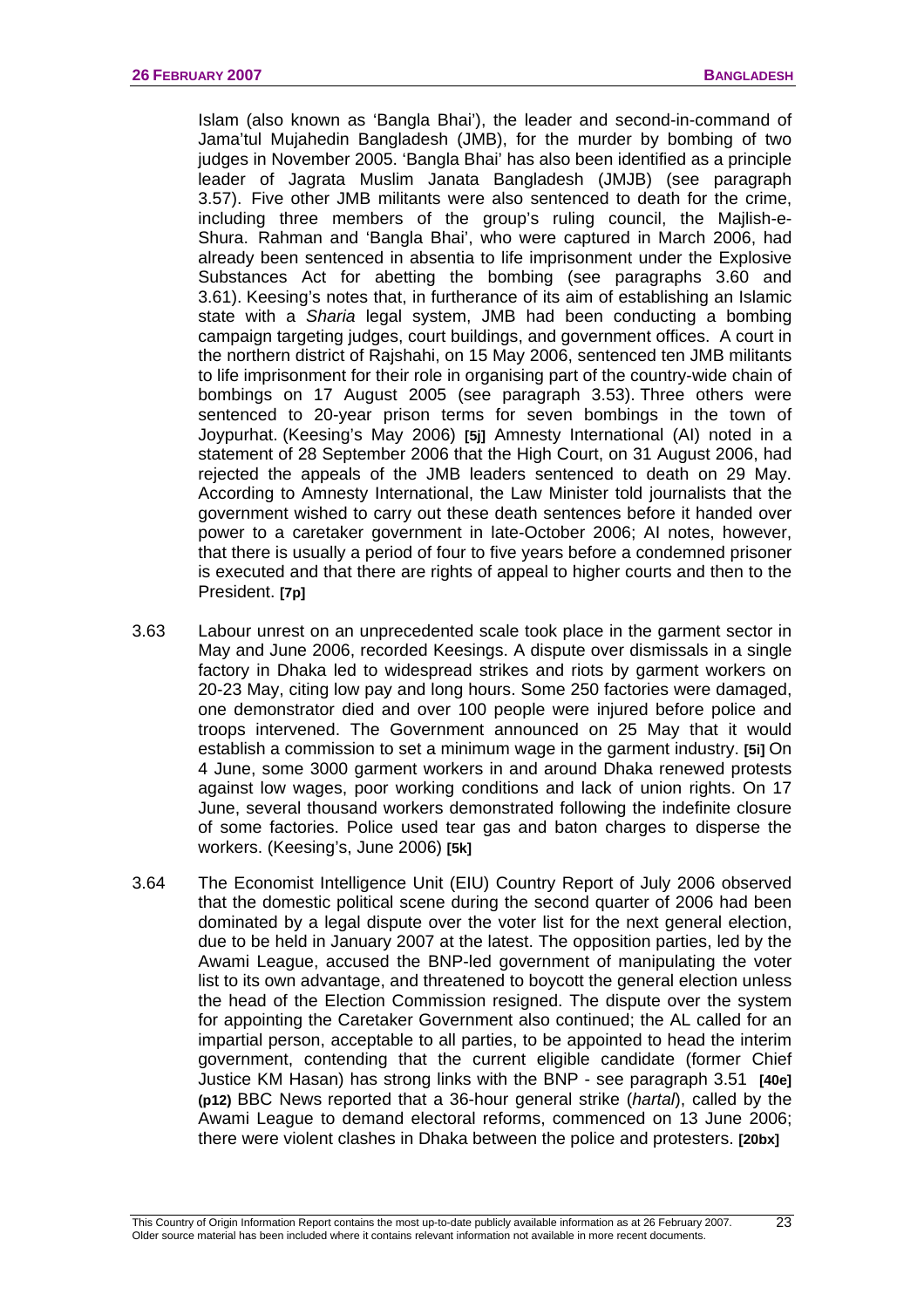- <span id="page-27-0"></span>3.65 On 17 August 2006, a court acquitted General Ershad, the Jatiya Party leader and former President, of corruption charges dating back 14 years. (Keesing's August 2006) **[5l]**
- 3.66 BBC News reported on 18 September 2006 that tens of thousands of opposition supporters were protesting in Dhaka to demand electoral reforms. The '*hartal'* had been called by the alliance of 14 opposition parties, who again threatened to boycott the general election if their demands were not met. **[20bz]** According to a BBC News report of 21 September, dozens of people were injured in Dhaka when police used batons to disperse stone-throwing protesters. **[20ca]**

**[Return to contents](#page-0-0)  [Go to list of sources](#page-133-0)** 

# **4. RECENT DEVELOPMENTS**

- 4.01 Agence France-Presse reported on 12 October 2006 that thousands of garment workers had staged violent demonstrations, following the announcement of a new minimum wage for the industry on 9 October. Troops were deployed to contain the protests after at least seven factories were set on fire. **[23q]** The government had formed a Wage Commission in reaction to worker unrest in May 2006. On 9 October the Commission released its recommendation for a minimum wage of Tk1,662.50 for entry-level workers, up from the previous level of TK950; trade unions were demanding at least Tk3,000 (£25) per month. (Asia Pulse, 25 October 2006) **[89a]**
- 4.02 The Nobel Foundation announced on 13 October 2006 that Grameen Bank and its founder, Dr Muhammad Yunus, had been jointly awarded the Nobel Peace Prize for 2006. (See paragraph 2.03 under [Economy](#page-12-0) for information on micro-credit financing in Bangladesh.) **[90]**
- 4.03 The five-year term of office of Khaleda Zia's BNP-led coalition government came to an end at midnight on 27 October 2006. An interim Caretaker Government was due to take office on 28 October, for the period leading up to a general election in January 2007. (See paragraph 6.05 under [Government](#page-32-0)) Thousands of opposition protesters took to the streets as the Government and the opposition Awami League failed to reach agreement on who should lead the Caretaker Government; the opposition was contending that the current eligible candidate, former Chief Justice KM Hasan, was not impartial. (BBC News, 27 October 2006) **[20cf]**
- 4.04 BBC News reported on 28 October that the swearing-in ceremony of the Chief Advisor (head) of the Caretaker Government had been postponed, as Justice KM Hasan had withdrawn his candidature. **[20cg]** Following two days of violence which left more than two dozen people killed in clashes between suporters of the two main parties, the President of Bangladesh, Iajuddin Ahmed, announced on 29 October that he was personally assuming the role of Chief Advisor, having failed to get party leaders to agree on a compromise candidate. (BBC News, 30 October 2006; EIU, January 2007) **[20ch] [40h]**  Previously Dr Ahmed had been only a titular head of state; he now took on direct control of the home, defence and foreign ministries and became commander-in-chief of the armed forces and his own advisor. Awami League leaders declined to attend Dr Ahmed's swearing-in ceremony and called on him to prove that he was truly neutral. (EIU, January 2007) **[40h]**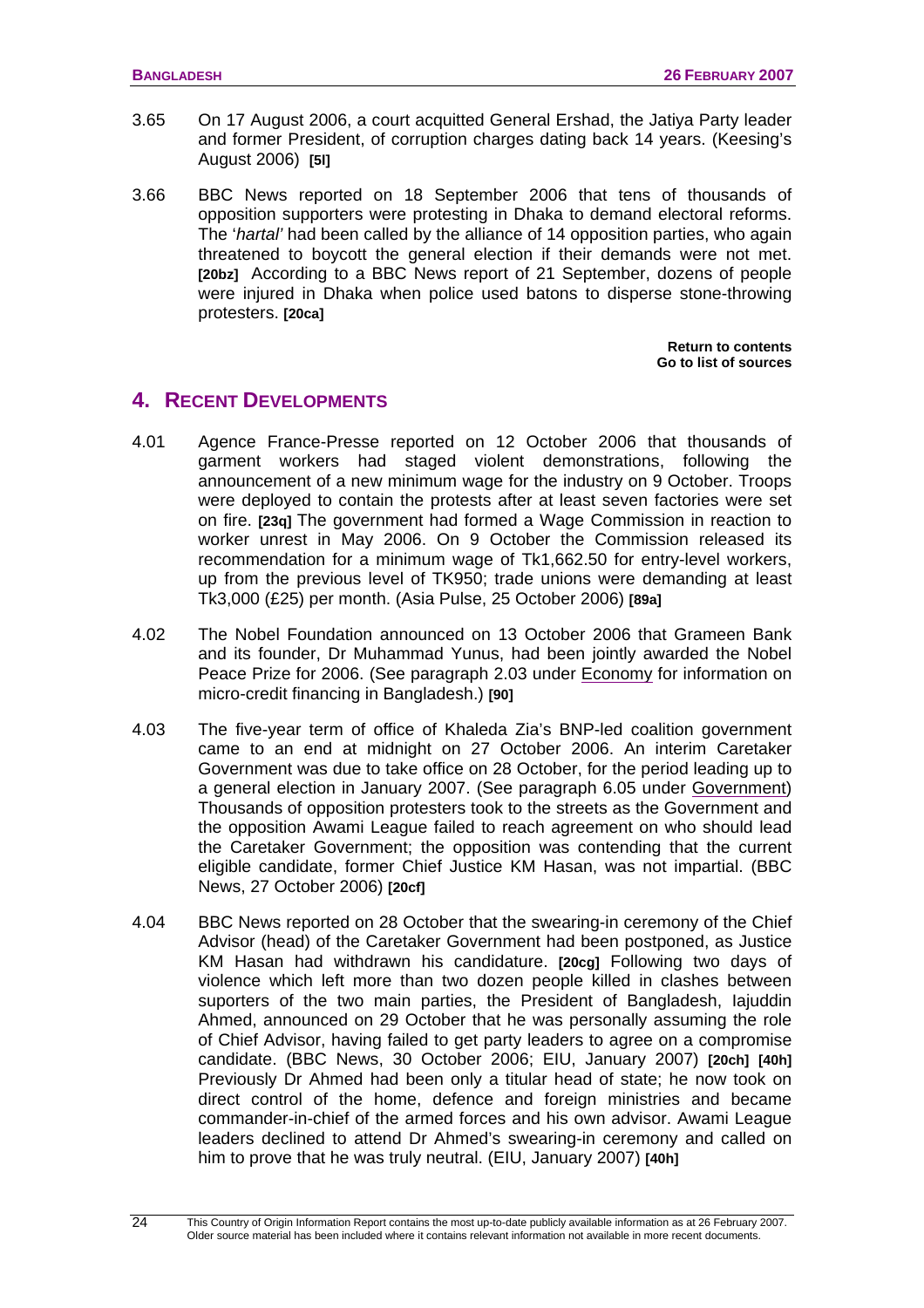- 4.05 A report of the Economist Intelligence Unit notes that the interim administration under Dr Ahmed was weak and the law-and-order situation precarious. In November 2006 the 14-party alliance led by the Awami League stepped up its campaign of strikes and transport blockades. One of its main demands was the appointment of an Election Commission which it would regard as neutral and independent; in particular, it insisted on the removal of M.A. Aziz, the Chief Election Commissioner, who was regarded as having pro-BNP sympathies. Mr Aziz had consistently ignored a Supreme Court decision of April 2006, which ruled that the voter list, drawn up under his supervision, was invalid. **[40h]** (A study published in December 2006 by the US-based lobby group, the National Democratic Institute of International Affairs, apparently showed that there were 12.2 million more names on the voter's list than would be eligible according to Bangladesh's population. **[40h]** There had also been allegations that many eligible voters from minority religious communities had been left out of the registration process, according to the US Commission on International Religious Freedom. **[92]**) Eventually, on 23 November, Mr Aziz took the face-saving option of going away on extended leave. Mahfuzur Rahman, a former judge who was already serving as an election commissioner, declared himself acting Chief Commissioner. However, Rahman was also seen by the 14-party alliance as a controversial figure, with political bias. (Under the Constitution, a chief election commissioner cannot be sacked; he must either resign or take leave.) On 9 December President Ahmed ordered troops to be deployed across the country to maintain law and order and aid the civil administration in preparing for the forthcoming general election. While the BNP welcomed the deployment as a move which "saved the nation from catastrophe", the Awami League's response was also positive, but somewhat more reserved. **[40h]** The army had reportedly been given the task of pursuing a list of "criminals" drawn up by the former BNP government, notes a Chatham House report. **[88a]** In early December the Election Commission did begin to correct mistakes on the voters list, but it became clear that this task could not be completed in time for a general election on 22 January 2007. **[40h]**
- 4.06 The Awami League-led 14 party opposition alliance formally announced on 3 January 2007 that it would boycott the general election planned for 22 January, on the basis that it would not be fair. **[40h]** By early January, over 40 people had been killed in violent clashes involving rival political groupings and the police; mass political demonstrations had, at times, brought the country to a virtual standstill. (BBC News, 12 January 2007 **[20cd]** On 10 January 2007, Sheikh Hasina, leader of the opposition alliance, announced to a rally of 100,000 supporters a renewed programme of general strikes and countrywide blockades in an effort to force the interim government to call off the election. (Daily Star, 11 January; Financial Times, 12 January) **[38al] [87a]** According to the *Daily Star*, President Iajuddin Ahmed had acted unilaterally and controversially on several occasions since assuming the role of Chief Advisor in October 2006, including appointing an election commissioner who was not seen as neutral, deploying troops on the streets and being adamant about holding the general election on 22 January, even without the participation of all major political parties. **[38ai]** On the morning of 11 January 2007, however, the majority of his advisors in the Caretaker Government reportedly said they would not support a decision to go ahead with the election on 22 January. **[87a]**

25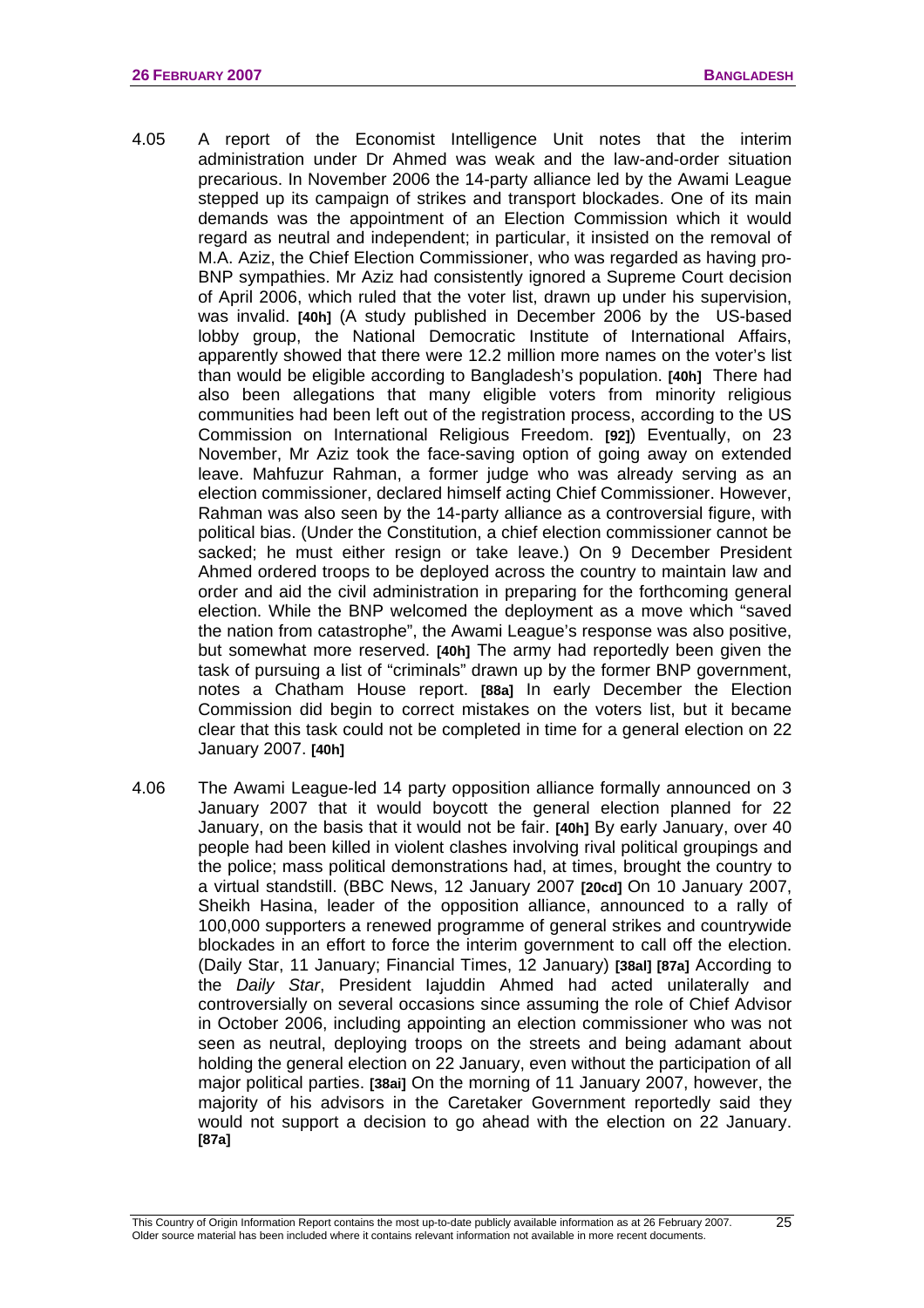### **STATE OF EMERGENCY DECLARED; GENERAL ELECTION POSTPONED**

- 4.07 On Thursday 11 January 2007 President Iajuddin Ahmed proclaimed a state of emergency in Bangladesh under Article 141 of the Constitution, amid the growing political crisis over the general election scheduled to take place on 22 January. (*The Daily Star,* 12 January) **[38ah]** The President's office stated that there was a "grave emergency in the country, threatening public security and [the] economy". (*The Guardian*, 12 January 2007) **[55b]** The *Daily Star* noted that the issuance of the proclamation effectively suspended the operation of Articles 36, 37, 38, 39, 40 and 42 of the Constitution, which provide for freedom of movement, freedom of association, freedom of thought, conscience and speech, freedom of profession or occupation and property rights. **[38ah]** A curfew was imposed in Dhaka and more than 60 other cities and towns between the hours 11pm and 5am. (BBC News, 11 January) **[20cb]**
- 4.08 The President also announced the postponement of the general election for an unspecified period, to allow time for errors in the voter list to be rectified and to ensure that the elections would be "free, fair and credible". This announcement was welcomed by the Awami League and other 'opposition' parties, who had been staging mass demonstrations and had promised to boycott the election if it went ahead as planned. (BBC News, 12 January 2007) **[20cc]** President Ahmed further announced his resignation from the post of Chief Advisor to the interim Caretaker Government; nine of the ten other advisers also resigned. **[38aha] [20cb]** Mr Justice Fazlul Haque was initially named to lead the Caretaker Government; however, following a consensus between the two major political alliances, Dr Fakhruddin Ahmed – a former Governor of the Bangladesh Bank – was appointed the new Chief Advisor and was sworn in on 12 January. (*Daily Star*, 13 January) **[38ai]** Five new advisers were appointed the following day. **[3f]** The night-time curfew was withdrawn on 13 January. (UNB) **[39ad]**
- 4.09 The Emergency Power Ordinance 2007 was proclaimed on 12 January 2007, to remain in force for the period of the state of emergency. Under the ordinance, power is given to the relevant authorities to restrict any activities deemed to be 'subversive to the state', or 'hampering the relations of Bangladesh with foreign countries', or 'disrupting peace in any part of the country or creating enmity, hatred, or confrontations among different sections of society'. The government has the power to suspend the activities of all political parties, trade unions, clubs and associations and ban any industrial strike or lockout. Publication of any newspaper, book, document or paper, or broadcasting any news or information deemed detrimental to public safety, can be banned. The Ordinance empowers the government to arrest or detain any person or restrict the entry, living, stay or movement of any person, in order to prevent activity deemed to be 'harmful to the relations with any foreign country or in the public interest'. The government can also control or disrupt or block any message or news through the postal service, radio, telegram, telex, fax, internet or telephone. The legality of orders to be proclaimed under the authority of the Ordinance cannot be challenged in a court of law. (Daily Star, 14 January 2007) **[38aj]** Police and other security agencies, including the Rapid Action Battalion, continue to operate under the Interior Ministry, now under the control of the interim Caretaker Government. The Election Commission remains responsible to the Caretaker Government. (Associated Press, 14 January 2007) **[61f]**

26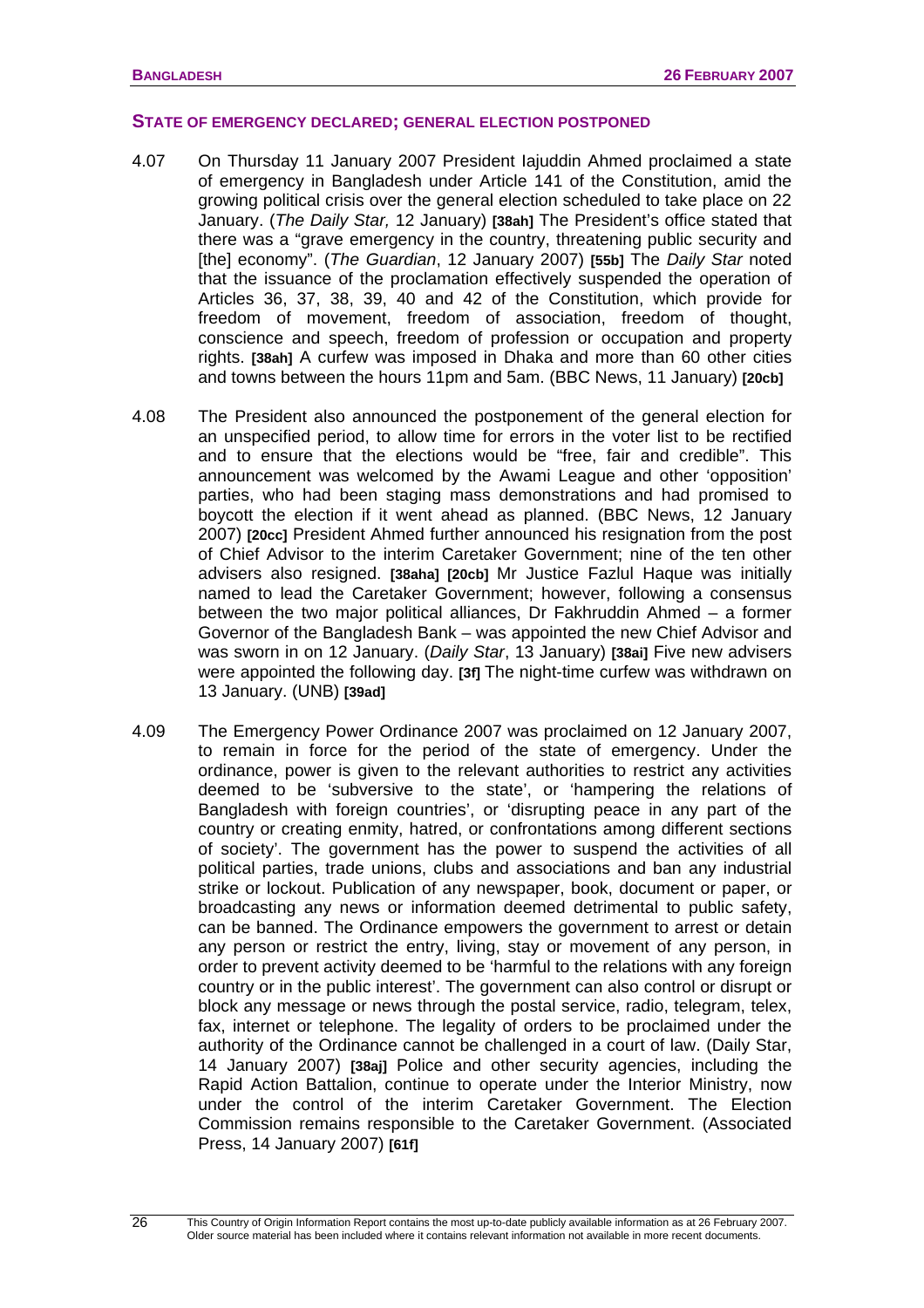- 4.10 According to an Associated Press article of 14 January, more than 4,000 people had been detained since the imposition of the state of emergency three days earlier. The government was quoted as saying that 'disruptive elements' would continue to be arrested until a new election was held. Local news reports indicated that those detained were from both sides of the dispute over the elections. **[61f]** (The *Daily Star* reported on 5 February 2007 that 41,000 people had, by that date, been detained since the declaration of the state of emergency. **[38at]**)
- 4.11 Abdul Jalil, a spokesman for the political alliance led by the Awami League, called for new elections to be held as soon as possible, subject to the Election Commission being reconstituted, the voter's list being updated and corrected, and the removal of disputed election officials. Former Prime Minister Khaleda Zia's BNP-led coalition was also said to be in favour of an election at the earliest possible date. (Associated Press, 12 January 2007) **[61f]** However, according to a BBC News video report of 16 January 2007, the Caretaker Government said then that it could take 'months' to prepare for new elections. **[20ce**] In a speech made on 22 January, Chief Advisor Dr Fakhruddin Ahmed expressed his intention to reconstitute the Election Commission, confirming speculation that Chief Election Commissioner M.A. Aziz and certain other election commissioners would be asked to resign. (*Daily Star*) **[38ao] [38ap]**
- 4.12 The *Daily Star* reported on 27 January that the Caretaker Government had published a gazette notification under the Emergency Powers Ordinance 2007; this was to take effect, retrospectively, from 12 January 2007. According to the *Daily Star*:

"The government has banned political and trade union activities and restricted provocative news, including talk show, in print and electronic media under the Emergency Powers Rules 2007…The government has restricted processions, demonstrations, *hartals*, strikes and lockouts across the country…The gazette notification, however, [exempts] rallies, processions and functions relating to religious, social and state affairs from the restrictions…[The] government can ban any meeting, procession, siege, demonstration, speech, statement, any harmful news or information, [if doing so is] in the interest of government, state or public security and peace…The government can also restrict any publication or transmission of any anti-government news, editorial, post editorial, article, feature, cartoon, talk show or discussion in print or electronic media and any mass media, including the internet…The government will be able to proscribe any newspaper, book, document, printing press or equipment of electronic media if any news or information is published or propagated violating the government order or restrictions...On post, radio, telegram, telex, fax and telephone services, the rules of emergency said the government can empower officers and authorities to halt [or] delay any disbursement of messages or news."

 The Ordinance provides for a maximum penalty of five years imprisonment, or a minimum of two years 'rigorous imprisonment', with fines, for violation of these restrictions. Anyone found guilty of a violation will have a right of appeal. **[38an]** 

4.13 In the wake of a strong outcry against restrictions placed on the media under the Emergency Powers Rules 2007, the Caretaker Government issued a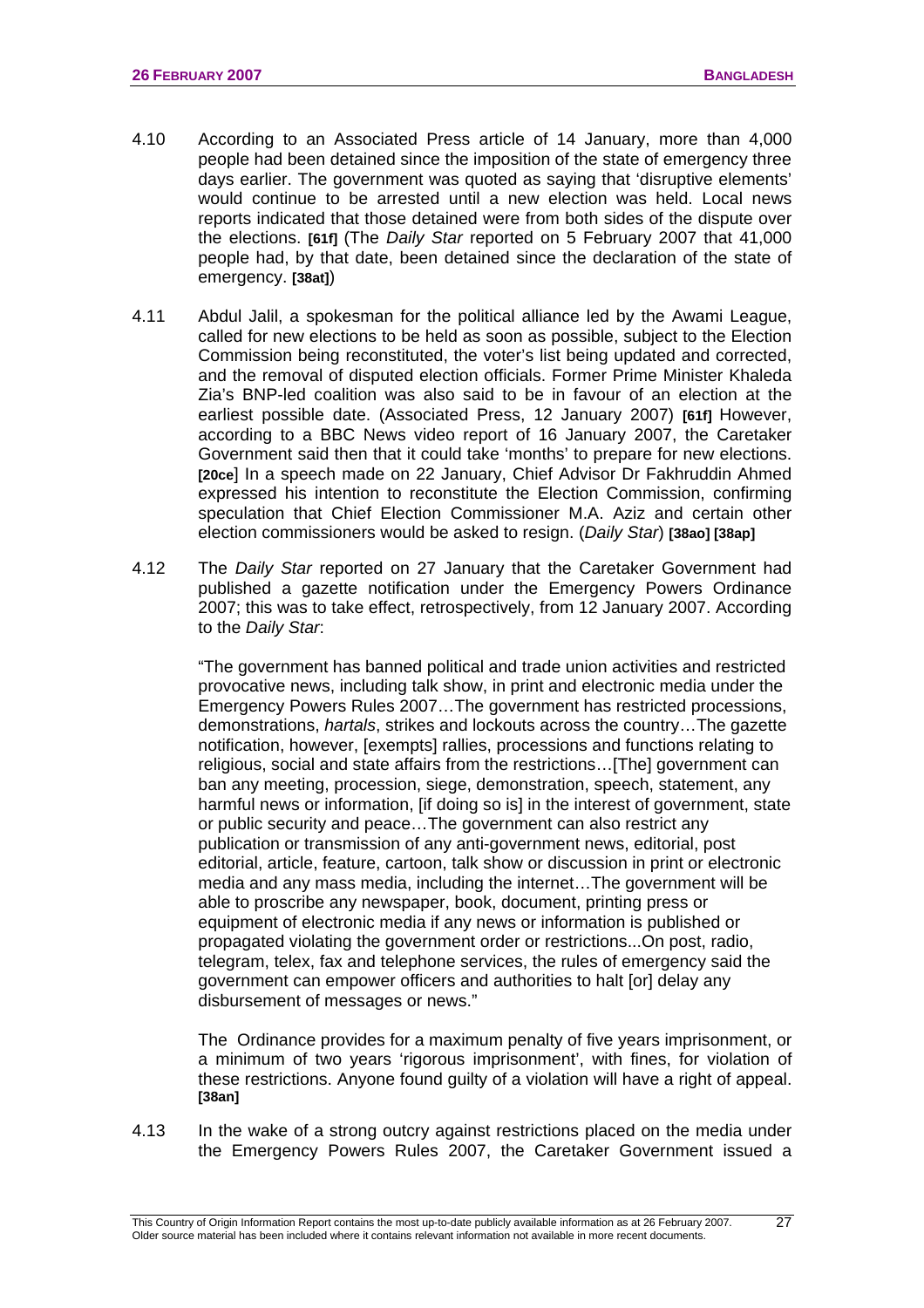<span id="page-31-0"></span>statement on 30 January claiming that no restrictions had been placed on the freedoms or functions of the media. Two days prior to that, editors of national newspapers and representatives of news agencies and television channels had told the Minister of Law and Information that they would not abide by the restrictions imposed by the emergency rules. The Government invited media representatives for discussions to resolve the issue. (Daily Star, 30 January 2007) **[38ar]** 

4.13 On 30 January 2007, the *Daily Star* and BBC News reported a High Court ruling that elections in Bangladesh could not be held for a period of at least three months. Further, the High Court asked the Election Commission (EC) to show cause why the present voters list should not be declared inconsistent with the provisions of Representation of the People Order (RPO) of 1972 and with directives passed by the Appellate Division in 2006, and a fresh electoral roll prepared. The High Court also directed the EC to explain why it should not be ordered to introduce new voter identification cards and arrange transparent ballot boxes for the general election. The EC was given two weeks to respond. **[38aq] [20 cj]**

### **ARRANGEMENTS FOR THE INDEPENDENCE OF THE LOWER JUDICIARY**

- 4.14 On 17 January 2007, the *Daily Star* reported that the Caretaker Government had, the previous day, announced the publication of the gazette notifications of four rules relevant to separating the Judiciary from the executive branch of government. The separation of the Judiciary would now require only an amendment to the Code of Criminal Procedure (CrPC), as per the 12-point directive of the Supreme Court given in 1999. The following are the four rules: Judicial Service Commission Rule 2002, Bangladesh Judicial Service Pay Commission Rule 2002, Bangladesh Judicial Service (Service Constitution, Composition, Recruitment, Suspension, Dismissal and Removal) Rules 2002, and Bangladesh Judicial Service (Posting, Promotion, Leave, Control, Discipline and other Service Conditions) Rules 2001. **[38as]**
- 4.15 The *Daily Star* noted that, once the rules were implemented, magistrates would come under the authority of the Supreme Court and the lower Judiciary would become free of government control. **[38as]**

**[Return to contents](#page-0-0)  [Go to list of sources](#page-133-0)** 

### **5. CONSTITUTION**

- 5.01 The Europa World Year Book 2004 (Europa 2004) records that a new Constitution for the People's Republic of Bangladesh came into effect on 16 December 1972. Following the military coup of 24 March 1982 the Constitution was suspended and the country placed under martial law. On 10 November 1986, martial law was repealed and the Constitution reinstated. **[1a] (p647)** The Economist Intelligence Unit (EIU) Country Profile 2005 notes that amendments to the Constitution require a two-thirds majority of parliament. **[40a] (p8)**
- 5.02 Europa 2004 notes that the 1972 Constitution based its fundamental principles on nationalism, socialism, democracy and secularism. The Constitution aimed to establish a society free from exploitation in which the rule of law,

This Country of Origin Information Report contains the most up-to-date publicly available information as at 26 February 2007. Older source material has been included where it contains relevant information not available in more recent documents.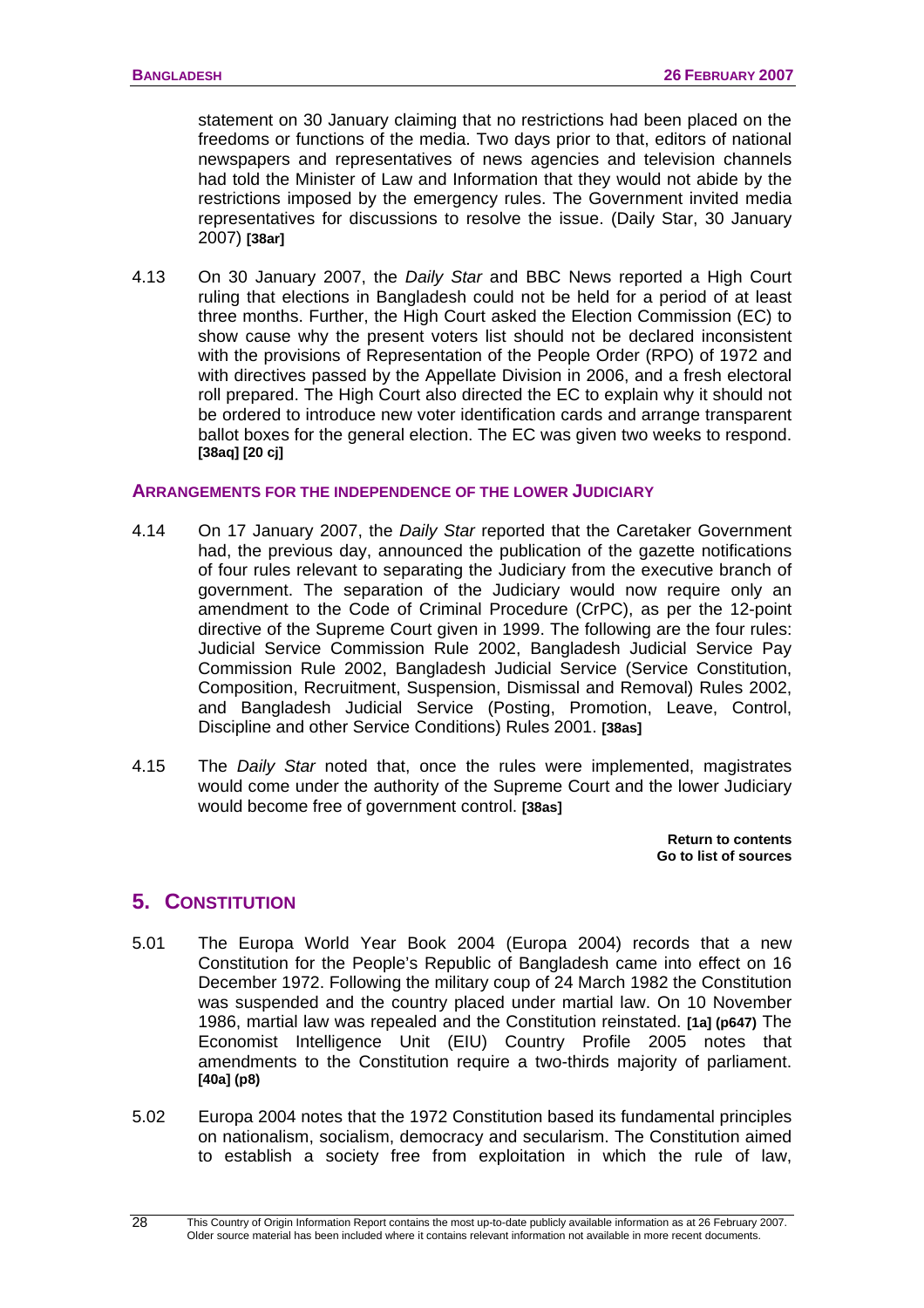<span id="page-32-0"></span>fundamental human rights and freedoms, justice and equality were to be secured by all citizens. All citizens are equal before the law and have a right to its protection. Arbitrary arrest or detention, discrimination based on race, age, sex, birth, caste or religion, and also forced labour are all prohibited under the Constitution. Subject to the law, public order and morality, every citizen has a right to freedom of movement, of assembly and of association. The Constitution also aims to guarantee freedom of conscience, speech, press and religious worship. **[1a] (p647)** Europa 2004 relates that the Constitution was amended in 1977 to increase the influence of Islam in its text; the word 'secularism' was also deleted from the preamble. A further amendment in 1988 established Islam as the state religion. **[1a] (647)**

5.03 As noted in a report of September 2002 on behalf of the United Nations Development Programme, entitled "Human Security in Bangladesh" (UNDP 2002): "The Constitution states that all existing laws that are inconsistent with fundamental rights shall be declared void, and the State is forbidden to make any law inconsistent with fundamental rights … However, the enjoyment of any right is subject to 'reasonable' restrictions imposed by law in the interest of the State, public order, public health, morality or decency." The UNDP report points out that "reasonable" is a relative term, and what is reasonable in one given set of circumstances may be unreasonable in another. **[8b] (p15)**

> **[Return to contents](#page-0-0)  [Go to list of sources](#page-133-0)**

# **6. POLITICAL SYSTEM**

### **GOVERNMENT**

- 6.01 As recorded in the US State Department Country Report on Human Rights Practices for 2005 (USSD 2004): "The country is a multiparty, parliamentary democracy in which elections by secret ballot are held on the basis of universal suffrage." **[2d] (section 3)** USSD 2005 adds: "The law provides citizens with the right to change their government peacefully, and citizens exercised this right in practice through periodic, free, and fair elections held on the basis of universal suffrage, albeit with significant instances of violence." **[2f] (section 3)** Europa 2004 notes that the Jatiya Sangsad (Parliament) is a unicameral legislature; members are directly elected for a five-year term on the basis of universal adult franchise from single territorial constituencies i.e. a member of parliament for each constituency is elected by simple majority, on a 'first-pastthe-post' basis. Persons aged eighteen and over are entitled to vote. **[1a] (p647)** BBC News reported on 16 May 2004 that a Constitutional amendment, approved by Parliament on that day, increased the number of seats in the Jatiya Sangsad from 300 to 345 for a period of ten years, with the additional 45 seats reserved for women. **[20ae]**
- 6.02 Europa 2004 notes that the President is the constitutional Head of State and is elected by Parliament (Jatiya Sangsad) for a period of five years; Professor Iajuddin Ahmed was elected unopposed as President on 5 September 2002. Executive power is held by the Prime Minister, who heads the Council of Ministers. **[1a] (pp647 & 640)**

 $\overline{29}$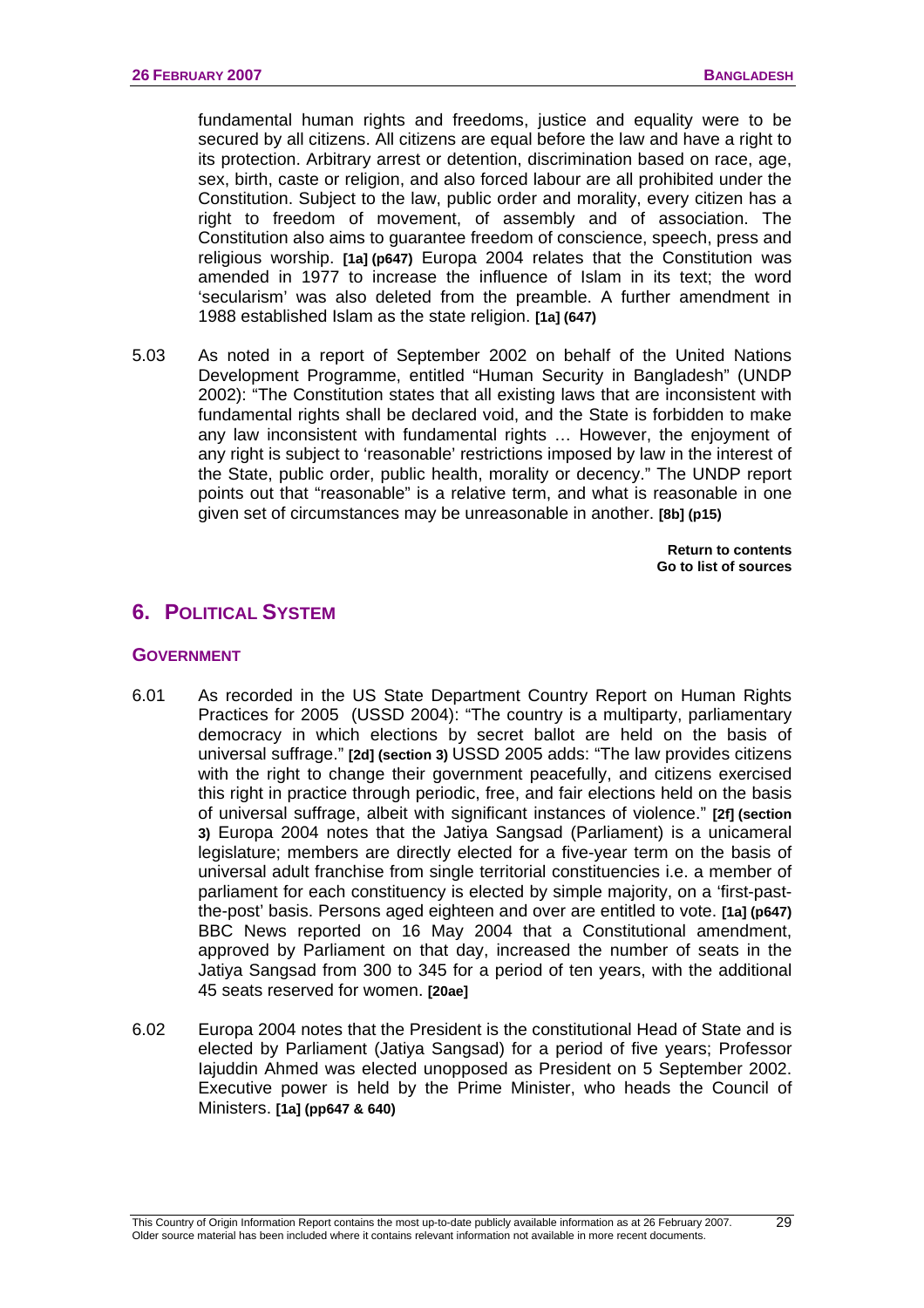- <span id="page-33-0"></span>6.03 The US State Department Report on Human Rights Practices for 2005 (USSD 2005), published on 8 March 2006, notes that Prime Minister Khaleda Zia, head of the Bangladesh Nationalist Party (BNP), assumed power in October 2001 following multiparty parliamentary elections deemed to be free and fair by international and domestic observers. The 2001 elections, supervised by a non-party Caretaker Government, took place in a climate of sporadic violence and isolated irregularities. The BNP formed a four-party alliance Government with Jamaat-e-Islami (JI), Bangladesh Jatiya Party - Naziur faction (BJP N-F), and Islami Oikkya Jote (IOJ). Two major parties dominate the political scene, the BNP and the Awami League (AL). **[2f] (section 3)**
- 6.04 The author of the Freedom House report of June 2005, "Countries at the Crossroads 2005: A Survey of Democratic Governance", commented:

"Although Bangladesh has had a parliamentary system since 1991, in practice, parliament hardly functions as an effective accountability mechanism. Regardless of which party is in power, the main opposition party has boycotted most parliamentary sessions, alleging Government repression and impediments in parliament to voicing its views. The year 2004 saw no exception to this practice; the AL [Awami League] for the most part refrained from participating in parliament. The AL also boycotted parliamentary committees due to controversies over their composition." **[65a] (p69)**

6.05 The Economist Intelligence Unit's Bangladesh Country Profile 2005 (EIU Country Profile 2005) notes that, under the 13th amendment to the Constitution passed in March 1996, a Caretaker Government takes office for a period of up to three months preceding a general election. This administration assumes office within 15 days of the dissolution of parliament and must hold the general election within 90 days of the dissolution; it is led by a Chief Advisor – who holds the status of a Prime Minister – and who runs the Government with not more than ten other advisors appointed by the President on the advice of the Chief Advisor. The Caretaker Government is responsible for giving the Election Commission "all possible aid and assistance that may be required for holding the general election of Members of Parliament peacefully, fairly and impartially". **[40a] (p9)** The Chief Advisor, who heads the Caretaker Government, is normally the most recently retired Chief Justice of the Supreme Court, states the EIU Country Report of July 2005. **[40c] (p12)** 

See also paragraphs 3.51 and 4.03

### **LOCAL GOVERNMENT**

6.06 The EIU Country Profile 2005 states as follows:

"Bangladesh is divided into 64 districts, each with its own district council. Beneath the districts are 460 sub-districts and 4,488 union councils [union *parishad*], which are currently the lowest tier of government in Bangladesh. In late 2003 the Government formed 40,392 village governments (*gram sarkar*) as a fourth layer of government. *Gram sarkars* are non-elected bodies at the grassroots level, and were introduced by a former president, General Zia, in late 1970s. When he was president, General Ershad introduced *upazila* (local councils) in the mid-1980s, as an elected local government body. The village governments are aimed at local development by local people. Although the constitution provides for elected bodies at all tiers of local government, only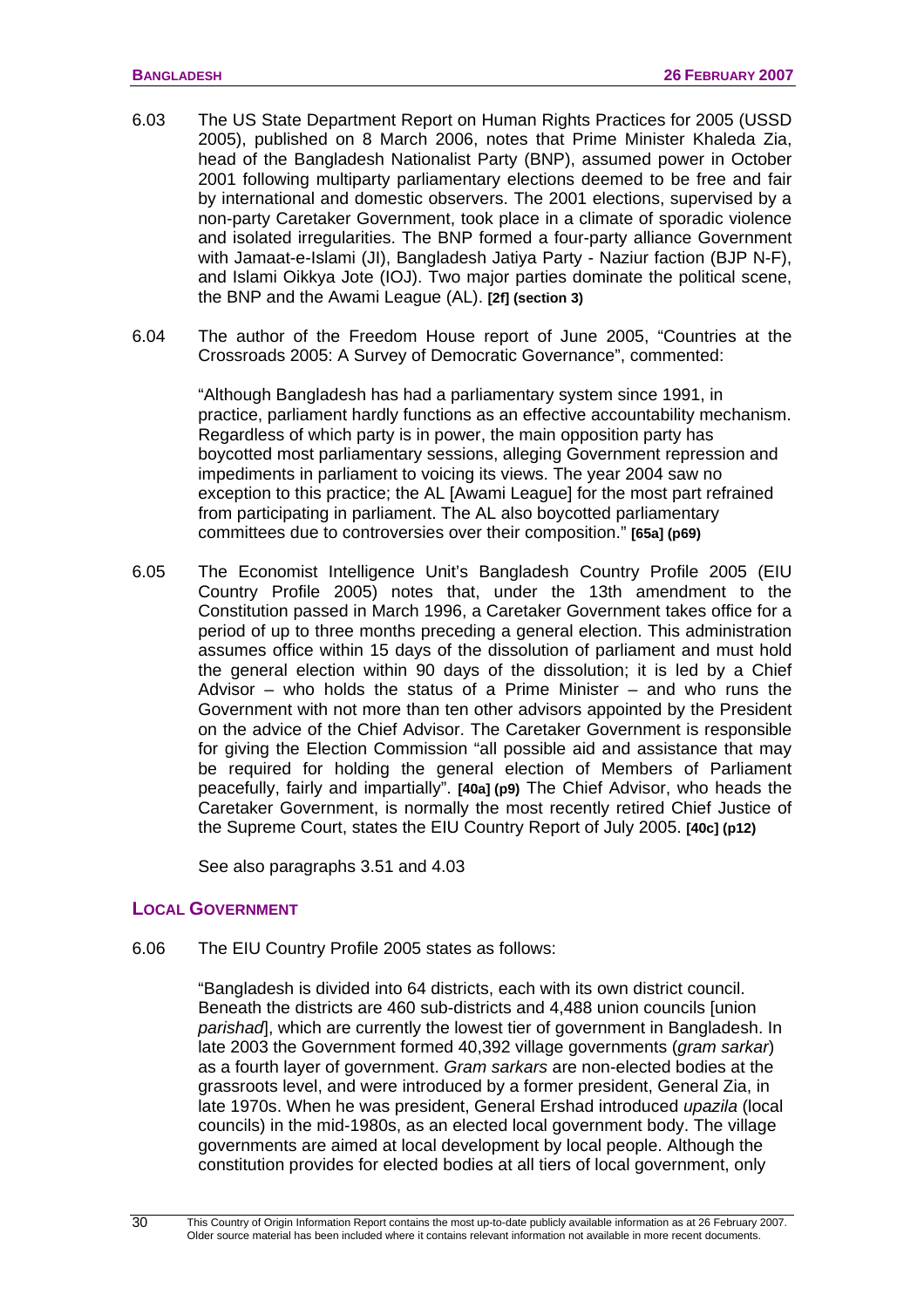<span id="page-34-0"></span>the third tier – union councils and municipalities (mostly sub-district and district administrative centres) – is elected; all others are administratively controlled. Bangladesh has six administrative divisions – Dhaka, Chittagong, Khulna, Barisal, Rajshahi and Sylhet – and four major municipal corporations – Dhaka, Chittagong, Rajshahi and Khulna. The mayors of the municipal corporations are directly elected and wield considerable political power." **[40a] (p8]**

6.07 On 2 August 2005, United News of Bangladesh and BBC News reported that the High Court had declared *Gram Sarkar* – village Governments composed of nominated members – illegal and unconstitutional, on the basis that they violated the basic principles of democracy based on elections, as provided for in the Constitution. The Court was responding to a petition filed by a local rights group, Bangladesh Legal Aids and Services Trust (BLAST), which challenged the legality of the Gram Sarkar Act 2003. The Government announced its intention to appeal the verdict. **[20bf] [39x]** United News announced on 7 August 2005 that the Supreme Court had stayed for six weeks the operation of the High Court verdict on *Gram Sarkar*, and had directed the Government to file a regular leave-to-appeal petition. **[39y]** 

### **SUPERVISION OF ELECTIONS**

- 6.08 Europa 2004 notes that the Election Commission, a constitutional body, supervises parliamentary and presidential elections. The Commission also delimits constituencies and prepares electoral rolls. It consists of a Chief Election Commissioner and other commissioners, as appointed by the President. The Election Commission is independent in the exercise of its functions. **[1a] (647)** The Freedom House report of June 2005 noted, however: "The EC's autonomy is compromised by its dependence on the Government for funding, recruitment and posting of officers, and control over the machinery of law enforcement during elections." **[65a] (p68)**
- 6.09 The United Nations Electoral Assistance Secretariat issued a statement on 2 October 2001 which concluded that the parliamentary elections on 1 October had been generally free, fair, peaceful and orderly, but it was also noted that irregularities during voting had been observed and that there had been sporadic, sometimes serious, incidents of violence on the day. The UN delegation also noted that violence and threats of violence had occurred during the period leading up to the election. **[41]**
- 6.10 BBC News reported on 9 October 2001 that, following the October 2001 general election, the defeated Awami League had boycotted the parliamentary swearing-in ceremony, claiming that the election was "rigged". **[20j]** It was noted in the EIU Country Profile 2004 that Awami League leader Sheikh Hasina has refused to recognise the 2001 general election as legitimate, claiming that the Caretaker Government which had administered the country in the run-up to the election had conspired with the Election Commission to "oust" the AL. **[40a] (p6)** Freedom House commented in their report of June 2005:

"Since 1991, three national parliamentary elections have been held at regular five-year intervals; the elections were judged to be largely free and fair by national and international election monitors. The losing party in each election complained of vote rigging, but in all cases it finally accepted the election and agreed to serve as the opposition in parliament. The elections resulted in

31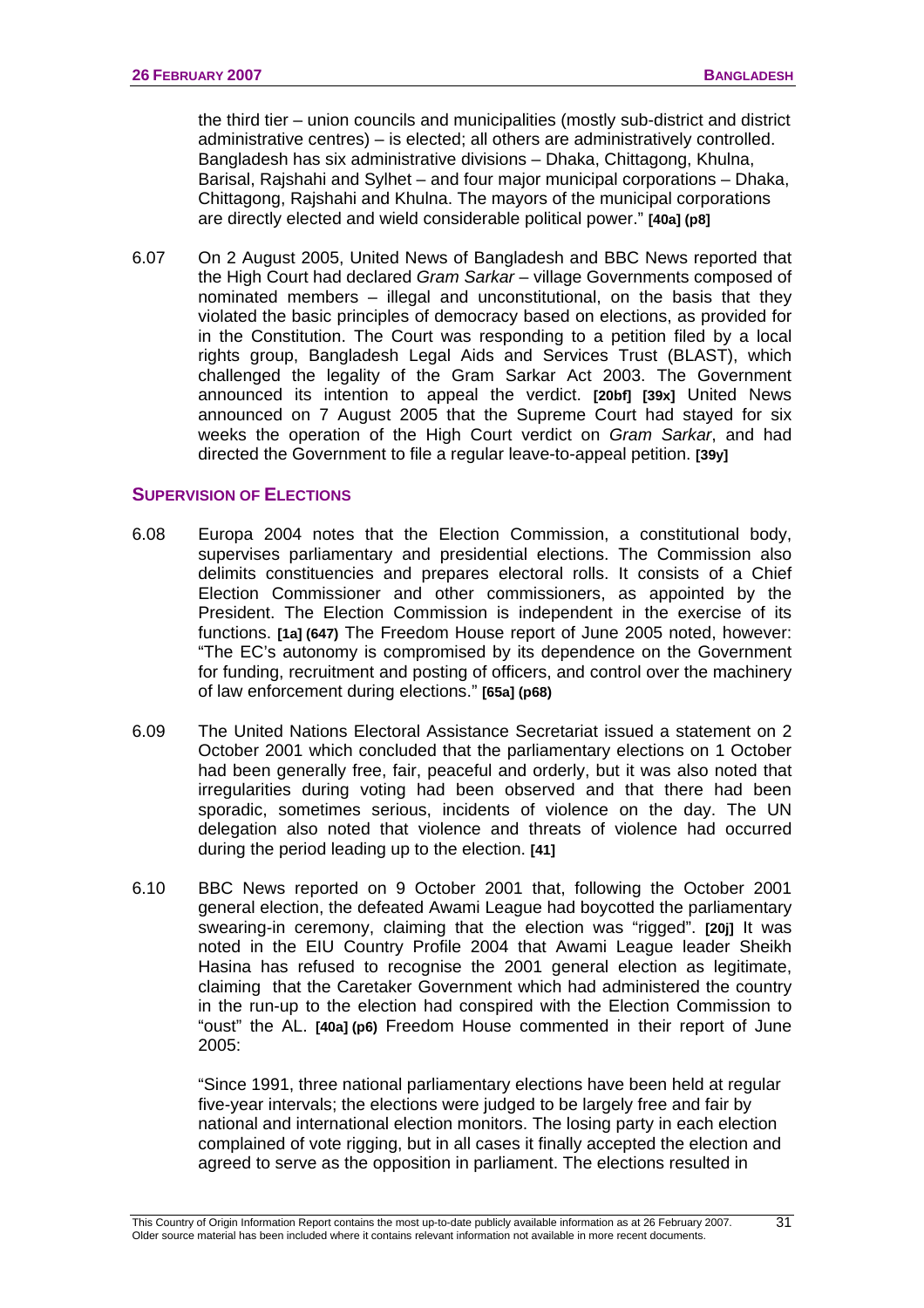rotation of power between the two major political parties: The BNP won the 1991 and 2001 elections and the AL won in 1996…Each of the three elections was organized under a neutral non-party CG [Caretaker Government], and all political parties enjoyed equal campaigning opportunities. Voter turnout has sharply increased from 56 percent in 1991 to 75 percent in 1996 and 2001." **[65a] (p66-67]** 

6.11 As detailed in Section 4 (Recent Developments), there was a legal dispute in 2006 over the voter list for the general election due to be held in January 2007. The opposition parties, led by the Awami League, accused the BNP-led government of manipulating the voter list to its own advantage, and threatened to boycott the general election unless the head of the Election Commission resigned. (Economist Intelligence Unit, July 2006) **[40e]**

> **[Return to contents](#page-0-0)  [Go to list of sources](#page-133-0)**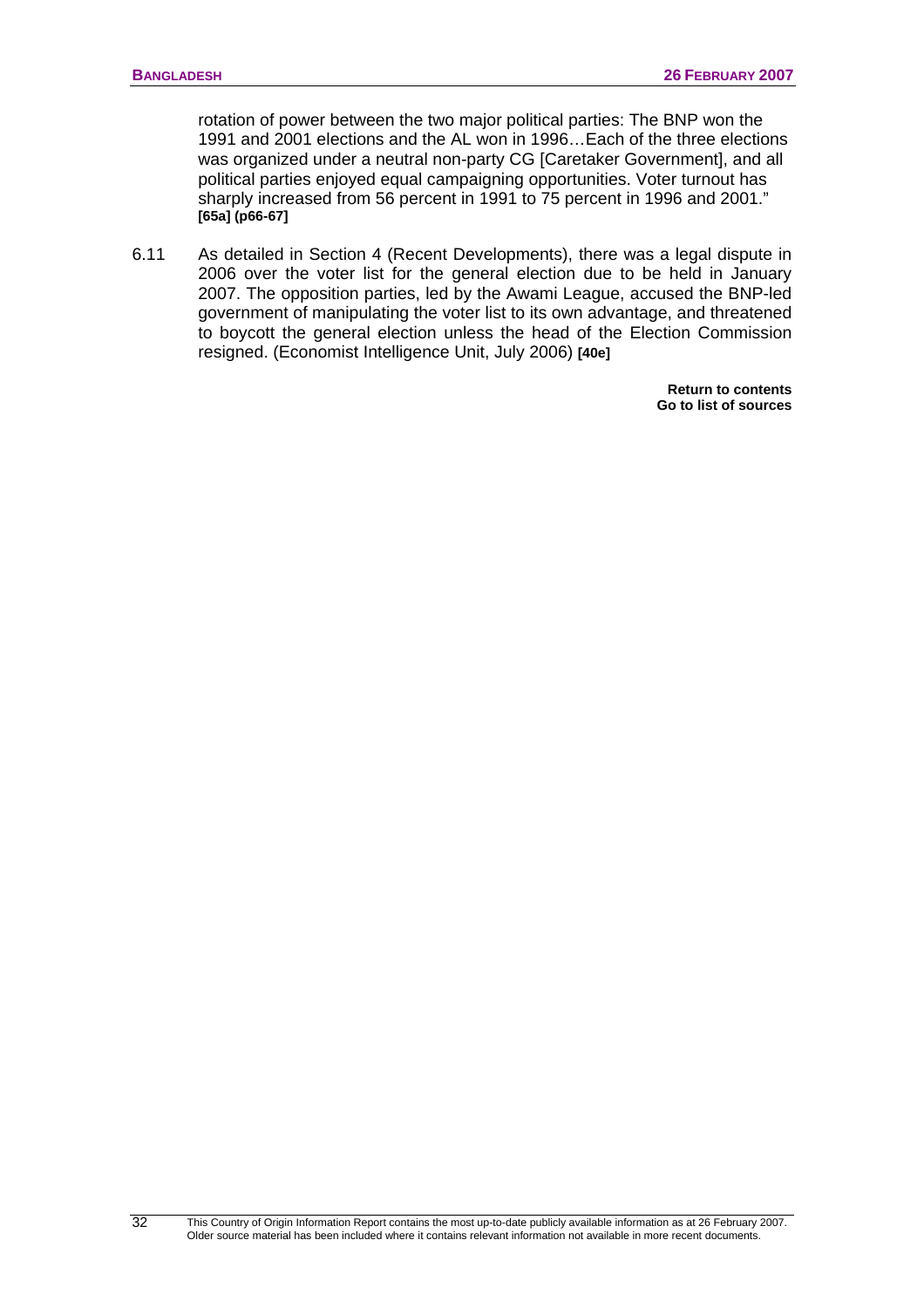# **Human Rights**

# **7. INTRODUCTION**

- 7.01 Bangladesh is party to most of the principal United Nations international human rights treaties. The United Nations High Commissioner for Human Rights website (accessed 10 March 2006) notes that these include: the International Covenant on Economic, Social and Cultural Rights (CESCR), date of accession 5 January 1999; the International Covenant on Civil and Political Rights (CCPR), date of accession 6 December 2000; the International Convention on the Elimination of All Forms of Racial Discrimination (CERD), date of accession 11 July 1979; the Convention on the Elimination of All Forms of Discrimination against Women (CEDAW), date of accession 6 December 1984; the Optional Protocol to the Convention on the Elimination of All Forms of Discrimination against Women (CEDAW-OP), date of ratification 22 December 2000; the Convention Against Torture and other Cruel, Inhuman or Degrading Treatment or Punishment (CAT), date of accession 4 November 1998; the Convention on the Rights of the Child (CRC), date of ratification 2 September 1990; the Optional Protocol to the Convention on the Rights of the Child on the involvement of children in armed conflict (CRC-OP-AC), date of ratification 12 February 2002; the Optional Protocol to the Convention on the Rights of the Child on the sale of children, child prostitution and child pornography (CRC-OP-SC), date of ratification 18 January 2002; and the International Convention on the Protection of the Rights of All Migrant Workers and Members of Their Families (MWC), signatory only 7 October 1998. **[8a]**
- 7.02 According to the US State Department Country Report on Human Rights Practices for 2005 (USSD 2005), published on 8 March 2006:

"The Government's poor human rights record remained poor, and the Government continued to commit numerous serious abuses. **[2f] (introduction)**  …Security forces committed numerous extrajudicial killings. The police, Bangladesh Rifles (BDR), and the Rapid Action Battalion (RAB) used unwarranted lethal force … Nearly all abuses went uninvestigated and unpunished. **(section 1a)** … Violence, often resulting in deaths, was a pervasive element in the country's politics. Supporters of different political parties, and often supporters of different factions within one party, frequently clashed with each other and with police during rallies and demonstrations. **(section 1a)** ... While the law prohibits torture and cruel, inhuman, or degrading punishment, security forces, the RAB, and police routinely employed physical and psychological torture as well as cruel, inhuman, and degrading treatment during arrests and interrogations. **(section 1c)** … The law prohibits arbitrary arrest and detention; however, authorities frequently violated these provisions, even in non-preventive detention cases. **(section 1d)** … There was widespread police corruption and a severe lack of resources, training, and discipline. **(section 1d)** … The government used Sections 54 and 86 to harass and intimidate members of the political opposition and their families. Police detained opposition activists prior to and during demonstrations without citing any legal authority, holding them until the event was over. **(section 1d)** … Arbitrary and lengthy pre-trial detention remained a problem. **(section 1d)** … Corruption, judicial inefficiency, targeted violence against judges, and a large backlog were serious problems [in the Judiciary]. **(section 1e)** … The law allowed intelligence and law enforcement agencies to tap phones. **(section 1f)**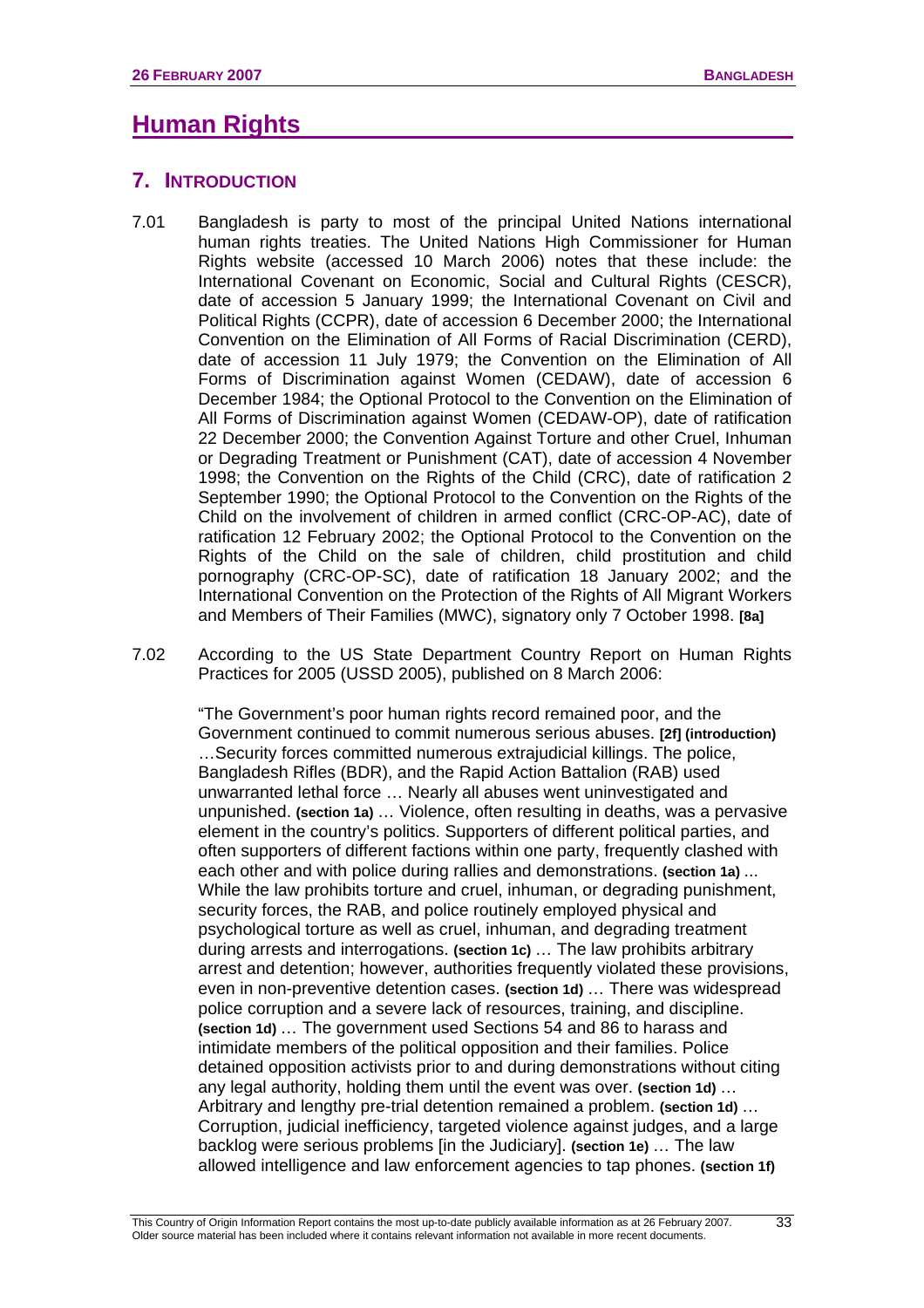… The law provides for freedom of speech and press; however, in practice the government limited these rights. **(section 2a)**… Discrimination against Ahmadiyyas, Hindus, and Christians occurred during the year [including serious acts of intimidation against the Ahmadiyya community]. **(section 2c)** … Corruption remained a problem throughout the government. **(section 3)** … Domestic violence was widespread… Incidents of vigilantism against women sometimes led by religious leaders (by means of fatwas) - at times occurred, particularly in rural areas. **(section 5)** … Child labor remained a problem and frequently resulted in the abuse of children. **(section 5)** … The law prohibits trafficking in persons; however, trafficking remained a serious problem. **(section 5)**."

The same report quotes as follows: "According to a local human rights organization, 310 persons died and 8,997 were wounded in incidents of political violence [during 2005]. Police arrested 1,216 persons for political reasons during the year, most of whom were held for a short time prior to their release." **[2f] (section 1d)**

7.03 As stated in a Freedom House report of June 2005, "Countries at the Crossroads 2005: A Survey of Democratic Governance":

"The Bangladesh constitution guarantees fundamental rights and civil liberties. Political, cultural, and religious freedoms for all groups are protected. All citizens are recognized as equal irrespective of their ethnicity, gender, or religion. The constitution also mandates affirmative action measures to promote gender, racial, and social equality and eliminate discrimination. Notwithstanding the law, in practice women and ethnic and religious minorities often face discrimination. Over the years Bangladesh has also formulated some laws that limit civil liberties." **[65a]** 

7.04 The USSD 2005 report notes:

"A wide variety of domestic and international human rights groups generally operated independently and without government restriction, investigating and publishing their findings on human rights cases. While human rights groups were often sharply critical of the government, they also practiced [sic] selfcensorship, particularly on politically sensitive cases and subjects. Unlike in previous years, the government did not pressure individual human rights advocates by filing false allegations against them or by delaying re-entry visas for international human rights activists." **[2f] (section 4)** 

According to USSD 2005 report, the Government co-operated with international organisations such as UNHRC and the International Committee of the Red Cross (ICRC). **[2f] (section 4)**

See also Section 19:[Treatment of Human Rights NGOs](#page-70-0)

7.05 An Amnesty International Report, entitled "Urgent need for legal and other reforms to protect human rights", had observed in May 2003: "The failure of successive governments to address human rights violations in a consistent and effective manner points to the desperate need for an independent, impartial and competent human rights watchdog in the country – such as a National Human Rights Commission (NHRC). Human rights defenders and the international community have been urging Bangladeshi governments to set up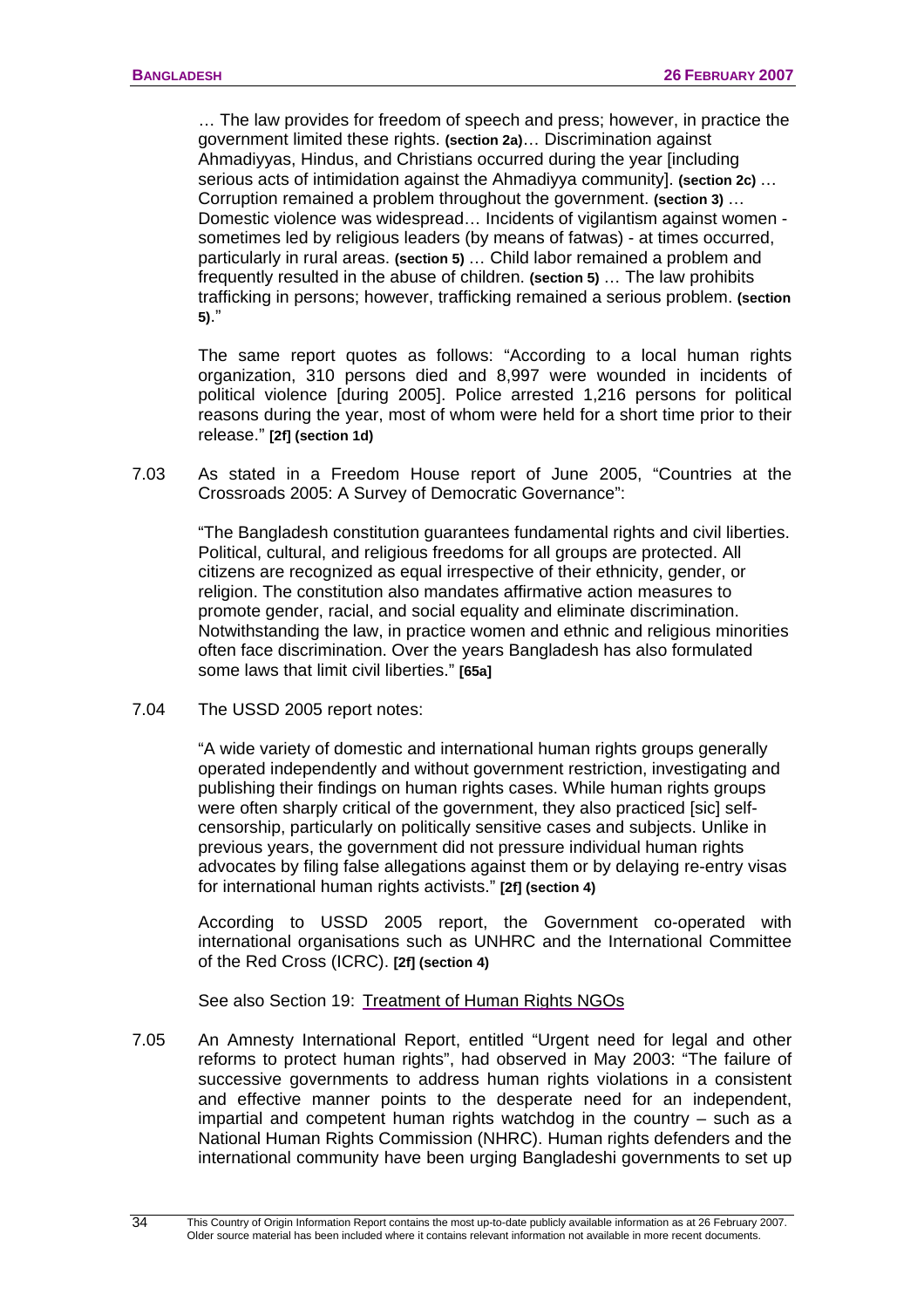a NHRC. Both the previous Awami League government and the present BNP government have acknowledged the necessity for its formation, but neither have taken the appropriate action to establish it." **[7a] (p11)** An article of 26 July 2004, from United News of Bangladesh, quoted the Minister of Law, Justice and Parliamentary Affairs as saying that a bill to facilitate the establishment of an independent Human Rights Commission was currently with the relevant cabinet committee for vetting. **[39c]**

USSD 2005 confirmed, however: "Despite its election pledge and repeated public announcements, the government did not enact legislation establishing an independent National Human Rights Commission. Previous legislation authorizing the establishment of a Human Rights Ombudsman's Office continued to remain dormant." **[2f] (section 4)**

7.06 On 5 January 2006 the cabinet approved a bill extending the Government's power to tap telephones, records the EIU report of January 2006. **[40d]** Notes the USSD 2005 report:

"The law allowed intelligence and law enforcement agencies to tap phones with the permission of the chief executive of MOHA [Ministry of Home Affairs]. The ordinance also gives the government the authority to prevent phone operators from delivering messages, in the interest of national security. In cases of national emergency, the government can revoke any permit to provide communications services, without providing compensation to the holder of the license. The ordinance went into effect [on 12 December 2005] during a recess in parliament, but must be approved as soon as parliament returns to become permanent law." **[2f] (section 1f)** 

A BBC News article of 12 December 2005 quoted the Minister of Home Affairs as saying that the Islamist militant network is "maintained" through mobile telephones. He said: "We know Islamist leaders use 20 to 30 different cell phone numbers to guide the bombers…" A Supreme Court lawyer told the BBC: "If the law is applied on a wholesale basis, it will certainly curtail the people's privacy and violate their fundamental rights." **[20bu]** 

> **[Return to contents](#page-0-0)  [Go to list of sources](#page-133-0)**

# **8. SECURITY SITUATION**

8.01 Jane's Terrorism and Security Monitor, in a report of April 2006, cautioned that, despite the high-profile arrests of Sheikh Abdur Rahman and Siddiqul Islam (alias 'Bangla Bhai') and other leading Islamist militants, "…security officials fear the militant group Jama'tul Mujahedin Bangladesh (JMB) could prove numerous and resilient enough to pose a significant short-term threat in the run-up to the January 2007 parliamentary election". The report explains:

 "Bangladeshi intelligence officials believe that the arrests are unlikely to undermine the militant groups entirely, as even without suspected key leaders their structures are sufficiently well developed and their numbers large enough to continue operations … During previous interviews, both Rahman and Bangla Bhai have claimed that the organisation has well over 10,000 members trained in various types of covert activities and the use of weapons, and that the organisation has more than a million supporters. Even if these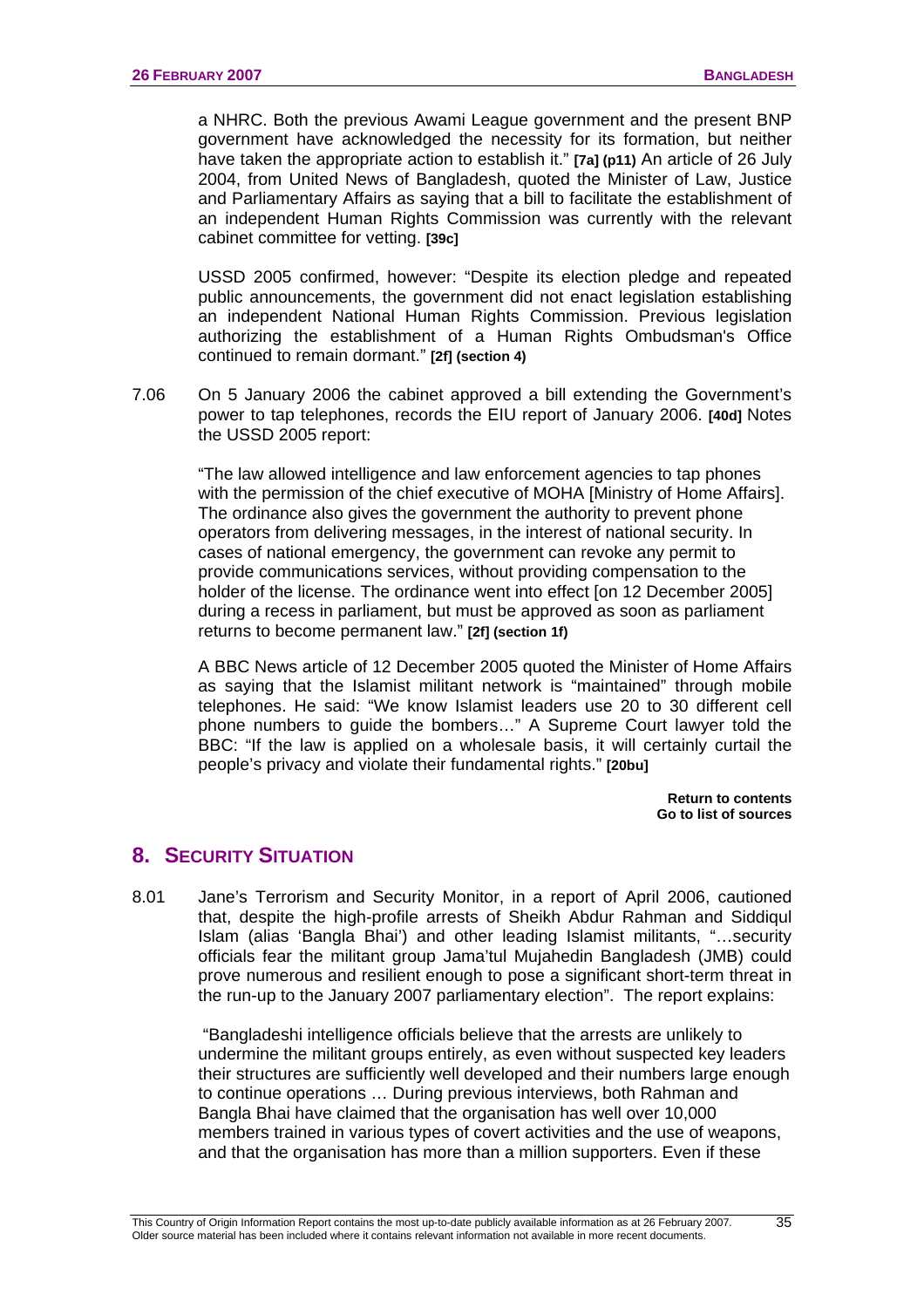figures are greatly exaggerated, the co-ordinated bomb attacks in August 2005 would suggest a geographically-dispersed network capable of highly coordinated operations." **[83d]**

 Jane's added: "What gives some observers deeper cause for concern is the apparent lack of probing investigations into possible militant links with members of the ruling BNP and its coalition ally, the Jamaat-e-Islami, despite some suspected connections surfacing in the area of financing and sourcing of funds. There have also been allegations, not entirely substantiated, that the JMB and its groupings have enjoyed patronage by individuals directly connected to the ruling political alliance." **[83d]**

8.02 An article dated 28 February 2005, on the website of Time (Asia edition), noted the Government's long delay in taking effective action against militant Islamic groups who, for three years, had perpetrated a wave of bombings, assassinations and religious violence across the country. The article observed, "Until very recently, Bangladeshi officials flatly denied that the country was a hotbed of militancy and violence. 'We have no official knowledge of the existence of J.M.J.B.', State Minister for Home Affairs Lutfozzaman Babar told reporters on Jan. 26 [2005]." In February 2005, however, the Government dramatically changed its strategy. Police announced the arrest of scores of suspected militants and took possession of explosives and bomb-making equipment. The militant organisations, Jamatul Mujahedin Bangladesh (JMB) and Jagrata Muslim Janata of Bangladesh (JMJB) were banned the same month. **[54b]** 

(See also Section 3: [History](#page-0-0) and Section 12: [Abuses by Proscribed Militant Groups](#page-49-0))

**[Return to contents](#page-0-0)  [Go to list of sources](#page-133-0)** 

# **9. CRIME**

9.01 Time (Asia Edition), in an article dated 5 April 2004, stated as follows:

"A wave of extortion, murder and kidnapping that is washing over the country of 140 million has many worried that the nation may be sliding into anarchy. The Bureau of Human Rights Bangladesh says 971 people have been killed since the start of the year. Says Badruddoza Chowdhury, former President of Bangladesh: 'Never have crime and extortion taken place on such a big scale'."

 The Time article noted that Transparency International had ranked Bangladesh as the most corrupt country of those surveyed in its Corruption Perceptions Index, and commented that every rung of society was affected by corruption and extortion – from shopkeepers who are killed if they refuse to pay protection money, to truck drivers who are forced to pay "tolls" to extortionists, to leading businessmen who have been kidnapped for ransom, to journalists who have been tortured and murdered. The article noted also the high incidence of corruption within the Bangladesh police force. **[54a]** 

9.02 According to Time, a wide cross-section of Bangladeshis, from prominent businessmen to shopkeepers, complained that the government had failed to 'crack down' on lawlessness, notwithstanding a statement by the police commissioner of Dhaka who said that local media were "sensationalising" the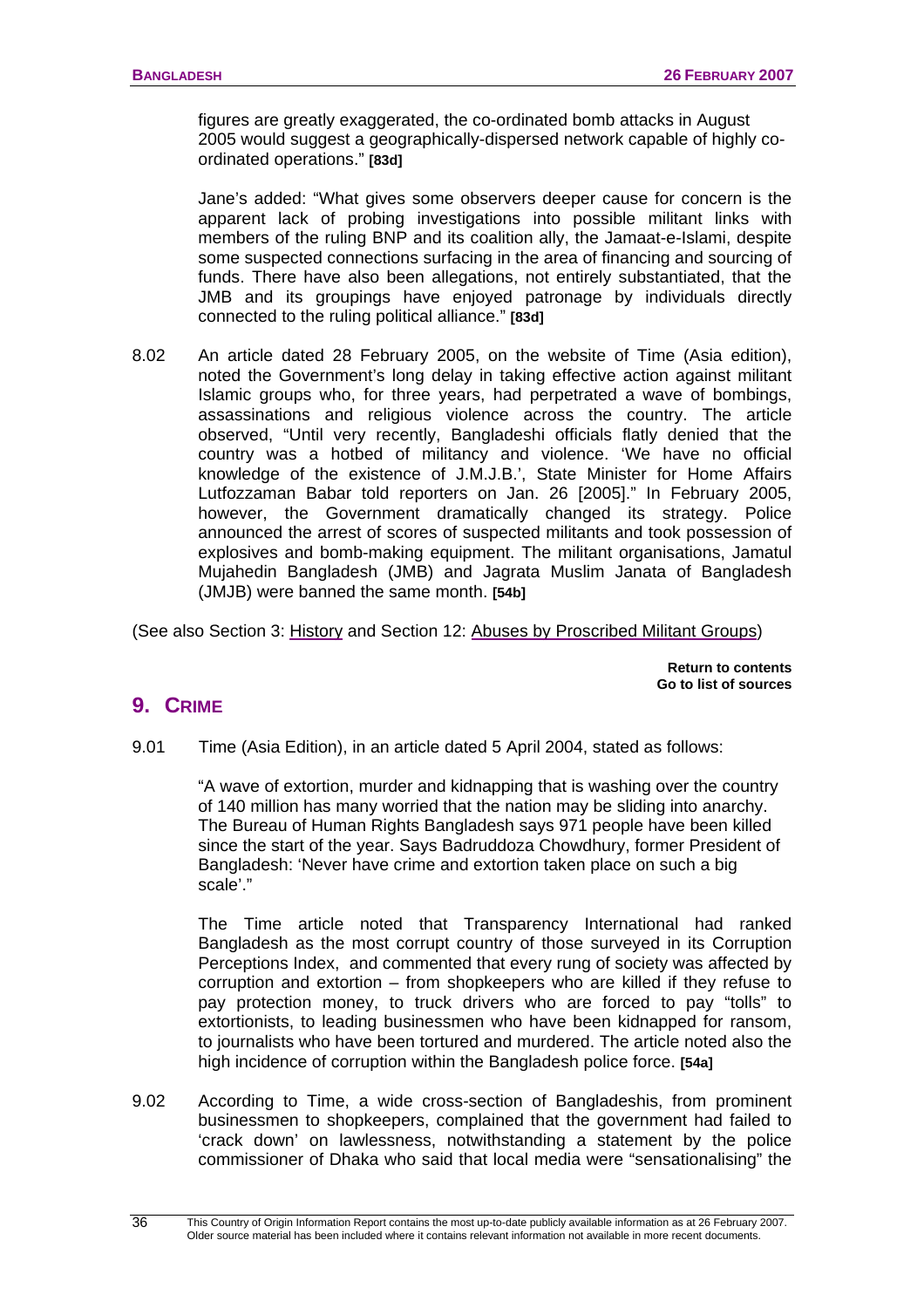crime problem, and that official records indicated that the murder rate was actually declining in the capital. **[54a]** 

> **[Return to contents](#page-0-0)  [Go to list of sources](#page-133-0)**

# **10. SECURITY FORCES**

10.01 A report of the Canadian Immigration & Refugee Board (IRB), published in September 1998, noted that the internal security establishment in Bangladesh consisted of the Police and four auxiliary forces: the paramilitary Bangladesh Rifles (BDR), the Armed Police, the Ansars and the Village Defence Party. The police and two paramilitary forces, the BDR and Ansars, were primarily responsible for maintaining law and order. **[3f]** USSD 2004 noted that a new police unit, the Rapid Action Battalion (RAB), was created in 2004 with the capacity to deal with armed criminal groups. It is composed of personnel from different law enforcement and security agencies, including the military. USSD 2004 stated also: "The Home Affairs Ministry controls the police and paramilitary forces, which have primary responsibility for internal security… The army is responsible for external security but also occasionally has been given domestic security responsibilities." **[2d] (introduction & section 1d)** Noted USSD 2005, "The civilian authorities generally maintained effective control of the security forces." **[2f] (introduction)** 

### **POLICE AND PARAMILITARY FORCES**

- 10.02 The Bangladesh Police is made up of 120,000 personnel serving under police divisions across the country and responsible to the Ministry of Home Affairs, according to the 'Bangladesh Military Forces' website (accessed 7 October 2006). **[71]** The 1998 Canadian IRB report, referred to above, noted that the police force is divided into gazetted and subordinate ranks, roughly analogous to commissioned and non-commissioned officers in the military. While the gazetted officers were said to be relatively well trained, well paid and occupying important positions within the bureaucracy, the lower ranks were relatively poorly trained, poorly equipped, poorly paid and overworked. **[3f]** According to the website of the Rapid Action Battalion (accessed 7 October 2006), Bangladesh has one police officer per 1,200 population, compared with ratios of 1:728 for India and 1:625 for Pakistan. **[70]**
- 10.03 The following information on the various auxiliary forces was obtained from the websites of the Rapid Action Battalion **[70]**, the Bangladesh Rifles **[72]** and the non-governmental website, Bangladesh Military Forces **[71]** (all accessed in October 2006), Jane's Information Group **[83]** and the US State Department's "Background Note: Bangladesh", as updated in September 2006 **[2e]**:

**Rapid Action Battalion (RAB):** The Rapid Action Battalion was established in March 2004 as a special anti-crime strike force capable of dealing with armed criminal organisations. It functions under the Ministry of Home Affairs and consists of personnel drawn mainly from the police and the armed forces. **[70] [71] [83a]** A Human Rights Watch (HRW) report of December 2006 noted that there were then 12 RAB battalions, stationed in the main urban centres of the country, with a total strength of 8,500 personnel. RAB troops have received training from the special forces and are equipped with modern equipment. **[10c] (section 1)** A Freedom House report of June 2005 stated that the RAB has,

37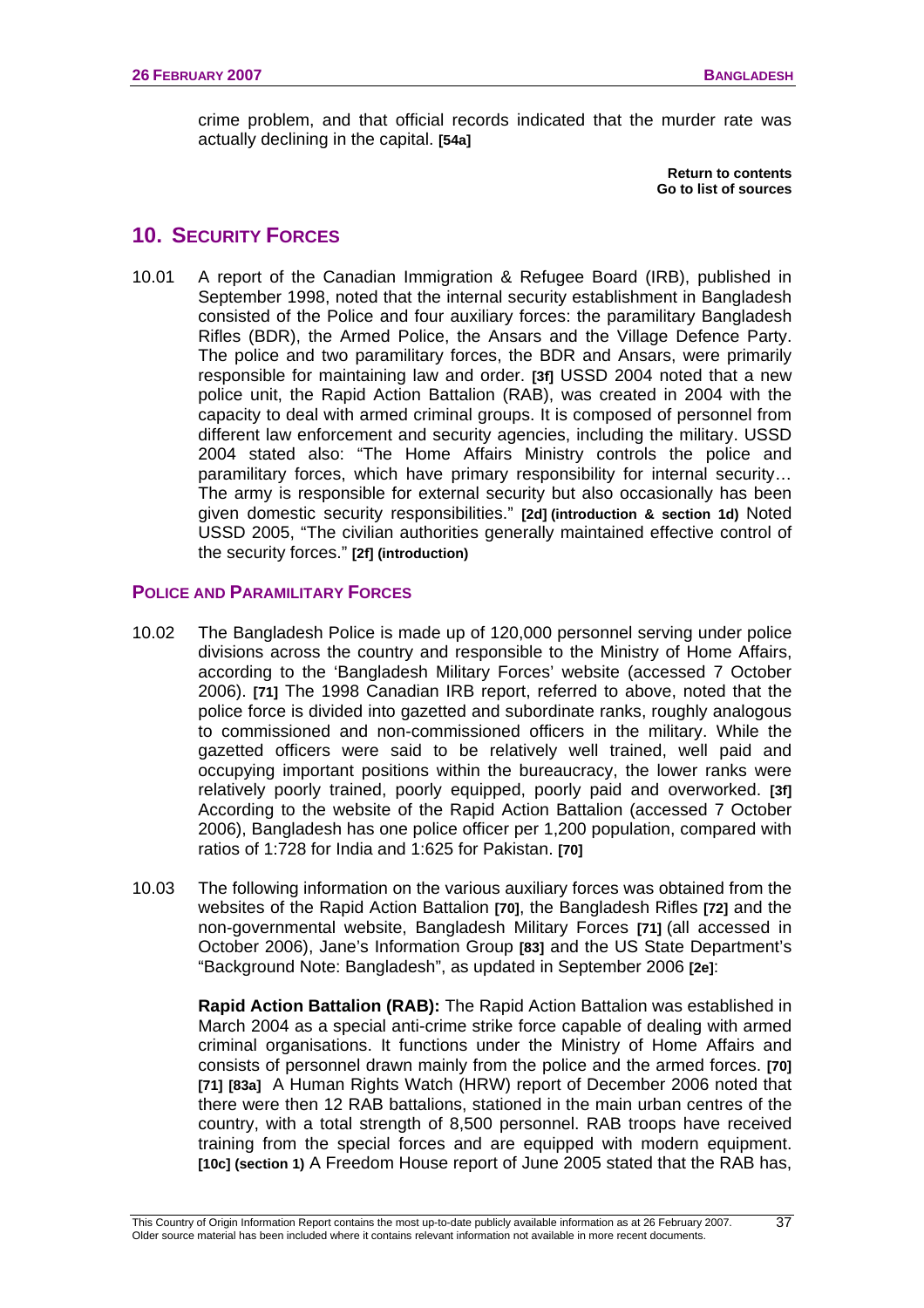<span id="page-41-0"></span>since its inception, pursued an aggressive strategy against criminal gang members that has led to a large number of killings in so-called "crossfire" incidents. **[65a] (p78)** The HRW report of December 2006 states: "Since its creation in March 2004 this special unit has been implicated in the unlawful killings of at least 350 people in custody, and the alleged torture of hundreds more." **[10c] (section 1)**

(Refer to [Torture,](#page-41-0) [Extra-Judicial Killings](#page-44-0) and [Accountability](#page-45-0), below.)

**Bangladesh Ansar:** Originally formed in 1948, the Ansars are a lightly armed force under the direction of the Ministry of Home Affairs which renders assistance to the police in maintaining law and order, participates in civic action projects in rural areas and acts in conjunction with the armed forces in the event of war. There are about 23,000 Ansars in battalions across the country. **[71]**

**Bangladesh Rifles (BDR):** The primary role of this paramilitary force is border control, including anti-smuggling and anti-trafficking activities. **[71]** The BDR has also been called upon to assist the police in various "internal" operations, such as recovering illegal firearms and guarding election polling stations. **[72]** The BDR is reported to have 40,000 personnel, is under the authority of the Home Ministry and is mainly commanded by officers seconded from the army. **[2e] [72]**

**Village Defence Parties (VDP):** Established in 1976, the VDP is intended to consist of one platoon of male and one platoon of female members in each village of Bangladesh (32 members in each platoon). An urban version of the VDP, called "Town Defence Party" (TDP), consists of a platoon in each urban 'ward'. The roles of a VDP include assisting the police and auxiliary units in maintaining law and order, co-operating with Government agencies in social and economic reconstruction, and supporting the civil administration in the event of a natural disaster. **[71]**

(Note: 'Cobra' and 'Cheetah', sometimes referred to as 'Kobra' and 'Chita', are units within the Bangladesh Police. **[38aa]**)

> **[Return to contents](#page-0-0)  [Go to list of sources](#page-133-0)**

#### **Arbitrary Arrest and Detention**

See also Section 14: [Arrest and Detention – Legal Rights](#page-57-0) and Section 17: [Opposition](#page-64-0)  [Groups and Political Activists](#page-64-0)

10.04 According to USSD 2005 report: "Arbitrary arrests were common … Police detained opposition activists prior to and during demonstrations without citing any legal authority, holding them until the event was over … Police arrested 1,216 persons for political reasons during the year [2005], most of whom were held for a short time prior to their release." **[2f] (section 1d]**

#### **Torture**

10.05 The USSD 2005 report states:

"While the law prohibits torture and cruel, inhuman, or degrading punishment, security forces, the RAB, and police routinely employed physical and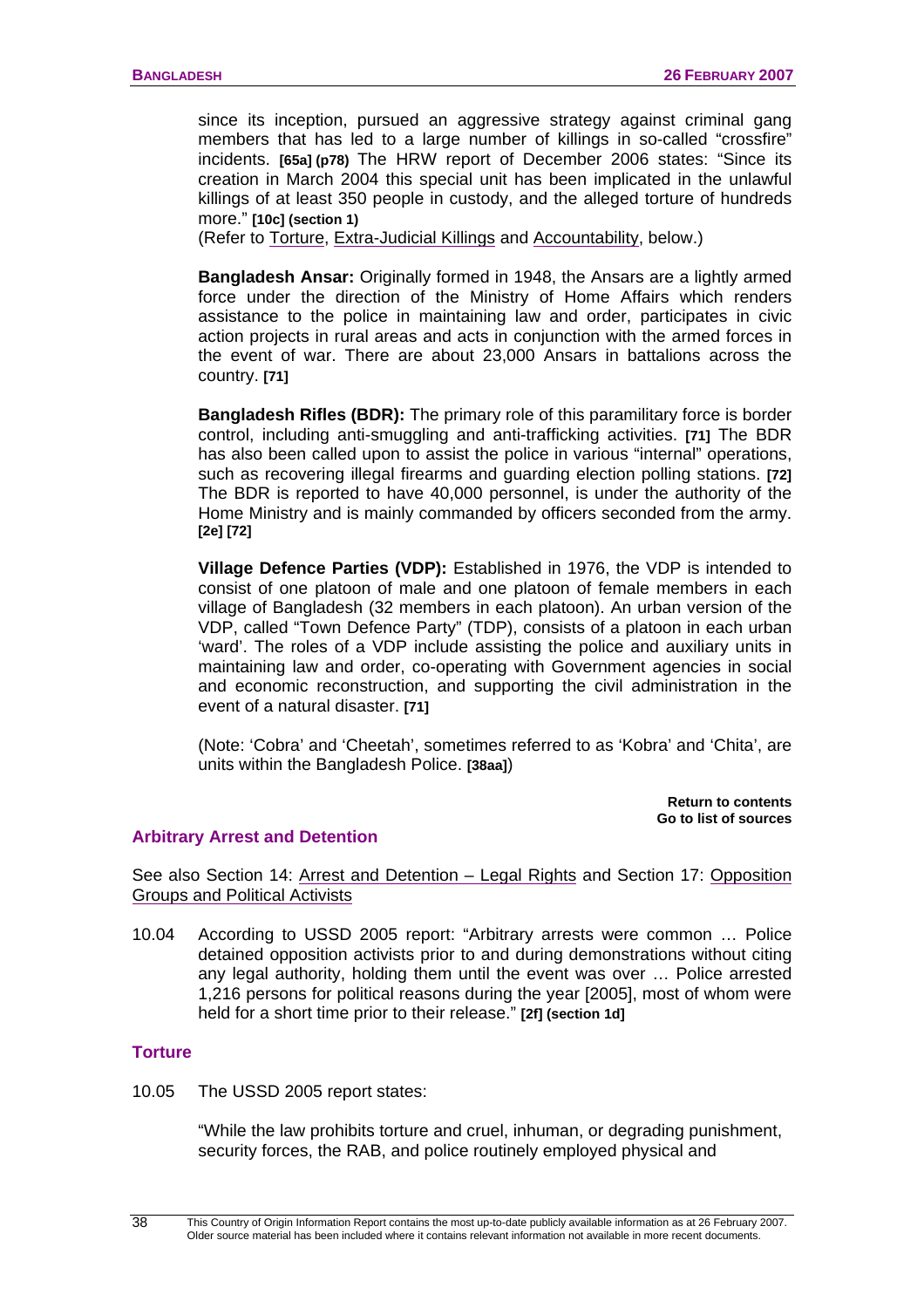psychological torture as well as cruel, inhuman, and degrading treatment during arrests and interrogations. Torture consisted of threats and beatings and the use of electric shock. According to the Bangladesh Rehabilitation Center for Trauma Victims, there were 2,297 victims of torture and 15 deaths due to torture by security forces during the year [2005] …The government rarely charged, convicted, or punished those responsible, and a climate of impunity allowed such police abuses to continue." **[2f] (section 1c)**

According to an Amnesty International Report entitled "Torture and impunity", dated November 2000:

"Torture has been widespread under successive governments. Neither governments nor the opposition parties past and present have shown serious determination to confront the practice and prevent it." **[7c] (introduction)**

"There is a shared consensus amongst human rights defenders in Bangladesh that torture is a product of political corruption, illiteracy, underdevelopment and poverty…Political parties are hardly interested in the violation of the human rights of the people who are not their members." **[7c] (section 9)**

"Governments in Bangladesh have been keen to maintain old legislation that facilitate torture or to enact new laws which effectively serve the same function. One such legislation is Section 54 of Bangladesh Code of Criminal Procedure (BCCP) 1898, which allows the police to arrest anyone without a warrant of arrest and keep them in detention for 24 hours." **[7c] (section 7.2)** 

Amnesty International's 2004 Annual Report (covering events of 2003) commented: "Torture remained widespread…The government failed to implement safeguards against torture. Victims included suspected criminals, children and people detained on politically motivated grounds. At least 13 people died in police custody. The police reportedly denied allegations that their deaths were the result of torture." **[7j] (p1)**

- 10.06 The Bangladesh Rehabilitation Centre for Trauma Victims (BRCT), in their report "Human Rights Situation of Bangladesh 2003", reported that law enforcement agencies (including the police, paramilitaries and the Army) in Bangladesh tortured 1,296 people, in 419 "occurrences", during 2003. Police personnel were responsible for most of these incidents. The report specified: "As method of torture they used sticks, rifle butts, bullet, tear shell, verbal abuses, slapping and kicking"(sic). **[63]**
- 10.07 The Redress Trust, a UK-based NGO, produced a report in August 2004 entitled "Torture in Bangladesh 1971-2004". The report observed, *inter alia*, that:

Bangladesh had ratified the United Nations Convention against Torture and Other Cruel, Inhuman or Degrading Treatment or Punishment (CAT) and the International Covenant on Civil and Political Rights (CCPR), but numerous reports suggested that the practice of torture continued unabated and that there was nearly complete impunity for perpetrators. **[34] (Introduction)**

The main perpetrators of torture and other forms of ill-treatment appeared to be the law-enforcement agencies, and the police in particular. The Army and paramilitaries, notably the Bangladesh Rifles (BDR), have also reportedly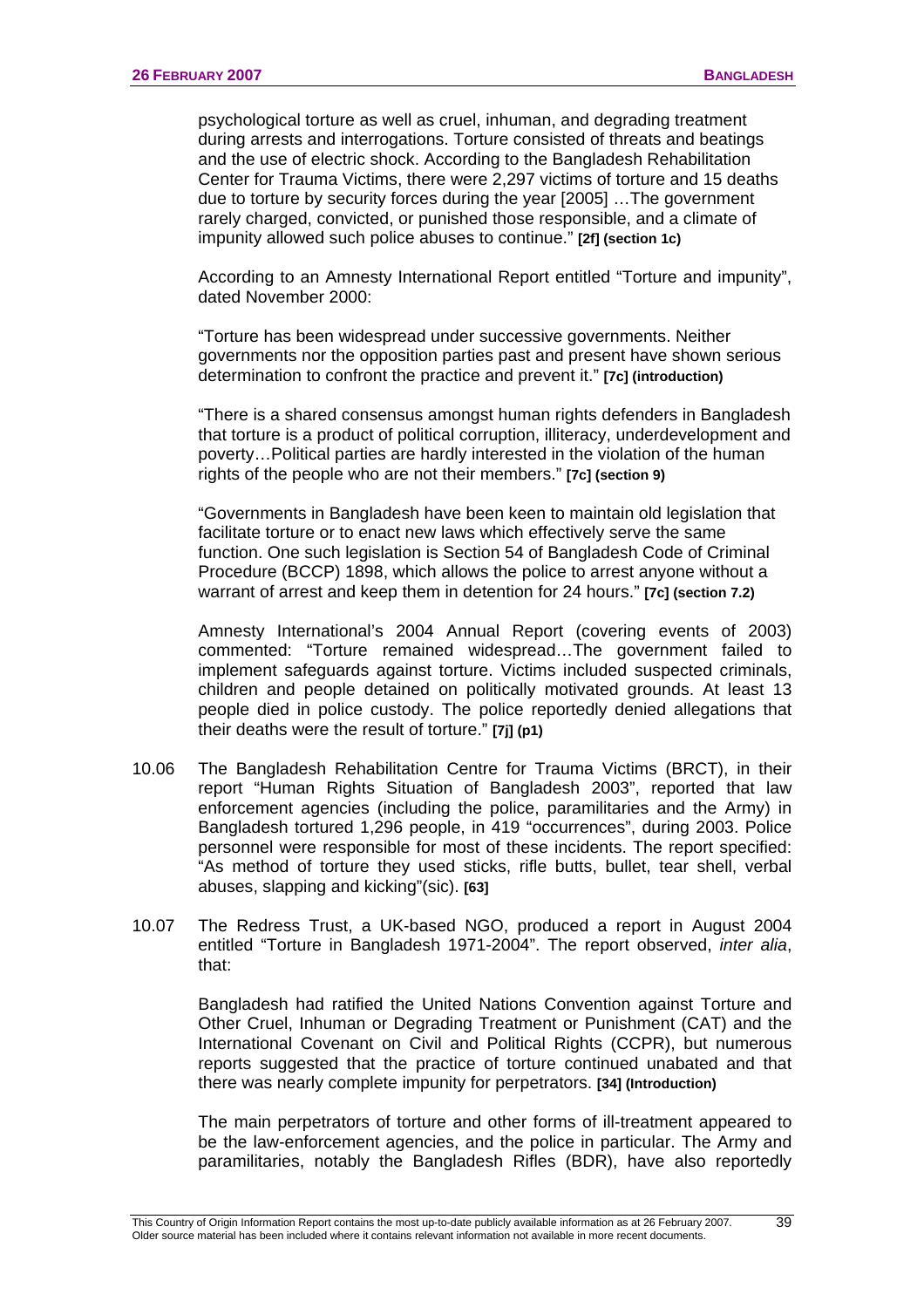employed torture in the course of operations. Armed groups associated with political parties, as well as dissident groups from the Chittagong Hill Tract, have used torture in some instances. It appeared that the practice of torture had perpetuated since 1971, regardless of which government was in power. **[34] (section II C)**

Ill-treatment, which may amount to torture, was frequently used by the police in the course of criminal investigations, and also as a tool to extract money from detained suspects and their families. Political opponents have reportedly been subjected to ill-treatment and torture under various governments; during times of unrest there has been a marked increase in institutional violence against journalists, demonstrators, opposition members, etc. Members of religious minorities have been subjected to ill-treatment and have been targeted by extremist groups. There was a high incidence of violence against women. **[34] (section II C)**

Reasons for the prevalence of torture included high levels of corruption, a long practice of using violence for political ends, poor training of police, and inadequate legal safeguards. **[34] (section II C)**

Torture is expressly prohibited in Article 35(5) of the Constitution. Public officials (including police officers) who committed certain acts amounting to torture could be prosecuted – and imprisoned – under various sections of the Penal Code or, where applicable, under the Dhaka Metropolitan Police Ordinance or the Police Act. (Offences of rape or sexual harassment are tried by the Suppression of Violence against Woman and Children Tribunals.) **[34] (section III B ii)**

There were no comprehensive official statistics on the number of torturerelated complaints filed with magistrates (or the police) and subsequent action taken. A large number of cases remained unreported. Some complaints were withdrawn due to police pressure, including offers of money to victims to drop their claims. Only a few prosecutions of perpetrators had been successful; inadequate investigations and difficulty in finding witnesses and obtaining medical evidence were cited as problems. There had, apparently, been several instances of out-of-court settlements in torture cases. **[34] (section IV B)**

The High Court was competent to award compensation or reparation to citizens whose Constitutional rights had been violated – including victims of torture – and to initiate criminal proceedings against the perpetrators. **[34] (section III B ii)**

Bangladeshi laws provided certain groups of public officials with immunity from prosecution for certain offences committed in discharge of their duties. There was also specific legislation [the Joint Drive Indemnity Act] which provided immunity to members of the security forces for human rights violations committed in the course of 'Operation Clean Heart' (16 October 2002 to 9 January 2003). **[34] (section IV B i)** 

Specialist treatment was available to torture victims through non-governmental rehabilitation centres, including the Bangladesh Rehabilitation Centre for Trauma Victims (BRCT) and the Centre for Rehabilitation of Torture Survivors, Bangladesh (CRTS.B). **[34] (section III B ii)**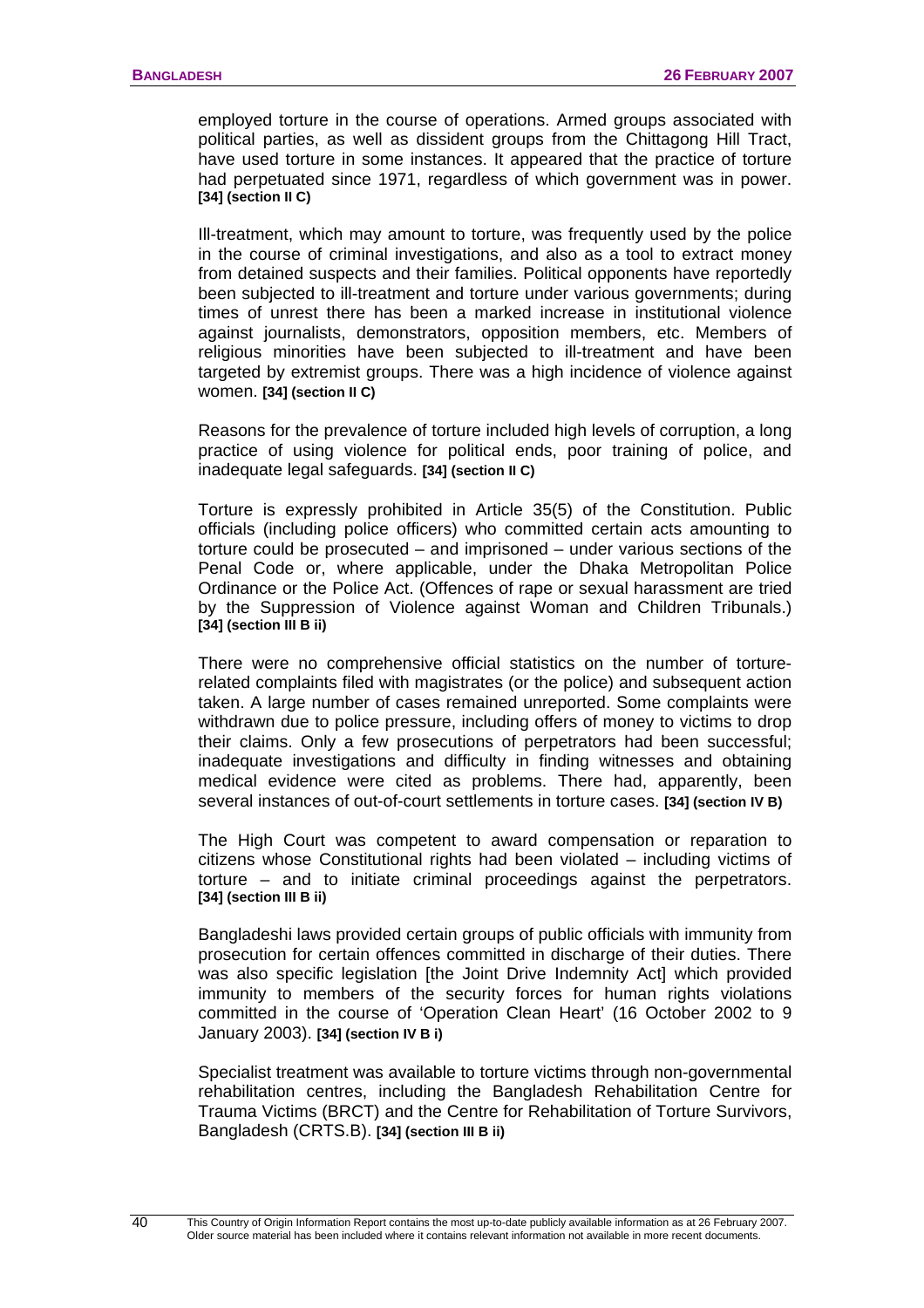<span id="page-44-0"></span>10.08 A Human Rights Watch (HRW) report of December 2006 states that members of the Rapid Action Battalion (RAB) have been implicated in hundreds of cases of torture. The report notes: "Torture methods attributed to RAB include beatings with batons on the soles of the feet (*falanga*) and other parts of the body, boring holes with electric drills on the legs and feet, and applying electric shock to open wounds." HRW has reported that, in at least one case, medical workers were present during the torture to revive and attend to the victim  $- a$ gross violation of internationally-recognised medical ethics. **[10c] (section IV)** 

#### **Extra-Judicial Killings**

10.09 According to the USSD 2005 report:

"Security forces committed numerous extrajudicial killings. The police, Bangladesh Rifles (BDR), and the Rapid Action Battalion (RAB) used unwarranted lethal force … There was an increased number of killings by security personnel … Nearly all abuses went uninvestigated and unpunished. The resulting climate of impunity remained a serious obstacle to ending abuse and killings. In the few instances where charges were levied, punishment of those found guilty was predominantly administrative. According to press reports, law enforcement agencies, including the RAB, a paramilitary group composed of personnel from different law enforcement agencies, including the military, killed 396 persons this year. The deaths, all under unusual circumstances, occurred while an accused was in custody or during police operations; however, the government described the deaths of some identified criminals as occurring in crossfire between the RAB or police and criminal gangs. Of these 396 cases, 340 deaths were attributed to crossfire, of which the RAB was responsible for 107, the police 212, and other security forces 21. There were also a number of cases of deaths due to beatings or excessive force while in custody." **[2f] (section 1a]**

10.10 On 18 July 2005 the *Daily Star* reported that the law enforcement agencies had killed 378 people in so-called "crossfire" (or "encounter" or "shootout") incidents since June 2004. Of these, 245 people had died in police actions, 116 were killed by the Rapid Action Battalion (RAB), 12 by Cobra and Cheetah (special police units) and five by joint forces. While the authorities had referred to those killed as known criminals (who had fired first or were attempting to flee), the *Daily Star* asserted that the victims of "crossfire" also included several people who had no police record. The article stated "The law enforcers…have been relentless in their attempts to show the innocent victims of crossfire as criminals by coming up with false criminal records against them. But investigations by newspapers have nullified the claims by the law enforcers while corroborated those of the victims' families." **[38aa]** Amnesty International, in its Annual Report 2005 (covering events of 2004) stated:

"At least 147 people reportedly died during the year [2004] in what the government portrayed as deaths in crossfire between the special security force known as the Rapid Action Battalion (RAB) and suspected criminals. There were concerns that the deaths, which usually occurred in desolate locations after the arrest of suspects, were deliberate killings by the RAB.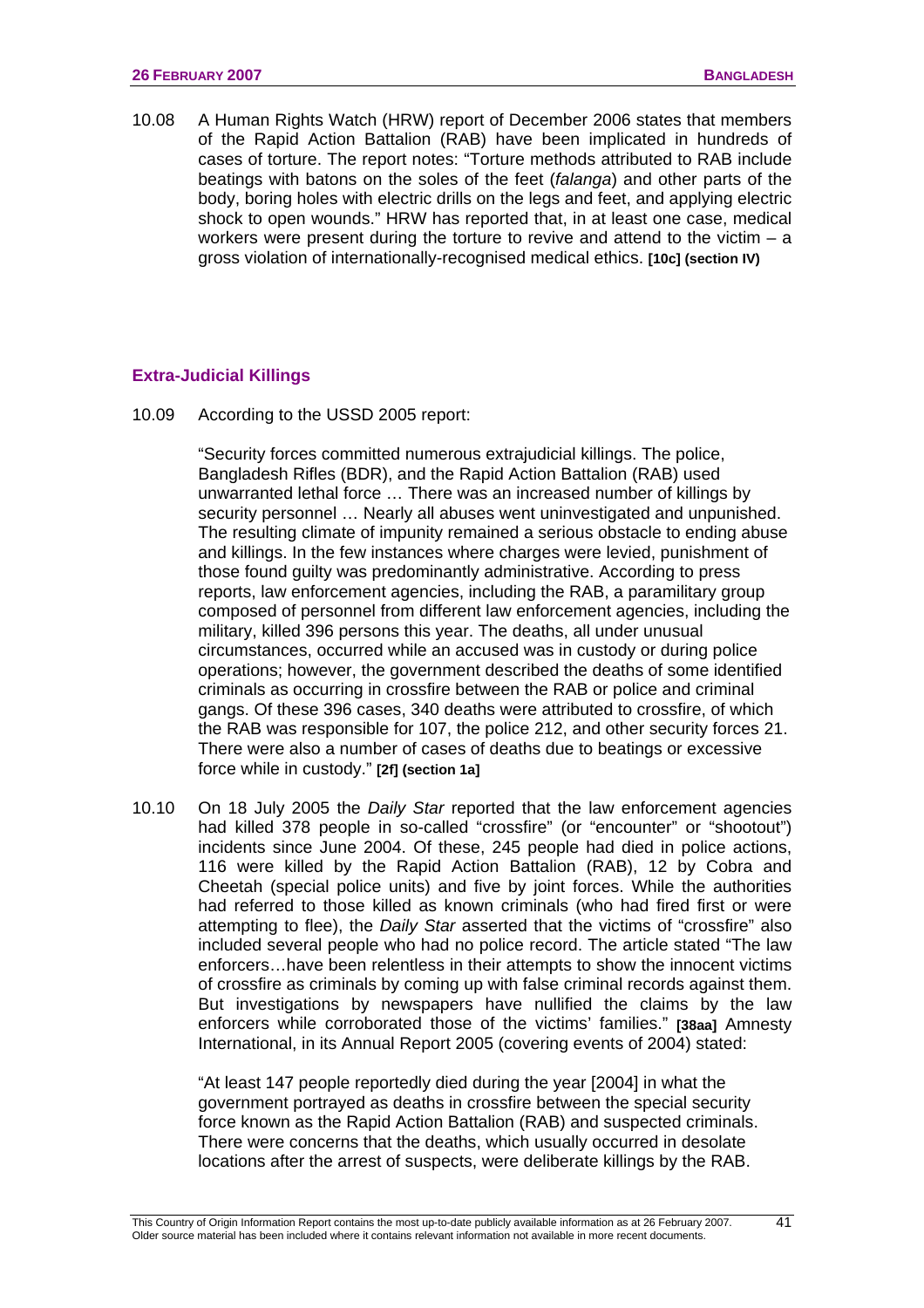Opposition parties alleged their members were most frequently targeted, but the government denied this." **[7n]** 

<span id="page-45-0"></span>10.11 Human Rights Watch stated, in their report of December 2006, that they had compiled a database of reported RAB killings between June 2004 and September 2006, based on press reports, information from human rights groups and their own research. According to those sources, the Rapid Action Battalion RAB) killed 367 people around the country during this period. **[10c] (section I)** Of the 367 RAB killings reported, 77 per cent (284) were reported by the media, human rights groups, or RAB as "crossfire" killings (in which the victim was allegedly a bystander in a shootout between the police and an armed group), and 11 per cent (42) were described as "killings during shootouts" (in which the victim allegedly took part in a shootout with the police). **[10c] (section V)** The report notes: "The human rights and press reports on which the database was primarily built strongly suggest that most of the deaths resulted from torture or extrajudicial execution, and Human Rights Watch's own research confirms this trend. But some of the killings may have resulted from a legitimate use of police force." ) **[10c] (section I)** HRW states:

"The government in power until October 27, 2006, defended the killings by saying the victims – people it called "wanted criminals" or "top terrors" – died when they resisted arrest or when they were caught in the crossfire during an armed clash between RAB and a criminal group ("crossfire" killings). But witnesses, family members, and journalists frequently reported that the victims died in RAB custody, either in the station or outside where an extrajudicial execution took place." **[10c] (section I)**

10.12 United News of Bangladesh and BBC News, on 11 May 2005, quoted the Minister for Home Affairs as saying that there would be an 'executive inquiry' into every 'encounter' incident involving the Rapid Action Battalion or the police and that legal action would be taken if there was found to have been any wrongdoing. The BBC News article noted that US and European Union officials had expressed serious concern over what they feared may be extrajudicial killings. **[20bi] [39aa]** In comments submitted to the Advisory Panel on Country Information on 8 September 2005, UNHCR referred to an article in the *Prothom Alo* newspaper on 17 July 2005, which stated that the executive authority had, by then, investigated 65 incidents involving deaths in "crossfire" and had 'found justification' for such action by the Rapid Action Battalion. This investigation by the executive authority had been severely criticised by human rights groups. **[67b]** The Asian Human Rights Commission, an independent NGO, commented in a statement issued on 19 July 2005 that impartiality in the official enquiry remained at issue if the law enforcement agencies who were involved in many of the incidents were now designated to investigate those incidents. **[66a]**

### **Accountability**

10.13 According to the USSD 2005 report:

"Police were organized nationally, under the Ministry of Home Affairs (MOHA), and had a mandate to maintain internal security and general law and order. Police were generally ineffective, reluctant to investigate persons affiliated with the ruling party, and were used frequently for political purposes by the government … The RAB [Rapid Action Battalion], a better-equipped police unit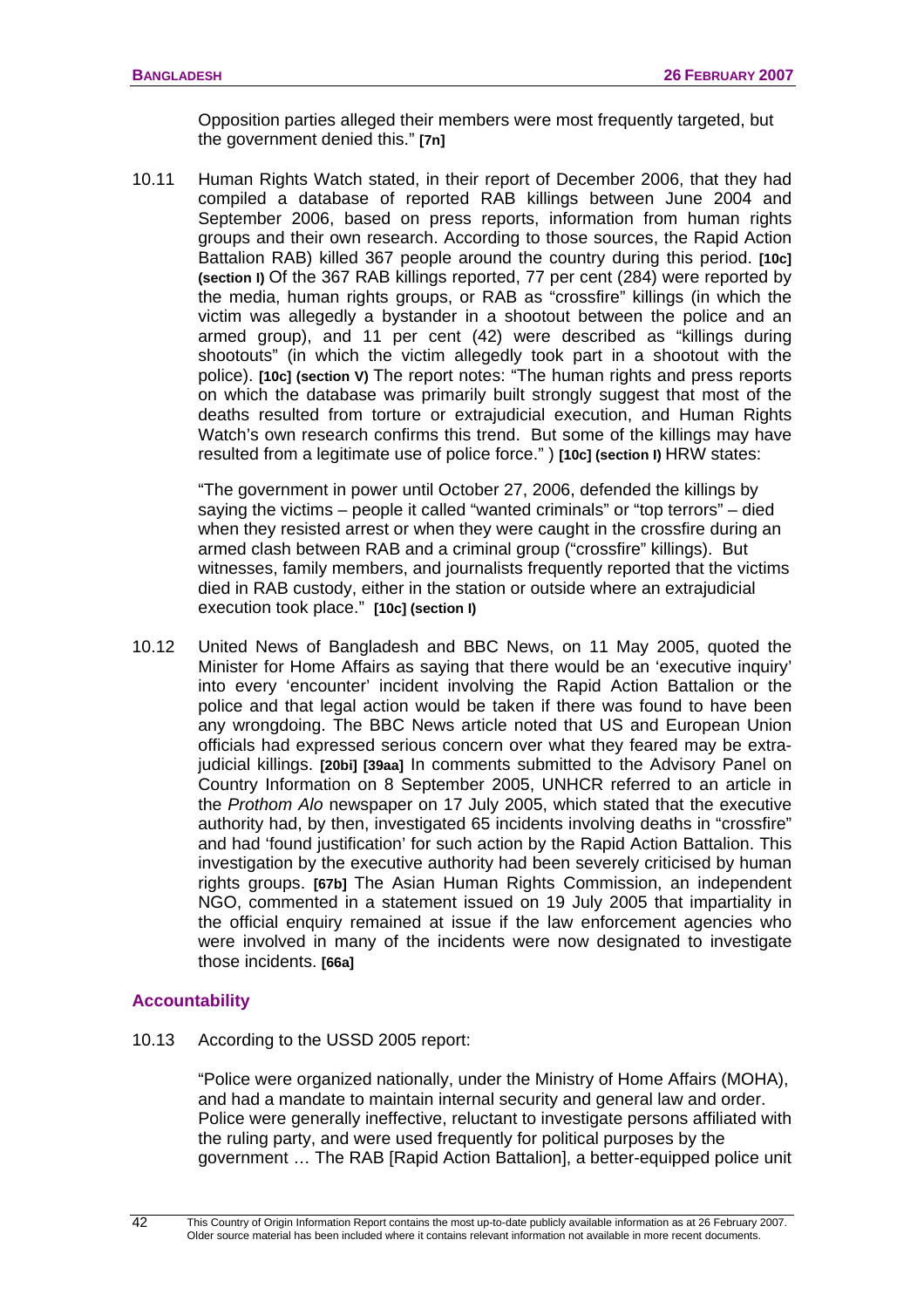drawing personnel from various police units and security agencies, including the military, developed plans for overall police reform, but few concrete steps were taken to address human rights problems. The RAB committed serious human rights violations … There was widespread police corruption and a severe lack of resources, training, and discipline. Victims of police abuse were reluctant to file charges, as there was no independent body charged with investigation of criminal allegations against members of the police force. There were no developments during the year regarding the legality of the Joint Drive Indemnity Act, which barred persons from seeking remuneration for human rights violations that occurred during Operation Clean Heart in 2003 … Plaintiffs rarely accused police in criminal cases due to lengthy trial procedures, and out of fear of retribution against them or their families. This often created a climate of impunity for police." **[2f] (section 1d)** 

- 10.14 A study published in 2002 by Transparency International (TI), entitled "Corruption in Bangladesh: A Household Survey", found that 84 per cent of those respondents who had dealings with the police claimed to have encountered corruption; in most cases this pertained to bribery. **[42a] (pp52-58)** According to the Summary Findings of a 2005 TI Household Survey: in relation to the Police department, 92 per cent of respondent households who had lodged an FIR (First Information Report) at a police station had to pay an average of 2,430 taka in bribes; 91 per cent of households who registered a GD (General Diary) complaint at a police station had to pay 939 taka on average as bribes; 80 per cent of households who needed a clearance certificate from police had to pay an average amount of 881 taka as a bribe; 71 per cent of the 'accused' had to pay bribes at the rate of 5,718 taka. **[42c] [42d] (p129)**
- 10.15 An article in *The Hindu* newspaper of 27 February 2003 noted that the Bangladesh Parliament had passed a controversial indemnity bill called the Joint Drive Force Indemnity Ordinance 2003. The law gives members of the joint security forces immunity from legal proceedings in civil courts for their actions during the countrywide 'Operation Clean Heart' anti-crime drive between 16 October 2002 and 9 January 2003. **[21b]**
- 10.16 The *Daily Star* of Bangladesh reported in November 2003: "After 25 years in service, 302 police officers from inspectors down were forced into retirement on October 7 in the latest in a spate of massive layoffs and transfers in the department since the government changeover in October 2001 … Home Ministry sources said some 12,000 policemen will be recruited – 5,000 to fill the vacancies and rest for the 7,000 new posts to be created … According to police records, 19,622 policemen were punished for corruption and other crimes last year, up from 16,913 in 2001 ... By contrast 14,069 policemen were rewarded for good performance last year." **[38a]** The human rights NGO, *Odhikar*, in their 2003 report "Police Reform in Bangladesh – An Agenda for Action", confirmed that 19,620 police officers had been subject to disciplinary action in 2002 – of those, 1,776 cases were listed under "major punishment" and 17,844 under "minor punishment". **[46a]**
- 10.17 BBC News reported on 14 December 2004 that the Inspector General of Police [head of police in Bangladesh] had left his job after he had been found guilty on a charge of contempt of court. Home Ministry officials said that he had "lost the right to function as police chief after the court verdict" – under

 $\overline{43}$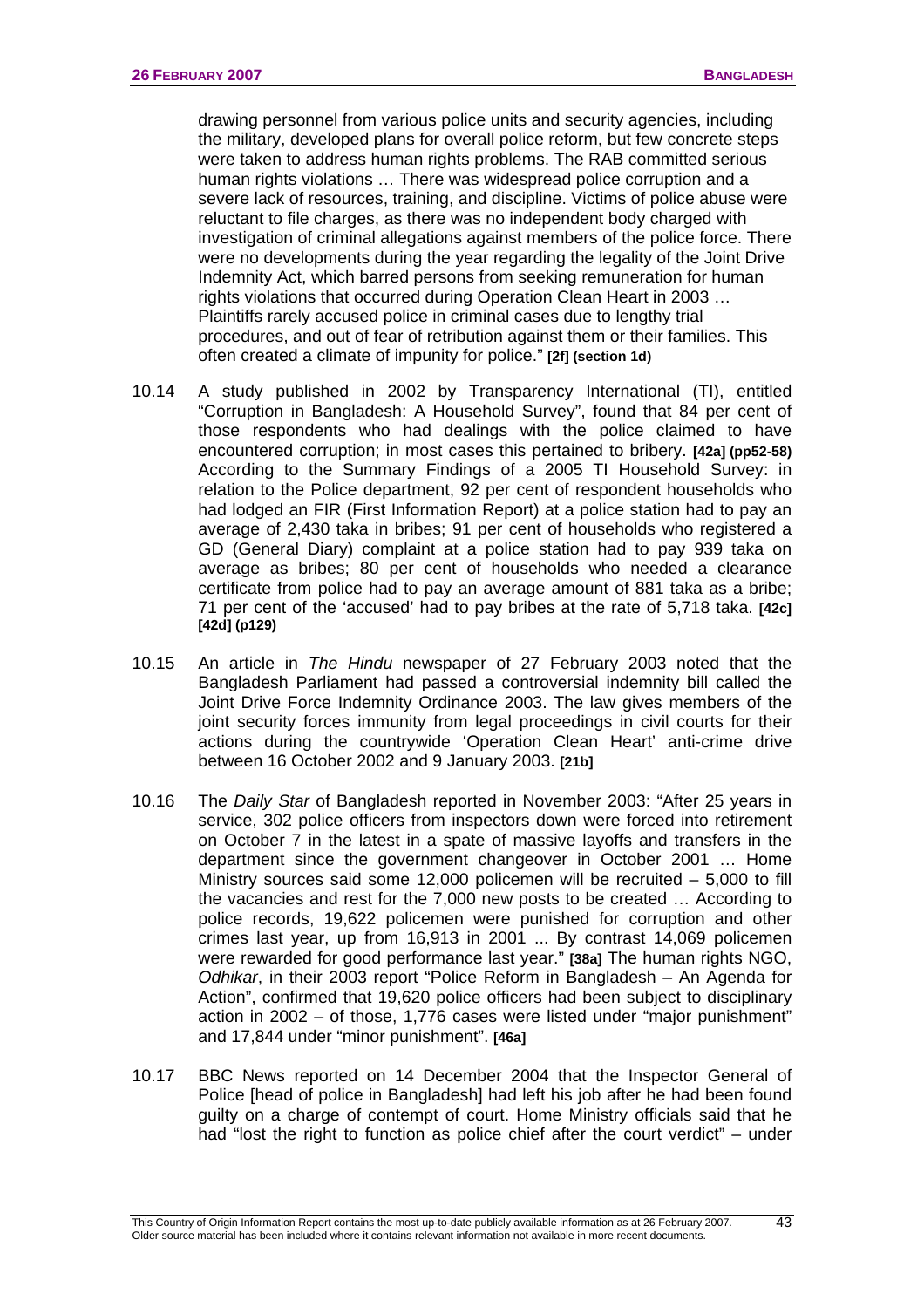Bangladeshi law, a public servant automatically loses their job if found to have committed certain criminal offences. **[20au]**

10.18 An article dated 12 January 2005, on the website of the Bangladesh National Women Lawyers Association (BNWLA), quoted United News of Bangladesh as follows:

"A far-reaching police reform project titled 'Strengthening Bangladesh Police' has been launched to improve the law and order situation. The Ministry of Home Affairs launched the project yesterday in co-operation with the United Nations Development Programme (UNDP) and the UK Department for International Development (DFID). The three-year project, involving [US]\$13 million, aims at improving performance and professionalism at all levels of the police force. It will focus on crime prevention through better engagement with the community, investigation, operation and prosecution, human resource management, training and strategy and oversight, including clear performance target. Of the 115,500 police in Bangladesh, only 12 percent are women, said a UNDP press release." **[39p]**

10.19 The Freedom House report of June 2005, entitled "Countries at the Crossroads 2005: A Survey of Democratic Governance", noted:

"A recent and disturbing manifestation of law enforcement without accountability has been the creation of the RAB [Rapid Action Battalion]. The RAB's main task is to track down and apprehend criminal elements who have created an atmosphere of insecurity throughout the country. The RAB since its inception has pursued an aggressive strategy against criminal gang members that has led to a large number of killings in so-called crossfire after people have been arrested."

The report continued:

"These crossfire custodial deaths are viewed by human rights groups as a form of extrajudicial execution arising from lack of civilian oversight of the RAB. These extrajudicial executions have generated serious disquiet within the political opposition as well as among civil society and have now drawn the attention of the international community as well. However, arbitrary action by law enforcement agencies can still be subject to the rule of law through reference to the higher judiciary, who have frequently intervened to curb arbitrary behavior." **[65a] (p78)** 

10.20 The Human Rights Watch (HRW) report of December 2006 observed:

"To date, not a single RAB member is known to have been criminally convicted for having tortured or killed a detainee. The most serious reported punishment for a "crossfire" death is dishonorable discharge, an administrative sanction … Instead of prosecuting abusive members, RAB flaunts its violent behavior as a way to intimidate and scare." **[10c] (section I)** 

The HRW report continues:

"According to some media reports, RAB members involved in unlawful deaths have been held accountable, but the government and RAB provide few details and no members are known to have suffered a punishment worse than

44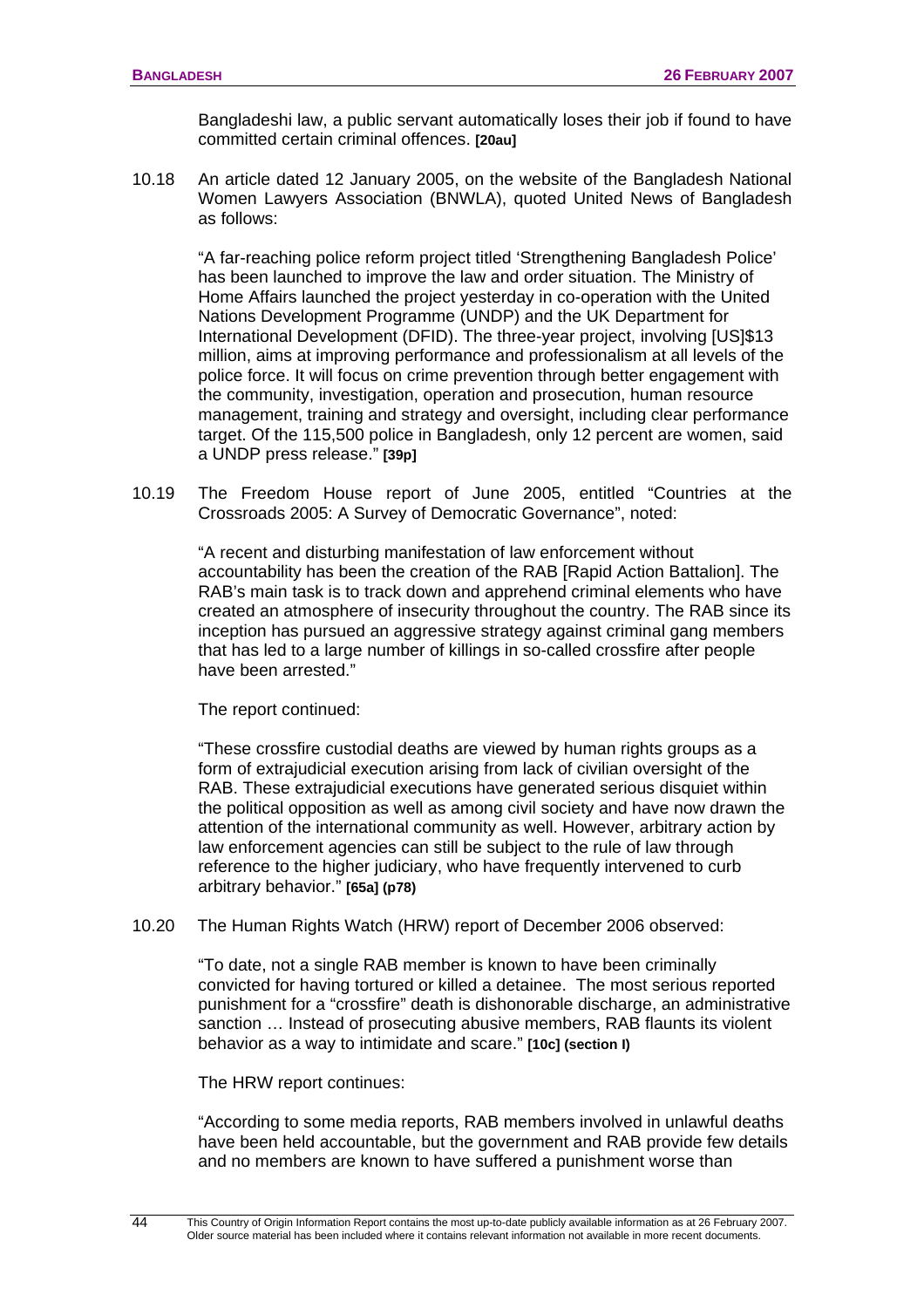release from the force. According to a press article from May 2006, RAB has punished 133 of its personnel for involvement in "crossfire" deaths; 41 per cent of them were returned to their parent organizations, 22 per cent were suspended, and the rest received a dishonorable discharge. No one was criminally punished … A fundamental problem is that abuses by RAB members are reviewed by a special RAB court, like a court martial, and its operating procedures are unknown. In some cases the court has punished RAB members for extortion or dereliction of duty but it is not known to have punished any RAB member for the use of excessive force, torture, or an unlawful killing." **[10c] (section II)** 

 The Government has defended the RAB by saying that the people it killed were criminals who threatened law and order. **[10c] (section III)**

#### **Avenues of Complaint**

- 10.21 According to the Human Rights Watch (HRW) report of December 2006: "Citizens who wish to file a complaint with the police face many hurdles. First is the fear of reprisal, sometimes based on direct threats not to file a complaint. When families of victims are brave enough to come forward, the police frequently refuse to accept the case. Under Bangladeshi law, the government must provide sanction for courts to consider any offence by a public servant on official duty, including members of the police and other security forces." **[10c] (section II)**
- 10.22 The British High Commission in Dhaka, in a letter dated 1 October 2004, described how citizens can proceed if the police refuse/decline to investigate a particular complaint or to file a criminal case: "Lawyers working for the respected Human Rights NGO, Odhikar, have advised that in such a case an individual can petition a magistrate. If the magistrate agrees with his [or her] claim, the magistrate can then direct the police to accept the case. [The British High Commission has also] heard the same from another Human Rights NGO, the 'Human Rights Congress for Bangladeshi Minorities'." **[11h]**

**[Return to contents](#page-0-0)  [Go to list of sources](#page-133-0)** 

#### **ARMED FORCES**

- 10.23 The US Department of State's Background Note on Bangladesh, updated in September 2006, notes that the army – with 110,000 troops – and the air force and navy – with about 7,000 members each – are composed of regular (professional) personnel. There are no conscripted forces at present. **[2e]**
- 10.24 The Economist Intelligence Unit's Bangladesh Country Profile 2006 observes:

"The army has played a prominent role in Bangladeshi politics, starting with the war of liberation in 1971, but especially following the military coup in mid-1975. After the fall of General Ershad in 1990, however, the army withdrew from politics. In the run-up to the general election in June 1996, the armed forces chief of staff, Abu Saleh Mohammad, led a failed military revolt against the caretaker government. Since then, the army has refrained from seeking a direct role in politics, and the government has steered the army towards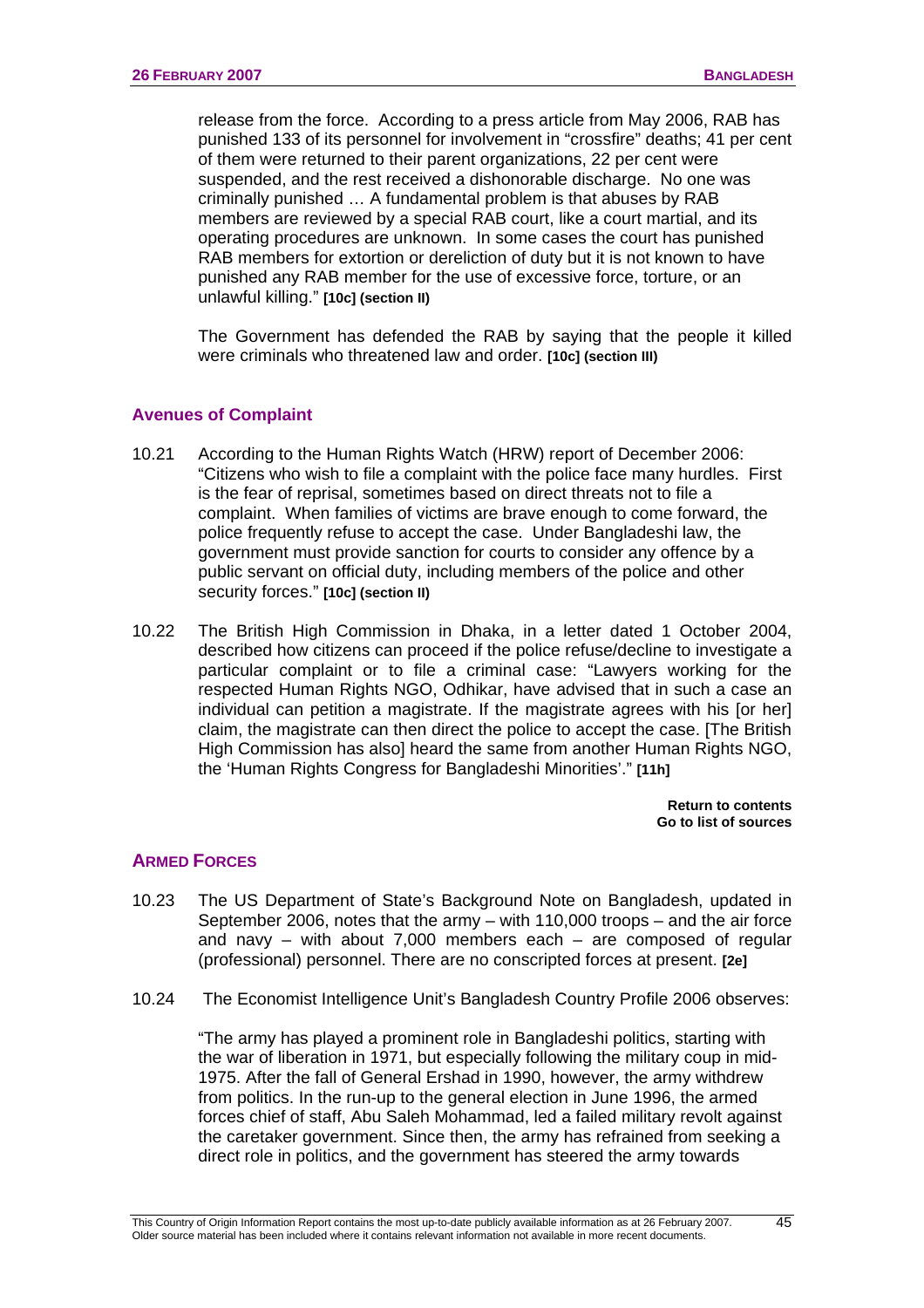<span id="page-49-0"></span>playing a role in UN peacekeeping operations. However, the military continues to play an important role in the background. Many leading politicians in both major parties are former soldiers, and in the event of an extremely serious breakdown in law and order, military intervention cannot be ruled out." **[40a] (p11)** 

10.25 According to the June 2005 Freedom House report:

"The military, by and large, tend to be free of the influence of nonstate actors and have in the post-1991 situation attempted to avoid being drawn into the political disputes of the major political parties. The internal security services also tend to be immune from outside political influence." **[65a] (p80)**

10.26 A Chatham House report of January 2007 noted that Bangladesh was providing the second largest (after Pakistan) contingent to United Nations peacekeeping forces around the world, for which it received around US \$200 million a year. **[88a]**

# **11. MILITARY SERVICE**

11.01 War Resisters' International, published in 1998, noted that conscription has never existed in Bangladesh, although the 1952 Bangladesh Army Act does provide for a possible introduction of compulsory military service. **[13]** A State Party report, dated 14 July 2005, to the United Nations Convention on the Rights of the Child (UN CRC) states: "There is no provision for compulsory recruitment into the armed forces of Bangladesh." **[52b]** According to the website of the Coalition to Stop the Use of Child Soldiers (accessed 13 September 2004) the minimum age for voluntary recruitment in the army is 16 and there are indications that three per cent of government armed forces are under 18. **[35]** However, the UN CRC report of July 2005 indicates that the minimum age for voluntary recruitment in the Army and the Navy is 17 years, and 16 years for the Air Force. Because recruits initially undergo a period of basic training, there is no scope for any person to be employed for actual service or combat duty before attaining the age of 18. The minimum age for recruitment in the Bangladesh Rifles or the Ansar paramilitary force is 18 years. **[52b]** 

> **[Return to contents](#page-0-0)  [Go to list of sources](#page-133-0)**

# **12. ABUSES BY PROSCRIBED MILITANT GROUPS**

See [Annex B](#page-126-0) for further information on each of these organisations.

### **MILITANT ISLAMIST ORGANISATIONS**

#### **Jamatul Mujahedin Bangladesh (JMB** or **JM)** (alternatively Jama'atul Mujahideen)

12.01 JMB is reported to have been founded in 1994 in the northern district of Jamalpur. Its founder and current leader is Sheikh Abdur Rahman. Siddiqul Islam – also known as 'Bangla Bhai' – is said to be the deputy leader of JMB, as well as being 'chieftain' of JMB's 'sister' organisation, Jagrata Muslim Janata of Bangladesh (JMJB). Both organisations were banned by the Government on 23 February 2005. According to an internal JMB document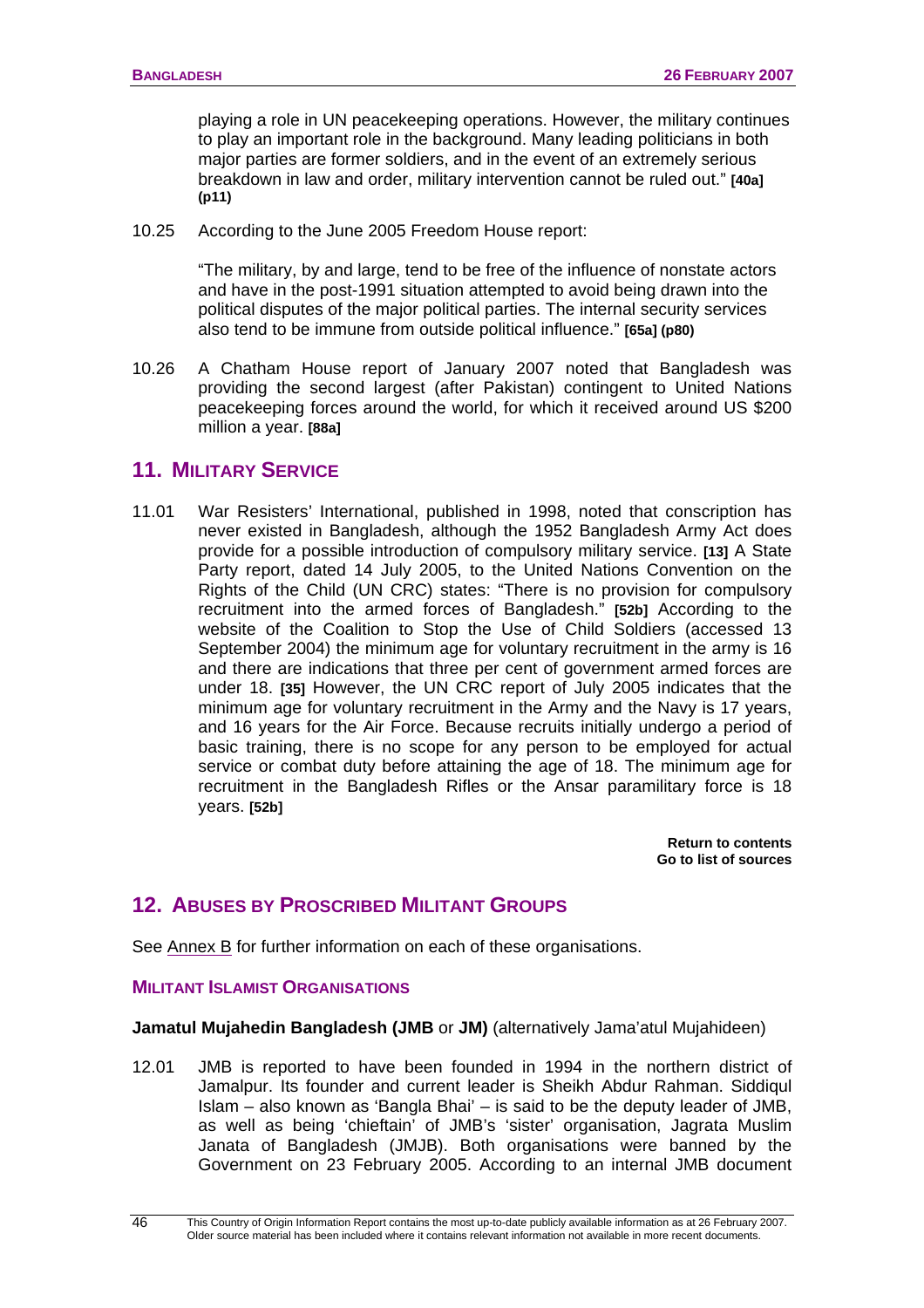dating from 2004 and made available to Jane's, JMB then had 6,739 active members and a further 4,250 'sympathisers'. **[83c]** A Jane's Terrorism and Security Monitor report of January 2006 stated, "The group calls for the imposition of Islamic Sharia law in Bangladesh and has been targeting organisations and individuals that it accuses of advancing a secular, anti-Islamic agenda. The judiciary and media have been the primary targets, although threatening letters have also been sent to schools, universities and government offices." **[83b]** 

- 12.02 According to the Jane's report, JMB's terrorist activity began in 2002 and was then mainly limited to the northern districts of the country. Incidents included bombings at cinemas in Mymensingh on 7 December 2002 that killed 21 people and wounded over 200, as well as bomb blasts at a Muslim shrine in Tangail in January 2003 that killed eight people. **[83c]** However, JMB had, by 2005, developed a national organisational structure. On 17 August 2005, JMB activists detonated 434 small explosive devices virtually simultaneously across 63 of the country's 64 districts. Fifty-one other devices failed to explode. Government offices, courts, press clubs and other public places were targeted in the attacks. Two people were killed and 104 injured. **[83c]** On 3 October 2005 a number of bomb attacks inside law court buildings in three different districts killed two and injured over 30. Suspects arrested at the three locations apparently identified themselves as activists of JMB. (*Daily Star*) **[38ae]** BBC News reported on 14 November 2005 that two judges had been assassinated in a bomb attack in the southern district of Jhalakathi. **[20bl]** According to an ACHR report, the police recovered hand-written leaflets of JMB at the site of the attack which read "Ban man-made laws and establish Qur'anic laws". Death threats were made against several other judges during October and November 2005, apparently by members of JMB and other Islamist groups. **[53c] (p4-6)** On 29 November 2005, at least 14 people were killed and over 40 injured in two attacks  $-$  a suicide bombing inside the law court building in Gazipur, a town 30 km north of Dhaka, and a bomb blast in the city of Chittagong. **[20bm] [83c]** An EIU Report of January 2006 noted that suicide bombings marked a new phase in the campaign of terrorist violence and that these attacks were designed to kill as many people as possible; the police believed JMB to be responsible. **[40d]**
- 12.03 On 28 February 2006, a court in Jhenidah district sentenced 21 men to death – three of them in absentia – for their part in the co-ordinated detonation of over 400 bombs throughout the country on 17 August 2005. All 21 were reported to be members of JMB. (Agence France-Presse) **[23p]** BBC News announced on 2 March 2006 that Abdur Rahman had surrendered to police in the district of Sylhet. **[20bq]**. Siddiqul Islam, alias 'Bangla Bhai', was arrested four days later after an encounter with the Rapid Action Battalion. (UNB) **[39ac]** On 29 May 2006, a court in the southern town of Jhalakathi convicted and sentenced to death Abdur Rahman and Siddiqul Islam for the murder of the two judges in November 2005. Five other JMB militants were also sentenced to death for the crime, including three members of the ruling council, the Majlish-e-Shura. (Keesing's May 2006) **[5j]**

#### **Jagrata Muslim Janata of Bangladesh (JMJB)**

12.04 In a special report of 28 August 2005, the *Daily Star* described JMJB as a fundamentalist 'vigilante' group whose aim is Islamic revolution through jihad. It is claimed that the group was first founded in 1998; the present name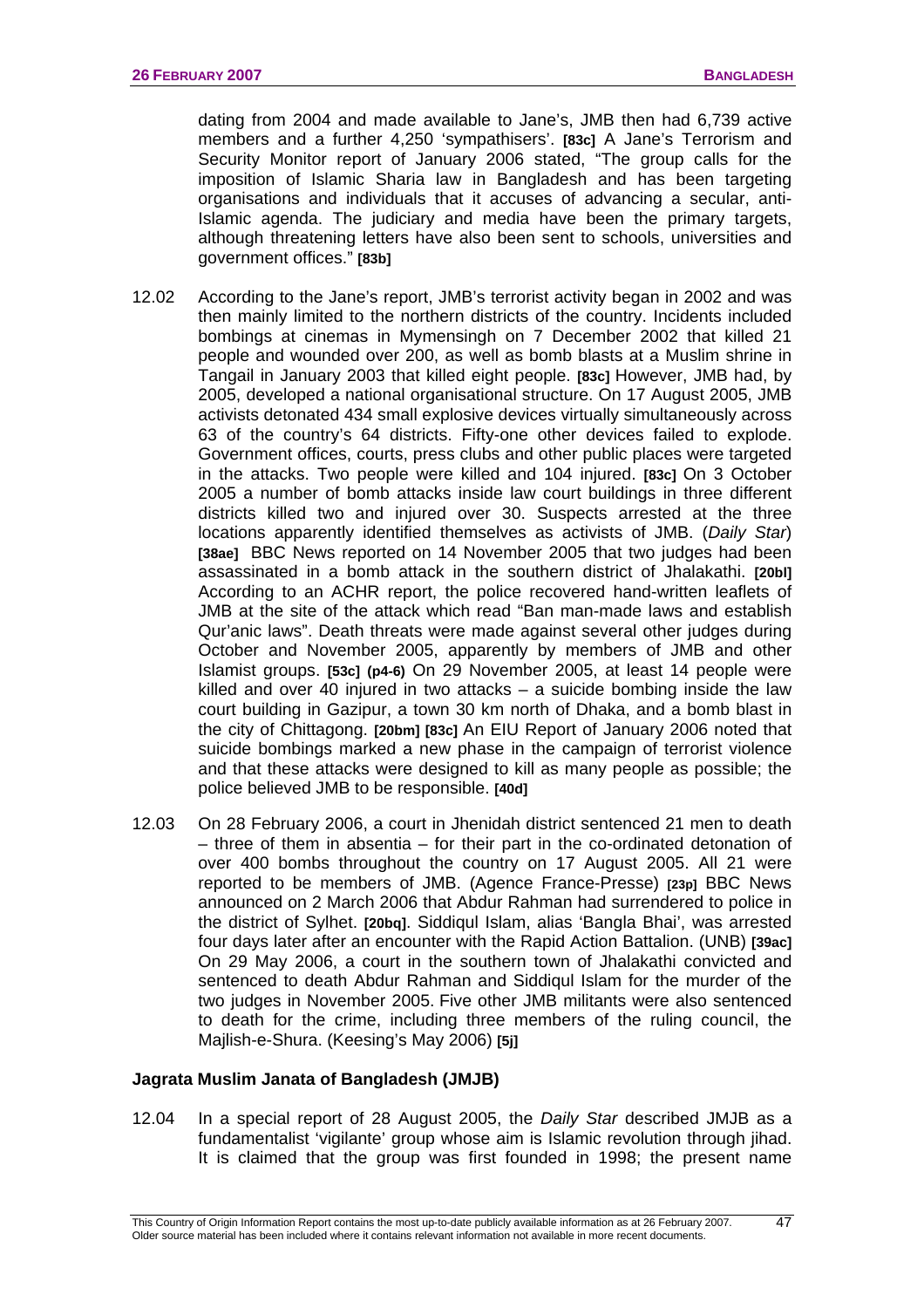(JMJB) first became apparent in April 2004. Shaikh Abdur Rahman is said to be *amir* ('spiritual leader') of JMJB – as well as being the leader of Jamatul Mujahedin Bangladesh (JMB), with which JMJB has close links – *see above*. Siddiqul Islam, also known as 'Bangla Bhai', is a senior member who assumed command of JMJB 'operations'. **[38ac] [59b]** 

- 12.05 JMJB activists are reported to have carried out over 100 operations, including murders and attacks on people they believe to be 'un-Islamic' or 'criminal'. (Daily Star) **[38ac] [38w]** There have been violent clashes between JMJB and the maoist Purba Bangla Communist Party (PBCP) since April 2004; for example, in May 2004 JMJB operatives killed six members of the PBCP; the PBCP retaliated by killing two JMJB men and injuring six others. On 22 May 2004 several thousand JMJB activists armed with bamboo and hockey sticks staged a rally in Rajshahi city, under police escort, threatening journalists with death for reporting against them. In May 2004 the Government issued a warrant for the arrest of 'Bangla Bhai'. **[19a] [59b] [38ac]** JMJB is believed to have been involved in a number of bombings and vigilante killings, including a bomb attack on a *jatra* folk theatre show in Shahjahanpur on 14 January 2005 in which two people were killed and 70 wounded. **[38t]** The *Daily Star* of 25 January 2005 reported that at least 50 people, including eight policemen, were injured in clashes between the security forces and JMJB militants in Bagmara the previous day. **[38r]** A police spokesman, on 4 February 2005, warned that JMJB planned to continue with bomb attacks on cinemas, theatres and *jatra*, which they have deemed to be "un-Islamic". NGOs were also to be targets. **[38w]**
- 12.06 It was announced on 23 February 2005 that the Government had officially banned Jagrata Muslim Janata Bangladesh (JMJB) – as well as its associated group, Jumatul Mujahedin. **[61b] [23j]** However, the newspaper *Prothom Alo* reported on 21 July 2005 that JMJB had secretly continued with fund raising and recruitment since being banned. **[21f]** United News of Bangladesh announced on 6 March 2006 that 'Bangla Bhai', had been arrested after an encounter with the Rapid Action Battalion in Mymensingh district. **[39ac]** Both he and Abdur Rahman were sentenced to death on 29 May 2006 for their role in the murder of the two judges in November 2005. (Keesing's May 2006) **[5j]**

### **Harkat-ul-Jihad-al-Islami (**alternatively known as **HuJI** or **Harkatul Jihad)**

12.07 According to a *Daily Star* report of 28 August 2005, Harkatul Jihad was established in the early-1990s apparently with assistance from Osama bin Laden; its ideals were also inspired by the Taliban in Afghanistan. Many of its founders fought with the Mujahideen in Afghanistan in the 1980s. **[38ac]** Current leader is Shawkat Osman, alias 'Sheikh Farid'. HuJI mainly operates in the southern coastal belt and apparently has training camps in Chittagong division. In June 2004 police raided a training camp in the Pori-Kup Mulatoli area in Chittagong district and seized de-activated AK-47 rifles and various sharp weapons. (South Asia Terrorism Portal – SATP). **[59c]** HuJI has been accused of plotting to assassinate Sheikh Hasina when she was Prime Minister. **[38ac]** On 28 April 2006 a HuJI leader was charged with involvement in this assassination plot. **[59c]** Police interrogations of arrested HuJI cadres in 2000 reportedly revealed plans to kill 28 prominent intellectuals. **[38ac]** On 17 October 2005 the Government banned Harkat-ul-Jihad-al-Islami, describing it as a "self-confessed terrorist group". (SATP) **[59c]**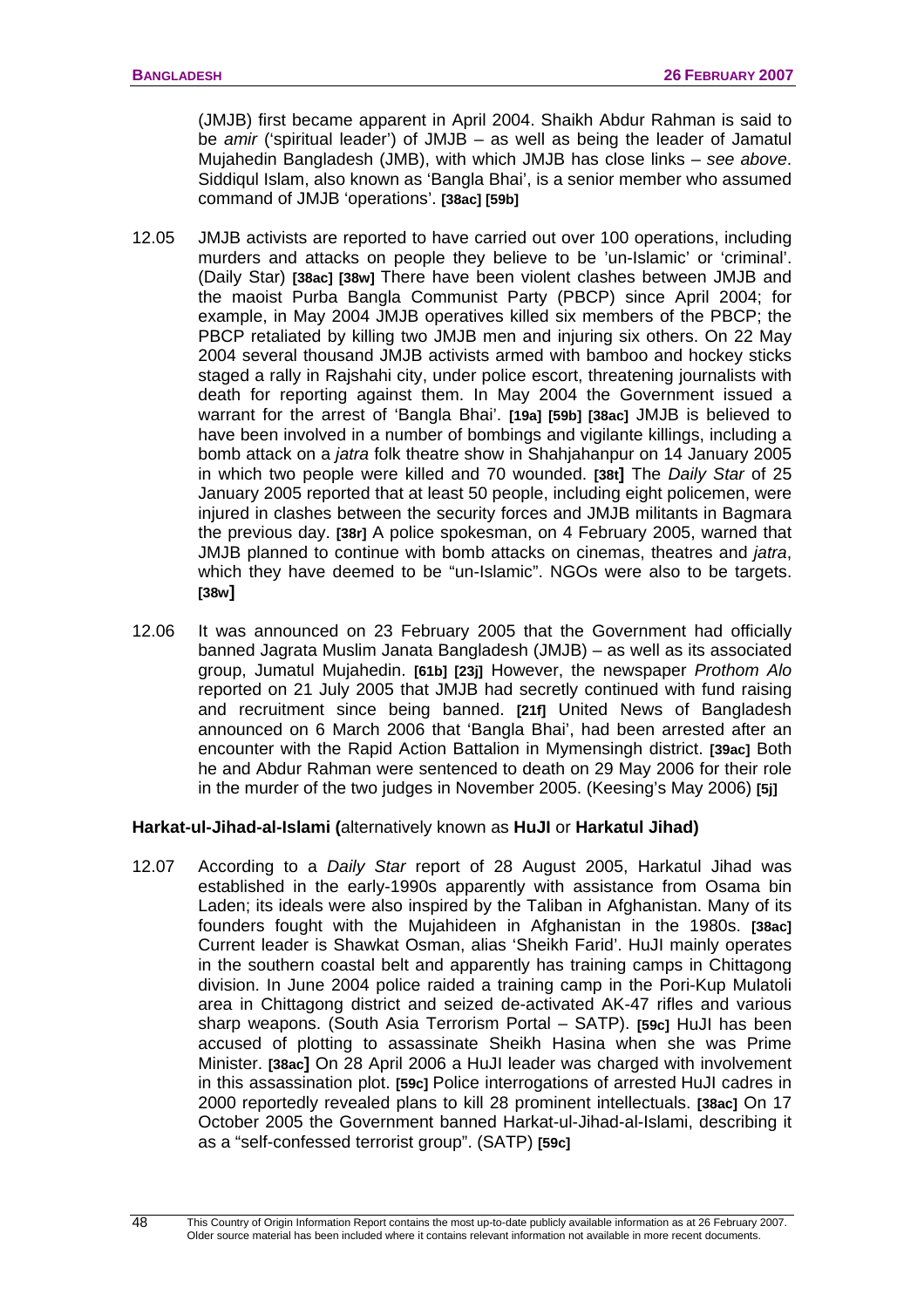### **MAOIST GROUPS**

#### **Purba Banglar Communist Party (PBCP)**

- 12.08 The PBCP is a proscribed radical Maoist movement, founded in 1968 following a split in the Bangladesh Communist Party. It seeks communist revolution by violent means. PBCP cadres have reportedly been involved in acts of murder, robbery, extortion, land grabbing and abduction for ransom. According to the South Asia Terrorism Portal (accessed on 9 October 2006), the current leader is Mofakkar Chowdhury. **[59a] [11a]**
- 12.09 As stated in paragraph 12.05, there have been violent clashes between the PBCP and Jagrata Muslim Janata of Bangladesh (JMJB) since 2004. There have also been several gun battles between the security forces and PBCP. The Janajuddha faction of the PBCP claimed responsibility for the assassination of the Khulna president of the Awami League in August 2003. **[20n]** PBCP has also reportedly claimed responsibility for a number of attacks on journalists, including a bombing outside the Khulna Press Club on 5 February 2005 in which a journalist was killed and others injured. PBCP then threatened that it had "many more journalists in its sights". **[9f]** On 26 and 27 October 2005, Janajuddha cadres killed five workers of the ruling BNP in four different districts. Two persons were killed and four others injured on 12 April 2006 when suspected Janajuddha members lobbed bombs into a gathering at Paka village in the Chuadanga district. On 13 May 2006, police arrested two suspected PBCP activists following the discovery of bomb-making materials in Jhenidah district. Several PBCP cadres have been killed in encounters with the police and the Rapid Action Battalion during 2005 and 2006. (SATP) **[59a]**

#### **New Biplobi Communist Party (NBCP)**

12.10 Formed in 1999 after the Biplobi Communist Party split, NBCP has mainly been active in the Khulna, Jessore, Bagerhat and Satkhira districts. The group is financed through racketeering. **[38x]** The Bangladesh *Daily Star* reported on 22 September 2004 that the leader of the NBCP, known as 'Mrinal', had been shot dead the previous day by unidentified assailants. He had been wanted by the police in connection with 103 cases of murder, 43 abductions for ransom and various other crimes. **[38x]**

> **[Return to contents](#page-0-0)  [Go to list of sources](#page-133-0)**

## **13. JUDICIARY**

- 13.01 Article 35(3) of the Constitution states "Every person accused of a criminal offence shall have the right to a speedy and public trial by an independent and impartial court or tribunal established by law." Article 27 provides: "All citizens are equal before the law and are entitled to equal protection of law." **[4]**
- 13.02 According to the USSD 2005 report: "The court system was plagued by corruption and a substantial backlog of cases, and trials were typically marked by extended continuances while the accused remained in prison. These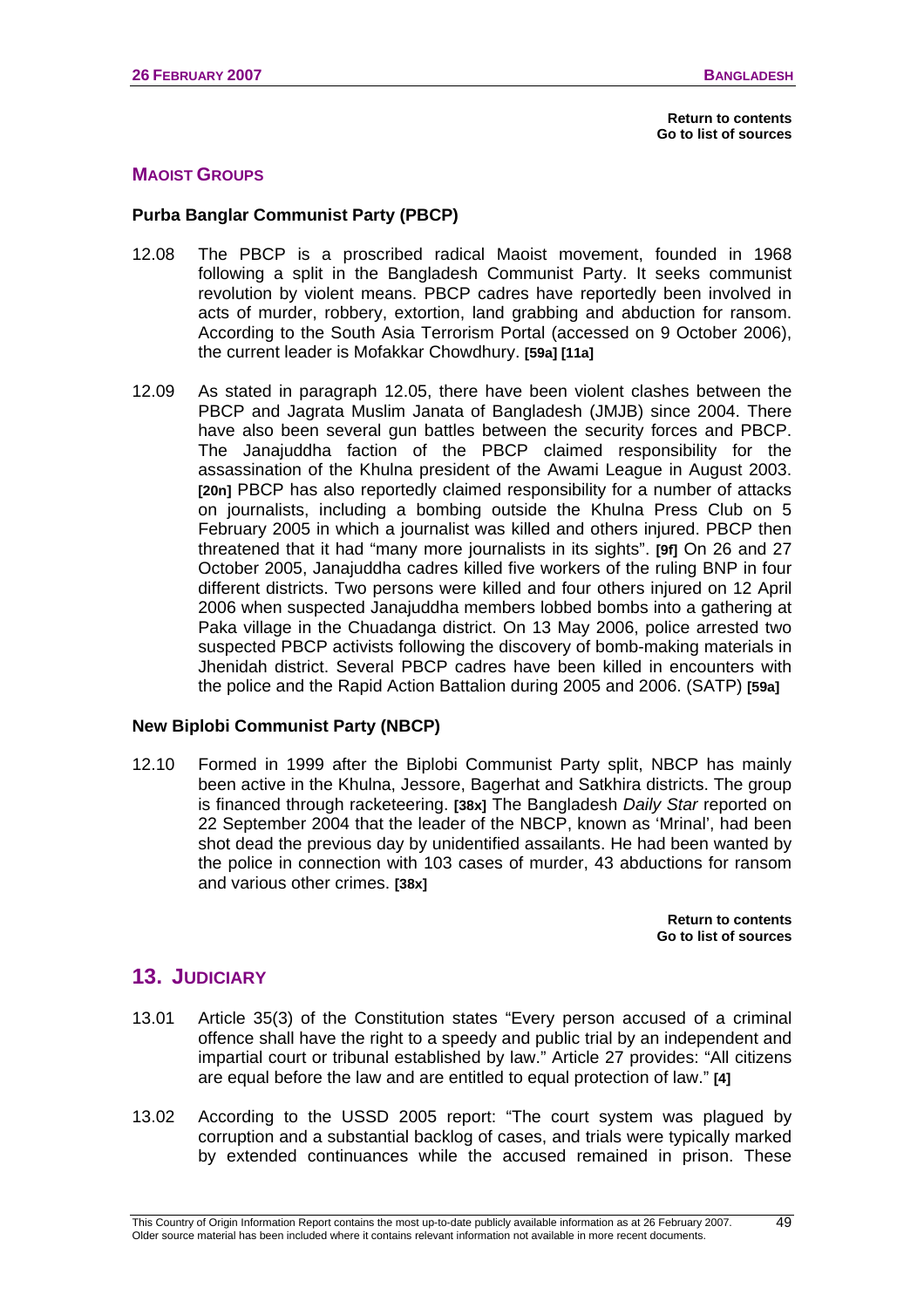conditions effectively prevented many persons from obtaining a fair trial." **[2f] (section 1e)**

- 13.03 A September 2002 report on behalf of the United Nations Development Programme, "Human Security in Bangladesh, In Search of Justice and Dignity" (UNDP 2002), gave the following reasons for the delayed processing of criminal cases and the subsequent backlog of cases in the courts: (a) the number of cases in which bail is not granted; (b) non-attendance of witnesses on the date of the hearing; (c) unnecessary adjournments; (d) delays in completing investigations; (e) acute shortage of judges and magistrates; (f) tendency of lawyers and parties to delay trials; and (g) lack of vigilance on the part of judges and magistrates. **[8b] (p82)**
- 13.04 As detailed in Section 3 (History) there were, during October and November 2005, serious attacks on the Judiciary by Islamist militants. On 4 October there were bomb attacks inside court buildings in three districts. In Laxmipur two people were killed and 30 injured in a bomb attack in the Joint District and Sessions court; in Chandpur a bomb went off in the courtroom of the Judge's Court; in Chittagong a bomb was thrown into a Joint District courtroom, but failed to explode; another attack took place at a magistrate's court in Chittagong, causing injuries. Jama'tul Mujahedin Bangladesh (JMB) were believed responsible; handwritten leaflets found after the Chandpur incident reportedly bore the words "Establish Islamic rule", followed by "Jama'tul Mujahedin Bangladesh". **[38ae]** Two judges were assassinated in Jhalakathi district on 14 November; JMB leaflets found at the scene read "Ban manmade laws and establish Qur'anic laws". **[53c]** On 29 November at least 14 people were killed and over 40 injured in two separate attacks – a suicide bombing inside a court building in Gazipur and a bomb blast in Chittagong. **[20bm] [40d]** A BBC article of 29 November 2005 noted that the courts and judges may have been targeted because they represent the secular laws of the country. **[20bm]**

#### **ORGANISATION**

13.05 Notes the USSD 2005 report:

"The court system has two levels: the lower courts and the Supreme Court. Both hear civil and criminal cases. The lower courts consist of magistrates, who are part of the executive branch, and session and district judges, who belong to the judicial branch. The Supreme Court is divided into two sections: the High Court and the Appellate Court. The High Court hears original cases mostly dealing with constitutional issues and reviews cases from the lower courts. The Appellate Court has jurisdiction to hear appeals of judgments, decrees, orders, or sentences of the high court." **[2f] (section 1e**) Decisions of the Appellate Court are binding on all other courts, including the High Court. The judges of both divisions of the Supreme Court are appointed by the President, according to the terms of the Constitution. **[4]**

13.06 It was pointed out in the UNDP 2002 report that the High Court Division of the Supreme Court is responsible for enforcing the fundamental rights guaranteed by the Constitution, including the right to equality before the law. Thus, it stated, for enforcement of rights pertaining to human security under the Constitution one has to go to the High Court. But because of the high costs involved, the poor and the vulnerable sections of society seldom access the

 $50$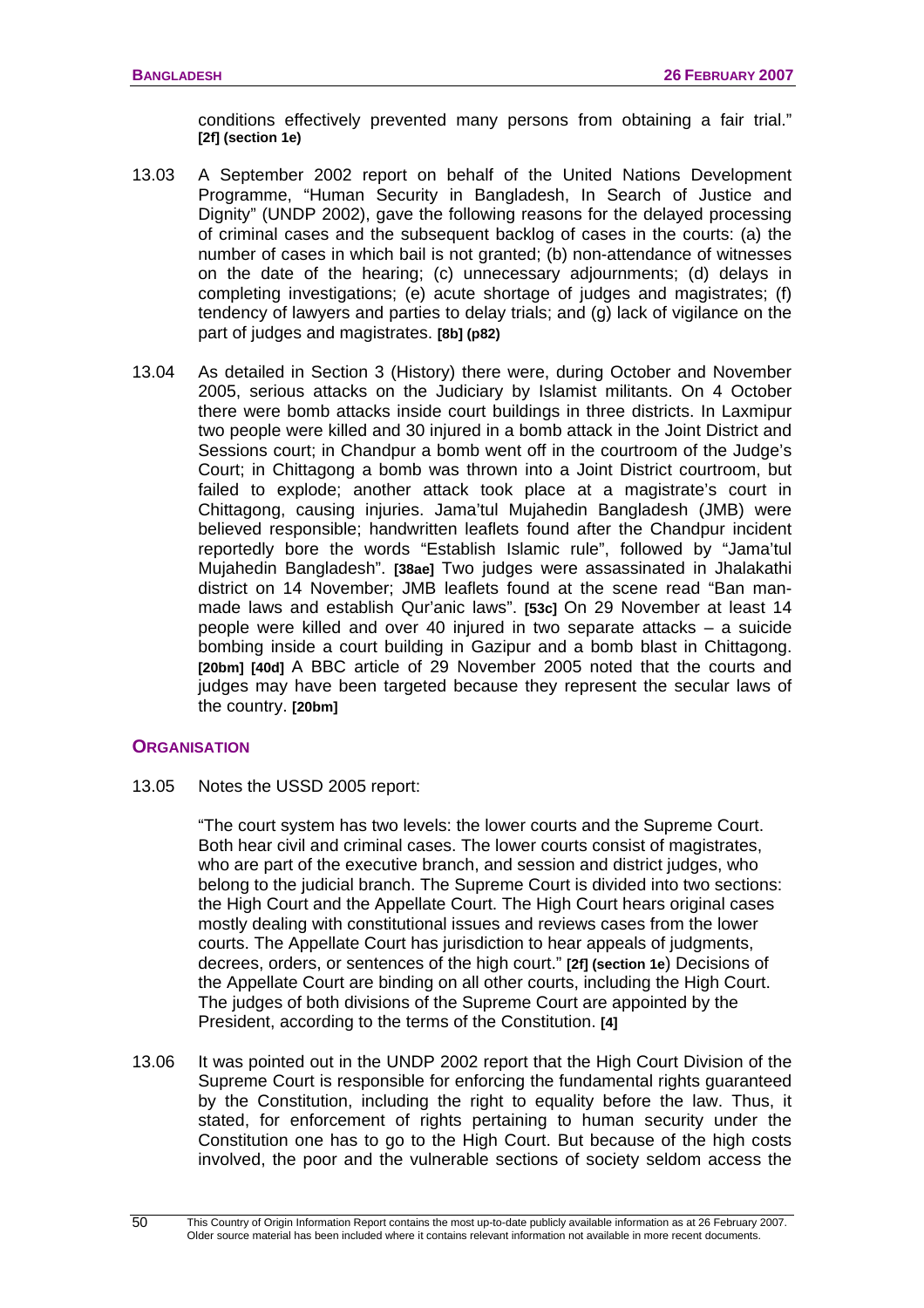legal process and thus ultimately the benefits of the fundamental rights conferred by the Constitution. **[8b] (p16)** 

- 13.07 The Civil Justice system in Bangladesh is based on the British model and continues to operate under the 1908 Civil Procedure Code. Some amendments have been incorporated to try to speed up the process and avoid long and unnecessary delays. (*Daily Star*, 16 July 2005) **[38ag]**
- 13.08 The Law Commission was formed in 1976; its functions include recommending the repeal or amendment of existing laws which are obsolete or inconsistent with fundamental rights; recommending the enactment of new laws; and recommending reforms to modernise the judicial system. The Commission is headed by a retired Chief Justice of Supreme Court. **[84]**

#### **SPECIAL TRIBUNALS**

13.09 USSD 2005 records that, under the provisions of the Public Safety Act, the Law and Order Disruption Crimes Speedy Trial Act (see below), and the Women and Children Repression Prevention Act (see section 25: [Women](#page-97-0)**)**, special tribunals hear cases and issue verdicts. Cases under these laws must be investigated and tried within specific time limits, although the law is unclear regarding the disposition of a case if it is not finished within an allotted time period. **[2f] (section 1e)** 

### **THE LAW AND ORDER DISRUPTION CRIMES SPEEDY TRIAL ACT (STA)**

13.10 It was noted in the USSD 2003 report that:

"In 2002, Parliament rescinded the Public Safety Act (PSA) enacted by the AL Government in 2000. A week after the repeal of PSA, Parliament passed the Law and Order Disruption Crimes Speedy Trial Act (STA) to remain in force for 2 years if not extended. It contains a provision for the trial in special courts of those accused of certain crimes from 30 to 60 days after arrest. Unlike the PSA, the STA has a bail provision with mandatory recording of the grounds for granting bail. As a safeguard against misuse of the law, it provided punishment for bringing false charges with jail terms from 2 to 5 years. In June 2002, in response to a writ filed by Lalmonirhat Bar Association President Matiur Rahman, charged under the STA, the High Court requested the Government to explain why the STA should not be declared unconstitutional. The case remained pending in the High Court [in 2003]. In general, there were no allegations of widespread misuse of the STA." **[2b] (section 1d)** 

On 16 March 2004 Parliament passed the Disruption of Law and Order Offences (Speedy Trial) Act 2004 to extend the term of the 2002 Act for another two years following its expiry on 9 April 2004, recorded the NGO 'Hands Off Cain' in a report of January 2006. **[73a]**

13.11 *The Independent* (Bangladesh), on 16 October 2004, quoted the Law, Justice and Parliamentary Affairs Ministry as saying that a total of 5,143 cases had been filed with the courts under the Speedy Trial Act and that 3,890 of these cases had been disposed of between 10 April 2002 and 31 July 2004; altogether 4,940 people had been convicted in 2,065 of the cases filed under this Act. Speedy Trial Tribunals had sentenced 208 persons to death in the two years preceding this press article. **[60a]**

51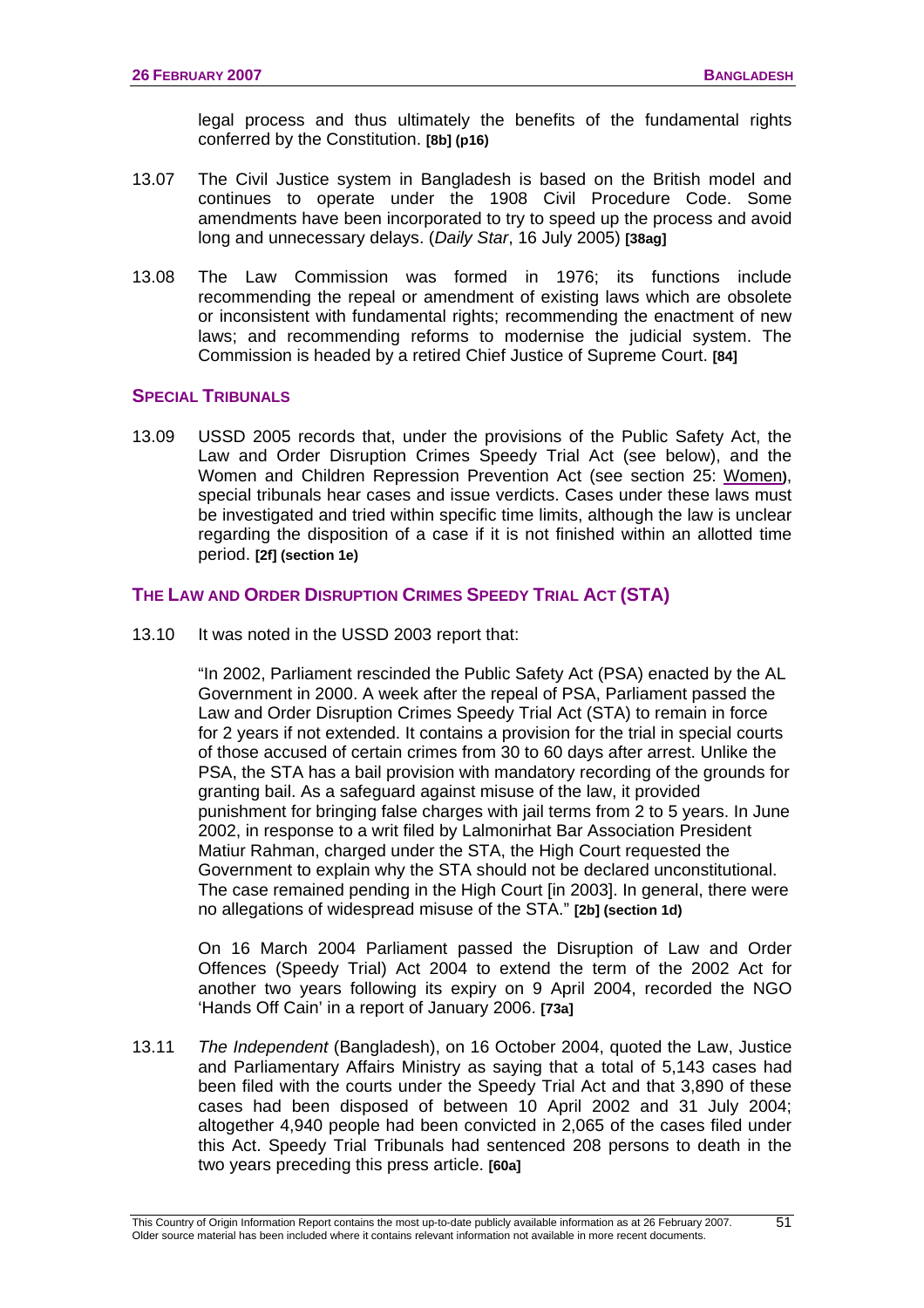**[Return to contents](#page-0-0)  [Go to list of sources](#page-133-0)** 

#### **FAMILY LAW**

13.12 As noted in the USSD 2005 report, the Muslim Family Ordinance codifies traditional Islamic law concerning inheritance, marriage and divorce for registered marriages of members of the Muslim community. There are similar sets of laws in place for the Hindu and Christian communities. **[2f] (section 1e)** The US State Department's International Religious Freedom Report 2006 confirmed that *Sharia* law was not implemented formally and was not imposed on non-Muslims during the period covered by the report. Marriage proceedings are governed by the family law of the religion of the parties concerned and marriages are also registered with the state. There are separate family laws in Bangladesh for Muslims, Hindus and Christians, based on their respective traditions. **[2c] (section ll)**

#### **INFORMAL SYSTEMS OF JUSTICE: VILLAGE COURTS AND** *SHALISH*

13.13 The UNDP 2002 report noted that about two-thirds of all disputes do not enter the formal court process, instead they are either settled at a local level by local leaders or a village court, or they remain unsettled. *Shalish (Salish)* local mediation councils provide a traditional alternative to dispute resolution and comprise local community leaders who either individually or in groups provide a forum for arbitration and dispute resolution. A study of Shalish in two districts in 1996 indicated that the majority of disputes dealt with related to family law, maintenance, second marriage, dowry and land ownership. According to UNDP 2002, the option of conciliation through mediation is particularly favoured by women and the poor. Village courts deal with both civil and criminal matters; they have the power to summon witnesses and can impose a fine on contempt charges. The officials of village courts are usually chairmen and members of 'union parishads' (the local government authorities, of which there are 4,448 in Bangladesh) and are generally powerful members of the local community. Village courts can, however, be open to outside influences. The main sources of influence are said to be local political leaders, community leaders, wealthy people and other influential individuals in the village. Village courts generally function in co-operation with the local police. **[8b] (p91-100)**

### **INDEPENDENCE**

- 13.14 Article 94(4) of the Constitution states "Subject to the provisions of this Constitution the Chief Justice and the other Judges shall be independent in the exercise of their judicial functions." Article 96 provides that a judge cannot be removed from office for reasons other than those set out in the Constitution. **[4]**
- 13.15 The USSD 2005 report comments: "The law provides for an independent judiciary; however, in practice a longstanding temporary provision of the constitution places the lower courts under the executive, and the courts were subject to executive influence largely because judges' appointments and their pay were dependent on the executive. The higher levels of the judiciary displayed some independence and often ruled against the government in criminal, civil, and politically controversial cases." **[2f] (section 1e)**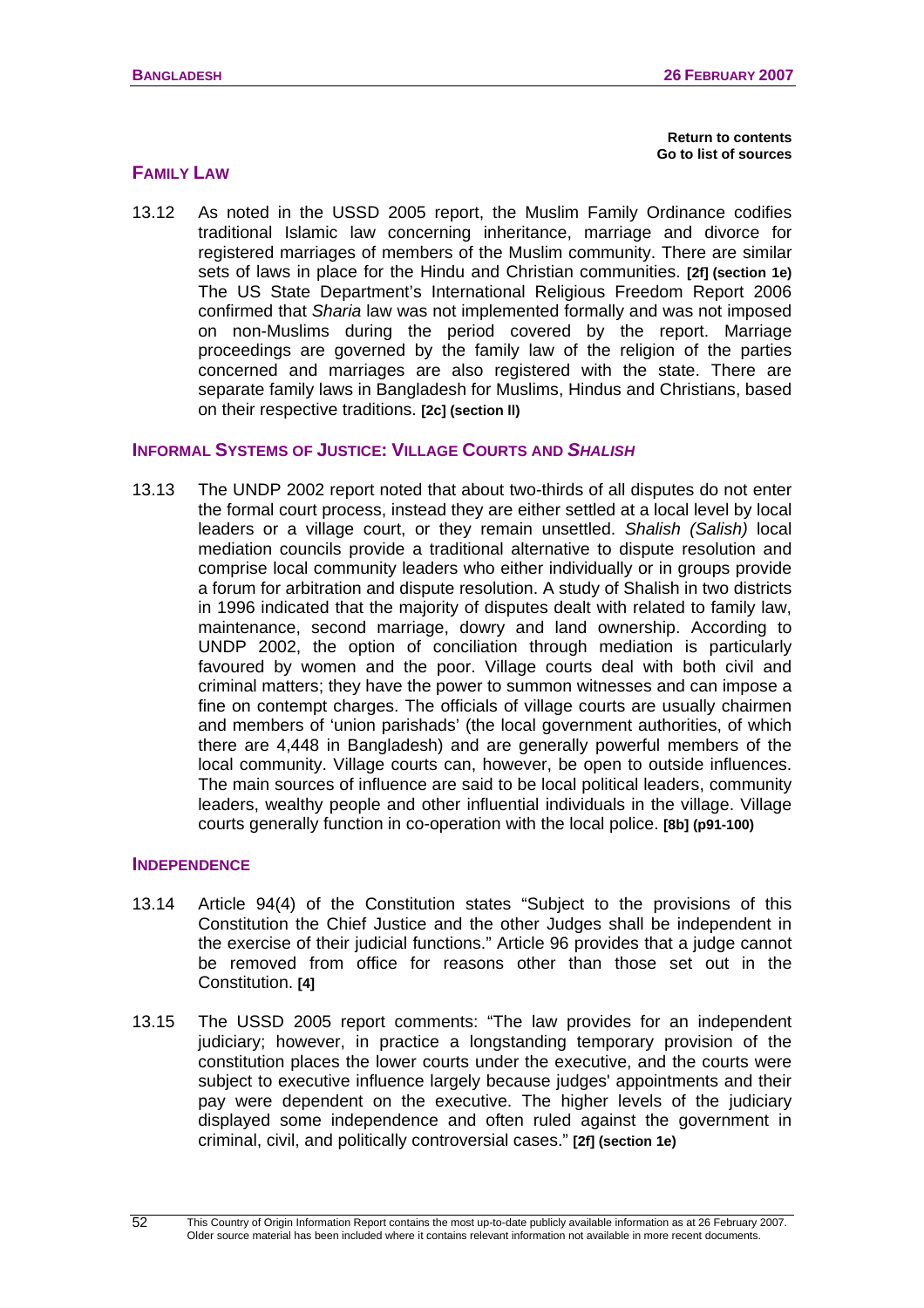13.16 The USSD Country Report of 2003 had recorded: "In 2001, the Supreme Court reaffirmed a 1997 High Court order to separate the judiciary from the executive. The ruling declared which elements of the 1997 order could be implemented without constitutional amendment and ordered the Government to implement those elements within 8 weeks." **[2b] (section 1e)** USSD 2005 provides an update: "The government continued to delay action on the Supreme Court order asking that administrative measures be put in place separating the judiciary from the executive. In April [2005] the Supreme Court gave the government its 20th extension to comply with the order, setting a deadline for October. On October 20, the Supreme Court refused to entertain the government's 21st appeal seeking another extension; however, at year's [2005's] end the judiciary was not separated from the executive." **[2f] (section 1e)** USSD 2003 quoted Law Minister Moudud Ahmed as saying that the full process of separating the judiciary from the executive branch would take at least six to seven years. **[2b] (section 1e)**

#### **FAIR TRIAL**

- 13.17 USSD 2005 states: "The law provides the accused with the right to be represented by counsel, to review accusatory material, to call witnesses, and to appeal verdicts. Trials were public, and defendants had the right to an attorney; however, state-funded attorneys were rarely provided. … Defendants were presumed innocent, had the right to appeal, and had the right to access government-held evidence." **[2f] (section 1e)**
- 13.18 The UNDP 2002 report provided details of the Government legal aid fund which has been in operation since 1994. **[8b] (p42-44)** The report also stated that more than 300 NGOs in Bangladesh then listed "human rights and legal aid" as one of their activities – though only a few of these NGOs provided legal aid on a large scale. Two organisations, the Bangladesh Legal Aid and Services Trust (BLAST) and the Madaripur Legal Aid Association (MLAA) had, by 2002, each provided legal aid for litigation in more than 2,000 court cases; BLAST has offices in all the Divisions of Bangladesh. Four other NGOs had each provided legal aid in over 500 court cases. **[8b] (p44-47)** According to the website of the Bangladesh Embassy in Washington DC (accessed on 15 October 2006), "The Government has constituted Legal Aid Committees, headed by District Judges in 61 districts, to provide legal assistance to the poor and destitute litigants. These district level committees have been working under the National Legal Aid Committee." **[85]**

#### **CORRUPTION IN THE JUDICIARY**

13.19 Reports from Transparency International (TI) suggest a high level of corruption in the lower judiciary, in particular amongst court officials (clerks and administrators). In the Household Survey conducted in 2002 by TI, 7.6 per cent of respondents – representing 231 out of a total of 3,030 households – claimed to have had dealings with the judiciary (94 per cent of those respondents had been to the lower courts and 3.5 per cent to the High Court). A majority (75 per cent) said that they had encountered corruption; 66 per cent reported corruption by court officials/employees, 13 per cent claimed corruption by public prosecutors, 10 per cent by lawyers representing the opposition and 9 per cent reported corruption by magistrates. **[42a] (p59-63)** According to the Summary Findings of the 2005 TI Household Survey, 66 per

53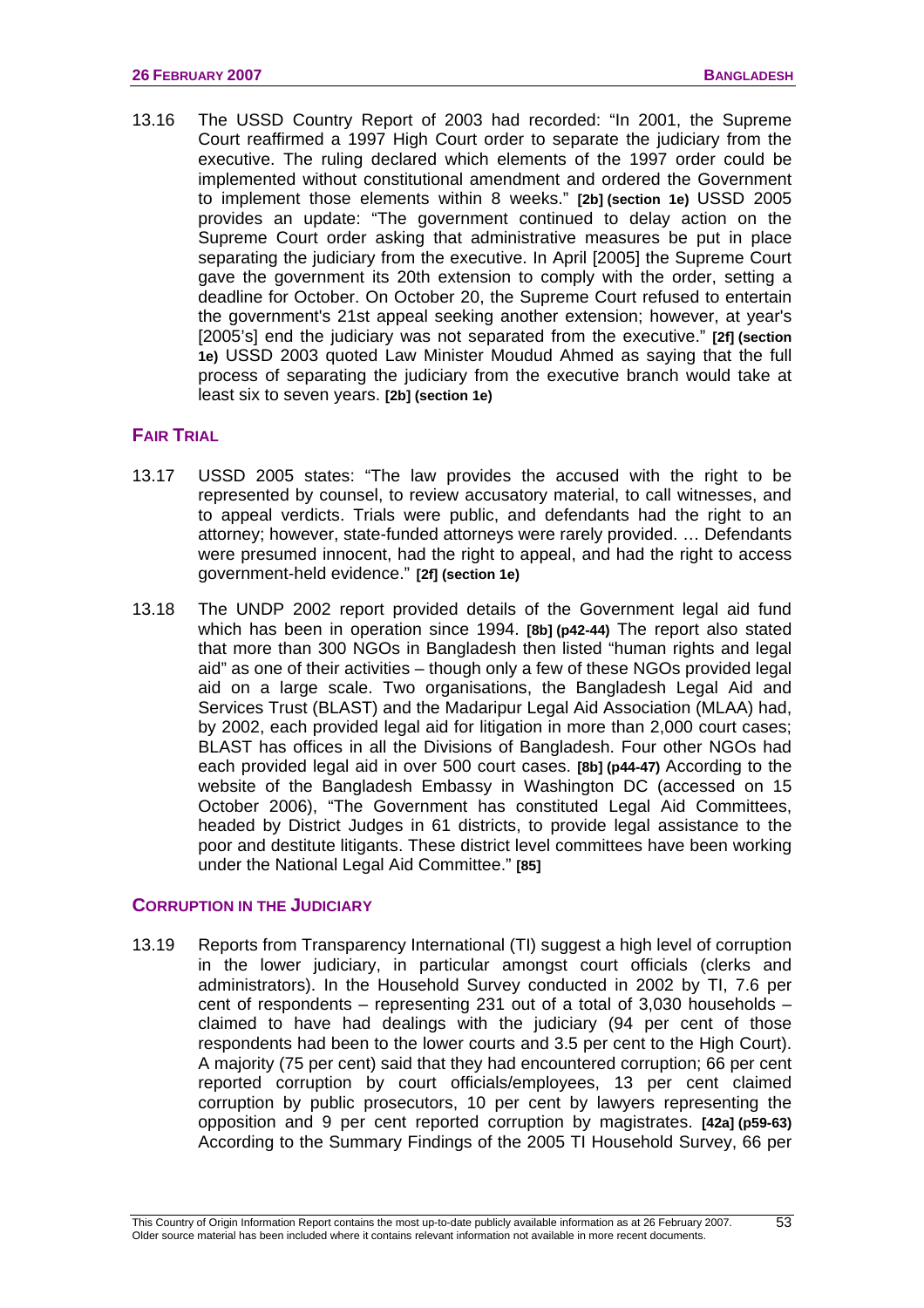cent of plaintiffs and 65 per cent of accused persons claimed that they had to pay bribes in their dealings with the lower judiciary. **[42c]**

<span id="page-57-0"></span>13.20 In April 2004 it was reported in the press that a High Court judge, Syed Shahidur Rahman, had been removed from his post by the President on the recommendation of the Supreme Judicial Council; he had been accused of accepting money to fix bail for a former client. **[20ac] [39a]**

> **[Return to contents](#page-0-0) [Go to list of sources](#page-133-0)**

# **14. ARREST AND DETENTION – LEGAL RIGHTS**

See also Section 10: [Arbitrary Arrest and Detention](#page-41-0) and Section 17: [Opposition Groups](#page-64-0)  [and Political Activists](#page-64-0)

14.01 The USSD 2005 report states: "The law prohibits arbitrary arrest and detention; however, authorities frequently violated these provisions, even in non-preventive detention cases. The law specifically allows preventive detention, with specified safeguards, and provides for the detention of individuals on suspicion of criminal activity without an order from a magistrate or a warrant." **[2f] (section 1d)** 

### **PREVENTIVE DETENTION AND ITS LEGISLATIVE FRAMEWORK**

14.02 As noted in the USSD 2005 report: "The government arrested and detained persons arbitrarily and used national security legislation such as the Special Powers Act (SPA) of 1974 to detain citizens without filing formal charges or specific complaints." **[2f] (section 1d)** The report continues:

"The law does not provide for the use of warrants in all cases. Section 54 of the Criminal Procedure Code and Section 86 of the DMP Ordinance provide for the detention of persons on the suspicion of criminal activity without an order from a magistrate or a warrant, and the government regularly arrested persons without formal charges or specific complaints. Authorities misused ordinances during the year, and mass arrests, often politically motivated, continued to occur. According to Odhikar, a local human rights NGO, police arrested a total of 3,912 persons from January through August of the year under Section 54 and in the Dhaka metropolitan area another 25,374 under Sections 86 and 100 of the DMP Ordinance." **[2f] (section 1d)**

"Authorities used Sections 54 and 86 to detain persons on false charges as punishment for the expression of views critical of or different from the government. In September 2004 in Dhaka, police arrested large numbers of opposition party members prior to the opposition's planned public rallies in October 2004. The high court, following the filing of a petition from human rights NGOs, barred police from arresting any citizen under Section 86 until October 2004; however, police continued to arrest persons under section 54. The law provides for the right to a prompt judicial determination; however, this was rarely enforced." **[2f] (section 1d)** 

The USSD 2004 report had recorded that, in April 2003, the High Court issued a directive that allowed legal representatives to visit those arrested under Section 54. **[2d] (section 1d)** However, according to USSD 2005, "Legal representatives are granted access to their clients arrested under Section 54,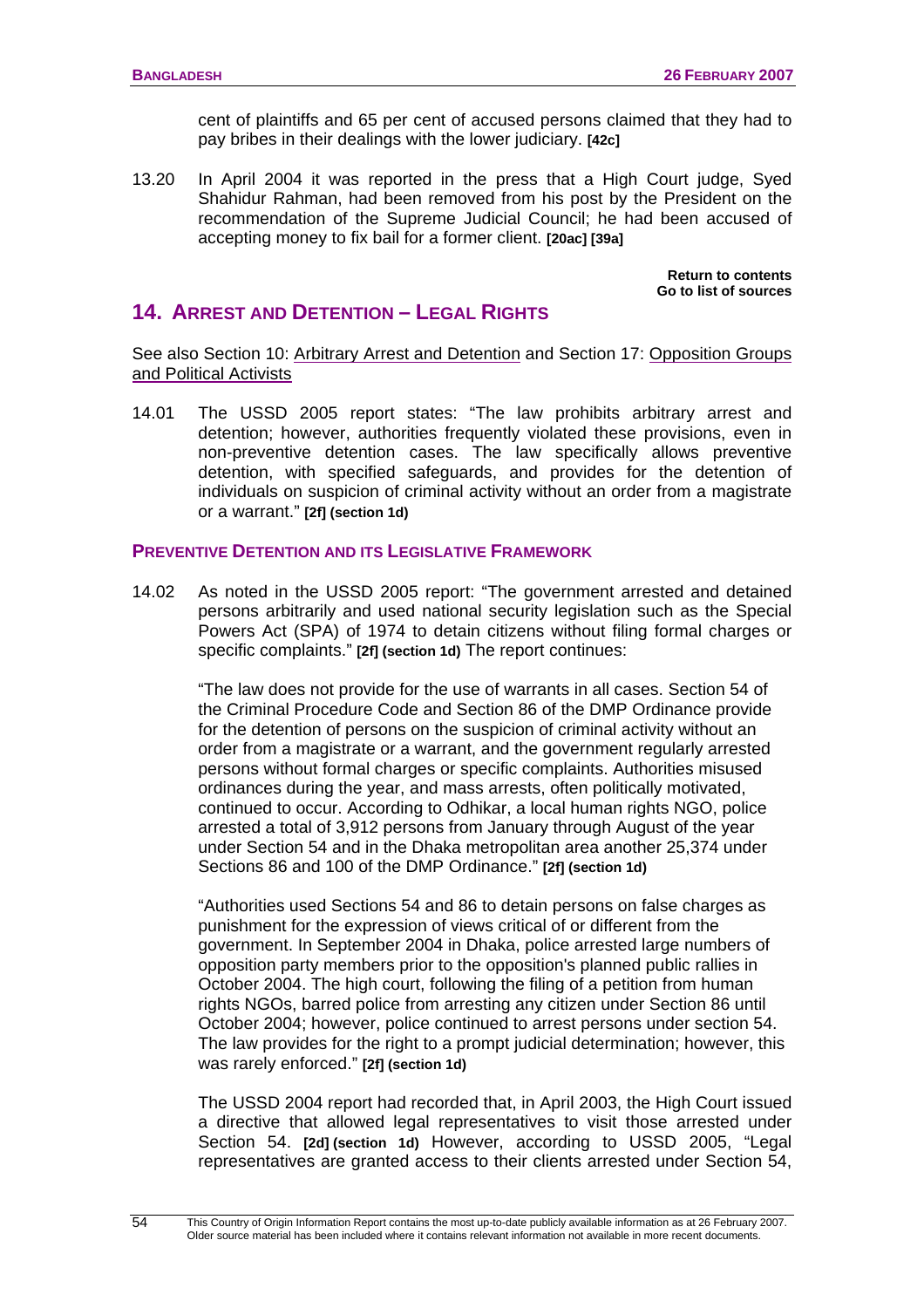but in practice police rarely allowed lawyers to confer with their clients arrested under these sections of the law." **[2f] (section 1d)**

14.03 A Canadian Immigration and Refugee Board (IRB) report of September 1998, "Bangladesh: State Protection", informed that Section 107 of Code of Criminal Procedure (CrPC) permits preventive detention when the authorities deem there is strong likelihood of public disorder. Section 54 of CrPC authorises any police officer to arrest "without an order from a magistrate or without a warrant.... any person ....concerned in any cognisable offence, or against whom a reasonable complaint has been made or credible information has been received or a reasonable suspicion exists of his having been so concerned". Section 54 of the CrPC lays down certain procedures to be observed once an arrest has been made. This includes that the accused must be produced before a magistrate within 24 hours, and that a magistrate must give prior permission if police want to hold a prisoner for longer. However, it is reported that despite these safeguards, Section 54 effectively allows the police to arrest anyone at any time for almost any reason, and is one of the most easily abused provisions in the Bangladesh legal system. **[3f] (p4)**

### **THE SPECIAL POWERS ACT (SPA)**

- 14.04 The Special Powers Act (SPA) of 1974, as described in the September 1998 Canadian IRB report, gives the Government powers to detain any person for an initial period of up to 30 days without a formal charge or specific complaint, to prevent him or her performing a 'prejudicial act'. A prejudicial act is broadly defined as "any act… likely to prejudice… the sovereignty and defence of the country, national security, public order or the economic or financial interests of the state". **[3f] (p5)** UNDP 2002 commented that the definition of 'prejudicial act', as provided in the Act, is vague and open to wide interpretation. Detention under SPA precludes the possibility of bail. **[8b] (p17)**
- 14.05 An Amnesty International Report entitled "Urgent need for legal and other reforms to protect human rights", dated May 2003 stated:

"Each year, thousands of people are arbitrarily detained under administrative detention laws which deny them access to judicial remedies. The most commonly used of these laws is the Special Powers Act, 1974 (SPA). The SPA overrides safeguards against arbitrary detention in excess of 24 hours in Bangladeshi laws. It allows the Government not only to detain anyone without having to justify the detention before a court, but also to keep the detainee in prison initially for up to four months or, in certain cases, indefinitely, without charge." **[7a] (p2)**

14.06 The USSD 2003 report had noted:

"The magistrate must inform the detainee of the grounds for detention within 15 days, and the Ministry of Home Affairs must agree with the grounds presented for detention within 30 days or release the detainee. The Government does not have to charge the detainee with a statutory crime. In practice, detainees sometimes were held for longer periods. Detainees may appeal their detention, and the Government may grant early release… Detainees are allowed to consult with lawyers, although usually not until a charge is filed; however, they are not entitled to be represented by a lawyer before an advisory board. Detainees may receive visitors. In the past, the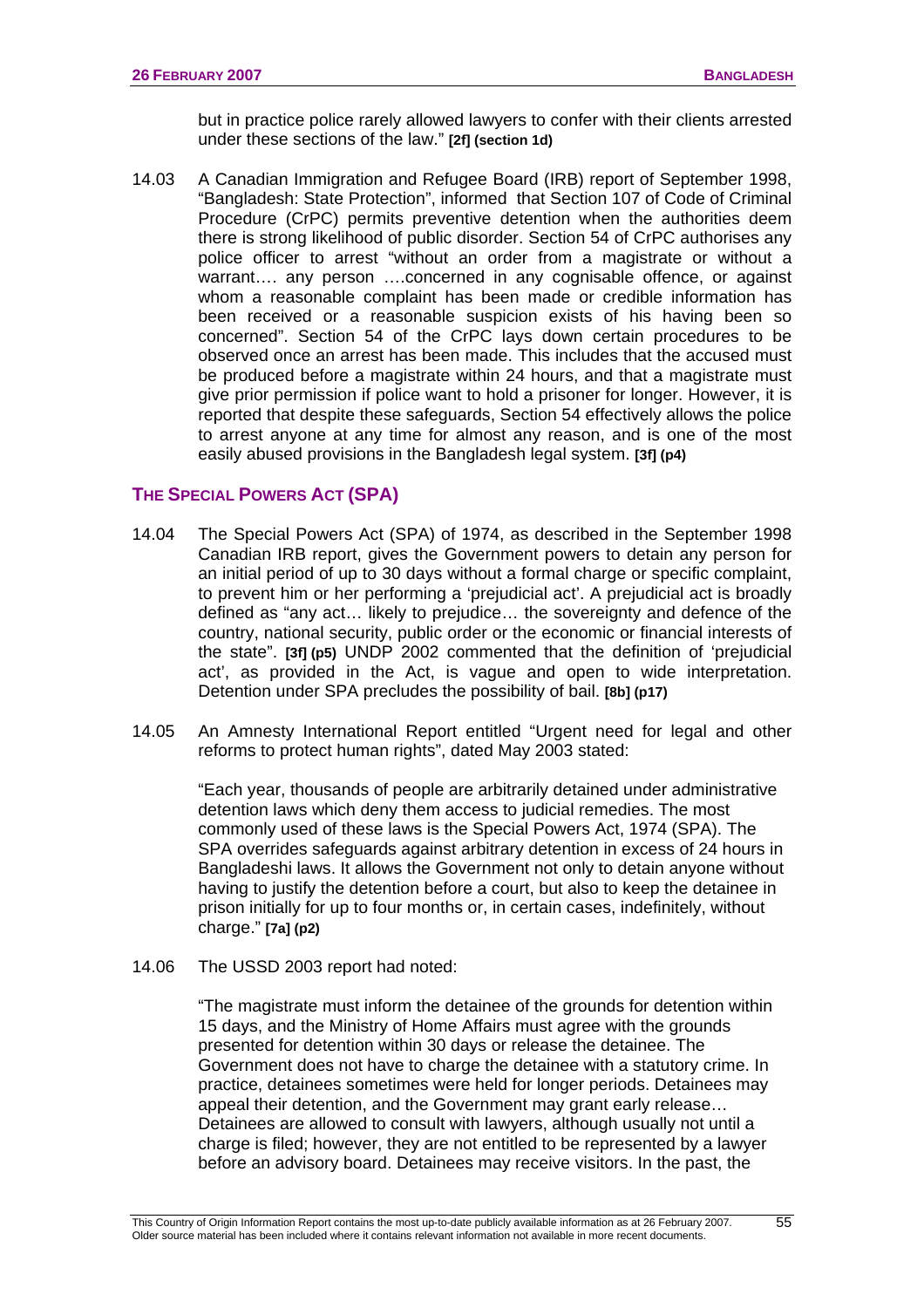Government has held incommunicado prominent prisoners for extended periods of time. There were no such reports during the year [2003]. Historically, the vast majority of SPA detainees were released on orders from the High Court because the SPA cases were so weak and vague that the court had no alternative but to grant bail." **[2b] (section 1d)** 

The USSD 2005 report adds: "Under the SPA, the government or a district magistrate may order a person detained for 30 days to prevent the commission of an act that could threaten national security; however, detainees were held for longer periods. In SPA cases, the magistrate must, by the 15th day, inform the detainee of the grounds of his detention, and an advisory board is supposed to examine the cases of SPA detainees after four months. Detainees have the right to appeal." **[2f] (section 1d)**

14.07 According to the UNDP report of 2002, some 90 per cent of the preventative detention cases that came before the High Court between 1974 and 1995 were determined to have been made either "illegally" or "without lawful authority"; these detentions were challenged on the basis of *habeas corpus* petitions moved before the High Court under Article 102 of the Constitution and under Section 491 of CrPC. **[8b] (pp1 and 18)** 

#### **PRE-TRIAL DETENTION**

- 14.08 The USSD 2005 report records: "The backlog of criminal cases stood at approximately 40 thousand. In addition, a recent survey by the Ministry of Law stated that 1,013 prisoners have made no court appearance in at least 6 months and many have served longer in pretrial detention than they would have had they been convicted and given the maximum sentences for their alleged crimes. According to Odhikar [a human rights NGO], approximately 75 percent of prison inmates were in pretrial detention." **[2f] (section 1d)**
- 14.09 BBC News reported on 5 January 2004 that the High Court had ordered the Government to reveal how many persons had been in prison for more than a year, awaiting trial. **[20aq]** USSD 2004 had stated: "During the year [2004], the Government submitted to the [High Court] a list that included 16 persons who had been in prison without trial for more than 11 years, 10 [for] over 10 years, 29 more than 9 years, 51 more than 8 years, 111 for more than 7 years, 238 for more than 6 years, 502 more than 5 years, 917 more than 4 years, 1,592 more than 3 years and 3,673 more than 2 years." On 3 August 2004, a High Court panel ordered the Government to free on bail over 7,400 detainees who had been in prison, awaiting trial, for more than 360 days. **[2d] (section 1d)**  According to USSD 2005, those prisoners had not been released by the end of 2005. **[2f] (section 1d)**

#### **BAIL**

14.10 The USSD 2005 report has confirmed that there is a functioning bail system in the regular courts; under certain security and crime law, a non-bailable period of detention exists. **[2f] (section 1d)**

## **'SAFE CUSTODY'**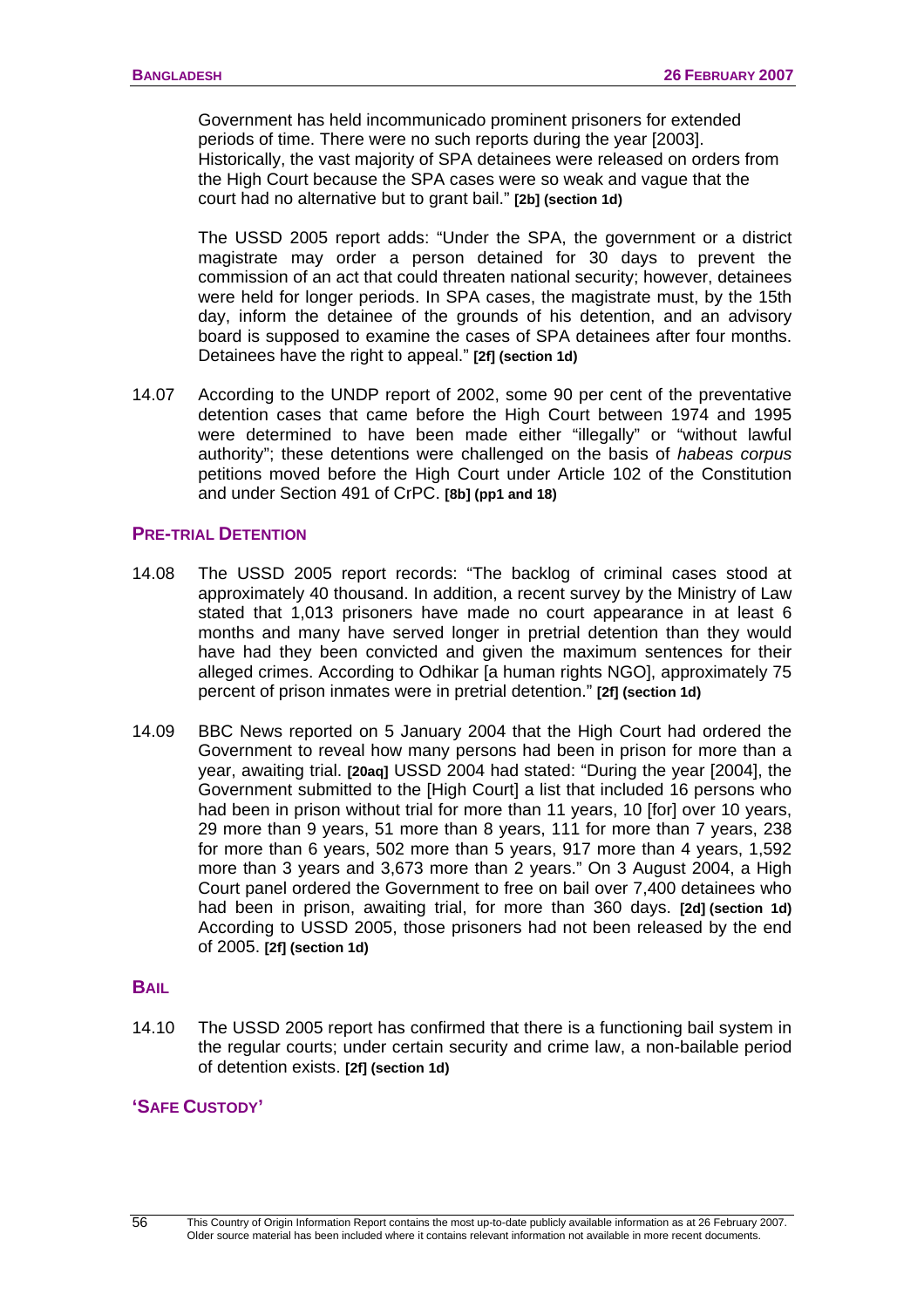14.11 The UNDP report of 2002 noted: "Women and girls who are victims of, or witnesses to, violent offences are imprisoned in many cases on the grounds that they will be in 'safe custody' for their own protection. However, orders to place women in 'safe custody' are issued by magistrates solely exercising their judicial discretion, and do not have a basis in law. …Thus, the practice of placing women and girls in 'safe custody', against their will, is illegal, having no basis in any law, including the provisions of the Code of Criminal Procedure of 1898". **[8b] (p25)**

> **[Return to contents](#page-0-0)  [Go to list of sources](#page-133-0)**

# **15. PRISON CONDITIONS**

15.01 According to the USSD 2005 report:

"Prison conditions were abysmal and were a contributing factor to custodial deaths. According to press reports, 76 persons died in prison and 210 died while in the custody of police and other security forces ... All prisons were overcrowded and lacked adequate facilities. Government figures indicated that the existing prison population of 76,328 was nearly 300 percent of the official prison capacity of 27,545. Of the entire prison population, 51,801 were awaiting trial and 24,317 had been convicted, according to figures received by a human rights organization. In most cases, cells were so crowded that prisoners slept in shifts … Juveniles were required by law to be detained separately from adults; however, in practice, due to a lack of facilities, many juveniles were incarcerated with adults ... Pretrial detainees were not held separately from convicted prisoners … Although the law prohibits women in safe custody from being housed with criminals, in practice, no separate facilities existed." **[2f] (section 1c)**

- 15.02 The International Centre for Prison Studies at King's College, London, recorded the total prison population as being 71,200 in March 2006, of whom 67.7 per cent were pre-trial detainees/remand prisoners; these figures were attributed to the Bangladesh Ministry of Law. **[78a]**
- 15.03 The UNDP 2002 report specified that there were then 80 prisons in the country, of which 16 were not currently functioning. The Ministry of Home Affairs, through the directorate of prisons, is responsible for their management. Overcrowding had already worsened significantly by 2002, due mainly to the large number of prisoners awaiting trial. Prisoners/detainees were accommodated either in separate cells or in *association wards*, which are dormitories accommodating about 100 to 150 individuals. Under dormitory rules, each prisoner is entitled to 36 sq. ft of floor space; however, overcrowding had reduced the space available per prisoner. In certain wards prisoners had to sleep in shifts owing to lack of space. Ordinary prisoners received 2,800 to 3,000 calories of food per day, considered satisfactory by the Institute of Public Health Nutrition; so-called "classified prisoners" received more. However, prisoners were often required to eat their meals sitting on the ground under the open sky, in all weathers. The striped, coarse uniform worn by ordinary prisoners was considered demoralising. Bedding, consisting only of two blankets, was inadequate, degrading and detrimental to physical and mental health. Prison authorities still followed statutes framed by the British colonial authorities in the nineteenth century, the main objective of which was the confinement and safe custody of prisoners through suppressive and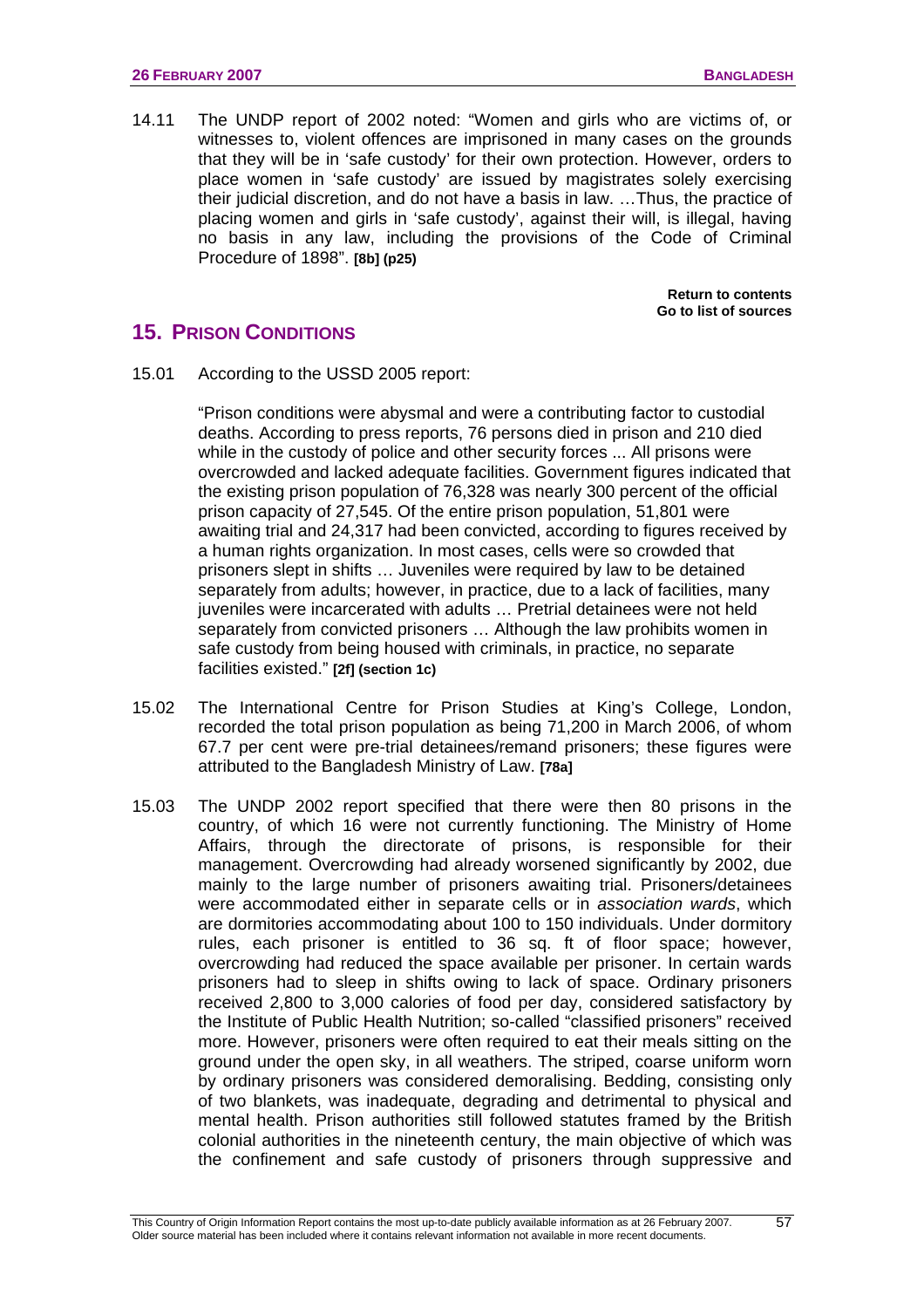punitive measures. There was an absence of programmes for the reform and rehabilitation of offenders and vocational training programmes did not cater for all classes of prisoners. The recruitment and training procedures of prison officers was inadequate to facilitate the reform of prisoners. The number of medical doctors was disproportionate to the size of the prison population, and women prisoners were attended to by male doctors. There were no paid nurses in prison hospitals; literate convicts worked as hospital attendants. There were no trained social welfare officers or psychologists. Handcuffing and the use of fetters were used as punishment for breaches of prison rules. **[8b] (p79-89)**

- 15.04 The USSD 2004 report had commented that women were detained separately from men but faced the same extremely poor conditions. **[2d] (section 1c)** United News of Bangladesh reported on 10 February 2004 that a new women's prison was being constructed at Kashimpur, near Dhaka. It will eventually accommodate 2,550 inmates. **[39f]** A United News article of 29 September 2004 noted also that a new prison was due to be opened in the district of Habiganj on 12 October 2004 – it has a separate accommodation building and separate hospital for women, as well as separate facilities for juveniles. **[39g]**
- 15.05 It is stated in the USSD 2005 report: "In general, the government did not permit prison visits by independent human rights monitors, including the International Committee of the Red Cross (ICRC). Government-appointed committees of prominent private citizens in each prison locality monitored prisons monthly but did not release their findings. District judges occasionally visited prisons but rarely disclosed their findings." **[2f] (section 1c)**

**[Return to contents](#page-0-0)  [Go to list of sources](#page-133-0)** 

# **16. DEATH PENALTY**

- 16.01 The Amnesty International (AI) Annual Report of 2005 (events of 2004) noted that Bangladesh retains the death penalty. **[7n]** The 2002 AI Annual Report recorded that after more than three years, the Government had resumed executions by hanging two men in February 2001. **[7g]** The 2003 AI Annual Report indicated that at least 87 people were sentenced to death in 2002, although no executions were reported to have been carried out. **[7i]** The 2004 AI Annual Report recorded that more than 130 men and women were sentenced to death in 2003 and that two men were hanged on 10 July 2003. **[7j]** As related in the 2005 AI Annual Report, over 120 people were sentenced to death in 2004; seven people, including three policemen, were actually executed. **[7n]** An AI statement of 28 September 2006 stated that at least 217 men and women were sentenced to death in 2005; at least three individuals were actually executed. **[7p]**
- 16.02 Hands Off Cain, an Italian NGO which campaigns for an end to the death penalty worldwide, stated as follows in a report of January 2006:

"The number of death sentences passed in Bangladesh increased significantly with the introduction of [Speedy Trial Tribunals established under the Disruption of Law and Order Offences Act of 2002]. According to official sources in the Ministry of Law, Justice and Parliamentary Affairs, the nine Speedy Trial Tribunals of the country dealt with 650 cases between October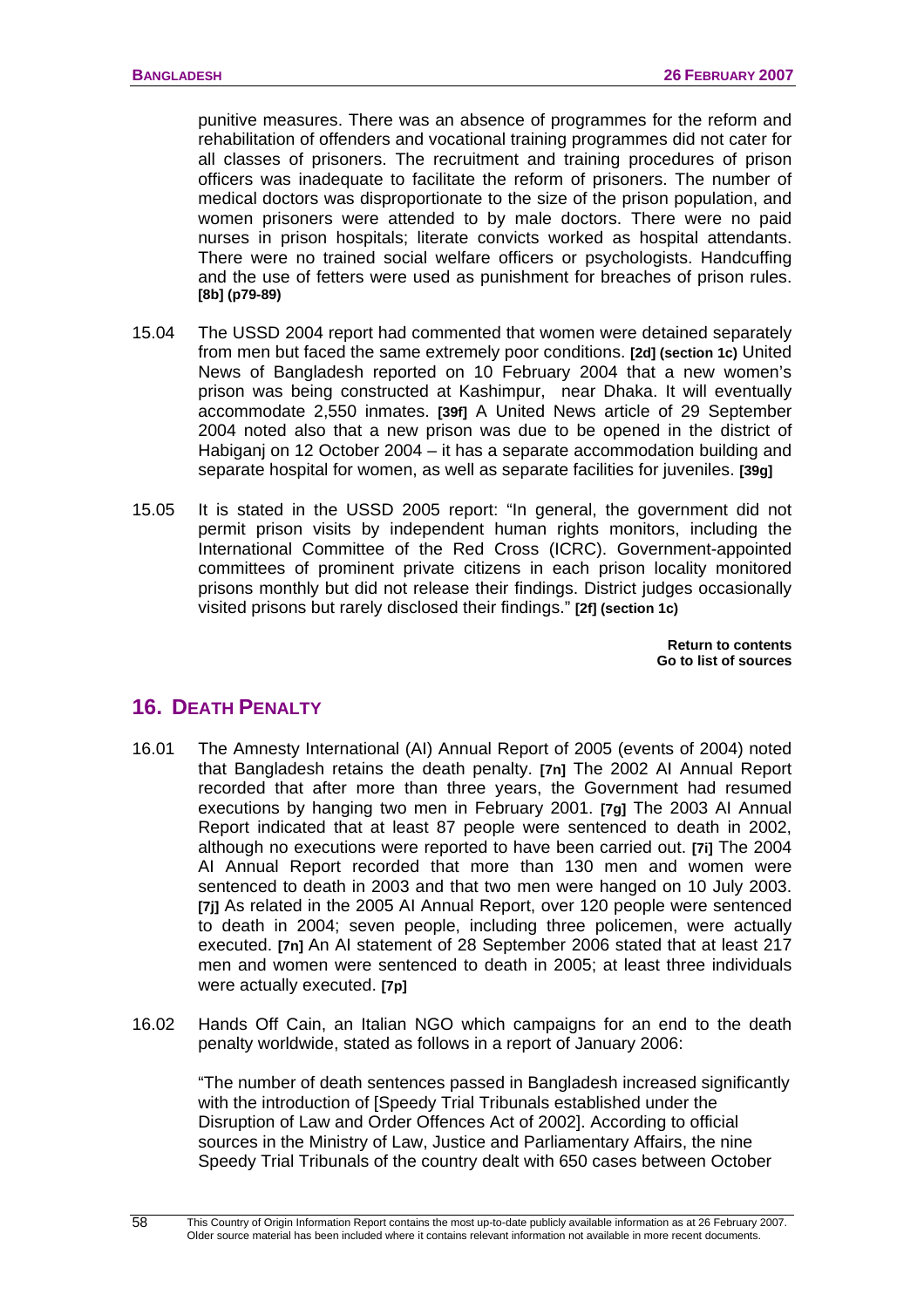2002, when they were set up, up to June 30, 2005. The tribunals passed death sentences on 311 people. On the other hand, Sessions Judges' courts of the country sentenced 123 people with death punishment from 2001 until June 30, 2005. A total of 221 people were sentenced to death by different courts of the country until 2001 since independence. On the other hand, 80 people were given death sentence in 2002, 162 in 2003, 112 in 2004 and 80 in 2005 (up to June 30), the sources said… The Ministry of Law, Justice and Parliamentary Affairs, on June 30, 2005, said there were 655 prisoners condemned to death in prisons scattered across the country. The government had only 53 cells for condemned prisoners with each cell originally made to accommodate only one convict. Bangladesh resumed executions in 2001, after a de facto three-year suspension. Two men were hanged between February and March and another in November [2001]. One execution was recorded in 2002 and two people were put to death in 2003 … At least 13 people were sent to gallows in 2004 and four in 2005." **[73a]** 

- 16.03 Bangladesh applies the death penalty for such crimes as murder, sedition and drug-trafficking, notes Hands Off Cain. In March 1998 the Bangladesh Cabinet approved the death penalty for crimes against women and children, including trafficking and rape. Skyjacking and sabotage became capital offences in 1997. **[73a]** In 2002 the death penalty was introduced for acid attacks. (State party report to CEDAW, dated 3 January 2003.) **[47a] (p20)**
- 16.04 Amnesty International noted in a statement of 28 September 2006 "Prisoners sentenced to death in Bangladesh have an automatic appeal hearing before the High Court. They can also lodge additional appeals with the High Court. They can then appeal to the Supreme Court, and after that they have the right to appeal to the President for mercy. Executions are carried out after all these appeals have been exhausted." **[7p]**

**[Return to contents](#page-0-0)  [Go to list of sources](#page-133-0)** 

# **17. POLITICAL AFFILIATION**

- 17.01 The Human Rights Watch 'World Report 2006' noted "Tensions between the two main political parties, the Bangladesh National Party (BNP) and the Awami League (AL), continued, with frequent clashes between [their supporters], as well as with police." **[10b]** Freedom House, in their 2006 report 'Freedom in the World', stated "In recent years, political violence during demonstrations and general strikes has killed hundreds of people in major cities and injured thousands, and police often use excessive force against opposition protesters. Party leaders are also targeted, and several died during the year after being attacked. Odhikar, a local nongovernmental organization (NGO), reported that there were 526 people killed in political violence throughout 2004. Student wings of political parties continue to be embroiled in violent campus conflicts." **[65b]**
- 17.02 Violence involving members of student political organisations occurs frequently in Bangladesh. This is not co-ordinated on a nationwide basis, but typically involves small groups of students/youths in a specific university or college or area who are vying for control of 'local turf'. In most instances over the past few years, clashes have been between activists of the Awami League-affiliated student organisation 'Bangladesh Chhatra League (BCL)' on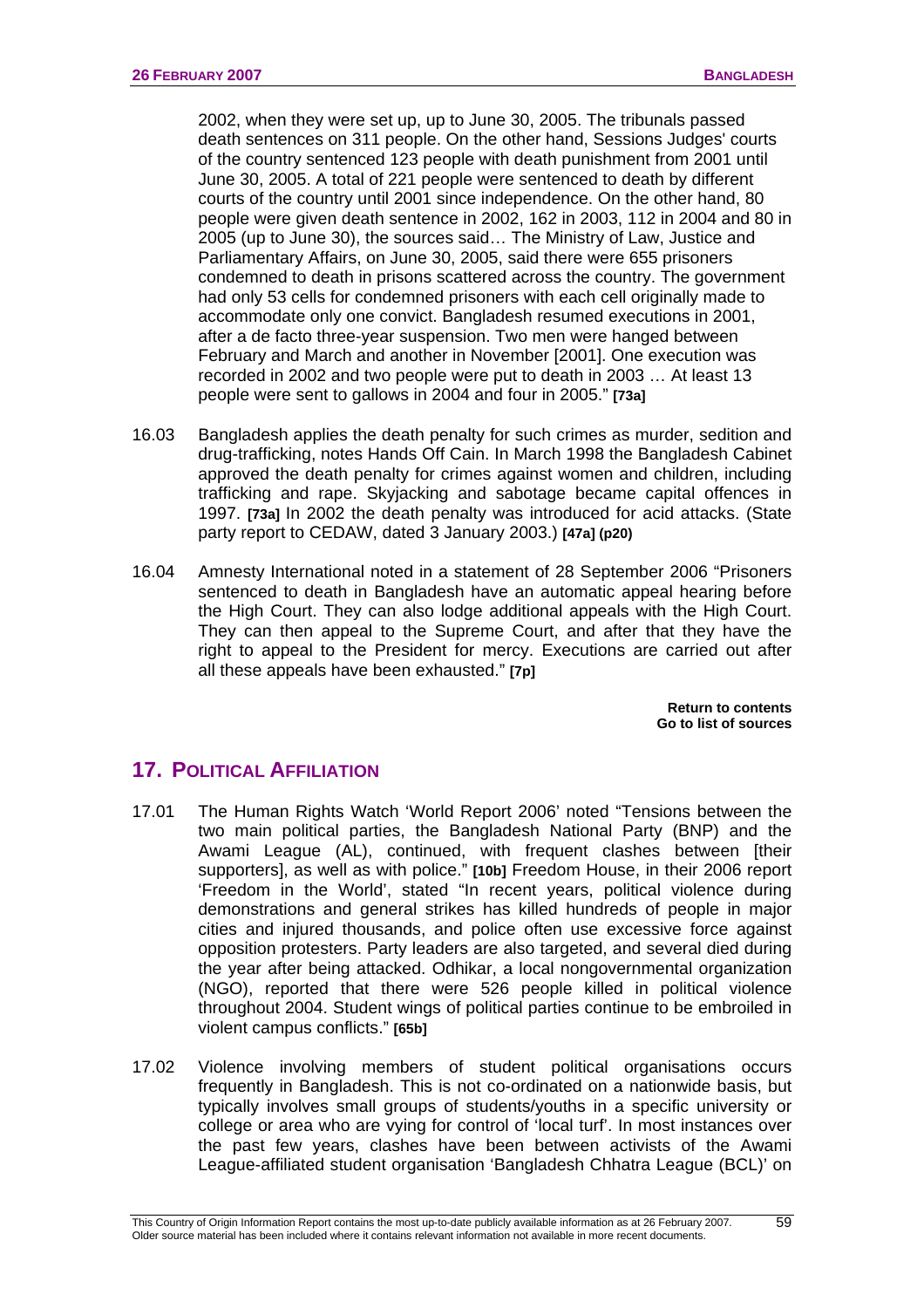the one side, and the BNP's 'Jatiyabadi Chhatra Dal (JCD)' and/or Jamaat-e-Islami's 'Islami Chhatra Shibir' (ICS) on the opposing side. However, this is not always the case. For example, whereas the BNP and the Jamaat-e-Islami parties are both members of the coalition government which came into power in October 2001, it was reported that at least 50 persons are injured during a clash between armed cadres of the Chhatra Shibir (Jamaat) and Chhatra Dal (BNP) at the Rajshahi University campus on 13 January 2004. On 9 December 2003, a Chhatra Shibir (Jamaat) member was killed and seven others injured in a gunfight with members of Chhatra Dal (BNP) at Moulvibazar Government College. **[59d]** The Economist Intelligence Unit had observed in a report of May 1998 "The 'capturing' of halls (dormitories) on university campuses – effective control by a student organisation affiliated to a major political party – has a long history…" **[40g]** 

### **FREEDOM OF POLITICAL EXPRESSION**

See also Section 18: [Freedom of Speech and the Media](#page-65-0) and Section 6: [Political](#page-32-0)  [System](#page-32-0)

17.03 The USSD 2005 report states "Individuals were not always able to criticize the government publicly without fear of reprisal, and the government often attempted to impede criticism by prohibiting or dispersing political gatherings." **[2f] (section 2a)** The same report records that the 2001 parliamentary elections were supervised by a nonparty caretaker government and were deemed to be free and fair by international and domestic observers, though they took place in a climate of sporadic violence. **[2f] (section 3 )**

### **FREEDOM OF ASSOCIATION AND ASSEMBLY**

17.04 As noted in the USSD 2005 report:

"The law provides for freedom of assembly and association, subject to restrictions in the interest of public order and public health; however, the government frequently limited these rights. The law allows the government to ban assemblies of more than four persons, and, according to Ain O Shalish Kendro (ASK), a local human rights NGO, the government imposed 73 such bans from January to mid-August [2005]. The government sometimes used bans to prohibit rallies for security reasons." **[2f] (section 2b)**

According to the USSD 2004 report, police rarely interfered with ruling party processions in 2004, but often used force to disrupt and discourage opposition processions. **[2d] (section 2b)** On 22 November 2005, according to the USSD 2005 report, both Bangladesh Nationalist Party activists and police disrupted the free movement of Awami League supporters on their way to a Grand Rally in Dhaka. These obstructions took place in at least three sites within an hour's travel of Dhaka: Dhamrai, Keraniganj and Manikganj. **[2f] (section 2b)**

The USSD 2005 report states "The law provides for the right of every citizen to form associations, subject to 'reasonable restrictions' in the interest of morality or public order, and the government generally respected this right. Individuals were free to join private groups." **[2f] (section 2b)**

17.05 According to a Freedom House report of June 2005:

 $\overline{60}$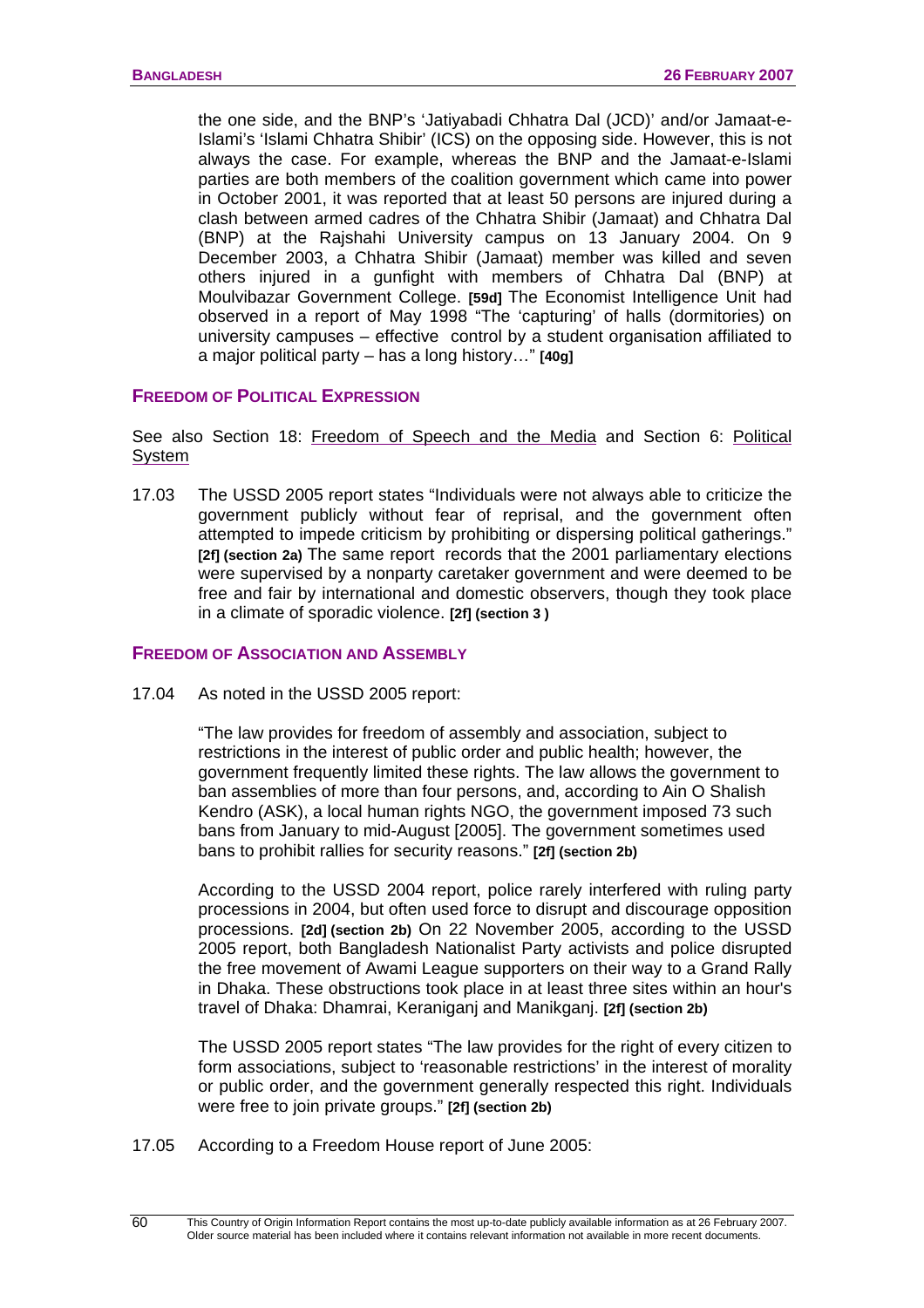<span id="page-64-0"></span>"The Bangladesh constitution guarantees freedom of association and assembly, yet these rights were repeatedly violated by the state in 2004. Partisan supporters of the ruling coalition disrupted the meetings of the newly formed political party, BDB [Bikalpa Dhara Bangladesh], and rallies and protest marches of the AL [Awami League]. In addition, law enforcement agencies tended to apply excessive force in dealing with peaceful demonstrations and public protests." **[65a] (p73)** 

 The Freedom House report 'Freedom in the World 2006' states "The constitution provides for freedom of assembly, but the government frequently limits this right in practice. Demonstrators are occasionally killed or injured during clashes with police." **[65b]** 

17.06 Amnesty International, in a statement dated 18 August 2005, reported attacks on Awami League gatherings by BNP supporters on 15 August 2005. Hundreds of Awami League (AL) supporters were reportedly injured, including an MP and a local AL leader. According to reports received by Amnesty International, police who were present failed to stop the attackers and AL members reacted angrily, getting involved in physical clashes with the attackers. The Awami League had held gatherings and processions throughout the country on 15 August to observe the thirtieth anniversary of the assassination of Sheikh Mujibur Rahman, Bangladesh's first president. Amnesty International expressed concern about comments attributed to the Communications Minister which may have encouraged the attackers. **[7o]** The *Daily Star* reported on 17 August 2005 that the Communications Minister had categorically denied reports of his involvement in an attack on an Awami League rally in Dohar on 15 August. **[38ad]**

### **OPPOSITION GROUPS AND POLITICAL ACTIVISTS**

#### **Politically-Motivated Detentions**

- 17.07 The USSD 2005 report notes, "The government stated that it held no political prisoners; however, opposition parties and human rights monitors claimed the government arrested many political activists and convicted them on unfounded criminal charges." **[2f] (section 1e]**
- 17.08 The same report adds:

"Arbitrary arrests were common. The government used serial detentions to prevent the release of political activists." **[2f] (section 1d]**

"The government used Sections 54 and 86 to harass and intimidate members of the political opposition and their families. Police detained opposition activists prior to and during demonstrations without citing any legal authority, holding them until the event was over ... It was difficult to estimate the total number of persons detained for political reasons. Many activists were charged with crimes, and many criminals claimed to be political activists. Most such detentions lasted for several days or weeks, and defendants in most cases received bail; however, dismissal of wrongful charges or acquittal took years … Police arrested 1,216 persons for political reasons during the year, most of whom were held for a short time prior to their release." **[2f] (section 1d]**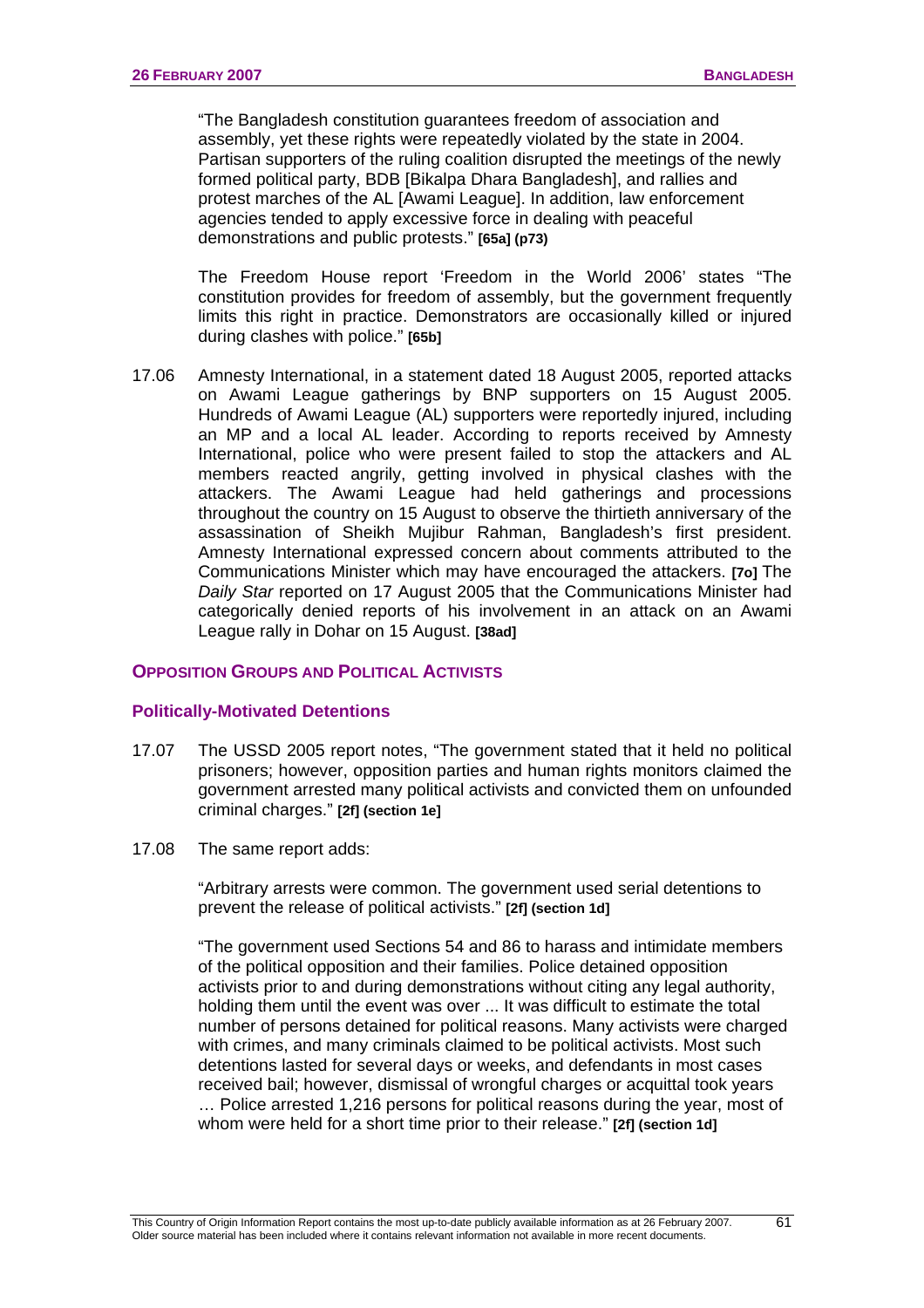- <span id="page-65-0"></span>17.09 The USSD report for 2003 had noted that "In March 2002, Home Minister Altaf Hossain Chowdhury said the Government had released 11,706 persons in politically motivated cases since the BNP came to power in 2001. In April 2002, the PSA Repeal Law came into effect and gave the Government authority to determine which cases filed under the SPA law would be withdrawn and which ones would be pursued." **[2b] (section 1e)**
- 17.10 The *Daily Star* of Bangladesh reported on 20 April 2004: "Police and paramilitary Bangladesh Rifles (BDR) yesterday cracked down on the activists of Awami league (AL) and workers of Proshika, a non-government organisation, arresting at least 1,363 of them to foil the AL's programme to lay siege to Hawa Bhaban tomorrow." The arrests took place during a concerted Awami League programme of public demonstrations to attempt to unseat the Government; *Hawa Bhaban* is where the offices of the Bangladesh National Party (BNP) are situated. The Commissioner of the Dhaka Metropolitan Police was quoted as saying: 'It is nothing new. We are conducting routine raids to keep law and order under control'. **[38g]** On 23 April, the *Daily Star* informed: "Blanket arrests continued to smother Dhaka yesterday ahead of the Awami League's April 30 deadline for unseating the government, while anxious relatives thronged jail gates with bail documents for the release of the 'victims of mindless political manoeuvring'." Hundreds more people had been arrested since 20 April; police were said to have "picked up" at least 5,000 people arriving at bus, train and launch terminals and sent 2,910 of them to the already overcrowded Dhaka Central Jail. At the same time, 815 people had been released from the prison by the evening of 22 April. **[38h]** The *Daily Star* then reported on 27 April 2004: "The government yesterday apparently stopped mass arrests and asked the police not to harass the innocent, after more than 15,000 people were arrested in an eight-day dragnet." **[38i]**

See also Section 14: [Arrest and Detention – Legal Rights](#page-57-0)

**[Return to contents](#page-0-0)  [Go to list of sources](#page-133-0)** 

# **18. FREEDOM OF SPEECH AND THE MEDIA**

- 18.01 According to the USSD 2005 report, the law provides for freedom of speech and press; however, in practice, the Government limited these rights during 2005. The USSD 2004 report had observed: "The Constitution provides for freedom of speech and press, subject to what it deemed reasonable restrictions in the interest of security, friendly relations with foreign states, public order, decency and morality, or to prohibit defamation or incitement to an offense; however, in practice, the Government limited these rights." **[2d] (section 2a)** The New York-based Committee to Protect Journalists commented in its report "Attacks on the Press 2005": "The Bangladeshi press operates largely without direct government interference, and it routinely exposes government corruption." But the report further stated that retaliatory physical attacks on journalists (by various Islamist and other militant groups) had occurred frequently and with impunity and little had been done by the state authorities to track down and punish those responsible. **[51a]**
- 18.02 The BBC News 'Country Profile: Bangladesh' (updated 28 December 2005) notes that "The main broadcast media in Bangladesh – Radio Bangladesh and Bangladesh Television – are state-owned and favourable to the government.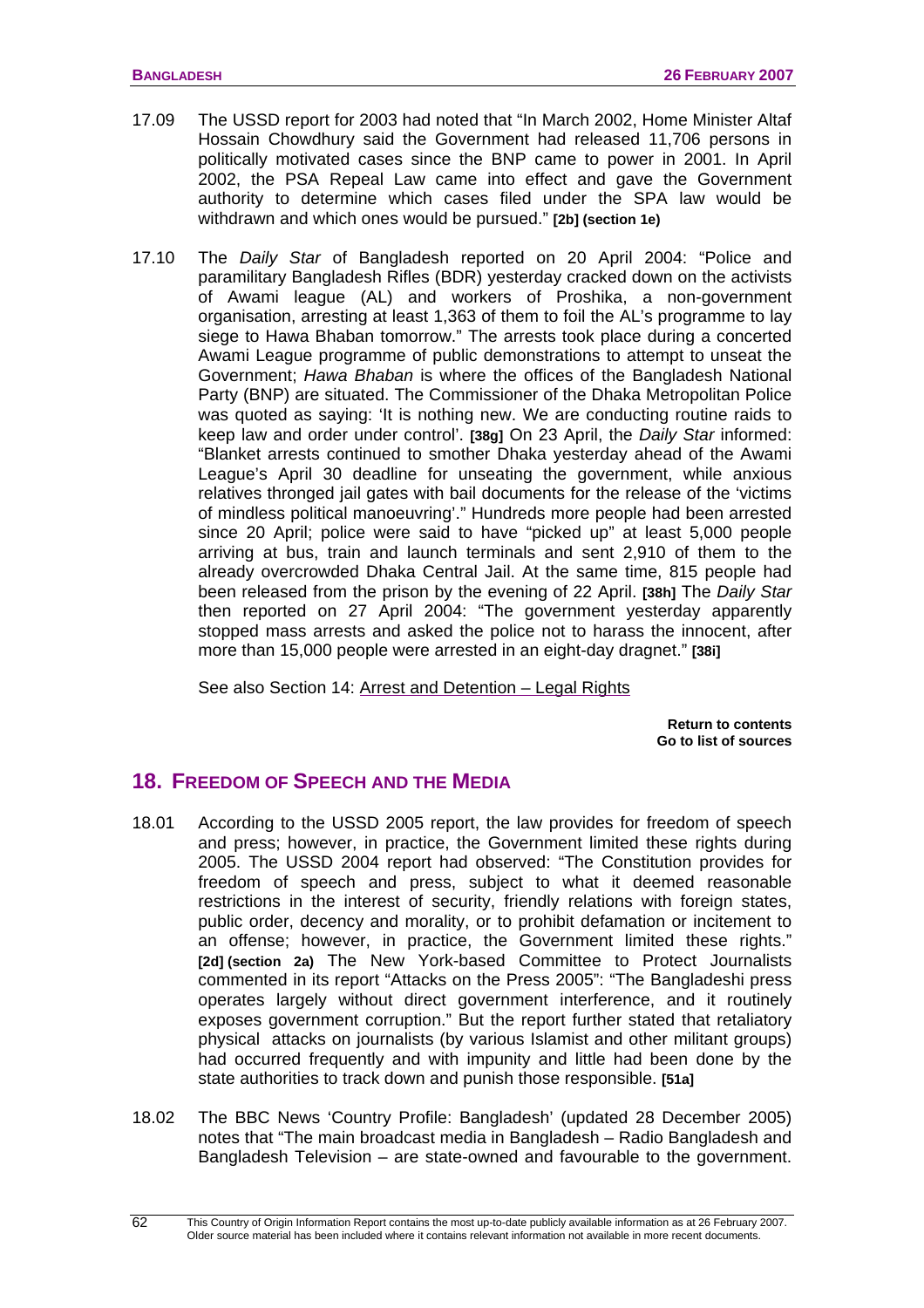Little coverage is given to the political opposition, except in the run-up to general elections when a caretaker Government takes control. …Although Bangladesh Television remains the country's sole terrestrial TV channel, private satellite-delivered TV stations [such as 'ATN Bangla' and 'Channel i'] have established a presence." **[20am]** The website of Population Concern informs that there were, in 1995, only seven television sets per thousand people in Bangladesh (compared with 612 per thousand people in the UK). **[49]** According to Country-Data com, statistics from the early 1980s indicated that about 29 per cent of the country's urban households had radios at that time. **[48]**

18.03 The USSD 2005 report notes:

"There were hundreds of daily and weekly independent publications. Many newspapers criticized government policies and activities, including those of the prime minister." **[2f] (section 2a)**

"Newspaper ownership and content were not subject to direct government restriction. The government owned or significantly influenced one radio and some television stations; however, unlike in previous years, these stations did not focus the bulk of their coverage on the government. While four private television stations were in operation, the government shut down one private radio station in May [2005], ostensibly for failing to pay bills on time. The government issued four new private television and three new radio station licenses, giving the licenses allegedly to persons with close political connections. Cable operators generally functioned without government interference; however, all private stations were required to broadcast, without charge, some government news programs and speeches by the prime minister and the president as a condition of operation." **[2f] (section 2a)** 

"The government applied indirect pressure to coerce journalists into selfcensorship. For example, in July 2004 an official of the prime minister's press wing threatened to limit a private television reporter's access to ruling party functions if he did not stop covering an opposition candidate's campaign. The reporter was withdrawn from election coverage by his supervisors for failing to comply." **[2f] (section 2a)**

"Foreign publications and films were subject to review and censorship. A government-run film censor board reviewed local and foreign films and had the authority to censor or ban films on the grounds of state security, law and order, religious sentiment, obscenity, foreign relations, defamation, or plagiarism." **[2f] (section 2a)** 

"The government exercised censorship most often in cases of immodest or obscene photographs, perceived misrepresentation or defamation of Islam, and for objectionable comments regarding national leaders." **[2f] (section 2a)** 

"The government did not directly restrict citizens' access to the Internet." **[2f] (section 2a)**

"The government did not limit academic freedom; however, authorities discouraged research on sensitive religious and political topics." **[2f] (section 2a)**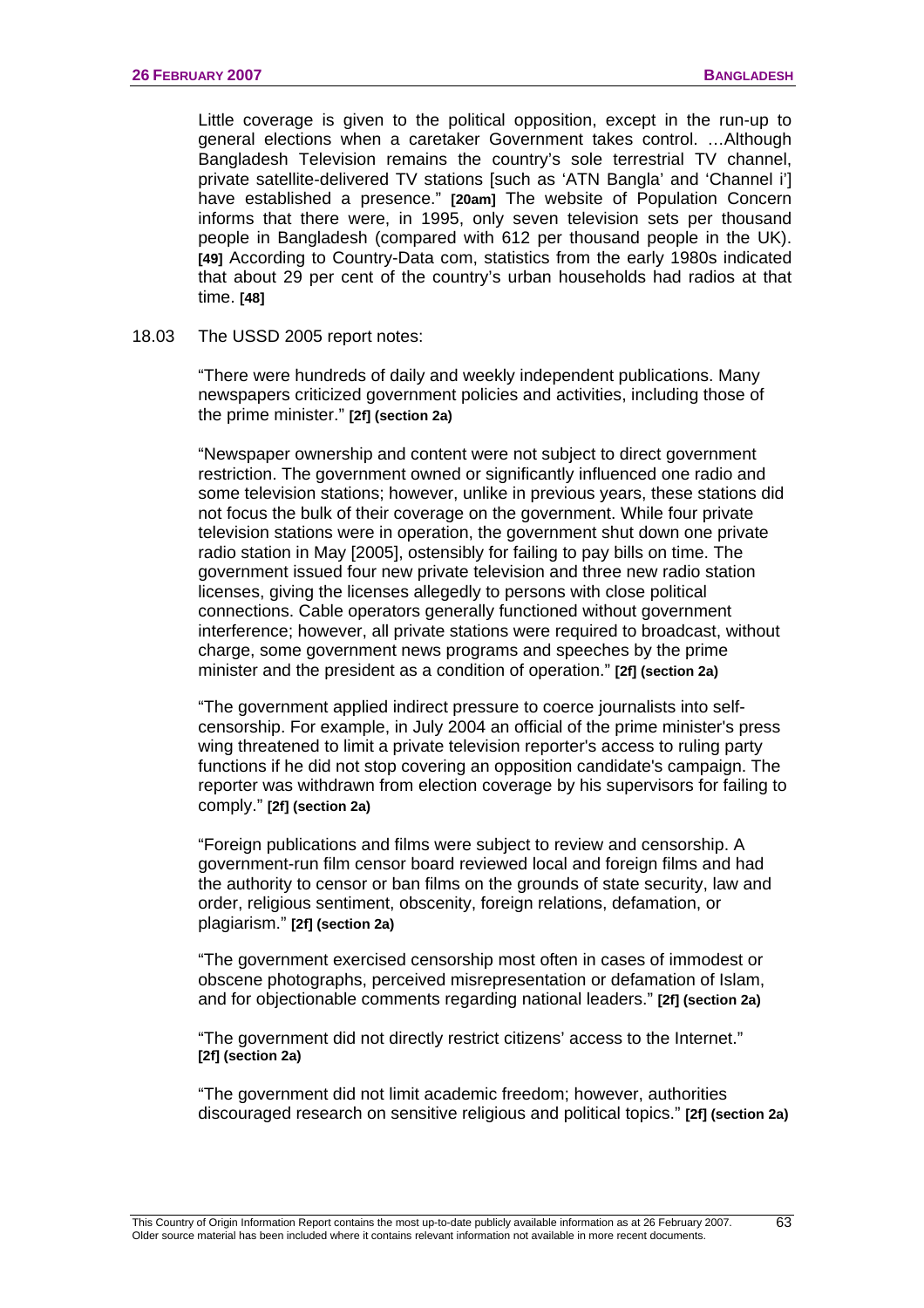- 18.04 The International Federation for Human Rights (FIDH), in a report on their fact-finding mission of December 2004, described a number of means by which the Bangladeshi authorities were said to indirectly limit freedom of expression in the media:
	- Legislative: The FIDH report stated that "Although the Constitution enshrines the right to freedom of expression, Bangladesh presents the worrying peculiarity of multiplying seemingly overlapping pieces of legislation which all converge to impose serious restrictions on freedom of expression, as well as to access to information. Furthermore, an unfortunate practice has developed, whereby defamation cases are filed immediately, allowing for the immediate detention of the journalist concerned, irrespective of the veracity of his/her report. This creates tremendous pressure on both media outlets and individual journalists."
	- Commercial: For example, the authorities could limit the volume of public sector advertising placed in certain newspapers.
	- Administrative: For example, the Act which regulates the licensing of printers, publishers and editors barred the publication of material 'which is objectionable for, or offensive against, the interests of the People's Republic of Bangladesh or its government'. **[68a] (pp7-11 and 15)**

#### **TREATMENT OF JOURNALISTS**

18.05 The Committee to Protect Journalists, in their report "Attacks on the Press 2005" [CPJ 2005], stated:

"Bangladesh was already [prior to 2005] one of the most dangerous countries for the press in Asia, according to CPJ research. Even by that poor standard, death threats and physical attacks against journalists spiked in 2005. Traditional enemies of the press such as criminal gangs, underground leftist groups, police, politicians, and student activists continued to lash out at journalists. The newer and potentially graver threat from radical Islamist groups exacerbated the treacherous landscape … In May [2005], CPJ named Bangladesh one of the world's five most murderous countries for journalists. Nine journalists were killed over five years, eight of them in the lawless southwestern Khulna district, which is rife with criminal gangs, outlawed political groups, and drug traffickers. Seven of the victims received death threats beforehand. Investigations into the murders have yielded no convictions … Journalists in rural provinces faced threats from the growing number of illegal groups… [R]etaliatory physical attacks and threats occur frequently and with impunity. Despite promises from officials to track down those responsible for the attacks, little is done to punish offenders – even in high-profile murder cases." **[51a]**

The CPJ 2004 report noted that Islamic extremist groups had threatened journalists throughout the country for reporting on their activities, branding them 'enemies of Islam'. **[51d]** CPJ 2005 noted that journalists continued to receive death threats from Islamist militants during 2005 and, in the series of bomb attacks across Bangladesh on 17 August 2005 for which the group Jamatul Mujahedin Bangladesh are believed responsible (see Section 4: History), at least seven press clubs were targeted. **[51a]**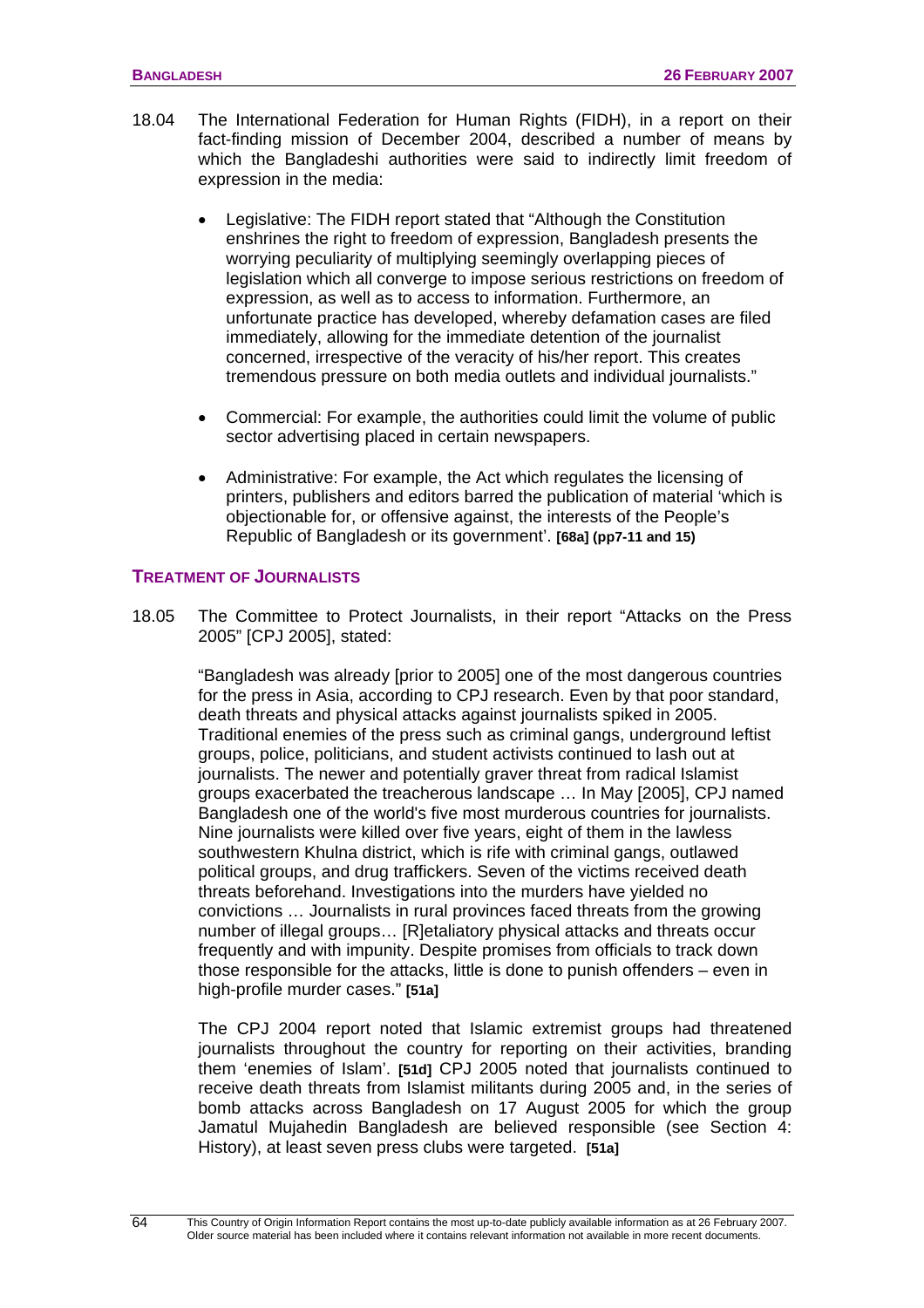- 18.06 Reporters Without Borders (Reporters sans frontières RSF) 2005 Annual Report noted: "For the third year running, Bangladesh was [in 2004] the country with the largest number of journalists physically attacked or threatened with death. Four reporters were killed and 10 were arrested. The conservative government showed no interest in combating the scourges of corruption and violence against the press. Protected by the authorities, Islamist groups stepped up their intimidation of independent news media." **[9i]** The report continued: "Violence against journalists, especially in the provinces, has continued to limit the possibility of freely covering key issues such as corruption, human rights violations and the collusion between politicians and organised crime. The police and courts were unable to put an end to the impunity enjoyed by the activists of the ruling parties, especially the BNP youth, who attack journalists … Physical attacks became increasingly common in 2004." **[9i]**
- 18.07 According to the USSD 2005 report:

"Attacks on journalists and newspapers, and government efforts to intimidate them, political party activists, and others, occurred frequently. Attacks against journalists by political activists were common during times of political violence, and some journalists were injured in police actions. According to a local human rights organization, 142 journalists were injured, 2 killed, 11 arrested, 4 kidnapped, 53 assaulted, and 249 threatened during the year [2005]." **[2f] (section 2a)**

- 18.08 BBC News and the Committee to Protect Journalists announced on 28 June 2004 that Humayun Kabir Balu, editor of the Bengali newspaper *Dainik Janmabhumi* and president of the Khulna Press Club, had been killed in a bomb attack in Khulna the previous day. An underground group known as Janajuddha (Peoples' War), a faction of the Purba Banglar Communist Party, claimed responsibility. Kabir was the sixth journalist to be murdered in the division of Khulna since 2000. **[20an] [51b]** Associated Press reported on 27 April 2005 that the police had charged eight persons, all believed to be members of the Purba Banglar Communist Party, with Humayun Kabir's murder. **[61e]** According to CPJ 2005, Kabir's family did not believe that the "masterminds" behind the killing had been apprehended. **[51a]**
- 18.09 Reporters Without Borders (RSF) Annual Report for 2005 related that Maoist armed groups had "sowed terror" in the south-western Khulna region during 2004. More than 50 journalists were threatened with death and three were killed. RSF had stated in a press release on 27 January 2004:

"An underground Maoist organisation has admitted responsibility for the murder of a BBC stringer and in a letter, apparently from its leader, threatened to kill nine more named journalists in the region. Manik Saha [who was also a correspondent for the newspaper *New Age*] died instantly when a bomb was thrown at his head in a street in Khulna in the country's south-west on 15 January [2004]. Reporters Without Borders (Reporters sans frontières) called on the authorities, in particular the interior minister, to continue to explore every avenue to track down and punish Saha's killers…The journalist's murder prompted a two-day general strike in Khulna on 16 and 17 January [2004]. Information minister Tariqul Islam, who went to the town, promised to leave no stone unturned to find and punish those responsible". **[9c]**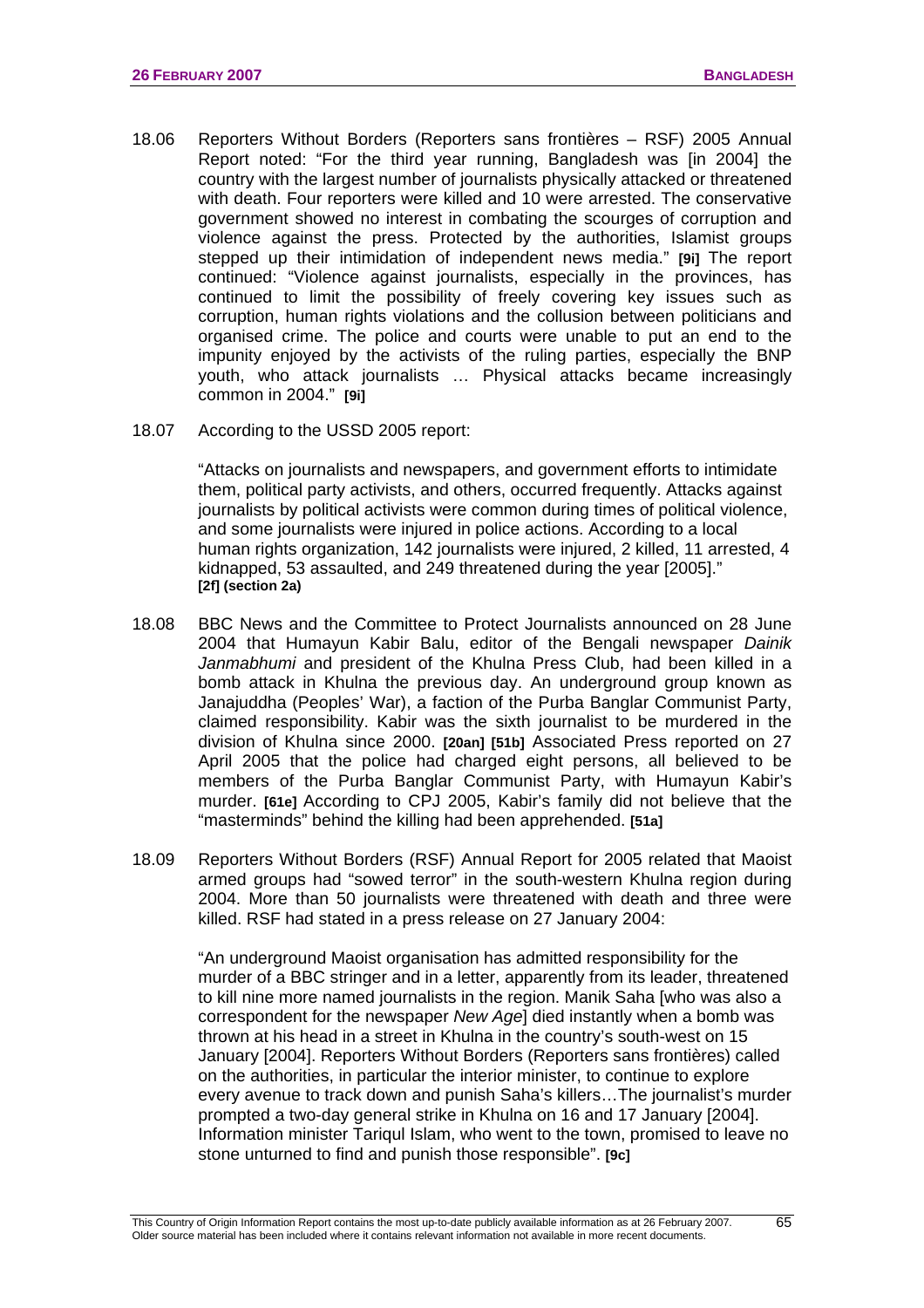CPJ 2004 recorded that, in June 2004, police charged 12 people with Saha's murder; their trial was scheduled to begin in early 2005. **[51d]**

- 18.10 CPJ 2005 noted that, in September 2005, nine journalists received pieces of white cloth, symbolizing funeral shrouds, accompanied by letters co-signed by the outlawed Islamic militant 'Bangla Bhai' and the radical movement Ahle Hadith. These letters warned journalists not to write about their groups' activities and also threatened to kill ethnic Hindu reporters. In February 2005 Sheikh Belaluddin, a journalist with the national daily *Sangbad*, died after a homemade bomb detonated outside the Khulna Press Club. In July 2005 a former leader of the Islami Chhatra Shibir, the student wing of the Islamic fundamentalist political party Jamaat-e-Islami, reportedly confessed to taking part in the bombing. But three weeks later, the suspect was freed on bail and apparently absconded. A journalist was attacked in Rajshahi in June 2005 by members of the Islamist group JMJB, after providing information about the group's activities. **[51a]**
- 18.11 According to CPJ 2005: "Police brutality was a continuing problem, particularly for photographers covering the country's growing political tensions. In May [2005], baton-wielding riot police on the Dhaka University campus beat seven photographers and camera operators who were covering protests. When journalists staged their own demonstration [on 7 July 2005] to protest the mistreatment, intelligence officers assaulted nine photojournalists in full view of police." **[51a]** According to a Reporters Without Borders press release of 8 July 2005, the nine press photographers were assailed when one of them tried to take photos of graffiti on the outside of the NSI building. **[9h]**
- 18.12 A Committee to Protect Journalists (CPJ) press release of 3 March 2006 recorded that Salah Uddin Shoaib Choudhury, the editor of the tabloid weekly *Blitz*, was shortly to be tried in a Dhaka court on a charge of sedition. He had initially been arrested for a passport violation in November 2003 for attempting to travel to Israel to attend a conference and had spent 17 months in prison until his release in May 2005 after the passport charge was dropped; it is illegal for Bangladeshi citizens to travel to Israel. Choudhury was formally charged with sedition in February 2004; he told CPJ that he believed the sedition charge related to his journalistic work to improve relations between Israel and Muslim countries and to promote interfaith dialogue. **[51f]** A CPJ News Alert of 7 July 2006 reported that two small bombs had exploded outside the *Blitz* offices in Dhaka on 5 July, causing minor damage; two other unexploded bombs were found inside the office. No one was injured. The sedition trial of the editor was due to resume on 13 July 2006. **[51g]**
- 18.13 The Reporters Without Borders 2006 Annual Report stated that three journalists were killed and at least 95 were physically attacked during 2005. According to this report, "Elsewhere, 55 news correspondents were singled out for harassment for writing articles considered "non Islamic" by armed groups. Militants of ruling parties were also not to be outdone. Engaging in threats, beatings, burnings and abusive judicial complaints, deputies and ministers will go to any lengths to silence the press. Threats forced more than 70 journalists to flee their local areas during the year." **[9j]**

**[Return to contents](#page-0-0)  [Go to list of sources](#page-133-0)**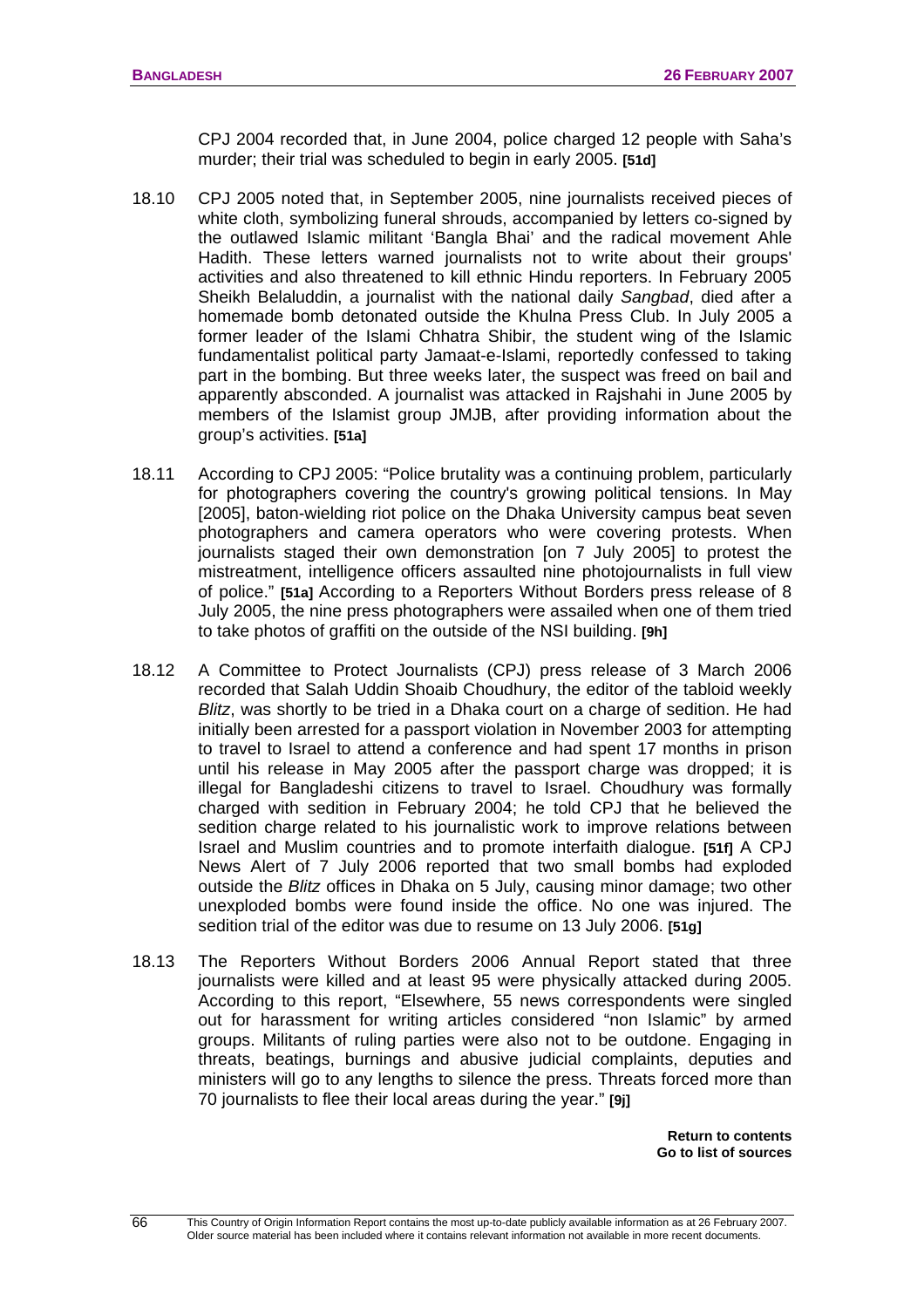# <span id="page-70-0"></span>**19. HUMAN RIGHTS INSTITUTIONS, ORGANISATIONS AND ACTIVISTS**

19.01 The United Nations Common Country Assessment for 2004 observed:

"The growth of civil society and in particular nongovernmental organizations (NGOs) has been one of the great success stories in Bangladesh. Though the country has a long tradition of social activism throughout its history – the language movement being one example – the emergence of the NGO sector has been a relatively new phenomenon that began in the late 1970s. Today, NGOs are a significant provider of social services, in particular health and education, to the rural poor. Specialized microfinance institutions (MFIs) such as the Grameen Bank, pioneered the micro-credit model that has been replicated all around the world and MFIs have had considerable success in helping to provide alternative income-generating opportunities for poor women in Bangladesh. The emergence of NGOs has also played a significant role in the improvement of human development indicators and compensated, in part, for weak market and state institutions. Within the context of a rights-based approach, it should be noted that local NGOs have also played a significant role in terms of helping poor and marginalized groups to make claims for the fulfilment of their rights to education and health and secure and sustainable livelihoods. Today there are well over a thousand NGOs registered with the Government. From village cooperatives and women's groups on the one hand to large internationally recognized institutions with staff running into the thousands, civil society in Bangladesh has thrived since the restoration of democracy." **[8d] (p 69)** 

The report added:

"Legitimate questions have been raised on the accountability and representation of (foreign funded) NGOs and there have been several attempts to limit the work of NGOs to basic service provision. In a couple of notable cases, prominent NGOs have come under fire from within and outside the sector for allegedly crossing the line into direct partisan activities. Legislation is under consideration for tightening the regulatory environment for NGOs including issues relating to registration and taxation." **[8d] (p70)**

### **TREATMENT OF HUMAN RIGHTS NGOS**

19.02 The USSD 2005 report states as follows:

"A wide variety of domestic and international human rights groups generally operated independently and without government restriction, investigating and publishing their findings on human rights cases. While human rights groups were often sharply critical of the government, they also practiced selfcensorship, particularly on politically sensitive cases and subjects. Unlike in previous years, the government did not pressure individual human rights advocates by filing false allegations against them or by delaying re-entry visas for international human rights activists. Missionaries who advocated on behalf of human rights faced problems regarding visas. A few human rights activists reported harassment by the intelligence agencies. For example the government blocked foreign funding to the PRIP [Private Rural Initiatives Project] Trust NGO because the organization's executive director, Aroma

67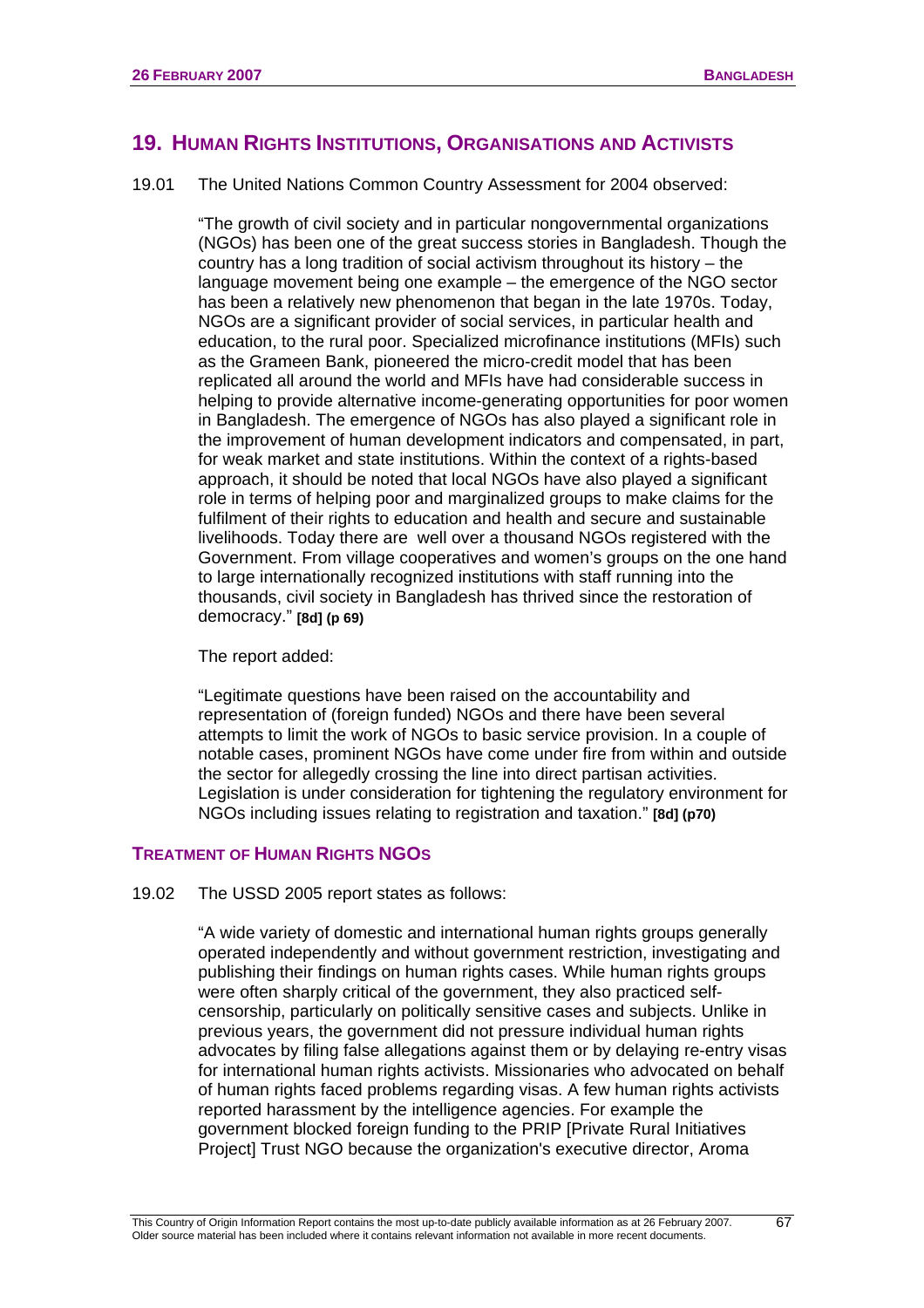Dutta, championed minority rights during the 2001 general election. The government released part of the foreign funding to the PRIP Trust during the year … In February several offices of leading NGOs, such as the Grameen Bank and Bangladesh Rural Advancement Committee (BRAC), came under attack in northern areas of the country. Authorities charged Dr. Asudullah Al-Gailb, the leader of Ahle Hadith, a local Islamic group for the bombings of the Grameen and BRAC offices and for targeting a series of cultural events and organizations for attack. On March 1, an office of CARITAS in Dinajpur caught fire which, according to some press accounts, was caused by the explosion of two bombs. **[2f] (section 4)**

The report continues:

"On April 19, Rafiq Ali, president of the country's chapter of Non-Violence International, was acquitted for his alleged involvement in an arms act case. Authorities arrested Mr. Ali on suspicion of arms smuggling because he, in collaboration with Forum Asia, was providing community education seminars on small arms smuggling … The government cooperated with international organizations such as the UNHRC and the ICRC; however, the ICRC did not visit the country during the year. In December 2004 the Asia Pacific director of the UNHCR visited the country to investigate the status of the Rohingyas. Despite its election pledge and repeated public announcements, the government did not enact legislation establishing an independent National Human Rights Commission. Previous legislation authorizing the establishment of a Human Rights Ombudsman's Office continued to remain dormant." **[2f] (section 4)**

- 19.03 The Amnesty International (AI) Annual Report 2005 (covering 2004) stated: "Human rights defenders continued to receive death threats and to be at risk of attacks [in 2004]. Perpetrators were believed to be linked to Islamist groups or armed criminal gangs whose conduct the defenders had criticized." AI cited a serious attack on Dr Humayun Azad of Dhaka University by unknown assailants in February 2004, following the publication of his novel about Islamist groups. AI also noted the stabbing of a correspondent for the magazine *Weekly 2000* who had been investigating the involvement of politicians and Islamist groups in attacks on Hindus. **[7n]** The AI Annual Report 2005 added: "Non-governmental organizations (NGOs) perceived to oppose government policies were at risk of harassment." The report mentioned the arrest in May 2004 of the president and vice-president of the NGO Proshika, which was alleged to have been politically motivated. **[7o]**
- 19.04 An article in the *Daily Star* of 29 June 2004 noted that the president of the NGO Proshika, Qazi Faruque Ahmed, had been released on bail by the High Court in connection with several cases of graft. **[38b]** Dr Ahmed and six other Proshika officials had, according to a BBC News article of 21 June 2004, also been charged with sedition (see above). His lawyers argued that none of the charges against him were concrete and that he was being harassed by the authorities. BBC News described Proshika as one of the largest NGOs in the world, employing thousands of people in poverty alleviation, education and development projects. **[20ax]**
- 19.05 The International Federation for Human Rights (FIDH) report on its fact-finding mission of December 2004 commented:

 $\overline{68}$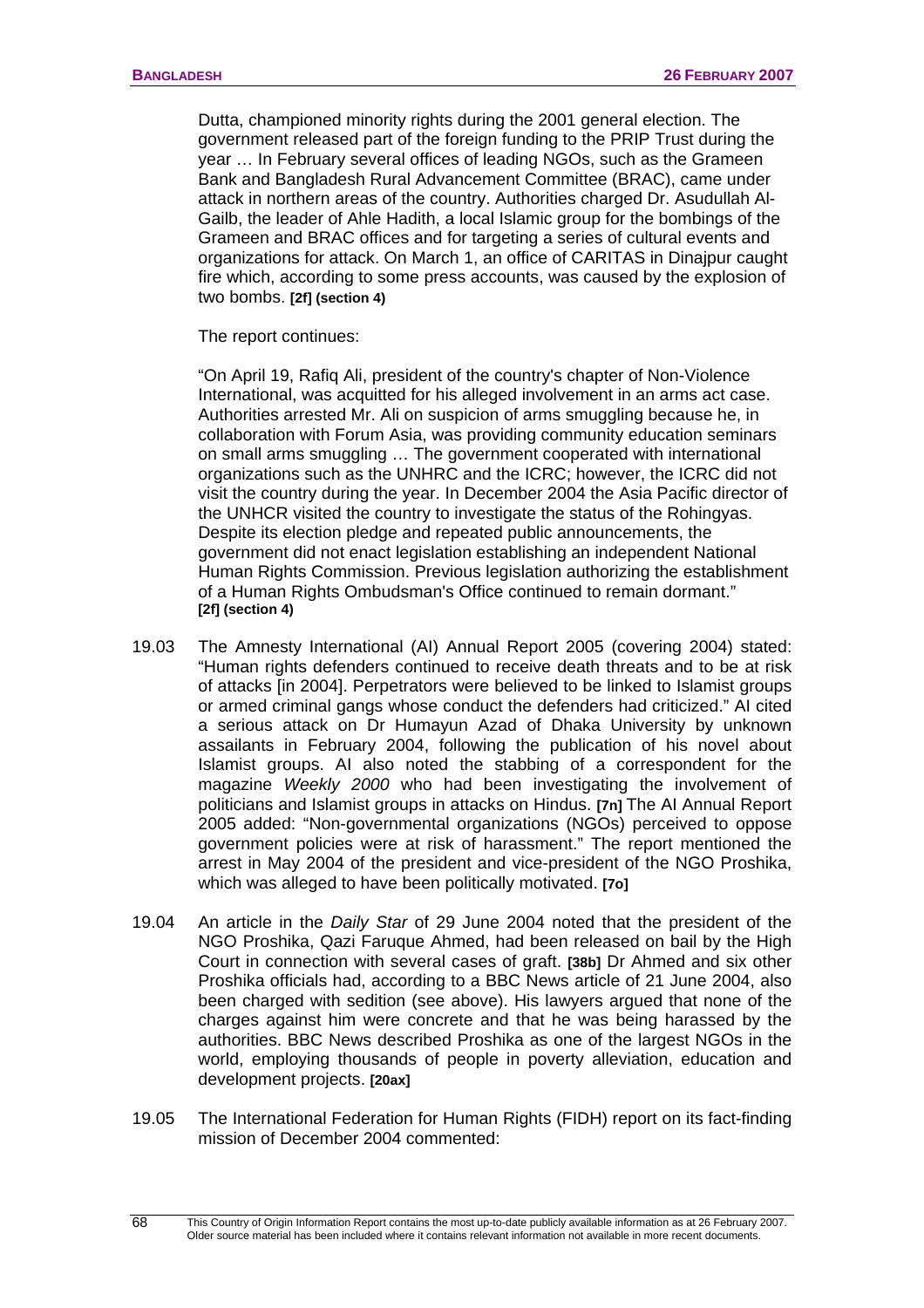"The harassment against PROSHIKA began almost as soon as the elections of 2001 were completed and the BNP [Bangladesh Nationalist Party] coalition government came into power. Directing its powerful political wand directly at the organization and its leadership, the last year has seen their offices raided, their leaders arrested with charges of unlawful activities, mismanagement of funds etc, foreign funding to most of their programs blocked and even to the extent of threatening its registration to be cancelled." **[68a] (p19)**

The same report contains details of alleged Government harassment of certain other NGOs, including the Private Rural Initiatives Project (PRIP) Trust and the International Voluntary Service (IVS), and the umbrella organisation ADAB (Association of Development Agencies of Bangladesh). **[68a] (p19-23)**

19.06 BBC News, on 17 February 2005, reported bomb attacks on the offices of two development aid organisations, the Bangladesh Rural Advancement Committee (BRAC) and Grameen Bank. At least eight of their workers were injured. The Executive Director of BRAC blamed the attack on Islamic extremists, noting BRAC's work for the empowerment of women. **[20at]** A BBC News article of 25 February 2005 quoted the Bangladeshi authorities as saying that at least 20 suspects who were arrested after the BRAC and Grameen bombings had confessed to links with the militant Islamic groups Jamatul Mujahideen Bangladesh (JMB) and Jagrata Muslim Janata Bangladesh (JMJB). **[20aw]**

> **[Return to contents](#page-0-0)  [Go to list of sources](#page-133-0)**

# **20. CORRUPTION**

- 20.01 The NGO Transparency International (TI) ranked Bangladesh and Chad as the most 'corrupt' countries among 159 surveyed countries in its 2005 Corruption Perceptions Index. **[42b]** A BBC News article of 18 October 2005 noted that this was the fifth consecutive year that Bangladesh had been ranked in this position. The TI survey relates to perceptions of the degree of corruption in different countries, as seen by business people, academics and risk analysts. **[20bj]**
- 20.02 The Government formally constituted an Anti-Corruption Commission (ACC) on 21 November 2004. The ACC absorbed most of the 950 staff of the dissolved Bureau of Anti-Corruption and is headed by a retired High Court judge. The EIU report stated: "The commission will conduct independent enquiries into cases of corruption. It is endowed with the powers to issue warrants and summons, interrogate witnesses and collect depositions under oath, review the existing anti-corruption arrangements and make recommendations to the President of the country". (EIU January 2005) **[40b] (p14)** According to a United News of Bangladesh article of 2 December 2004, the Awami League described the appointment of the Chairman of the ACC, by the President, as politically partisan and unconstitutional. **[39e]**  Transparency International's 'Global Corruption Report 2006' notes that public interest litigation challenging the Chairman's appointment was filed in the High Court in March 2005. The report also records that there have been disputes over staffing in the ACC and that the Commission had annulled its decision to rehire the former staff of the defunct Bureau of Anti-Corruption. **[42d] (p127)**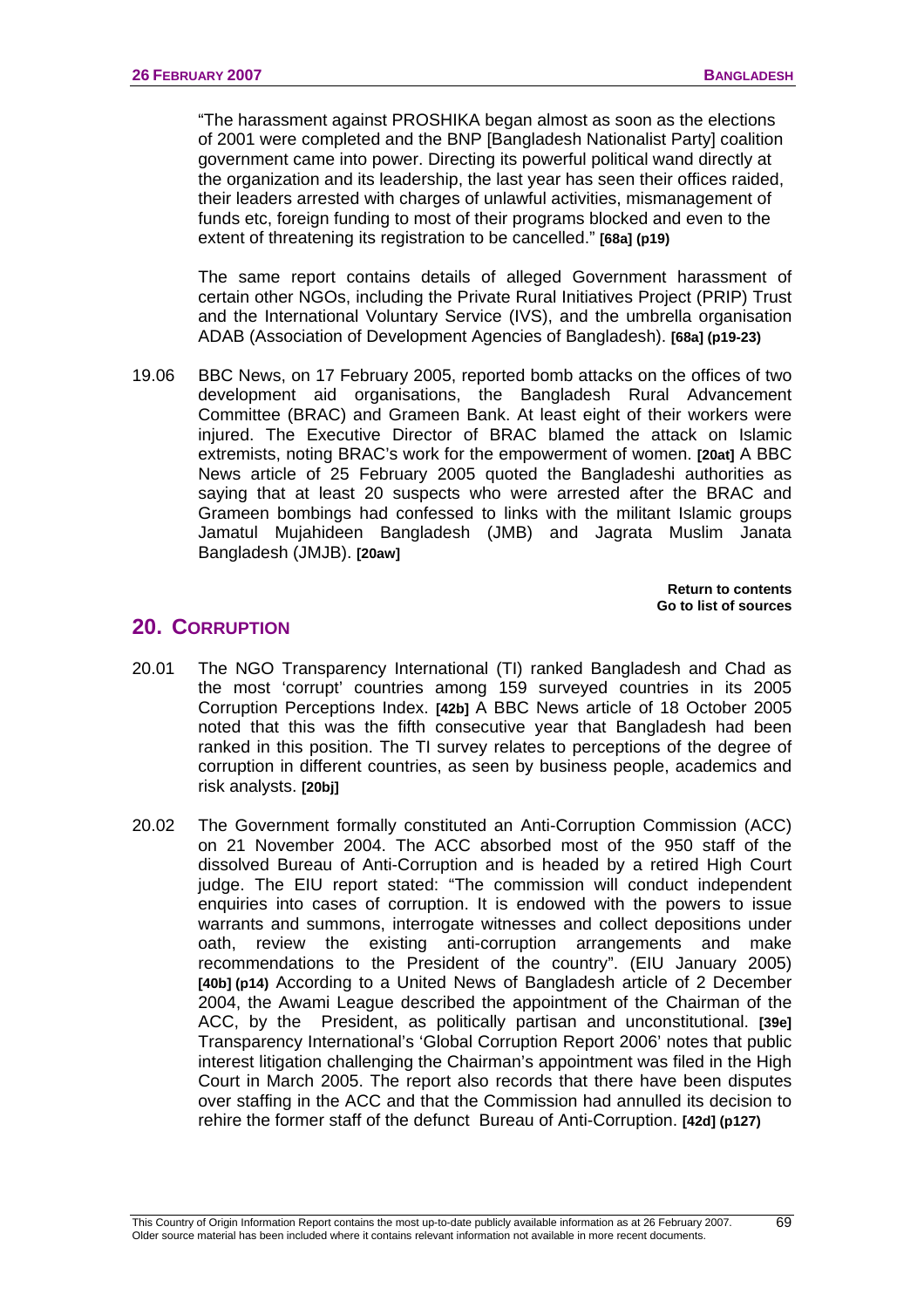20.03 The Global Corruption Report 2006 states "Despite the powers bestowed on it, the commission has failed to take specific policy measures in the past five months, or to convey to the public any sense of its strategy for fighting corruption. Instead, it has limited its mandate to a number of ad hoc decisions that demonstrate lack of vision and poor performance." **[42d] (p128)**

### **Corruption in the lower Judiciary**

20.04 Transparency International, in a Household Survey in 2002, found that 7.6 per cent of respondents – representing 231 out of a total of 3030 households – claimed to have had dealings with the Judiciary (94 per cent of those respondents had been to the lower courts and 3.5 per cent to the high court). A majority (75%) of these said that they had encountered corruption; 66 per cent reported corruption by court officials/employees, 13 per cent claimed corruption by public prosecutors, 10 per cent by lawyers representing the opposition and 9 per cent reported corruption by magistrates. **[42a] (p59-63)** According to the 'Summary Findings' of the 2005 TI Household Survey, 66 per cent of plaintiffs and 65 per cent of accused persons claimed that they had to pay bribes in their dealings with the lower judiciary. **[42c]**

#### **Corruption in the Police Force**

20.05 As stated in Section 10, a study published in 2002 by Transparency International (TI), entitled "Corruption in Bangladesh: A Household Survey", found that 84 per cent of those respondents who had dealings with the police claimed to have encountered corruption; in most cases this pertained to bribery. **[42a] (pp52-58)**

See Section 10: [Police and Auxiliary Paramilitary Forces: Accountability](#page-45-0)

**[Return to contents](#page-0-0)  [Go to list of sources](#page-133-0)** 

# **21. FREEDOM OF RELIGION**

#### **INTRODUCTION**

21.01 The U.S. State Department's International Religious Freedom Report published in September 2006 (2006 Religious Freedom Report) records:

"Sunni Muslims constituted 88 percent of the population. Approximately 10 percent of the population was Hindu. The remainder was mainly Christian (mostly Roman Catholic) and Theravada-Hinayana Buddhist. Ethnic and religious minority communities often overlapped and were concentrated in the Chittagong Hill Tracts and northern regions. Buddhists were found predominantly among the indigenous (non-Bengali) populations of the Chittagong Hill Tracts. Bengali and ethnic minority Christians could be found in many communities across the country ... There also were small populations of Shi'a Muslims, Sikhs, Baha'is, animists, and Ahmadis. Estimates of their numbers varied from a few thousand to 100,000 adherents for each faith …Religion was an important part of community identity for citizens, including those who do not participate actively in religious prayers or services A national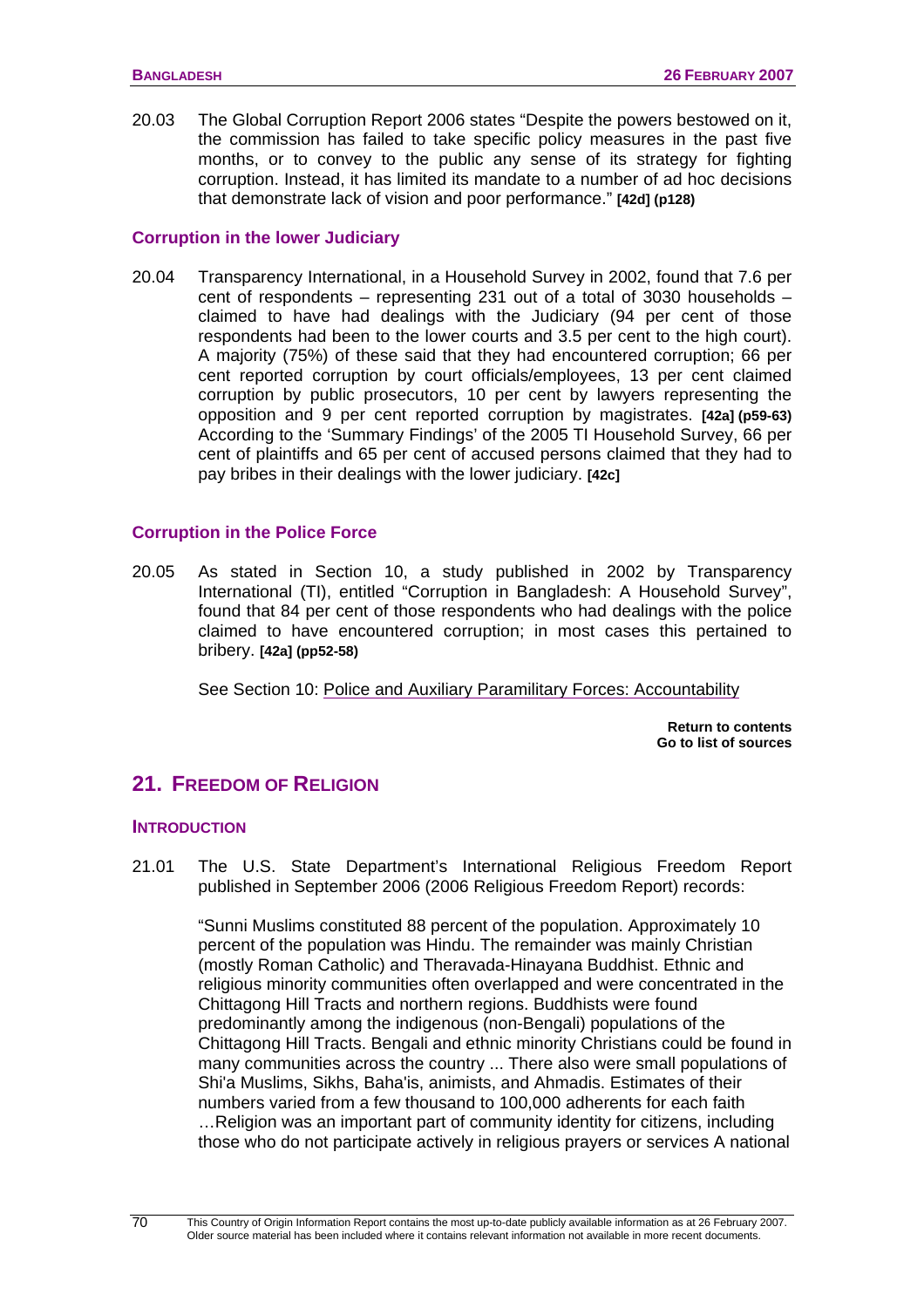survey in late 2003 confirmed that religion was the first choice by a citizen for self-identification; atheism was extremely rare." **[2c] (section 1)**

The 1991 Census reported that there were then over 11 million Hindus, 623,000 Buddhists and 346,000 Christians in the country. **[43b]**

21.02 The 2006 Religious Freedom Report states "The Constitution establishes Islam as the state religion but provides for the right to profess, practice, or propagate – subject to law, public order, and morality – the religion of one's choice. It also states that every religious community or denomination has the right to establish, maintain, and manage its religious institutions." **[2c] (introduction)** The report continues:

"While the Government publicly supported freedom of religion, attacks on religious and ethnic minorities continued to be a problem. Protests demanding that Ahmadis be declared non-Muslims and instances of harassment continued sporadically, but the Government generally acted in an effective manner to protect Ahmadis and their property and refused to give in to any of the protesters' demands …Citizens were generally free to practice the religion of their choice; however, government officials, including the police, were often ineffective in upholding law and order and were sometimes slow to assist religious minority victims of harassment and violence. The Government and many civil society leaders stated that violence against religious minorities normally had political or economic motivations and could not be attributed only to religion … The generally amicable relationships among religious groups in society contributed to religious freedom; however, Hindu, Christian, and Buddhist minorities experienced discrimination and sometimes violence by the Muslim majority. Harassment of Ahmadis continued along with protests demanding that Ahmadis be declared non-Muslims." **[2c] (introduction)**

21.03 The USSD 2005 report notes "The government allowed various religions to establish places of worship, train clergy, travel for religious purposes, and maintain links with co-religionists abroad." The law permits citizens to proselytise. However there is strong social resistance to conversion from Islam. **[2f] (section 2c)** The 2006 Religious Freedom Report states "Shari'a (Islamic law) was not implemented formally and was not imposed on non-Muslims but played an influential role in civil matters pertaining to the Muslim community … Family laws concerning marriage, divorce, and adoption differed slightly depending on the religion of the persons involved. Each religion had its own set of family laws … There were no legal restrictions on marriage between members of different faiths." The report further notes that "Religion was taught in government schools, and parents had the right to have their children taught in their own religion; however, some claimed that many government-employed religious teachers of minority religious groups were neither members of the religion they taught nor qualified to teach it." **[2c] (section II)** A BBC News article of 25 February 2005 noted that thousands of *madrassas* – or Islamic schools – have opened across the country. "In 1970 there were 1,500 madrassas registered with the government. Today there are nearly 8,000. Tens of thousands more have been set up unofficially and are outside official control." Critics of madrassas claim that some could be exploiting the zeal of students to recruit them to extremist groups. **[20aw]** The 2005 Religious Freedom Report quoted a "recent" US Government study as stating that there are "at least 25,000" madrassas in Bangladesh, some government funded and some privately funded and run. The report added: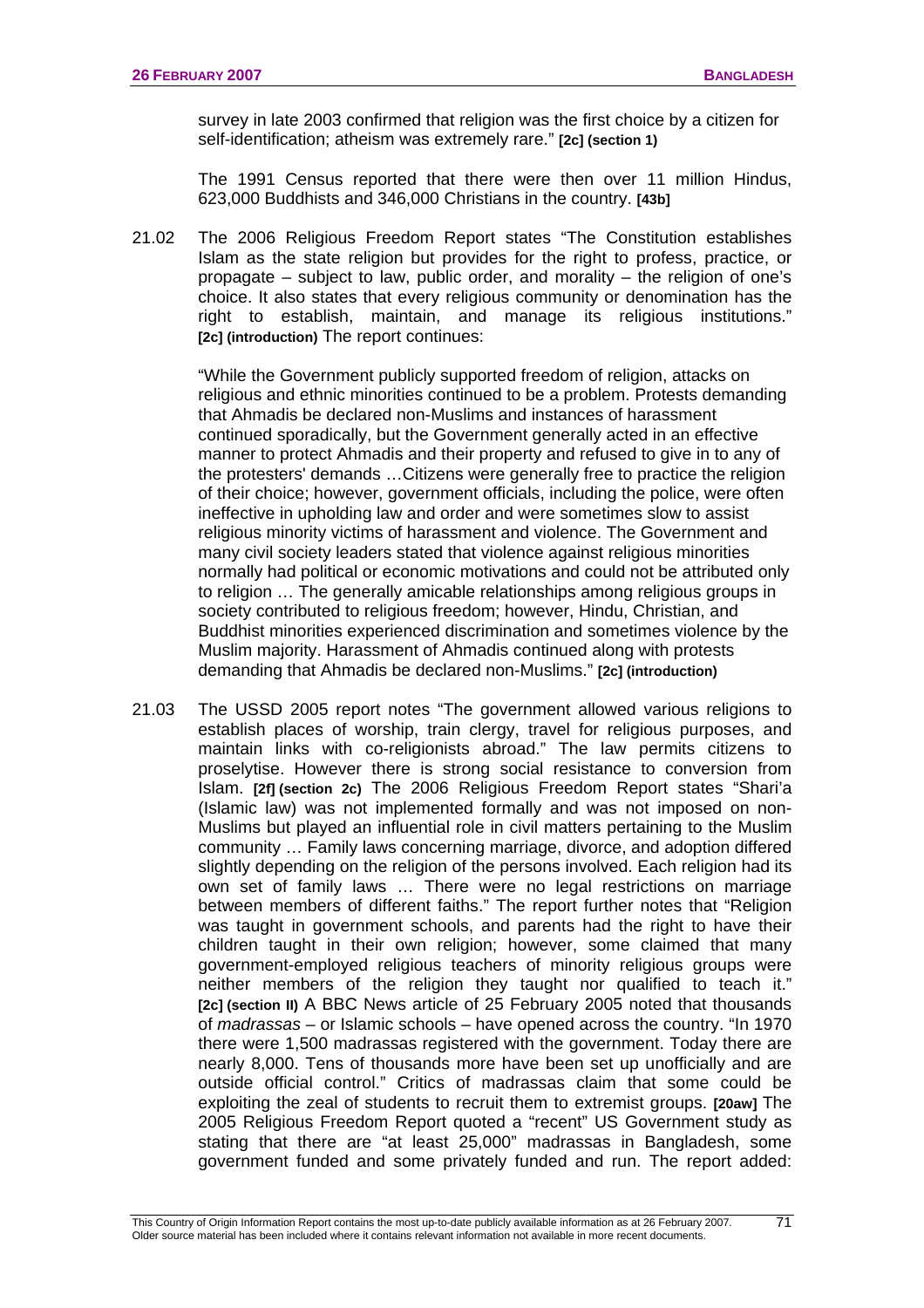"There are no known government-run Hindu, Buddhist or Christian schools." **[2i] (section II)** An Asian Centre for Human Rights (ACHR) report of November 2005 carried an estimate that there were 64,000 madrassas in Bangladesh. **[53c] (p8)** (See section on Children: Education)

- 21.04 The 2006 Religious Freedom Report comments "Religion exerts a powerful influence on politics, and the Government was sensitive to the Muslim consciousness of its political allies [the Jamaat-e-Islami and Islami Okiyya Jote political parties] and the majority of its citizens*.*" **[2c] (introduction)** According to the report, "The Government took steps to promote interfaith understanding. For example, government leaders issued statements on the eve of religious holidays calling for peace and warned that action would be taken against those attempting to disrupt the celebrations. Through additional security deployments and public statements, the Government promoted the peaceful celebration of Christian and Hindu festivals, including Durga Puja, Christmas, and Easter." **[2c] (section II)**
- 21.05 An article in *The Guardian* (UK) of 21 July 2003 stated, *inter alia*:

"Evidence is emerging that the oppression of minorities is becoming systematic. Bangladesh, which is 85 per cent Muslim but has a long tradition of tolerance to religious minorities, is, say local organisations, being pushed towards fundamentalism by the Jamaat-e-Islami, which is growing rapidly in rural areas with the deepest poverty and runs two key ministries." **[55a]**

"'This is like a silent revolution. We are returning to the dark ages', a leading lawyer said, asking not to be named …'I think the backdrop is being created for the introduction of strict sharia laws. You see extremist rightwing fundamentalists infiltrating every professional area, in the appointment of the judiciary, the law, medicine and in education. They are capturing key positions in government, the universities and institutions'." **[55a]**

"Thousands of Bangladeshis are thought to have crossed the border to India in the past two years. It is impossible to verify numbers because New Delhi will not release records, but Dhaka's statistics show the Muslim majority increasing dramatically and the Hindu, Buddhist, Christian and other minorities declining." **[55a]**

"Leading Islamic scholars are appalled by the repression and the rise of fundamentalism. 'What we are seeing is the Talibanisation of Bangladesh,' Maolama Abdul Awal, former director of the Bangladesh Islamic Foundation, said. 'If we allow them to continue ... [minorities] will be eliminated. Bangladesh will become a fascist country'." **[55a]**

21.06 A *Time Magazine* (Asia edition) article, in the 12 April 2004 issue, described the extent of corruption and criminal violence in the country and commented: "Making the violence more toxic is the spread of a brand of intolerant Islamic fundamentalism in a country with a history of religious tolerance. Bangladesh's Hindus, who constitute about 10 per cent of the population of the predominantly Muslim nation, say they are increasingly being intimidated by gangs of Islamic fundamentalists, who attack them in their homes, warn them to pack up and leave for India and, for good measure, extort ransom from them." **[54a]**

72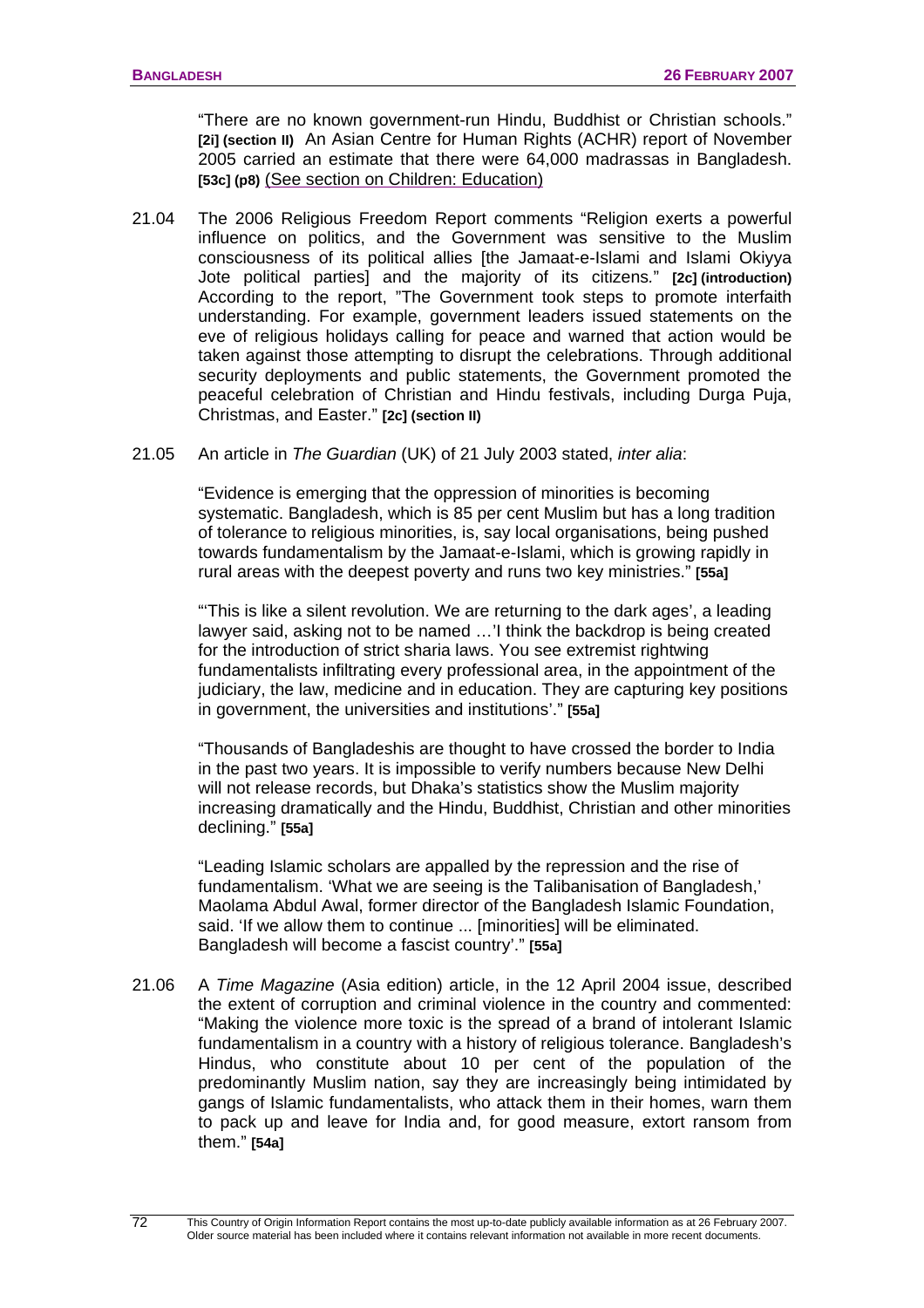21.07 The 2006 Religious Freedom Report notes:

"Since the 2001 elections, attacks on religious minorities have led to the routine posting of law enforcement personnel during major religious festivals and events, since festivals tend to attract large congregations that make easy and more attractive targets. Reported incidents included killings, rape, torture, attacks on places of worship, destruction of homes, forced evictions, and desecration of items of worship. These claims continued during the period covered by this report [July 2005 to June 2006]; however, many such reports could not be verified independently, and there were incidents of members of the Muslim community attacking each other on holidays as well, due to a perception that some events were un-Islamic. The Government sometimes failed to investigate the crimes and prosecute the perpetrators, who were often local gang leaders … There were no reported abuses targeted at specific religious groups by terrorist organizations during the period covered by this report. However, the banned extremist group Jama'atul Mujahideen Bangladesh (JMB) attacked a variety of government and civil society targets [in 2005] on the grounds they supported secular governance [or promoted 'un-Islamic' practices]." **[2c] (section II)** 

- 21.08 The Human Rights Watch (HRW) World Report 2006 has stated "Throughout 2005, there were persistent reports of abductions and forced conversions of minorities, and destruction and desecration of religious sites." **[10b]**
- 21.09 The UK Bangladesh Hindu Baudha Christian Unity Council (BHBCUC), an independent human rights organisation, has provided a series of reports listing a total of 613 incidents of violent and other crime or acts of intimidation which occurred in Bangladesh during the twelve-month period August 2005 to July 2006 – in which the victims were members of minority religious communities, or in which sacred images or property belonging to religious minorities was destroyed or damaged. It is not clear from the reports how many of these criminal incidents were religiously motivated. In most cases the perpetrators were said to be either "fundamentalists" or "miscreants". Most of these incidents had been reported in the press in Bangladesh. **[57a]** (These data were supplied to the UK BHBCUC by the Bangladesh Hindu Bouddha Christian Oikya Parishad (BHBCOP) in Dhaka. Copies of monthly reports, which detail each specific incident, are enclosed with the source material **[57a]**.)

#### **Fatwas**

21.10 As was stated in the USSD 2004 report "In 2001, the High Court ruled illegal all fatwas, or expert opinions on Islamic law. While the Court's intention was to end the extrajudicial enforcement of penalties by religious leaders, the 2001 ruling, which generated violent protests, declared all fatwas illegal. Several weeks later, the Appellate Court stayed the High Court's ruling. No date was set for rehearing the issue." Only those Muftis (religious scholars) who have expertise in Islamic law can legitimately issue a fatwa. In practice, however, village religious leaders sometimes make rulings in individual cases and call the ruling a fatwa. Fatwas commonly deal with marriage and divorce, or mete out punishments for perceived moral transgressions. **[2b] (section 2c)** A BBC News article of 13 February 2001 noted that punishments could vary from public naming and shaming to physical mutilation. **[20g]** USSD 2005 recorded: "Human rights groups and press reports indicated that vigilantism against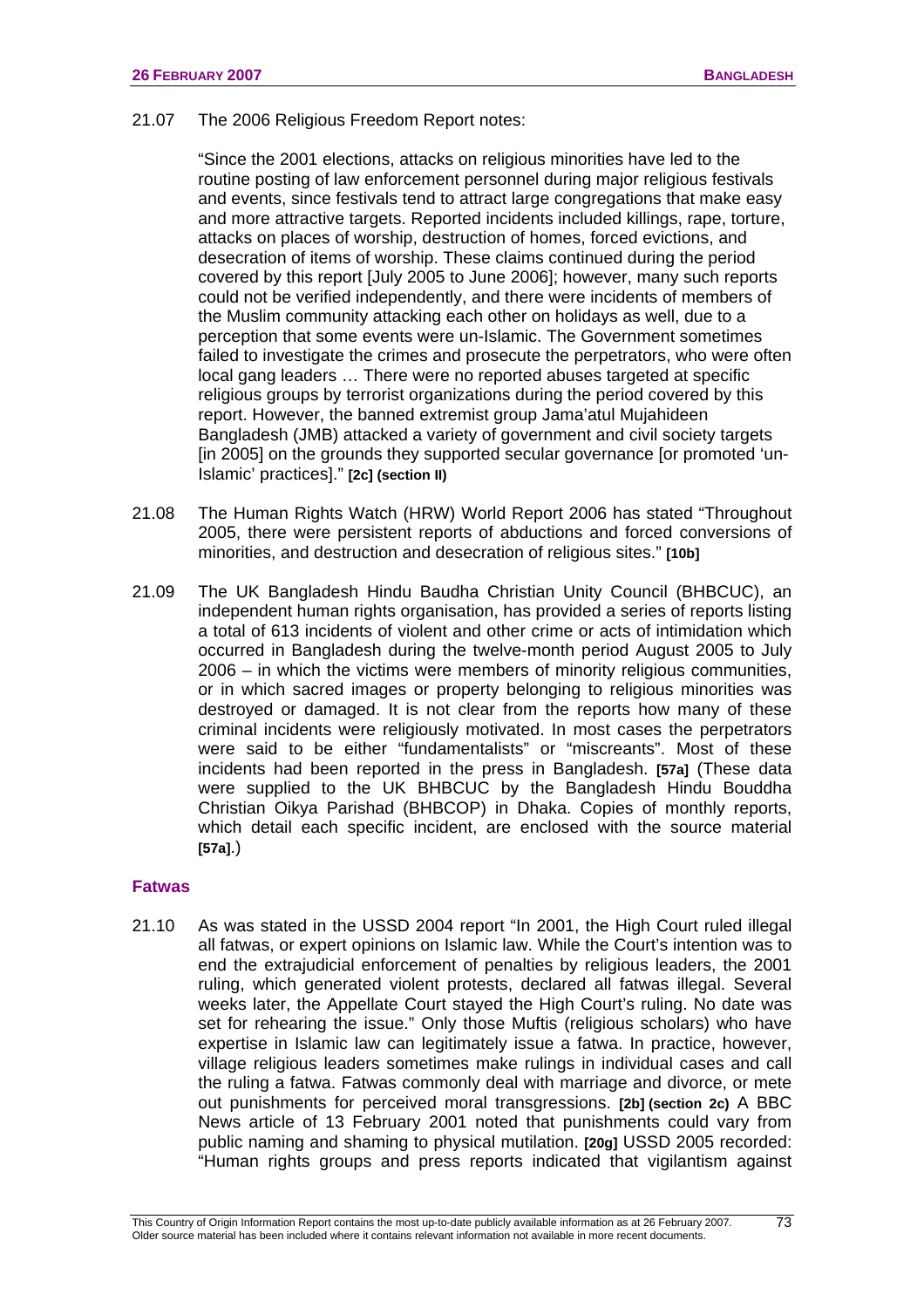women for perceived moral transgressions occurred in rural areas, often under a fatwa… and included punishments such as whipping. A local human rights organization recorded 35 incidents of fatwas calling for physical violence and social ostracization." **[2f] (section 1c)** 

### **HINDUS**

21.11 The Internal Displacement Monitoring Centre (IDMC), in their 'Profile of the internal displacement: situation' dated 28 March 2006, quoted various primary sources as follows:

"In the weeks following the 1 October [2001] general elections, Bangladesh witnessed an outburst of systematic attacks on the minority Hindu community across the country, in addition to attacks on activists of the freshly ousted Awami League… By 8 October 2001, at least 30 people had been killed and more than 1,000 others injured. Their houses were torched, ransacked and in many cases seized, women were raped, and temples were desecrated… The Hindu-dominated areas in Barisal, Bhola, Pirojpur, Satkhira, Jessore, Khulna, Kushtia, Jhenidah, Bagerhat, Feni, Tangail, Noakhali, Natore, Bogra, Sirajganj, Munshiganj, Narayanganj, Narsingdi, Brahmanbaria, Gazipur and Chittagong were the worst hit… Many Hindu families reportedly fled their homes and sought refuge in areas considered 'safe'. The Bangladesh Observer reported that at least 10,000 people of the minority community from Barisal district ran away from their homes following attacks by activists of the fundamentalist Jamaat-e-Islami party and took shelter in neighbouring Gopalganj district, the electorate of the former Prime Minister Sheikh Hasina. Many others fled to the Indian State of Tripura and West Bengal. (HRF March 2002)…Post election violence and oppression against minority [sic] has displaced more than 15 thousand minority families in Barishal and Bagerhat districts."…"Islamic fundamentalists have initiated a rain [sic] of terror forcing minorities to endure living in a nightmare condition in those areas. (HRCBM)" **[45c] (p19-20)**

The report added:

"Women were particularly targeted – in many cases rape of female family members made it impossible for families to stay in their villages …By a letter dated 10 December 2002, the Special Rapporteur informed the Government that she had received information that more than 2,000 women in Bangladesh between the ages of 7 and 80 had been raped, gang-raped, beaten and subjected to degrading treatment by fundamentalist groups following the 1 October 2001 elections. Much of the violence allegedly took place in small villages, and the perpetrators in many cases were identified as activists of the ruling Bangladesh Nationalist Party (BNP) or the group Jamaat-e-Islami... (CHR, Report of the Special Rapporteur on violence against women 14 January 2003)" **[45c] (p20-21)**

21.12 The 2006 Religious Freedom Report states:

"Reports of BNP harassment, violence and rape of Hindus, who many believed supported the AL, preceded and followed the 2001 election. The high court ordered the Government to report on these attacks and to demonstrate that it was taking adequate steps to protect religious minorities. The Government submitted its report to the high court in 2002, claiming that

74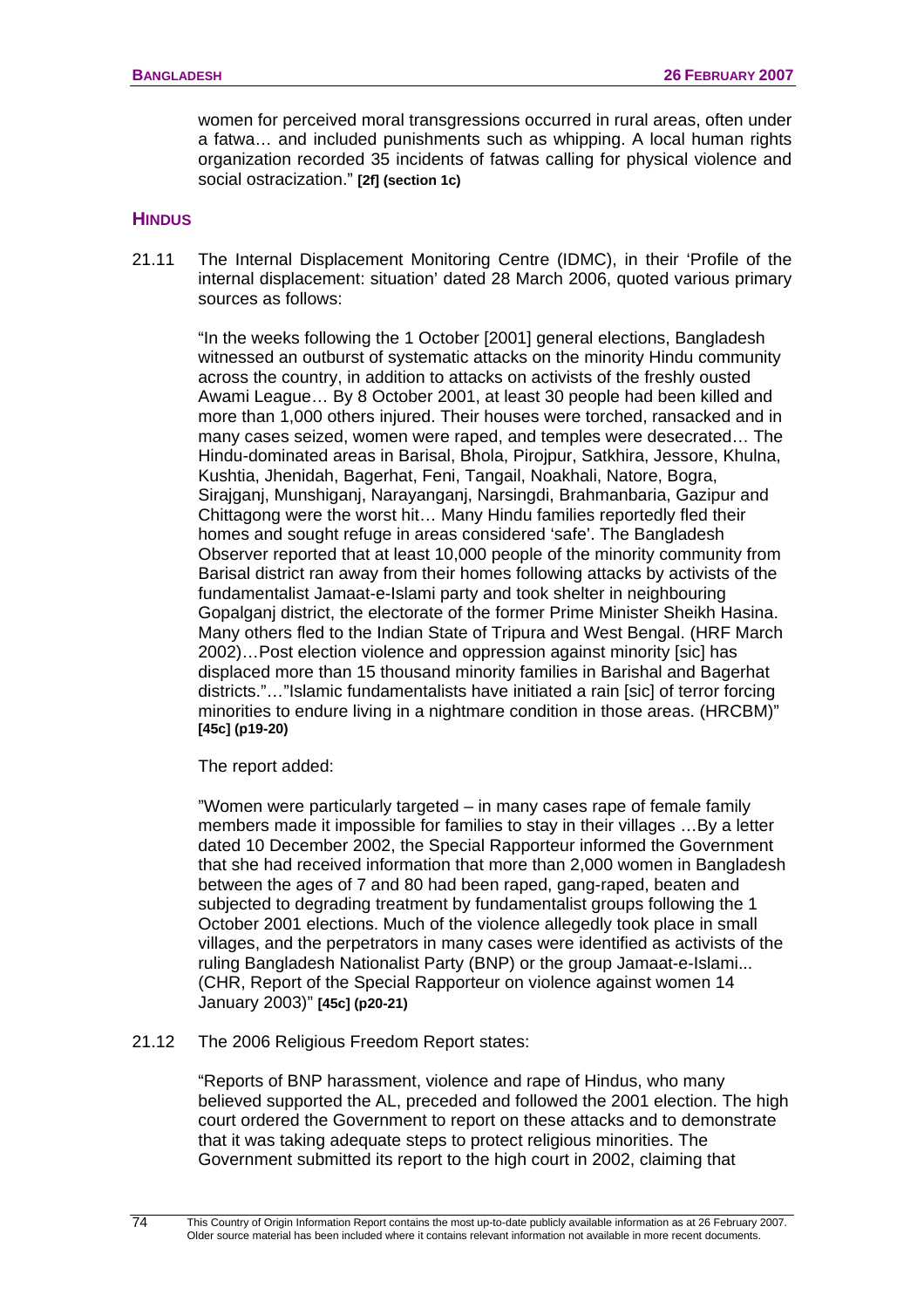incidents of post-election violence were not connected to communal relations and that some reports of violence were fabricated or exaggerated. Since then, neither the high court nor the Government has taken further action." **[2c] (section II)**

21.13 As was outlined in the 2003 Religious Freedom Report:

"Inter-communal violence caused many Hindus to emigrate to India between 1947 and 1971 and continued on a smaller scale throughout the 1980s. Since the 1991 return to democracy, emigration of Hindus has decreased significantly, which generally can be attributed to the significant reduction in the Hindu population over the last 30 years. In recent years, emigration has been primarily motivated by economic and family reasons. Nevertheless, incidents of communal violence continue to occur." **[2g] (p4)** 

IDMC's 2006 report entitled 'Bangladesh: Minorities increasingly at risk of displacement' noted that the Hindu population comprised approximately 10.5 per cent of the total population of Bangladesh in 1991, compared with about 25 per cent in 1947. It is estimated that 5.3 million Hindus left Bangladesh between 1964 and 1991. **[45b] (p21)**

21.14 According to the 2006 Religious Freedom Report:

"Many Hindus have been unable to recover landholdings lost because of discrimination under the now-defunct Vested Property Act. The act was an East Pakistan-era law that allowed 'enemy' (in practice Hindu) lands to be expropriated by the Government. Approximately 2.5 million acres of land were seized from Hindus, and almost all of the 10 million Hindus in the country were affected. In April 2001, parliament passed the Vested Property Return Act, stipulating that land remaining under government control that was seized under the Vested Property Act be returned to its original owners, provided that the original owners or their heirs remained resident citizens. The Government was required to prepare a list of vested property holdings by October 2001, and claims were to have been filed within ninety days of the publication date. In 2002, parliament passed an amendment to the Vested Property Return Act, which allowed the Government unlimited time to return the vested properties and gave control of the properties, including the right to lease them, to local government employees. By the end of the period covered by this report [June 2006], the Government had not prepared a list of such properties." **[2c] (section II)**

The USSD 2005 report notes "As in previous years the government failed to prepare a list of property that was expropriated by the government from Hindus following the 1965 India-Pakistan War." **[2f] (section 2c)** 

21.15 A particularly serious attack took place on 19 November 2003. The 2005 Religious Freedom Report referred to this incident as follows:

"In 2003, 11 members of a Hindu family burned to death after assailants set fire to their home near the port city of Chittagong. BDG officials ascribed the crime to robbers following a failed robbery attempt, but the opposition Awami League alleged that BNP members attacked the family as part of a local anti-Hindu cleansing effort. A local human rights NGO claimed that the attack was a planned assault on the family because of its Hindu faith. Government

75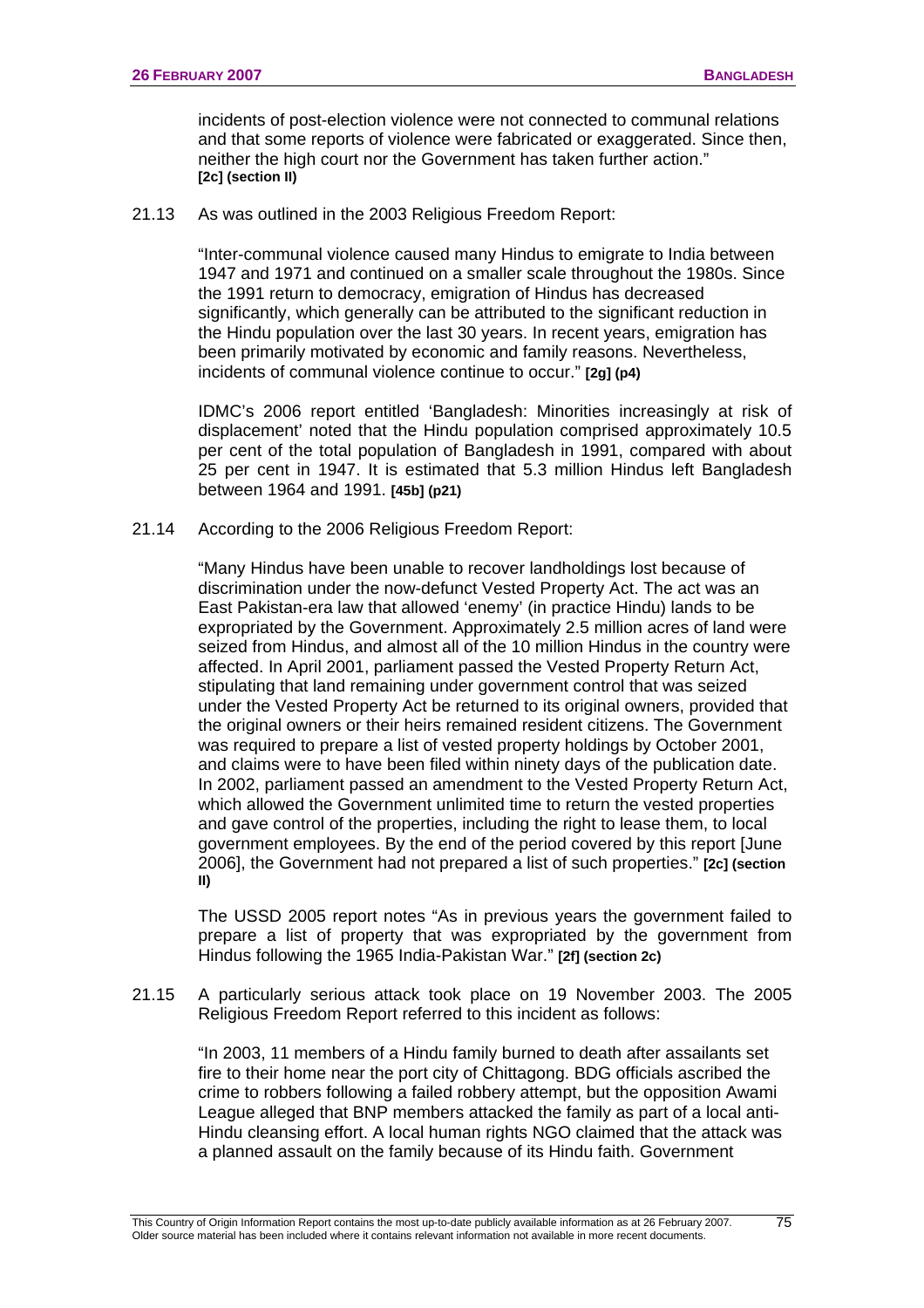ministers visited the home within a few days of the incident and promised action against the perpetrators. Within a month of the attack police arrested 5 persons, 3 of whom confessed to the magistrate and claimed that 14 persons were involved in what they said was an attempted robbery. At the conclusion of the period covered by this report [30 June 2005], police have submitted their investigations to court twice but the Public Prosecutor has declared the investigations 'faulty', so a third round of investigation was in process." **[2i] (section II)** 

The 2006 Religious Freedom Report noted that, as of June 2006, no charges had yet been filed in this case and a third round of investigation was in progress. **[2c] (section II)**

- 21.16 The Press Trust of India, on 2 January 2004, relayed a report in the newspaper *The Daily Janakantha* that 30 Hindu people had been injured and 20 houses burnt down in an attack on a village in Natore district. The attackers, numbering about 50, were said to have been led by Moslemuddin, a local BNP leader. Victims said the attack had centred around a property dispute. **[56a]** The same article recorded that the Government had given Taka 4 *lakhs* (Tk 400,000) to relatives of the victims of the 19 November 2003 attack near Chittagong, towards their rehabilitation. **[56a]**
- 21.17 The 2004 Religious Freedom Report stated: "In January [2004] a Hindu temple and three houses belonging to Hindus in Chittagong were burned. According to a prominent human rights NGO, the temple was on disputed ground, and the temple priest sought to expand temple lands. Subsequently, there was conflict between the police, the local fire brigade, and Hindu devotees, who accused the police of destroying the temple. They attacked the police and fire brigade personnel with stones and incendiary devices. There has been no subsequent legal action." **[2h] (section II)** The *Daily Star* reported on 25 August 2004 that 22 houses belonging to Hindus had been set ablaze in a remote village in Pirgachha upazila, apparently by 30 to 40 armed "mobsters" with alleged links to the ruling BNP. The perpetrators left with a "booty" of 18 cows and about Tk 60,000 in cash. **[38k]**
- 21.18 Freedom House, in a report of June 2005, noted:

"As with the Ahmadiyya mosques, the government also took steps to provide police protection for the religious festivals of other minorities, most notably the Hindus. No major incident of Hindu-Muslim communal violence was reported in the media in 2004. However, over the past few decades, Hindus have faced continual discrimination. For example, immediately following the 2001 elections, the Hindus were subjected to various forms of violence including killing, assault, rape, ransom-seeking, and loss of property." **[65a] (p73)** 

21.19 According to the HRW World Report 2006 "There were (also) many reports of forced evictions of Hindus from their properties [during 2005]. In some cases of reported rape of Hindu girls, the police refused to pursue investigations." **[10b]** A report from the Immigration and Refugee Board (IRB) of Canada, dated 4 August 2006, quoted various other sources in stating that, in 2005 and 2006, reported incidents in which Hindus were the victims have included rape, "torture" [sic], kidnappings, land grabbing and forced evictions, as well as the destruction of Hindu temples and/or religious icons. Some of these incidents were reportedly carried out by BNP supporters and Islamic "extremists".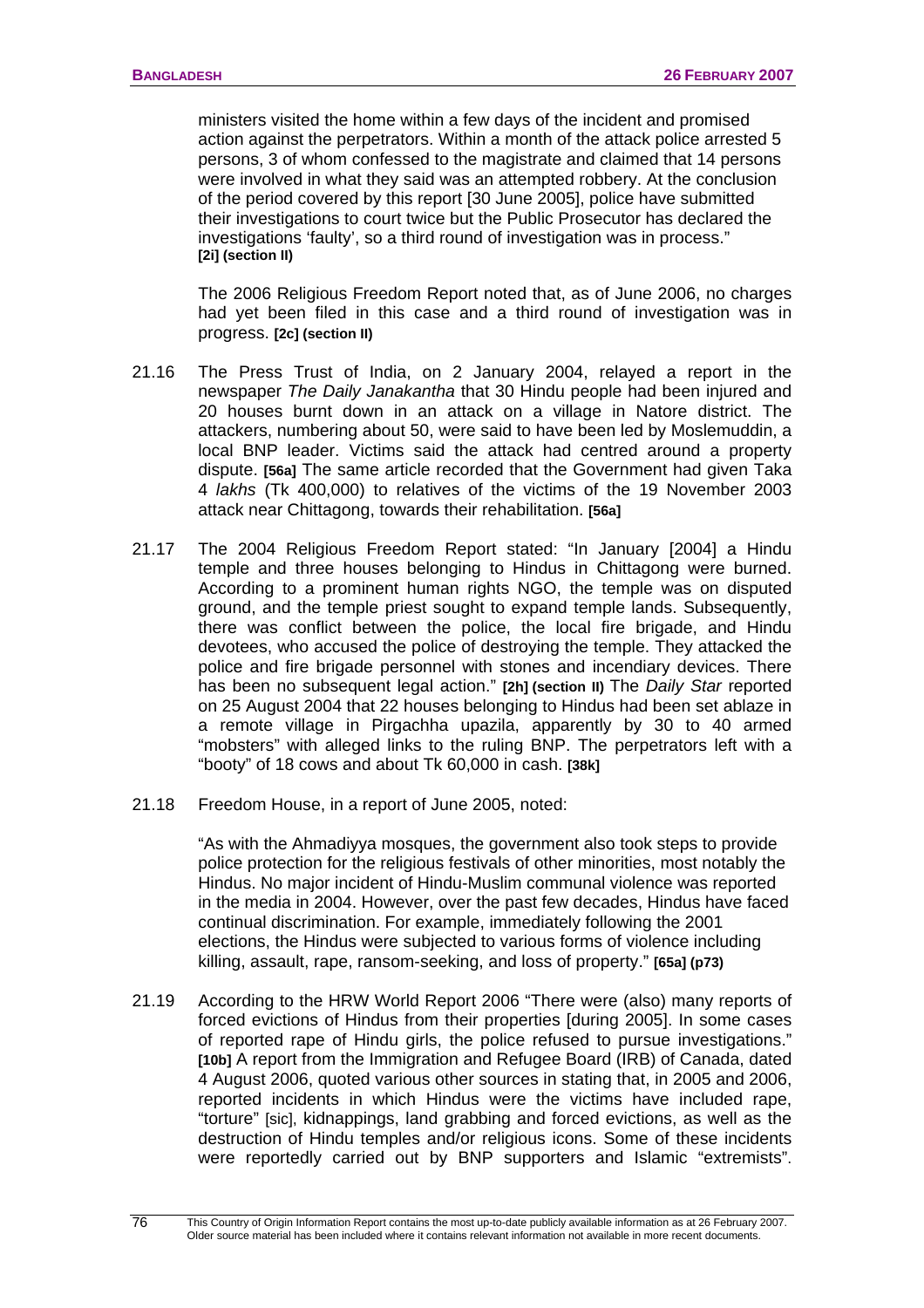According to the IRB document, the *Daily Star* reported in January 2006 that "land grabbers" had killed two Hindus and injured several others; the authorities appeared to be "turning a blind eye" to the incident. **[3u]** 

21.20 As mentioned in paragraph 21.09 above, the UK Bangladesh Hindu Baudha Christian Unity Council (BHBCUC), an independent human rights organisation, has provided a listing of numerous incidents of violent and other crime and acts of intimidation which occurred in Bangladesh during the period August 2005 to July 2006 – in which the victims were members of the Hindu (or another religious minority) community, or in which Hindu sacred images or property were destroyed or damaged. (Copies of monthly reports, which detail each specific incident, are enclosed with the source material.) **[57a]** 

> **[Return to contents](#page-0-0)  [Go to list of sources](#page-133-0)**

# **BUDDHISTS**

- 21.21 As stated in a report of the Canadian Immigration and Refugee Board (IRB) dated 16 August 2005, the majority of the Jumma people of the Chittagong Hill Tracts practice Buddhism. **[3v]** For further information on the treatment of Buddhists, therefore, refer to Section 22: [The Indigenous Jumma Peoples of](#page-86-0)  [the Chittagong Hill Tracts](#page-86-0).
- 21.22 The 1991 Census showed that there were then 623,000 Buddhists in Bangladesh, of whom 574,000 were living in the Division of Chittagong. **[43b]** According to an estimate quoted by BuddhaNet, the Australian-based website of the Buddha Dharma Education Association, there were about 1 million Buddhists in Bangladesh by 2004, living mainly in the area of the city of Chittagong, the Chittagong Hill Tracts (CHT), Comilla, Noakhali, Cox's Bazar and in Barisal. The Buddhists of Bangladesh belong to four groups of nations who have been gradually mixed together; the groups are the Austic, the Tibeto-Burman, the Draviyans and the Aryans. According to historians the Tibeto-Burman consists of three tribes – the Pyu, the Kanyan and the Thet (Chakma). The Chakma tribes primarily reside in the Chittagong Hill Tracts. The Kanyan tribe is known as the Rakhine (Arakanese) group who still live in the South-Eastern part of Chittagong district. The plain Buddhists of Bangladesh, known as the Burua-Buddhist, are the ancient peoples of Bangladesh who have lived there for five thousand years, according to Arakanese chronology. **[87]**
- 21.23 United News of Bangladesh announced on 29 August 2004 that six persons had been found guilty and sentenced to death for the April 2002 murder of a Buddhist monk, Gyan Jyoti Mohasthobir, in Raojan upazila. The murder was attributed to a property dispute. **[39d]** However, reports obtained from the UK Bangladesh Hindu Baudha Christian Unity Council (BHBCUC) indicate that there have, on occasion, been religiously motivated attacks against the Buddhist community. For example, it was reported on 16 June 2006 that a Buddhist temple (Bihar) in the village of Maischari, in Khakdachari District, had been set on fire by Islamic fundamentalists. **[57a]**

#### **AHMADIS (ALTERNATIVELY AHMADIYYAS OR KADIYANIS OR QADIANIS)**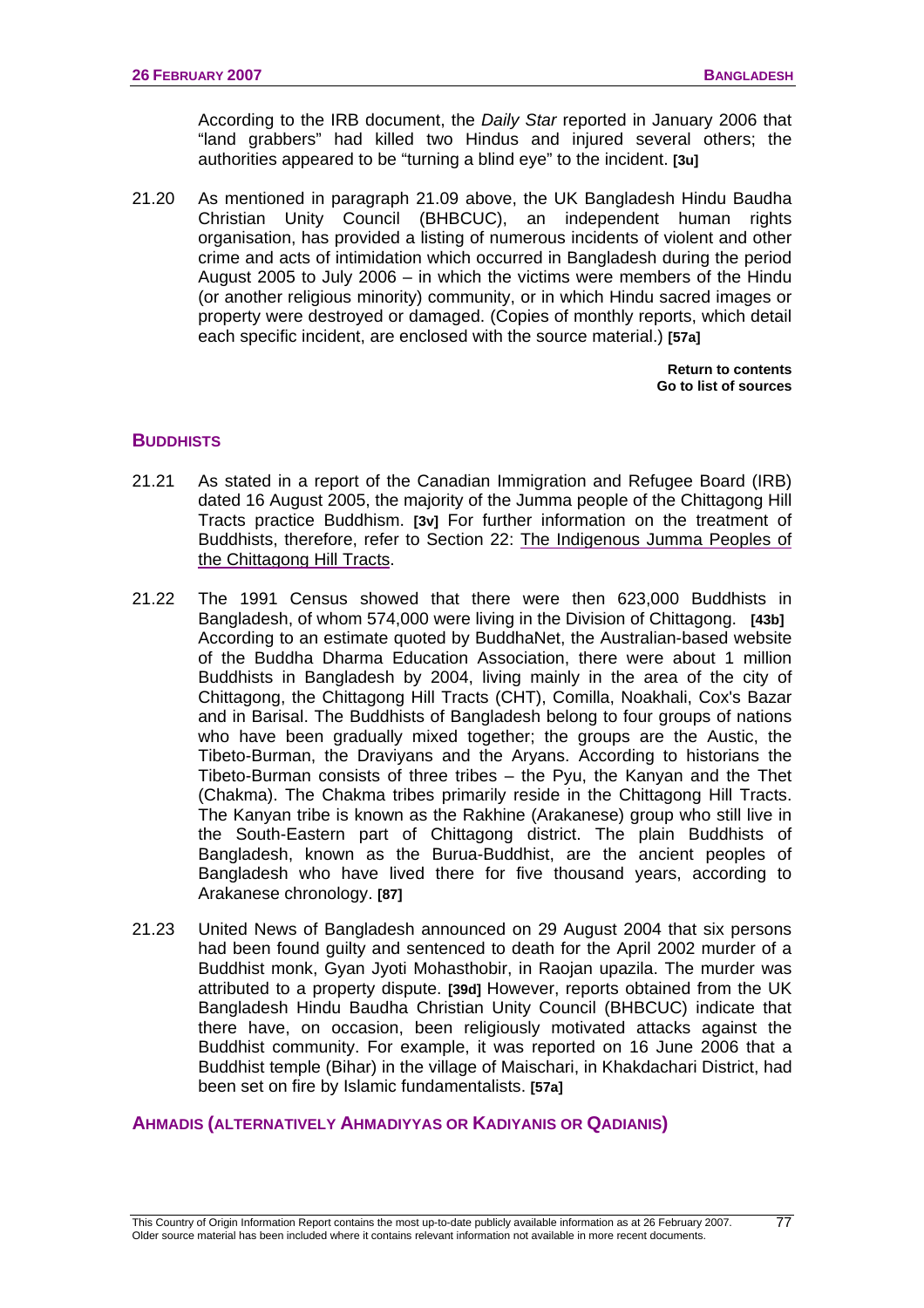- 21.24 The Ahmadiyya community was founded in the 1880s by Mirza Ghulam Ahmad, who was born in the Punjab town of Qadiyan, according to a report of the Canadian IRB dated June 1991. It later split into two groups, of which Qadiani is the larger; the other is the Lahore branch. While they identify as a Muslim community, Ahmadiyyas are considered heretics by mainstream Islam. **[3m] [20ay]** The Human Rights Watch report of June 2005, "Breach of Faith: Persecution of the Ahmadiyya Community in Bangladesh" (HRW 2005 Ahmadiyya report), relates that Mirza Ghulam Ahmad declared himself to be the expected *mahdi*, or messiah of the latter days. According to this HRW report: "Virtually all mainstream Muslim sects believe that Ahmad proclaimed himself as a prophet, thereby rejecting a fundamental tenet of Islam: *Khatme Nabuwat* (literally, the belief in the 'finality of prophethood' – that the Prophet Mohammed was the last of the line of prophets leading back through Jesus, Moses, and Abraham)." **[10a] (p7)** In an Amnesty International (AI) report of 23 April 2004, entitled "The Ahmadiyya Community – their rights must be protected", it was estimated that there are about 100,000 Ahmadiyyas in Bangladesh. **[7k]** The HRW 2005 Ahmadiyya report notes that the Ahmadiyya community is also derogatorily referred to by some as the "Qadiani" (or "Kadiyani") community, a term derived from Ahmad's birthplace. **[10a] (p7)**
- 21.25 According to the 2004 Religious Freedom Report: "In the latter part of 2003, [Ahmadis] were the targets of attacks and harassment prompted by clerics and the rhetoric of leaders of the Islami Okkiya Jote, an Islamic party and coalition partner of the ruling BNP. Many mainstream Muslims view Ahmadis as heretics." **[2h] (section III)** The report continued: "Following demands for the ban of Ahmadiyya publications and that Ahmadis be declared non-Muslims, the Government announced such a ban [on publications] on January 8 [2004]. However, several days later…the Prime Minister announced that the Government would not declare Ahmadis to be non-Muslims." **[2h] (section IV)** USSD 2005 relates: "Discrimination against Ahmadiyyas continued during the year [2005]." **[2f] (section 2c]**
- 21.26 The Amnesty International report of 23 April 2004 had observed:

"Members of the 'Ahmadiyya Muslim Jamaat', a religious community which considers itself a sect of Islam, has been the target of a campaign of hate speech organized by a number of Islamist groups in the country in recent months.

"These groups have mobilised crowds to chant anti-Ahmadiyya slogans, have sought confiscation of Ahmadi mosques, and have demanded that the government declare the sect non-Muslim. Members of the Ahmadiyya community in Bangladesh, about 100,000 in number, have been living in fear of attack, looting and killing since around October 2003 when the Anti-Ahmadi agitations began…The agitators have been involved in 'excommunication' and illegal house arrest of Ahmadis, the killing of an Ahmadi Imam (preacher), beating of Ahmadis, and marches to occupy Ahmadi mosques… While the Government of Bangladesh has acted to prevent the crowds from entering Ahmadi mosques, it has taken no action against the perpetrators of the hate campaign. Fundamental rights of the Ahmadis have been further violated by a government ban on their publications." **[7k] (p1)**

The same AI report records that on 31 October 2003, the Imam of an Ahmadi mosque in Jessore district was beaten to death after he refused to recant his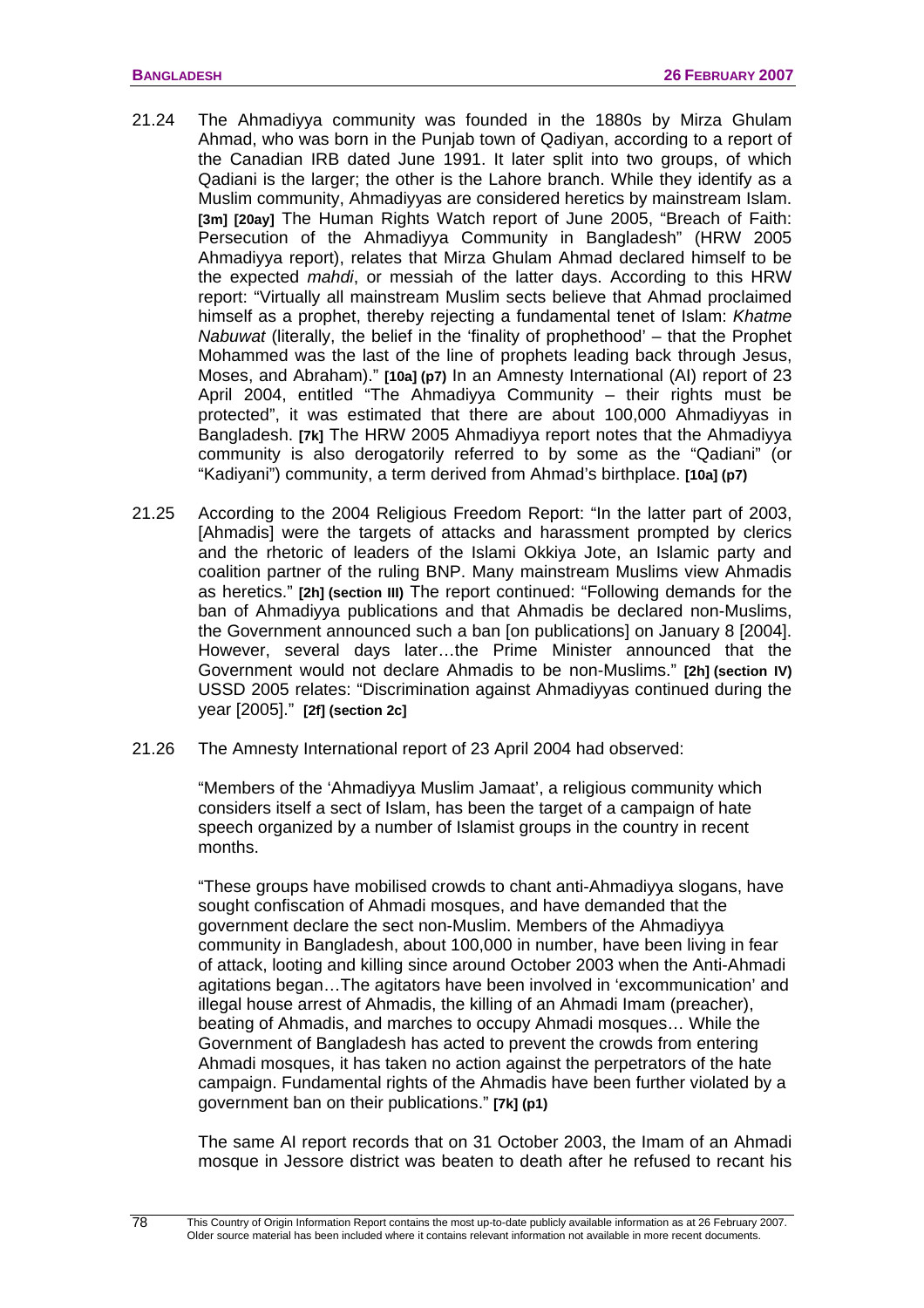faith; no charges had been brought against his attackers by the time the AI report was published. **[7k] (p1)**

21.27 On 9 January 2004 Agence France-Presse reported: "Bangladesh banned publications of the Ahmadiyyas, a minority Muslim movement, from Friday after pressure from rival Islamic hardliners, officials said. The Home Ministry banned the sale, distribution and possession of publications by the Ahmadiyyas, estimated to number 100,000 in Bangladesh …'The ban was imposed in view of objectionable materials in such publications that hurt or might hurt the sentiments of the majority Muslim population', a Home Ministry statement said late Thursday [8 January]." **[23f]** The AI report of 23 April 2004 detailed that the ban on Ahmadiyya publications included any translations, with interpretations, of the Koran. The report commented: "The ban highlighted the possibility that the government had yielded to pressure from anti-Ahmadi Islamist groups. According to reports in Bangladeshi newspapers, it had been imposed at the instigation of Islami Oikya Jote, a political party and junior partner in the coalition government." **[7k] (p2)** BBC News announced on 21 December 2004 that the High Court had temporarily suspended the Government's ban on Ahmadiyya publications. **[20ay]** The HRW 2005 Ahmadiyya report provides the following detail:

"On December 21, 2004, while not in session, Bangladesh's High Court temporarily suspended the order of January 8, 2004 banning the Ahmadiyya publications in response to a legal challenge launched by human rights groups in the country. The court issued an interim stay order suspending the ban pending the reopening of the High Court. It also directed that the ban not be notified in the official Bangladesh gazette. In January 2005, the High Court extended the stay order and it remained in effect at this writing [mid-2005]." **[10a] (p31-32]**

The HRW report noted that any order banning Ahmadiyya publications would have to be published in the Bangladesh government gazette in order to have legal effect. **[10a] (p30]** 

The USSD 2005 report observed: "The government ban on the publishing of Ahmadiya literature continued to be stayed by the high court, and the government did not appeal the stay to the appellate court, effectively allowing Ahmadiyas, for the time being, to publish their materials." **[2f] (section 2c)** The 2006 Religious Freedom Report has confirmed that, by June 2006, the ban on Ahmadiyya publications was still not being enforced; with few exceptions, the police had respected the High Court's ruling of January 2004. **[2c] (section II)** 

#### 21.28 The HRW 2005 Ahmadiyya report states:

"Throughout 2004 and into 2005, the Khatme Nabuwat (K.N.), an umbrella organization of Islamist groups dedicated to the preservation of 'the finality of the prophethood' of Mohammad, has threatened the Ahmadiyya community with attacks on their mosques and campaigned for Ahmadis to be declared non-Muslim. The K.N. enjoys links to the governing Bangladesh National Party (BNP) through the BNP's coalition partners, the Jama'at-e-Islami (J.I.) and the Islami Okye Jote (IOJ)." **[10a] (p2)**

The report adds: "Since the government ban on Ahmadiyya publications was introduced [see 6.59 above], anti-Ahmadi activities have continued and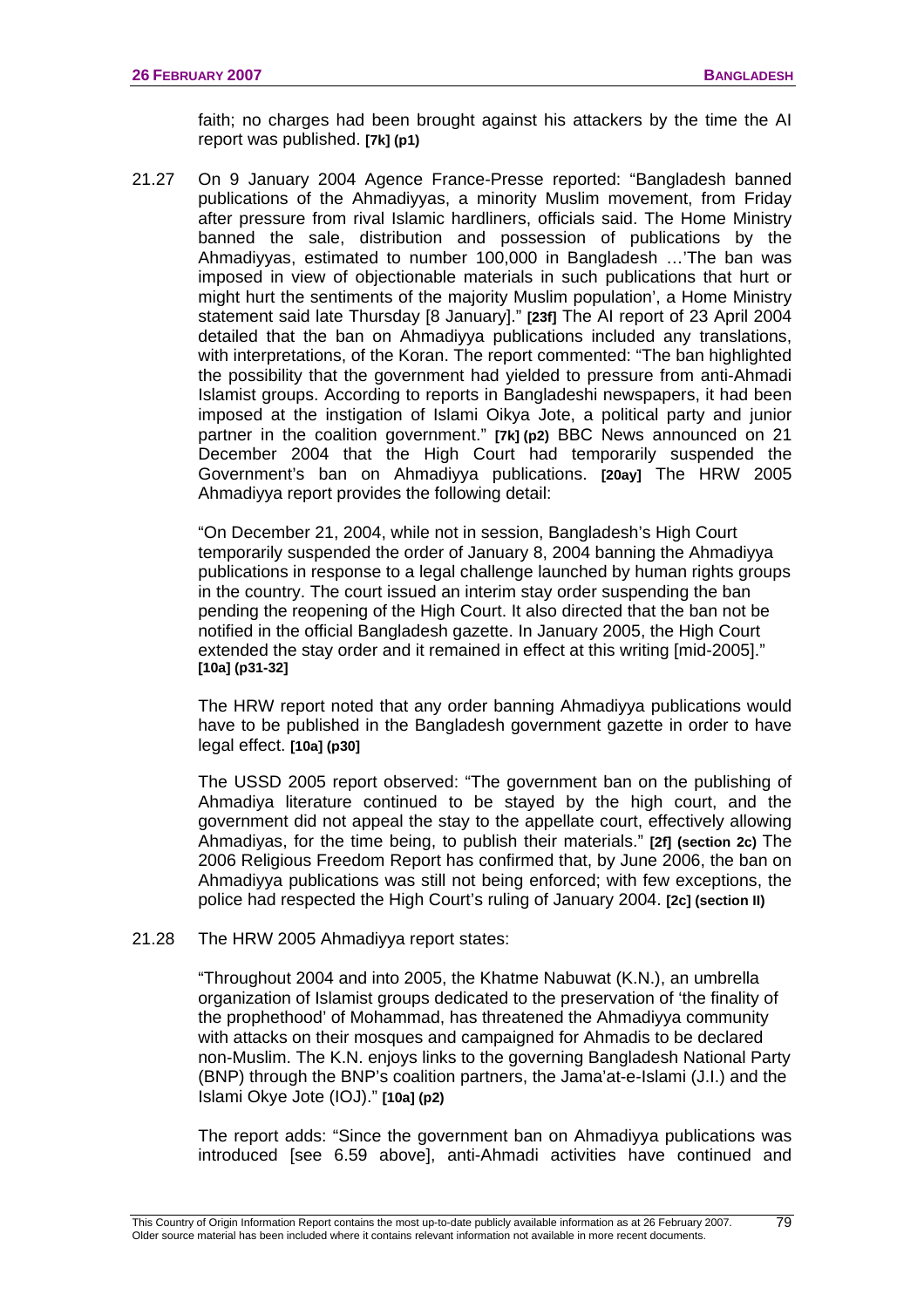intensified across Bangladesh. These incidents have included massive anti-Ahmadi rallies, threats against members of the group, attacks on mosques, the refusal to allow Ahmadi children to go to school, and the confiscation of Ahmadiyya publications." **[10a] (p3)**

The HRW report comments: "In the overheated, sectarian atmosphere of contemporary Bangladesh, with the ruling government more religiously intolerant than any government since the country's founding, Ahmadis fear that even a tiny spark could unleash a serious and perhaps uncontrollable wave of violence against members of their community." **[10a] (p4)**

- 21.29 The USSD 2004 report related "In April [2004], police failed to prevent Muslim demonstrators from destroying 12 houses belonging to Ahmadiyas and harassing 15 converted Ahmadiya men and women in a village in Rangpur. The converts were held against their will for several hours and pressured to renounce their new faith by some local Muslims." **[2d] (section 2c)** The 2004 Religious Freedom Report recorded that no legal action had been taken against their assailants. **[2h] (section III)**
- 21.30 The *Daily Star* of 29 August 2004 reported that the police had "foiled" plans by religious extremists to lay siege to the Ahmadiyya central complex in Dhaka on Friday 27 August. **[38j]** (An Amnesty International release of 25 August 2004 had stated that Islamist leaders had threatened to attack the Ahmadiyya complex on 27 August unless the Government declared the sect to be 'non-Muslim'. **[7l]** A Financial Times Information report of 28 August 2004 noted that fourteen platoons of police had been deployed to protect the Ahmadiyya complex. **[21d]** USSD 2004 indicated that the threats against the Ahmadiyya community were coming primarily from members of the groups 'Khatme Nabuwat Movement/Committee' and 'Aamra Dhakabashi'. On August 27 [2004] the police arrested four leaders of Aamra Dhakabashi prior to the planned siege of the Ahmadiyya complex in Dhaka. **[2d] (section 2c)**
- 21.31 The *Daily Star* announced on 9 October 2004 that, on 7 October, hundreds of Islamist "zealots" under the banner of the Khatme Nabuwat Committee had attempted to "capture" an Ahmadiyya mosque in Narayanganj, but that they had been prevented from doing so by the security forces and by eleven cultural and religious bodies who staged a counter-demonstration. **[38u]** However, the *Daily Star* reported on 30 October 2004 that "orthodox Muslim fanatics" had razed an Ahmadiyya mosque at Bhadughar in Brahmanbaria on 29 October, minutes before the start of Juma (Friday) prayers. The mob forced their way into the mosque and went on a rampage inside it; they then broke away the bamboo walls, while hundreds chanted anti-Ahmadiyya slogans outside. At least 11 people were injured; the Imam of the mosque was in a critical condition after being hit with an axe. [The Imam reportedly died from his injuries en route to hospital.] The mob then vandalised the nearby homes of 12 Ahmadi families. Police arrived at the scene an hour after the incident but did not make any arrests; they apparently only cautioned the leaders of the anti-Ahmadiyya groups and some influential local people against any further attacks. **[38v]**
- 21.32 The Human Rights Watch (HRW) World Report 2006 notes "Attacks on Ahmadiyya homes and places of worship continued in 2005. Although human rights groups and journalists documented these attacks, the government to date has not prosecuted any of the responsible individuals and has not

This Country of Origin Information Report contains the most up-to-date publicly available information as at 26 February 2007. Older source material has been included where it contains relevant information not available in more recent documents.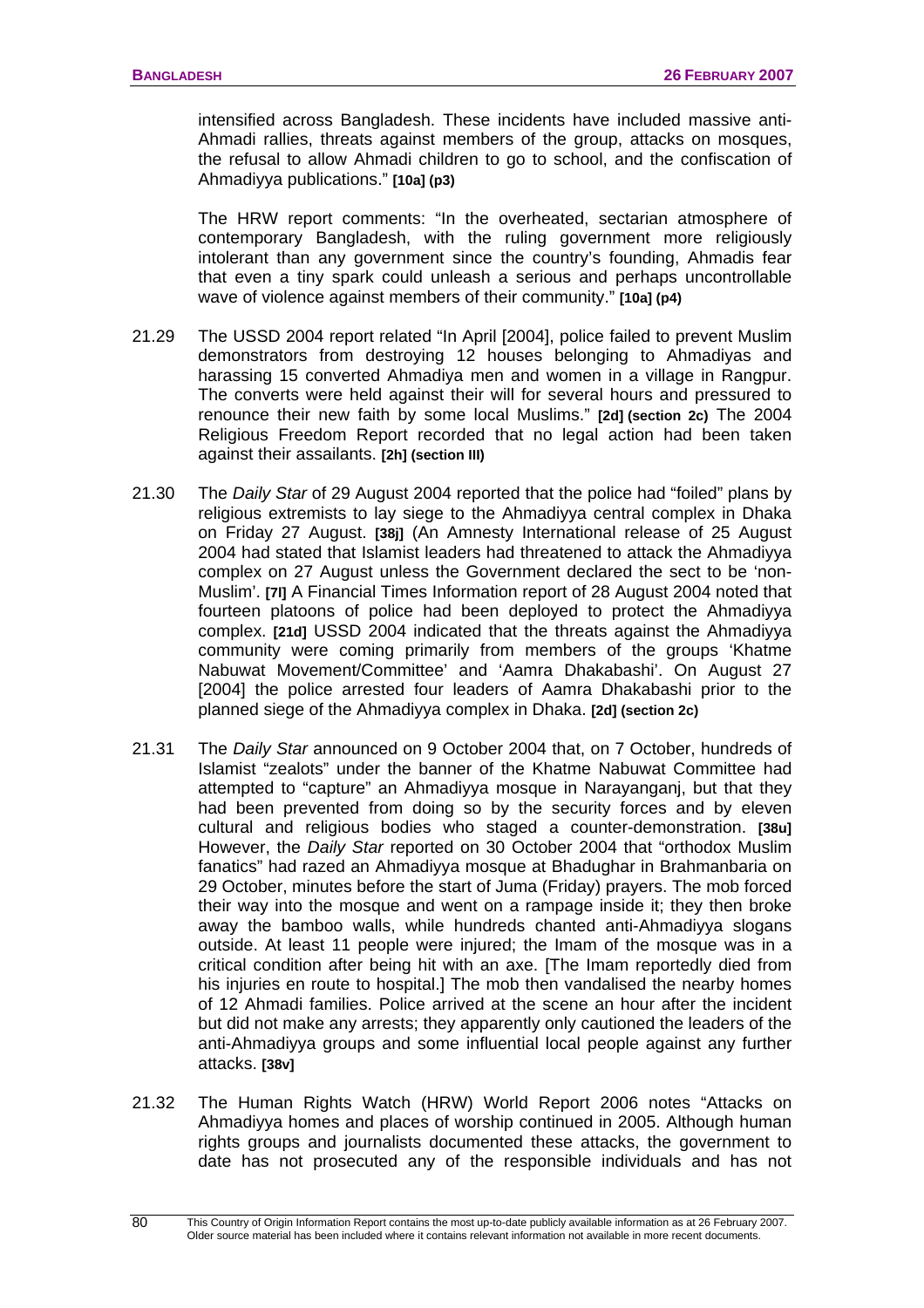disciplined police who failed to protect victims." **[10b]** The HRW 2005 Ahmadiyya report recorded that, on 11 March 2005 at Seuzgari in the northern district of Bogra, around ten thousand supporters of the Khatme Nabuwat (KN) movement gathered and, with the active participation of the local police, hung a signboard on the local Ahmadiyya mosque which read: "A place of worship of the Qadianis in Bogra Town; no Muslim should be deceived into considering it a mosque". **[10a] (p38)** The HRW 2005 Ahmadiyya report also details an attack on the Ahmadiyya community on 17 April 2005 in Joytidrianagar, a remote village in the southwestern Satkhira district. A mob led by Khatme Nabuwat sought to place on the Ahmadi mosque a signboard reading: "This is a place of worship for Kadianis; no Muslim should mistake it for a mosque". When the mob met with resistance from members of the local Ahmadiyya community it retaliated, injuring at least 25 people. The police, instead of preventing the incident from occurring, apparently sought to contain the situation by taking possession of the signboard and hanging it themselves on the Ahmadi mosque. Afterwards, KN activists went on the rampage, looting nearby Ahmadiyya homes and injuring many Ahmadis in the process, some of them seriously. **[10a] (p2)** 

- 21.33 On 22 June 2005, an Ahmadiyya mosque in Nator was set ablaze. (USSD 2005) Two days later, several bombs were detonated at an Ahmadiyya mosque in Brahmanbaria and four bombs at an Ahmadiyya mosque in Bhadugarh in the Branmanbaria area. Eight persons were arrested in connection with these attacks. **[2f] (section 2c)**
- 21.34 The *Daily Star* reported on 19 July 2005: "Local zealots yesterday vandalised an under-construction Ahmadiyya mosque in the presence of police at Dakshin Khan in city's Uttara [in Dhaka district], causing panic among the sect members. The Ahmadiyyas alleged that the religious bigots have been obstructing the construction work since it began in February this year." A local BNP leader was quoted as saying: "We have never asked them [Ahmadiyyas] not to build any mosque on their land … They have a mosque on their land for years." **[38z]** BBC News reported on 23 December 2005 that hundreds of Khatme Nabuwat (KN) supporters had marched on an Ahmadiyya mosque in Dhaka the previous day and attempted to hang a sign saying that that the Ahmadiyya mosque was not a mosque. Police used batons and teargas to disperse the KN supporters; at least ten people, including some policemen, were injured in the clash. The Junior Religious Affairs Minister reportedly described as "not acceptable" the demand that the Government enact a law to declare the Ahmadiyya non-Muslim. **[20bv]**
- 21.35 The 2006 Religious Freedom Report recorded that, in June 2006, Khatme Nabuwat Andolon Bangladesh (KNAB), a splinter group of Khatme Nabuwat Bangladesh, again issued demands that the Government declare Ahmadis to be non-Muslims. On 23 June 2006 around 1,500 to 2,000 KNAB-led marchers attempted to seize an Ahmadiyya mosque near Dhaka, but were prevented from doing so by some 3,000 police who had been rapidly deployed to the scene. **[2c] (section III)** The 2006 Religious Freedom Report noted further that, during the year July 2005 to June 2006:

"The government continued not to enforce the ban on Ahmaddiya [sic] publications. Furthermore, protesters were generally stopped from hanging signs outside of Ahmaddiya mosques declaring them nonmosques or threatening the lives or property of Ahmadis. This contrasted sharply from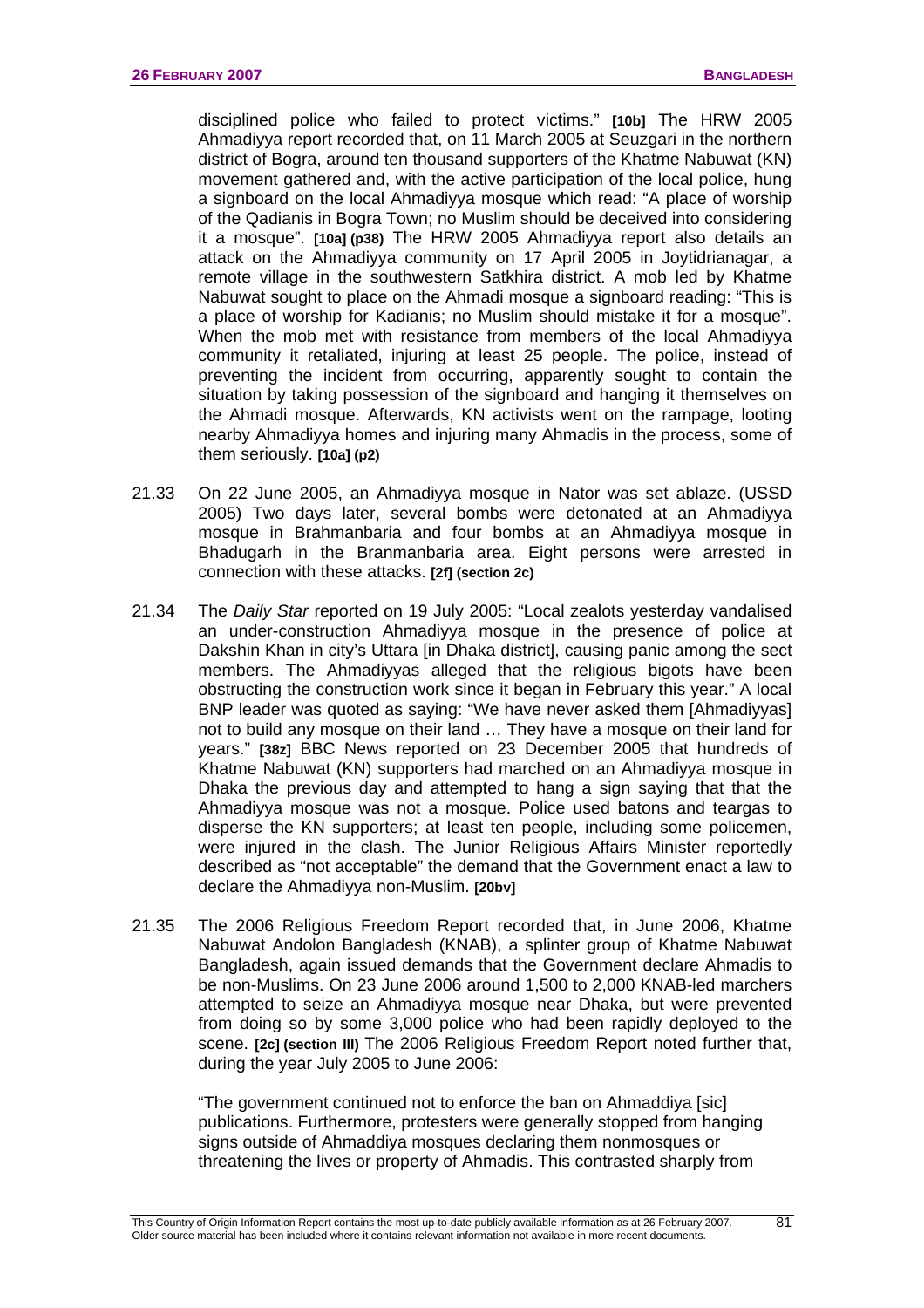previous years, when police sometimes facilitated the hanging of such signs." **[2c] (section II)** 

> **[Return to contents](#page-0-0)  [Go to list of sources](#page-133-0)**

# **CHRISTIANS**

21.36 A report from the Immigration and Refugee Board of Canada, dated 9 August 2006, has quoted from various other sources as follows:

"There are an estimated 350,000 to 500,000 Christians living in Bangladesh, the majority of whom are Catholic. The [2005 Religious Freedom Report] indicates that Bengali Christians are spread across Bangladesh, and that some indigenous (non-Bengali) groups are also Christian…Reported incidents against religious minorities, including Christians, have included killings, sexual assaults, extortion, intimidation, forced eviction, and attacks on places of worship… According to Open Doors (OD), an evangelical Christian organization that provides religious materials, training and support to Christians around the world, Christians, and particularly Muslims who convert to Christianity, are not safe in Bangladesh. According to the International Coalition for Religious Freedom, a US-based NGO, Muslim converts to Christianity generally do not openly practice their religion. Sources consulted indicate that Muslims who convert to Christianity could face rejection by their families and society and physical 'danger'. A May 2005 U.S. Newswire article reports that Christian Freedom International (CFI), a US based human rights organization, found evidence of 'persecution' of Muslims who had converted to Christianity during a fact-finding mission to Bangladesh. Cited in the same article, the president of CFI indicated that Muslim women who convert to Christianity may be subject to beatings, abduction, rape, forced marriage and forced reconversion to Islam. Specific reports of Muslim women who converted to Christianity being subject to such treatment could not be found among the sources consulted by the Research Directorate [IRB]…The government has, however, taken measures to provide security at places of worship of religious minorities around the country. During Christmas celebrations in 2005, the government reportedly tightened security at churches across the country following a series of Islamic militant bombings earlier that year." **[3t]** 

The Canadian IRB report of 5 August 2003 had noted that proselytising is permitted under the law, but strong social resistance to conversion from Islam means most proselytising tends to be aimed at Hindus and tribal groups. **[3n]**

- 21.37 The 2004 Religious Freedom Report recorded that, in June 2001, a bomb exploded inside a Catholic church in Gopalganj District during Sunday Mass, killing 10 persons and injuring 20 others. A judicial commission was formed in 2001 to investigate the bombing, but its findings have subsequently been discredited. The Government has taken no action on the commission's report and the police are reportedly not pursuing the case actively. **[2h] (section II)**
- 21.38 According to an article in *The Guardian* (UK) of 21 July 2003: "In the village of Fhainjana, a mob of 200 fundamentalists recently looted 10 Christian houses, allegedly assaulting many women and children. Christians were seriously beaten and others molested after refusing to give money to thugs in the village of Kamalapur, near Dhaka. **[55a]**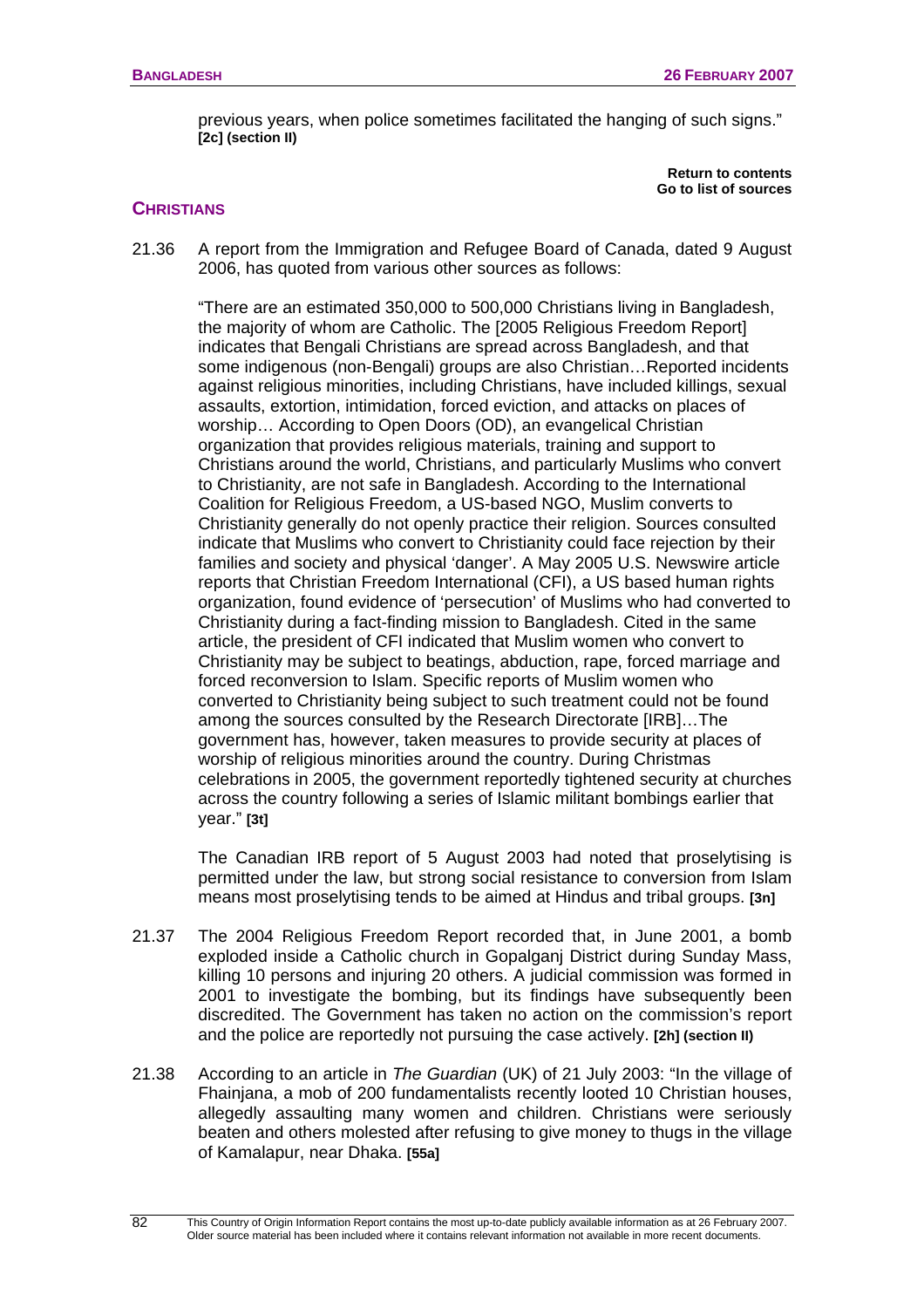- <span id="page-86-0"></span>21.39 USSD 2005 notes that, on 18 September 2004, unidentified assailants killed Dr. Joseph Gomes, a Christian convert, near his home in Jamalpur district. Police arrested a local madrassah teacher, Maulana Abdus Sobhan Munshi, alias Michha Munshi, for the killing, held him for two weeks, and released him. By the end of 2004 no one else had been charged in connection with the crime. **[2f] (section 2c)** On 28 July 2005, unknown assailants in Faridpur district killed two employees of the NGO Christian Life Bangladesh, allegedly because they showed an evangelical film. Police arrested several suspects for the killing, but by the end of 2005 police had released all suspects and no charges had been filed. **[2f] (section 2c)**
- 21.40 The 2006 Religious Freedom Report records certain incidents of harassment and violence in which the victims were Christian. In July 2005, two Christian NGO workers were killed in Boalmari, Faridpur, reportedly after receiving threats from local leaders angry at their attempts to convert persons to Christianity. Two men were arrested for the killings. In April 2006 it was reported that arsonists had burned down a church in a remote village in the Chittagong Hill Tracts, apparently in retaliation for the conversion of local Buddhists to Christianity. Unconfirmed reports indicated that, in July 2005, the Grace Presbyterian Bible College in Khulna was moved to a different location after the school had been attacked on three occasions. **[2c] (section lll)**

**[Return to contents](#page-0-0)  [Go to list of sources](#page-133-0)** 

# **22. ETHNIC GROUPS**

#### **THE INDIGENOUS JUMMA PEOPLES OF THE CHITTAGONG HILL TRACTS**

[The Chittagong Hill Tracts (CHT) covers about 10 per cent of the total land area of Bangladesh; it includes the districts of Khagrachhari, Rangamati and Bandarban within the Division of Chittagong. **[25]** ]

22.01 Amnesty International (AI), in a report of 1 March 2004, informed as follows:

"The Chittagong Hill Tracts (CHT) is a hilly, forested area in southeastern Bangladesh which for many hundreds of years has been home to people from 13 indigenous tribes [collectively known as the *Jumma* people]. These tribal people differ significantly from the rest of the population of Bangladesh in terms of their appearance, language, religion and social organisation." **[7m]**

"Pressure for land to cultivate and encouragement from successive governments have led to the migration of large numbers of non-tribal Bengali people to the CHT. Tribal people have viewed the movement of Bengali settlers to the CHT as a threat to their way of life and their customs and traditions." **[7m]**

"Armed rebellion in the Chittagong Hill Tracts began in mid-1970s. A peace accord signed in 1997 ended the armed conflict, but human rights violations against the tribal people which began during the armed conflict have continued on a smaller scale." **[7m]**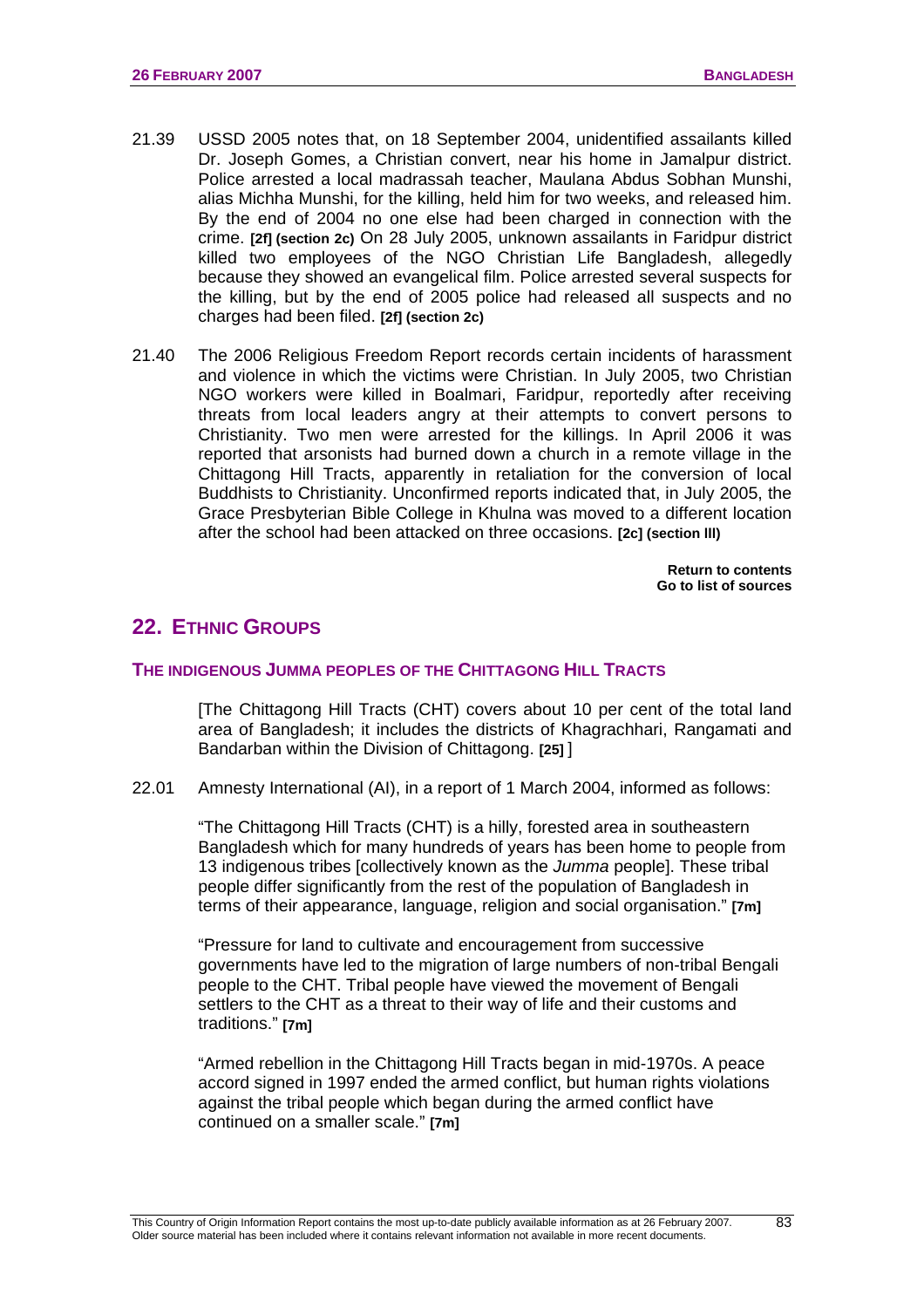22.02 The Internal Displacement Monitoring Centre 'Profile of the internal displacement situation' dated 28 March 2006 (IDMC 2006 Profile) quotes from various primary sources as follows:

"Prior to the creation of Bangladesh in 1971, the population of the [CHT] area consisted almost entirely of people from 13 different indigenous tribes. The tribal people who differ significantly from the majority population of Bangladesh are of Sino-Tibetan descent, have a distinctive appearance with Mongoloid features and are predominantly Buddhists, with small numbers of Hindus. They differ linguistically and in their social organization, marriage customs, birth and death rites, food, agriculture techniques and other social and cultural customs from the people of the rest of the country. (AI February 2000, section 2) …The three largest groups are the Chakma, the Marma and the Tripura. The total population of the CHT, in the 1991 census, was 974,445 of which 51.43 per cent were indigenous Jumma people and 48.57 per cent were non-indigenous Bengalis. At the time of the independence of India in 1947, only 9 per cent of the population of the CHT was non-indigenous. (UNPO 1997)" **[45c] (p26)**

22.03 The Internal Displacement Monitoring Centre, in a special report of 28 March 2006 entitled 'Minorities increasingly at risk of displacement', recorded as follows:

"Tensions intensified after the independence of Bangladesh in 1971, when tribal demands for constitutional safeguards and recognition as a separate community were rejected (Amena Mohsin, 2003, p. 22). The tribal population reacted by creating the Parbatya Chattagram Jana Samhati Samiti or Chittagong Hill Tracts People's Solidarity Association (PCJSS) in 1972. Its armed wing, the Shanti Bahini, was formed in January 1973…In 1976, Shanti Bahini started an armed insurgency with the support of India, which in turn led to a sharp increase of government forces in the Hill Tracts. Thus began a 25 year-long armed conflict…As the conflict escalated, the government began relocating Bengalis in the Chittagong Hill Tracts as a counter-insurgency strategy. Between 1979 and 1983, over 400,000 poor and landless Bengalis from the plains were settled in the region and provided with land, cash, rations and other incentives (AITPN, April 1998, p. 20-21). At the height of the conflict, almost one third of the Bangladesh army was deployed in the region and Bengali settlers were also mobilised against the tribal population. Official figures indicate that more than 8,500 people were killed during two decades of insurgency, including some 2,500 civilians (AI, February 2000)." **[45b] (p9)**

"Forced evictions, atrocities in the conflict between the Shanti Bahini and government forces, confiscation of land to establish military camps, the population transfer programme and clashes between tribals and new settlers compelled tens of thousands of [Jumma] to leave their homes. After 1980, ten major massacres by Bengali settlers and the security forces led to a refugee exodus of about 65,000 tribals to the neighbouring Indian state of Tripura (AI 2000, UN GA, August 2000, para. 69). An even larger number were internally displaced." **[45b] (p9)**

22.04 The Europa World Year Book 2004, Volume 1, notes:

"In December 1997 the Bangladesh Government signed a peace agreement with the political wing of the Shanti Bahini [the Parbattya Chattagram Jana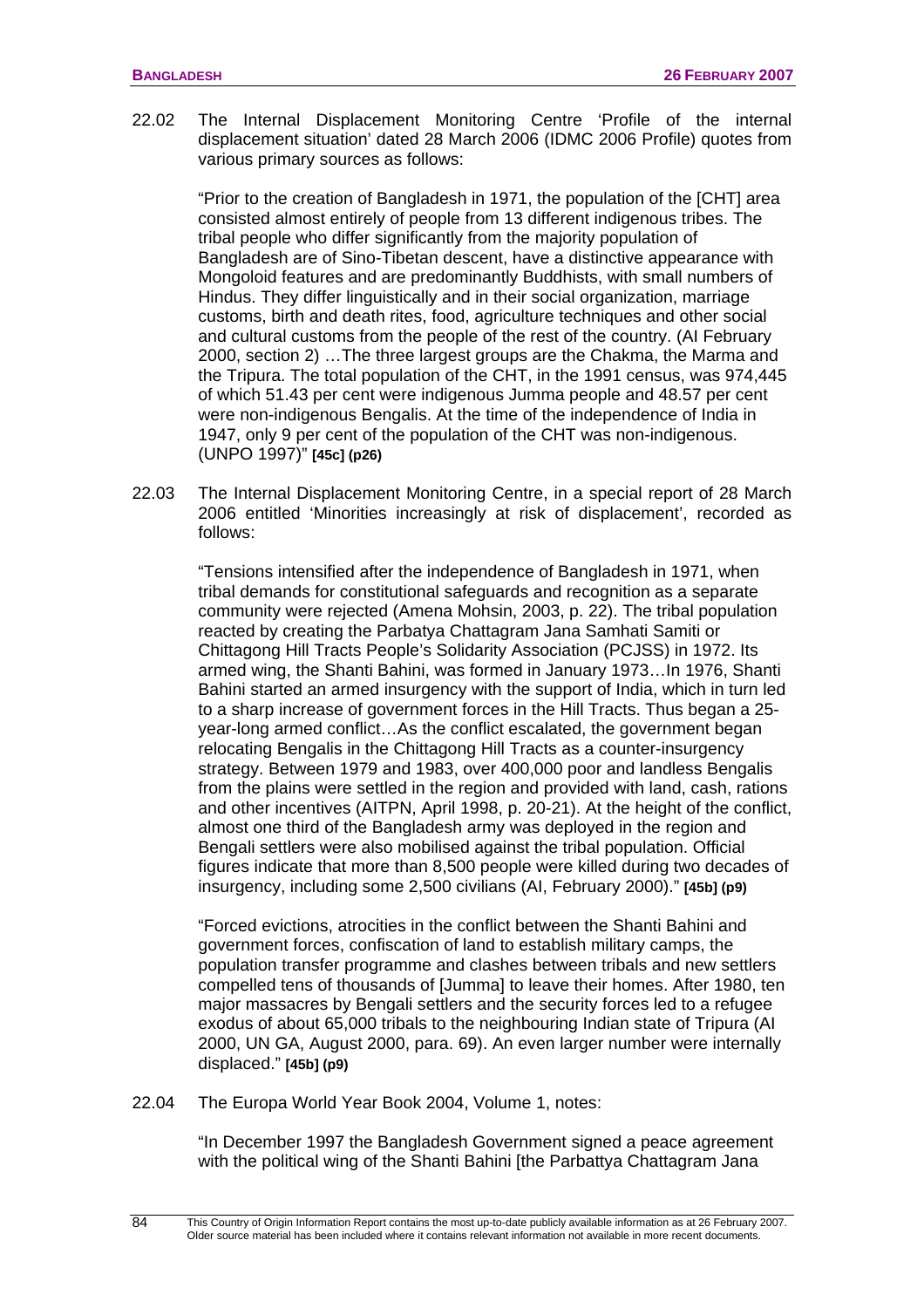Sanghati Samity – PCJSS], ending the insurgency in the Chittagong Hill Tracts. The treaty offered the [PCJSS] a general amnesty in return for the surrender of their weapons and gave the [Jumma] people greater powers of self-governance through the establishment of three new elected district councils (to control the area's land management and policing) and a Regional Council (the chairman of which was to have the rank of a state minister). The peace agreement, which was strongly criticized by the opposition [BNP] for representing a 'sell-out' of the area to India and a threat to Bangladesh's sovereignty, was expected to accelerate the process of repatriating the remaining refugees from Tripura (who totalled about 31,000 at the end of December 1997). According to official Indian sources, only about 5,500 refugees remained in Tripura [in India] by early February 1998. By the end of 2000 most of the Chakma refugees had been repatriated, the district and regional councils were in operation, and a land commission had been established." **[1a] (p640)** 

A general amnesty was granted to PCJSS members who surrendered their arms within the time frame set out in the Peace Accord. The Bangladesh High Commission in London advised in March 2006 that 71 members of PCJSS who surrendered their arms under the terms of the amnesty have since been reinstated to their previous jobs in government and autonomous bodies, and a total of 715 PCJSS members have been appointed to various posts in the Bangladesh Police Force. **[79a]** 

According to the IDMC report of 28 March 2006, most returning refugees were provided with some economic rehabilitation and food rations, but many did not recover their lands which were now occupied by Bengali settlers. **[45b](p11)**

22.05 The IDMC 2006 Profile observes that the issue of tribal land ownership has remained at the core of the conflict in the CHT:

"…the situation of more than 60,000 internally displaced Chakma remained unresolved at the end of 2002, despite provisions in the 'accord' for the 'rehabilitation' of both the refugees and the internally displaced. (USCR 2003)…The settlers confiscated their land and in many instances obtained official certificates of ownership." (AI February 2000) **[45c] (p49-50)**

"A major problem is to determine the ownership of tribal land. Among the tribal population many did not possess any documentation of land ownership [tribal communities owned land on a communal basis and little documentation was deemed necessary], while Bengali settlers taking over their land obtained official certificates …The Land Commission, which was supposed to resolve land disputes, has not been functioning for two years..." **[45c] (p63)** 

The IDMC report of 28 March 2006 noted:

"The Land Commission was to function as a special tribunal for property restitution for the tribal people. By May 2003, some 35,000 cases had been filed involving land disputes between indigenous people and state-sponsored settlers (Daily Star, 5 May 2003). However, it had not even started its work as of March 2006." After years of delay, the Commission had met for the first time on 8 June 2005. (Daily Star, 9 June 2005). **[45b] (p12)**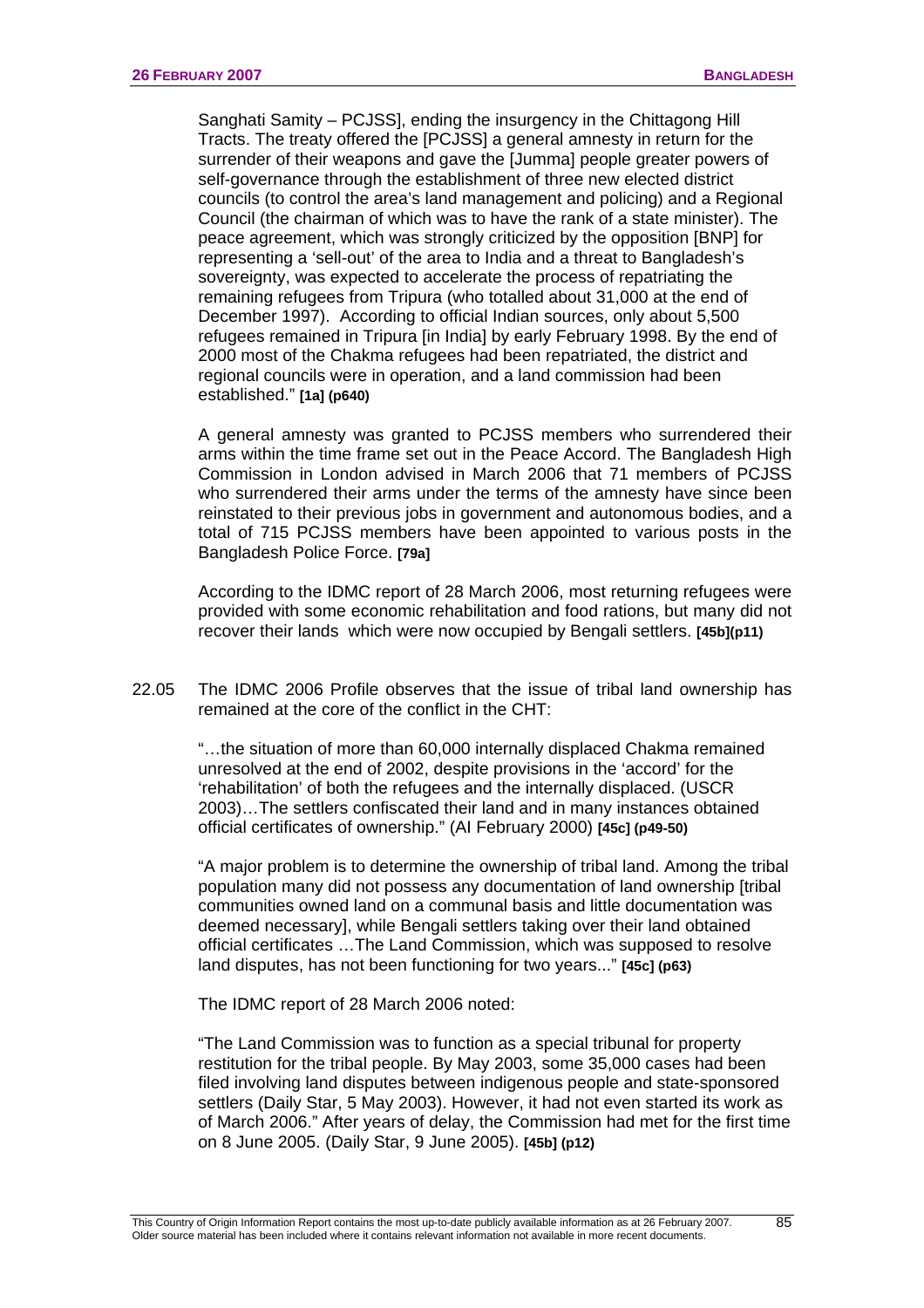#### 22.06 As stated in USSD 2005:

"Tribal people have had a marginal ability to influence decisions concerning the use of their lands. Despite the 1997 Chittagong Hill Tracks (CHT) Peace Accord, which ended 25 years of insurgency in the CHT, law and order problems and alleged human rights violations continued, as did dissatisfaction with the implementation of the Peace Accord. The Land Commission dealing with land disputes between tribal individuals and Bengali settlers did not function effectively in addressing critical land disputes. Tribal leaders remained disappointed with the lack of assistance provided to those who left the area during the insurgency." **[2f] (section 5)**

- 22.07 The AI report of 1 March 2004 recorded: "More than six years after the signing of the Chittagong Hill Tracts Peace Accord, the tribal inhabitants of the area continue to live in fear of attacks from Bengali settlers often carried out with the apparent connivance of army personnel." **[7m]** One such attack took place in August 2003 in the Mahalchari area of the Khagrachari District. Eyewitnesses reported that nine women were sexually assaulted, a man was killed in front of his family, a nine-month-old baby was strangled to death and several people sustained serious injuries; hundreds of houses were burnt down and dozens were looted. **[7m]** A report of 25 August 2004 from the Asian Centre for Human Rights (ACHR) stated that 10 Jumma villages were destroyed in the August 2003 attack. Hundreds of Jumma people reportedly fled and became displaced. Two parliamentary teams – one from the ruling BNP and one from the Awami League – visited the area… "Yet, both justice and effective rehabilitation eluded the victims." **[53a]**
- 22.08 The Asian Centre for Human Rights report of August 2004 detailed an incident on 3 August 2004 in which about 50 Bengali settlers attacked and killed a Jumma man and his wife in the Rangamati hill district. The report comments: "In the post Chittagong Hill Tracts Peace Accord period since December 1997, such attacks on indigenous Jumma peoples have replaced the organised massacres that characterised the repression on the Jummas between 1976 and 1992. The attacks are aimed to terrorise indigenous Jummas to grab their land. …The root of the CHT's crisis lies in the policies of the Government of Bangladesh which seek to establish homogeneous Bengali Muslim society by destroying the district identity of the indigenous Jumma peoples. About 500,000 illegal plain settlers were implanted into the CHT during 1979-1983 by providing inducements. The CHT Accord not only failed to address the [problem] of the implanted illegal settlers, but settlement of illegal settlers intensified." **[53a]**
- 22.09 The IDMC 2006 Profile quotes an article in the Bangladesh *Daily Star* of 4 September 2003:

"According to The *Daily Star*…, over 1,500 indigenous people have been displaced by recent ethnic violence in the southeastern district of Khagrachhari. The IDPs (internally displaced persons) have been living in the open and in forests 7 days after Bengali settlers burned and looted 8 villages in revenge for the recent kidnapping of a Bengali businessman in the area. Army and police personnel have been reportedly deployed to the raided villages, however, the IDPs have not yet returned due to security fears. In addition, 5 villages were reportedly completely burnt down. The indigenous people claim that both Hindu and Muslim Bengali settlers torched and looted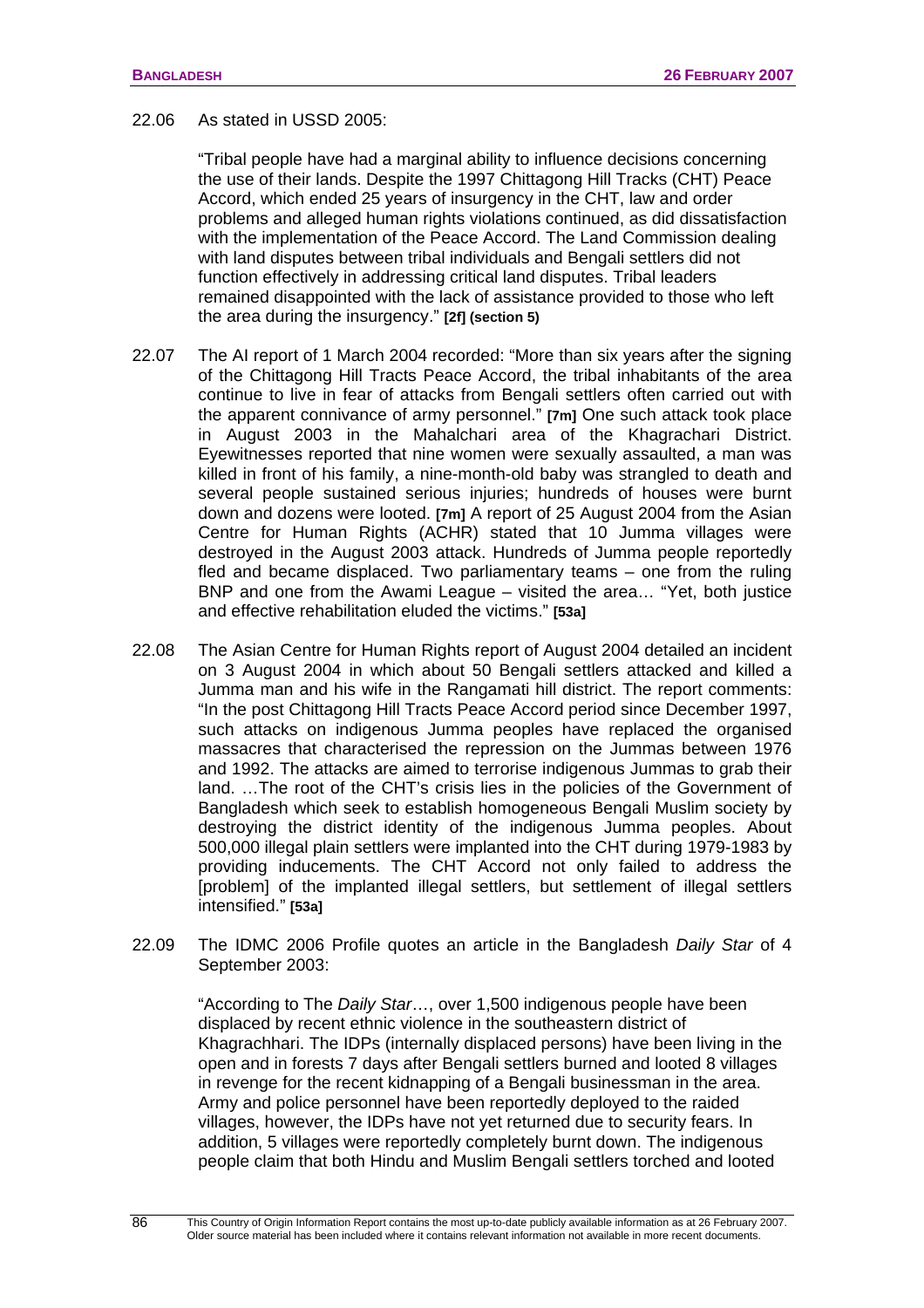about 350 houses, killing two and raping at least 10 women. In addition, they allege that police stood by during the attacks. Police claim they could not control the attacking mobs." **[45c] (p33)**

- 22.10 United News of Bangladesh reported on 29 August 2004 that six persons had been found guilty and sentenced to death for the April 2002 murder of a Buddhist monk, Gyan Jyoti Mohasthobir, in Raojan upazila. **[39d]**
- 22.11 The Global IDP Report of February 2005 reported that, during 2004, both UPDF and PCJSS supporters attacked villages and forced several hundred to flee. For example, the IDMC 2006 Profile quotes the Centre of Excellence in Disaster Management & Humanitarian Assistance as follows:

"[In September 2004] at least 300 indigenous people were reportedly displaced in the CHT … after armed members of the United People's Democratic Front (UPDF), another tribal group that opposes the treaty, attacked their villages in Rangamati district. About 300 people [were] taking refuge in a community centre, while 500 others [were] reportedly hiding in the jungle. More than 200 people have reportedly died in violence in CHT since 1997. (COE-DMHA, 21 September 2004)." **[45c] (p33)**

- 22.12 The IDMC report of 28 March 2006 observed that tensions between Jumma and Bengali settlers, political and criminal attacks, abductions, "anti-terrorist" military operations and clashes between militants of the Parbatya Chattagram Jana Samhati Samiti (PCJSS) and the anti-accord tribal group, United People's Democratic Forum (UPDF) continued unabated in 2005 and contributed towards a general climate of insecurity, although no major episodes of violence leading to displacement were reported during the year. **[45c] (p17)** The USSD 2005 report quotes a human rights organisation as saying that 25 persons died and 71 were injured in violence in the CHT during 2005. During the same period, 81 persons were kidnapped, 2 women were raped, and 35 persons were arrested. The PCJSS and UPDF blamed each other for most of the abductions in Khagrachhari and Rangamati in 2004. **[2f] (section 5)**
- 22.13 The USSD 2005 report notes also that there were also reports in 2005 of violence in Rangamati involving Bengalis and tribal people and in other areas there were reports of tribal people losing land to Bengali Muslims. USSD 2005 states that Government-initiated 'ecoparks' and national park projects on land traditionally owned by indigenous communities continued to progress in the Moulvibazar and Modhupur forest area despite resistance efforts of indigenous groups. **[2d] (section 5)**
- 22.14 The USSD 2004 report recorded that the army withdrew an estimated two dozen camps from the CHT in 2004, in partial fulfilment of the PCJSS demand for withdrawal of all army camps as required in the Peace Accord. Police have replaced the army in some of the camps. **[2d] (section 5)** The Asian Centre for Human Rights (ACHR), in a report of May 2005, quoted the PCJSS as saying that only 35 out of about 500 security forces camps had by then been withdrawn, while some new camps had been established. **[53b]** However, the Bangladesh High Commission in London stated in a report in March 2006: "The temporary Security Forces Camps of the government are being withdrawn phase by phase according to the provision of the Accord (Art\17A,

87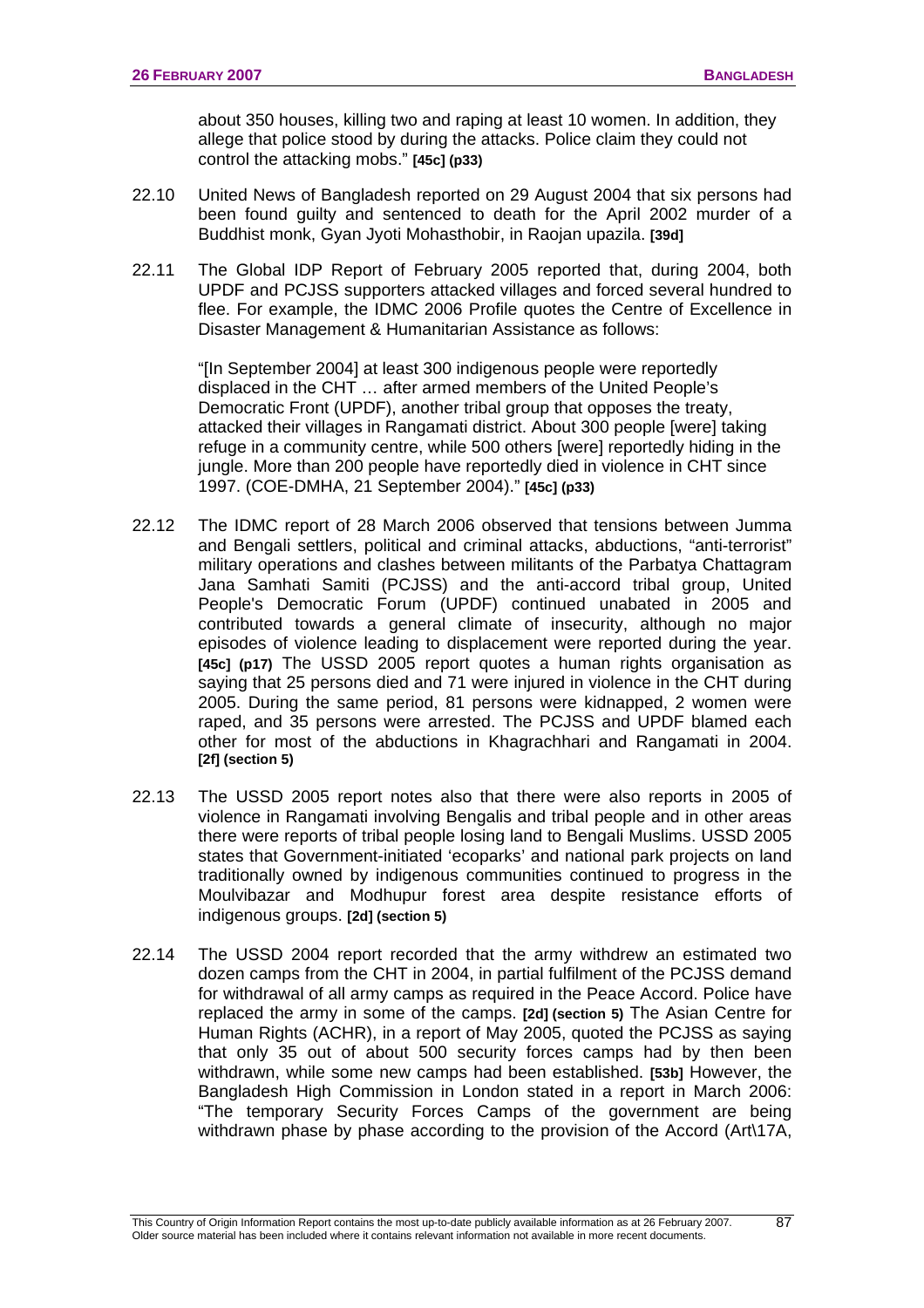Part 4 of the Accord). Already 152 security forces camps have been withdrawn." **[79a]** 

- 22.15 The Asian Centre for Human Rights (ACHR) report of May 2005 claimed that members of the United People's Democratic Forum (UPDF) had been facing repression from the state; hundreds of its activists had reportedly been arrested on false charges to "weaken their protests against the policies of the government of Bangladesh". On 23 May 2005 police reportedly raided a UPDF office at Swanirbhar Bazar and arrested 16 of its members, ahead of a UPDF demonstration planned to take place on 7 June. **[53b]** According to the IDMC report of 28 March 2006, communities in the CHT faced new restrictions and harassment by government officials aimed at limiting their freedom of expression. The authorities stopped at least two PCJSS meetings in 2005, but also prevented a meeting of the Permanent Bengali Welfare Council from taking place. Tribal representatives reportedly faced intimidation due to statements they made to the UN Permanent Forum on Indigenous Issues in New York in May 2005. **[45b] (p17-18)**
- 22.16 The United Nations Development Programme (UNDP) announced on 15 December 2005 that the UNDP and the Government of Bangladesh had agreed a US\$50 million joint investment programme in the Chittagong Hill Tracts for the period 2006 to 2009 **[8e]** The European Commission, in August 2005, allocated 7.5 million euros to the Chittagong Hill Tracts Development Facility Programme. **[75]** Several other foreign donors and agencies have also been involved in development projects in the CHT since 2001. **[79a]**
- 22.17 The IDMC report of 28 March 2006 states that "The tribal population of the Chittagong Hill Tracts remains under serious threat of displacement as a result of evictions from existing reserve forests, acquisition of land by government agencies for the creation of additional reserve forests, expansion of military facilities and lease of land by the government for commercial plantations." The report quotes allegations that the government plans to move several thousand Bengali families to the Kassalong forest reserve. **[45b] (p18-19)**

See also Section 3[1: Internally Displaced People](#page-113-0)

**[Return to contents](#page-0-0)  [Go to list of sources](#page-133-0)** 

#### **BIHARIS**

22.18 The US State Department Report 2005 (USSD 2005), published on 8 March 2006, records:

"Approximately 300,000 non-Bengali Bihari Muslims who emigrated to the former East Pakistan during the 1947 partition of British India and who supported Pakistan during the 1971 War of Independence continued to live in camps throughout the country. According to NGO Refugees International, they lived in camps in the country with little access to education, medical attention, and in unsanitary conditions. Some Biharis declined citizenship in 1972 and were awaiting repatriation to Pakistan, where the Government was reluctant to accept them. Many of the stranded Biharis born after 1971 have assimilated into the mainstream Bengali-speaking environment and likely would accept citizenship if it was offered." **[2f] (section 2d)**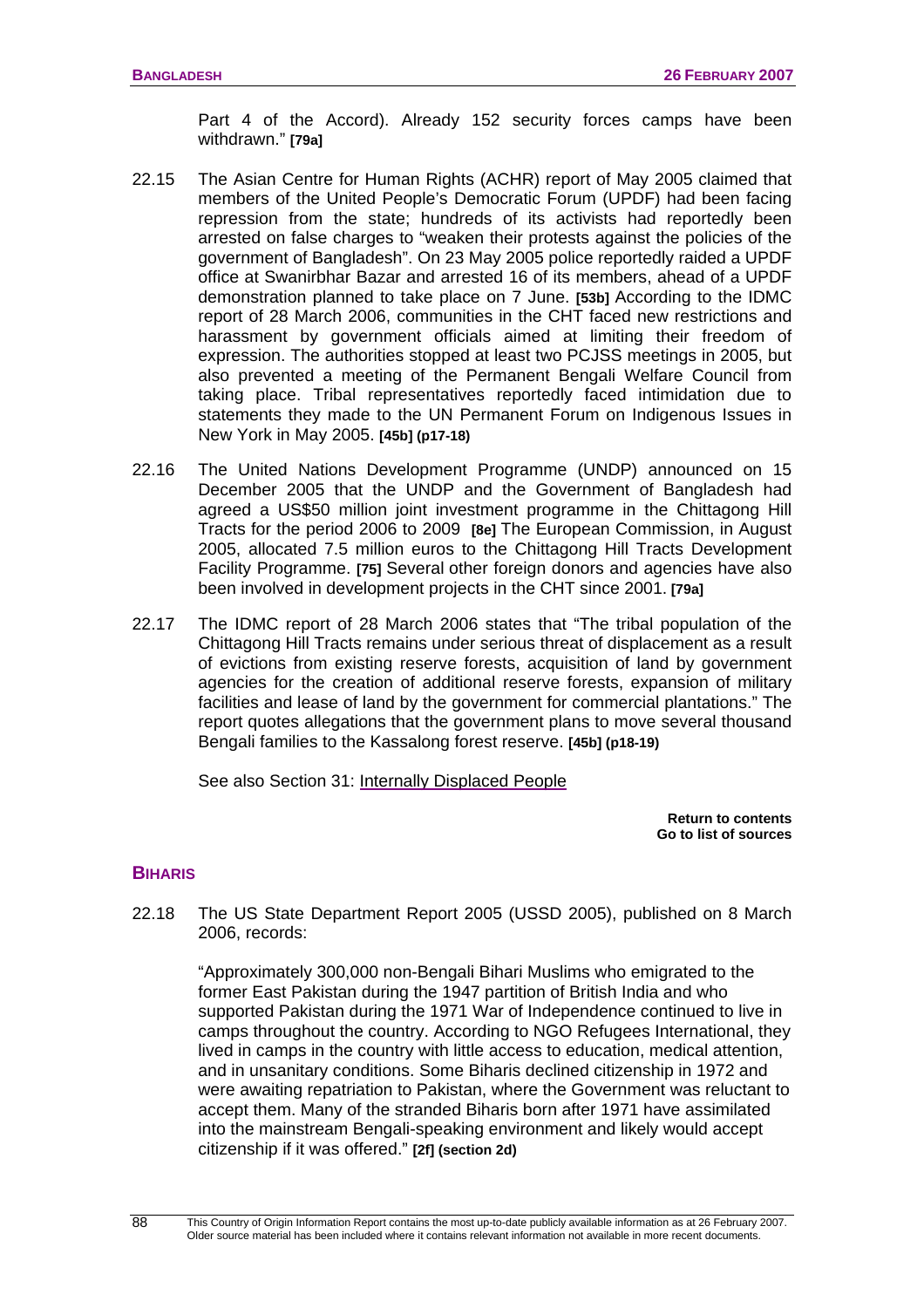- 22.19 As stated in the 1998 article "Fifty Years in Exile: The Biharis Remain in India", on the US Committee for Refugees and Immigrants (USCR) website: "The Biharis are Muslims who originated in what is now India's state of Bihar. In 1947, at the time of partition, they, along with millions of other Muslims, moved to East Pakistan (today's Bangladesh). Unlike the majority of those other Muslims, however, the Biharis were not Bengali-speakers, but Urdu-speakers with closer links to Muslims who moved to West Pakistan (today's Pakistan). Between 1947 and 1971, as citizens of greater Pakistan, the Biharis enjoyed the same rights as other residents of East Pakistan and lived amicably alongside the Bengali speaking majority." **[37d]**
- 22.20 The US Committee for Refugees and Immigrants World Refugee Survey 2005 (USCRI 2005) noted that Pakistan had accepted some 170,000 Biharis for resettlement by 1973. An article in the *Dhaka Courier* of 5 May 2000 stated: "During an official visit of Begum Zia to Pakistan in August 1992, an agreement was signed between the two governments to take back [a further] 3,000 stranded Pakistani families from Bangladesh to Pakistan. The repatriation process began in early 1993. But after the repatriation of only 325 families, Pakistan on the plea of fund constraint suspended the process." **[12c]**
- 22.21 An undated report entitled "A Forsaken Minority: The Camp Based Bihari Community in Bangladesh", issued by the Refugee and Migratory Movements Research Unit, Dhaka, relates:

"The legal status of the Biharis has been the subject of a major controversy. Although there is a general perception that Biharis are Pakistanis, Biharis appear to be eligible under the laws of citizenship of Bangladesh. Article 3(d) of the Bangladesh Citizenship Act, 1951 provides citizenship eligibility criterion. It states that 'who before the commencement of this Act migrated to the territories now included in Bangladesh from any territory in the Indo-Pakistan sub-continent outside those territories with the intention of residing permanently in those territories'. Article 2 of the Bangladesh Citizenship (Temporary Provisions) Order, 1972 stipulates: 'who or whose father or grandfather was born in the territories now comprised in Bangladesh and who was a permanent resident of the territories now comprised in Bangladesh on the 25th March 1971, and continues to be so resident;' or 'who was a permanent resident of the territories now comprised in Bangladesh on the 25<sup>th</sup> day of March 1971, and continues to be so resident and is not otherwise disqualified for being a citizen by or under any law, for the time being in force.' Under such broad sweep of these laws everyone residing permanently before 25 March 1971, including the Biharis, is entitled to Bangladesh citizenship. Article 2B of the Bangladesh Citizenship (Temporary Provisions) Amendment Ordinance 1978, however, contains a disqualification clause which states that a person shall not be qualified to be a citizen of Bangladesh if he 'owes, affirms or acknowledges, expressly or by conduct, allegiance to a foreign state…'" **[31] (p12-14)** 

22.22 The USCR World Refugee Survey 2004 noted:

"The Bangladeshi High Court [in 2003] recognized 10 Biharis as citizens of Bangladesh, after they sued to vote in the 2001 elections arguing that all Biharis born in the camps and residing in Bangladesh since 1947 were citizens, and that their citizenship could not be taken away simply because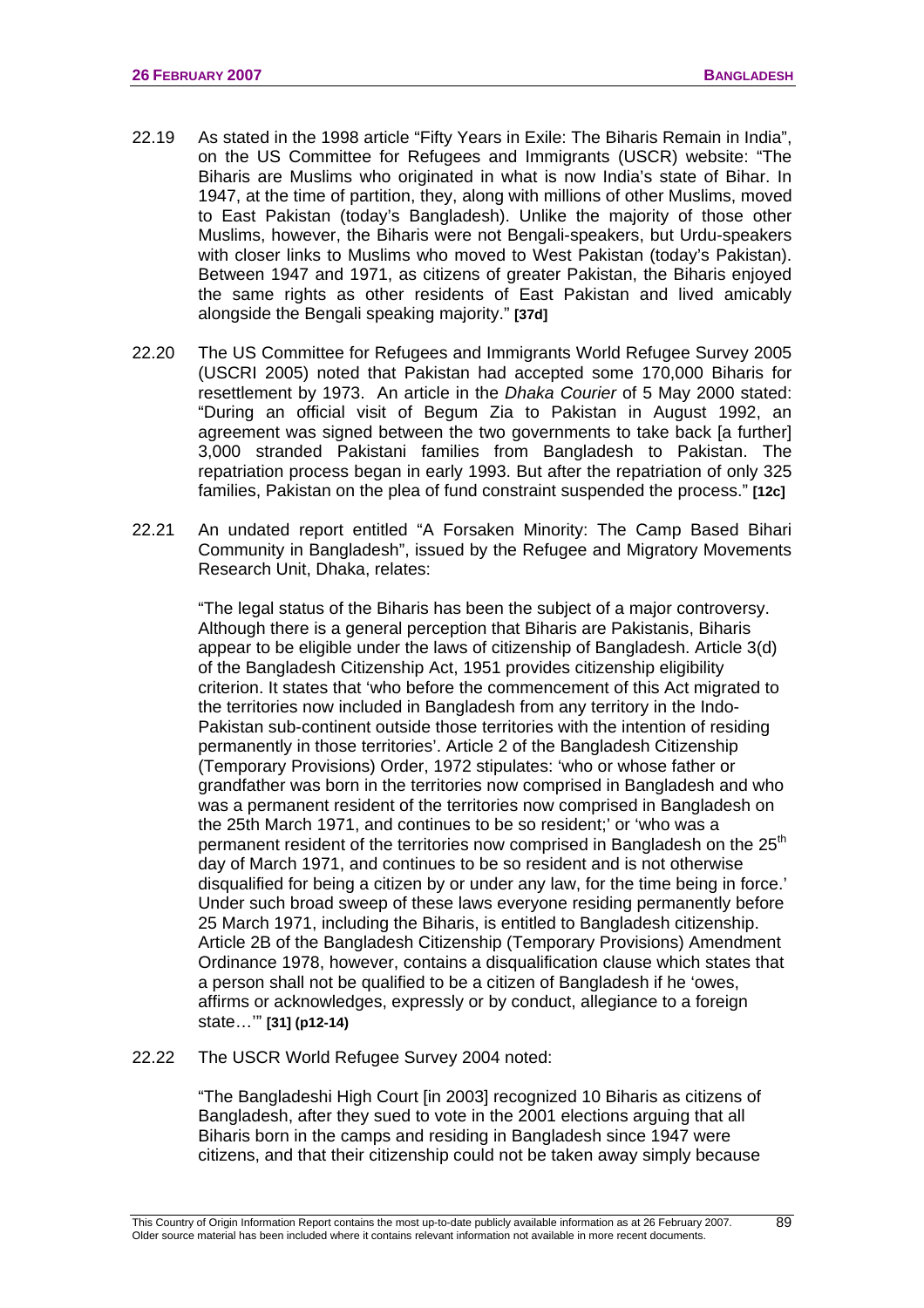they lived in a camp or wished to go to Pakistan. The Bangladeshi Minister for Law, Justice, and Parliamentary Affairs said that the government would comply with the court judgment on Bangladesh-born Bihari. Legal experts said the landmark judgment would help other Bihari gain citizenship. However, the government appealed the case and it was pending at the end of the year [2003]." **[37b] (p2)**

A Canadian IRB document of 1 April 2005 noted that there was, by then, still no news on the outcome of an appeal. **[3o]** The USCRI World Refugee Survey 2006 (USCRI 2006) has confirmed as follows:

"In 2003, the Bangladesh High Court recognized ten Biharis, most of them born after 1971, as citizens, and the National Election Commission enrolled them as voters. The Government refused to recognize the community as a whole, however, citing a bar in the Citizenship Law to those who acknowledged allegiance to a foreign state and the fact that they had sought resettlement there in the 1970s…Hundreds of Biharis demanding resettlement marched on the Pakistani embassy in February 2006, where clashes with the police resulted in 30 injuries." **[37f]** 

- 22.23 According to a Canadian IRB report of 9 April 2003, between 240,000 and 300,000 Biharis were estimated to be living in Bangladesh in 2001/02. **[3l]** USCR 2005 estimated that, by 2004/05, around half of the Biharis in Bangladesh – some 126,000 to 159,000 people – were still living in 66 camps situated throughout the country; the remainder were living outside of the camps. These camps had been established after the country's independence by the International Committee of the Red Cross to accommodate Biharis pending their return to Pakistan. **[37e]** The Canadian IRB report notes further: "Although Biharis are not mandated to live in the camps, a lack of resources means many cannot afford to live anywhere else (New York Times 13 May 2000; USCR 1998). Some also remain in the camps because they 'feel more secure living among other Biharis' (ibid)." **[3l]**
- 22.24 The NGO Refugees International (RI), in a report dated January 2006, described living conditions in the Bihari camps. The following are excerpts:

"All camps have one thing in common—they are severely overcrowded. In Rangpur, there are several instances in which 12 or more family members sleep huddled together in a single room no larger than eight by ten feet …Over the years, numerous families have been threatened with and reportedly suffered forced evictions. Lack of clean water, co-habitation with animals, and poor drainage and sanitation systems, contribute to a variety of medical problems including skin disease, water-borne illness, upper respiratory infections and gastro-intestinal disorders. In one camp, only two working wells supplied water to 650 families. In Mirpur's Millat Camp, there was only one latrine for 6,000 people. Few medical clinics exist, and several camps have no healthcare at all …The right to a basic education has become a luxury for Bihari children. The school in Saardar Bahardur Camp closed last year due to lack of funding. In Adamgee Camp, only six boys from an entire camp progressed to secondary school. Teachers go unpaid, students study in shifts, and requests to the Minister of Education for new books have been turned down. This lack of education, combined with an already impoverished economy, provides little opportunity for employment either inside or outside the camps. Those able to find employment often face discrimination and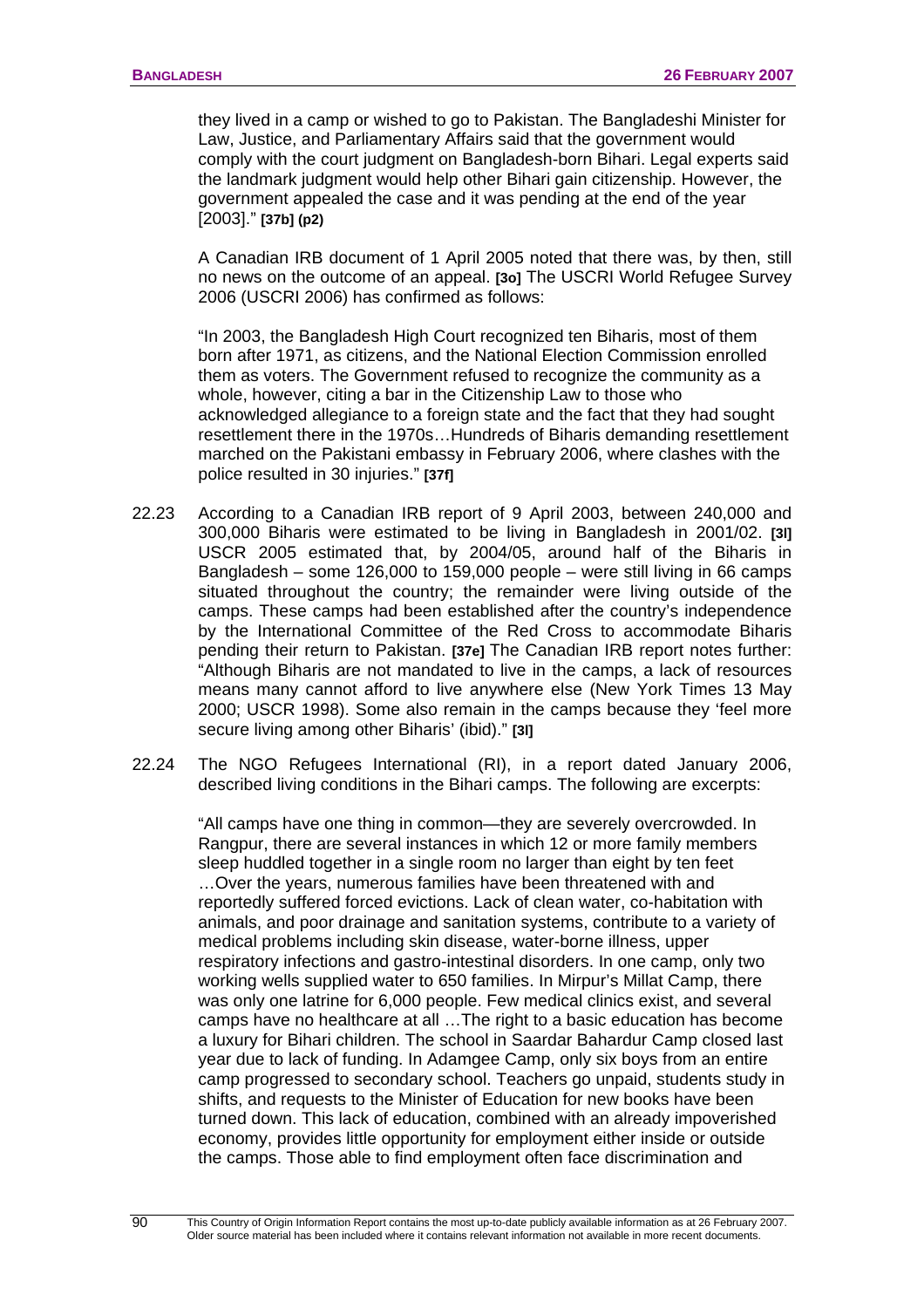harassment …Poverty is widespread in Bangladesh, and the basic situation for the Biharis resembles that of the poorest citizens of the country. Denial of citizenship, however, creates additional disadvantages for the Bihari. Having no official government recognition and identification papers, prohibits a person from holding a government job and other professions which require higher education. Lack of status also restricts the Biharis' chances to develop their own economic opportunities and prohibits access to processes that would enable them to safeguard their rights." **[74] (p7-8)**

- 22.25 Agence France-Press reported on 21 December 2004 that 300 Biharis had held a symbolic six-hour hunger strike in Dhaka. Shoukat Ali, general secretary of the Stranded Pakistani General Repatriation Committee, was quoted as saying: "We want to discuss the issue of repatriation with the Pakistani prime minister during the SAARC [South Asian Association for Regional Cooperation] summit as we are being deprived of all [kinds] of facilities here." **[23k]**
- 22.26 According to the US Committee for Refugees and Immigrants World Refugee Survey 2005, "By 2004…half of the Biharis lived outside of camps, were integrated into the local community, were eligible to receive passports, to vote, and to attend college, and were able to exercise most of the rights of citizens." **[37e]** The USCRI 2006 report confirmed that half of the Biharis lived outside of the camps, had been integrated into the local community and were eligible to receive passports, but noted that "The Government allowed camp-based Biharis to travel freely throughout the country but did not issue them international travel documents. Upon UNHCR request, ICRC could issue travel documents to refugees but there were no such requests during the year [2005]." **[37f]**

**[Return to contents](#page-0-0)  [Go to list of sources](#page-133-0)** 

# **23. LESBIAN, GAY, BISEXUAL AND TRANSGENDER PERSONS**

23.01 In a BBC News report of 21 June 2005, Roland Buerk wrote: "Non-traditional sexuality of any kind is deeply frowned upon in Bangladesh which, although a relatively tolerant Muslim country, remains conservative in sexual matters. Laws dating from the British Raj era making sodomy a crime punishable by life in prison are still on the statute books. In reality they are rarely enforced. The condemnation from society of anyone found to be gay is deterrent enough for most to remain very firmly shut in the closet." **[20q]** Afsan Chowdhury of Himal Magazine commented as follows in an article in 2004:

"Being gay in Bangladesh isn't easy because society responds differently to sexuality in public and in private ... People involved with gay issues say that between 5 to 10 percent of the population is homosexual. That would mean at least 6 to 12 million Bangladeshis, more than the total population of many countries, prefer the same sex. Even if that estimate is considered to be on the higher side and is reduced by half, the number left would still be significant … One of the reasons that homosexuality is treated so gingerly is that the country's Criminal Code decrees sodomy (homosexuality or advocacy of the same) a crime which is punishable with a jail sentence … Demonstration of homosexual tendencies for short periods is quite common in Bangladeshi society. Those practising it are not ostracised, although if caught, are ridiculed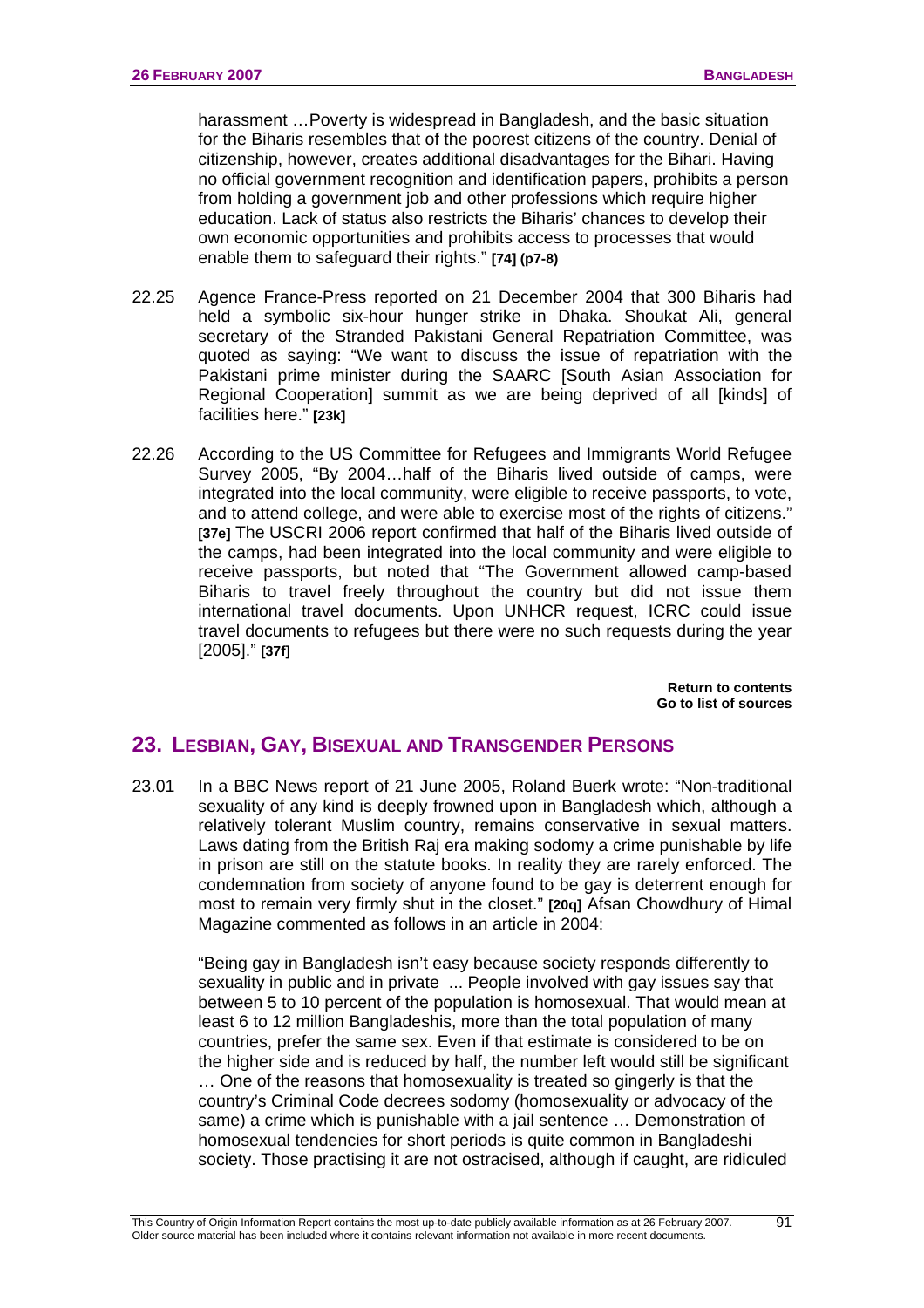… Male homosexuality is tolerated despite religious sanction. Yet divorce citing gay behaviour by any partner is not known." **[12a]** 

- 23.02 According to the International Lesbian and Gay Association (ILGA) website, accessed on 4 October 2006, same-sex male and same-sex female relationships are both deemed to be illegal. Section 377 of the Penal (Criminal) Code provides: "Whoever voluntarily has carnal intercourse against the order of nature with any man, woman or animal, shall be punished with imprisonment for life, or with imprisonment of either description for a term which may be extended to ten years, and shall also be liable to fine". ILGA has quoted the following from a statement made by a Bangladeshi lawyer to the Swedish Embassy in Dhaka: "You will notice that the words 'homosexual' or 'homosexuality' have not been used in the statute. The instances of prosecution under this section [are] extremely rare. In my twenty years of law practise, I have not known or heard of a case where a person has been prosecuted for or convicted of homosexuality under the aforesaid section. Such a prosecution in fact would be extremely difficult, if not impossible, for lack of witness or evidence." **[24]**
- 23.03 Commenting on the situation of lesbians in Bangladesh, journalist Richard Ammon noted in June 2006: "The fate of virtually all Islamic women here is marriage and motherhood. Anyone stepping outside that frame by expressing independence or, far worse, as a lesbian, renders herself un-marriageable and sets her on a likely course of rejection and social derision." (GlobalGayz.com) **[44a]** Afsan Chowdhury of Himal Magazine had observed in 2004 that lesbianism "is kept a secret fearing loss of marriage prospects. And marriage, after all, is society's idea of a woman's ultimate nirvana … Society frowns upon single women, and the social pressure to marry – doesn 't matter who to – is intense. Most succumb to it, despite their sexual preferences, and end up miserably knotted … The tolerance level for lesbians is very low in Bengali society." **[12a]**

**[Return to contents](#page-0-0)  [Go to list of sources](#page-133-0)** 

# **24. DISABILITY**

24.01 The USSD 2005 report advises as follows:

"The law provides for equal treatment and freedom from discrimination for persons with disabilities; however, in practice, persons with disabilities faced social and economic discrimination. The law focuses on prevention of disability, treatment, education, rehabilitation and employment, transport accessibility, and advocacy … The Ministry of Social Welfare, the Department of Social Services, and the National Foundation for the Development of the Disabled are the government agencies responsible for protecting the rights of persons with disabilities. The Ministry of Social Welfare set up a task force, composed of government officials and members of NGOs, who adopted an action plan in 2004 to improve the overall welfare of the disabled. The plan awaits cabinet approval. Government facilities for treating persons with mental handicaps were inadequate. Several private initiatives existed in the areas of medical and vocational rehabilitation, as well as employment of persons with disabilities." **[2f] (section 5)**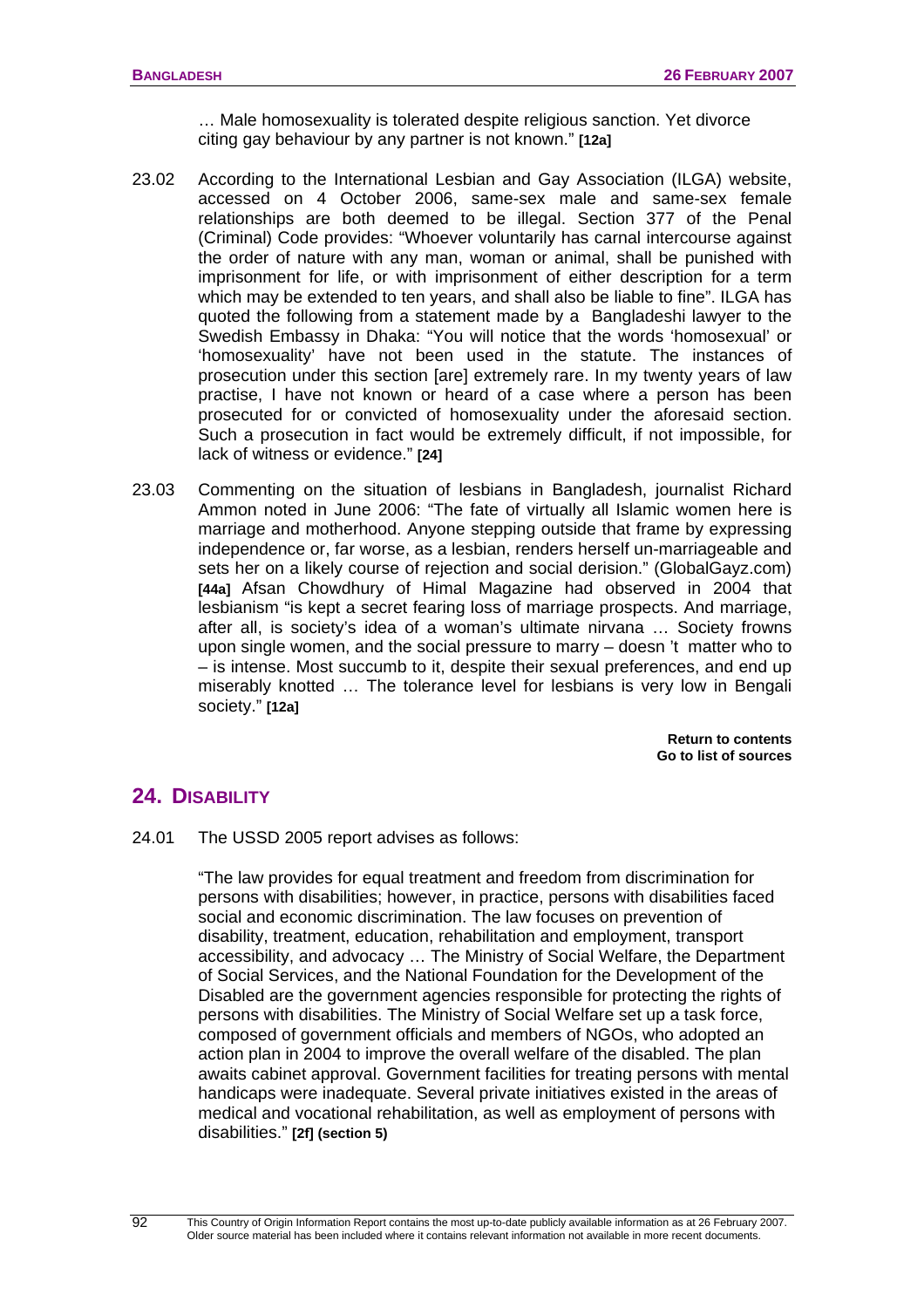#### 24.02 The UN Common Country Assessment for 2004 stated:

"According to the National Forum of Organisations Working With the Disabled [an umbrella organization consisting of more than 80 NGOs working in various fields of disability] approximately 14 percent of the country's population has some form of disability. The economic condition of most families limits their ability to assist with the special needs of the disabled, and superstition and fear of persons with disabilities sometimes results in their isolation." **[8d] (p68- 69)**

- 24.03 A report from the Immigration and Refugee Board (IRB) of Canada, dated 1 June 2004, quoted the NGO Bangladesh Protibandhi Kallyan Somity (BPKS), a regional affiliate of Disabled Peoples International, as saying that the major difficulties faced by persons with disabilities (PWDs) in Bangladesh included the following:
	- Access to medical services is deficient; facilities are inadequate and there is a lack of specialists to address PWDs;
	- Access to education is poor; there is a lack of facilities and teachers; tuition is very costly. Disabled students face discrimination and are 'ridiculed' by other students, and many parents do not want their children to study alongside disabled students;
	- Access to employment in both the public and private sector is generally not available for PWDs; potential employers lack confidence regarding the ability of PWDs ability to fulfil work duties;
	- Access to transportation is deficient; despite three 'accessible' buses made available in the capital city by a private transportation company in 2003, the overall transportation system in the country is totally inaccessible to PWDs;
	- Children with disabilities (CWDs) are susceptible to diseases and sicknesses such as tetanus and acute respiratory infections, and malnutrition; they tend to suffer from discrimination by their own families in terms of food and clothing provided, and abuse by others; CWDs are among the most vulnerable groups in the country;
	- Women with disabilities (WWDs) are deemed victims of 'double disability' because of their status as women in Bangladesh and due to their disability; the needs of WWDs are generally ignored and social service facilities for these women are practically non-existent. **[3x]**

 International and domestic NGOs have estimated that disabled persons make up between 10 and 14 per cent of the population. Of the total number of disabled persons recorded in 1998 by the Bangladesh Bureau of Statistics, 31.3 per cent were visually disabled, 27.5 per cent were physically disabled, 28 per cent were hearing and speech disabled, 4.9 per cent were mentally disabled, and 8.3 per cent were impaired with Leprosy or Goiter. There are about 7.6 million deaf people in the country, according to the reference source Ethnologue. **[3x]** 

24.04 The Canadian IRB report of 1 June 2004 also listed various steps taken by the Government to address the needs and rights of disabled persons. These have included the establishment of a National Coordination Committee on Disability; the introduction of a National Policy on Disabilities in 1995; and the Disability Welfare Act of 2001, which focuses on prevention of disability and on treatment, education, rehabilitation and employment, transport accessibility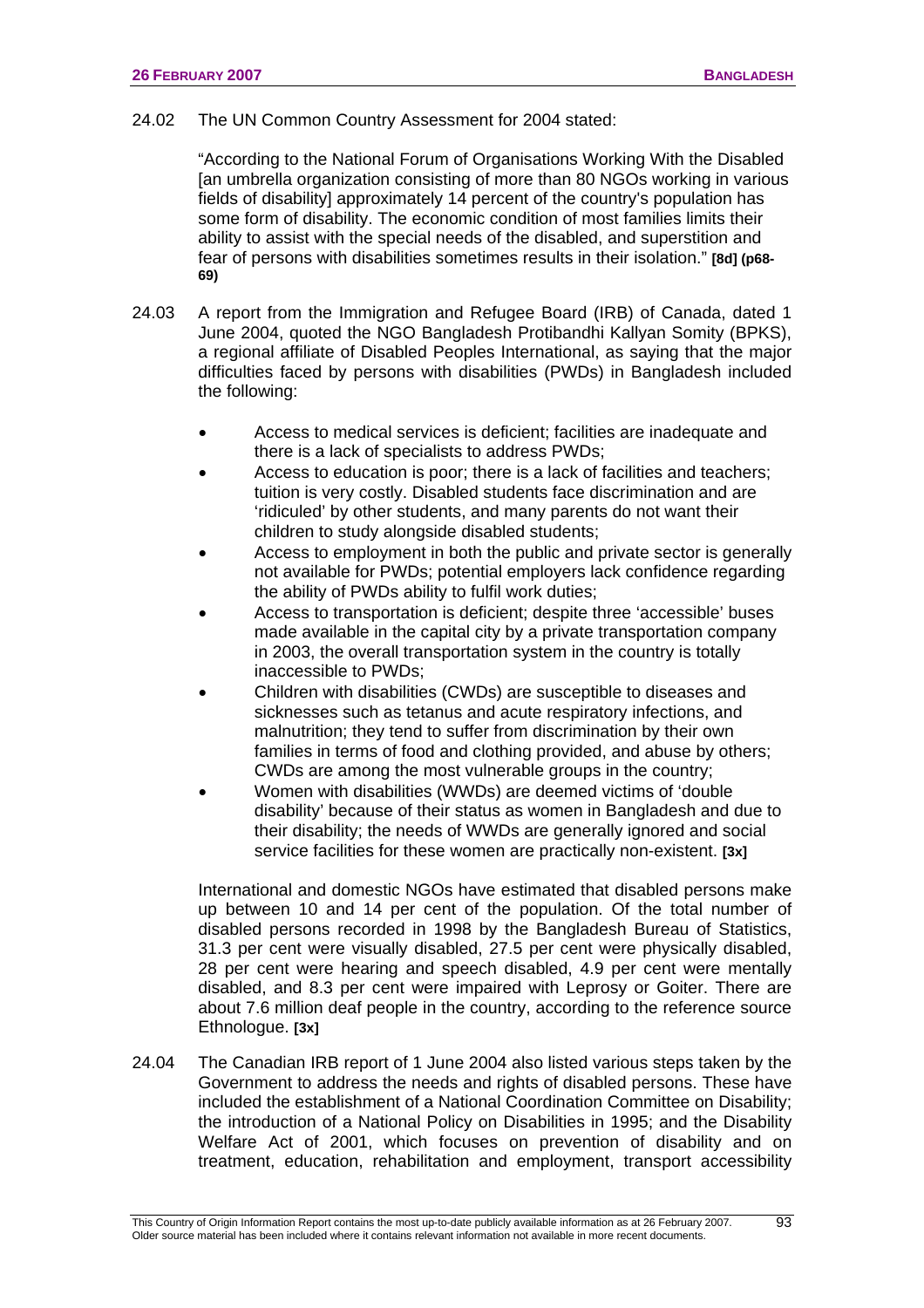and advocacy for disabled people. In 2004 the government declared that disabled persons would be granted access to loan services and that 10 per cent of public service positions would be allocated to disabled persons. The IRB report confirmed that were also a large number of NGOs that have been established to assist disabled persons in Bangladesh. The National Forum of Organizations Working with the Disabled (NFOWD) is an umbrella group that consists of between 80 and 144 NGOs which assist disabled persons. **[3x]** 

> **[Return to contents](#page-0-0)  [Go to list of sources](#page-133-0)**

# **25. WOMEN**

25.01 A State party report to the United Nations Convention on the Elimination of All Forms of Discrimination against Women (CEDAW), dated 3 January 2003, commented: "Bangladesh is a gradually changing society where the position, status and roles of men and women have primarily been shaped by the stereotype of male predominance and authority over women." **[47a] (p16)** The report notes: "Traditional socio-cultural values and practices work against raising the status of women. Women still have limited opportunities for education, technical and vocational training, employment and activities." **(p5-6)** … According to the Constitution, women enjoy the same status and rights as men in terms of education, health, political process, employment, development processes and social welfare. However, in practice, they do not enjoy the fundamental rights and freedom to the extent as men do. The unequal status of women in society and in public life is largely due to the fact of having unequal status in the family life. Women's lower socio-economic status, lower literacy, lesser mobility are some of the practical obstacles to the establishment of their fundamental rights." **(p10)** The same report details recent initiatives both by the Government and by NGOs to reduce discrimination and gender-based oppression. **[47a] (pp7, 10-18)** CEDAW, in its Concluding Comments dated 26 July 2004, urged the Bangladesh Government to implement comprehensive awareness-raising programmes to change stereotypical attitudes and norms about the roles of women; CEDAW also expressed concern over the unequal status of Bangladeshi women within the family and the fact that personal laws, derived from religious precepts which are discriminatory to women, continued to exist in the country. **[47b] (p5)**

#### 25.02 The United Nations Common Country Assessment for 2004 recorded:

"The UNDP Gender Development Index (GDI) for 2004 ranked Bangladesh 110 among 144, which represents an increase of 13 positions since 1999. This improvement can be tied in part to a number of factors relating to Bangladesh's ascendancy into the ranks of those countries considered to be of medium human development. It also reflects a reduction of the gender gap in key indicators such as life expectancy and school enrolment. Bangladesh was also one of the first developing countries to establish a Ministry of Women's Affairs in 1978, three years after the Mexico Conference. Concerted efforts by national and international development agencies, and the Government's own commitment to both national and international pledges, paved the way for the enhancement of women's position and status in society. The Government has already prepared a National Policy for Advancement of Women and made some noteworthy progress in implementing the National Action Plan, prepared in response to the Beijing Platform for Action (PFA) …

 $\overline{Q}$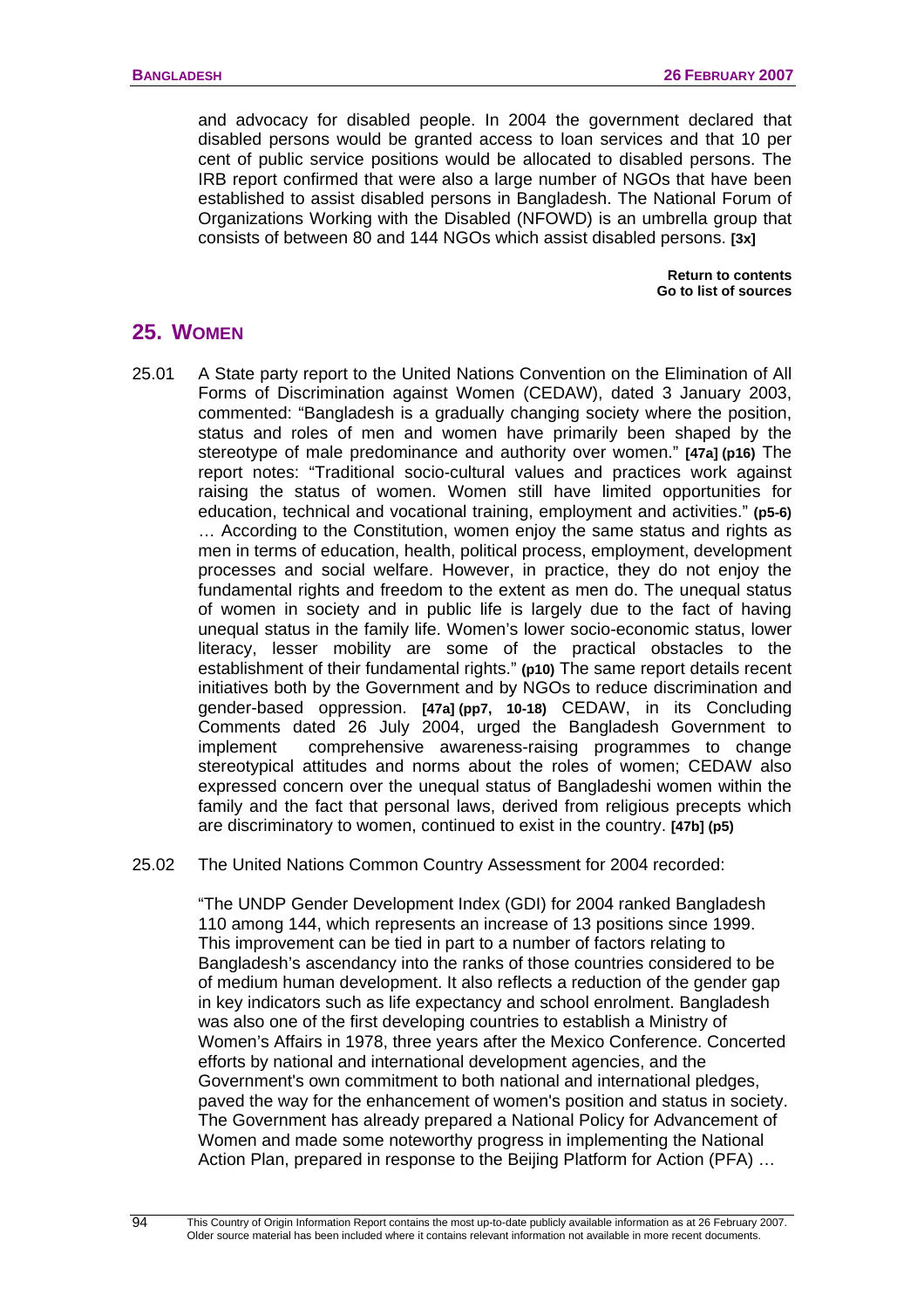However, the relatively low score reflects a continued inequality with respect to literacy rates (31.4% compared to 50.3% for men) and real GDP which was approximately 56 percent that of men. Of the 78 countries for which a Gender Empowerment Measure (GEM) was calculated, Bangladesh ranked 76th. This reflects the continued low levels of female representation in government, in decision-making roles and in ownership of economic assets, which translates into a significant gender disparity in both income and human poverty, especially at the lower end of income distribution … Overall, Bangladesh's performance with regard to achieving gender equality and women's empowerment (MDG 3) remains mixed. There has been a narrowing of the gender gap in most MDG social indicators especially in the education sector, where as a result of targeted government policies, female enrolment rates in primary and secondary schools exceeds those for males. However, in other areas such as economic and political participation and adult literacy, much works still remains to be done." **[8d] (p15)**

# **LEGAL RIGHTS**

25.03 The USSD 2005 report notes:

"Laws specifically prohibit certain forms of discrimination against women, provide for special procedures for persons accused of violence against women and children, call for harsher penalties, provide compensation to victims, and require action against investigating officers for negligence or wilful failure of duty; however, enforcement of these laws was weak. In July 2003, an amendment to the current law was passed, weakening provisions for dowry crimes and addressing the issue of suicide committed by female victims of acts of 'dishonor'." **[2f] (section5)** 

25.04 Dr Nusrat Ameen, in her book *Wife Abuse in Bangladesh* published in 2005, notes that a "patriarchal interpretation of the law" by society is common. "Despite Constitutional guarantees that women shall have equal rights with men in all spheres of the State and of public life…Jahan points out that many aspects of the legal system reflect the continuing dominance of patriarchal attitudes in society." Dr Ameen argues that both substantive and procedural law is not gender-neutral and she notes that the laws governing women's private lives are discriminatory; for example, there is differential treatment of women in divorce proceedings. There is also discrimination between women from different religious groups, since there are different sets of family laws in place for the Muslim, Hindu and Christian communities (*see paragraph 13.11*). Dr Ameen states that the legal solutions made available to women are often constrained by practical factors, such as the weak economic situation of women, the reluctance of the police to become involved in marital disputes, the difficulty of enforcing and sometimes obtaining injunctions, the emphasis on mediation, arbitration and *shalish* by legal aid workers and professionals, as well as illiteracy and family pressures. **[80] (p7-14)** According to the USSD 2003 report, "Strong social stigmas and lack of means to obtain legal assistance frequently kept women from seeking redress in the courts." **[2b] (section 5)**

# **POLITICAL RIGHTS**

25.05 The State party report to CEDAW, dated 3 January 2003, noted that the Constitution guarantees equal opportunities for women in politics and public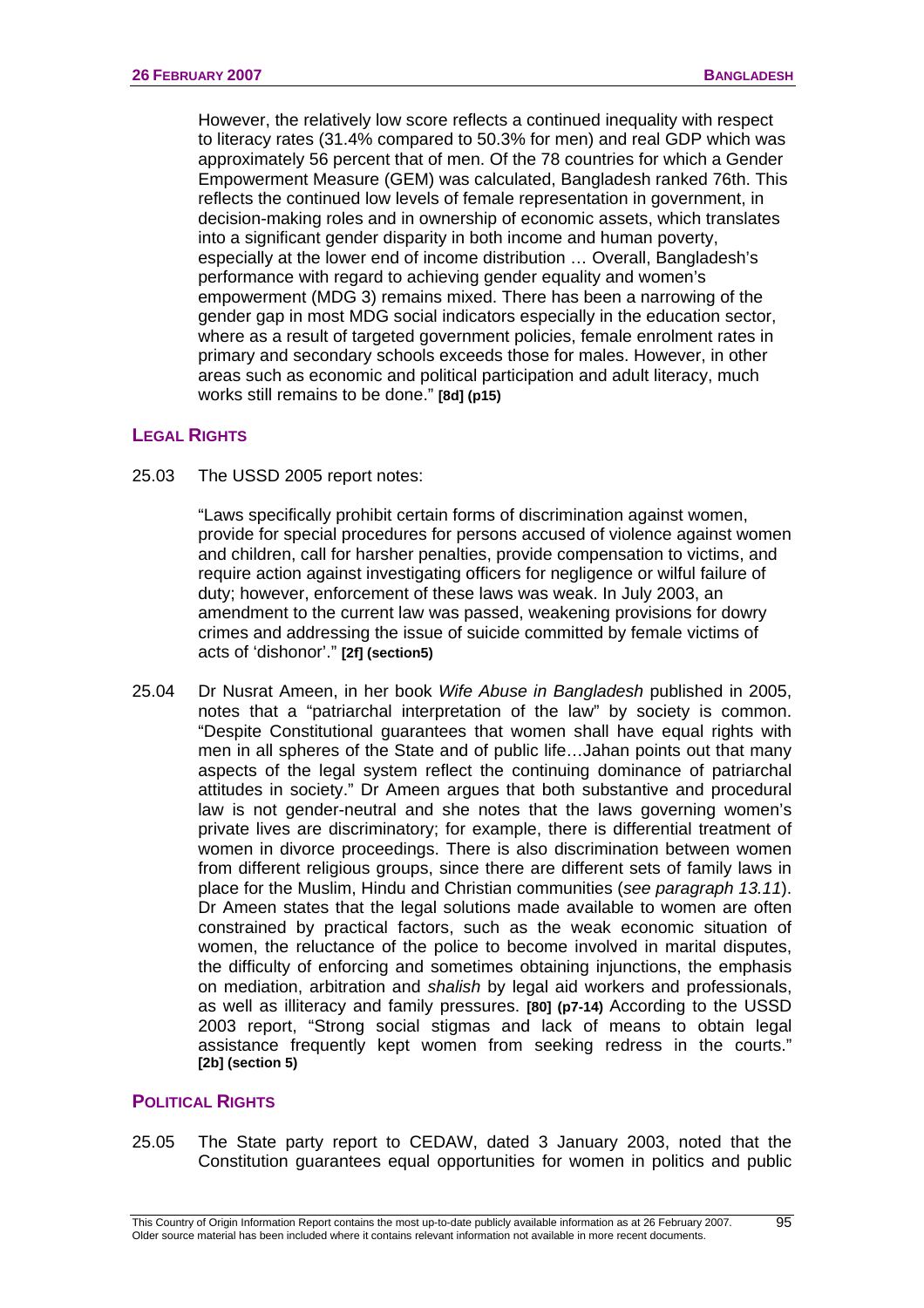life. Six women were elected to general seats in Parliament in 2001 and, currently, the Prime Minister and the Leader of the Opposition are both women. At the local government level, three seats on each of the 4,479 Union Parishad councils and three seats on each Zila (district) council are reserved for women. **[47a] (pp5, 22, 23)**

25.06 BBC News reported on 16 May 2004 that Parliament had approved a Constitutional amendment to increase the number of seats in the Jatiya Sangsad from 300 to 345 for a period of ten years, with the additional 45 seats being reserved for women. **[20ae]** The Economist Intelligence Unit's Bangladesh Country Report of January 2005 (EIU January 2005) noted that the enabling Reserved Women Seats Election Bill was passed in November 2004, but had drawn sharp criticism from women's rights activists and others who argued that the provision of reserved seats violated women's fundamental rights, since no woman can contest such a seat unless nominated by a political party or alliance represented in parliament. Opposition parties criticised the measure as being 'very complex and impractical'. **[40b] (p14)**

#### **SOCIAL AND ECONOMIC RIGHTS**

- 25.07 The USSD 2005 report notes that "Employment opportunities increased at a greater rate for women than for men in the last decade, largely due to the growth of the export garment industry. Women made up 80 percent of garment factory staff. Programs run by the Government and NGOs extending microcredit to rural women improved their economic power. Pay was generally comparable for men and women." **[2f] (section 5)**
- 25.08 The USSD 2003 report had stated:

"In recent years, female school enrolment has improved. Approximately 50 percent of primary and secondary school students were female. Women often were ignorant of their rights because of continued high illiteracy rates and unequal educational opportunities… Many NGOs operated programs to raise women's awareness of their rights, and to encourage and assist them in exercising those rights. The Government also expanded incentives for female education by making education free for girls up to grade 12 (approximately age 18) and using a stipend system from grades 6 to 12. By comparison, boys received free education up to grade five." **[2b] (section 5)**

A Freedom House report of June 2005 recorded: "The state continued [in 2004] to take some proactive measures, such as an employment quota and free education for girls up to the secondary level, to promote gender equity." **[65a] (p74)**

# **VIOLENCE AGAINST WOMEN**

#### **Domestic Violence**

25.09 The USSD 2005 report notes also that domestic violence in Bangladesh is widespread, but difficult to quantify. Much of the reported violence against women is related to disputes over dowries; during 2005 the NGO Odhikar found 227 reports of dowry-related killings. The law prohibits rape and

This Country of Origin Information Report contains the most up-to-date publicly available information as at 26 February 2007. Older source material has been included where it contains relevant information not available in more recent documents.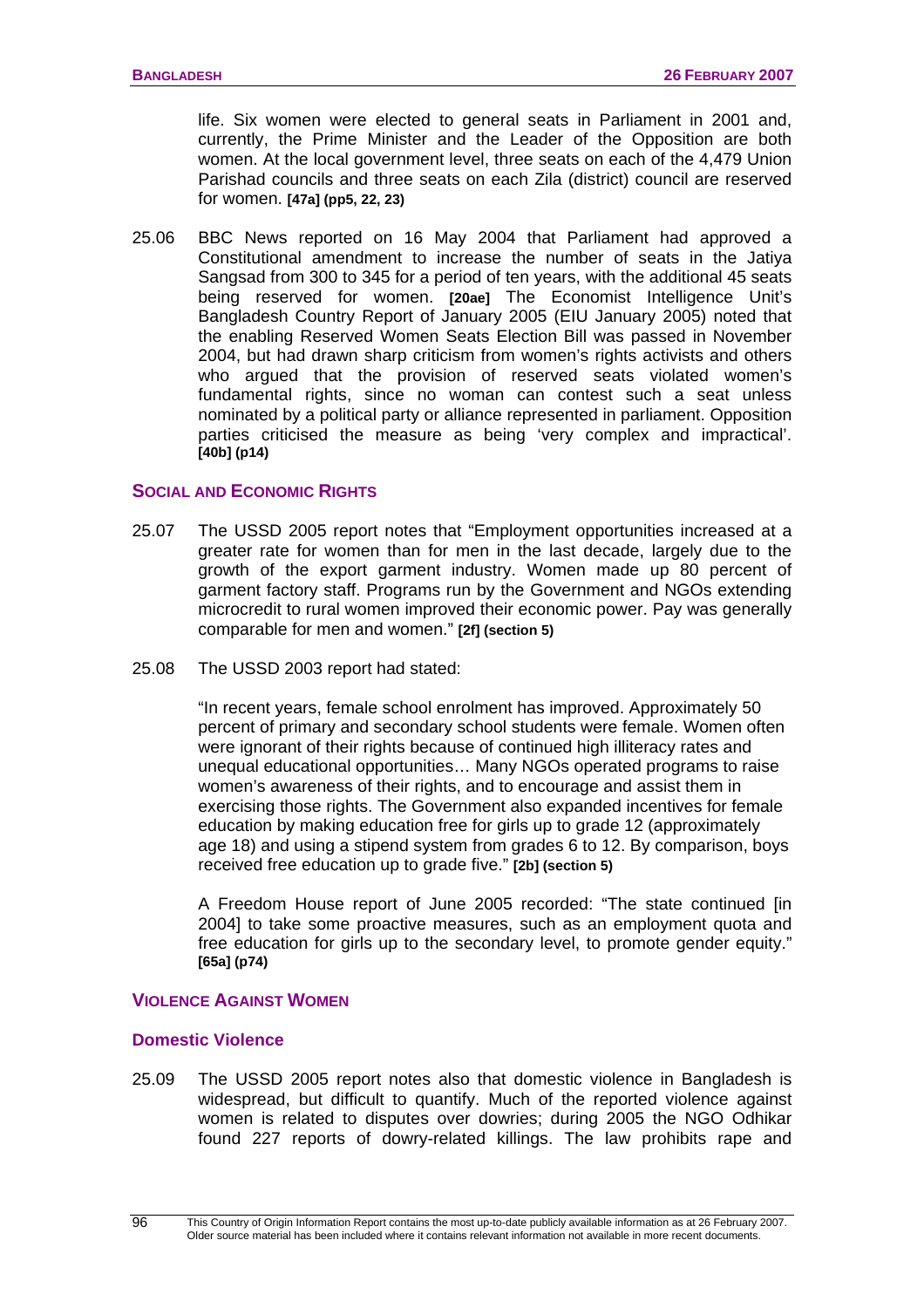physical spousal abuse, but makes no specific provision for spousal rape as a crime. **[2f] (section 5)**

For a World Health Organisation (WHO) report covering ten countries, 1,603 women were interviewed in Dhaka and 1,527 were interviewed in the rural area of Matlab in Bangladesh between 2000 and 2003. Among ever-married women, 40 per cent in Dhaka and 42 per cent in Matlab reported physical violence by their husband at some point in their lives; 37 per cent in Dhaka and 50 per cent in Matlab reported sexual violence by their husband. Of evermarried women, 19 per cent in Dhaka and 16 per cent in Matlab had been physically abused within the past year. In both areas, 66 per cent of the women who had been physically abused did not tell anyone about the violence and over half did not seek help. Over 50 per cent of those said they did not seek help because they did not think the violence was very serious, while 31 per cent in Dhaka and 43 per cent in Matlab remained silent because of feelings of shame or because they feared they would not be believed. **[14e] (Bangladesh fact sheet)** 

A report of the Canadian Immigration and Refugee Board, dated 12 January 2004, referred to a study quoted by UNFPA's "The State of the World Population" for 2000 – which found that 47 per cent of women surveyed in Bangladeshi villages had, at some time, experienced physical abuse by male partners. **[3i]**

- 25.10 In her book published for the BNWLA in 2005, entitled *Wife Abuse in Bangladesh*, Dr Nusrat Ameen comments that "Wife abuse is endemic and is overtly or covertly sanctioned **[80] (p20)** … Research shows that violence in the family occurs at all levels of society **(p22)** ... However, the practice of wife abuse is one about which there is least social awareness or outcry in Bangladesh **(p27)**." Dr Ameen observes that the patriarchal nature of society and of the household, especially in rural areas, permits socially acceptable violence against women in the form of physical chastisement by a husband. A misinterpretation of religious teaching reinforces this social sanction. **(p27-36)**  Women often face domestic violence not only from their husbands, but also from their in-laws. **(p49)** Dowry abuse has also continued to lead to cases of serious physical abuse or murder and to the suicides of young married women, though the Dowry Prohibition Act came into force in 1980. **(p39-45)** A UNFPA report in 1997 quoted a study by the NGO Ain-O-Shalish Kendra (ASK) in saying that up to 50 per cent of all murders in Bangladesh have been attributed to marital violence. Evidence suggests that only a minor proportion of such cases reach the courts and result in a conviction. **(p49-51)**
- 25.11 Dr Ameen observes that the law in Bangladesh is far more involved with 'stranger' violence against women, for example murder, rape or trafficking; there is no specific law on wife abuse, although there are several special laws to deal with violence against women. **[80] (pp7&62)** Dr Ameen's book examines in detail the various legal remedies available to victims of domestic violence. For example:
	- The Penal Code provides sanction: All forms of physical violence, some forms of psychological violence and threats of physical injury constitute criminal offences. In practice, however, when such an offence is committed by a husband against his wife, it is not considered as an offence punishable in the same way. **(p47-48)**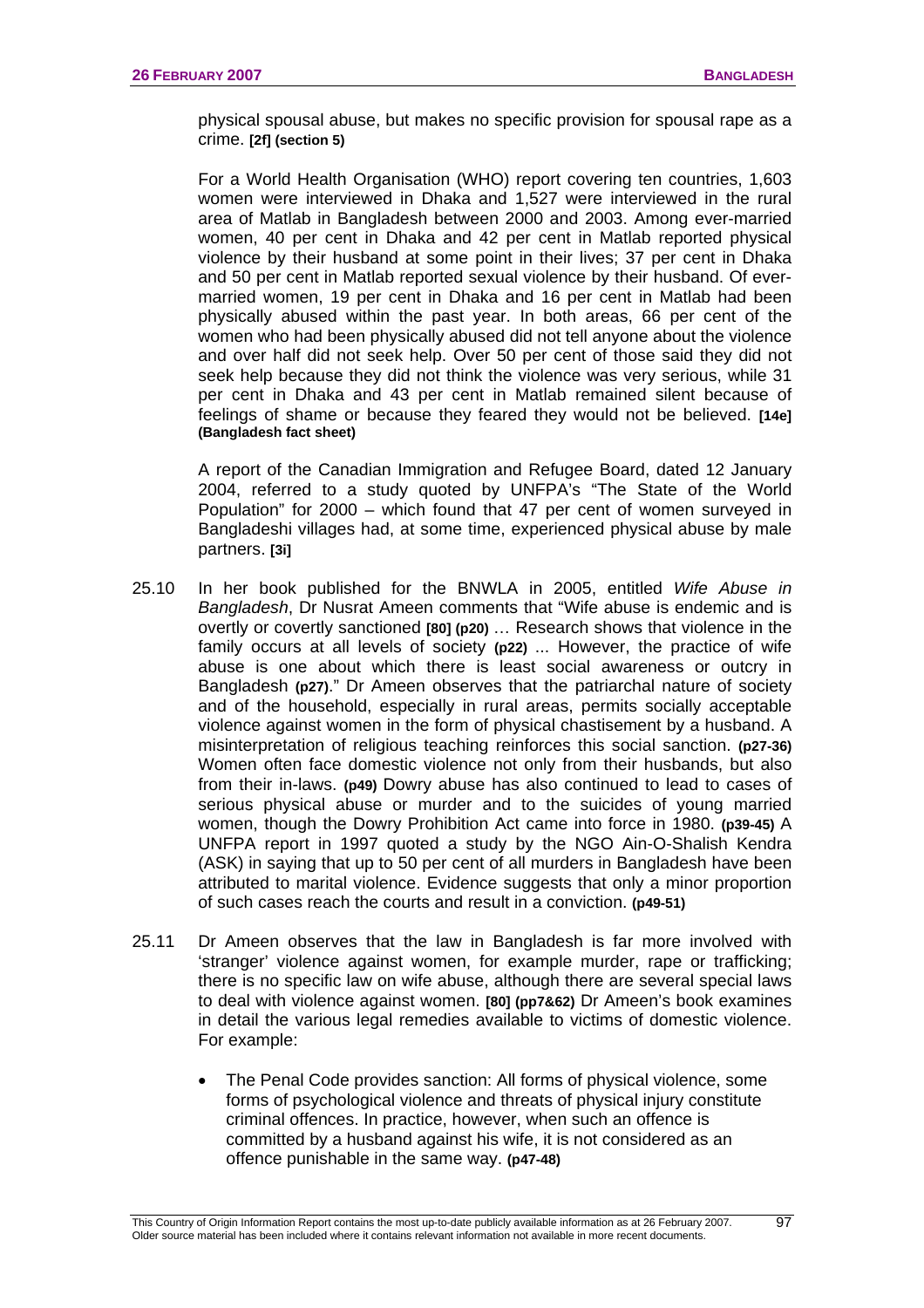- The Women and Children Repression Prevention Act (2000), as Amended in 2003, lays down severe penalties for violent offences against women; it also provides for the speedy trial of offenders in special tribunals situated throughout the country. The Act specifies deterrent punishment for dowryrelated crimes and also covers such 'stranger' offences as rape, trafficking and abduction; however, Dr Ameen states that it "is silent regarding punishment for husbands for abusing wives, except in dowry offences". **(p60-61)**
- The Dowry Prohibition Act, passed in 1980, also makes giving, taking or demanding dowry a punishable offence. **(p58)**
- There are no specific civil law remedies to which victims of wife abuse can resort, other than divorce and claims for dower, maintenance and custody. A wife can seek an injunction under the Civil Procedure Code, the Specific Relief Act or the Family Court Ordinance of 1985, but these are ancillary to other proceedings. **(p53-54)**

 The various special laws to protect women from abuse have not proved as effective as they were designed to be; their deterrent value has been diminished by low conviction rates. **(pp48 & 58)** Dr Ameen adds: "Owing to the prevalent patriarchal attitude towards women, in most cases complaints are not recorded properly by the police, evidence is hard to produce or establish, there is a very slim chance of the perpetrator being punished. A study by the Family Court in Dhaka shows that husbands rarely appear and thus suits are dismissed *ex parte* and wives are denied justice." **(p8)** 

- 25.12 There are several agencies working to assist women in abused situations, notes Dr Ameen. Typically, an agency would serve a notice to the husband to appear at the agency for mediation, following a written complaint made by the wife. If the husband does not attend, the agency has a right to issue a warrant and to seek help from the police. If mediation fails to work, the case may be taken up in court by family lawyers provided by the agency, who would normally handle the case free of charge. **[80] (p83-84)** Research suggests that most abuse victims are reluctant to report their cases directly to the police and, of those who do, most are not given adequate assistance. There is a widely-held belief that police officers do not like to become involved in 'family matters' and are likely to ask the parties to reconcile matters between themselves. **(pp84 & 100)** There is often also a reluctance by victims to inform doctors of the injuries they have sustained. **(p84-85)** Most women in Bangladesh cannot afford to approach lawyers directly. **(p84)** Women in villages commonly seek arbitration through *Shalish* (local mediation councils) – even though the arbiters are usually the 'local male elite' and a *Shalish* decision is not binding. **(p85-86)** However, there is, in general, a reluctance among abused women to seek relief against their husbands, often due to social stigma, or economic insecurity, or fear of retribution, or acceptance of violence as a social norm. **(p86-88)**
- 25.13 The USSD 2005 report records that the Women Affairs Department runs six shelters, one each in the six divisional headquarters, for abused women and children, with a total capacity of 2,300 individuals. The report continues:

"NGOs, such as the Bangladesh National Women Lawyers' Associations (BNWLA), also ran facilities to provide shelter to destitute persons and distressed women and children; however, this was insufficient to meet victims' shelter needs. As a result, the government often held women who filed rape

 $\overline{QR}$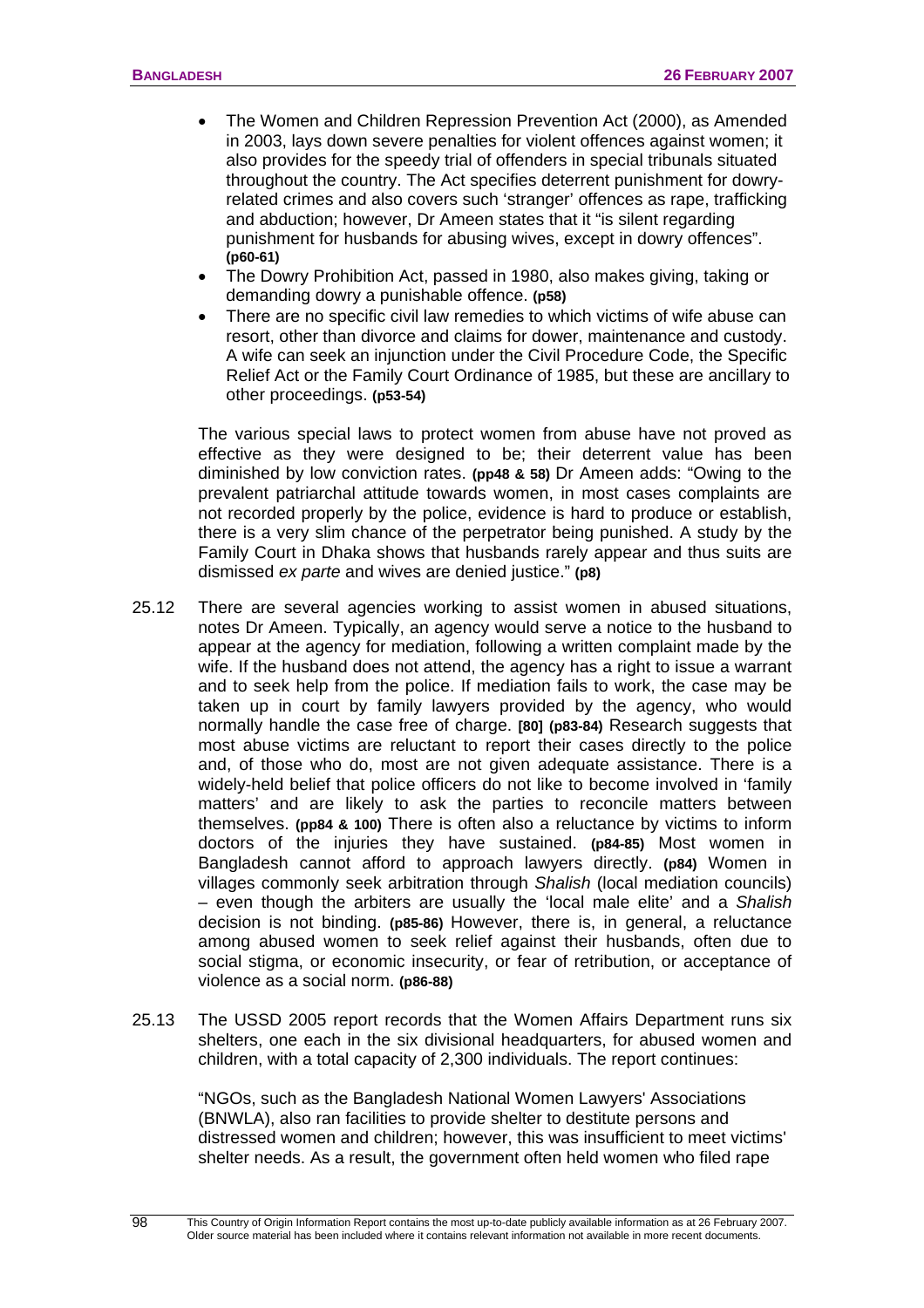complaints in safe custody, usually in prison. Safe custody frequently resulted in further abuses against victims, discouraged the filing of complaints by other women, and often continued for extended periods during which women were unable to gain release. In September 2004 there were 184 women in safe custody with 320 children accompanying them." **[2f] (section 5)** 

#### **Rape**

- 25.14 The USSD 2005 report observes that "During the year local NGOs found 907 reported incidents of rape and 91 of attempted rape. The press reported that 126 of the rape victims were killed and that another 14 committed suicide after being raped. Human rights monitors insisted that the actual number of rapes was higher, as many rape victims did not report the incidents in order to avoid social disgrace. Prosecution of rapists was uneven. On January 19 at a workshop organized by BSEHR [Bangladesh Society for the Enforcement of Human Rights], then attorney general A.F. Hassan Ariff said that judges "consider rape like theft, robbery and other crimes." **[2f] (section 5)** As noted in the State Party report dated 14 March 2003 to the UN Convention on the Rights of the Child (CRC), the Suppression of Violence against Women and Children Act 2000 carries the death penalty or life imprisonment for rape if death or injury results or is intended. Attempted rape is subject to a penalty of five to ten years' imprisonment. **[52a] (p31)** Amnesty International's 2004 Annual Report (covering events of 2003) stated: "Women's rights groups blamed the low rate of convictions for violence against women on a lack of government institutions to support the victims and a lack of trained police officers to investigate the cases." **[7j] (p2)**
- 25.15 Dr Nusrat Ameen has noted that the Women and Children Repression Prevention Act (2000) provides for trials to be *in camera,* for non-publication of the victim's identity and for pecuniary compensation to the victim. **[80] (p60-61)**  An article dated 26 January 2004 from United News of Bangladesh revealed that there were then 2,200 cases pending in the Women and Children Repression Prevention Tribunal. **[39h]**
- 25.16 The USSD 2004 report had noted:

"According to BSEHR, there were 11 incidents of rape by law enforcement personnel or other officials during the year [2004]. On December 18 [2004], in Chuadanga, police took Dolly Khatun to a police camp for questioning, where 14 police officers subsequently raped her. Responding to public outcry, the Government withdrew all 14 policemen from duty and arrested 5 of them. On December 21, Khatun filed criminal charges against the policemen. The case remained open at year's end. In most cases, law enforcement personnel accused of rape and torture were not investigated; however, in some instances the Government took action. In September, three policemen convicted of raping and killing a teenage girl in Dinajpur in 1995 were hanged inside Rangpur prison. In some cases, women were often detained in 'safe custody' after reporting a rape (in reality, confined in jail cells), where they endured poor conditions and were sometimes abused and raped again." **[2d] (section 1c)**

#### **Acid Attacks**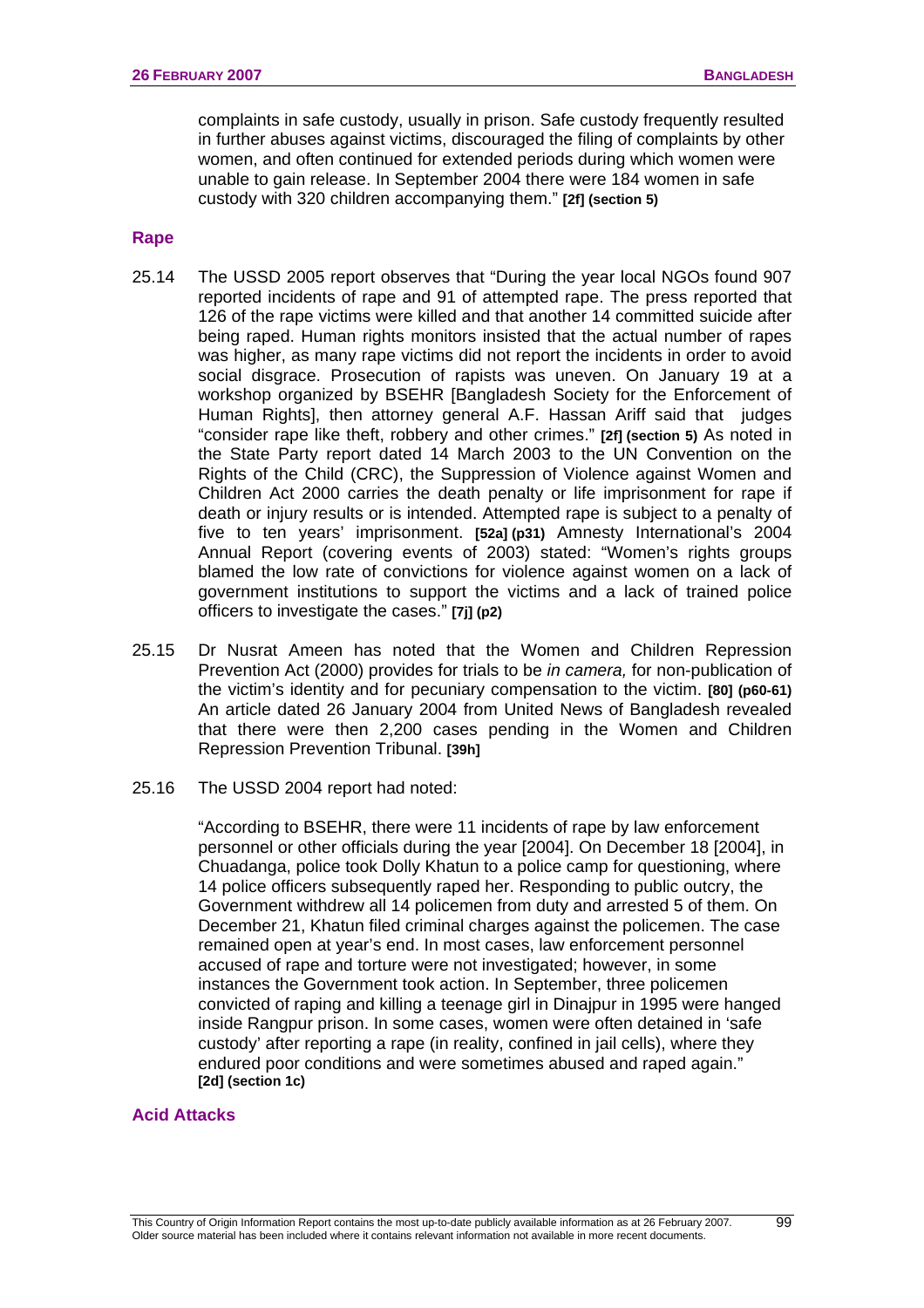- 25.17 The USSD 2005 report states that "Rejected suitors, angry husbands, or those seeking revenge sometimes threw acid on a woman's face as an act of retribution." **[2f] (section 1c)** "Acid attacks remained a serious problem. Assailants threw acid in the faces of women and a growing number of men, leaving victims disfigured and often blind… Few perpetrators of the acid attacks were prosecuted." **[2f] (section 5)**
- 25.18 The State party report to the UN Convention on the Elimination of All Forms of Discrimination Against Women (CEDAW), dated 3 January 2003, confirmed that two new laws had been introduced in 2002 – the Acid Crime Prevention Act 2002 and the Acid Control Act 2002 – to restrict the import and sale of acid in open markets, allow for trials in acid-throwing cases by a special tribunal (with a right of appeal to a higher court) to make the maximum punishment for acid-throwing offences the death penalty and to provide for the treatment and rehabilitation of victims. **[47a] (p20)** The Canadian Immigration and Refugee Board, in a report of 12 January 2004, quoted NGO representatives to a 2003 meeting on violence against women as alleging that police, in return for money, had been charging perpetrators under the Women and Children Repression Prevention Act instead of the more severe Acid Control Act. **[3i]** In a statement by the Asian Legal Resource Centre to the UN Economic and Social Council, dated 10 March 2003, it was stated that the Bangladesh National Women Lawyers Association and the Bangladesh Acid Survivor's Foundation estimated that only ten per cent of attackers were ever brought to trial. It was also stated that the total number of acid attacks against women was difficult to document because many cases went unreported for fear of reprisals. **[8c]**

A BBC News article of 29 April 2005 confirmed a continued decrease in the incidence of acid-related attacks in Bangladesh. **[20bh]** Statistics provided by the Acid Survivors Foundation (ASF) – as updated January 2006 – showed that 211 acid attack incidents were recorded in 2005, with a total of 267 victims; in 2004, 266 incidents were recorded, with 322 victims; in 2003 there had been 335 recorded incidents involving 412 victims. Of the 267 victims in 2005, there were 145 women, 69 men and 53 children under 18 years. Case conviction rates increased after the introduction of the two new acid-related laws in 2002; there was then a lower number of convictions in 2004 and 2005. In 2003, 86 cases led to a conviction, compared with 52 in 2002 and 17 in 2001. During 2005, 32 cases resulted in a conviction. The motives for acid attacks are not always gender-related. For example, 45 per cent of recorded acid attacks in 2005 were, according to the ASF, in connection with land or property or money disputes; 17 per cent of attacks related to marital or dowry disputes and 15 per cent of attacks were categorised as "refusal/rejection of love/marriage/ sex". **[64]**

#### **Vigilantism**

25.19 The USSD 2005 report relates: "Incidents of vigilantism against women – sometimes led by religious leaders (by means of fatwas) – at times occurred, particularly in rural areas." **[2f] (section 5)** USSD 2004 stated that such incidents included punishments such as the whipping of women accused of moral offences. ASK [an NGO] reported 35 such cases during 2004. **[2d] (section 5)** 

See also Section 13: [Fatwas](#page-55-0)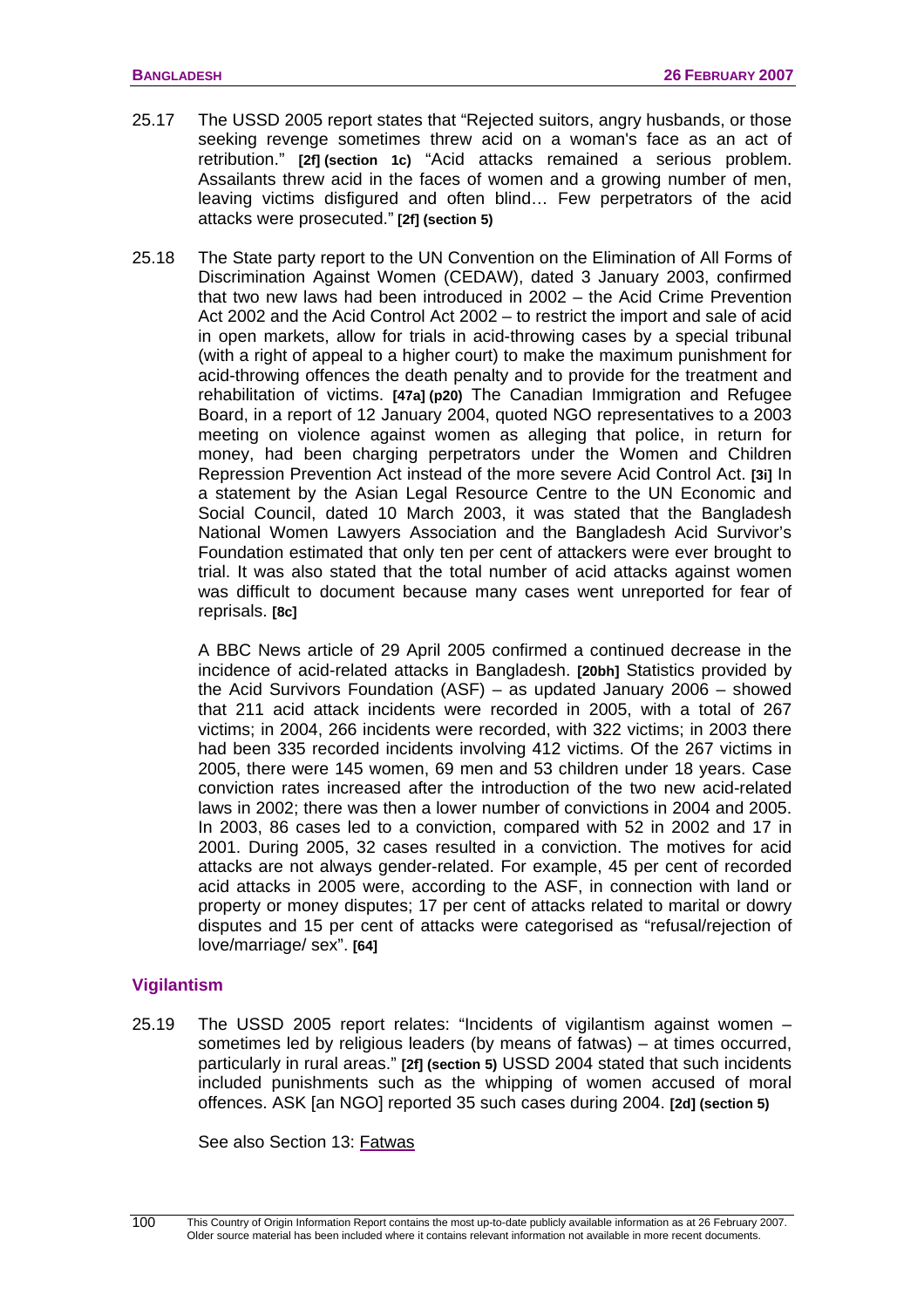# **26. CHILDREN**

26.01 According to the USSD 2005 report: "The government was generally responsive to children's rights and welfare. Many of these efforts were supplemented by local and foreign NGOs, and these joint efforts allowed the country to make significant progress in improving health, nutrition, and education; however, slightly more than one-half of all children were chronically malnourished… According to human rights groups, 205 children were abducted, nearly 314 suffered unnatural deaths, and more than 486 children fell victim to serious abuses such as rape, sexual harassment, torture, and acid attack during the year [2005]. According to child rights activists, violence against children declined due to growing awareness regarding child rights." **[2f] (section 5)**

### **GENERAL INFORMATION**

26.02 The State Party report to the UN Committee on the Rights of the Child (CRC), dated 14 March 2003, noted as follows:

"The age of majority in Bangladesh is set at 18 years under the Majority Act 1875, although the Act has no effect on the capacity of any person in relation to marriage, dowry, divorce and adoption or on the religion and religious customs of any citizen …Other legislation relating to children does not adopt a uniform definition of the child. This anomalous situation is compounded by the lack of documentary proof of children's ages due to the low level of birth registration, which is a major obstacle to ensuring the rights of children under both the Convention and domestic legislation. The Government is working to arrive at a uniform definition of a child." **[52a] (paragraphs 45, 46)** 

The State Party report of March 2003 gives examples of minimum legal age requirements set by various pieces of national legislation; for example:

- End of compulsory education  $-10$  years;
- Admission to employment various ages between 12 and 21 years;
- Marriage 18 years for girls and 21 years for boys under the Child Marriage Restraint Act 1929, but religious personal laws permit marriage at an earlier age;
- Sexual consent 14 years;
- Criminal responsibility full criminal responsibility from the age of 12 years; rebuttable presumption of capacity to infringe the criminal law between the ages of 7 and 11 years;
- Deprivation of liberty including by arrest, detention and imprisonment: Juvenile justice cases – linked to age of criminal responsibility (see above); care and protection cases – no minimum age;
- Capital punishment 17 years. Life imprisonment in certain exceptional circumstances – 7 years if presumption of capacity not rebutted, otherwise 12 years;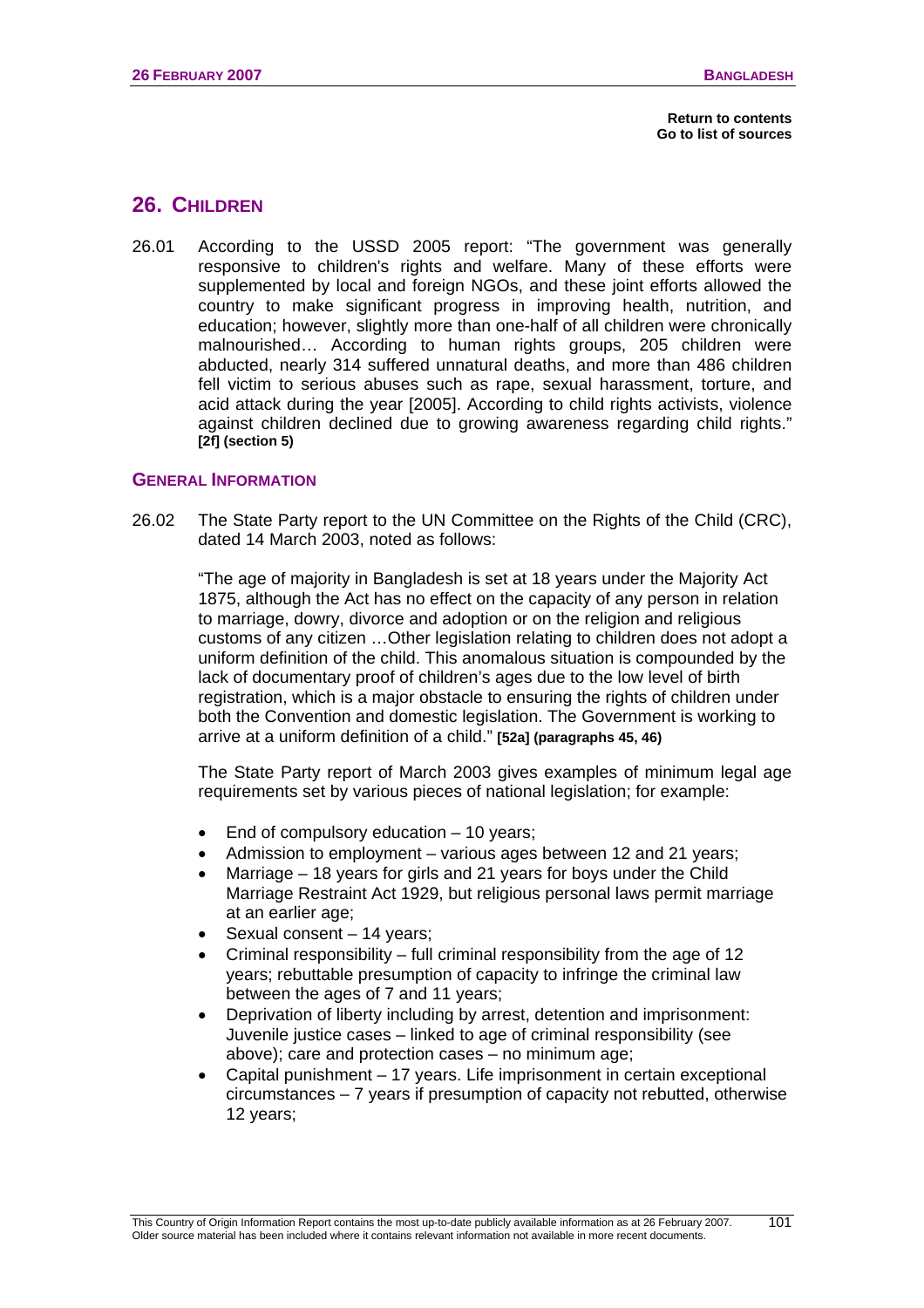- Giving testimony in court no minimum age but a witness must be capable of understanding questions put to him or her and of giving intelligible and sensible answers. **[52a] (paragraph 47)**
- 26.03 The High Court confirmed on 9 July 2006 that all children must be tried in juvenile courts. The Court ruled that "When the accused is a child under the Children Act 1974, irrespective of the offence alleged, that child must be tried by a juvenile court and not by any other court." (Save the Children UK – Bangladesh Office, via CRIN.) **[30b]**
- 26.04 The State Party report to the CRC dated 23 December 2005 notes that the Suppression of Violence against Women and Children Act 2000 lays down severe penalties for various kinds of offences against children (up to 14 years) including rape, sexual harassment, kidnapping and detention for ransom. The same report mentions that it is an offence under the Children Act for a person who has custody, care or charge of a child to assault, ill-treat, neglect, abandon or expose the child or to cause such things to happen to him or her in a way likely to cause the child unnecessary suffering or injury to their health. **[52c] (p14-15)**
- 26.05 Agence France-Presse confirmed on 8 March 2005 that the Muslim Marriages and Divorces (Registration)(Amendment) Bill 2005 had received presidential consent. **[23n]**. The Act provides for the registration of all marriages to be made compulsory and has introduced stiffer penalties for under-age marriages; the legal minimum age for marriage remains 18 years for a woman and 21 for a man. (United News of Bangladesh: 16 February 2005) **[39q]**
- 26.06 The USSD 2005 report quotes a 2002 news release from the government news agency Bangladesh Shongbad Shongsta in saying that there were then approximately 400,000 homeless children in the country, of whom as many as 150,000 had no knowledge of their parents. **[2f] (section 5)**

#### **EDUCATION**

- 26.07 After independence in 1971, the Bangladesh Constitution recognised the need for basic education as a fundamental human right. Provision of such education was thought to be a state responsibility and the state nationalised 36,000 private schools, according to a paper prepared for the European Network of Bangladesh Studies Workshop (ENBSW) in May 2000. **[33]**
- 26.08 The Bangla2000 website informs that education is divided into four levels: Primary (from grades 1 to 5), Secondary (from grades 6 to 10), Higher Secondary (grades 11 to 12) and Tertiary. In 1998 there were about 52,000 primary schools and 11,000 secondary institutions. The language of tuition in state schools is Bangla. A number of private schools provide an English medium education and offer 'O' and 'A' level courses. **[26a]**
- 26.09 The Government provides free schooling for children of both sexes for eight years, states Europa South Asia 2005. Primary education is compulsory and begins at six years of age and lasts for five years. Secondary education begins at the age of eleven and lasts for seven years. **[1b] (p119)**
- 26.10 There is also a Madrassah system which emphasises an Islamic religious education. A report published by the Asia-Pacific Centre for Security Studies

This Country of Origin Information Report contains the most up-to-date publicly available information as at 26 February 2007. Older source material has been included where it contains relevant information not available in more recent documents. 102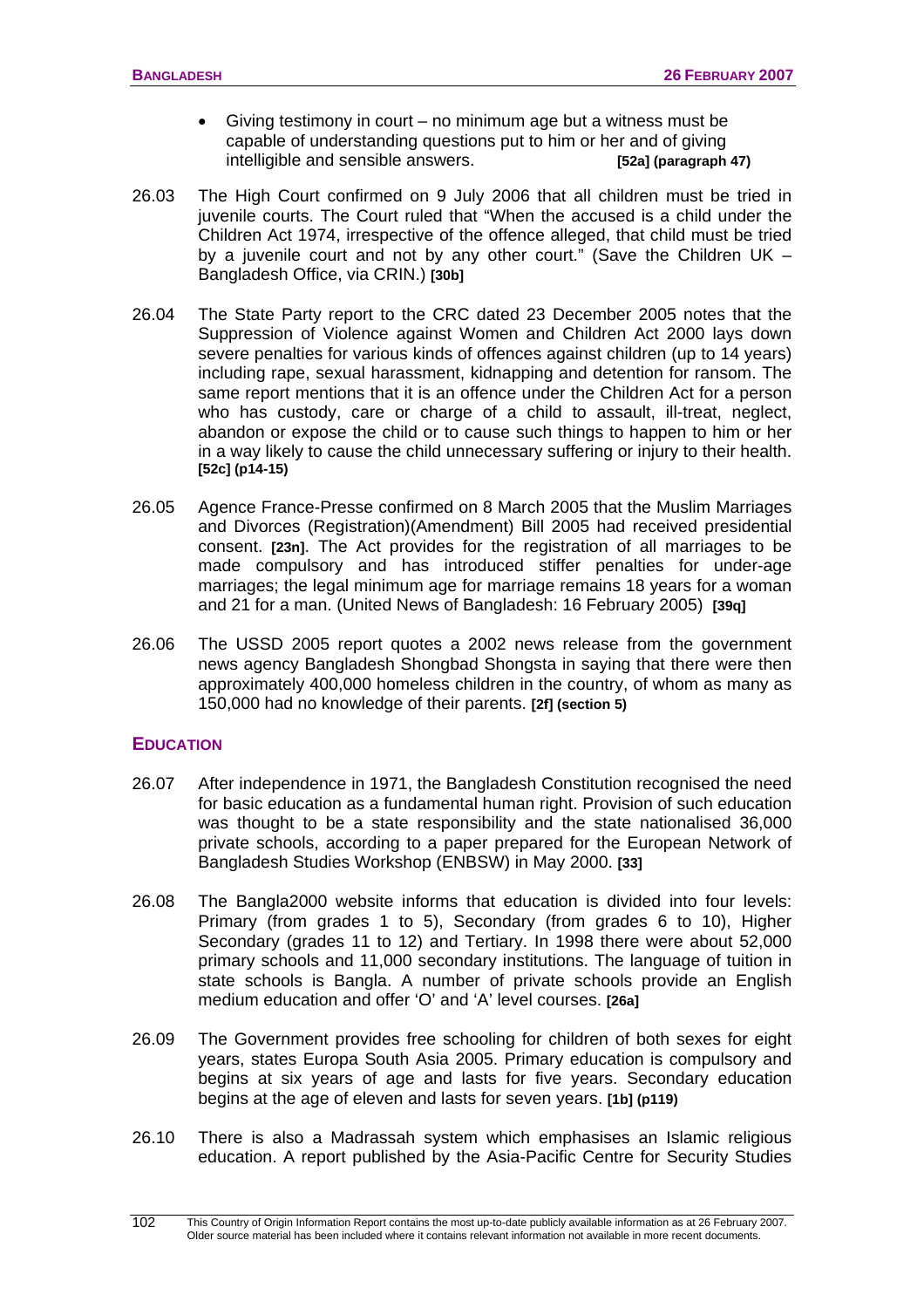(APCSS) in 2004 estimated that there were, in 2000/1, some 13,400 madrassas in Bangladesh, of which about 6,900 were state-funded. Approximately 3,340,000 pupils then attended madrassas. **[27a] (p105 and 107)** A BBC News article of 25 February 2005 noted that there were then nearly 8,000 madrassas registered with the Government and perhaps "tens of thousands" of others set up unofficially and outside government control. **[20aw]** United News of Bangladesh, in a report of 4 March 2005, stated: "There are 2.5 lakh (250,000) teachers in around 27,000 Ebtedayi, Dakhil, Alim and Kamil madrassas, with 40 lakh (4,000,000) students across the country." **[39z]** An Asian Centre for Human Rights (ACHR) report of November 2005, entitled "Judges under the attacks of the Jihadis", stated as follows:

"There are presently an estimated 64,000 madrasas in Bangladesh. [The ACHR report quoted the estimate of 64,000 from the Muktadhara website: http://muktadhara.net] The state support to madrasas, which are increasingly being held responsible for fomenting extremism across the world, has increased exponentially during the current BNP-Jamaat rule. It is not only Saudi funds. The Government of Bangladesh has been using assistance for education from UN agencies, western donors and other multilateral financial institutions to fund the madrasas. According to Bangladesh Economic Review, from 2001 to 2005, the number of madrasas increased by 22.22 per cent in comparison to the 9.74 per cent growth of the general educational institutions. Teachers in the general schools and colleges increased by 12.27 per cent against 16.52 per cent in the madrasas during the same period. The number of students in general educational institutions rose by 8.64 per cent while the madrasas saw 10.12 per cent rise. These figures relate to about 9,000 government-registered madrasas. There are about 15,000 Qawmi madrasas under the Bangladesh Qawmi Madrasa Education Board which are totally out of government control and have their own curriculum ... There are thousands of other madrasas which are not registered under any organisation …Madrasas have been consistently used as training centres by the Jihadis." **[53c] (p8)**

26.11 The EIU Country Profile 2005 records that the level of enrolment in primary schools increased substantially in the 1990s; the number of primary school children increased from 12.0 million in 1990 to 17.7 million in 2001, and the proportion of female students rose from 44.7 per cent to 49.1 per cent over the same period. Secondary education is provided largely by the private sector; in 2004 there were 16,171 secondary schools with 7.9 million students, about half of whom were female. This EIU report noted, however, that fewer than half of all children complete five years of primary education. It attributes a poor quality of elementary education to badly trained or absentee teachers, large classes and a shortage of books. **[40a] (p16)**

# **CHILD LABOUR**

26.12 As noted in the USSD 2005 report, "Because of widespread poverty, many children began to work at a very young age. According to the Government's National Child Labor Survey published in 2003, the Government estimated that approximately 3.2 million children between the ages of 5 and 14 years worked." The report observes that this has frequently resulted in abuse of children, mainly through mistreatment by employers during domestic service and occasionally including servitude and prostitution. **[2f] (section 6d]** USSD 2004 recorded that there had been a significant reduction in child labour in the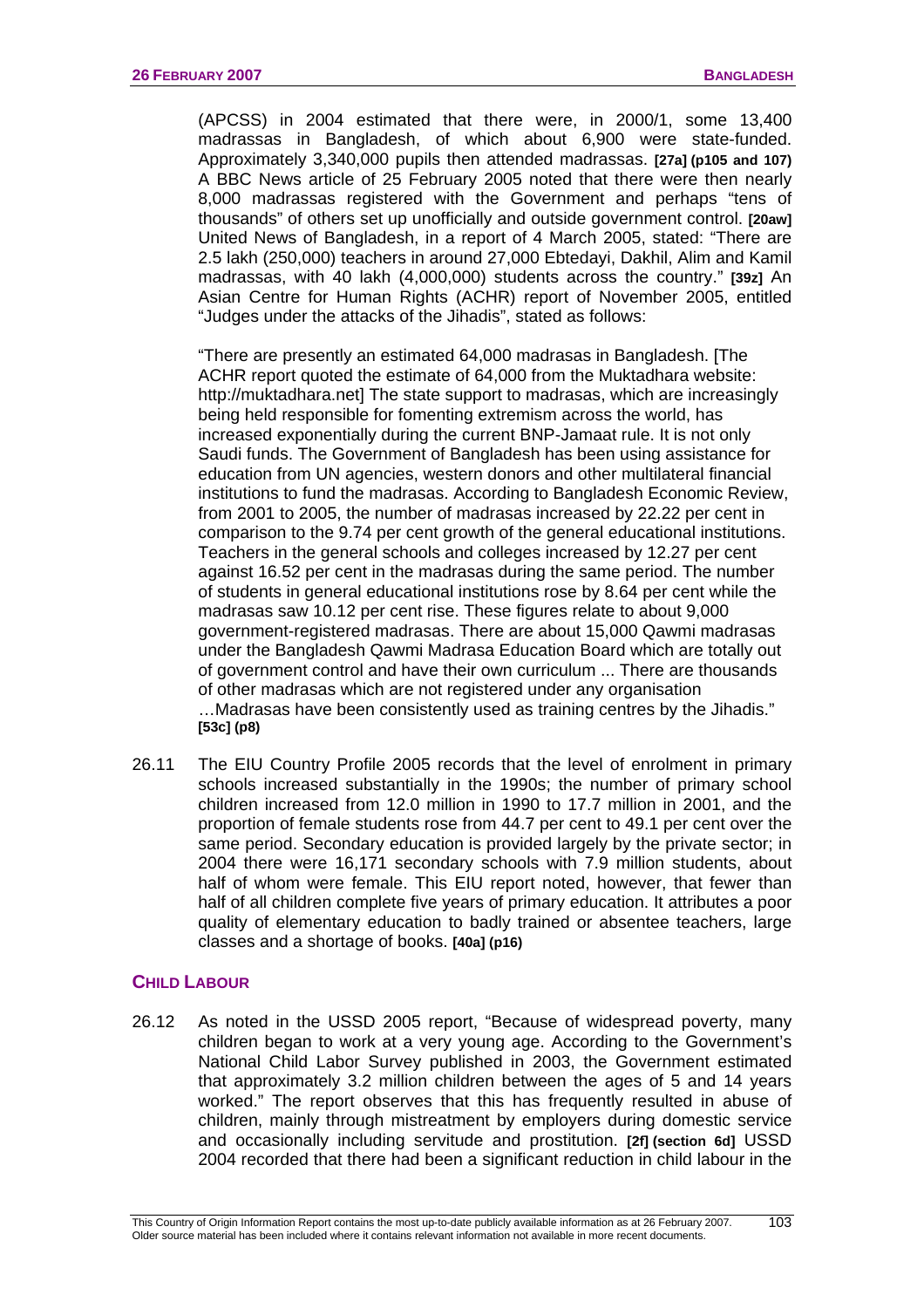garment industry. In 2004 about 4,000 garment factories were inspected and those found to be employing children were fined. Outside of the garment sector, however, there was virtually no enforcement of child labour laws during 2004. The Government sometimes brought criminal charges against employers who abused domestic servants. **[2d] (section 6d]** USSD 2005 reports also: "The Government has been a member of ILO-IPEC [the ILO's International Programme for the Elimination of Child Labour] since 1994. ILO-IPEC programs include a \$6 million project to eliminate the worst forms of child labor in five targeted industries: beedi [cigarette] production, matchmaking, tanneries, construction, and child domestic workers. As of December 2003, 19,874 children had been removed from hazardous work, 19,508 were attending non-formal education training, 7,623 had been admitted to formal schooling, and 3,060 were receiving pre-vocational training." **[2f] (section 6d]**

26.13 The State Party report to the UN Committee on the Rights of the Child (CRC), published on 14 March 2003, states:

"In 1995-1996, the Bangladesh Bureau of Statistics carried out the first ever comprehensive national household survey on child labour, covering children aged 5 to 14 years. According to the survey, there are 6.6 million child workers in Bangladesh (including those looking for work but excluding students). Of these, 14 per cent work as child domestics. A higher proportion of boys (22 per cent) than girls (16 per cent) work, and the proportion of child workers in rural areas (20 per cent) is higher than in urban areas (15 per cent). More than 90 per cent of working children operate in the informal sector. Two thirds of children work in agriculture, the other main occupations being domestic service, selling, collecting waste, construction work and work in small workshops and factories."

The report details various statutes which stipulate the minimum ages at which children can legally work in certain sectors: Mines, 15 years (with medical certificate); shops and other commercial establishments, 12 years; factories, 14 years (with medical certificate); workshops where hazardous work is performed, 12 years; tea plantations, 15 years. **[52a] (p73-76)**

26.14 According to the International Labour Organization website:

"In the field of labour legislation, the various minimum ages, fixed by different labour laws regarding children's admission to work makes it difficult to implement and enforce the labour laws. The Factories Act of 1965, for instance, set the minimum age at 14 years for admission to work in any factory. The Employment of Children Act of 1938 set the minimum age at 15 years while the Shops and Establishment Act of 1965 set the minimum age at 12 years for admission to work. Thus, to bring uniformity in the laws, the Government has prepared a new Labour Code, which currently awaits approval by the Parliament. The draft Labour Code has prescribed a uniform minimum age of 14 years for admission to work which is in conformity with ILO Minimum Age Convention, 1973 (No.138)." **[32]**

26.15 As noted in the USSD 2005 report, "The law prohibits forced or bonded labor, including by children; however, the government did not enforce this prohibition effectively. The Factories Act and Shops and Establishments Act created inspection mechanisms to strengthen laws against forced labor, but these

This Country of Origin Information Report contains the most up-to-date publicly available information as at 26 February 2007. Older source material has been included where it contains relevant information not available in more recent documents. 104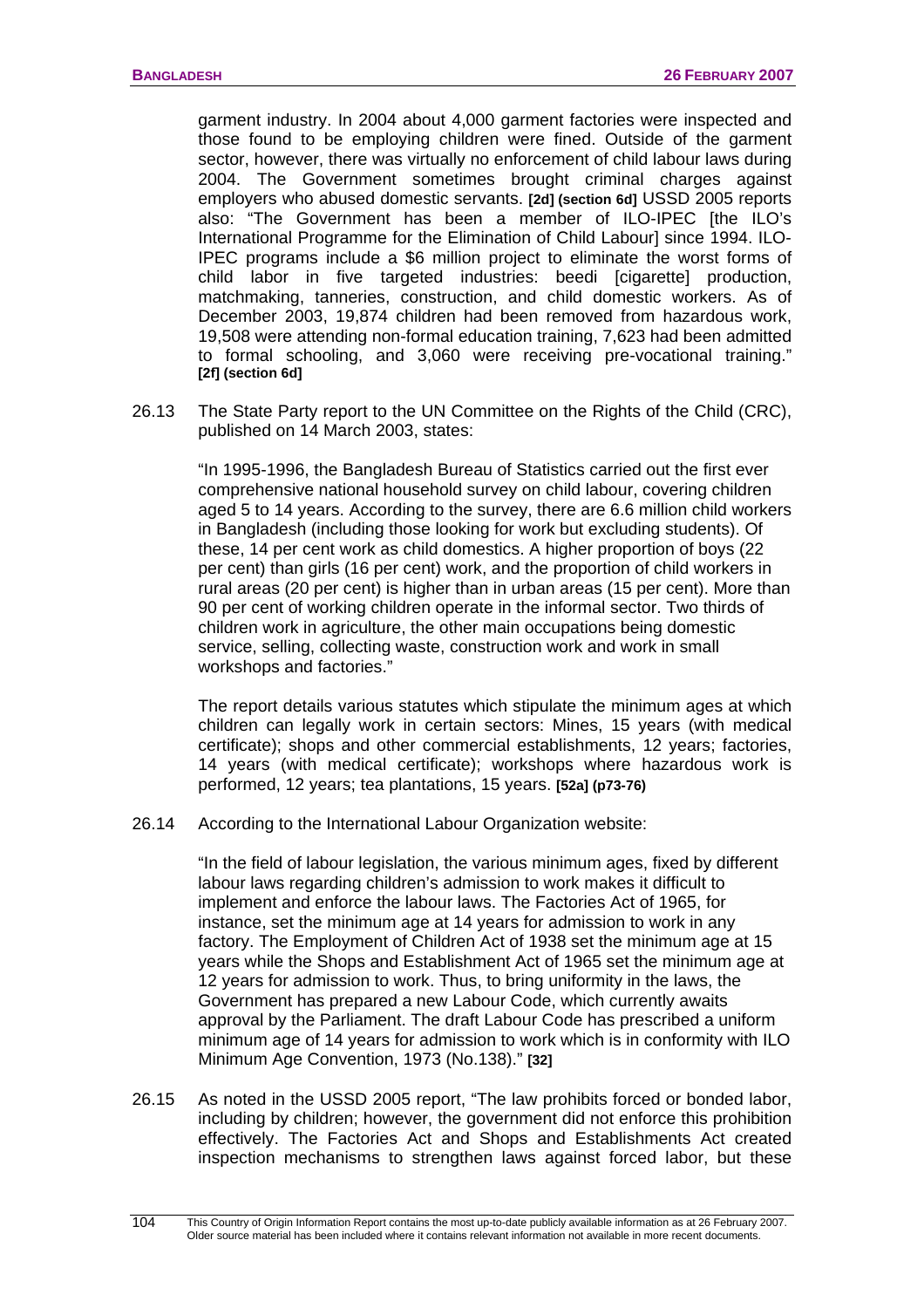laws were not enforced rigorously, partly because resources were scarce." **[2f] (section 6c)**

> **[Return to contents](#page-0-0)  [Go to list of sources](#page-133-0)**

# **CHILD CARE**

- 26.16 The Child Rights Information Network (CRIN) website has noted that Bangladesh is a signatory to the UN Convention on the Rights of the Child and the state is thus obliged to ensure proper care, protection, mental and physical treatment of children and regular review of treatment for the child victims of armed conflict, torture, neglect, maltreatment or exploitation. **[30a]**
- 26.17 According to research carried out by the Bangladeshi human rights group Odhikar in 2001:

"The Department of Social Services, under the Ministry of Social Welfare has a major programme named Child Welfare and Child Development in order to provide access to food, shelter, basic education, health services and other basic opportunities for hapless children. There are 73 state orphanages for approximately 9,500 orphan children, three Baby Homes for Abandoned Children with the capacity for 250 babies, one Destitute Children's Rehabilitation Centre for 400 children, one Vocational Training Centre for Orphans and Destitute Children for 100 children, sixty-five Welfare and Rehabilitation Programmes for children with disability for about 1400 children…In many Government run orphanages children are deprived of government grant allocation." **[46b]**

26.18 The State Party report of 14 March 2003 to the UN Convention on the Rights of the Child (CRC) confirmed that there were, in 2001, 73 state-run orphanages and also three homes for abandoned children aged one to 5 years. The report added that there were another 950 orphanages run by NGOs, some with Government funding. These included institutions linked to various religions: over 300 Muslim orphanages attached to madrassah schools, nine Hindu, five Buddhist and four Christian orphanages. **[52a] (p29)** 

# **HEALTH ISSUES**

26.19 UNICEF (website accessed 28 March 2005) has observed: "The level of malnutrition in children is very high and micro-nutrient deficiency is common. Prevalence of wasting and anaemia in children is estimated to be high." The under-five mortality rate is still considered very high and about 325,000 children die each year due to various diseases, malnutrition, accidents and, in particular, drowning. **[58a]** The same website, accessed on 19 September 2005, noted also: "The country receives development assistance of approximately US\$1.6 to \$1.8 billion per year and this support has enabled Bangladesh to make great progress, especially in child survival and development through providing safe drinking water, immunization, primary education and sanitation, and in promoting and defending children's rights." **[58b]**

> **[Return to contents](#page-0-0)  [Go to list of sources](#page-133-0)**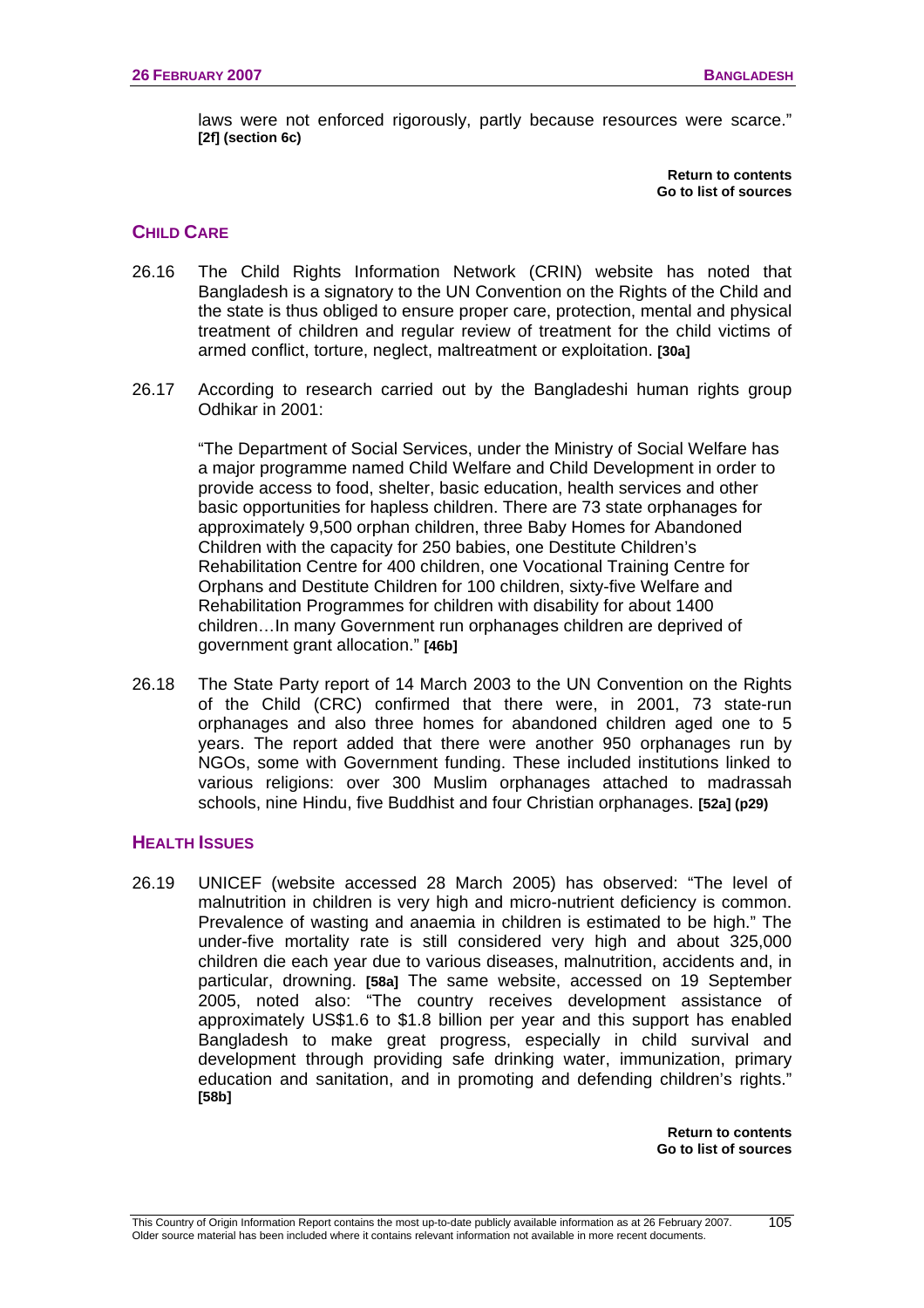# **27. TRAFFICKING**

27.01 The USSD 2005 report records:

"The law prohibits trafficking in persons; however, trafficking remained a serious problem. Trafficking in children for immoral or illegal purposes carries the death penalty or life imprisonment, and the government took measures for the expeditious prosecution of traffickers. During the year 65 cases were disposed of by the special courts dealing with incidents of repression against women and children. Courts convicted 28 persons and ordered sentences ranging from death to 10 years in prison. Besides police, the coast guard, BDR, the RAB, and a number of NGOs recovered and assisted victims of trafficking…There was extensive trafficking in both women and children, primarily to India, Pakistan, Bahrain, the United Arab Emirates (UAE), Kuwait, and destinations within the country, mainly for prostitution and in some instances for labor servitude. Some boys were trafficked to the Middle East to be used as camel jockeys … According to government sources, law enforcement personnel recovered 139 victims of trafficking during the year. A cooperative effort between NGOs, the government, and the UAE, resulted in the repatriation of 164 camel jockeys, 159 of whom were reunited with their biological parents." **[2f] (section 5)**

27.02 According to the USSD 2005 report, "Police and local government officials often ignored trafficking in women and children for prostitution and were easily bribed." **[2f] (section 5)** USSD 2004 had commented that there were, in previous years, reports that police corruption facilitated trafficking; however, there had been no reports of this occurring during 2004." **[2d] (section 5)**

The USSD 2005 report continues:

"The government continued its efforts to combat trafficking in persons through the trafficking monitoring cell at police headquarters, a monthly interministerial committee headed by the secretary of the Home Ministry. The cell monitored the activities of the police and assisted in prosecuting relevant cases. The monitoring units formed in each of the 64 district headquarters sent updated statistics to the police headquarters. Arrests and prosecutions continued steadily. Nevertheless, the government's capacity to address this issue remained limited. Government projects included conducting awareness campaigns, research, lobbying, and rescue and rehabilitation programs. Additionally the secretary of the Home Ministry met monthly with NGOs working on anti-trafficking issues to facilitate coordination and cooperation between the government and civil society." **[2f] (section 5)**

27.03 The USSD 2005 report further notes that, besides law enforcement agencies, a number of NGOs recover and assist victims of trafficking and are also engaged in research, advocacy and legislative reform. The Bangladesh National Women Lawyers' Association (BNWLA) rescued 314 trafficking victims from within the country and repatriated 32 others from the UAE and India during 2004. Over a three-year period, NGOs and the Government had co-operated to establish a common, unified umbrella programme to address the trafficking problem. **[2f] (section 5)**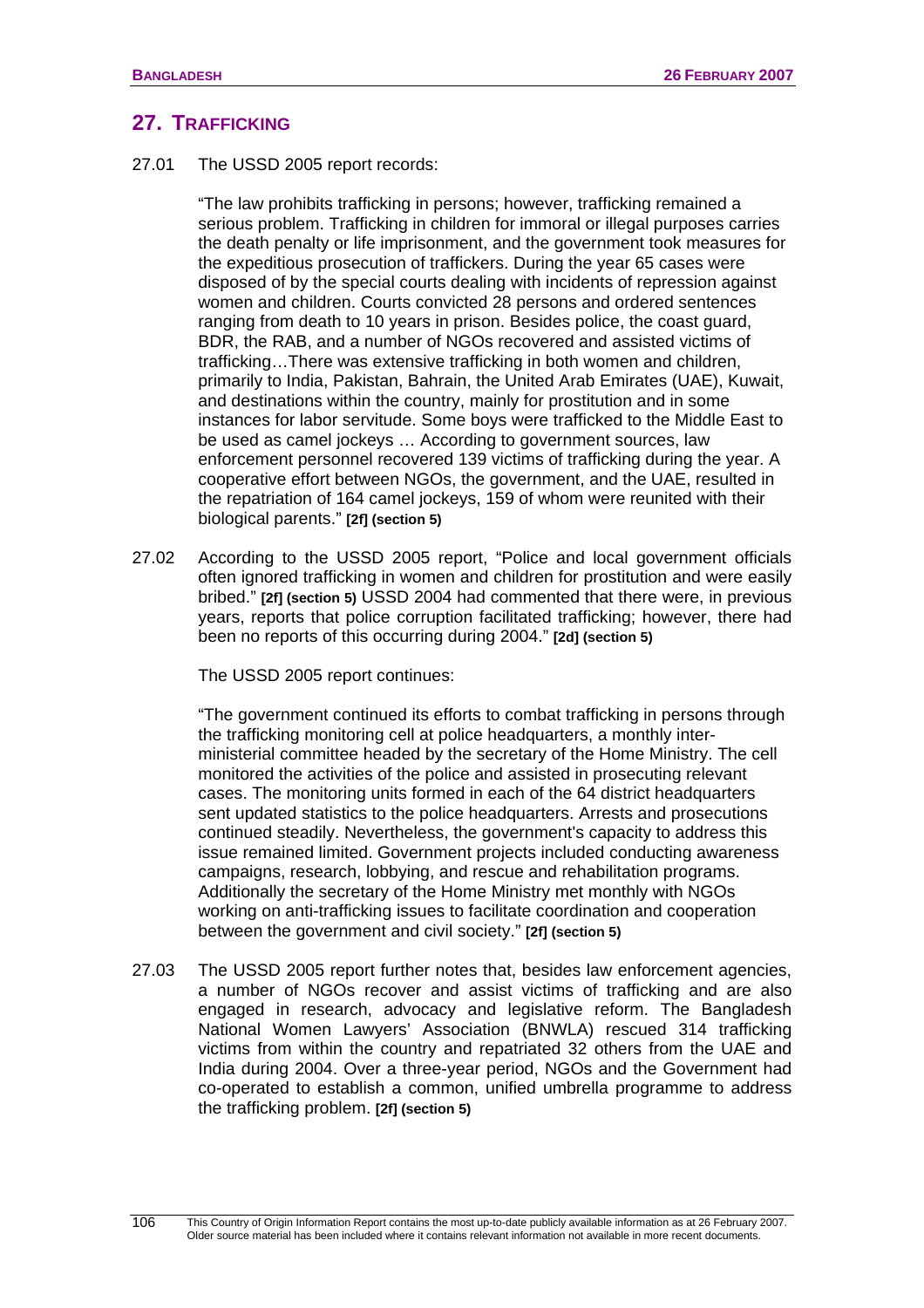27.04 According to a Freedom House report of June 2005, there was a blacklisting of Bangladesh by the U.S. Department of State on 15 June 2004, on the grounds that the Government had failed to take adequate steps to curb the high rate of trafficking in women and children. The Freedom House report provided the following details:

"The State Department report maintained that an estimated 10,000 to 20,000 women and young girls are trafficked annually from Bangladesh. The Bangladesh government contradicted this figure, claiming that only 708 women and children had been trafficked in 2004. The U.S. government warned Bangladesh of economic sanctions if it failed to take measures to improve the situation within 60 days. After the U.S. threat, the Bangladesh government moved quickly to introduce several concrete measures to constrain trafficking: revival of the police anti-trafficking unit, appointment of a special prosecutor for dealing with trafficking cases in expedited courts, institution of a referral mechanism for the victims to avail themselves of services offered by NGOs, speedy disposal of 17 pending cases relating to trafficking, and a listing of traffickers. Once the government of Bangladesh made public announcement of these specific steps, the U.S. government withdrew the threat of economic sanctions." **[65a] (p74-75)** 

27.05 The Freedom House report 'Freedom in the World 2006' stated "Trafficking in both women and children remains extensive, though the government has taken steps to raise awareness and to prosecute traffickers somewhat more vigorously." **[65b]** 

> **[Return to contents](#page-0-0)  [Go to list of sources](#page-133-0)**

# **28. MEDICAL ISSUES**

# **OVERVIEW OF AVAILABILITY OF MEDICAL TREATMENT AND DRUGS**

- 28.01 The EIU Country Profile 2005 states that medical facilities in the country are 'extremely scarce'; in 2001 there were 32,022 hospital beds, 32,498 registered doctors, 18,135 registered nurses and 15,794 midwives in the public sector. This translates to approximately 24 doctors and 13 registered nurses per 100,000 population. **[40a] (p17)** A World Bank report of May 2004 estimated the worldwide average to be about 146 physicians and 334 nurses per 100,000 population. **[6]** According to the United Nations Common Country Assessment for 2004, the private sector provides the major proportion of outpatient curative care, especially among the poor, while the public sector serves the larger proportion of inpatient care. **[8d] (p30)** The EIU Country Profile notes that only about 12 per cent of all "serious cases" are referred to public health services. **[40a] (p17)** The World Health Organisation (WHO) World Health Report 2005 estimated total per-capita healthcare expenditure in 2002 to have been US \$11. **[14c]**
- 28.02 The Government of Bangladesh has been operating a National Integrated Population and Health Programme (NIPHP), or Health and Population Sector Programme (HPSP), informs WHO **[14a]** The health policy is directed at improving equity and accessibility to the Essential Services Package (ESP). **[14a]** Since 1997, USAID has funded the NIPHP, employing a network of technical assistance organisations and local NGOs to deliver the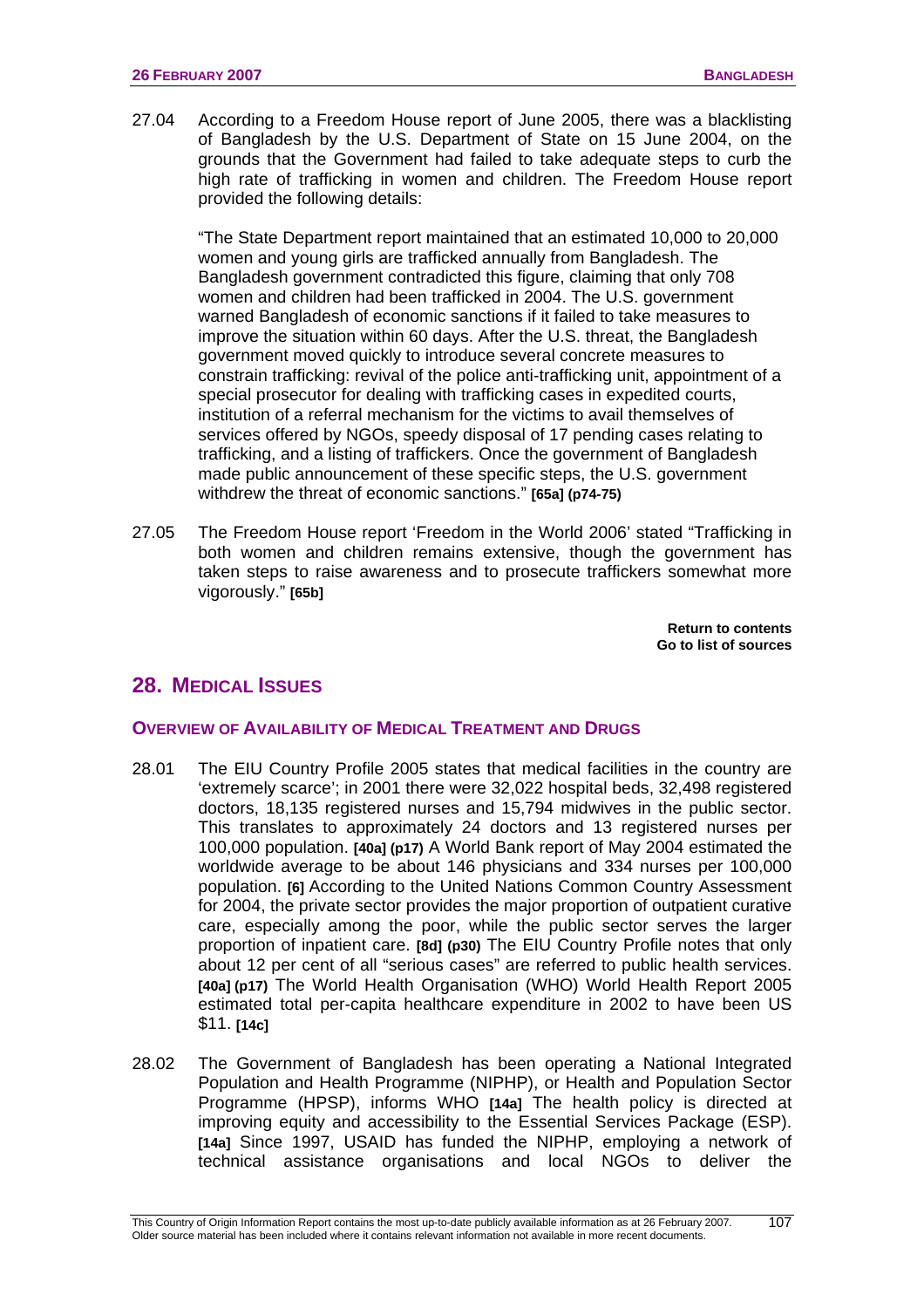Government's ESP. The USAID website, accessed on 2 March 2006, states: "The NGO Service Delivery Program (NSDP) supports 41 local NGOs to deliver an essential package of health services (ESP) including child health, maternal health care, reproductive health care, clinical and non-clinical family planning services, communicable disease control, tuberculosis, safe delivery including first aid emergency obstetric care, post-abortion care, and limited curative care. This network of NGOs works through 346 urban and rural clinics, nearly 8000 satellite clinics and almost 7000 female depot holders nationwide, serving approximately 17 per cent of the national population. Over 1.5 million customers are served each month." **[17]**

- 28.03 A State Party report of 3 January 2003 to the UN Convention on the Elimination of All Forms of Discrimination against Women (CEDAW) notes that life expectancy at birth increased from 56 during 1990-1995 to 58 during 1995- 2000 for both males and females. The Infant Mortality rate declined from 92 per thousand in 1991 to 62 per thousand in 2000. **[47a] (p4)** The WHO World Health Report 2005 estimated life expectancy for both males and females to have been 63 years in 2003. **[14c]**
- 28.04 Médecins Sans Frontières (MSF) offers basic medical care to certain parts of the Chittagong Hill Tracts which are difficult to access and where health care has been almost nonexistent; some of these areas are so remote that they are accessible only on foot or by boat. There is a high incidence of malaria in the Chittagong Hill Tracts; MSF and others have been providing the effective artemisinin-based combination therapy (ACT) in Bangladesh since 2004, according to MSF articles of 19 July 2004 and 5 December 2005. **[29b] [29c]**
- 28.05 The database of the Directorate General of Health Services provides a comprehensive listing of medical institutions based in Dhaka: <http://www.angelfire.com/ak/medinet/database.html> **[82]**

# **HIV/AIDS**

28.06 According to the UNAIDS website, when accessed on 13 September 2004, Bangladesh is a country with low HIV prevalence but high "vulnerability". Bangladesh has documented the lowest condom use, very high numbers of clients of sex workers, low knowledge of HIV/AIDS, and extensive needle/syringe sharing by drug users in the region. In spite of this, national commitment to HIV/AIDS prevention and care was high. UNAIDS commented that Bangladesh had the key ingredients for a successful response, a nationwide network of NGOs implementing effective interventions, effective examples of government organisation/NGO collaboration, a sector-wide approach to health with mechanisms for donor collaboration, an enabling multi-sectoral policy, and a strong commitment from the Government as well as civil society. **[36a]** The same website, in October 2006, noted that the Government's National Strategic Plan on HIV/AIDS for the period 2004 through 2010 had been formally launched in May 2005. A prevention project, jointly funded by the Government, the World Bank and DfID, had been running from 2003 until June 2006; USAID were providing funding for targeted interventions for the period 2005-2008. It was estimated that between 6,400 and 18,000 adults in Bangladesh were living with HIV. Over 70 per cent of people in "most-at-risk" categories were believed to have been reached by prevention programmes; however, only one per cent of HIV-infected men and women were receiving anti-retroviral therapy. **[36b]** It was announced in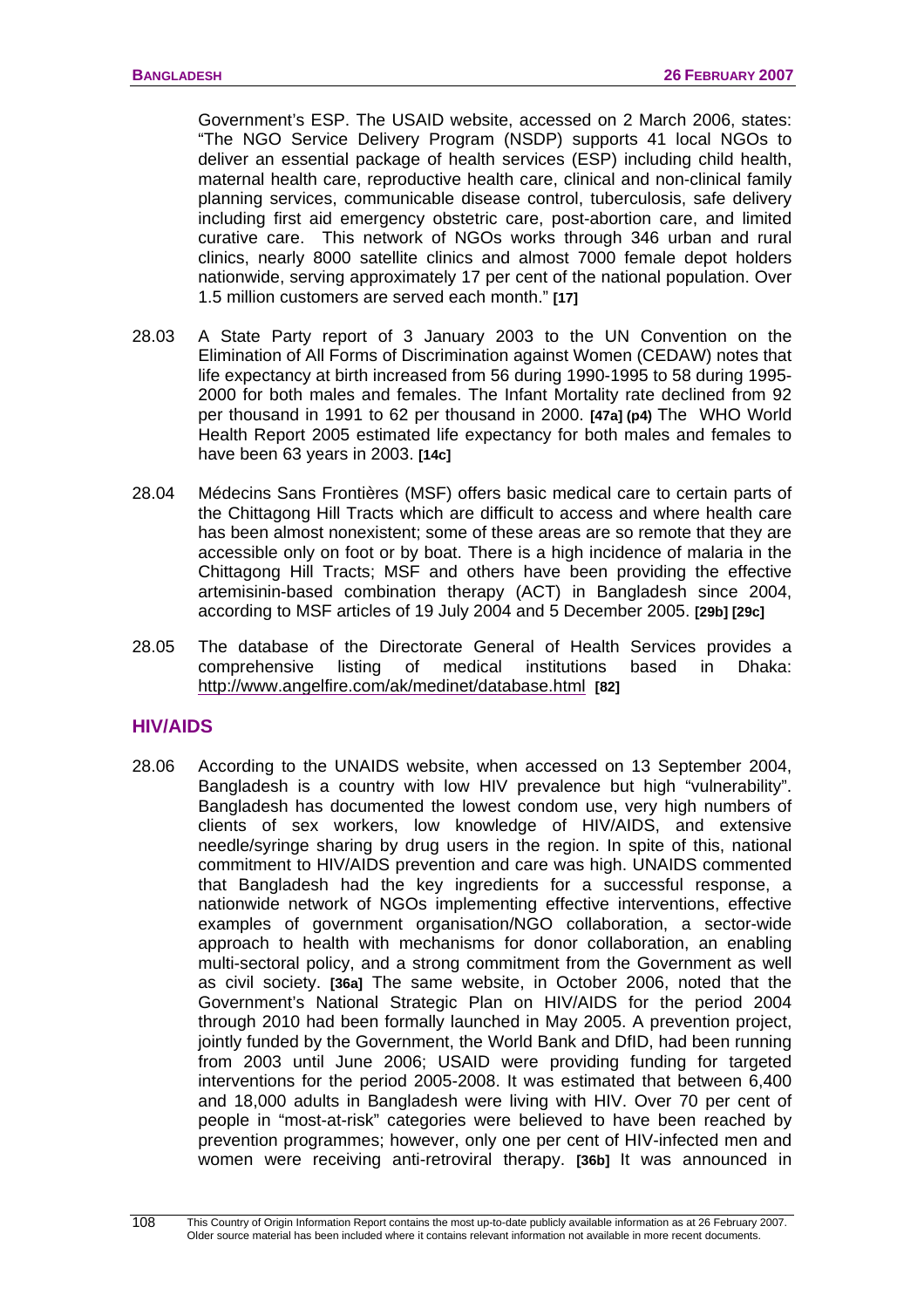October 2003 that Beximco Pharmaceuticals Limited, one of the country's leading pharmaceutical manufacturers, had launched five high specification anti-retroviral drugs. (Espicom Business Intelligence) **[28]** CARE International, which provides aid to poor and vulnerable people throughout the country, has estimated that some 90 per cent of intravenous drug users in Bangladesh share needles. CARE runs 52 'drop in' centres in Dhaka, some of them through local NGOs, which provide a needle exchange programme, free condoms and other services to groups at high risk of HIV infection. **[86]** 

# **KIDNEY DIALYSIS**

28.07 The website of the National Kidney Foundation of Bangladesh gives details of hospital- and clinic-based dialysis centres in the principal cities, as well as renal transplant facilities in Dhaka:<http://www.kidneybangla.org/> **[81]** 

## **MENTAL HEALTH**

28.08 Prior to 1957 there were no psychiatric services in Bangladesh, notes the WHO Project Atlas report of 2005. The first mental hospital opened in 1957. At present, mental healthcare is provided at the primary level by primary care physicians and health workers, at the secondary level by district hospitals, though only one hospital is equipped to provide the services, and at tertiary level by teaching hospitals. Of the 14 drugs for psychiatric treatment listed in the WHO Project Atlas survey for 2005, only three were not available in Bangladesh. **[14b]** The British High Commission in Dhaka commented in November 2003: "As requested we have made enquiries into the provision of psychiatric care in Bangladesh. We have been advised by doctors working here that there are practising psychiatrists here who trained in the UK. While that standard of care provided in government hospitals is not necessarily fully up to UK standards, most doctors also run high quality private practices where fees are minimal compared with the UK." **[11f]**

> **[Return to contents](#page-0-0)  [Go to list of sources](#page-133-0)**

# **29. HUMANITARIAN ISSUES**

29.01 The United Nations Common Country Assessment for 2004 observed:

 "Roughly half the country's rural households can be considered food insecure. Millions of children and women in Bangladesh suffer from one or more forms of malnutrition, including low birth weight, childhood growth failure (stunting), vitamin A deficiency, iodine deficiency disorders and anaemia. The most recent data indicate that 43 percent of children under five are stunted (shortfor-age) and 48 percent are under-weight [quoting BDHS 2004]… Bangladesh made substantial progress in reducing child malnutrition between 1990 and 2000, with the percentage of underweight children falling from 67 to 48 percent, and child stunting falling from 66 to 43 per cent. Nevertheless, in 2004 according to WHO criteria the prevalence of child underweight and stunting was still among the highest in the world and more severe than in most other developing countries, including sub-Saharan Africa." **[8d] (p31)** 

29.02 Much of the country lies within the basins and flood plains of the Ganges (Padma), the Jamuna (Brahmaputra) and the Meghna river systems and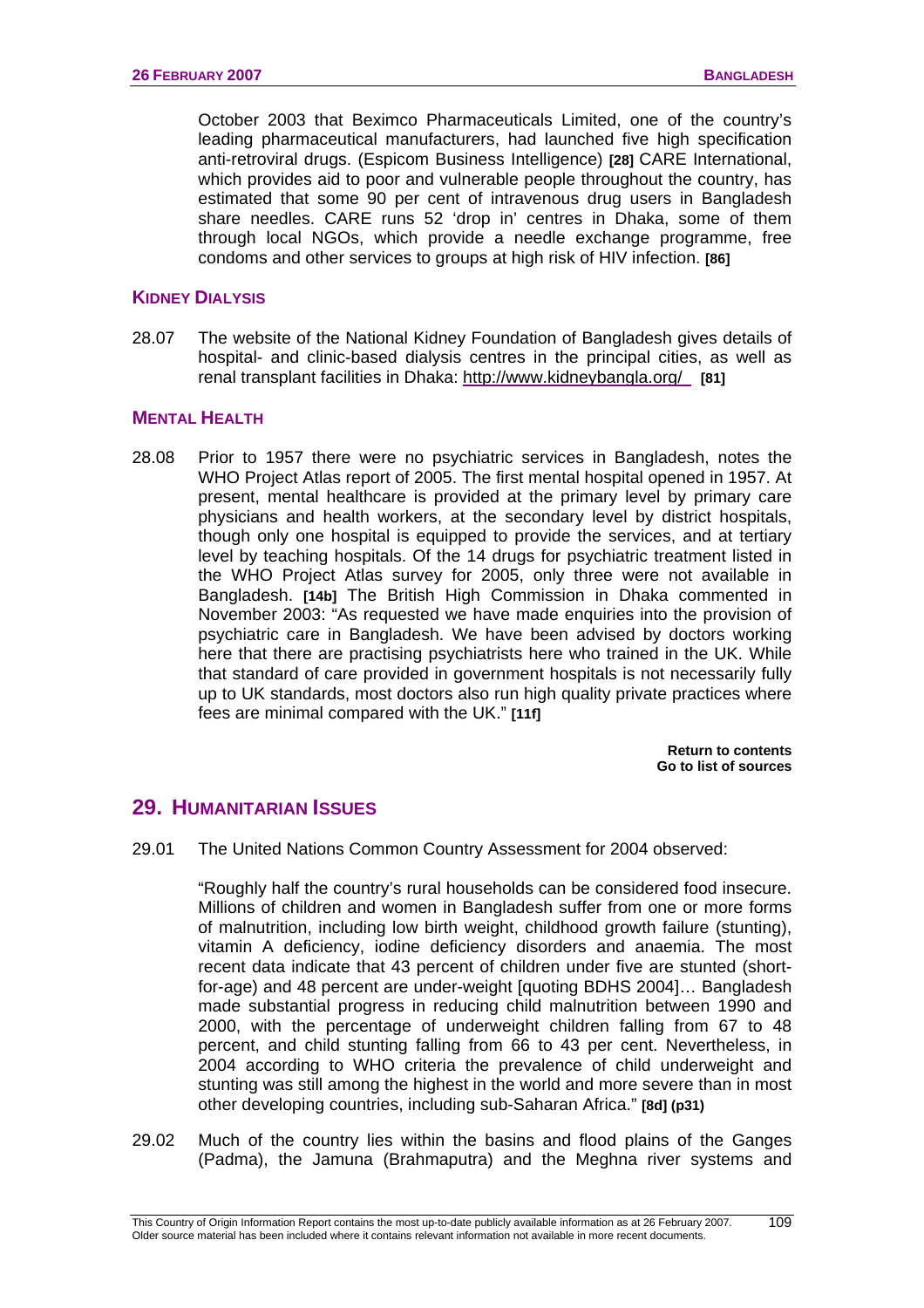flooding can have devastating consequences. A BBC News report of 3 August 2004 stated that the unusually heavy monsoon floods of July-August 2004, which covered up to 60 per cent of the country, had caused the deaths of some 600 people and left at least 30 million displaced or stranded. **[20af]**

29.03 The United Nations Common Country Assessment for 2004 observed:

"Today, NGOs are a significant provider of social services, in particular health and education, to the rural poor. Specialized microfinance institutions…have had considerable success in helping to provide alternative income-generating opportunities for poor women in Bangladesh. The emergence of NGOs has also played a significant role in the improvement of human development indicators and compensated, in part, for weak market and state institutions. Within the context of a rights-based approach, it should be noted that local NGOs have also played a significant role in terms of helping poor and marginalized groups to make claims for the fulfilment of their rights to education and health and secure and sustainable livelihoods. Today there are well over a thousand NGOs registered with the Government. From village cooperatives and women's groups on the one hand to large internationally recognized institutions with staff running into the thousands, civil society in Bangladesh has thrived since the restoration of democracy." **[8d] (p 69)** 

> **[Return to contents](#page-0-0)  [Go to list of sources](#page-133-0)**

# **30. FREEDOM OF MOVEMENT**

30.01 The USSD 2005 report notes that the Constitution provides for the rights of free movement within the country, foreign travel, emigration, and repatriation. The Government, during 2005, generally respected these rights in practice; however, there were instances in which these rights were restricted. **[2f] (section 2d)** The USSD 2004 report had recorded that, on 6 February 2004, immigration officials at Zia International Airport in Dhaka initially barred Jatiya Party chairman and former president Hossain Muhammad Ershad from travelling to the Maldives, but he was subsequently allowed to proceed. In May 2004, the Government refused permission for Shantu Larma, chairman of the CHT Regional Council, to leave the country to attend the third session of the UN Permanent Forum on Indigenous issues. **[2d] (section 2d)**

# **31. INTERNALLY DISPLACED PEOPLE (IDPS)**

- 31.01 The Internal Displacement Monitoring Centre (IDMC), in a special report of 28 March 2006 entitled 'Minorities increasingly at risk of displacement', has recorded that civil war and persecution of minorities have displaced hundreds of thousands of people in Bangladesh since 1971. **[45b] (p3)**
- 31.02 The largest occurrence of conflict-induced displacement is found in the Chittagong Hill Tracts (CHT) in south-east Bangladesh, notes the above IDMC report. No recent information exists about the current number of people displaced; estimates of the number of IDPs in the CHT have varied between 60,000 (Amnesty International, 2000) and 500,000 (Government task force, 2000), although there is apparently a consensus between tribal

This Country of Origin Information Report contains the most up-to-date publicly available information as at 26 February 2007. Older source material has been included where it contains relevant information not available in more recent documents. 110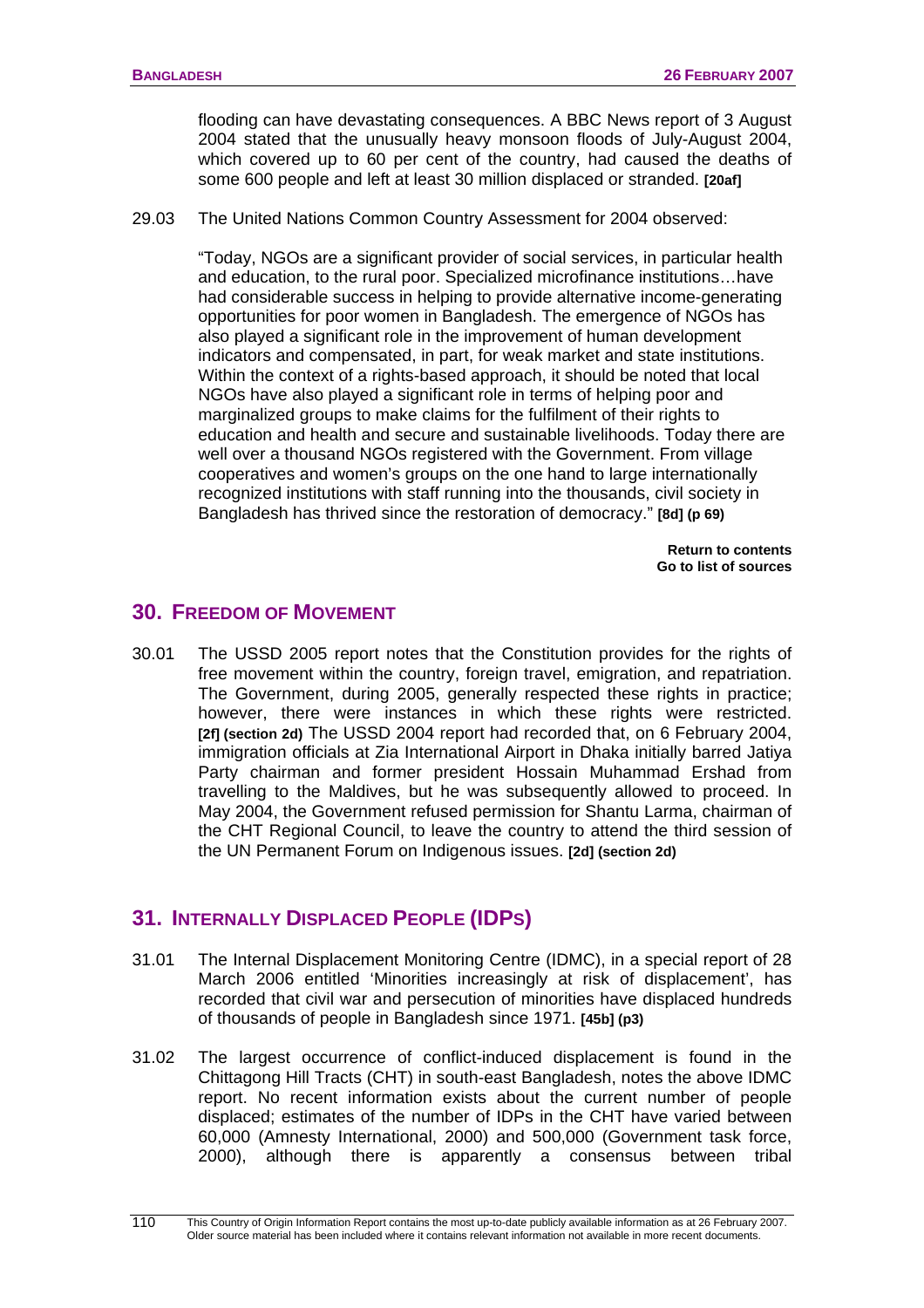representatives, NGO workers and academics that the task force list is inaccurate. There is also a debate about the definition of an IDP. **[45b] (p13-14)**  According to the IDMC, "The government of Bangladesh has done little to assess and respond to the rights and needs of people who have been forced to flee their homes due to conflict. A national strategy and political will are lacking to address the needs of the internally displaced in Bangladesh." **[45b] (p23)** Various NGOs have started programmes in such fields as health, education, water and sanitation, and certain international donors have recently announced major development projects in the CHT in co-operation with the Government. **[45b] (p23-25) [8e] [75] [79a]**

31.03 The IDMC report of March 2006 has cautioned that "The tribal population of the Chittagong Hill Tracts remains under serious threat of displacement as a result of evictions from existing reserve forests, acquisition of land by government agencies for the creation of additional reserve forests, expansion of military facilities and lease of land by the government for commercial plantations." **[45b] (p18)**

See also Section 22: [The indigenous Jumma peoples of the Chittagong Hill Tracts](#page-86-0) 

**[Return to contents](#page-0-0)  [Go to list of sources](#page-133-0)** 

# **32. FOREIGN REFUGEES**

32.01 The USSD 2005 report records:

"The Constitution does not provide for the granting of asylum or refugee status in accordance with the 1951 U.S. Convention Relating to the Status of Refugees or its 1967 Protocol, and the Government has not established a system for providing protection to refugees. In practice, the Government provided some protection against *refoulement*, the return of persons to a country where they feared persecution. Working with the UNHCR, the Government provided temporary protection to individual asylum seekers whom the UNHCR interviewed and recognized as refugees on a case-by-case basis." **[2f] (section 2d)** 

32.02 The US Committee for Refugees 'World Refugee Survey 2004' had noted:

"At the end of 2003, Bangladesh hosted nearly 119,900 refugees and asylum seekers. These included nearly 19,800 Myanmarese Rohingya, most recognized as prima facie refugees by Bangladesh and the UN High Commissioner for Refugees (UNHCR); over 100,000 other Rohingya who have fled to Bangladesh since 1993, and who are considered illegal immigrants by the Bangladeshi government not assisted by UNHCR; 49 persons of other nationalities recognized as refugees by UNHCR; and 8 other Myanmarese with claims pending before UNHCR." **[37b] (p1)**

The US Committee for Refugees and Immigrants (USCRI, formerly USCR) World Refugee Survey 2006 stated that there had been no reported cases of *refoulement* in 2005; however, Bangladeshi authorities reportedly "pressured" ethnic Rohingya refugees from Burma to voluntarily repatriate. **[37f]**

#### **ROHINGYA REFUGEES**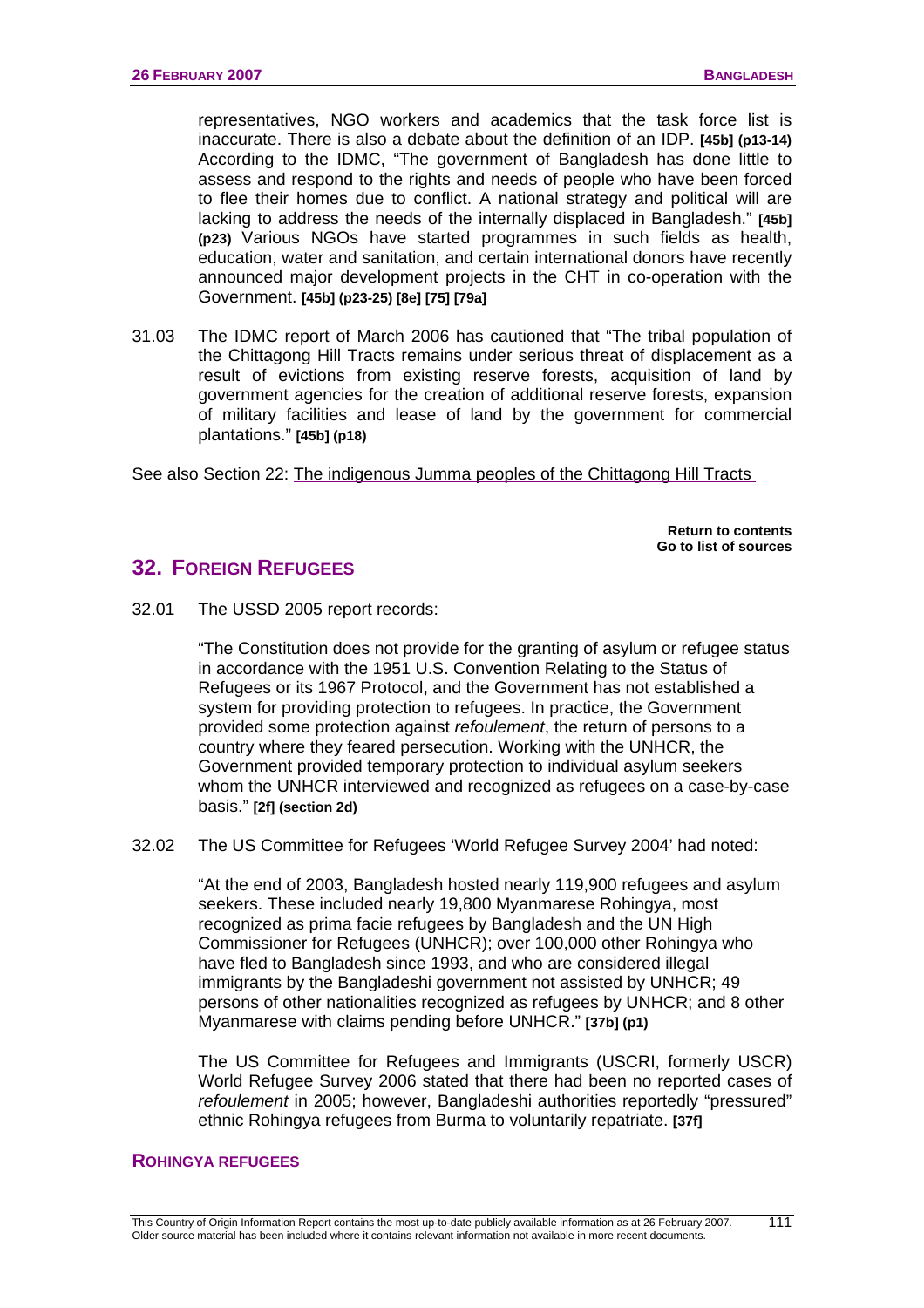32.03 The US Committee for Refugees (USCR) Country Report for 2002 had noted:

"Some 250,000 Rohingya fled to Bangladesh from Burma in late 1991 and early 1992. The Rohingya, who are Muslim, claim religious and other forms of persecution in Burma. Although the refugees were initially welcomed by Bangladeshis who share ethnic and cultural links with the Rohingya, relations between the refugees and the local residents quickly turned sour. Between mid-1992 and 1999, more than 230,000 Rohingya repatriated to Burma. Although some returned voluntarily, Bangladesh coerced most into returning." **[37c]**

The USCR 'World Refugee Survey 2004' estimated that by the end of 2003, Bangladesh was hosting nearly 19,800 Burmese Rohingya, most recognised as prima facie refugees by the UN High Commissioner for Refugees (UNHCR) and over 100,000 other Rohingyas who had fled to Bangladesh since 1993 and who are considered illegal immigrants by the Bangladeshi Government and are not assisted by UNHCR. **[37b]**

#### 32.04 The USCR World Refugee Survey 2004 added:

"During the year [2003], 3,200 Rohingya repatriated to Myanmar [Burma]. Médecins Sans Frontières (MSF), who received over 550 complaints, and other non-governmental organizations (NGOs) reported that the government imprisoned, evicted from homes, seized ration books for food and medicine, and threatened to physically attack or imprison Rohingya to force return. UNHCR acknowledged some coercion but disputed its severity, and the government denied it. MSF also reported that many repatriated refugees from Myanmar had returned to Bangladesh and were seeking shelter outside of the camps. Other NGOs reported that thousands of Myanmarese came to Bangladesh during the year, fleeing arbitrary taxation, extortion, restricted movement, and lack of citizenship…UNHCR announced that as of December [2003] it would no longer participate in the repatriation of refugees to Myanmar. Since the government refused to grant refugees permanent status, UNHCR planned to encourage and assist self-sufficiency until the refugees could repatriate. A local Bangladeshi official reportedly told the South Asia Forum that this decision had caused officials to try to speed up repatriations of the Myanmarese…In October [2003] the government sealed the border fearing an influx of refugees following clashes in Myanmar between Muslims and Buddhists. In November, an estimated 6,000 fled to the border. After initially denying them entry, the local Bangladeshi authorities let them in." **[37b]**

According to the USCRI World Refugee Survey 2005:

"Bangladesh increased pressure on ethnic Rohingya refugees from Myanmar to sign voluntary repatriation forms by threatening to resume repatriation practices that, in the past, included false criminal accusations and arrests, physical abuse, withholding of rations and medical care, and arbitrary relocation within the camp. Authorities also tightened border controls, slowing the influx of new arrivals. In October [2004], refugees stopped entering the country altogether after leaders removed General Khin Nyunt in Myanmar and conditions improved, but this was reversed in February 2005 when the army reasserted control." **[37e]**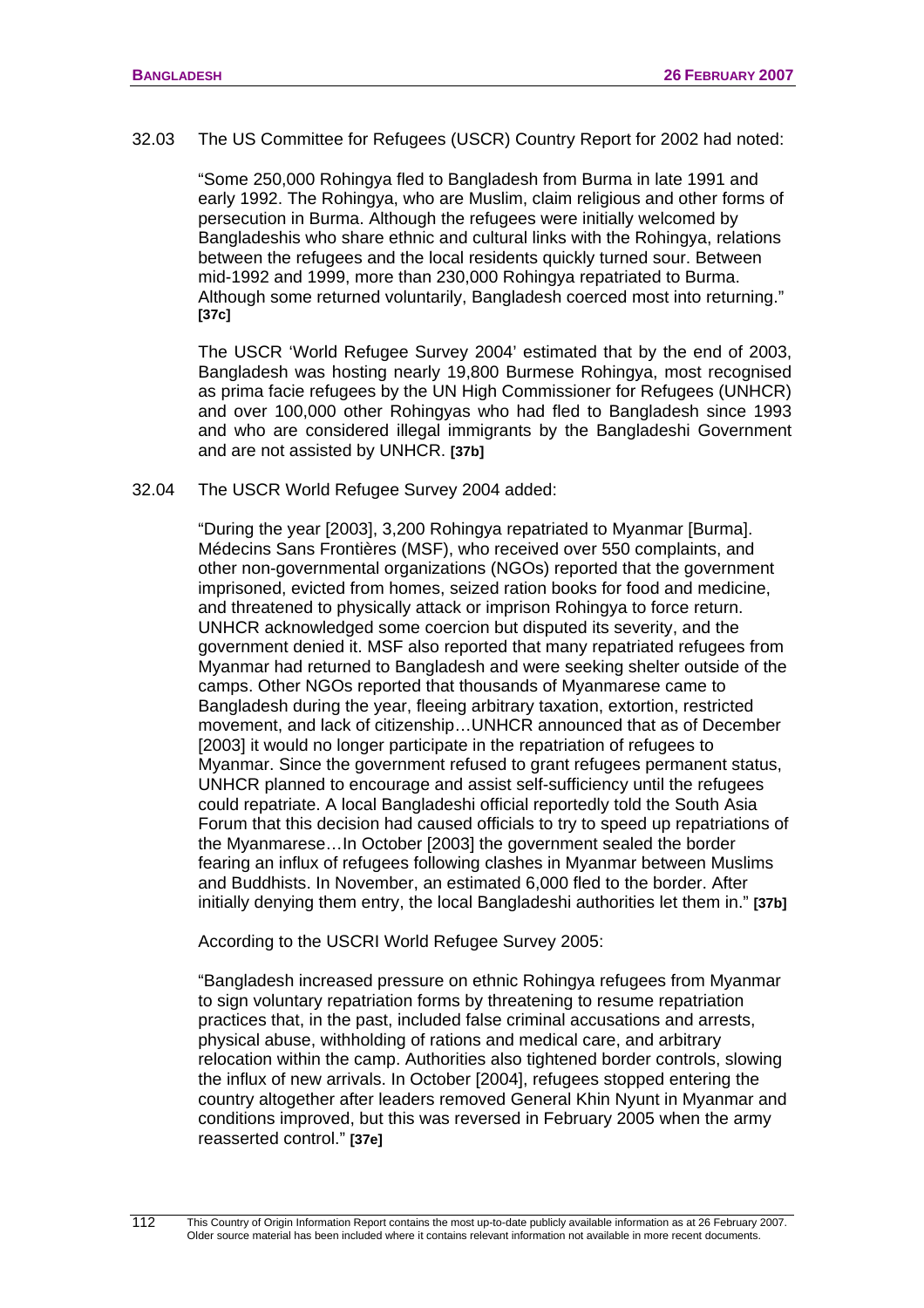The USCRI World Refugee Survey 2006 (USCRI 2006) recorded that only 92 Rohingya refugees had repatriated to Burma in 2005, down from 210 in 2004, despite a UNHCR offer announced in January 2005 to provide US\$225 in housing grants as an incentive. According to this report, "Some [refugees] claimed coercion by camp officials, several refused to go at the last minute, and others returned to Bangladesh soon after crossing the border into Myanmar. In Myanmar, authorities prosecuted 283 persons for illegal departure to Bangladesh." The report adds that "The Government [of Bangladesh] reportedly turned back Rohingyas who tried to enter at the border, claiming that they were economic migrants." According to USCRI 2006, Rohingya refugees in Bangladesh remained confined to their camps and authorities sometimes arrested, threatened with detention, or extorted money from those caught outside the camps. **[37f]**

#### 32.05 The USSD 2005 report relates:

"During the year [2005] 20,939 Rohingya refugees remained in 2 camps [Nayapara and Kutupalong, which are in the Cox's Bazar district in Chittagong], administered by the government in cooperation with the UNHCR, while another approximately 200 thousand Rohingyas not officially recognized as refugees lived outside the camps in the surrounding area of Teknaf and Cox's Bazaar. The Government and UNHCR collaborated in the repatriation of 92 refugees [in 2005]. While UNHCR managed to substantially decrease the number of forced repatriation cases, they have received numerous allegations that government camp authorities placed pressure on refugees to repatriate, intimidating them with arbitrary arrest, physical abuse, and harassment …During the year the government denied asylum to Rohingya from Burma by categorizing them as illegal economic migrants and turned back as many persons as possible at the border. According to the UNHCR, some refugees returned by the government were fleeing persecution and were entitled to refugee status. Some unregistered persons in UNHCR camps returned illegally after their official repatriation to Burma, sharing food and lodging with relatives who received rations as registered members of the camps. On a number of occasions, camp officials handed some of the unregistered persons over to police, who sent them to prison under the Foreigners' Act. There were 114 Rohingya refugees in local prisons in the Cox's Bazaar area at year's end [2005]. UNHCR officials visited the detained refugees once a month ... UNHCR field workers reported several cases of refugee abuse including rape, assault, domestic abuse, depravation of food ration entitlements, and documentation problems … The government placed excessive restrictions on refugees' freedom of movement and ability to work or earn a livelihood. The government continued to ignore UNHCR requests to allow those Rohingya refugees, unable to return to Burma, to work, benefit from local medical programs, or participate in the education system, insisting that all Rohingya refugees remained in camps until their return to Burma … The government has repeatedly rejected a UNHCR proposal to grant the refugees rights for temporary stay and freedom of movement under a self-reliance program. " **[2f] (section 2d)**

32.06 A UNHCR briefing paper of 19 July 2005 outlined the plight of between 6,000 and 10,000 Rohingyas living, outside of the refugee camps, on the tidal river flats of the Teknaf River – which forms the border with Burma. The paper described conditions there as "extremely risky and deplorably squalid". The river flats are very vulnerable to seasonal high tides, flooding and cyclones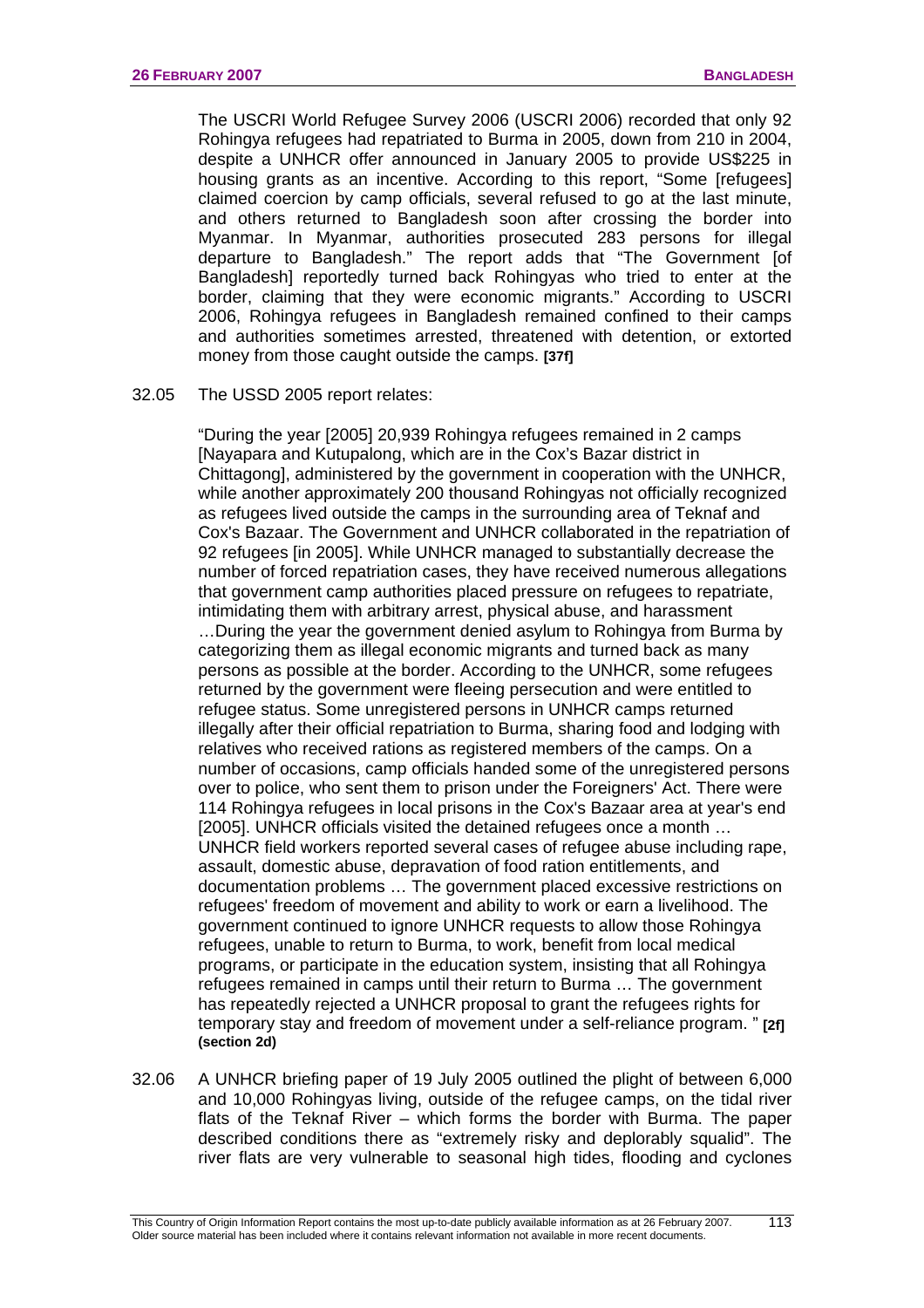during the monsoon season. There is, according to the briefing paper, no water or sanitation at the site. The UNHCR paper commented:

"The group are unregistered people of concern to UNHCR. The only difference from Rohingya refugees in the two government-run camps is that they were either not in the camps during the 1991-92 influx, or they had arrived after the 1994 cut-off date for prima facie refugee status. Even though Rohingyas in the group have been living unregistered outside the camps, their reasons for coming to Bangladesh are the same as the refugees in the camps." **[67a]** 

UNHCR stated that the Government had not responded to international requests to relocate the group; the Bangladeshi authorities reportedly regarded the group as illegal immigrants who should return to Burma. **[67a]**  The USCRI World Refugee Survey 2006 notes that the Government, in 2005, refused a request by a delegation from UNHCR, the European Commission and five donor countries to relocate refugees from the Teknaf River tidal flats. USCRI 2006 records that flooding was rampant in 2005 in the Teknaf river settlement, as were diseases such as diarrhoea. Three refugees reportedly starved to death in 2005. **[37f]** 

32.07 In September 2005, UNHCR published a paper on living conditions in the government-run Nayapara and Kutupalong camps in Cox's Bazar district. "The refugees in the camps claim to have been beaten, family books which entitled them to rations confiscated and money extorted, often by refugee leaders, known as Mahjees, and their followers." The UNHCR Representative in Bangladesh confirmed that many such claims were true, and that UNHCR had brought the matter to the attention of the authorities many times. Refugees had apparently also been left feeling fearful and traumatised by some violent incidents during the previous year, including the murder of a Mahjee in Nyapara in July 2005 and the killing of three refugees in Kutupalong after a power struggle; the killings in Kutupalong led to many arrests and several hundred other refugees fled the camp. Living conditions in the two camps were described as sub-standard; housing was overcrowded and badly in need of repair or renewal. Children, who made up 65 per cent of the camp population, received only a partial education and this was in the Myanmar language. Most children, however, used a Chittagong dialect and many also spoke Bengali. Some refugees claimed to have been coerced by the Mahjees and camp officials to repatriate; none had reportedly been forced to do so. Between January and August 2005, about 90 refugees returned to Burma. The local Bangladeshi authorities were said to believe that some of the camp inhabitants were involved in criminal activities such as arms trafficking, drugs smuggling and terrorism, though there had been no court convictions to date on these charges. Although not officially allowed to do so, some refugees from the camps worked in the local community. **[67c]** A Médecins Sans Frontières (MSF) Report of April 2002, entitled "10 Years for the Rohingya Refugees in Bangladesh", had observed: "For 10 years running, the majority of the Rohingya refugees have been malnourished. In a closed-camp setting, the refugees still do not have enough food. Today, 58 percent of the refugee children and 53 percent of the adults are chronically malnourished." **[29a] (p12)** According to USCRI 2006, "Sixty-five percent of children in the refugee camps suffered from chronic malnutrition and thirteen percent from acute malnutrition. The Government refused to allow UNHCR to rebuild camp shelters, many of which badly needed repair." **[37f]**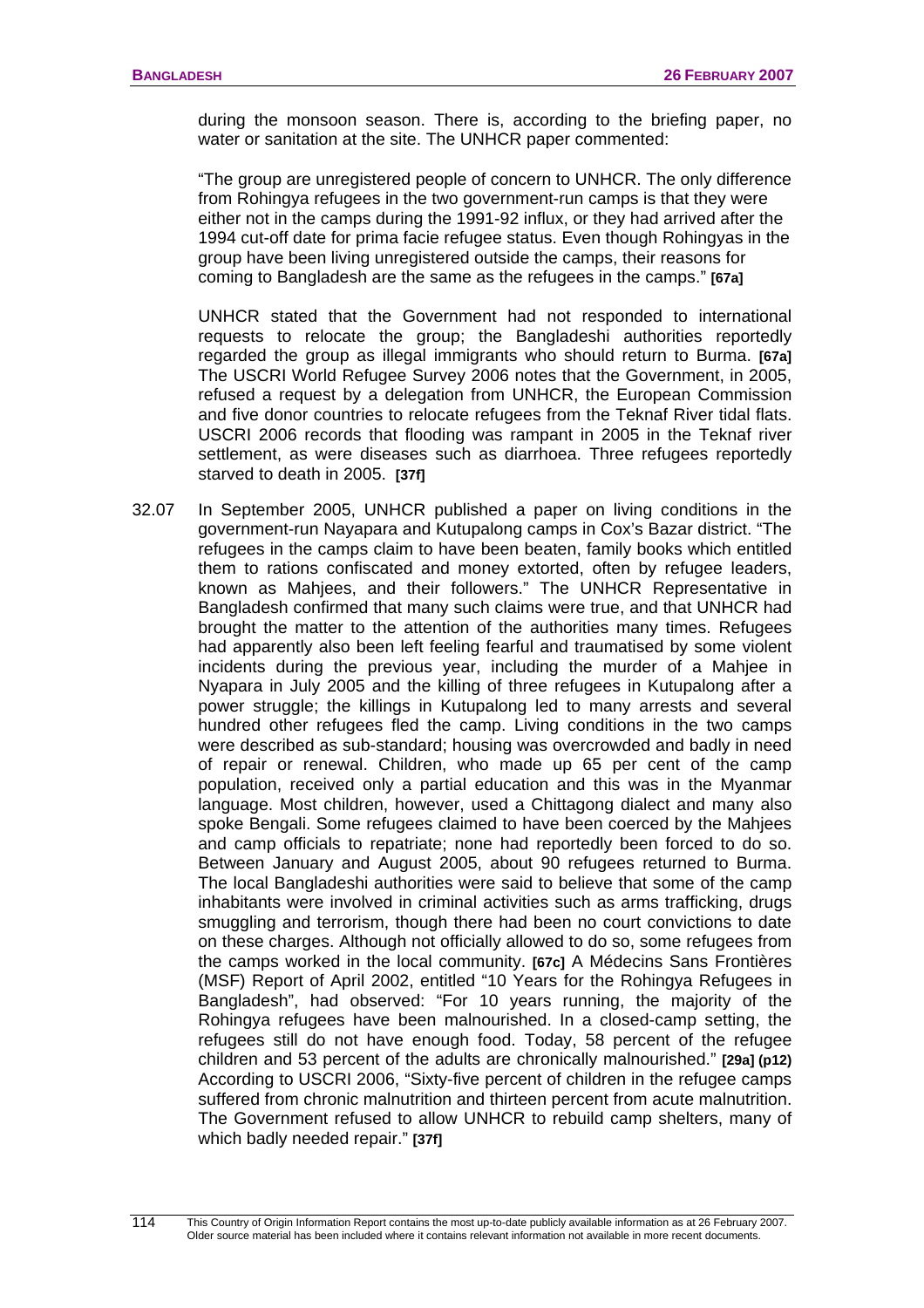#### 32.08 The USCRI World Refugee Survey 2006 states:

"The Rohingya Solidarity Organization, the largest Rohingya group in Bangladesh, reportedly had ties to *Jamaat-e-Islami*, *Harkat-ul-Jihad-al Islami*, and other militant Islamic groups. In October [2005], authorities arrested 25 Rohingyas in Chittagong saying they had admitted involvement with Islamist militants who set off more than 400 time bombs in 63 of the country's 64 districts on August 17 [2005] and bombed courts earlier in the month [of October 2005]. Afterwards, the Ministry of Home Affairs called for the arrest of all Myanmar refugees living outside the camps." **[37f]**

32.09 UNHCR reported on 25 November 2005 that a two-month registration campaign was underway in the Nayapara and Kutupalong camps, which would provide up-to-date information on the number of refugees in those camps and their demographic profile. The last registration had been carried out in 2002. **[67d]**

> **[Return to contents](#page-0-0)  [Go to list of sources](#page-133-0)**

# **33. CITIZENSHIP AND NATIONALITY**

- 33.01 The Bangladesh Citizenship (Temporary Provisions) Order 1972 introduced the citizenship laws after the country's independence. Article 2 of the Order stipulates that anyone who was born in the territories now comprised in Bangladesh (or whose father or grandfather was born in these territories) and who was a permanent resident in these territories on 25 March 1971 and continues to be so resident, will be deemed to be a Bangladeshi citizen. **[18a]** Article 2A provides that a person to whom the above article would have applied, but who is resident in the United Kingdom, shall be deemed to have continued to have been permanently resident in Bangladesh. **[18a]** The Government may notify, in the official Gazette, any person or categories of persons to whom this Article shall not apply. In case of doubt as to whether a person is qualified to be deemed a citizen of Bangladesh under Article 2 of the Order, a decision of the Government will be final. **[18a]**
- 33.02 The Bangladesh Citizenship Order of 1972 further provides that any person who 'owes, affirms or acknowledges, expressly or by conduct, allegiance to a foreign state', or is notified under the provisions of Article 2A, does not qualify for Bangladeshi citizenship. **[18a]**
- 33.03 The 1978 Bangladesh Citizenship (Temporary Provisions) Rules allow for the Government to consider an application for citizenship from an applicant who is a foreign woman and married to a Bangladeshi citizen and has resided in Bangladesh for two years, or from any other applicant who has resided in Bangladesh for a period of five years. **[18b]**

# **34. EXIT/ENTRY PROCEDURES**

34.01 The USSD 2005 report confirmed that the law provides for freedom of movement in respect of foreign travel, emigration and repatriation; the government generally respected these rights in practice during 2005, although there were instances in which the government restricted these rights. **[2f] (section 2d)**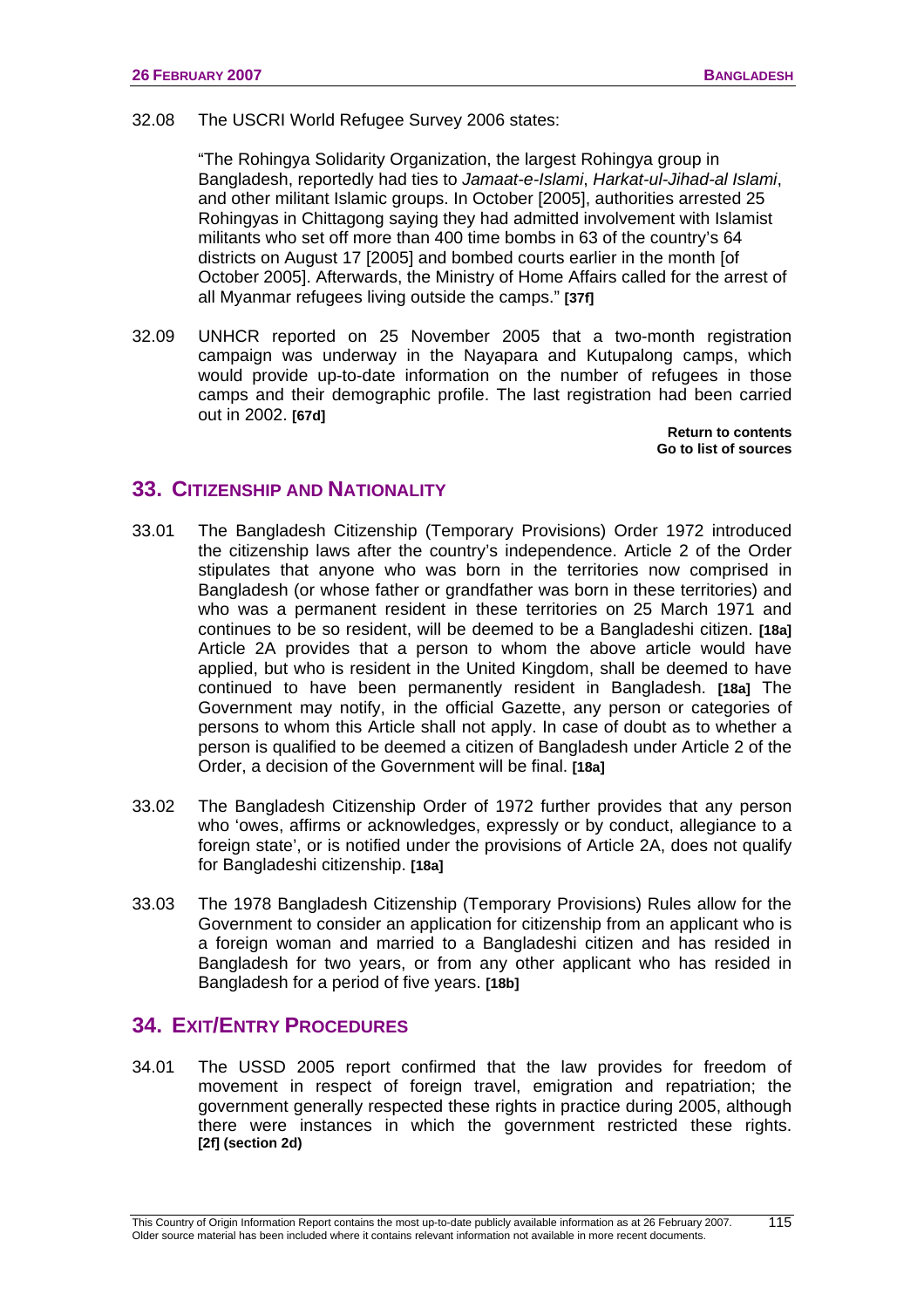- 34.02 The Immigration and Refugee Board of Canada (IRB), in a document dated 21 February 2005, quoted the Bangladesh High Commission as saying that the validity of passports or travel documents might vary from 'months' to several years (usually up to five years); documents with shorter validity were normally issued to Bangladesh nationals who had lost their passport or were unable to produce details of their previous passport. Passports were issued after standard identity checks, as required by law. **[3s]**
- 34.03 The Canadian IRB was advised by the Bangladesh High Commission in November 2003 that a woman did not need her husband's consent in order to obtain a passport. A child under the age of 12 would usually be included on their mother's passport but, should there be cause for concern regarding the application, the authorities might request the other parent's consent. There was no official requirement for parental consent for children over the age of 12 who apply for a passport, although children were "typically accompanied by a parent when filing their application". Passport applicants were required to provide their birth certificates and, since 2002, the names of both parents had appeared in passports. **[3p]**
- 34.04 A Canadian IRB paper of 20 November 2003 quoted the Bangladesh High Commission as stating that in instances where minor children were travelling from Bangladesh with one parent, the presence and/or consent of the other parent was not normally required. Children could travel alone provided that a form had been filled out and signed by one parent; the name of the guardian who was to pick the child up at the destination was stipulated on the form. According to the High Commission, there were no provisions in policy or legislation that restricted the travel of children although, in practice, the view was that children should travel in the presence of their mother. Furthermore, immigration authorities had the right to prevent anyone from leaving the country if they reasonably suspected wrong-doing. Where the parents were separated or divorced and a custody order had been issued stipulating that a parent was not permitted to leave the country with their child(ren), immigration authorities were notified of this by the courts. **[3q]** However, a separated or divorced parent could leave the country with their child(ren) after obtaining permission from the courts. **[3r]**

**[Return to contents](#page-0-0)  [Go to list of sources](#page-133-0)** 

# **35. EMPLOYMENT RIGHTS**

35.01 The USSD 2005 report states:

"The law provides for the right to join unions and, with government approval, the right to form a union; however, the government did not always respect these rights in practice. The total work force was approximately 65 million persons, of whom 1.8 million belonged to unions, most of which were affiliated with political parties. There were no reliable labor statistics for the large informal sector, in which the vast majority (75 to 80 percent) of citizens worked ... An estimated 15 percent of the approximately 5,450 labor unions were affiliated with 25 officially registered National Trade Union (NTU) centers. There were also several unregistered NTUs… Unions were generally highly politicized, and unions were strongest in state-owned enterprises and in such institutions as the government-run port in Chittagong. Civil service and

116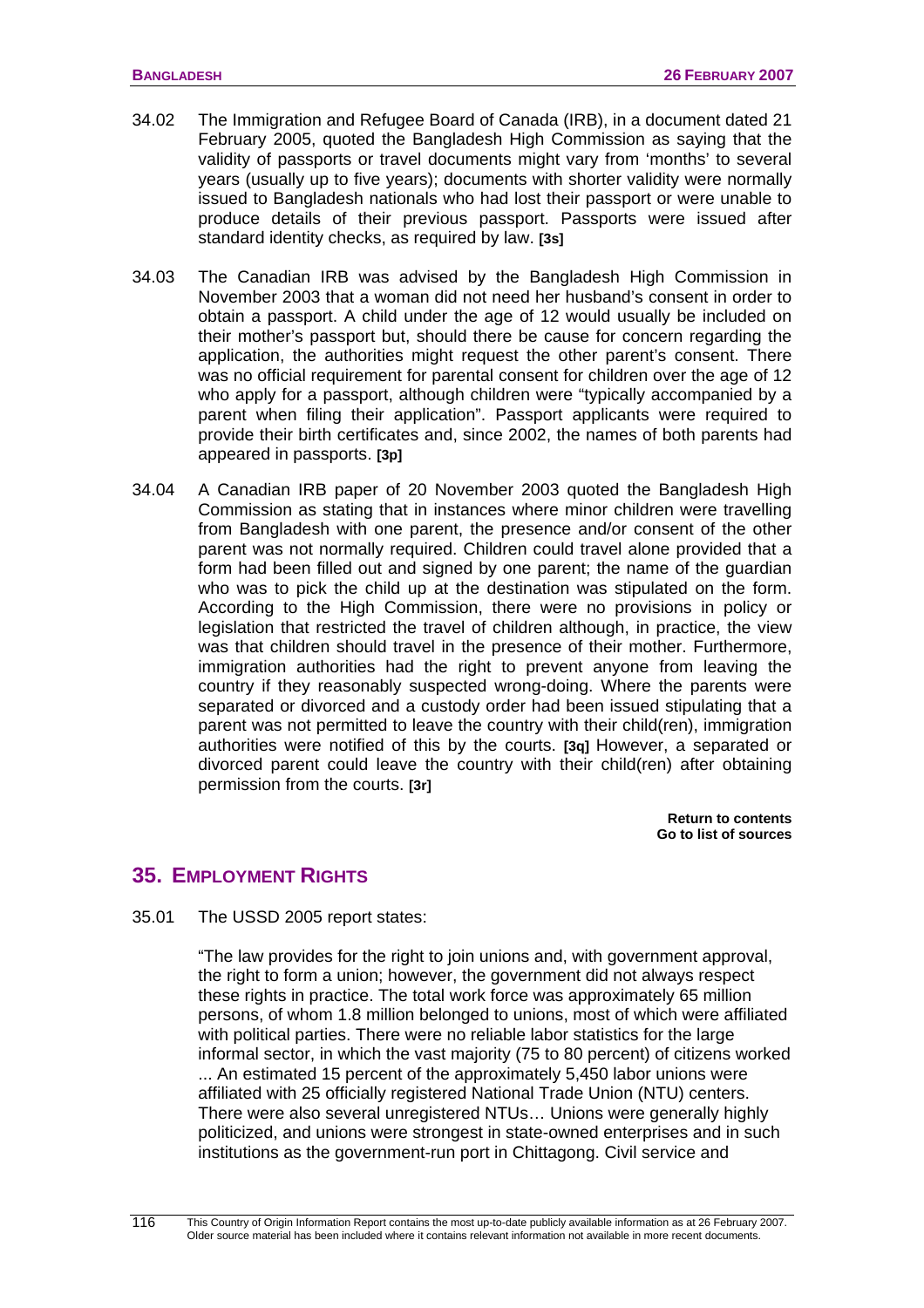security force employees were forbidden to join unions because of their highly political character. Teachers in both the public and the private sector were not allowed to form trade unions." **[2f] (section 6a)**

35.02 Freedom House, in a report of June 2005, noted:

"The organized trade union movement in Bangladesh remains weak, politically fragmented, and in many cases subject to control by individual leaders or employers. As a result, rates of trade union membership in Bangladesh remain among the lowest in the world. In the principal export industry – readymade garments – most owners severely discourage unionization of their workers and prefer to treat them as casual labor with few legally enforceable rights. Formation of trade unions in the export processing zones is illegal, and unions affiliated with the political opposition tend to face repression. In the past decade, many professional and business organizations have also become politically factionalized." **[65a] (p73)**

35.03 The USSD 2005 report comments as follows: "The right to strike is not recognized specifically by the law, but strikes were a common form of workers' protest and were recognized as a legitimate avenue for addressing unresolved grievances by the Industrial Relations Ordinance of 1969. In addition opposition political parties used general strikes to pressure the government to meet political demands." **[2f] (section 6b)** USSD 2005 adds:

"Collective bargaining, other than in EPZs [Export Processing Zones], is legal on the condition that unions are legally registered by the Registrar of Trade Unions as collective bargaining agents represent workers…The Essential Services Ordinance permits the government to bar strikes for three months in any sector it declares essential …The Government is empowered to prohibit a strike or lockout at any time before or after the strike or lockout begins and to refer the dispute to the Labor Court." **[2f] (section 6b)**

- 35.04 The 2004 Annual Report of Amnesty International (events of 2003) states: "Police continued to use excessive force during opposition or trade union demonstrations. Hundreds of protesters were injured, some critically." On 10 October 2003 police officers attacked and beat unemployed and student nurses when the demonstrators – who were from 38 government nursing institutions – attempted to enter the Directorate of Nursing Services. Over 50 nurses were reportedly injured, with three of them in a critical condition. The nurses had been protesting against changes in the terms and conditions of their employment. **[7j] (p1)**
- 35.05 USSD 2005 notes:

"There is no national minimum wage. Instead, the wage commission, which convenes sporadically, sets wages and benefits for each industry, using a range based on skill level. In most cases, private sector employers ignored this wage structure …In September [2005] the government returned the country to a 5 day, 40 hour work week, with a Friday and Saturday weekend. The law applied to government employees, banks, NGOs, and other office workers. Factory workers continued to labor under the old law, a 48 hour work week, with a mandated 1 day off, and up to 12 hours of overtime. The law was enforced poorly." **[2f] (section 6e)**

117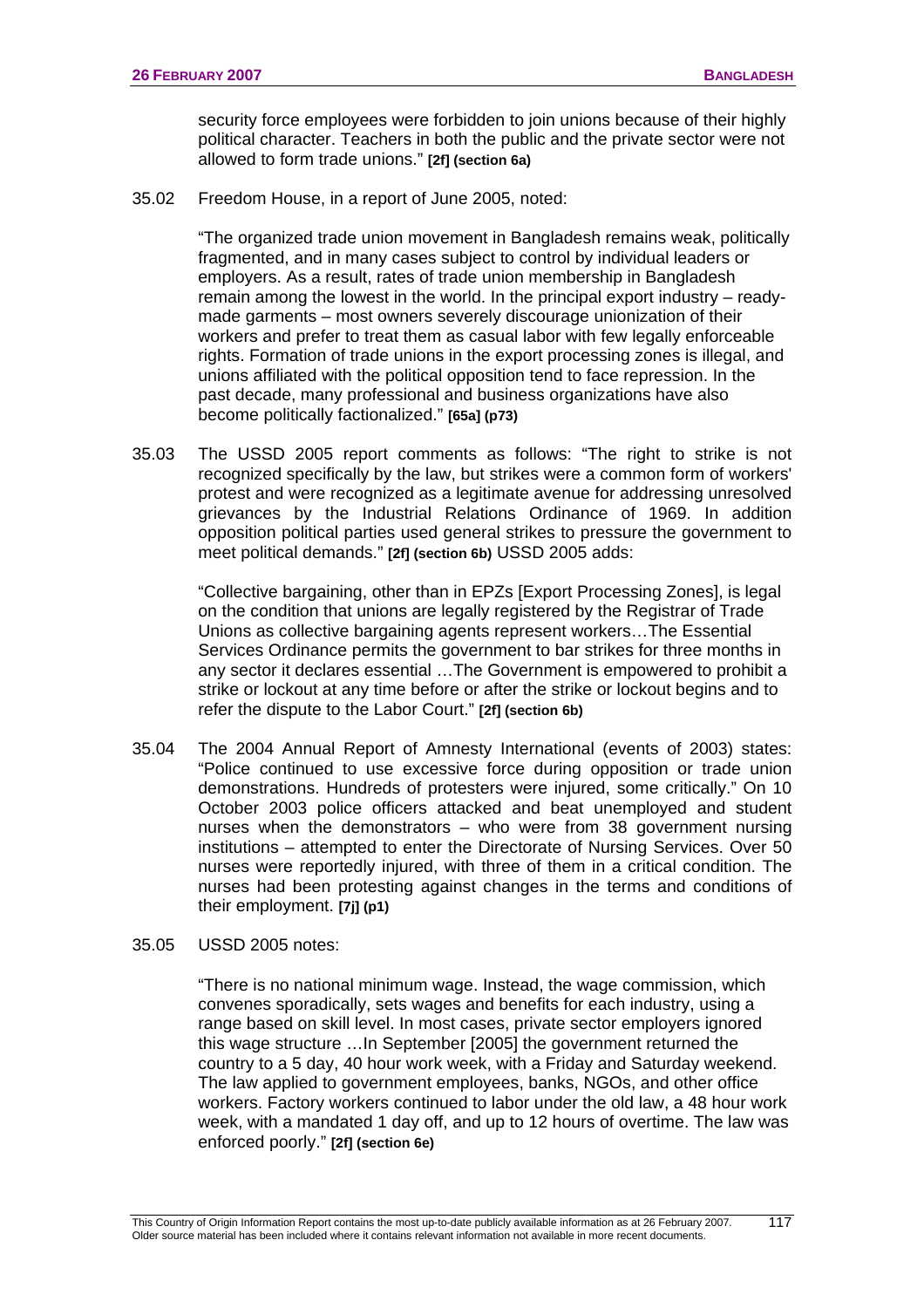Following a trip to Bangladesh, the entrepreneur Dame Anita Roddick was quoted by BBC News on 15 April 2004 as saying that she was angered by the low pay, long hours and denial of basic rights for the estimated two million women making up the vast majority of workers in Bangladesh's textile industry. She blamed the Western corporations who use textile factories in the developing world for putting pressure on local owners, who in turn impose "slave labour" conditions on staff in order to keep costs down. She also commented: "In Bangladesh, the garment workers have the legal right to three months' maternity leave with full pay. Yet, in over 90 per cent of the factories, where women were sewing some of the best-known labels in Europe and America, this right to maternity leave with benefits is routinely violated." **[20ao]** 

- 35.06 Keesing's records that unprecedented labour unrest occurred in the garment industry in May and June 2006. A dispute over dismissals in a single factory in Dhaka led to strikes and riots by garment workers on 20-23 May, citing low pay and long hours. Some 250 factories were damaged, one demonstrator died and over 100 people were injured before police and troops intervened. The Government announced on 25 May that it would establish a commission to set a minimum wage in the garment sector. **[5j]** On 4 June, some 3000 garment workers in and around Dhaka renewed protests against poor wages and working conditions and lack of union rights. On 17 June, several thousand workers demonstrated following the indefinite closure of a number of factories. Police used tear gas and baton charges to disperse the workers. (Keesing's, June 2006) **[5k]** Agence France-Presse reported on 12 October 2006 that thousands of garment workers had staged violent demonstrations, following the announcement on 9 October of a new minimum wage of Tk1,662.50 for the industry, up from the previous level of TK950.00. Troops were deployed to contain the protests after at least seven factories were set on fire. **[23q]**
- 35.07 A Channel 4 News (UK) investigation, details of which were broadcast on 10 October 2006, found children who appeared to be aged as young as twelve working in two factories in Bangladesh, manufacturing garments for sale in Tesco stores. There was no suggestion that Tesco knew about child workers at the factories. Both of the Bangladeshi suppliers denied the existence of child workers in their factories, stating that the ages of all workers are independently verified. **[91a]**

**[Return to contents](#page-0-0)  [Go to list of sources](#page-133-0)**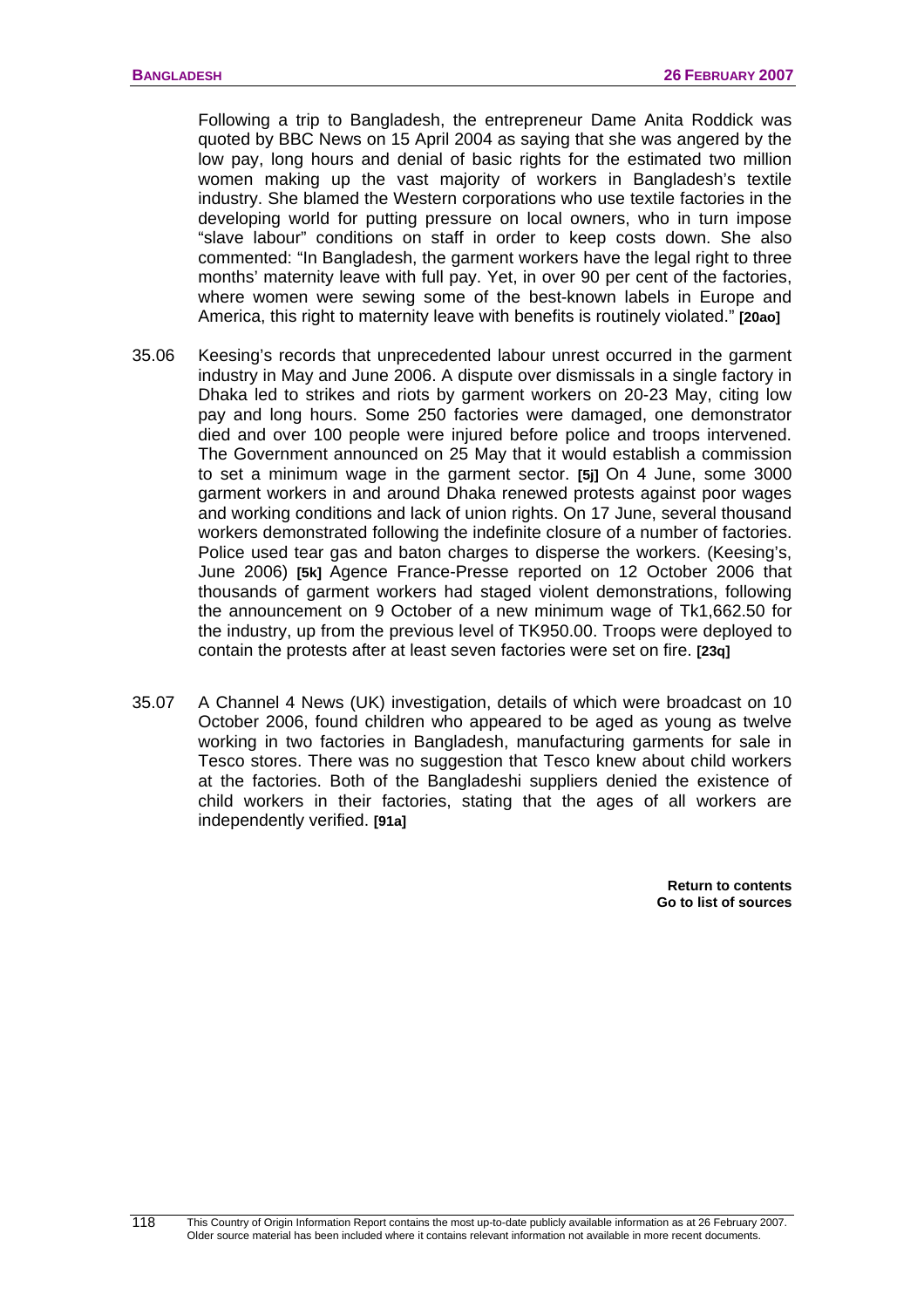# **Annex A: Chronology of Major Events**

Source: BBC News 'Timeline: Bangladesh' **[20o]**, unless otherwise specified.

- **1947** British colonial rule over India ended. A largely Muslim state comprising East and West Pakistan was established, either side of India. The two provinces were separated from each other by more than 1,500 km of Indian territory.
- **1949** The Awami League was established to campaign for East Pakistan's autonomy from West Pakistan.
- **1970** The Awami League, under Sheikh Mujibur Rahman, won an overwhelming election victory in East Pakistan. The Government in West Pakistan refused to recognise the results, leading to rioting.

#### **Independence**

- **1971** Independence of the province of East Pakistan as the People's Republic of Bangladesh – was proclaimed on 26 March. The Awami League formed the government-in-exile on 17 April with Sheikh Mujibur Rahman, imprisoned in Pakistan, as the President.
- **1972** Sheikh Mujibur became Prime Minister. He began a programme of nationalising key industries in an attempt to improve living standards, but with little success.
- **1974** Severe floods devastated much of the grain crop, leading to an estimated 28,000 deaths. A national state of emergency was declared as political unrest grew.
- **1975** Sheikh Mujibur became President of Bangladesh. The political situation worsened. Sheikh Mujibur was assassinated in a military coup in August. Martial law was imposed.
- **1976** The military banned trade unions.
- **1977** General Ziaur Rahman assumed the presidency. Islam was adopted in the Constitution.
- **1979** Martial law was lifted following elections, which Zia's Bangladesh Nationalist Party (BNP) won.
- **1981** Zia was assassinated during an abortive military coup. He was succeeded by Abdus Sattar.

#### **The Ershad era**

- **1982** General Ershad assumed power in an army coup. He suspended the Constitution and political parties.
- **1983** Ershad's proposal that all schools should teach Arabic and the Koran led to demonstrations. Limited political activity was permitted. Ershad became President.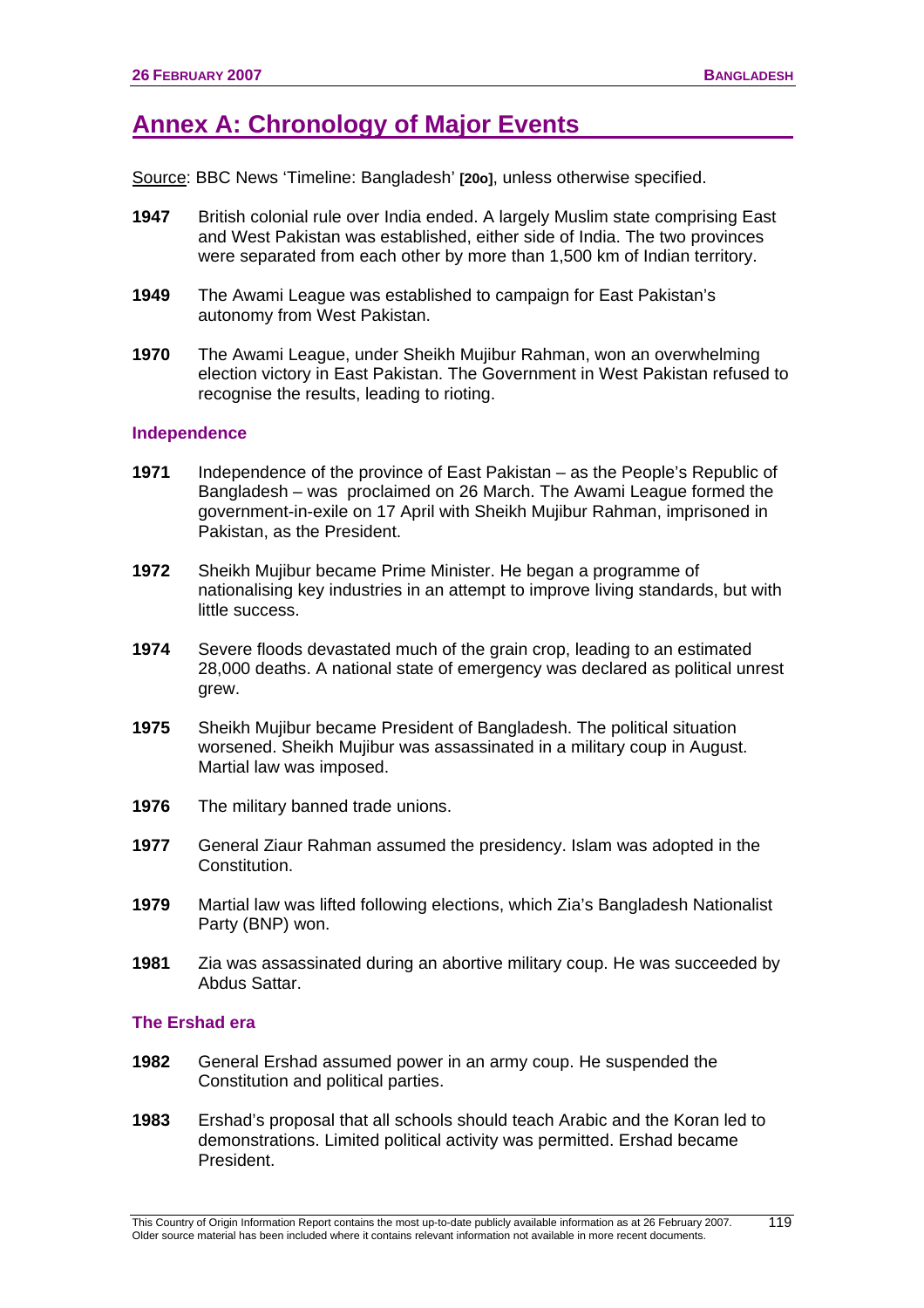- **1986** Parliamentary and presidential elections were held. Ershad was elected to a five-year term. He lifted martial law and reinstated the Constitution.
- **1987** A State of emergency was declared after opposition demonstrations and strikes.
- **1988** Islam became the state religion. Floods covered up to three-quarters of the country. Tens of millions were displaced.
- **1990** Ershad stepped down following mass protests.
- **1991** Ershad was convicted and jailed for corruption and illegal possession of weapons. Begum Khaleda Zia, widow of President Ziaur Rahman, became Prime Minister. The Constitution was changed to render the position of president ceremonial. The prime minister now had primary executive power. A cyclonic tidal wave killed up to 138,000.

#### **Awami League returns to power**

- **1996** Two sets of elections saw the Awami League win power, with Sheikh Hasina, the daughter of Sheikh Mujibur Rahman, becoming Prime Minister.
- **1997** Ershad was released from prison. The opposition BNP began a campaign of strikes against the Government.
- **1998** Two-thirds of the country was affected by floods. Fifteen former army officers were sentenced to death for involvement in the assassination of President Mujibur in 1975.
- **2000 September:** Sheikh Hasina criticised military regimes in a UN speech, prompting Pakistani leader General Musharraf to cancel talks with her. Relations were strained further by a row over the leaked Pakistani report on the 1971 War of Independence.

**December:** Bangladesh expelled a Pakistani diplomat for comments on the 1971 war. The diplomat had put the number of dead at 26,000, whereas Bangladesh insisted nearly three million were killed. Bangladesh wanted Pakistan to apologise for alleged genocide that it said Pakistani forces were guilty of during the War of Independence.

**2001 July**: Sheikh Hasina stepped down and handed power to a caretaker government. She was the first Prime Minister in the country's history to complete a five-year term.

#### **BNP-led coalition Government**

- **2001 October:** A BNP-led coalition won an overwhelming victory in the general election. Khaleda Zia once again became Prime Minister. **[20i]** Three hundred international monitors declared the poll to have been free and fair. **[1a] [5f]**
- **2002 March:** The Government introduced a law making acid attacks punishable by death. **April:** The Government approved a temporary law to speed up the legal

process for dealing with violent crime.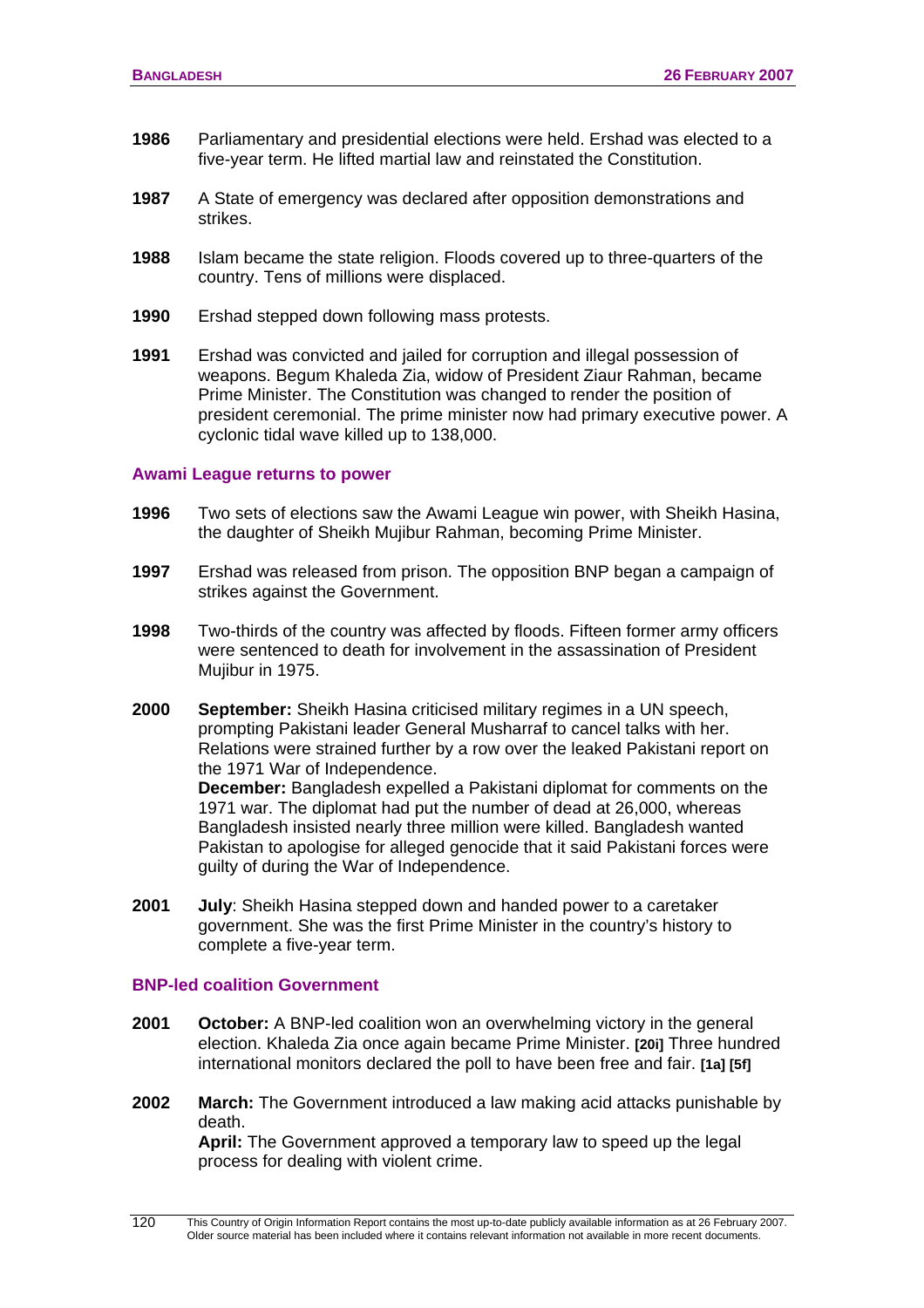121

**June:** President Chowdhury resigned after the Bangladesh Nationalist Party accused him of taking an anti-party line.

 The opposition Awami League ended its boycott of parliament and attended for the first time since losing the general election of October 2001.

**September:** Iajuddin Ahmed, a retired professor from Dhaka University, was announced as the new President. **[20s]**

**October:** "Operation Clean Heart" was launched by the Government in response to criticism over rising crime and deteriorating law and order. This involved the deployment of nearly 40,000 soldiers in all major cities to help restore law and order, arrest "listed criminals" and recover illegal firearms. More than 11,000 people were arrested during the Operation, and between 31 and 40 people died after soldiers detained them.

**2003 January to March:** Local elections to 4,267 local councils were held. By February 2003, 25 people had reportedly been killed in election-related violence.

> **February:** The Joint Force Indemnity Ordinance 2003 was passed by Parliament to give legal protection to members of the army and security forces who took part in Operation Clean Heart.

**2004 January:** A bomb attack took place on a shrine in Sylhet. **May:** A Constitutional amendment increased the number of seats in Parliament from 300 to 345, the additional 45 being reserved for nominated women members.

**May:** A bomb attack at a Muslim shrine in Sylhet killed two and injured 25, including the British High Commissioner.

**July-August:** Devastating floods hit Bangladesh: more than 600 people were killed and an estimated 30 million people were displaced or stranded; 60 per cent of the country, including half of Dhaka, was under water at one stage. **August:** On 21 August a grenade attack at an Awami League rally in Dhaka, addressed by Sheikh Hasina, killed 23 people and injured about 200. Rioting by Awami League supporters subsequently erupted across the country; the Awami League called general strikes.

**September-October:** Police carried out "blanket" arrests ahead of an Awami League mass rally on 3 October.

**November:** The Anti-Corruption Commission was established. **December:** An Awami League-led opposition alliance staged two "human chain" demonstrations stretching right across the country.

**2005 January:** Former Finance Minister Shah AMS Kibria and four other Awami League activists were killed in a grenade attack in Habiganj.

**February:** The Government banned two militant Islamic groups, Jumatul Mujahedin Bangladesh (JMB) and Jagrata Muslim Janata Bangladesh (JMJB). **August:** Some 400 small home-made bombs exploded almost simultaneously in 63 cities and towns across Bangladesh, killing two people and injuring over 100. Jumatul Mujahedin Bangladesh (JMB) reportedly claimed responsibility.  **October:** Bomb attacks inside law court buildings in three districts killed two people and injured dozens; Jumatul Mujahedin Bangladesh (JMB) were believed responsible. The Islamist group Harkat-ul-Jihad-al-Islami (HuJI) was banned.

 **November:** Two judges were assassinated on 14 November. Several other judges received death threats from Islamist groups. On 29 November at least 14 people were killed and over 40 injured in a suicide bombing inside the law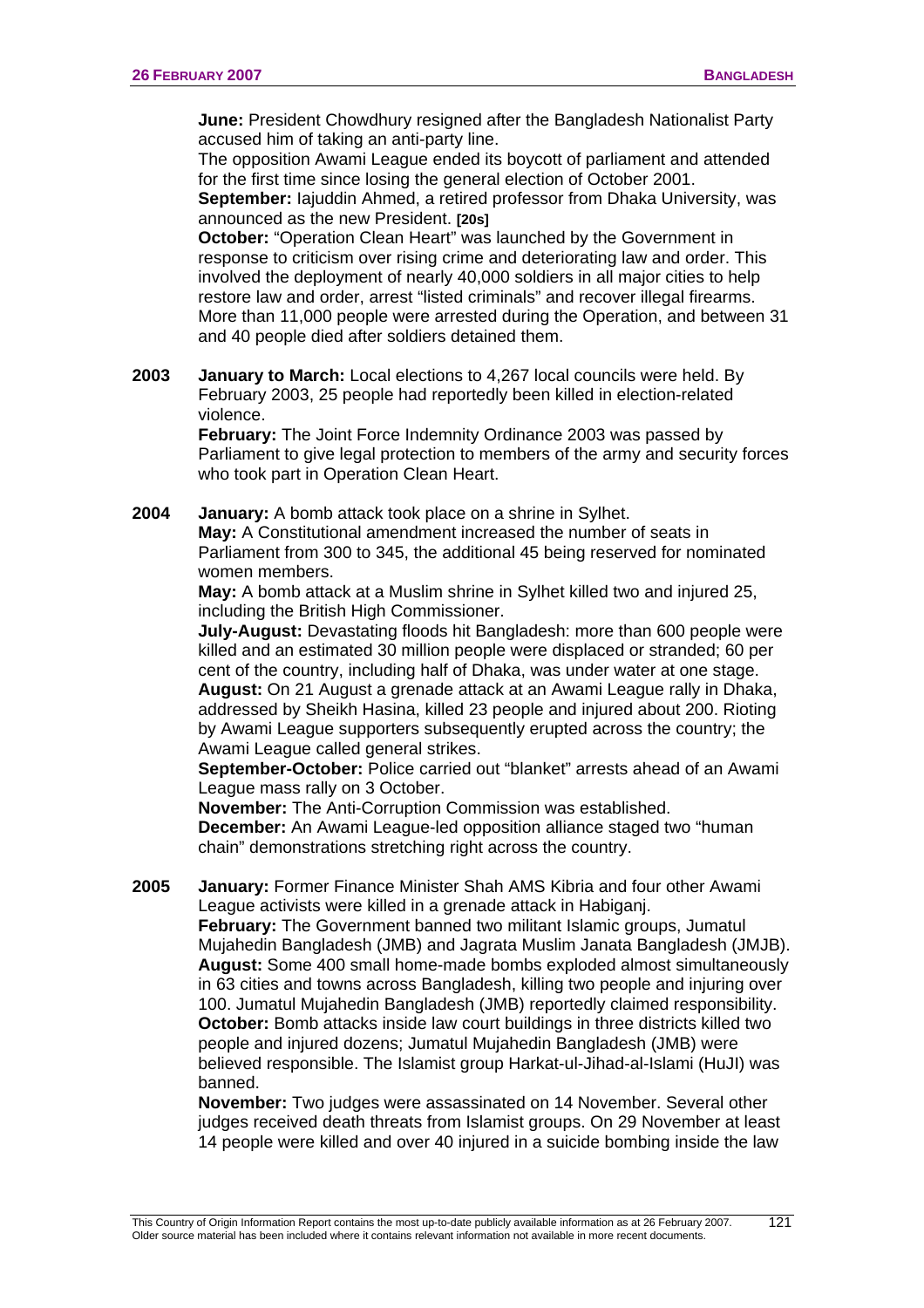courts in Gazipur and a bomb blast in Chittagong. JMB were believed to be responsible.

**2006 February:** At least 40,000 members of the Awami League-led opposition alliance held a mass rally in Dhaka. **[23o] March:** Sheikh Abdur Rahman and Siddiqul Islam, alias 'Bangla Bhai', the

leaders of Jama'tul Mujahedin Bangladesh (JMB) and Jagrata Muslim Janata Bangladesh (JMJB), were captured by police and RAB units. **[20bq] [39ac] May:** Sheikh Abdur Rahman, Siddiqul Islam and other senior JMB members were sentenced to death for involvement in the assassination of two judges in November 2005. **[5j]**

 **May-June:** Unprecedented labour unrest in the garment sector results in the closure of several factories. **[5j]** 

**June-September:** The AL-led opposition alliance stepped up its campaign of street protests and *hartals*, demanding reforms to the election commission and the caretaker government due to take power in October 2006. **[20bz] October:** Renewed labour unrest in the garment industry followed the announcement of a new minimum wage. Micro-credit pioneer Dr Muhammad Yunus and Grameen Bank were jointly awarded the Nobel Peace Prize. **[90]** On 27 October the term of office of Khaleda Zia's BNP-led coalition government came to an end. **[20cf]** President Iajuddin Ahmed assumed the role of Chief Advisor of the interim Caretaker Government after former Chief Justice KM Hasan withdrew his candidature in response to mass protests by the Awami League-led 14-party alliance. **[40h]**

**2007 January**: The Awami League-led 14-party alliance announced on 3 January that it would boycott the forthcoming general election on the grounds that it would not be fair; its demands included the reconstitution of the Election Commission and the correction of irregularities in the voters' list. The alliance announced a renewed programme of general strikes and blockades. On 11 January President Iajuddin Ahmed proclaimed a State of Emergency and postponed the general election, scheduled to take place on 22 January, until such time as conditions existed for free and fair and credible elections. **[38ah]**  The proclamation of the Emergency Power Ordinance 2007 effectively suspended articles 36, 37, 38, 39, 40 and 42 of the Constitution. **[20cb] [38aj]**  On 17 January the Caretaker Government gazetted four rules as a prerequisite for the separation of the lower Judiciary from the executive branch of government. **[38as]**

> **[Return to contents](#page-0-0)  [Go to list of sources](#page-133-0)**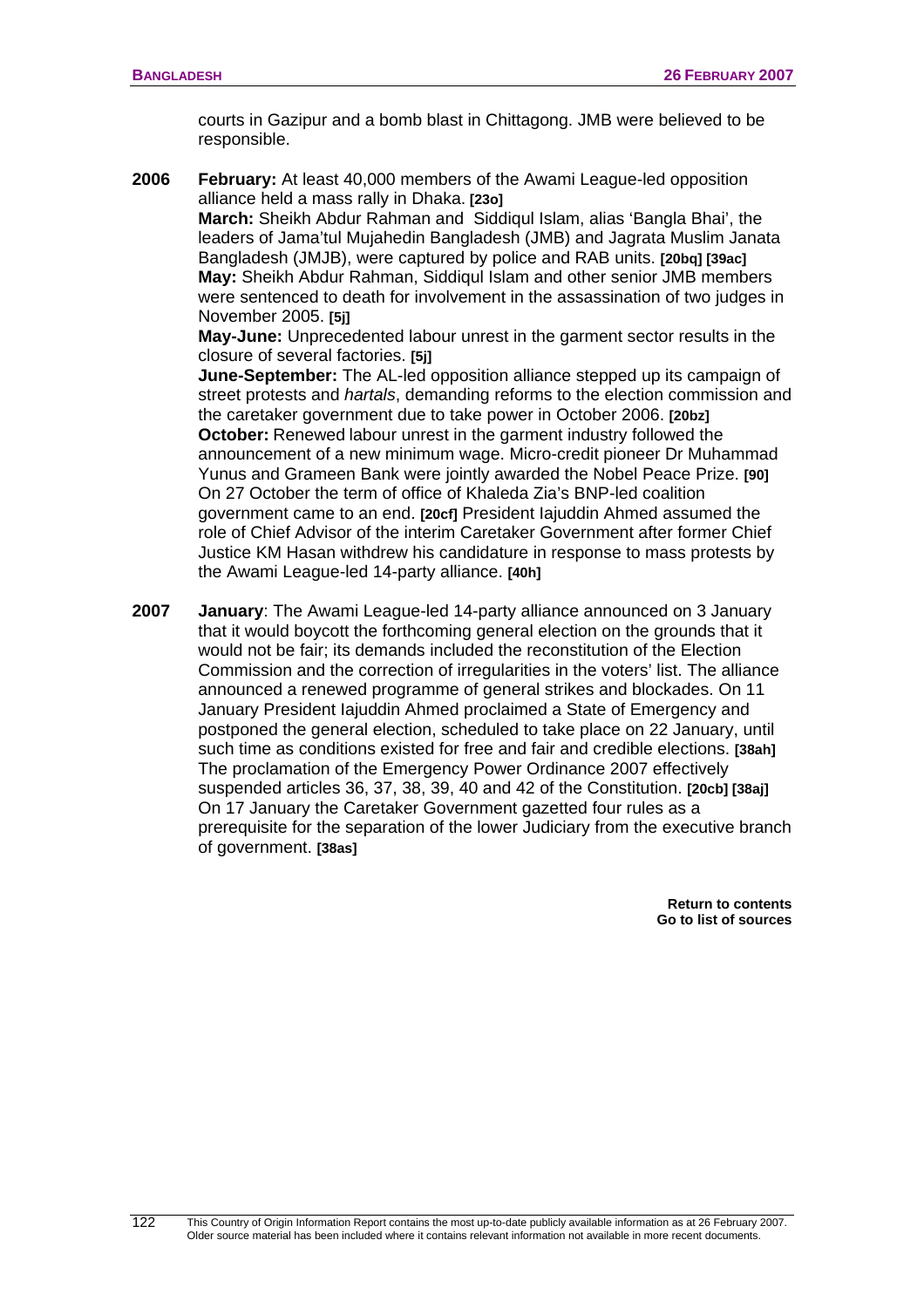# **Annex B: Political Organisations**

# **MAIN POLITICAL PARTIES**

# **Awami League (AL)**

Founded 1949. The Awami League spearheaded the war of independence under Sheikh Mujibur Rahman and is currently headed by his daughter, former Prime Minister Sheikh Hasina. Advocates socialist economy, but with a private sector, and a secular state. Has about 1,025,000 members, according to Europa. The AL last governed Bangladesh between June 1996 and July 2001, after 21 years in opposition. **[1b] [40a]** Despite obtaining the votes of 22,365,516 people in the 2001 general election (40 per cent of all votes cast), the AL secured only 62 seats in the 300-seat parliament due to the first-past-the-post electoral system. **[16]**

## **Bangladesh Nationalist Party (BNP)** (*Bangladesh Jatiyatabadi Dal*)

Founded in 1978 by a former President, General Zia, and is now led by his widow, current Prime Minister, Khaleda Zia. **[40a]** The BNP won 193 of the 300 parliamentary seats in the 2001 general election and formed a government in coalition with Jamaat-e-Islami, the Jatiya Party and the Islamic Oikkya Jote. **[16]** According to the Economist Intelligence Unit Country Profile 2003: "The BNP espouses Bangladesh nationalism with anti-Indian and pro-Islamic nuances; however, these nuances have not been evident in its policymaking since coming to power in October 2001… The BNP, with close links to business, is committed to fostering a market economy and liberal democracy, and encourages private sector-led economic growth." **[40a]** The term of office of the BNP-led coalition government ended on 27 October 2006. **[20cf]**

#### **Islami Oikya Jote (IOJ)** (alternatively Islami Oikkya Jote)

Won two seats in 2001 election and was a member of the BNP-led coalition Government. Seeks to implement Islamic doctrine and draws support from traditional religious groups. Mufti Fazlul Haque Amini is secretary-general of IOJ. **[40a] (p11) [2b]**

#### **Jamaat-e-Islami**

Founded 1941. A fundamentalist party that espouses an Islamic state. Opposed to Bangladesh's independence in the 1971 civil war with Pakistan. **[1b] [40a]** Leader is Matiur Rahman Nizami. **[40a]** The party was banned after independence but got its rights back after General Zia allowed it and other fundamentalist parties to enter politics after the first AL-led Government had banned them from politics. **[4b]** Won 17 seats in the October 2001 election to form part of the ruling BNP-led coalition. **[20m]** 

**Jatiya Party (Ershad):** The Jatiya (Jatio) Party was founded 1983 as Jana Dal; it reorganised in 1986 when the National Front (founded 1985) formally converted itself into a single pro-Ershad grouping. **[5g]** The JP's main faction is led by the deposed former President, General Ershad. Stood in the 2001 general election as **'Islami Jatio Oikya Front'** and won 14 seats. **[40a] [16]**

**Bangladesh Jatiya Party (N-F),** or Jatiya Party (Naziur)**:** This faction, led by Naziur Rahman Manzur, secured four seats in the 2001 election and formed part of the BNPled governing coalition. The party is secular.

**Jatiya Party (Manju)** is a separate party/faction which broke away from the Jatiya party in 1999 and won one seat in 2001. **[1b]**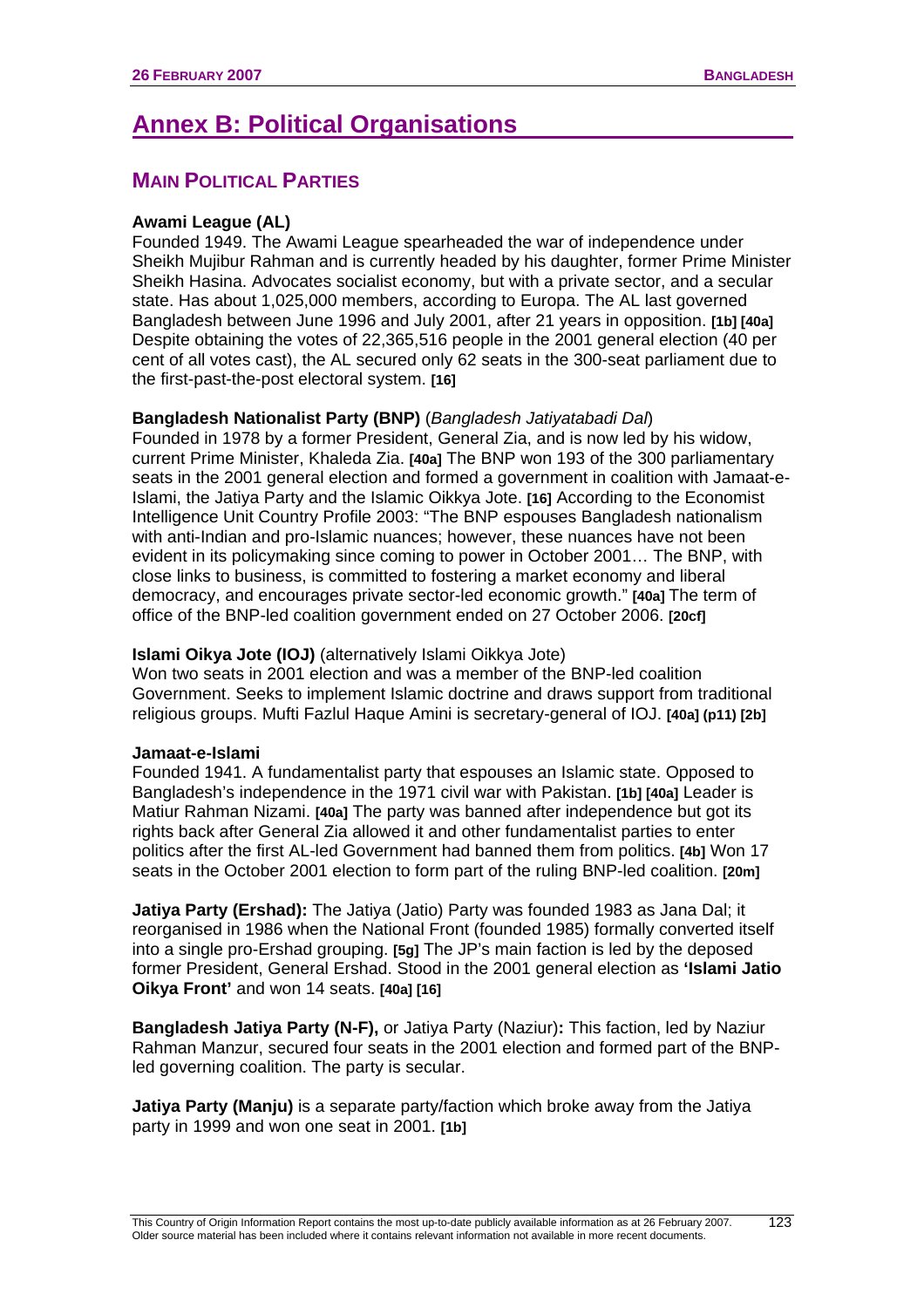A full list of the 95 political parties allocated symbols for the 2001 general election is on the website of the Bangladesh Election Commission: [http://www.bangla2000.com/Election\\_2001/150\\_symbols.shtm](http://www.bangla2000.com/Election_2001/150_symbols.shtm)

Another extended list of political parties can be found at*:* <http://elive.matamat.com/ppb.php>

# **STUDENT/YOUTH ORGANISATIONS**

**Bangladesh Chhatra League (BCL)** Affiliated to Awami League. **[11c]** 

**Jatiyatabadi Chhatra Dal (JCD)** 

Affiliated to Bangladesh Nationalist Party (BNP). **[11c]**

**Islami Chhatra Shibir (ICS)** Affiliated to Jamaat-e-Islami (Jamaat). **[11c]**

**Jatiya Chhatra Samaj** Affiliated to Jatiya Party. **[11c]**

124

**Gonotantrik Chhatra League** Affiliated to the Democratic League. **[11c]** 

# **PROSCRIBED AND/OR EXTREMIST ORGANISATIONS**

[See also Section 12: [Abuses By Proscribed Militant](#page-49-0) Groups]

**Jamatul Mujahedin Bangladesh (JMB** or **JM)** (alternatively Jama'atul Mujahideen) A militant Islamist group founded in the 1990s, JMB is said to be an offshoot of Hizb ul-Mujahedin. JMB has strong links with Jagrata Muslim Janata of Bangladesh (JMJB) – *see below*. Agence France-Presse, Associated Press and BBC News reported on 23 February 2005 that the Home Ministry had banned both JMB and JMJB. **[23j] [61b] [20az]** A *Daily Star* report of 28 August 2005 comments: "Activists of [JMB] believe in capturing power through armed revolution and running the country by establishing Islamic rule by a Majlish-e-Shura." **[38ac]** JMB is believed to have been responsible for the 400+ simultaneous bomb blasts across the country on 17 August 2005; leaflets bearing JMB's name and calling for the implementation of Islamic law were reportedly found at some of the bomb sites. Sheikh Abdur Rahman, referred to as the leader of JMB by both of these news sources, was charged in absentia on 26 August 2005 for his alleged role in the 17 August bombings. (Agence France-Presse and United News of Bangladesh) **[23l] [23m] [39r] [38ac]** On 28 February 2006, a court in Jhenidah district sentenced 21 men to death for their part in the 17 August bombings. All 21 were reported to be members of JMB. (Agence France-Presse) **[23p]**

BBC News announced on 2 March 2006 that Abdur Rahman had surrendered to police in the district of Sylhet. **[20bq]** On 29 May 2006, a court in the southern town of Jhalakathi convicted both Abdur Rahman and apparent deputy JMB leader Siddiqul Islam (alias 'Bangla Bhai') and sentenced them to death for the murder the two judges in November 2005. Five other JMB members were also sentenced to death for the crime, including three members of the ruling council, the Majlish-e-Shura. (Keesing's May 2006) **[5j]** Amnesty International (AI) noted in a statement of 28 September 2006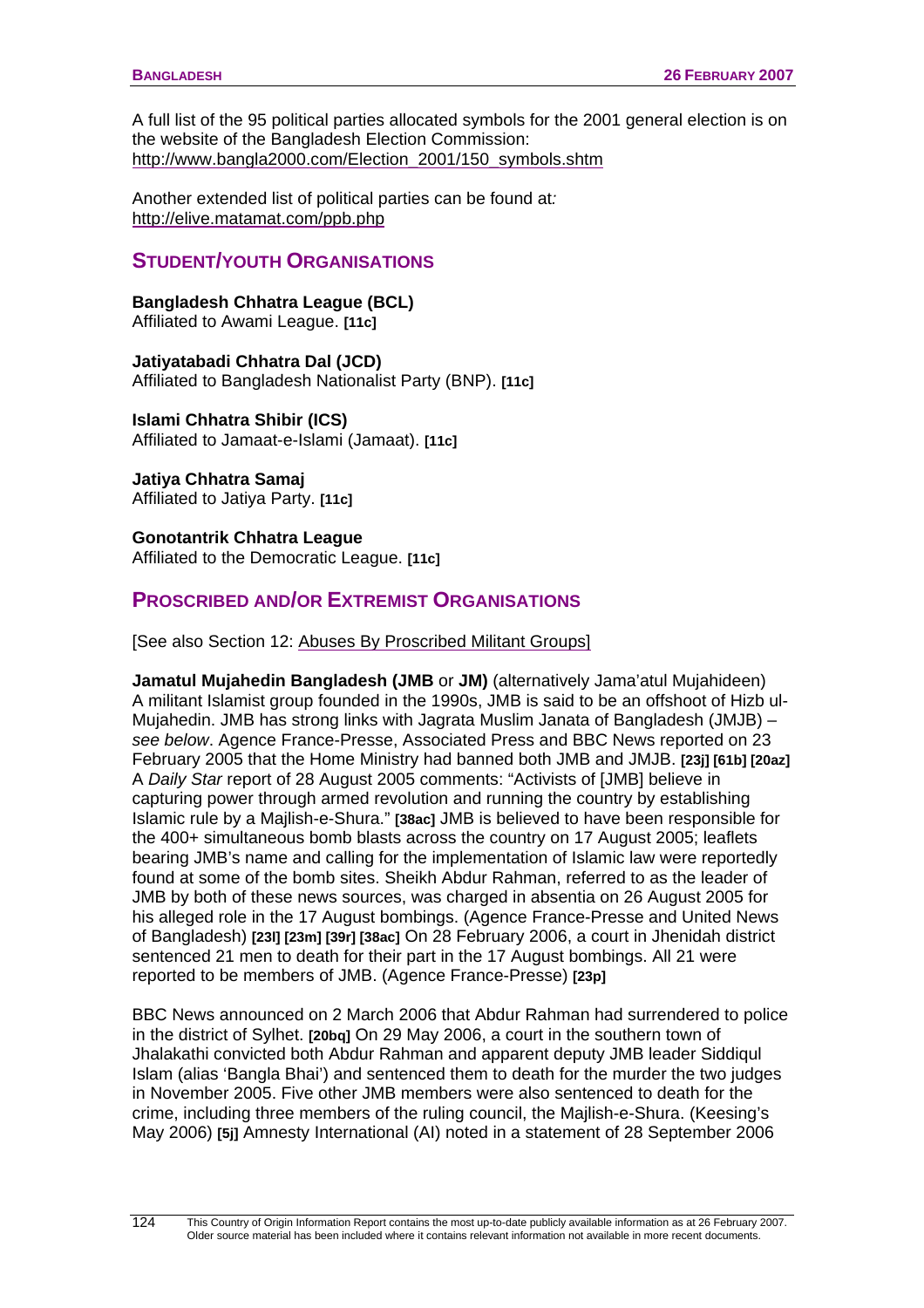that the High Court, on 31 August 2006, had rejected the appeals of these JMB leaders. **[7p]**

Jane's Terrorism and Security Monitor, in a report of 12 April 2006, stated that, despite the high-profile arrests of Sheikh Abdur Rahman and Siddiqul Islam and other leading Islamist militants, "…security officials fear the militant group Jama'tul Mujahedin Bangladesh (JMB) could prove numerous and resilient enough to pose a significant short-term threat in the run-up to the January 2007 parliamentary election". **[83d]**

#### **Jagrata Muslim Janata of Bangladesh (JMJB)**

JMJB is a fundamentalist 'vigilante' group whose aim is Islamic revolution through jihad. It is claimed that the group was first founded in 1998; the present name (JMJB) first became apparent in April 2004. According to the *South Asia Intelligence Review* of 31 May 2004, its highest decision-making body is the seven-member Majlis-e-Shura (also referred to as the Sura Board); the first tier of the organisation has activists called 'Ehsar' who are recruited on a full-time basis and act at the directive of top echelons. The second tier, 'Gayeri Ehsar', has over 100,000 part-time activists. The third tier involves those who indirectly co-operate with JMJB. The organisation operates mainly in the northern districts of the country, but also has bases in some southern districts. Sheikh Abdur Rahman is said to be *amir* ('spiritual leader') of JMJB – as well as being the leader of Jamatul Mujahedin Bangladesh (JMB), with which JMJB has close links – *see below*. Siddiqul Islam, also known as 'Bangla Bhai', is a senior member who has assumed command of JMJB operations. There have been violent clashes between JMJB and the maoist Purba Bangla Communist Party (PBCP) since April 2004; for example, in May 2004 JMJB operatives killed six members of the PBCP; the PBCP retaliated by killing two JMJB men and injuring six others. In May 2004 the Government issued a warrant for Bangla Bhai's arrest. **[38l] [19a] [59b] [38ac]** JMJB is believed to have been involved in a number of recent bombings and vigilante killings, including a bomb attack on a *jatra* folk theatre show in Shahjahanpur on 14 January 2005 in which two people were killed and 70 wounded. **[38t]** The *Daily Star* of 25 January 2005 reported that at least 50 people, including eight policemen, were injured in clashes between the security forces and JMJB militants in Bagmara the previous day. **[38r] [20av]** A police spokesman, on 4 February 2005, warned that JMJB planned to continue with bomb attacks on cinemas, theatres and *jatra*, which they have deemed to be "un-Islamic". NGOs were also to be targets. **[38w]** It was announced on 23 February 2005 that the Government had officially banned JMJB. **[61b] [23j] [38ac]** The newspaper *Prothom Alo* reported on 21 July that JMJB had secretly continued with fund raising and recruitment since being banned in February 2005. **[21f]** BBC News reported on 2 March 2006 that Sheikh Abdur Rahman, had surrendered to police in the district of Sylhet. **[20bq]** United News of Bangladesh and BBC News announced on 6 March 2006 that 'Bangla Bhai' had been arrested after an encounter with the Rapid Action Battalion in Mymensingh district. **[39ac] [20bw]** He was sentenced to death on 29 May 2006 for his role in the murder of two judges in November 2005. **[5j]** 

Other JMJB activities are detailed at

<http://www.satp.org/satporgtp/countries/bangladesh/terroristoutfits/JMJB.htm> and <http://www.thedailystar.net/2005/08/28/d5082801022.htm>

#### **Harkat-ul-Jihad-al-Islami (**alternatively known as **HuJI** or **Harkatul Jihad)**

According to a *Daily Star* report of 28 August 2005, Harkatul Jihad was established in the early-1990s apparently with assistance from Osama bin Laden; its ideals were also inspired by the Taliban in Afghanistan. Many of its founders fought with the Mujahideen in Afghanistan in the 1980s. Current leader is said to be Shawkat Osman, alias 'Sheikh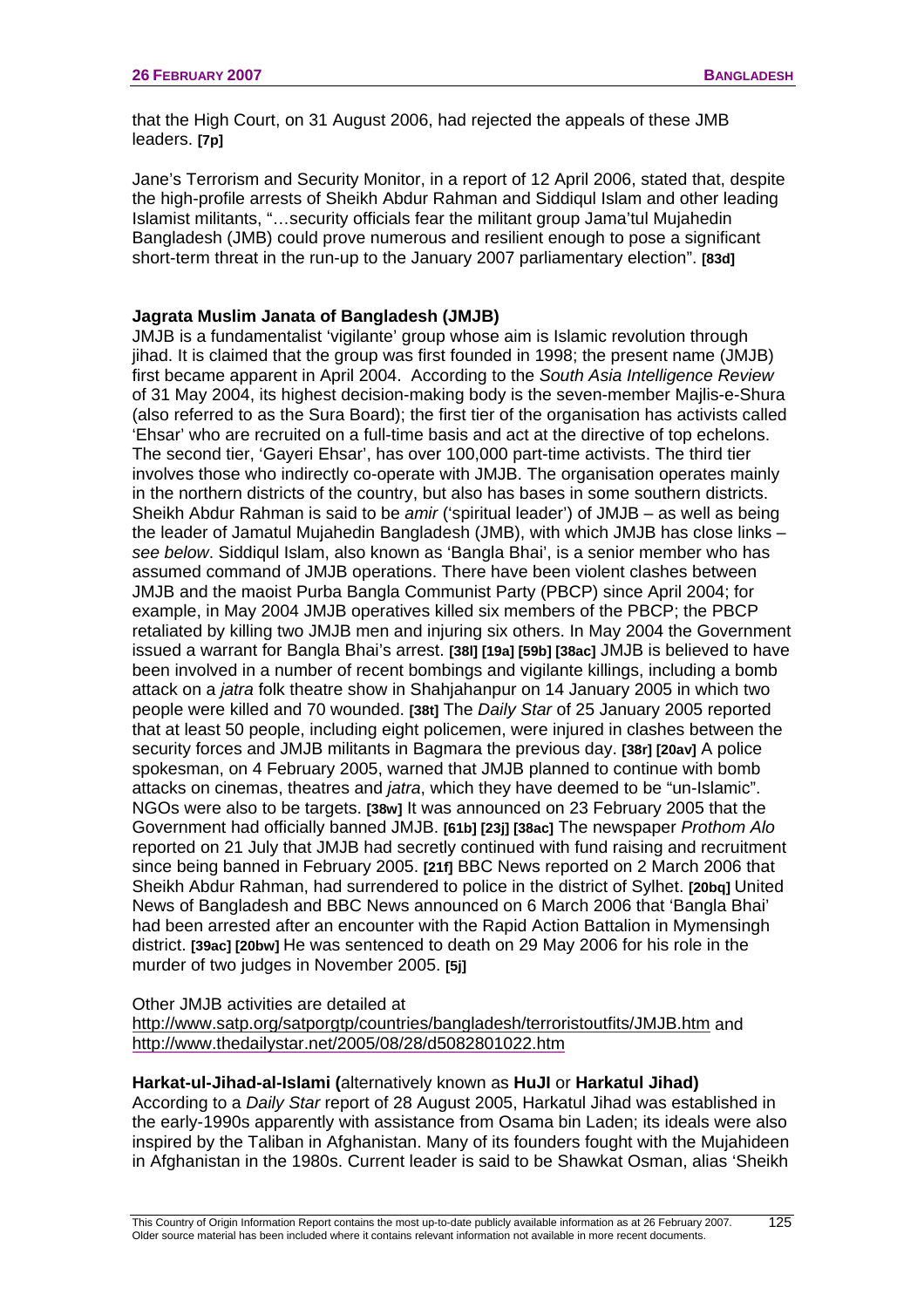Farid'; Imtiaz Quddus is apparently general secretary. HuJI mainly operates in the southern coastal belt and apparently has training camps in Chittagong division. It is said to have around 15,000 members in Bangladesh. HuJI has been accused of plotting to assassinate Sheikh Hasina when she was Prime Minister. **[38ac]** BBC News reported on 17 October 2005 that the Government had banned Harkat-ul-Jihad-al-Islami (HuJI), describing it as a terrorist organisation. **[20bk]** According to Keesing's, members of HuJI held a rally in Dhaka on 18 August 2006 under the banner of Sachetan Islami Janata (SIJ). According to an organiser of the rally, HuJI leaders had been holding discussions with the government in an attempt to persuade it that the group was not a terrorist organisation. Keesing's reported that an article in the newspaper *Jai Jai Din*, on 22 August 2006, had stated that HuJI was planning to adopt the name Islami Gondolo Andolon (IGA – Islamic People's Movement). **[5l]**

Other Islamist extremist/militant organisations in Bangladesh include **Shahadat Al Hiqma**, **Hizbut Towhid (HT)**, **Hizb-ut Tahrir** and **Islami Biplobi Parishad (IBP)**. Further information on each of these appears in a *Daily Star* report of 28 August 2005 (source **[38ac]**) at <http://www.thedailystar.net/2005/08/28/d5082801022.htm>

## **Purba Bangla(r) Communist Party (PBCP)**

A proscribed radical Maoist movement. Seeks communist revolution by violent means. Responsible for the murder of police, officials, merchants and others; also engaged in robbery and extortion. According to the South Asia Terrorism portal of the Institute for Conflict Management (accessed 30 March 2005), current leader is Mofakkar Chowdhury. The PBCP was founded in 1968 following a split in the Bangladesh Communist Party. **[11a] [59a]**

As stated above, there were violent clashes between the PBCP and Jagrata Muslim Janata of Bangladesh (JMJB) during 2004. Various articles from United News of Bangladesh have also recorded that several gun battles took place between the security forces and PBCP in the latter half of 2004 and early 2005; some of these involved the PBCP faction **Janajuddha**. Also during this period a number of PBCP members were apparently lynched by civilian mobs. **[39i]**; A regional leader of Janajuddha was killed in a shootout with police in Akamdanga upazila on 8 October – he had been wanted for seven murders **[39j]**; five Janajuddha operatives were killed in gunfights with police in Alamdabga upazila in late November **[39k]**; on 2 December 2004 a PBCP (Janajuddha) cadre was beaten to death by a mob in Rupsa when he went to collect his takings **[39l]**; Mohidul Islam Shamim , said to be second-in-command of PBCP (Janajuddha), was killed in a gunfight between police and PBCP cadres in Daulatour upazila on 12 February 2005. **[39n]** Abdul Malek, a regional leader of PBCP, had been killed in a gunfight between PBCP and New Biplobi Communist Party members on 2 February 2005. **[39m]**

The Janajuddha faction claimed responsibility for the assassination of the Khulna president of the Awami League in August 2003. **[20n]** PBCP has also reportedly claimed responsibility for a number of attacks on journalists, including the bombing outside the Khulna Press Club on 5 February 2005 in which a journalist was killed and others injured. PBCP has threatened that it has "many more journalists in its sights". **[9f]** Several PBCP cadres were killed in encounters with the police and the Rapid Action Battalion during 2005 and 2006. (SATP) **[59a]**

#### Further details at

<http://www.satp.org/satporgtp/countries/bangladesh/terroristoutfits/PBCP.htm>

126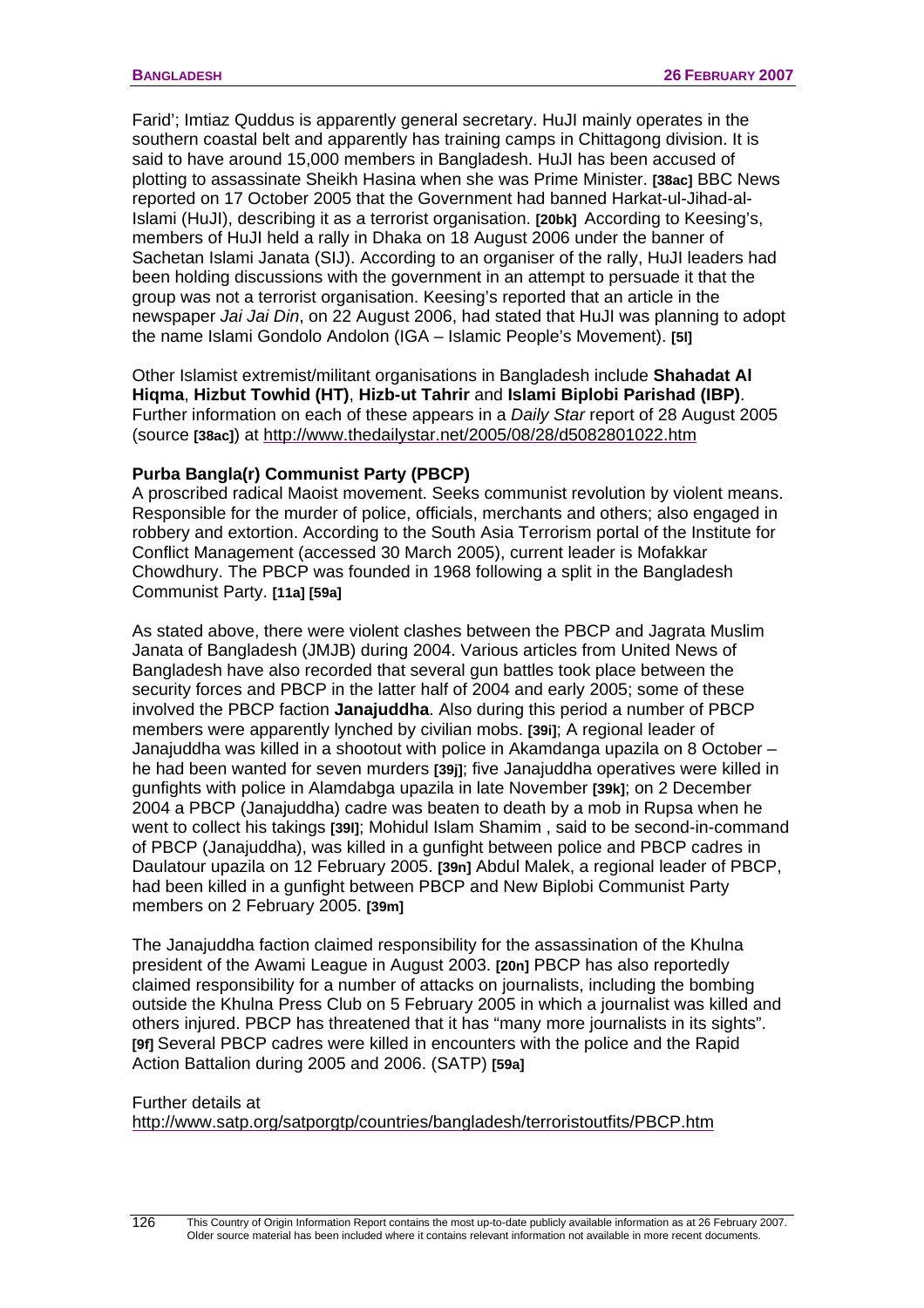#### **Biplobi Communist Party (before 1971 was known as the Communist Party of East Pakistan)**

Maoist movement. Fought against both the Pakistan army and the Awami League during independence struggle. By mid-1970s largely suppressed by State; revived 1980s. **[11a]**

## **New Biplobi Communist Party (NBCP)**

Formed in 1999 after the Biplobi Communist Party split. Police estimate about 5,000 'cadres'. Leader was Monoranjon Goshal, alias 'Mrinal'. Has mainly been active in Khulna, Jessore, Bagerhat and Satkhira districts. Financed through racketeering. **[38x]**

The Bangladesh *Daily Star* reported on 22 September 2004 that 'Mrinal' had been shot dead the previous day by unidentified assailants. He had been wanted by the police in connection with 103 cases of murder, 43 abductions for ransom and various other crimes. **[38x]**

According to a United News of Bangladesh article of 20 December 2004, Habibur Rahman, alias Ekdil, had styled himself as "commander-in-chief" of NBCP. Three of his bodyguards were killed in an encounter with police on this date. **[39o]** 

## **Swadhin Bangabhumi Movement ('Free Land of Bengal')**

Hindu separatist movement. Founded in Calcutta by former Awami League MP, who fled to India in August 1975. Seeks separate state in southwest Bangladesh (where there is a large Hindu minority). Responsible for attempted take-over of Bangladesh High Commission in Calcutta in 1984. **[11a]** 

#### **Shanti Bahini ('Peace Force')**

Armed wing of the Parbattya Chattagram Jana Sanghati Samity (PCJSS), a tribal insurgency which operated in the Chittagong Hill Tracts. Founded in 1972. Stood for political independence for the Chittagong Hills Tracts, and drew support from Chakma tribes. **[11a]** However, following the Peace Accord of 2 December 1997, **[4c]** Shantu Larma reportedly declared an end to the Shanti Bahini. **[4e]** On 10 February 1998 the Shanti Bahini formally surrendered their arms to the Government, marking an end to the 25-year insurgency. **[4e]** The group is now considered to have disbanded, having surrendered their arms and had criminal cases against them dropped as part of the Peace Accord. **[7b]** 

> **[Return to contents](#page-0-0)  [Go to list of sources](#page-133-0)**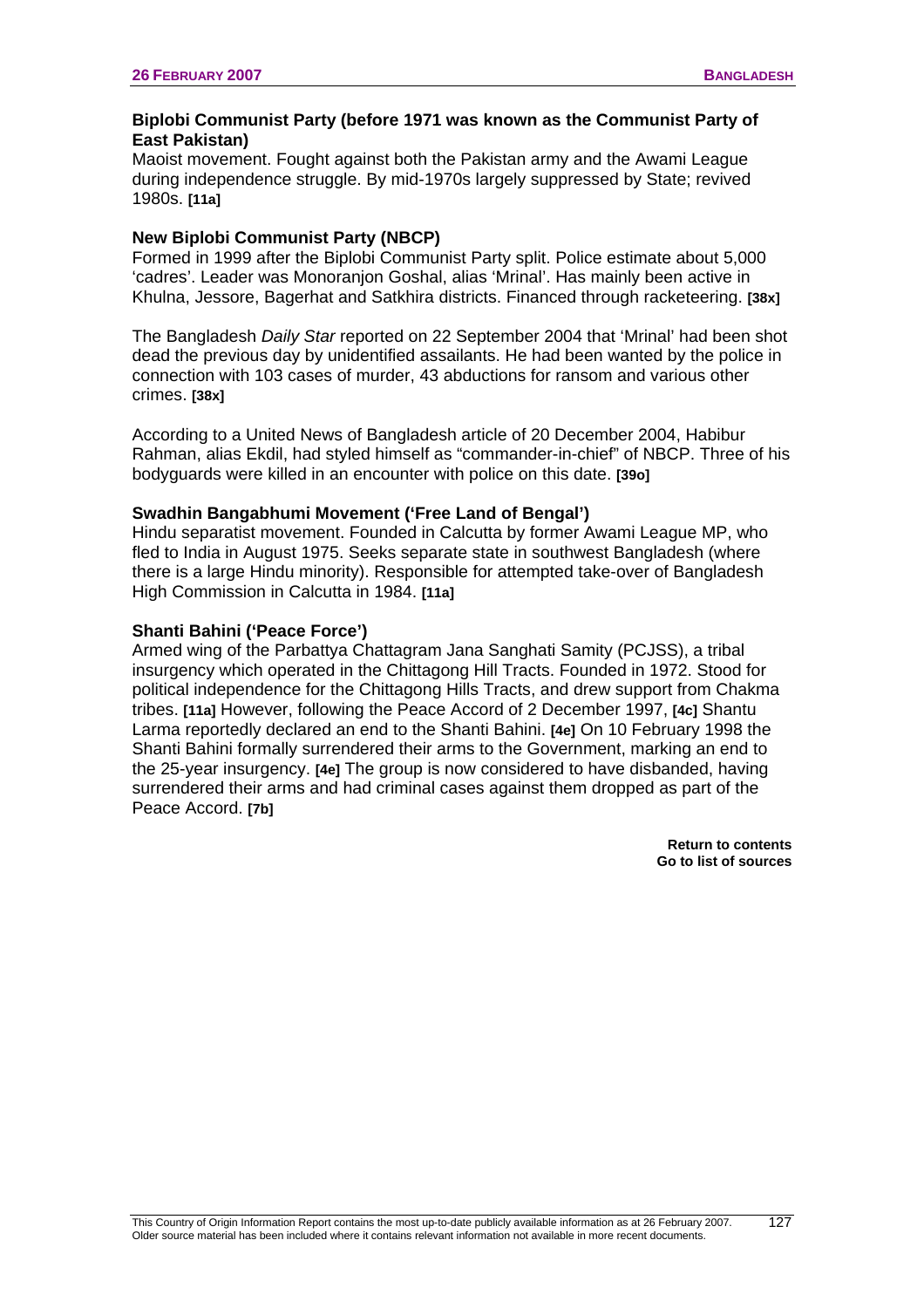# **Annex C: Prominent People**

#### **AHMED Prof. Iajuddin**

President of Bangladesh since 6 September 2002. **[20s]** 

#### **AHMED Dr Fakhruddin**

Formerly a Governor of the Bank of Bangladesh; appointed Chief Advisor of the interim Caretaker Government on 12 January 2007. **[38ai]**

## **ERSHAD General Hossain Mohammed**

Leader of the main faction of the Jatiya Party. Came to power following a military coup in March 1982 and ruled as an autocrat until December 1990. **[1a] [40a]**

## **HASINA Sheikh**

Leader of the Awami League. Prime Minister in 1996-2001. A daughter of Bangladesh's founder, Sheikh Mujibur Rahman, Sheikh Hasina Wajed became leader of the AL in 1981. **[40a] [1a]**

#### **NIZAMI Motiur Rahman**

Leader of Jamaat-e-Islami, Bangladesh's largest Islamist party and a member of the former BNP-led coalition Government. **[40a]** 

## **RAHMAN Sheikh Mujibur (Mujib)**

Bangladesh's first Prime Minister; assassinated in August 1975. **[1a]**

## **RAHMAN Ziaur (General Zia)**

Assumed presidency April 1977; assassinated in May 1981. **[1a]** 

#### **YUNUS Dr Muhammad**

Micro-credit pioneer and founder of Grameen Bank. Awarded the Nobel Peace Prize in 2006. Announced the formation of a new political party, *Nagarik Shakti*, in February 2007.

#### **ZIA Begum Khaleda**

Leader of the Bangladesh Nationalist Party (BNP) and Prime Minister from 2001 to October 2006. She was previously Prime Minister from 1991 to 1996. The wife of former President Ziaur Rahman, she became leader of the BNP in 1981. **[20i] [40a]**

> **[Return to contents](#page-0-0)  [Go to list of sources](#page-133-0)**

128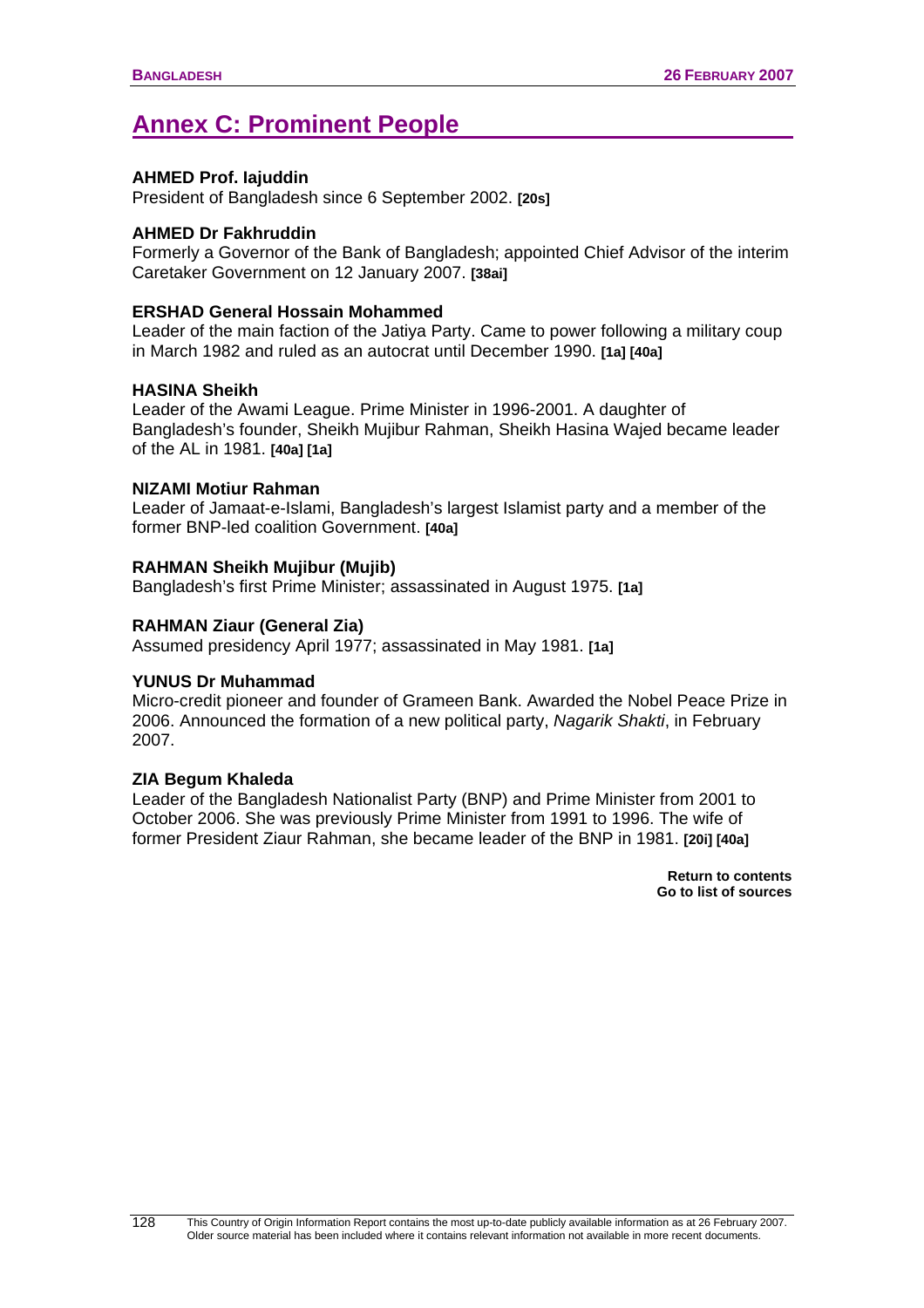# **Annex D: List of Abbreviations**

| AI                                    | Amnesty International                                               |
|---------------------------------------|---------------------------------------------------------------------|
| <b>AL</b>                             | Awami League                                                        |
| <b>BCL</b>                            | Bangladesh Chhatra League                                           |
| <b>BJP</b>                            | Bangladesh Jatiya Party                                             |
| <b>BLAST</b>                          | <b>Bangladesh Legal Aid and Services Trust</b>                      |
| <b>BNP</b>                            | <b>Bangladesh Nationalist Party</b>                                 |
| <b>BNWLA</b>                          | Bangladesh National Women Lawyers Association                       |
| <b>BRAC</b>                           | Bangladesh Rural Advancement Committee                              |
| <b>CEDAW</b>                          | Committee on the Elimination of All Forms of Discrimination Against |
|                                       | Women                                                               |
| <b>CHT</b>                            | <b>Chittagong Hill Tracts</b>                                       |
| <b>CPJ</b>                            | <b>Committee to Protect Journalists</b>                             |
| EU                                    | <b>European Union</b>                                               |
| <b>FCO</b>                            | Foreign and Commonwealth Office (UK)                                |
| FH                                    | Freedom House                                                       |
| <b>GDP</b>                            | <b>Gross Domestic Product</b>                                       |
| <b>HRW</b>                            | Human Rights Watch                                                  |
| <b>HUJI/HuJI</b>                      | Harkat-ul-Jihad-al-Islami                                           |
| <b>ICG</b>                            | <b>International Crisis Group</b>                                   |
| <b>ICRC</b>                           | International Committee for Red Cross                               |
| <b>ICS</b>                            | <b>Islami Chhatra Shibir</b>                                        |
| <b>IDP</b>                            | <b>Internally Displaced Person</b>                                  |
| <b>IMF</b>                            | International Monetary Fund                                         |
| <b>IOJ</b>                            | Islami Oikya Jote                                                   |
| <b>IOM</b>                            | International Organization for Migration                            |
| <b>JCD</b><br><b>JMB</b> or <b>JM</b> | Jatiyatabadi Chhatra Dal                                            |
| <b>JMJB</b>                           | Jamatul Mujahedin Bangladesh<br>Jagrata Muslim Janata of Bangladesh |
| <b>MSF</b>                            | Médecins sans Frontières                                            |
| <b>NBCP</b>                           | New Biplobi Communist Party                                         |
| <b>NGO</b>                            | Non-Governmental Organisation                                       |
| <b>OCHA</b>                           | Office for the Coordination of Humanitarian Affairs                 |
| <b>ODIHR</b>                          | Office for Democratic Institutions and Human Rights                 |
| <b>ODPR</b>                           | Office for Displaced Persons and Refugees                           |
| <b>OECD</b>                           | Organization of Economic Cooperation and Development                |
| <b>OSCE</b>                           | Organization for Security and Cooperation in Europe                 |
| <b>PBC</b>                            | Purba Bangla(r) Communist Party                                     |
| <b>RSF</b>                            | Reporters sans Frontières                                           |
| <b>STC</b>                            | Save The Children                                                   |
| TI                                    | <b>Transparency International</b>                                   |
| <b>UN</b>                             | <b>United Nations</b>                                               |
| <b>UNAIDS</b>                         | Joint United Nations Programme on HIV/AIDS                          |
| <b>UNHCHR</b>                         | United Nations High Commissioner for Human Rights                   |
| <b>UNHCR</b>                          | United Nations High Commissioner for Refugees                       |
| <b>UNICEF</b>                         | <b>United Nations Children's Fund</b>                               |
| <b>USAID</b>                          | United States Agency for International Development                  |
| <b>USSD</b>                           | United States Department of State                                   |
| <b>WFP</b>                            | World Food Programme                                                |
| <b>WHO</b>                            | World Health Organization                                           |

**[Return to contents](#page-0-0)  [Go to list of sources](#page-133-0)**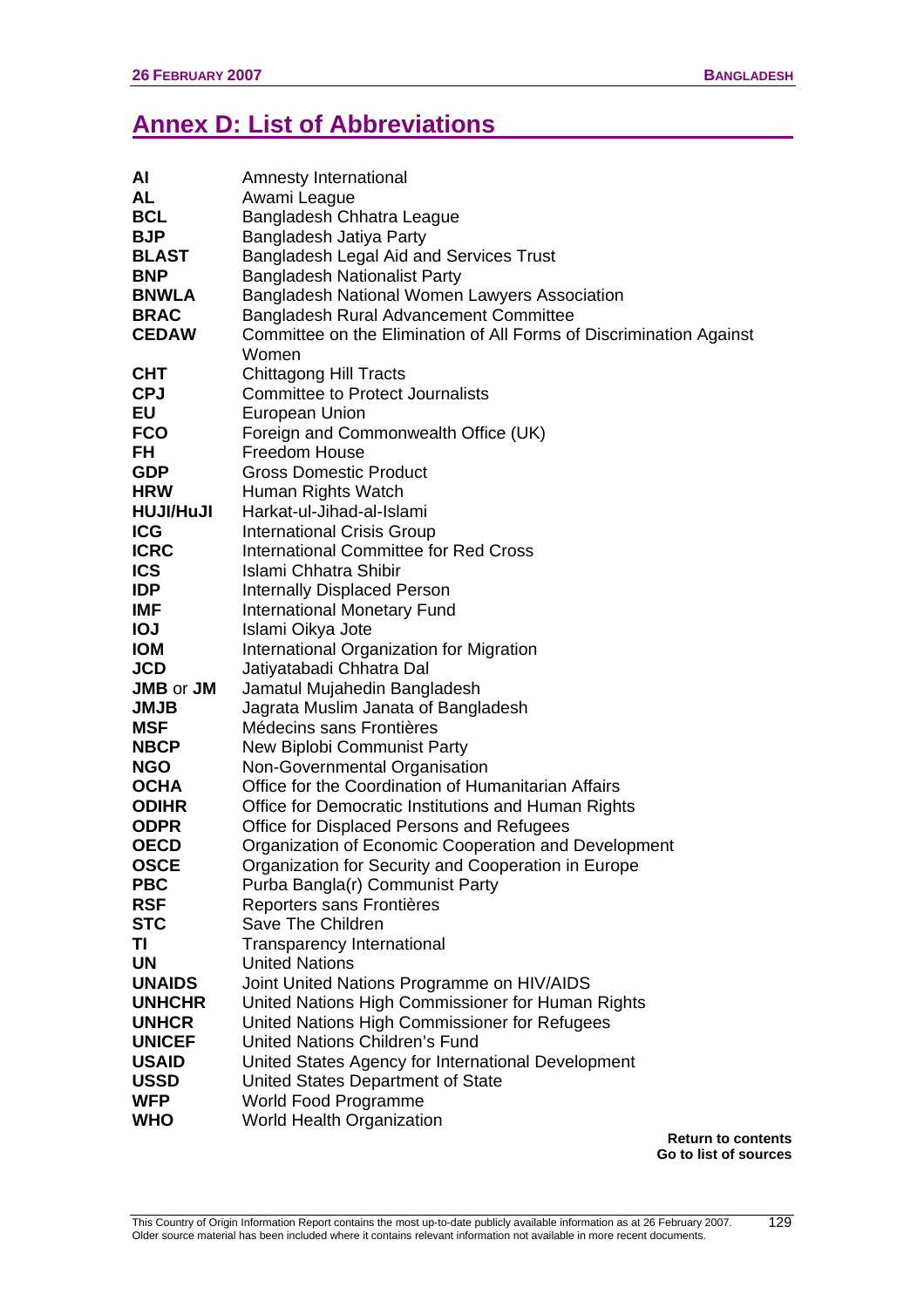# <span id="page-133-0"></span>**Annex E: References to Source Material**

*The Home Office is not responsible for the content of external websites.* 

*Numbering of source documents is not always consecutive because some older sources have been removed in the course of updating this document.* 

## **[1] Europa Publications:**

- a Europa World Year Book 2004, Volume I (pp.635-656)
- b Europa Regional Surveys of the World: South Asia 2005 (pp. 88-121)

## **[2] US State Department**

<http://www.state.gov/g/drl/rls/hrrpt/> (Human Rights reports) <http://www.state.gov/g/drl/irf/rpt/> (Religious Freedom reports)

- a Bangladesh Country Report on Human Rights Practices 2002, published 31 March 2003
- b Bangladesh Country Report on Human Rights Practices 2003, published 25 February 2004
- c Bangladesh: International Religious Freedom Report 2006, published 15 September 2006
- d Bangladesh Country Report on Human Rights Practices 2004, published 28 February 2005
- e Background Note: Bangladesh; updated September 2006
- f Bangladesh Country Report on Human Rights Practices 2005, published 8 March 2006
- g Bangladesh: International Religious Freedom Report 2003
- h Bangladesh: International Religious Freedom Report 2004
- i Bangladesh: International Religious Freedom Report 2005

# **[3] Canadian Immigration and Refugee Board**

<http://www.irb.gc.ca/default.htm>

130

- a Bangladesh: Country Profile: June 1990
- f Bangladesh: State Protection: September 1998
- i BGD42249.E, 12 January 2004. Violence against women, especially domestic violence; state protection and resources available to survivors of abuse.
- j BGD42086.E, 12 January 2004. Whether civilians bribe newspapers to publish fraudulent articles; frequency of this practice; which newspapers are most vulnerable to corruption; names of newspapers known to be corrupt (2001-2003).
- k BGD41325.E, 3 March 2003. Situation of the Buddhist minority; recent incidents of violence against Buddhists; and availability of state protection and internal flight alternatives since the October 2001 elections.
- l BGD41287.E, 9 April 2003. Update to BGD23489.E of 2 April 1996 on the treatment of Biharis in Bangladesh.
- m Cultural Profile: The Ahmadiyya: June 1991
- n BGD41682.E, 5 August 2003. Update to BGD32321.E of 3 August 1999; recent treatment of Christians by Muslims and the political and police authorities
- o BGD43465.E, 1 April 2005. Bangladesh: 'Information on the impact of the May 2003 High Court ruling allowing some Bihari citizenship...'
- p BGD42162.E, 11 November 2003. 'Bangladesh: Whether a man is required to give his consent…'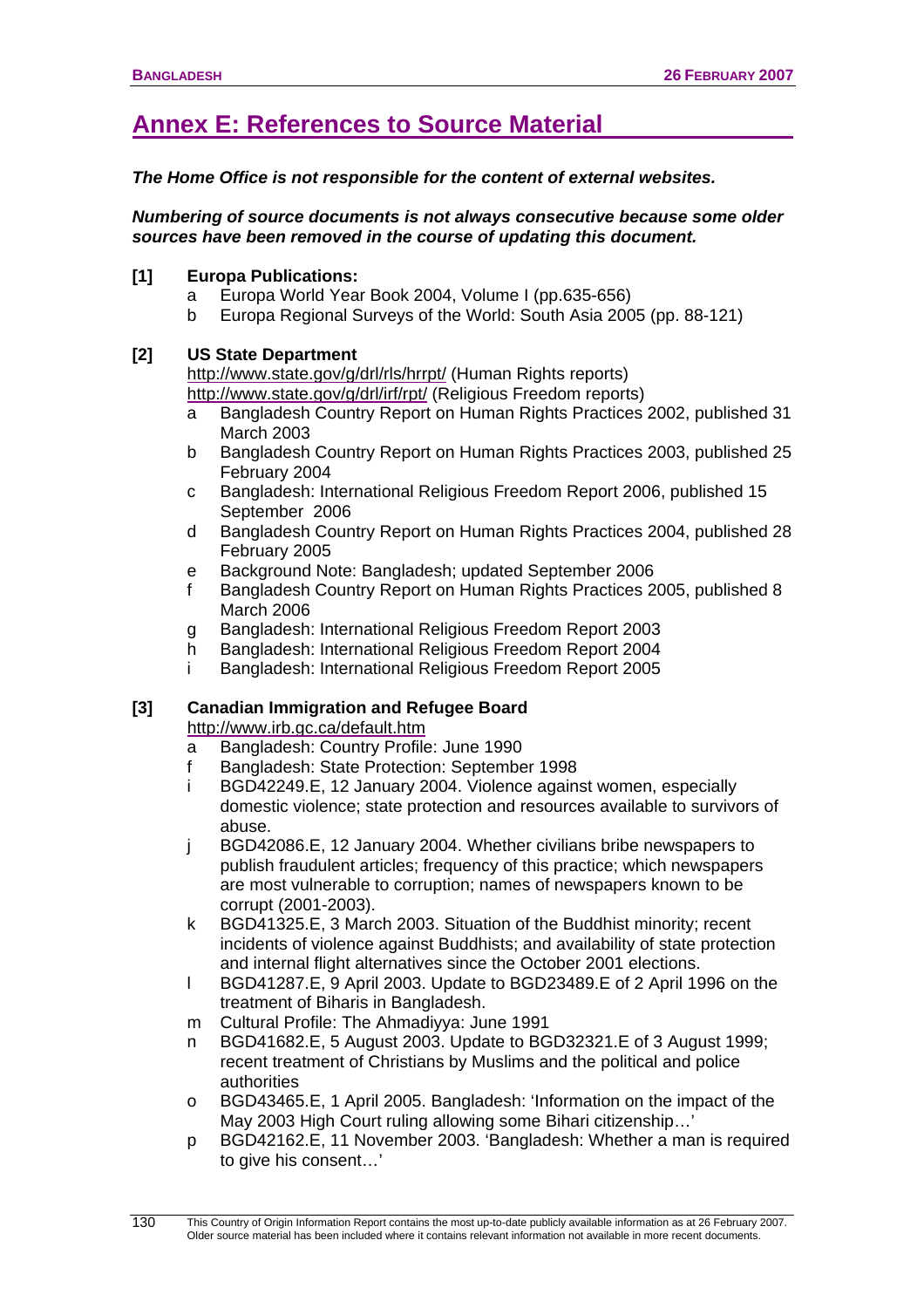- q BGD42137.E, 20 November 2003. 'Bangladesh: Whether minor children travelling…'
- r BGD42288.E, 9 December 2003. Follow-up to BGD42137.E
- s BGD43359.E, 21 February 2005. 'Bangladesh: Meaning of the phrase "No further extension"…'
- t BGD101510.E, 9 August 2006. 'Bangladesh: The situation of Christians…'
- u BGD101509.E, 4 August 2006. 'Bangladesh: The situation of Hindus…'
- v BGD100462.E, 16 August 2005. 'Bangladesh: The situation of Buddhists…'
- w BGD101313.E, 24 May 2006. 'Bangladesh: The Special Powers Act; police authority to…'
- x BGD42664.E, 1 June 2004. 'Bangladesh: Societal attitudes towards handicapped people…'

#### **[4] Constitution of the People's Republic of Bangladesh**

(website of the Prime Minister's Office) <http://www.pmo.gov.bd/constitution/contents.htm> **(Last accessed 15 October 2006)**

#### **[5] Keesing's Record of World Events**

(by subscription)

- a June 2002
- b March 1998
- c April 1998
- d May 1998
- f October 2001
- g March 2002
- h March 1999
- i April 2006
- j May 2006
- k June 2006
- l August 2006

# **[6] The World Bank**

a Private Sector assessment for Health, Nutrition and Population (HNP) in Bangladesh: May 2004

# **[7] Amnesty International**

#### [http://web.amnesty.org](http://web.amnesty.org/)

- a Bangladesh: Urgent need for legal and other reforms to protect human rights, ASA 13/012/2003
- b Bangladesh: Human Rights in the Chittagong Hill Tracts, February 2000
- c Bangladesh: Torture and impunity, ASA 13/007/2000, 29 November 2000
- e Bangladesh: Accountability needed in 'Operation Clean Heart', AI Index: ASA 13/015/2002, 23 October 2002
- g Bangladesh Report 2002
- i Bangladesh Annual Report 2003 (events of 2002)
- j Bangladesh Annual Report 2004 (events of 2003)
- k Bangladesh: The Ahmadiyya Community their rights must be protected, AI Index: ASA 13/005/2004: 23 April 2004
- l Bangladesh: Ahmadiyya community headquarters, AI Index: ASA 13/016/2004: 25 August 2004
- m Chittagong Hill Tracts: A Call for Justice at Mahalchari. AI Index: ASA 13/003/2004: 1 March 2004
- n Bangladesh Annual Report 2005 (events of 2004)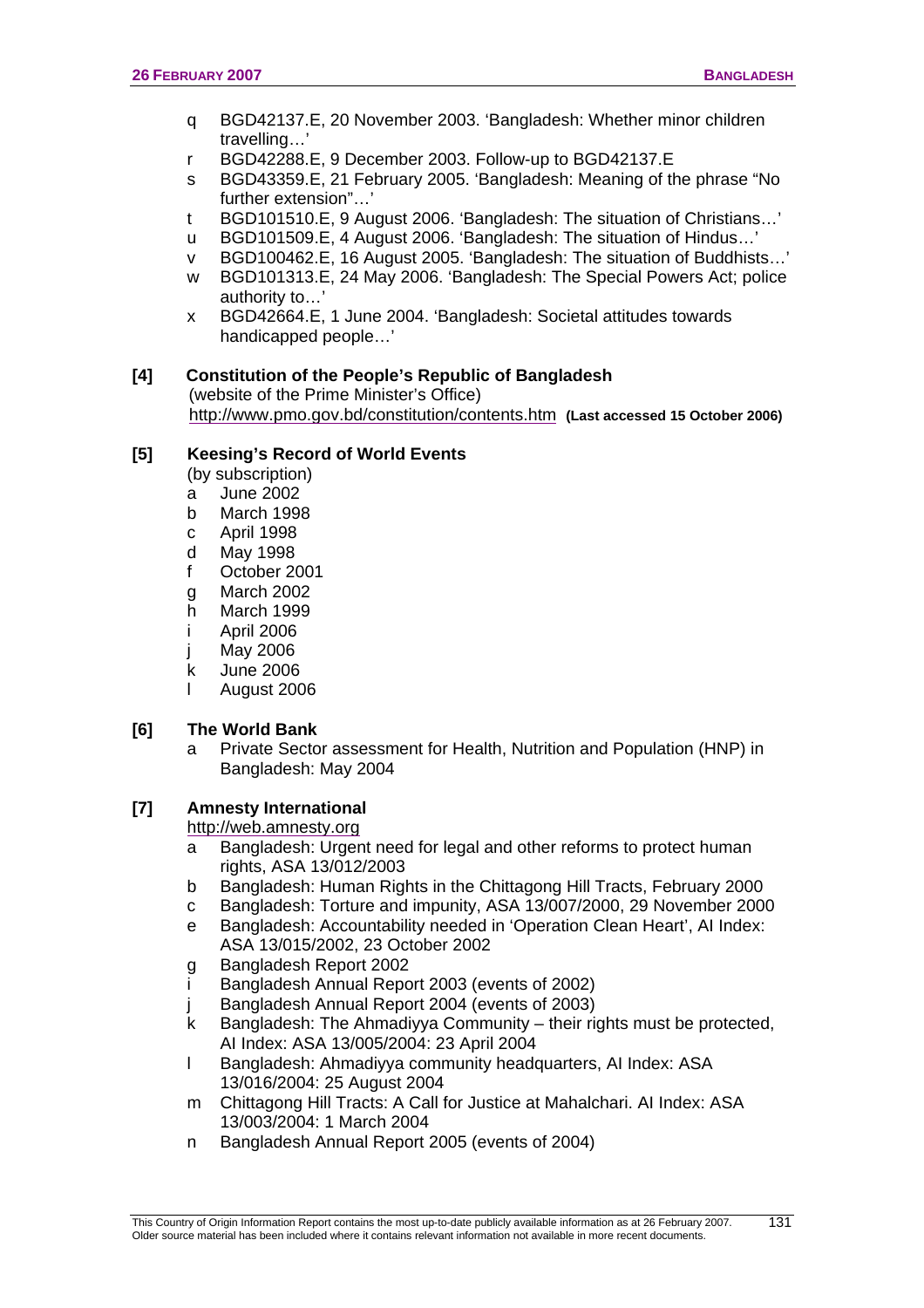- o Bangladesh: Alleged government complicity in physical attacks against opposition activists. AI Index: ASA 13/008/2005: 18 August 2005
- p Bangladesh: Fear of imminent execution. AI Index: ASA 13/009/2006: 28 September 2006

## **[8] United Nations**

- a Office of the UN Commissioner for Human Rights (website): Status of Ratifications of the Principal International Human Rights Treaties, as at 9 June 2004. (Accessed 10 March 2006**)** [www.unhchr.ch/pdf/report.pdf](http://www.unhchr.ch/pdf/report.pdf)
- b 'Human Security in Bangladesh, In Search of Justice and Dignity', a report on behalf of the United Nations Development Programme: September 2002 <http://www.un-bd.org/undp/info/hsr/index.html> **(Accessed 24 March 2006)**
- c Economic and Social Council. Statement submitted by the Asian Legal Resource Centre: 'Integration of the Human Rights of Women and the Gender Perspective: Violence against Women'. E/CN.4/2003/NGO/96 dated 10 March 2003.
- d Bangladesh Common Country Assessment 2004 (published January 2005) [http://www.un-bd.org/docs/CCA\\_Jan\\_2005.pdf](http://www.un-bd.org/docs/CCA_Jan_2005.pdf)
- e United Nations Development Programme: 'Largest ever development project in the CHT approved' (Media release): 15 December 2005

# **[9] Reporters sans frontières (Reporters without Borders)**

[http://www.rsf.org/rubrique.php3?id\\_rubrique=50](http://www.rsf.org/rubrique.php3?id_rubrique=50)

- c Underground Maoist group admits responsibility for journalist's murder and threatens nine others: 27 January 2004
- d Bangladesh: 2004 Annual Report, dated 3 May 2004
- e Journalist dies from wounds in press club bomb attack: 11 February 2005
- f Maoist group admits responsibility for fatal Khulna bombing: 15 February 2005
- g Journalists targets of sickening and growing violence: 26 May 2005
- h Intelligence agents beat up nine newspaper photographers: 8 July 2005
- i Bangladesh 2005 Annual Report, dated January 2005
- j Bangladesh: 2006 Annual Report, dated 3 May 2006 [http://www.rsf.org/article.php3?id\\_article=17344&Valider=OK](http://www.rsf.org/article.php3?id_article=17344&Valider=OK) **(Accessed 3 October 2006)**

# **[10] Human Rights Watch**

#### <http://www.hrw.org/>

- a Breach of Faith: Persecution of the Ahmadiyya Community in Bangladesh: June 2005. (Vol. 17, No. 6c.)
- b HRW World Report 2006 (covering 2005): Published 18 January 2006
- c Judge, Jury and Executioner: Torture and Extrajudicial Killings by Bangladesh's Elite Security Force: December 2006. (Vol. 18, No. 16c.)

#### **[11] UK Foreign & Commonwealth Office or British High Commission, Dhaka**

- a 10 April 1992
- c June 1998
- f Letter dated 4 November 2003 (Medical facilities in Bangladesh)
- g Letter dated 1 December 2003 (Authentication of documents in Bangladesh)
- h Letter dated 1 October 2004 (Petitioning a magistrate)

# **[12] Himal South Asian magazine**

a The Shadow Citizens: May 2004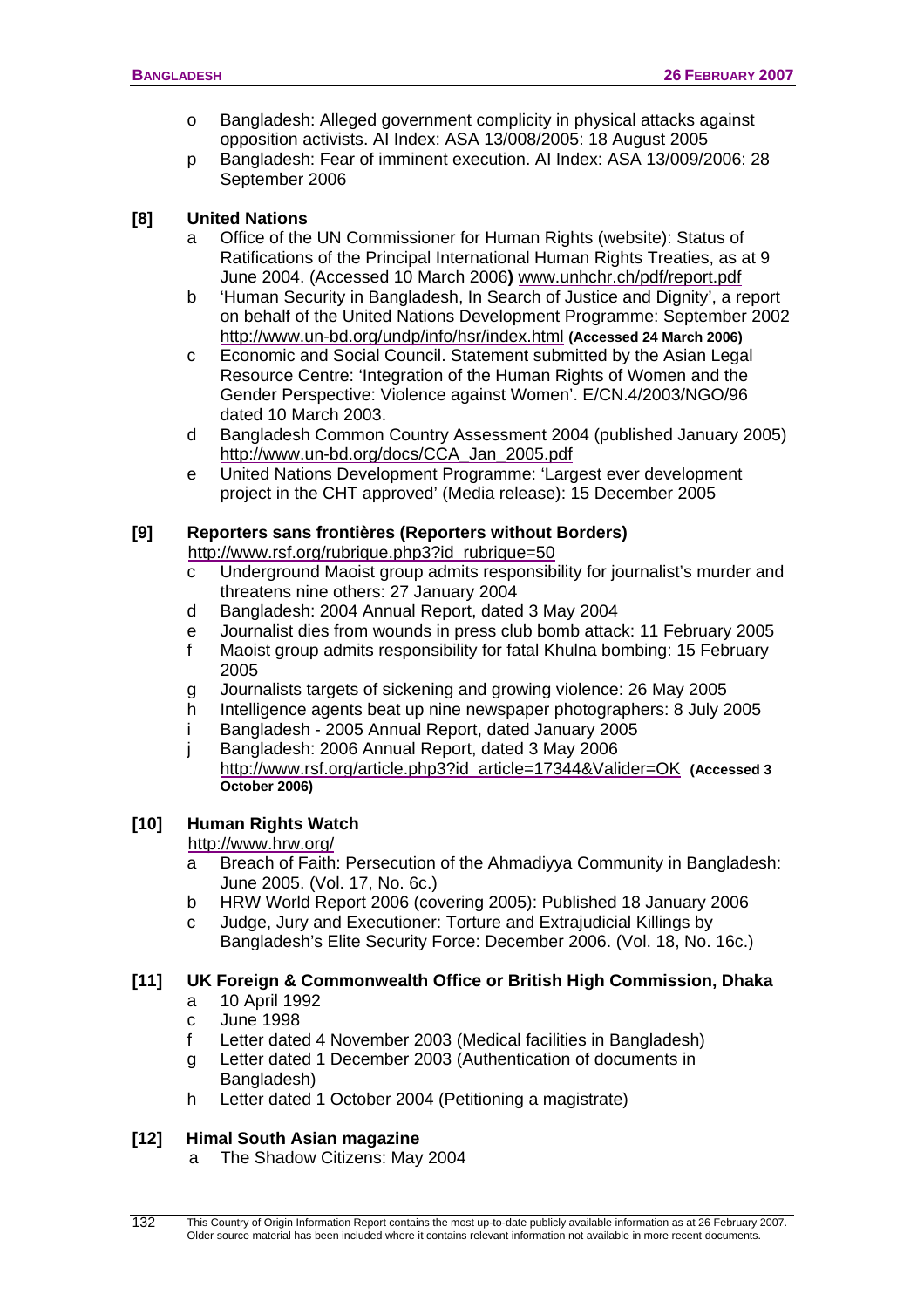<http://www.south-asia.com/himal/July/shadow.htm>

#### **[13] War Resisters' International 1998: Bangladesh**

#### **[14] World Health Organization (WHO)**

<http://www.who.int/en/>

- a Country Profile, Bangladesh. WHO Report 2002
- b Department of Mental Health and Substance Dependence, WHO, Geneva. Project Atlas report, 2005. **(Accessed 20 March 2006)** [http://www.who.int/mental\\_health/evidence/atlas/](http://www.who.int/mental_health/evidence/atlas/)
- c World Health Report 2005 <http://www.who.int/whr/2005/en/> **(Accessed 28 February 2006)**
- d 'Emergency Response and Preparedness' [http://w3.whosea.org/en/Section23/Section1108/Section1418\\_5769.htm](http://w3.whosea.org/en/Section23/Section1108/Section1418_5769.htm) **(Accessed 1 October 2004)**
- e 'Multi-country Study on Women's Health and Domestic Violence against Women': November 2005 [http://www.who.int/gender/violence/who\\_multicountry\\_study/en/](http://www.who.int/gender/violence/who_multicountry_study/en/) **(Accessed 17 October 2006)**

#### **[15] Clarinet**

'50 more injured in Bangladesh local elections' ClariNet website, quoting Agence France-Presse: 28 January 2003 **(Accessed 3 April 2003)** 

#### **[16] Bangladesh Election Commission**

- <http://www.bd-ec.org/stat/Main%20Menu.htm> **(Accessed 10 January 2006)**
- a Share of Votes by Party
- b Parliamentary General Seats after By-Election

#### **[17] USAID**

[www.usaid.gov/bd](http://www.usaid.gov/bd) and<http://www.usaid.gov/bd/files/niphp.doc> **(Accessed March 2006)** "Partnerships within the National Integrated Health and Population Program (NIPHP)"

#### **[18] Government of Bangladesh: Ministry of Law and Parliamentary Affairs**

- a "The Bangladesh Citizenship (Temporary Provisions) Order, 1972", Notification published by the Government of the People's Republic of Bangladesh, Ministry of Law and Parliamentary Affairs (Law Division) <http://www.bangladoot.org/CitizehshipOrder1972.pdf>
- b "Bangladesh Citizenship (Temporary Provisions) Rules, 1978", Notification published in the Bangladesh Gazette Extraordinary dated (27/7/1978) <http://www.bangladoot.org/Citizenshiplaw%20amendment.pdf>

# **[19] South Asia Intelligence Review**

[http://satp.org](http://satp.org/)

- a Volume 2, No 46, 31 May 2004
- b Volume 3, No 33, 28 February 2005

#### **[20] BBC News OnLine**

<http://news.bbc.co.uk/>

- d Charges over Bangladesh bombing: 19 July 2000
- e Police probe Bangladesh bombing: 13 January 2004
- g Four killed in Dhaka riot: 13 February 2001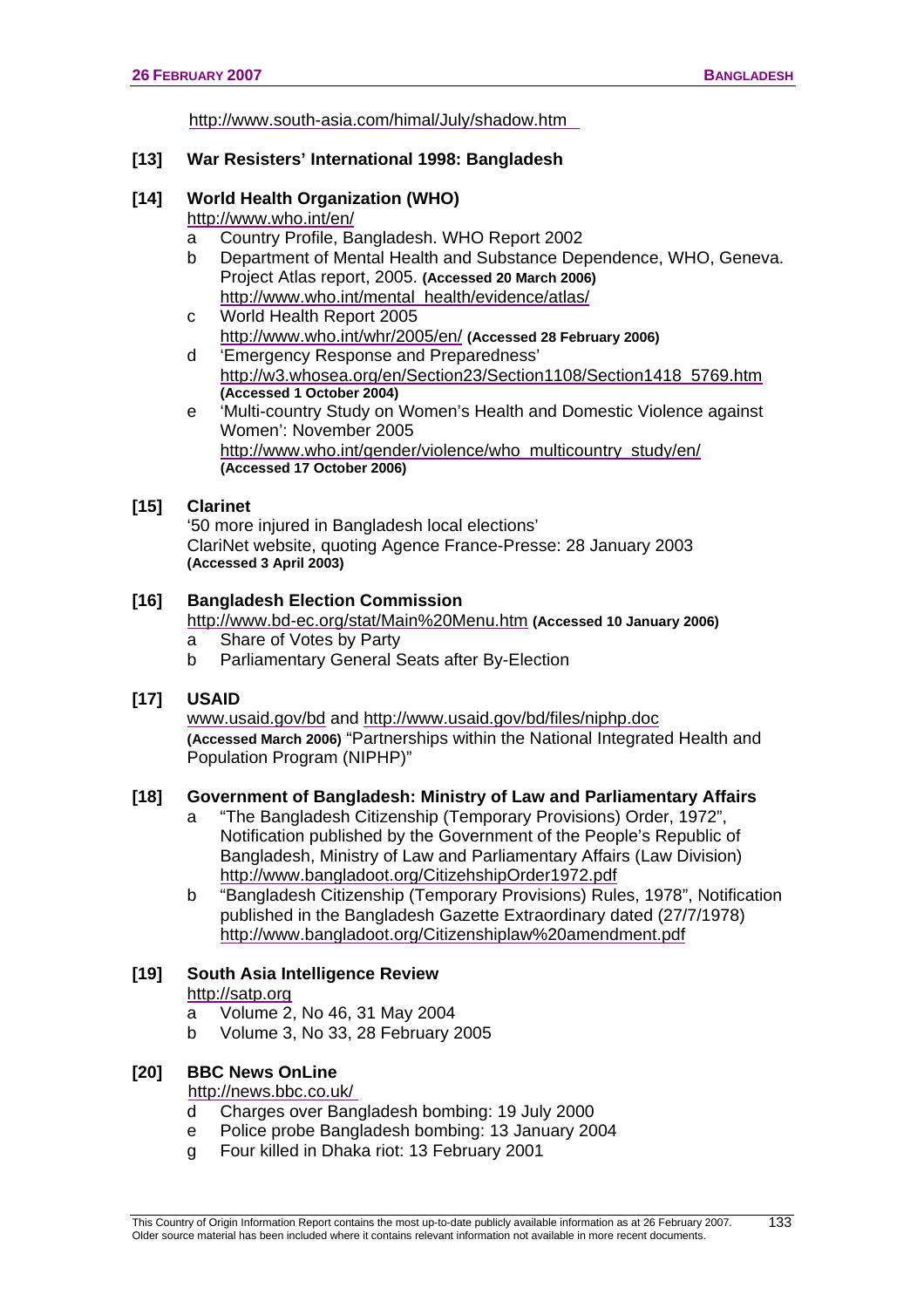h Bangladesh's feuding politicians: 26 September 2001 i Challenges ahead for Bangladesh: 2 October 2001 j Bangladesh MPs sworn in: 9 October 2001 k Bangladesh bomb kills politician: 7 September 2003 l Bangladesh opposition leader killed: 27 August 2003 m Bangladesh's Islamic revival: 3 October 2001 n Thousands at Bangladesh funeral: 26 August 2003 o Timeline: Bangladesh (updated 4 September 2006) p Dhaka police jailed for extortion: 8 April 2003 q Fighting for sexual tolerance: 21 June 2005 s Bangladesh names new president: 5 September 2002 t Bangladesh soldiers jailed: 20 March 2003 u Bangladesh arrests Muslim militants: 12 March 2003 v Mass arrests after Bangladesh bombs: 12 March 2003 w Army fights crime in Bangladesh: 17 October 2002 x Bangladesh winds down crime fight: 9 January 2003 y Bangladesh army deaths amnesty: 9 January 2003 z Bangladesh crime troops go home: 11 January 2003 aa Deaths ahead of Bangladesh poll: 17 February 2003 ab Troops resume Dhaka crime fight: 18 February 2003 ac Top Bangladesh judge sacked: 20 April 2004 ad Bangladesh serial killer hanged:10 May 2004 ae Bangladesh law boosts women MPs:16 May 2004 af Bangladesh appeals for food aid: 3 August 2004 ag Bangladesh opposition comeback: 15 June 2004 ah UK envoy hurt in Bangladesh blast: 21 May 2004 ai Bangladesh's unsolved bombings: 21 August 2004 aj Blasts hit Bangladesh party rally: 22 August 2004 ak Clashes erupt across Bangladesh: 22 August 2004 al New strike over Bangladesh attack: 30 August 2004 am Country Profile: Bangladesh (updated 31 August 2006) an Arrests as Bangladesh editor dies: 28 June 2004 ao Roddick targets 'sweatshop' shame: 15 April 2004 ap Top Bangladeshi politician killed: 7 May 2004 aq Bangladesh inmate count ordered: 5 January 2004 ar Bangladesh garments aim to compete: 6 January 2005 as Protests broken up in Bangladesh: 3 February 2005 at Bombs hit Bangladesh NGO offices: 17 February 2005 au Bangladesh police chief 'sacked': 14 December 2004 av Militants held in Bangladesh: 25 January 2005 aw Bangladesh and Islamic Militants: 25 February 2005 ax Aid worker charged with sedition: 21 June 2004 ay Court suspends Ahmadiyya book ban: 21 December 2004 az Police hold Bangladesh professor: 23 February 2005 ba Bangladesh 15 on sedition charges: 28 February 2005 bb Bombs thrown at Bangladesh shrine: 13 August 2005 bc Bombs explode across Bangladesh: 17 August 2005 bd Bangladesh to appeal court ruling: 31 August 2005 be Ten charged with Bangladesh murder: 21 March 2005 bf Village governments ruled illegal: 2 August 2005 bg Death for 22 in Bangladesh murder: 16 April 2005 bh Fall in Bangladesh acid attacks: 29 April 2005 bi Bangladesh custody deaths probed: 11 May 2005 bj Bangladesh tops the most corrupt list: 18 October 2005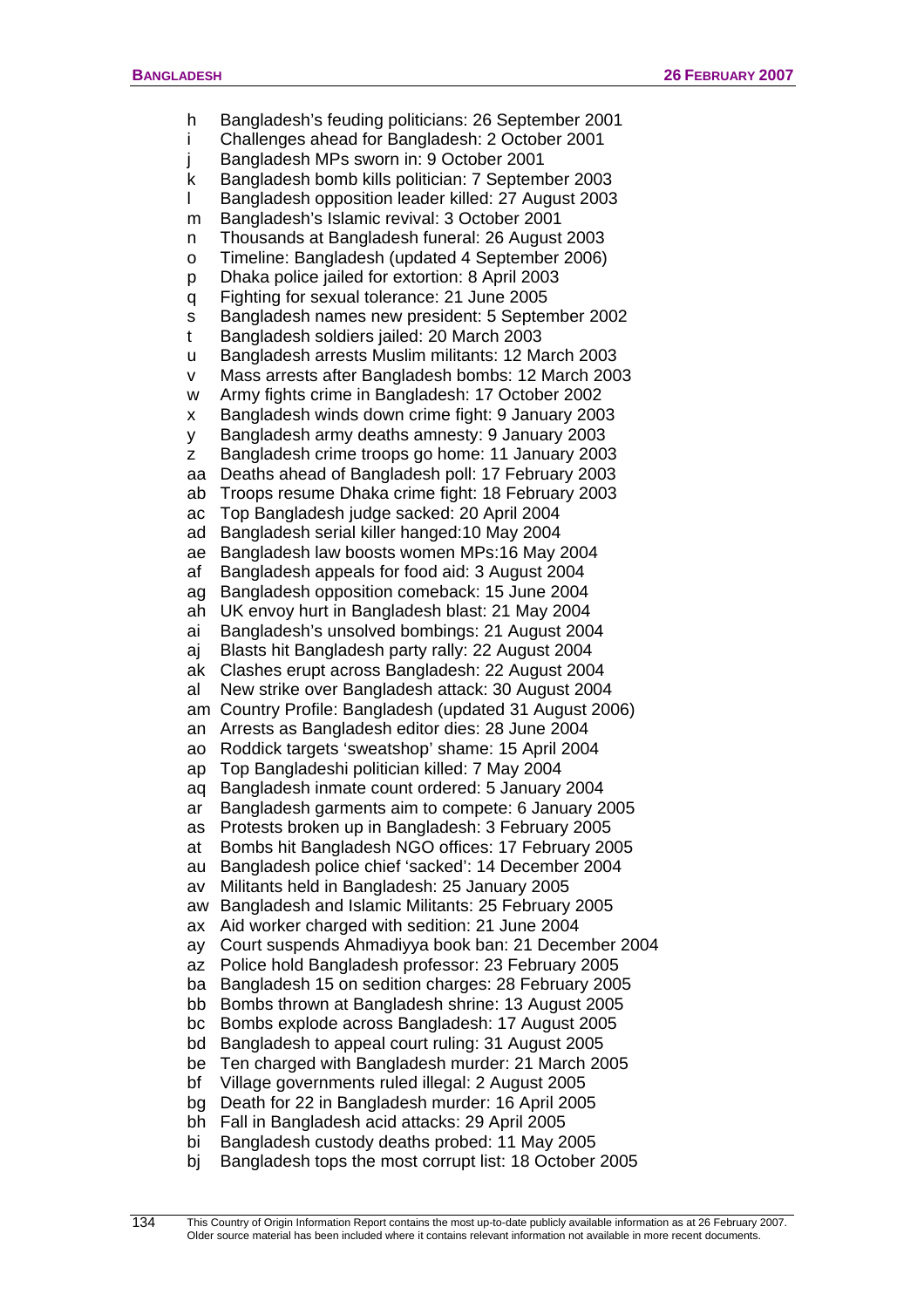- bk Dhaka outlaws third Islamic group: 17 October 2005
- bl Judges killed in Bangladesh blast: 14 November 2005
- bm Nine die in Bangladesh bombings: 29 November 2005
- bn Fresh bombing in Bangladesh town: 1 December 2005
- bo Sentencing over Bangladesh bombs: 9 February 2006
- bp Bangladesh politician 'critical': 20 February 2006
- bq Top Bangladesh militant captured: 2 March 2006
- br Politician killed in Bangladesh: 24 October 2005
- bs Bangladesh party to end boycott: 5 February 2006
- bt Bangladesh 'militants' sentenced: 20 February 2006
- bu Bangladesh okays telephone taps: 12 December 2005
- bv Violent Dhaka rally against sect: 23 December 2005
- bw 'Top Bangladeshi militant' held: 6 March 2006
- bx Bangladesh strike turns violent: 14 June 2006
- by Four dead in Bangladesh protest: 26 August 2006
- bz Huge Bangladesh opposition rally: 18 September 2006
- ca Dozens hurt in Bangladesh rally: 21 September 2006
- cb Bangladesh poll delay emergency: 11 January 2007
- cc Q & A: Bangladesh in political crisis: 12 January 2007
- cd Troops enforce Bangladesh order: 12 January 2007
- ce 'Months' before Bangladesh poll: 16 January 2007
- cf Bangladesh pledge on power shift: 27 October 2006
- cg Bangladesh power shift postponed: 28 October 2006
- ch No end to Bangladesh poll crisis: 30 October 2006
- ci Bangladesh rivals stage rallies: 30 October 2006
- cj Bangladesh elections put on hold: 30 January 2007

# **[21] LexisNexis Database**

- a 19 February 2003 The Statesman Ltd (India): Bangla army on anti-crime drive
- b 27 February 2003 Financial Times Information: Immunity for actions during anti-terror drive
- c 13 March 2003 International Herald Tribune
- d 28 August 2004 Financial Times Information: Bangladesh police, civil groups thwart attempt to seize Ahmadiyya complex
- e Humustarbangladesh Islamist party leader opposes sectarian violence. 6 November 2004. Prothom Alo, Dhaka, via BBC Monitoring
- f Bangladesh militants continue to get new recruits. 21 July 2005. Prothom Alo, Dhaka, via BBC Monitoring
- g Bangladesh opposition holds 'grand rally' in Dhaka: 5 February 2006. ATN Bangladeshi Television, via BBC Monitoring

#### **[22] xe.com Universal Currency Converter**

website <http://www.xe.com/ucc/full.shtml> **(Accessed 15 September 2006)**

# **[23] Agence France-Presse**

(via LexisNexis)

- a More than 6.3 million child workers in Bangladesh: 11 June 2003
- f Bangladesh bans publications of minority Islamic sect: 9 January 2004 g FBI and Interpol investigate bomb attack on Bangladesh political rally: 31
- August 2004
- h Two Bangladeshi policemen hanged for rape-murder of teenage girl: 2 September 2004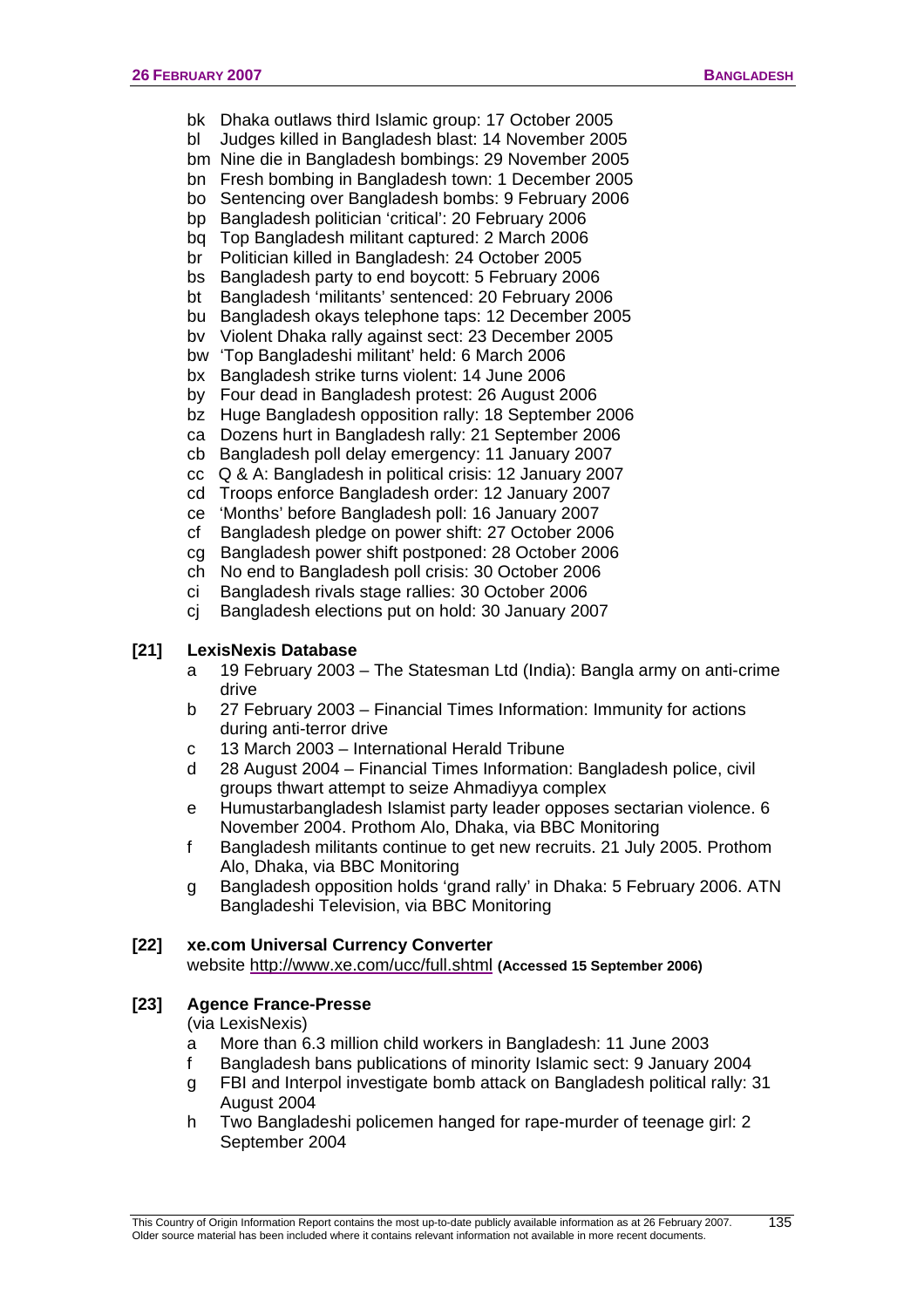- i Third Bangladeshi policeman hanged for rape-murder of teenage girl: 30 September 2004
- j Bangladesh government bans two Islamic groups over recent bombings: 23 February 2005
- k 'Stranded Pakistanis' in Bangladesh hold symbolic hunger strike: 21 December 2004
- l Bangladesh bombing 'mastermind' charged in absentia: 26 August 2005
- m Bangladesh arrests a leader of banned Islamic group in blast probe: 29 August 2005
- n Bangladesh passes law to tackle early marriages: 8 March 2005
- o Tens of thousands rally against Bangladesh government: 5 February 2006
- p Bangladesh sentences 21 Islamic militants to death for bombings. 28 February 2006
- q Bangladeshi garment workers demand army protection: 12 October 2006
- **[24] The International Lesbian and Gay Association: World Legal Survey**  [http://www.ilga.info/Information/Legal\\_survey/Asia\\_Pacific/bangladesh.htm](http://www.ilga.info/Information/Legal_survey/Asia_Pacific/bangladesh.htm) **(Accessed 4 October 2006)**

## **[25] The Mappa Ltd: Bangladesh Guide Map 2003**

## **[26] Bangla2000 website**

[www.bangla2000.com](http://www.bangla2000.com/)

a Education in Bangladesh **(Accessed 25 October 2004)**

# **[27] Asia-Pacific Center for Security Studies**

#### [http://www.apcss.org](http://www.apcss.org/)

- a Religious Radicalism & Security in South Asia (2004) Chapter 5. Madrassa Education in Pakistan and Bangladesh by Mumtaz Ahmad
- **[28] Espicom Business Intelligence Ltd**  Beximco launches ARV drugs 31 October 2003 (via LexisNexis, 31 October 2003)
- **[29] Médecins Sans Frontières (MSF)**  www.msf.org
	- a MSF concerned about humanitarian situation of Rohingya refugees in Bangladesh: 1 April 2002
	- b Bangladesh: Assisting people in neglected areas: 5 December 2005
	- c Bangladesh: Five hour hikes common when assisting remote populations in Chittaging Hills: 19 July 2004

# **[30] The Child Rights Information Network (CRIN)**  [www.crin.org](http://www.crin.org/)

- a Situation of Children in Bangladesh 1996 **(Accessed 3 October 2006)**
- b Bangladesh High Court Verdict on Children in Conflict with the Law. 11 July 2006. (Source: Save the Children UK – Bangladesh Office)
- **[31] Refugee and Migratory Movements Research Unit (University of Dhaka)**  "A Forsaken Minority: The Camp Based Bihari Community in Bangladesh", by Chowdhury R Abrar (undated document)

136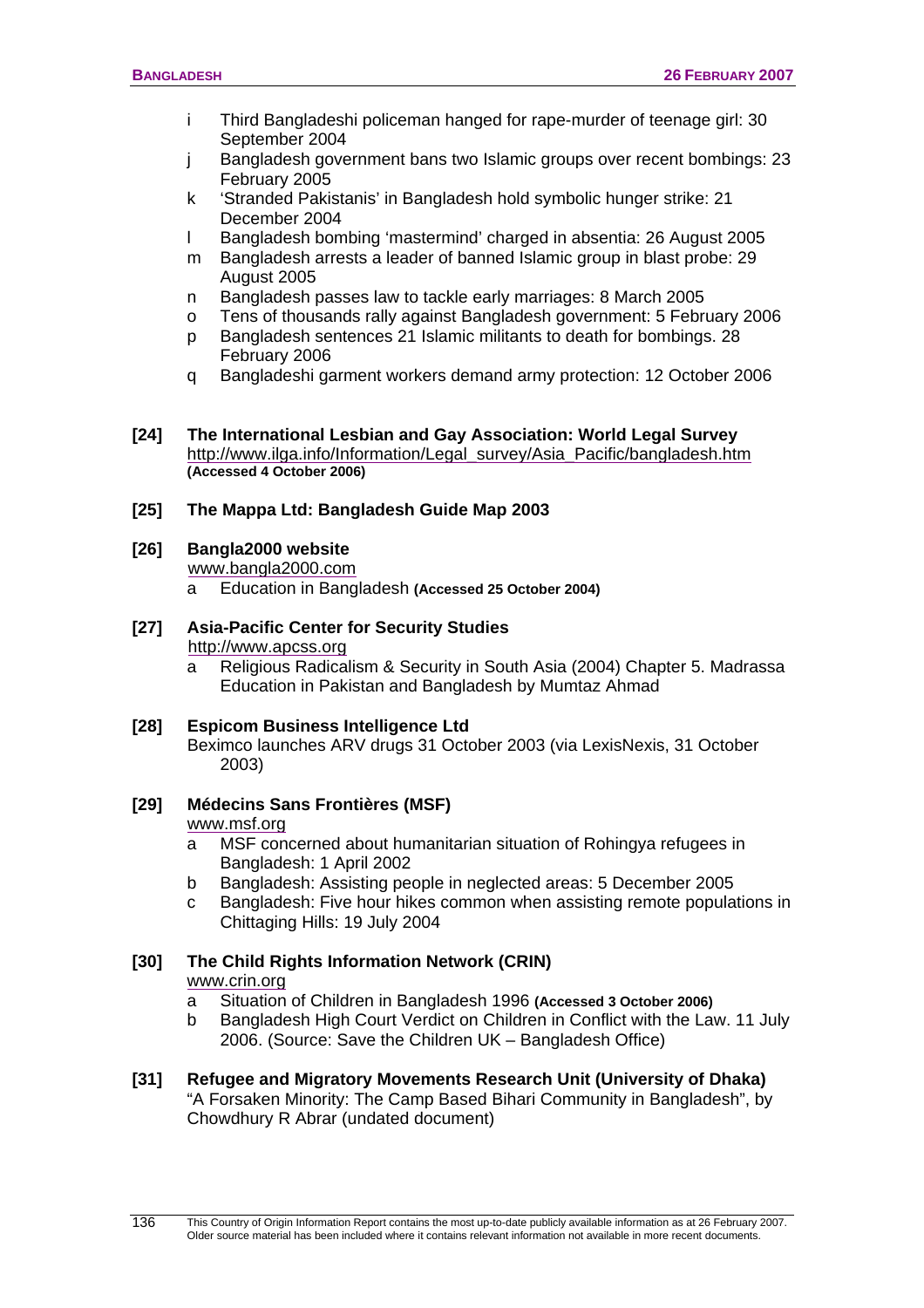## **[32] International Labour Organisation,**

ILO-IPEC Programme in Bangladesh, www.ilo.org **(Accessed 24 March 2006)**

#### **[33] "Modernisation, Mass Education and the Role of the State in Bangladesh"**  by Steinar Askvik A paper for European Network of Bangladesh Studies Workshop in Oslo 14-16

May 2000

# **[34] The Redress Trust**

[http://www.redress.org](http://www.redress.org/) "Torture in Bangladesh, 1971 – 2004". Report dated August 2004

#### **[35] The Coalition to Stop the Use of Child Soldiers Bangladesh**  [http://child-soldiers.org](http://child-soldiers.org/) **(Accessed 13 September 2004)**

#### **[36] UNAIDS**

[http://www.unaids.org](http://www.unaids.org/) (Bangladesh and epidemiology sections)

- a **Accessed 13 September 2004**
- b **Accessed 2 October 2006**

# **[37] US Committee for Refugees and Immigrants**

#### [http://www.refugees.org](http://www.refugees.org/)

- a World Refugee Survey 2003
- b World Refugee Survey 2004
- c Worldwide Refugee Information: Bangladesh Country Report 2002 <http://www.refugees.org/world/countryrpt/scasia/bangladesh.htm>
- d Worldwide Refugee Information: 'Fifty Years in Exile: The Biharis Remain in India.' Source: World Refugee Survey 1998 [http://www.refugees.org/world/articles/india\\_wrs98.htm](http://www.refugees.org/world/articles/india_wrs98.htm)
- e World Refugee Survey 2005: Published June 2005
- f World Refugee Survey 2006: Published June 2006 [http://www.refugees.org/article.aspx?id=1565&subm=19&ssm=29&area=In](http://www.refugees.org/article.aspx?id=1565&subm=19&ssm=29&area=Investigate&) [vestigate&](http://www.refugees.org/article.aspx?id=1565&subm=19&ssm=29&area=Investigate&) **(Accessed 12 September 2006)**

#### **[38] The Daily Star (of Bangladesh)**

<http://www.thedailystar.net/>

- a 5,000 cops likely to get the axe by year-end: 4 November 2003
- b Proshika chief granted bail in five cases: 29 June 2004
- c Rapist killer of 7-yr-old girl hanged: 11 March 2004
- d Hasina vows to sacrifice her life for people: 4 October 2004
- e Scotland Yard in city to probe shrine blast: 24 May 2004
- g Massive arrests ahead of Hawa Bhaban siege plan: 20 April 2004
- h Arrest frenzy continues in city: 23 April 2004
- i Mass arrests stopped: 27 April 2004
- Police thwart anti-Ahmadiyya plan: 29 August 2004
- k 22 houses torched, robbed: 25 August 2004
- l The hidden face of the Bangla Bhai gang: 17 May 2004
- m Govt orders arrest of Bangla Bhai: 17 May 2004
- n Mass arrest put on hold until Oct 3: 30 September 2004
- o Kibria, 4 AL men killed in grenade attacks: 28 January 2005
- p Police go too harsh on strikers: 31 January 2005
- q Six lynched, 7 others murdered in 4 days: 25 January 2005
- r 50 injured as Bangla Bhai's men clash with police: 25 January 2005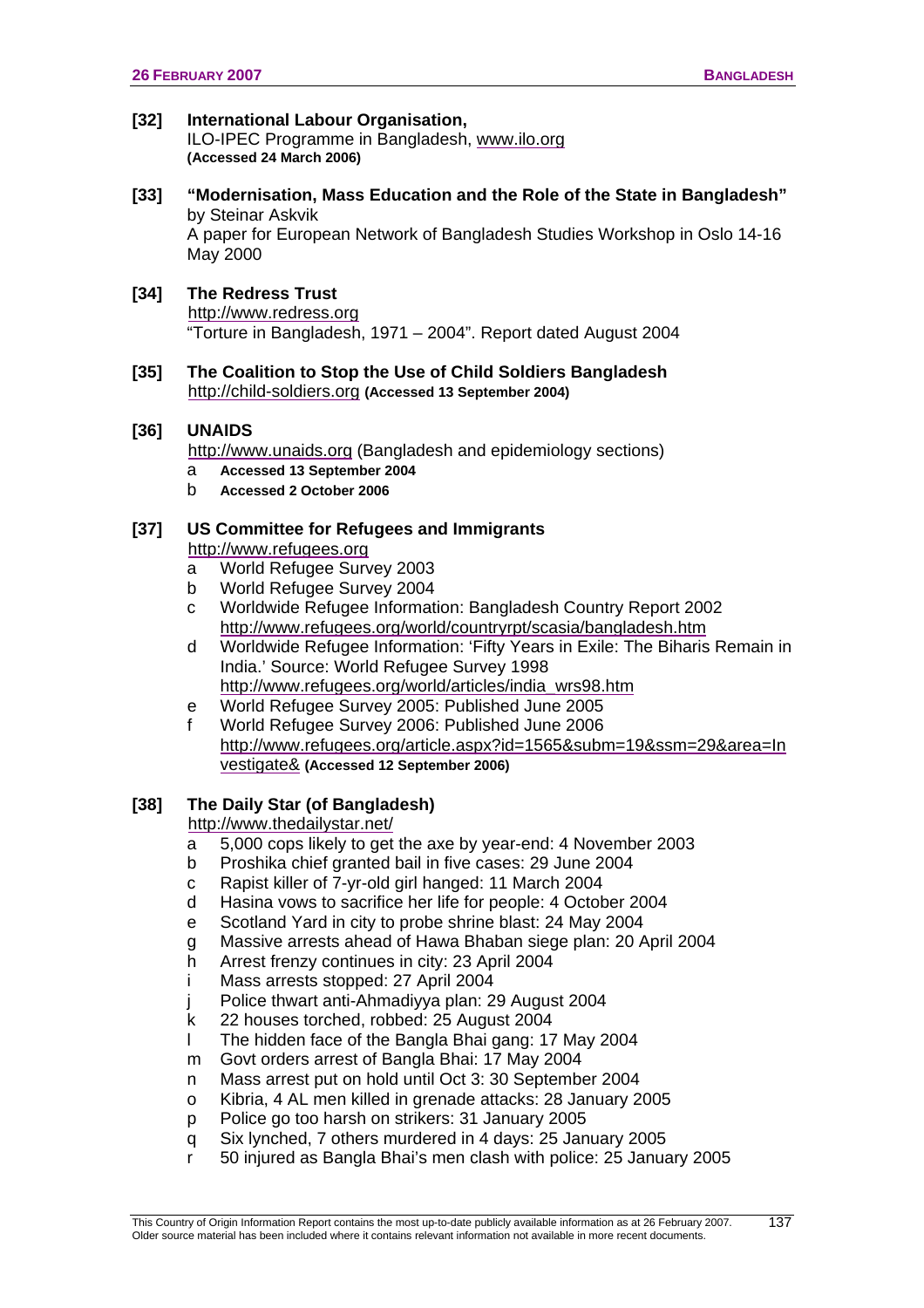- s 40 JMJB cadres remanded in Bagmara: 11 February 2005
- t JMJB behind Jatra attack, nabbed terrorist says: 30 January 2005
- u Bangladesh police, civilians thwart Ahmadiyya mosque seige: 9 October 2004 (via BBC Monitoring /LexisNexis)
- v Ahmadiyya mosque razed, 11 injured in Bangladesh: 30 October 2004 (via BBC Monitoring /LexisNexis)
- w Bangla Bhai's men to keep bombing cinemas: 4 February 2005
- x Top outlaw Mrinal slain in West Bengal: 22 September 2004
- y 10 BNP men charged with killing Kibria: 21 March 2005
- z Zealots vandalise Ahmadiyya mosque: 19 July 2005
- aa Killing spree in 'crossfire': 18 July 2005
- ab Bail prayer of Rab men rejected, sent to jail: 10 March 2005
- ac Inside Militant Groups: Profiles show them interlinked: 28 August 2005
- ad Bangladesh minister denies role in attack on opposition rally: 17 August 2005
- ae Militants strike again on courts: 4 October 2005
- af Opposition observes Black Day with hartal: 11 October 2004
- ag The Judiciary and its importance: 16 July 2005
- ah Emergency declared; Iajuddin quits as chief advisor: 12 January 2007
- ai Fakhruddin new CA: 13 January 2007
- aj Emergency ordinance promulgated: 14 January 2007
- ak Rules underway to ban political activities during emergency: 14 January 2007
- al Hasina declares tougher actions: 11 January 2007
- am Five advisers sworn in: 14 January 2007
- an Rules promulgated to curb political activity: 27 January 2007
- ao EC reconstitution likely in a couple of days: 21 January 2007
- ap CA vows to transfer power through polls at earliest: 22 January 2007
- aq HC suspends all polls for 3 months: 30 January 2007
- ar No interference with free press: 30 January 2007
- as Separation of judiciary in sight, at last: 17 January 2007
- at Midnight crackdown on 'corrupt' politicians: 5 February 2007

# **[39] United News of Bangladesh/UNB News Agency**

(via LexisNexis)

- a HC Judge Removed: 20 April 2004
- b Court Government: 19 April 2004
- c Moudud Judiciary: 26 July 2004
- d Death penalty: 29 August 2004
- e Anti-Corruption Constitution: 2 December 2004
- f Women Jail: 10 February 2004
- g New Jail: 29 September 2004
- h Cases Pending: 26 January 2004
- i Outlaw killed: 4 October 2004
- j Gunfight killed: 8 October 2004
- k Lead, Crossfire 5 killed: 26 November 2004
- l Outlaws Lynched: 2 December 2004
- m Outlaw Killed: 2 February 2005
- n Crossfire Killed: 12 February 2005
- o Gunfight Three killed: 20 December 2004
- p Police reform project starts: 12 January 2005 (via BNWLA website)
- q Bill Early Marriage: 16 February 2005
- r Shaikh Abdur Rahman accused in five cases: 24 August 2005
- s Report: Government gets tough with militants: 4 March 2005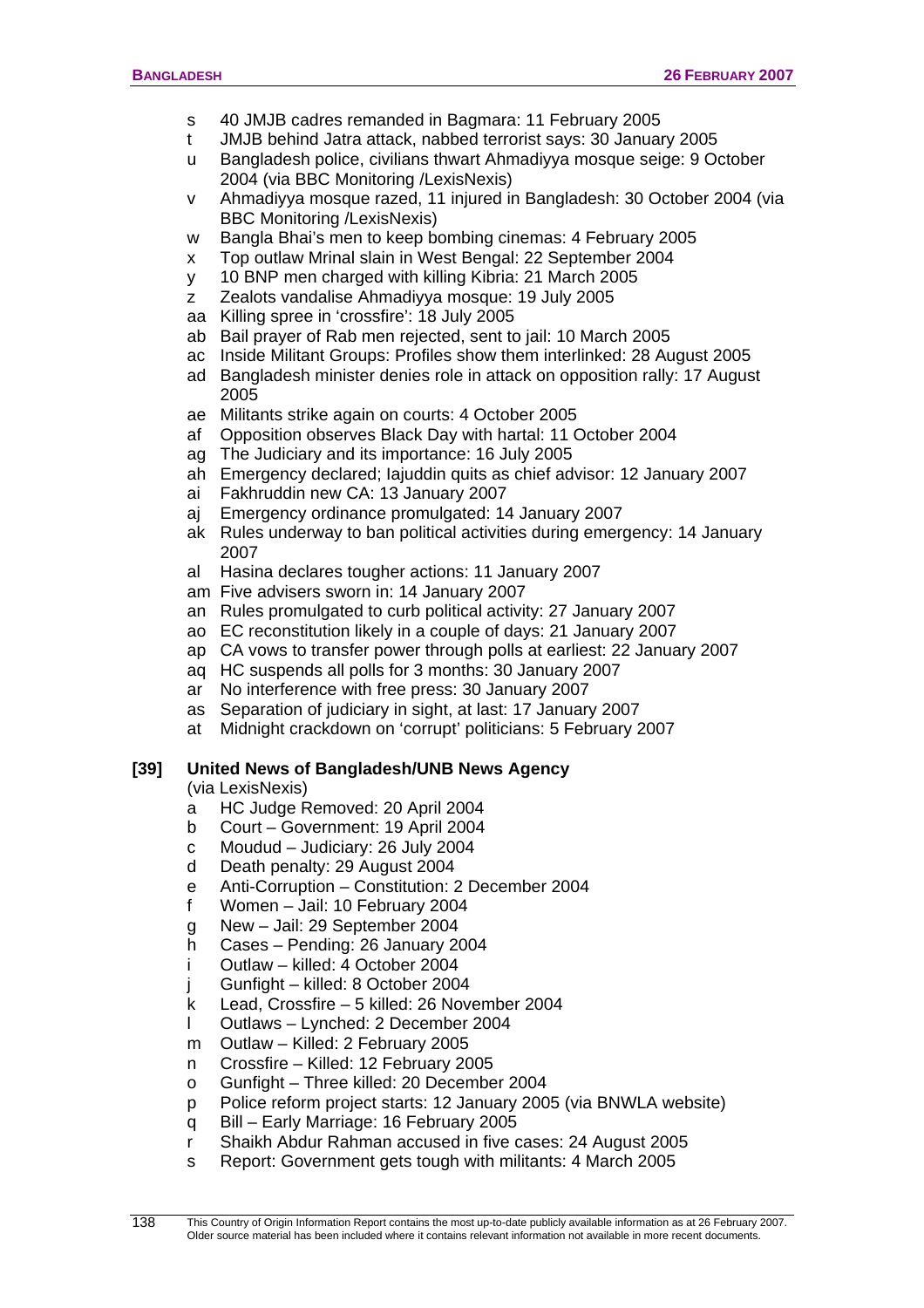- t Relieved of charge in bomb attack case: 25 June 2005
- u HC rejects bail to Dr Galib: 7 August 2005
- v Report: Caretaker on a dissection table: 22 July 2005
- w Law Minister reiterates govt stand, no scope for reforms of caretaker government: 5 August 2005
- x HC declares illegal Gram Sarkar: 2 August 2005
- y Supreme Court stays HC verdict that declared Gram Sarkar illegal: 7 August 2005
- z Report: Government gets tough with militants: 4 March 2005
- aa Crossfire: Executive inquiry into every encounter: 11 May 2005
- ab By-election: 11 October 2001
- ac Two injured by bullet, splinter as the militants retaliate: 6 March 2006
- ad Nighttime curfew withdrawn: 13 January 2007

# **[40] Economist Intelligence Unit**

(by subscription)

- a Bangladesh Country Profile 2006 (Editorial closing date 9 August 2006)
- b Bangladesh Country Report, January 2005
- c Bangladesh Country Report, July 2005
- d Bangladesh Country Report, January 2006
- e Bangladesh Country Report, July 2006
- f Bangladesh Country Report, September 2006
- g Bangladesh Country Report, May 1998
- h Bangladesh Country Report, January 2007

# **[41] United Nations Electoral Assistance Secretariat:**

Statement by the International Election Observation Country Delegations, Bangladesh Parliamentary Elections: 1 October 2001 <http://www.bd-ec.org/news.php3>

# **[42] Transparency International**

[http://www.transparency.org/policy\\_and\\_research/surveys\\_indices/cpi#cpi2004](http://www.transparency.org/policy_and_research/surveys_indices/cpi#cpi2004) 

- a Corruption in Bangladesh: A Household Survey, 2002 (pages 52-63) [http://www.ti-bangladesh.org/cgi-bin/cgiwrap/Wtiban/tibdocs](http://www.ti-bangladesh.org/cgi-bin/cgiwrap/Wtiban/tibdocs-docs.cgi?folder=Recent_documents&next=outline&restricted=none&category=Recent_documents)[docs.cgi?folder=Recent\\_documents&next=outline&restricted=none&catego](http://www.ti-bangladesh.org/cgi-bin/cgiwrap/Wtiban/tibdocs-docs.cgi?folder=Recent_documents&next=outline&restricted=none&category=Recent_documents) [ry=Recent\\_documents](http://www.ti-bangladesh.org/cgi-bin/cgiwrap/Wtiban/tibdocs-docs.cgi?folder=Recent_documents&next=outline&restricted=none&category=Recent_documents) **(Accessed 10 August 2004)**
- b Corruption Perceptions Index 2005 [http://www.transparency.org/policy\\_and\\_research/surveys\\_indices/cpi/2005](http://www.transparency.org/policy_and_research/surveys_indices/cpi/2005) **(Accessed 1 October 2006)**
- c Corruption in Bangladesh: A Household Survey, 2005 Summary Findings www.ti-bangladesh.org/documents/ HouseholdSurvey200405-sum1.pdf **(Accessed 19 September 2005** and **March 2006**)
- d Global Corruption Report 2006: Bangladesh. [http://www.transparency.org/publications/gcr/download\\_gcr#download](http://www.transparency.org/publications/gcr/download_gcr#download) **(Accessed 1 October 2006)**
- **[43] Bangladesh Bureau of Statistics, Ministry of Planning, Bangladesh**  <http://www.bbsgov.org/>
	- a Preliminary Report: Population Census 2001. Published August 2001 **(Accessed 19 January 2006)**
	- b 'Bangladesh Census Result at a Glance': 1991 Census **(Accessed 10 August 2004)**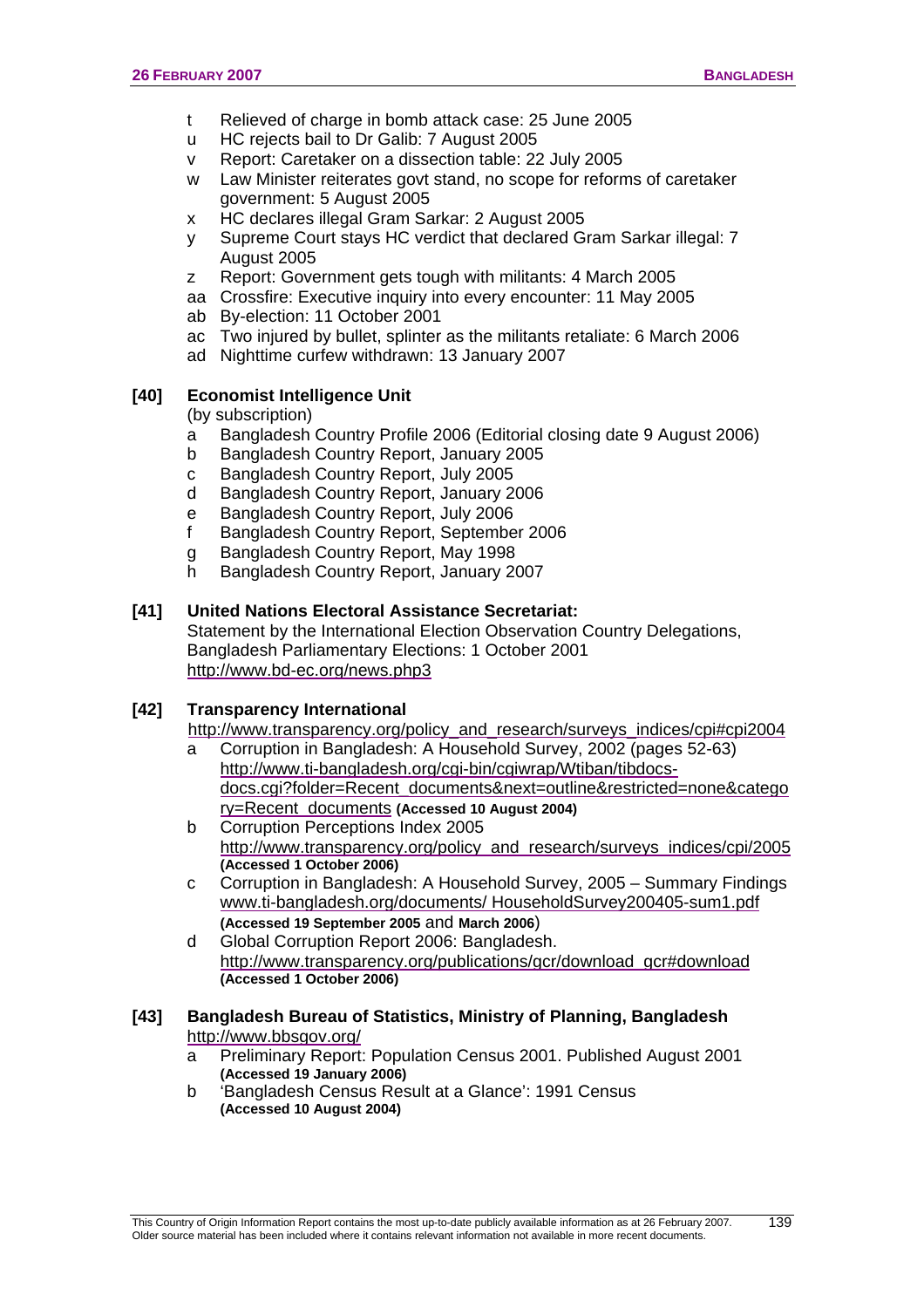#### **[44] GlobalGayz.com**

<http://www.globalgayz.com/g-bangladesh.html>

a Gay Bangladesh by R. Ammon. June 2006 **(Accessed 1 October 2006)**

# **[45] Internal Displacement Monitoring Centre of the Norwegian Refugee Council (formerly Global IDP Project)**

<http://www.internal-displacement.org/>

- a "Profile of Internal Displacement: Bangladesh" (as of 25 February 2005) <http://www.idpproject.org/>
- b "Minorities increasingly at risk of displacement." Special report dated 28 March 2006 [http://www.internal-](http://www.internal-displacement.org/8025708F004CE90B/(httpCountries)/6E57E5E3F7F7952F802570A7004BB1F8?OpenDocument)

[displacement.org/8025708F004CE90B/\(httpCountries\)/6E57E5E3F7F7952](http://www.internal-displacement.org/8025708F004CE90B/(httpCountries)/6E57E5E3F7F7952F802570A7004BB1F8?OpenDocument) [F802570A7004BB1F8?OpenDocument](http://www.internal-displacement.org/8025708F004CE90B/(httpCountries)/6E57E5E3F7F7952F802570A7004BB1F8?OpenDocument) 

c Profile of the internal displacement situation: 28 March 2006 [http://www.internal](http://www.internal-displacement.org/8025708F004BE3B1/(httpInfoFiles)/DEE60477D0B99F33C125713F002EFFD8/$file/Bangladesh+-March+2006.pdf)[displacement.org/8025708F004BE3B1/\(httpInfoFiles\)/DEE60477D0B99F33](http://www.internal-displacement.org/8025708F004BE3B1/(httpInfoFiles)/DEE60477D0B99F33C125713F002EFFD8/$file/Bangladesh+-March+2006.pdf) [C125713F002EFFD8/\\$file/Bangladesh+-March+2006.pdf](http://www.internal-displacement.org/8025708F004BE3B1/(httpInfoFiles)/DEE60477D0B99F33C125713F002EFFD8/$file/Bangladesh+-March+2006.pdf)

# **[46] Odhikar, Bangladesh**

<http://www.odhikar.org/> **(Last accessed 19 March 2006)**

- a "Police Reform in Bangladesh. An Agenda for Action": 2003
- b "Women and Children in Disadvantaged Situations": April 2001

## **[47] United Nations Convention on the Elimination of All Forms of Discrimination against Women (CEDAW)**

- a [CEDAW/C/BGD/5] Consideration of reports submitted by States parties under Article 18 of the Convention on the Elimination of all Forms of Discrimination against Women. Dated 3 January 2003.
- b [CEDAW/C/2004/II/CRP.3/Add.2/Rev.1] Concluding comments: Bangladesh. Dated 26 July 2004.
- **[48]** Country-data.com <http://www.country-data.com/> **(Accessed 24 March 2006)**
- **[49] Population Concern: Population & Development Database**  [http://www.alsagerschool.co.uk/subjects/sub\\_content/geography/Gpop/HTMLE](http://www.alsagerschool.co.uk/subjects/sub_content/geography/Gpop/HTMLENH/index.htm) [NH/index.htm](http://www.alsagerschool.co.uk/subjects/sub_content/geography/Gpop/HTMLENH/index.htm) **(Accessed 24 September 2004)**
- **[50] Australian Department of Immigration and Multicultural Affairs: Country Information Service** 
	- a CX31417, dated February 1998: Bangladesh: Profile of Asylum Claims and Country Conditions.

# **[51] Committee to Protect Journalists (CPJ)**  <http://www.cpj.org/>

- a Attacks on the Press 2005 Bangladesh **(accessed 24 March 2006)**
- b Bangladesh: Journalist murdered: 28 June 2004
- c Islamic groups threaten dozens of journalists in Bangladesh 13 July 2004 (website of the South Asia Human Development Forum) [http://www.hdfnet.org/index.cfm?fuseaction=message&messageID\\_=14007](http://www.hdfnet.org/index.cfm?fuseaction=message&messageID_=140077&lang=en&cat_id=70) [7&lang=en&cat\\_id=70](http://www.hdfnet.org/index.cfm?fuseaction=message&messageID_=140077&lang=en&cat_id=70)
- d Attacks on the Press 2004: Bangladesh
- e Veteran Journalist Brutally Murdered: 5 October 2004 (via BBC Monitoring)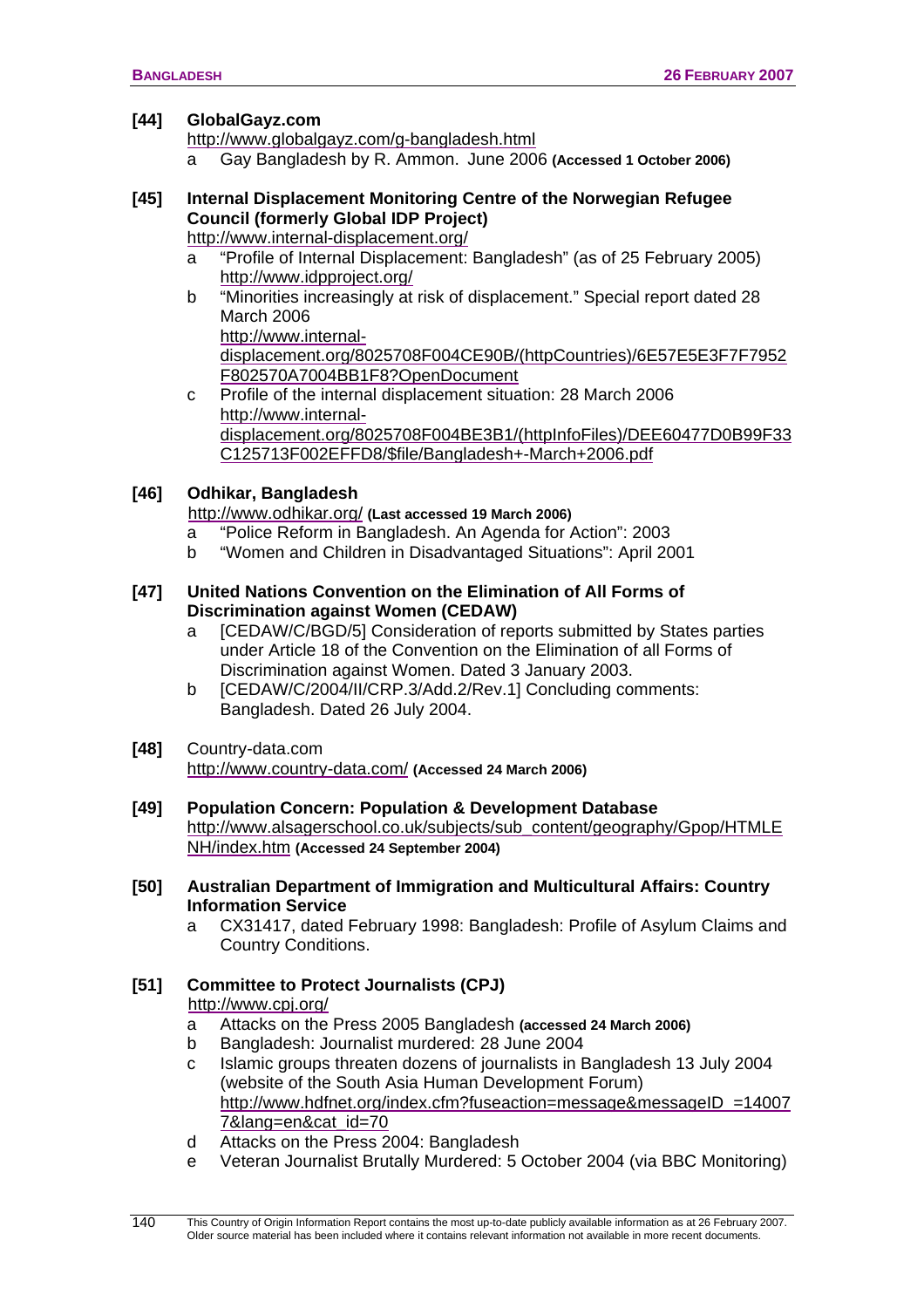- f CPJ disturbed by journalist's sedition trial: 3 March 2006
- g Office of controversial magazine Weekly Blitz bombed: 7 July 2006

## **[52] United Nations Convention on the Rights of the Child (CRC)**

- a [CRC/C/65/Add.22] Consideration of reports submitted by States parties under Article 44 of the Convention: Bangladesh. Dated 14 March 2003
- b **ICRC/C/OPAC/BGD/11 Consideration of Reports submitted by States** Parties under Article 8 (1) of the Optional Protocol to the Convention on the Rights of the Child on the Involvement of Children in Armed Conflict: 14 July 2005
- c [CRC/C/OPSC/BGD/1] Consideration of Reports Submitted by States Parties under Article 12 (1) of the Optional Protocol to the Convention on the Rights of the Child on the Sale of Children, Child Prostitution and Child Pornography. Dated 23 December 2005.

# **[53] Asian Centre for Human Rights (ACHR)**

## [http://www.achrweb.org](http://www.achrweb.org/)

- a "The Ravaged Hills of Bangladesh". ACHRF/35/2004: 25 August 2004
- b "Destruction of a people: Jummas of the CHTs". Review 74/05: 25 May 2005
- c "Judges under the attacks of the Jihadis": 23 November 2005

## **[54] Time Magazine (Asia edition)**

<http://www.time.com/time/asia>

- a "State of Disgrace": 5 April 2004. Issue date 12 April 2004
- b "Reining in the Radicals". Webpage article dated 28 February 2005 (Subsequently published in Time Asia: 7 March 2005 Vol.165 No 9.)

### **[55] The Guardian (UK)**

[www.guardian.co.uk](http://www.guardian.co.uk/)

- a Rape and torture empties the villages: 21 July 2003
- b Bangladeshi poll postponed after interim leader resigns: 12 January 2007

## **[56] The Press Trust of India**

(accessed via Lexis/Nexis)

a Bangla-Attack: 2 January 2004

## **[57] UK Bangladesh Hindu Baudha Christian Unity Council (BHBCUC)**

a 'Communal Attack and Repression on Minority' Reports: August 2005 – July 2006

## **[58] UNICEF**

- a "At a glance: Bangladesh" <http://www.unicef.org/infobycountry/bangladesh.html>**(Accessed 28 March 2005)**
- b "Overview: Economics" [http://www.unicef.org/bangladesh/overview\\_364.htm](http://www.unicef.org/bangladesh/overview_364.htm) **(Accessed 19 September 2005)**
- **[59] Institute for Conflict Management, New Delhi: South Asia Terrorism Portal**  <http://www.satp.org/satporgtp/countries/bangladesh/terroristoutfits/PBCP.htm> **(Accessed 9 October 2006)**
	- a Purba Bangla Communist Party
	- b Jagrata Muslim Janata Bangladesh (JMJB)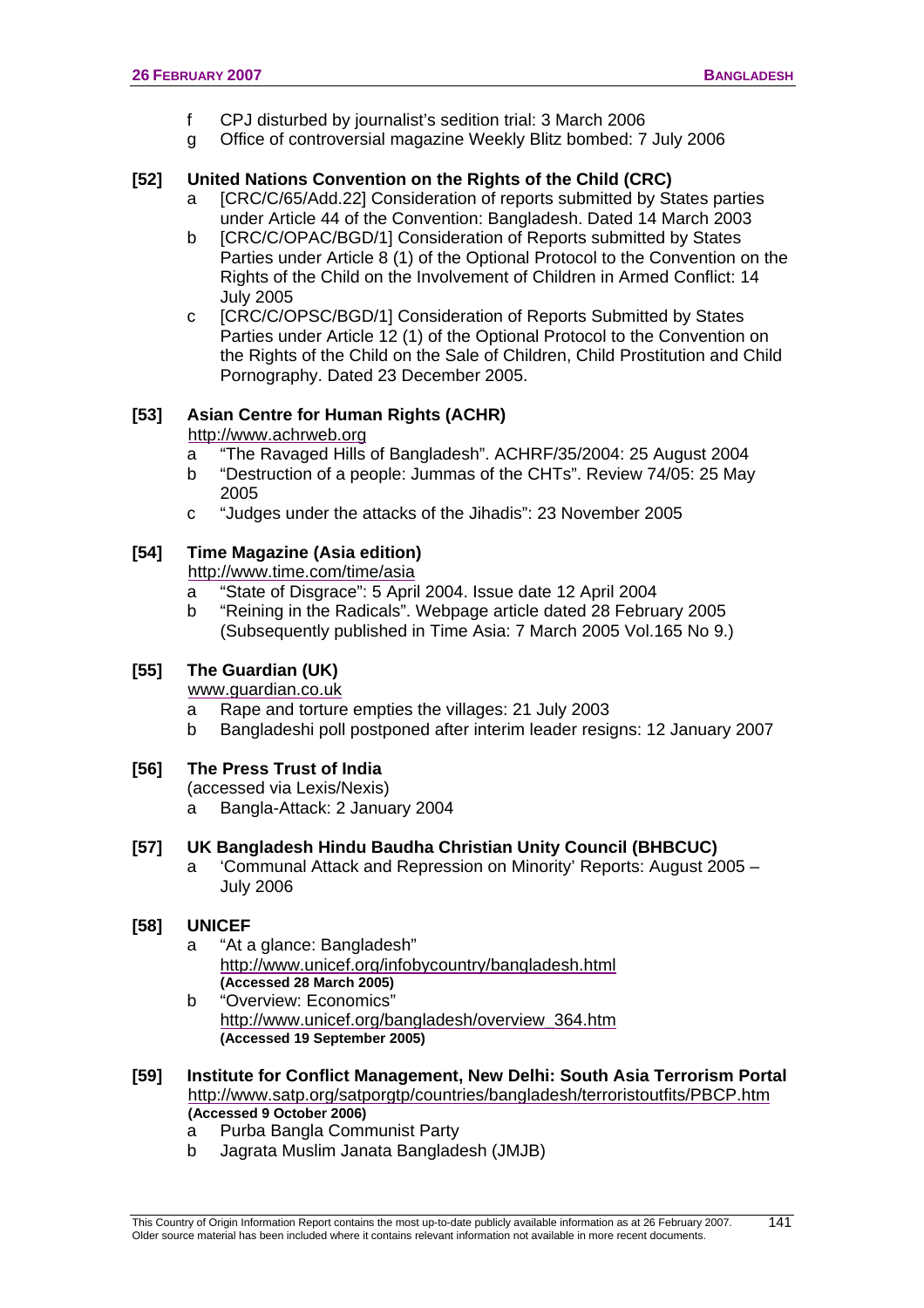- c Harkut-ul-Jihad-al-Islami (HuJI)
- d Islami Chhatra Shibir (ICS)

# **[60] The Independent (Bangladesh)**

<http://independent-bangladesh.com/news>

a Crime and Punishment: 376 hanged in 32 years: 16 October 2004

## **[61] Associated Press**

(via LexisNexis)

- a Bangladesh court hands death sentences to three fugitives in killing of four Cabinet ministers: 20 October 2004
- b Bangladesh bans two radical Islamic groups, arrests 19 suspected militants: 23 February 2005
- c Police in Bangladesh arrest 11 Islamic militants: 25 February 2005
- d Bangladesh police arrest two suspects in connection with shrine bomb blasts: 14 August 2005
- e Bangladesh police charge eight suspected Maoist rebels with murder of a newspaper editor: 27 April 2005
- f New Bangladesh leader takes control of security agencies as mass arrests continue: 14 January 2007

## **[62] CIA World Factbook**

<http://www.cia.gov/cia/publications/factbook/geos/bg.html> Updated 10 January 2006 **(Accessed 19 January 2006)**

**[63] Bangladesh Rehabilitation Centre for Trauma Victims (BRCT)**  <http://www.brct.org/> **(Accessed 17 March 2005** and **19 September 2005)**  'Human Rights Situation of Bangladesh 2003:

## **[64] Acid Survivors Foundation (ASF)**

Statistical Facts page: Updated January 2006 **(Accessed 28 March 2006)** [http://www.acidsurvivors.org/html/info\\_statistics.htm](http://www.acidsurvivors.org/html/info_statistics.htm)

## **[65] Freedom House**

<http://www.freedomhouse.org/template.cfm?page=1>

- a "Countries at the Crossroads 2005: A Survey of Democratic Governance": June 2005. Report on Bangladesh by Rounaq Jahan [http://65.110.85.181/modules/publications/ccr/modPrintVersion.cfm?edition](http://65.110.85.181/modules/publications/ccr/modPrintVersion.cfm?edition=2&ccrpage=8&ccrcountry=77) [=2&ccrpage=8&ccrcountry=77](http://65.110.85.181/modules/publications/ccr/modPrintVersion.cfm?edition=2&ccrpage=8&ccrcountry=77) **(Accessed 10 March 2006)**
- b 'Freedom in the World' Bangladesh (2006) [http://www.freedomhouse.org/template.cfm?page=22&year=2006&country](http://www.freedomhouse.org/template.cfm?page=22&year=2006&country=6918) [=6918](http://www.freedomhouse.org/template.cfm?page=22&year=2006&country=6918)

# **[66] Asian Human Rights Commission**

[http://www.ahrchk.net](http://www.ahrchk.net/)

a "Extra-judicial killings of 378 people allegedly at the hands of Bangladesh's law enforcement agencies": 19 July 2005

### **[67] United Nations High Commissioner for Refugees (UNHCR)**  <http://www.unhcr.ch/cgi-bin/texis/vtx/home>

a Briefing notes: Bangladesh: Joint emergency mission to Teknaf sees plight of Rohingya Myanmarese: 19 July 2005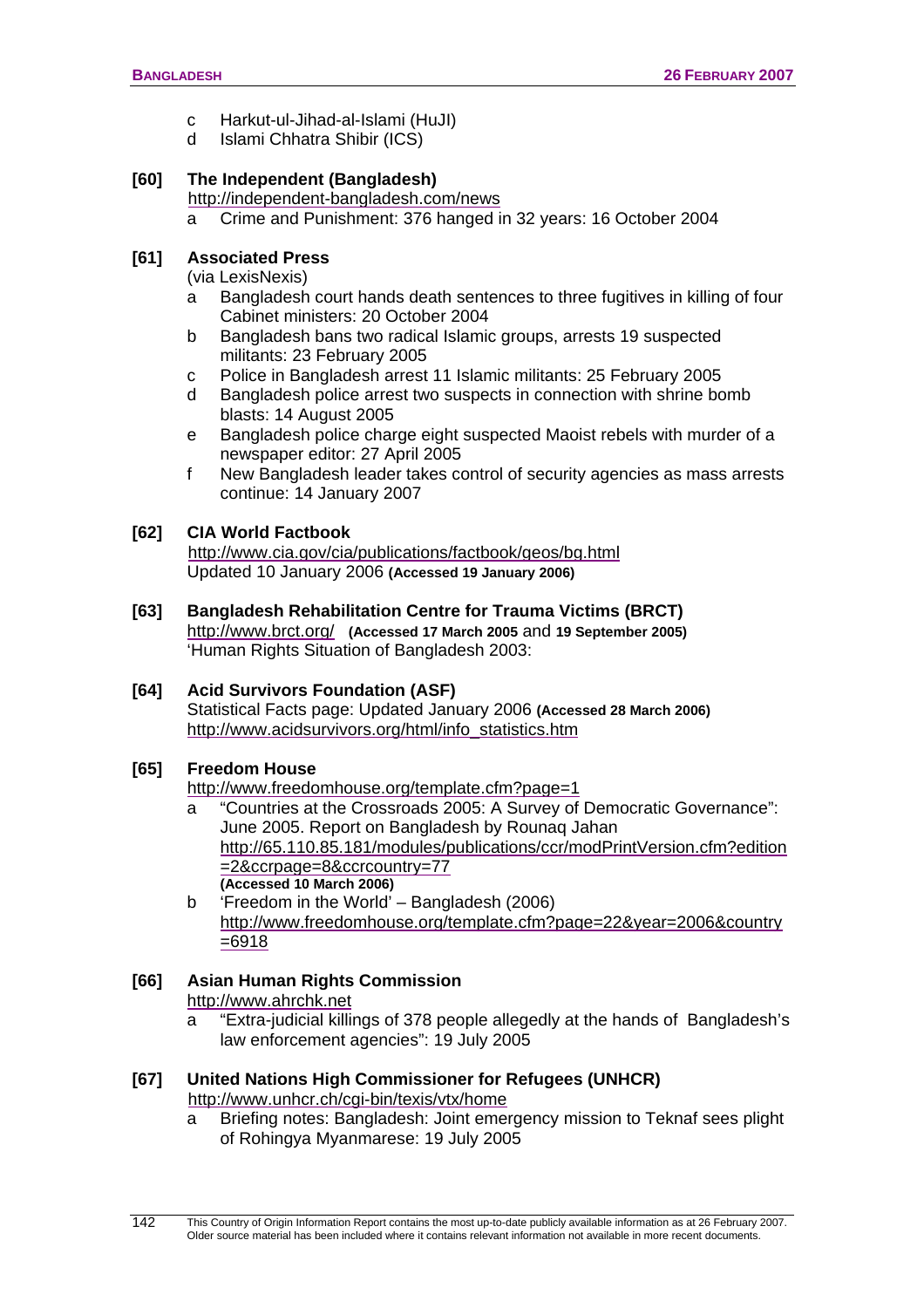- b UNHCR comments to the Advisory Panel on Country Information on the April 2005 Home Office Country Report for Bangladesh: 8 September 2005. Full comments appear on the APCI website - [www.apci.org.uk](http://www.apci.org.uk/)
- c Rohingya refugees living in tough conditions in Bangladesh camps: 21 September 2005
- d Bangladesh: Registration starts in camps: 25 November 2005

# **[68] International Federation for Human Rights/Féderation Internationale des ligues des Droits de l'Homme (FIDH)**

[http://www.fidh.org/\\_news.php3](http://www.fidh.org/_news.php3) 

a Report on fact-finding mission of December 2004: "Speaking out Makes of You a Target – Human Rights Defenders and Journalists at Risk." No 421/2: June 2005

# **[69] Religion News Service**

<http://www.religionnews.com/>

a Christians showing Jesus film stabbed to death in Bangladesh: 9 August 2005

### **[70] Rapid Action Battalion (RAB)**  <http://www.rab.gov.bd/bns.html> **(Accessed 7 October 2006)**

**[71] Bangladesh Military Forces Group**  <http://www.bdmilitary.com/main/military/militaryforces.htm> **(Accessed 7 October 2006)** 

## **[72] Bangladesh Rifles (BDR)**

<http://www.mha.gov.bd/bdr/index.html> **(Accessed 7 October 2006)**

## **[73] Hands Off Cain**

<http://www.handsoffcain.org/>

a Bangladesh applies the death penalty for such crimes as murder, sedition and drug trafficking: 1 January 2006 <http://www.handsoffcain.org/news/index.php?iddocumento=8001046>

## **[74] Refugees International (RI)**

<http://www.refugeesinternational.org/>

a Citizens of Nowhere: The Stateless Biharis of Bangladesh: January 2006 <http://www.refugeesinternational.org/content/publication/detail/7828/>

## **[75] European Commission: Delegation to Bangladesh**  <http://www.eudelbangladesh.org/>

a Press Release: The European Commission supports UNDP Chittagong Hill Tracts Development facility Programme with 7.5 million euros: 21 August 2005

#### **[76] Grameen Bank (website)**  <http://www.grameen-info.org/>

- 'Grameen Bank at a Glance': February 2006
- **[77] Ministry of Foreign Affairs, Bangladesh**  <http://www.mofa.gov.bd/index.htm>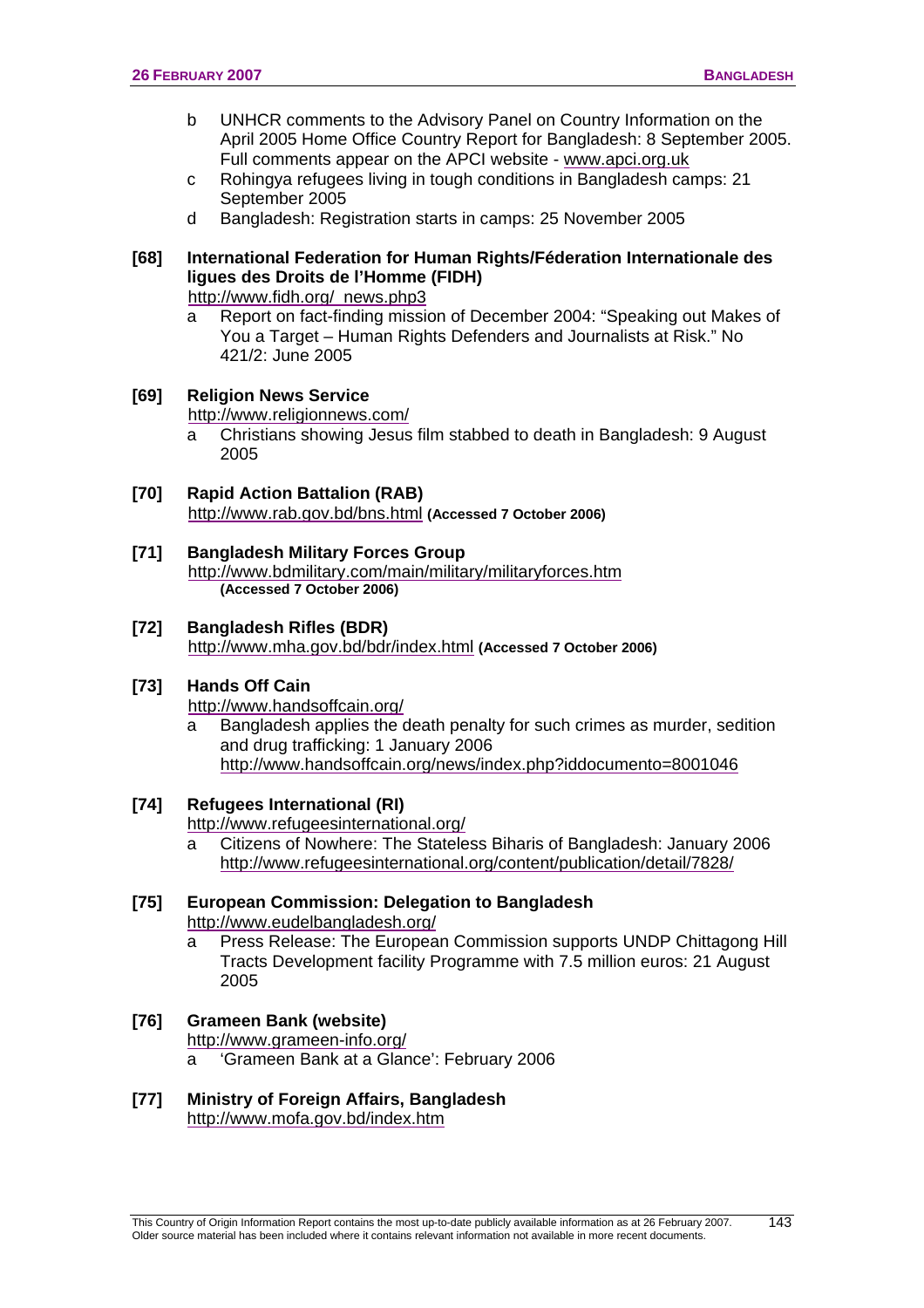- a 'About Bangladesh': Country Profile [http://www.mofa.gov.bd/glimpse\\_of\\_bangladesh.htm](http://www.mofa.gov.bd/glimpse_of_bangladesh.htm) **(Accessed 10 March 2006)**
- b Booklet entitled 'Bangladesh: The Pioneer of Microcredit'. Published December 2005
- **[78] King's College, London: International Centre for Prison Studies**  <http://www.kcl.ac.uk/depsta/rel/icps/home.html>
	- a Prison Brief for Bangladesh **(Accessed 14 September 2006)**

### **[79] High Commission of the People's Republic of Bangladesh, London**

- a "Implementation status of the Chittagong Hill Tracts Peace Accord 1997." Paper presented at a House of Lords seminar on the CHT: 28 March 2006
- **[80] Dr Nusrat Ameen:** *Wife Abuse in Bangladesh: An Unrecognised Offence* Book published in 2005 for the Bangladesh National Women Lawyers' Association. ISBN 984 05 1742 2
- **[81] National Kidney Foundation, Bangladesh** <http://www.kidneybangla.org/> **(Accessed 1 October 2006)**
- **[82] Directorate General of Health Services: Dhaka Health Database** <http://www.angelfire.com/ak/medinet/database.html>**(Accessed 1 October 2006)**

#### **[83] Jane's Information Group (by subscription)** <http://www.janes.com/>

- a Jane's Terrorism & Security Monitor: Bangladesh's Rapid Action Battalion: 15 May 2006
- bJane's Terrorism & Security Monitor: Bangladesh's first suicide bombers: 18 January 2006
- c Jane's Intelligence Review: Jihadist ideology struggles to take root in Bangladesh: 16 June 2006
- d Jane's Terrorism & Security Monitor: Captures fail to halt Bangladesh militants: 7 April 2006
- **[84] Law Commission of Bangladesh (website)**  <http://www.lawcommissionbangladesh.org/about.htm> **(Accessed 1 October 2006)**
- **[85] Bangladesh Embassy, Washington DC (website)**  <http://www.bangladoot.org/aboutbangladesh.asp>**(Accessed 8 October 2006)**
- **[86] CARE International UK: Bangladesh** <http://www.careinternational.org.uk/?lid=3503> **(Accessed 8 October 2006)**
- **[87] Financial Times, London (website)**  [www.ft.com](http://www.ft.com/)
	- a Bangladesh postpones elections: 12 January 2007 **(Accessed 15 January 2007)**
- **[88] Chatham House (The Royal Institute of International Affairs)**  <http://www.chathamhouse.org.uk/index.php?id=1>
	- a Dr Gareth Price: "Political Paralysis". *The World Today*, January 2007 <http://www.chathamhouse.org.uk/index.php?id=37> **(Accessed 10 January 2007)**

 This Country of Origin Information Report contains the most up-to-date publicly available information as at 26 February 2007. Older source material has been included where it contains relevant information not available in more recent documents. 144